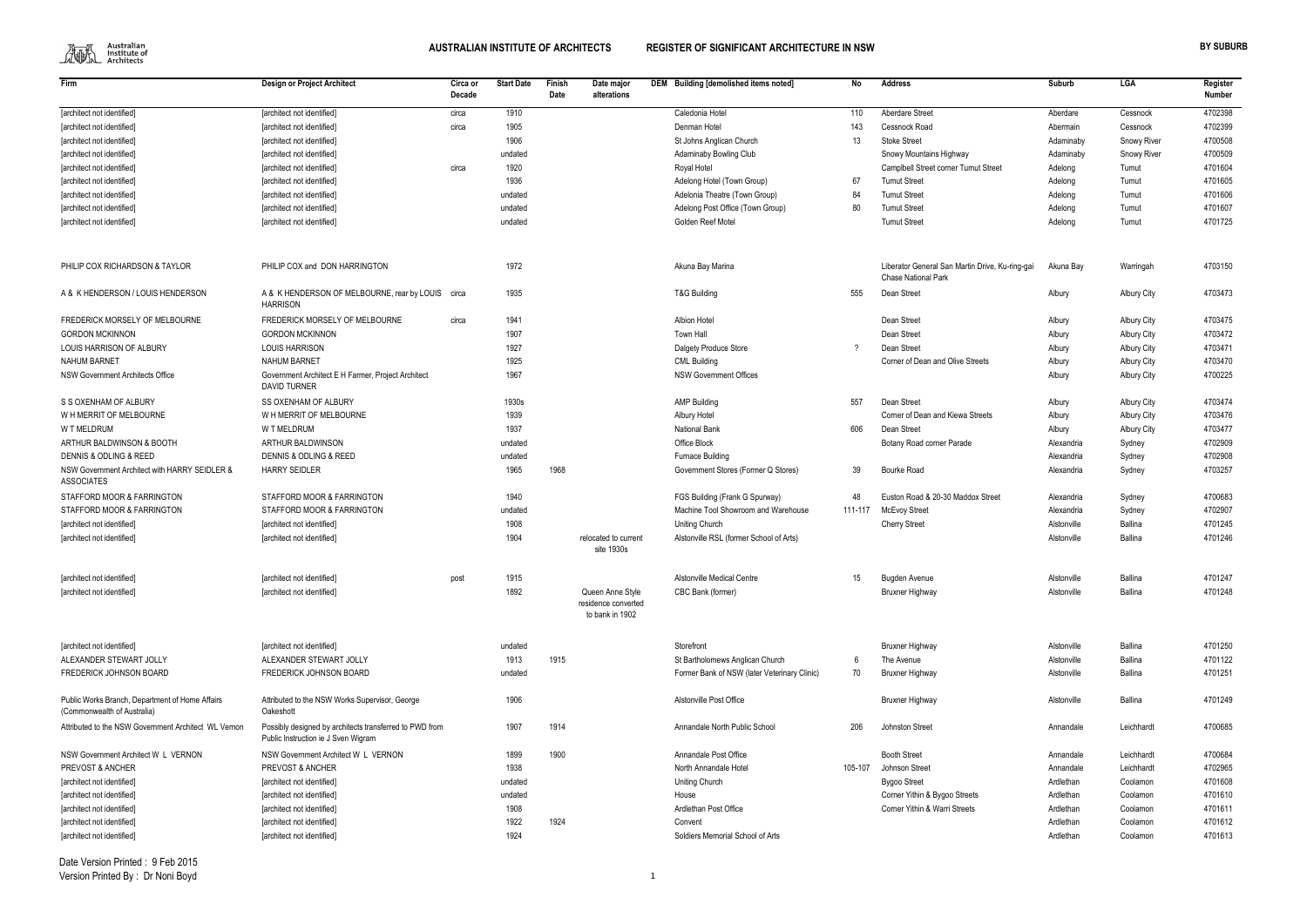

| [architect not identified]                                          | [architect not identified]                                      | circa | 1910    |      |                          | Caledonia Hotel                                                      | 110     | Aberdare Street                     | Aberdare   | Cessnock               | 4702398 |
|---------------------------------------------------------------------|-----------------------------------------------------------------|-------|---------|------|--------------------------|----------------------------------------------------------------------|---------|-------------------------------------|------------|------------------------|---------|
| [architect not identified]                                          | [architect not identified]                                      |       | undated |      |                          | Church of St Mark The Evangelist                                     |         | <b>Barellan Street</b>              | Ardlethan  | Coolamon               | 4701727 |
| [architect not identified]                                          | [architect not identified]                                      |       | 1924    |      |                          | St Josephs School                                                    |         |                                     | Ardlethan  | Coolamon               | 4701729 |
| [architect not identified]                                          | [architect not identified]                                      | circa | 1930    |      |                          | P J Kirby and Co Ltd Store                                           |         | <b>Tallimba Street</b>              | Ardlethan  | Coolamon               | 4701730 |
| [architect not identified]                                          | [architect not identified]                                      |       | undated |      |                          | Palace Hotel                                                         |         | <b>Yithin Street</b>                | Ardlethan  | Coolamon               | 4701731 |
| [architect not identified]                                          | [architect not identified]                                      | circa | 1922    |      |                          | Roman Catholic Presbytery                                            |         | Yithin Street corner of Park Street | Ardlethan  | Coolamon               | 4701732 |
| <b>NSW Government Architect</b>                                     | NSW Government Architect W L VERNON                             |       | 1900    |      |                          | Court House                                                          |         | <b>Mithul Street</b>                | Ardlethan  | Coolamon               | 4701728 |
| <b>WILSON &amp; NEAVE</b>                                           | <b>WILSON &amp; NEAVE</b>                                       | circa | 1911    |      |                          | Bank of NSW                                                          | 28      | Corner of Ariah and Mithul Streets  | Ardlethan  | Coolamon               | 4701609 |
| <b>Tarchitect not identified]</b>                                   | [architect not identified]                                      |       | 1919    |      |                          | Soldiers Memorial Hall                                               |         | Coolamon & Pitt Streets             | Ariah Park | Temora                 | 4701617 |
| [architect not identified]                                          | [architect not identified]                                      |       | 1914    | 1915 |                          | Ariah Park Post Office                                               |         | Corner Coolamon & Pitt Streets      | Ariah Park | Temora                 | 4701733 |
| [architect not identified]                                          | [architect not identified]                                      |       | 1910    |      |                          | St Augustines Anglican Church                                        |         | Corner Pitt & Harrison Street       | Ariah Park | Temora                 | 4701735 |
| [architect not identified]                                          | [architect not identified]                                      |       | 1910    |      |                          | Catholic Church                                                      |         | <b>Wellman Street</b>               | Ariah Park | Temora                 | 4701736 |
| [architect not identified]                                          | [architect not identified]                                      |       | undated |      |                          | Silos                                                                |         |                                     | Ariah Park | Temora                 | 4701737 |
| Ernest R LAVER                                                      | Ernest R LAVER                                                  |       | 1910    | 1912 |                          | CBC Bank                                                             |         | <b>Coolamon Street</b>              | Ariah Park | Temora                 | 4701616 |
| Mr W J Monks of Wagga Wagga                                         | W J Monks                                                       |       | 1913    |      |                          | Ariah Park Hotel                                                     |         | <b>Coolamon Street</b>              | Ariah Park | Temora                 | 4701615 |
| <b>NSW Government Architect</b>                                     | NSW Government Architect W L VERNON                             |       | 1902    |      |                          | Courthouse and Police Station                                        | 154     | De Boos Street                      | Ariah Park | Temora                 | 4701734 |
| SPAIN COSH & DODS                                                   | SPAIN COSH & DODS                                               |       | 1915    |      |                          | Bank of NSW                                                          |         |                                     | Ariah Park |                        | 4701614 |
|                                                                     |                                                                 |       |         |      |                          |                                                                      |         | <b>Coolamon Street</b>              |            | Temora                 |         |
| [architect not identified]                                          | [architect not identified]                                      |       | 1902    |      |                          | <b>Bandstand Rotunda</b>                                             |         | <b>Central Park</b>                 | Armidale   | Armidale Dumaresg      | 4700907 |
| [architect not identified]                                          | [architect not identified]                                      |       | 1890    |      | remodelled 1936          | <b>Commonwealth Bank</b>                                             | 176     | <b>Beardy Street</b>                | Armidale   | Armidale Dumaresq      | 4700934 |
| [architect not identified]                                          | [architect not identified]                                      | Circa | 1930s   |      |                          | DEM CBC Bank (Former)                                                | 164-166 | <b>Beardy Street</b>                | Armidale   | Armidale Dumaresq      | 4700937 |
| [architect not identified]                                          | [architect not identified]                                      |       | undated |      |                          | Shopfront                                                            | 136     | <b>Beardy Street</b>                | Armidale   | Armidale Dumaresg      | 4700940 |
| [architect not identified]                                          | [architect not identified]                                      | Circa | 1900    |      |                          | House                                                                | 176     | Dangar Street                       | Armidale   | Armidale Dumaresg      | 4700942 |
| [architect not identified]                                          | [architect not identified]                                      |       | undated |      |                          | <b>Pastoral Chambers</b>                                             | 107-111 | <b>Faulkner Street</b>              | Armidale   | Armidale Dumaresq      | 4700944 |
| [architect not identified]                                          | [architect not identified]                                      |       | undated |      |                          | A W Simpson - Solicitors                                             | 121     | <b>Faulkner Street</b>              | Armidale   | Armidale Dumaresq      | 4700945 |
| [architect not identified]                                          | [architect not identified]                                      |       | 1930    |      |                          | Bookstore (Wilsons Chambers)                                         | 123     | <b>Faulkner Street</b>              | Armidale   | Armidale Dumaresg      | 4700946 |
| [architect not identified]                                          | [architect not identified]                                      |       | 1909    | 1911 |                          | Highbury (House)                                                     | 177     | <b>Faulkner Street</b>              | Armidale   | Armidale Dumaresg      | 4700947 |
| [architect not identified]                                          | [architect not identified]                                      | Circa | 1908    |      |                          | Uloola (Former Red Roof)                                             | 160     | <b>Faulkner Street</b>              | Armidale   | Armidale Dumaresg      | 4700948 |
| architect not identified/ CONVERSION BY CHARLES<br><b>BOHRINGER</b> | architect not identified/CHARLES BOHRINGER                      |       | 1925    |      | Conversion circa<br>1928 | Capitol Cinema (former Theatre Royal)                                |         | <b>Beardy Street</b>                | Armidale   | Armidale Dumaresq      | 4700936 |
| <b>BLACKMANN &amp; SULMAN</b>                                       | <b>BLACKMANN &amp; SULMAN</b>                                   |       | 1887    | 1889 |                          | State Bank (Former Rural Bank / Australian Joint<br>Stock Bank)      | 208     | <b>Beardy Street</b>                | Armidale   | Armidale Dumaresq      | 4700935 |
| C BLACKET                                                           | C BLACKET                                                       |       | 1902    | 1922 |                          | School Library and Chapel Anglican Church                            |         | Douglas Street                      | Armidale   | Armidale Dumaresg      | 4700943 |
| <b>CASTLEDEN &amp; SARA</b>                                         | <b>CASTLEDEN &amp; SARA</b>                                     |       | undated |      |                          | <b>Tattersalls Hotel</b>                                             |         | <b>Beardy Street</b>                | Armidale   | Armidale Dumaresq      | 4700933 |
| F G CASTLEDEN /John Horbury HUNT                                    | F G CASTLEDEN /J H HUNT                                         |       | 1871    |      | Tower 1938               | Cathedral Church of St Peter Apostle and Martyr<br>(Anglican Church) |         | Dangar Street corner Tincombe       | Armidale   | Armidale Dumaresg      | 4700902 |
| G W LEE                                                             | G W LEE                                                         | Circa | 1938    |      |                          | <b>NSW Bank</b>                                                      |         | Corner Beardy & Faulkner Streets    | Armidale   | Armidale Dumaresq      | 4700938 |
| HENRY ELI WHITE                                                     | <b>HENRY ELI WHITE</b><br>Romberg & Boyd, B Suters & Associates |       | undated |      |                          | Armidale City Council Offices                                        |         | <b>Rusden Street</b>                | Armidale   | Armidale Dumaresq      | 4700949 |
| NSW Colonial and Government Architects J BARNET / W L<br>VERNON     | NSW Colonial and Government Architects J BARNET / W<br>L VERNON |       | 1880    |      | Altered by Vernon        | Armidale Post Office                                                 | 158-160 | <b>Beardy Street</b>                | Armidale   | Armidale Dumaresq      | 4700932 |
| NSW Government Architect R M S WELLS                                | <b>EVAN SMITH</b>                                               |       | 1929    | 1931 |                          | Armidale Teachers College (Former)                                   |         | <b>Mossman Street</b>               | Armidale   | Armidale Dumaresq      | 4700905 |
| P GANNON                                                            | P GANNON                                                        |       | 1928    | 1930 |                          | St Ursulas College Chapel                                            |         | <b>Beardy Street</b>                | Armidale   | Armidale Dumaresg      | 4700931 |
| PHILIP E RANCLAUD                                                   | PHILIP E RANCLAUD                                               |       | 1907    |      |                          | Birida (House)                                                       |         | Corner Brown & Marsh Streets        | Armidale   | Armidale Dumaresq      | 4700941 |
| <b>ROBERTSON &amp; MARKS</b>                                        | <b>ROBERTSON &amp; MARKS</b>                                    |       | 1908    |      |                          | Richardson and Co Emporium                                           |         | Dangar Street                       | Armidale   | Armidale Dumaresq      | 4700904 |
| SHERRIN & HENNESSY                                                  | J F HENNESSY                                                    |       | 1909    | 1919 |                          | Roman Catholic Cathedral Church of St Mary<br>and St Joseph          |         | Dangar Street                       | Armidale   | Armidale Dumaresq      | 4700906 |
| W PARKINSON OF NEWCASTLE                                            | W PARKINSON OF NEWCASTLE                                        |       | 1938    |      |                          | Royal Hotel                                                          |         | <b>Marsh Street</b>                 | Armidale   | Armidale Dumaresq      | 4700939 |
| <b>WRIGHT &amp; APPERLY</b>                                         | <b>ERIC APPERLY</b>                                             |       | 1929    |      |                          | <b>AMP Society Building</b>                                          |         | <b>Beardy Street</b>                | Armidale   | Armidale Dumaresq      | 4700903 |
| NSW Government Architect E H FARMER                                 | NSW Government Architect E H FARMER Project                     |       | 1958    | 1964 |                          | Robb College (Third College)                                         |         | University of New England           | Armidale   | Armidale Dumersq       | 4703465 |
|                                                                     | <b>Architect Michael Dysart</b>                                 |       |         |      |                          |                                                                      |         |                                     |            |                        |         |
| H E ROSS & ROWE                                                     | H E ROSS & ROWE                                                 |       | 1936    | 1953 |                          | Bunnings Hardware House Former Peek Freans<br>Building               |         | Parramatta Road                     | Ashfield   | Ashfield               | 4700686 |
| IAN McKAY and partners                                              | <b>IAN McKAY</b>                                                |       | 1972    | 1973 |                          | Townhouses (Blackburn Developments)                                  | 32      | <b>Chandos Street</b>               | Ashfield   | Ashfield               | 4703464 |
| [architect not identified]                                          | [architect not identified]                                      |       | undated |      |                          | <b>Headlands Hotel</b>                                               |         | <b>Headlands Avenue</b>             | Austinmer  | Wollongong City        | 4702072 |
| [architect not identified]                                          | [architect not identified]                                      |       | undated |      |                          | Brentwood (House)                                                    | 55      | Lawrence Hargrave Drive             | Austinmer  | <b>Wollongong City</b> | 4702073 |

| 110       | Aberdare Street                     | Aberdare          | Cessnock               | 4702398 |
|-----------|-------------------------------------|-------------------|------------------------|---------|
|           | <b>Barellan Street</b>              | Ardlethan         | Coolamon               | 4701727 |
|           |                                     | Ardlethan         | Coolamon               | 4701729 |
|           | <b>Tallimba Street</b>              | Ardlethan         | Coolamon               | 4701730 |
|           | <b>Yithin Street</b>                | Ardlethan         | Coolamon               | 4701731 |
|           | Yithin Street corner of Park Street | Ardlethan         | Coolamon               | 4701732 |
|           | <b>Mithul Street</b>                | Ardlethan         | Coolamon               | 4701728 |
| 28        | Corner of Ariah and Mithul Streets  | Ardlethan         | Coolamon               | 4701609 |
|           | Coolamon & Pitt Streets             | Ariah Park        | Temora                 | 4701617 |
|           | Corner Coolamon & Pitt Streets      | Ariah Park        | Temora                 | 4701733 |
|           | Corner Pitt & Harrison Street       | Ariah Park        | Temora                 | 4701735 |
|           | <b>Wellman Street</b>               | Ariah Park        | Temora                 | 4701736 |
|           |                                     | Ariah Park        | Temora                 | 4701737 |
|           | Coolamon Street                     | Ariah Park        | Temora                 | 4701616 |
|           | Coolamon Street                     | Ariah Park        | Temora                 | 4701615 |
| 154       | De Boos Street                      | Ariah Park        | Temora                 | 4701734 |
|           | Coolamon Street                     | <b>Ariah Park</b> | Temora                 | 4701614 |
|           | <b>Central Park</b>                 | Armidale          | Armidale Dumaresq      | 4700907 |
| 176       | <b>Beardy Street</b>                | Armidale          | Armidale Dumaresq      | 4700934 |
| 4-166     | <b>Beardy Street</b>                | Armidale          | Armidale Dumaresq      | 4700937 |
| 136       | <b>Beardy Street</b>                | Armidale          | Armidale Dumaresq      | 4700940 |
| 176       | Dangar Street                       | Armidale          | Armidale Dumaresq      | 4700942 |
| $7 - 111$ | <b>Faulkner Street</b>              | Armidale          | Armidale Dumaresq      | 4700944 |
| 121       | <b>Faulkner Street</b>              | Armidale          | Armidale Dumaresq      | 4700945 |
| 123       | <b>Faulkner Street</b>              | Armidale          | Armidale Dumaresq      | 4700946 |
| 177       | <b>Faulkner Street</b>              | Armidale          | Armidale Dumaresq      | 4700947 |
| 160       | <b>Faulkner Street</b>              | Armidale          | Armidale Dumaresq      | 4700948 |
|           | <b>Beardy Street</b>                | Armidale          | Armidale Dumaresq      | 4700936 |
|           |                                     |                   |                        |         |
| 208       | <b>Beardy Street</b>                | Armidale          | Armidale Dumaresq      | 4700935 |
|           | Douglas Street                      | Armidale          | Armidale Dumaresq      | 4700943 |
|           | <b>Beardy Street</b>                | Armidale          | Armidale Dumaresq      | 4700933 |
|           | Dangar Street corner Tincombe       | Armidale          | Armidale Dumaresq      | 4700902 |
|           |                                     |                   |                        |         |
|           | Corner Beardy & Faulkner Streets    | Armidale          | Armidale Dumaresq      | 4700938 |
|           | <b>Rusden Street</b>                | Armidale          | Armidale Dumaresq      | 4700949 |
|           |                                     |                   |                        |         |
| 8-160     | <b>Beardy Street</b>                | Armidale          | Armidale Dumaresq      | 4700932 |
|           | Mossman Street                      | Armidale          | Armidale Dumaresq      | 4700905 |
|           | <b>Beardy Street</b>                | Armidale          | Armidale Dumaresq      | 4700931 |
|           | Corner Brown & Marsh Streets        | Armidale          | Armidale Dumaresg      | 4700941 |
|           | Dangar Street                       | Armidale          | Armidale Dumaresq      | 4700904 |
|           | Dangar Street                       | Armidale          | Armidale Dumaresq      | 4700906 |
|           |                                     |                   |                        |         |
|           | Marsh Street                        | Armidale          | Armidale Dumaresq      | 4700939 |
|           | <b>Beardy Street</b>                | Armidale          | Armidale Dumaresq      | 4700903 |
|           | University of New England           | Armidale          | Armidale Dumersq       | 4703465 |
|           |                                     |                   |                        |         |
|           | Parramatta Road                     | Ashfield          | Ashfield               | 4700686 |
| 32        | <b>Chandos Street</b>               | Ashfield          | Ashfield               | 4703464 |
|           | <b>Headlands Avenue</b>             | Austinmer         | <b>Wollongong City</b> | 4702072 |
| 55        | Lawrence Hargrave Drive             | Austinmer         | <b>Wollongong City</b> | 4702073 |
|           |                                     |                   |                        |         |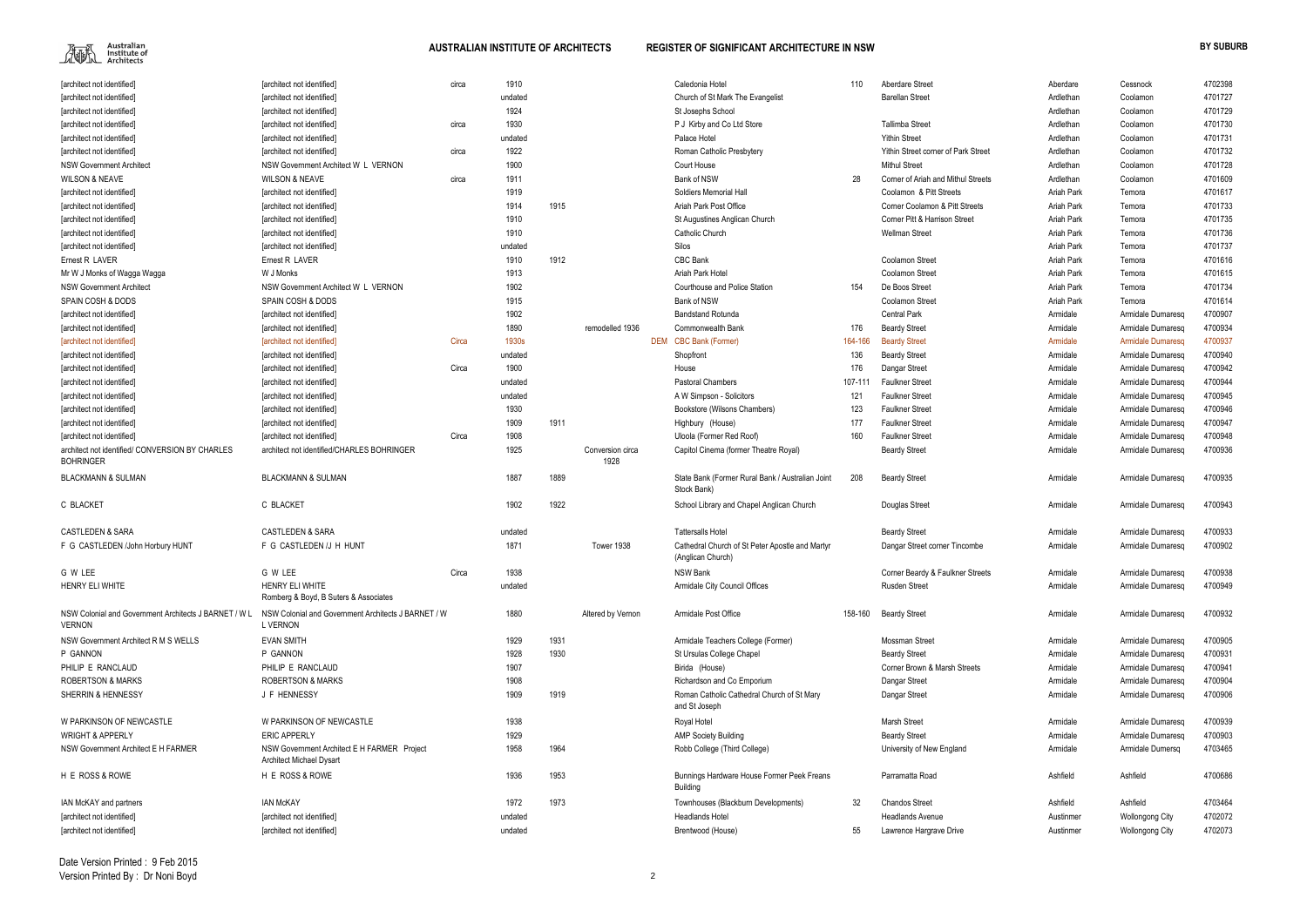

| 110 | Aberdare Street                   | Aberdare                 | Cessnock                 | 4702398 |
|-----|-----------------------------------|--------------------------|--------------------------|---------|
|     | Princes Highway                   | Austinmer                | Wollongong City          | 4702074 |
| 15  | Wigram Road                       | Austinmer                | <b>Wollongong City</b>   | 4702075 |
| 182 | <b>Hudson Parade</b>              | <b>Avalon Beach</b>      | <b>Pittwater</b>         | 4700687 |
| 32  | Plateau Road                      | Avalon Beach             | Pittwater                | 4700689 |
| 8   | Mulgowie Crescent                 | <b>Balgowlah Heights</b> | Manly                    | 4703049 |
|     | <b>Cherry Street</b>              | <b>Ballina</b>           | Ballina                  | 4701124 |
| 115 | <b>River Street</b>               | <b>Ballina</b>           | <b>Ballina</b>           | 4701125 |
| 54  | <b>Swift Street</b>               | Ballina                  | Ballina                  | 4701120 |
|     | Martin Street corner Crane Street | <b>Ballina</b>           | Ballina                  | 4701252 |
|     | <b>Cherry Street</b>              | Ballina                  | <b>Ballina</b>           | 4701123 |
|     | Peacock Point                     | Balmain                  | Leichhardt               | 4703027 |
|     | Peacock Point                     | Balmain                  | Leichhardt               | 4703028 |
| 9   | Amaroo Cresent                    | Balmoral                 | Mosman                   | 4703019 |
| 18  | Lavoni Street                     | Balmoral                 | Mosman                   | 4700690 |
| 2   | Amaroo Cresent                    | Balmoral                 | Mosman                   | 4703020 |
| 14  | <b>Tivoli Street</b>              | Balmoral                 | Mosman                   | 4703001 |
|     |                                   | Bangalow                 | Byron                    | 4703060 |
|     | <b>Ashton Street</b>              | Bangalow                 | <b>Byron Shire</b>       | 4701253 |
|     |                                   | Bangalow                 | <b>Byron Shire</b>       | 4701255 |
|     | <b>Byron Street</b>               | Bangalow                 | <b>Byron Shire</b>       | 4701256 |
|     |                                   | Bangalow                 | <b>Byron Shire</b>       | 4701257 |
|     | <b>Bangalow Road</b>              | Bangalow                 | <b>Byron Shire</b>       | 4701258 |
|     | <b>Bangalow Road</b>              | Bangalow                 | <b>Byron Shire</b>       | 4701259 |
|     |                                   | Bangalow                 | <b>Byron Shire</b>       | 4701260 |
|     | <b>Station Street</b>             | Bangalow                 | <b>Byron Shire</b>       | 4701261 |
|     |                                   | Bangalow                 | <b>Byron Shire</b>       | 4701262 |
|     | <b>Station Street</b>             | Bangalow                 | <b>Byron Shire</b>       | 4701263 |
| 27  | <b>Clunes Road</b>                | Bangalow                 | <b>Byron Shire</b>       | 4701264 |
|     | Pacific Highway                   | Bangalow                 | <b>Byron Shire</b>       | 4701266 |
|     | Pacific Highway                   | Bangalow                 | <b>Byron Shire</b>       | 4701267 |
|     | <b>Byron Street</b>               | Bangalow                 | <b>Byron Shire</b>       | 4703469 |
|     | <b>Ashton Street</b>              | Bangalow                 | <b>Byron Shire</b>       | 4701128 |
| 20  | <b>Byron Street</b>               | Bangalow                 | <b>Byron Shire</b>       | 4701254 |
|     |                                   | Bangalow                 | <b>Byron Shire</b>       | 4701127 |
|     |                                   | Bangalow (near)          | <b>Byron Shire</b>       | 4701265 |
|     | Mulga Street                      | Barellan                 | Narrandera               | 4701618 |
|     | <b>Myall Street</b>               | Barellan                 | Narrandera               | 4701619 |
|     |                                   | Barellan                 | Narrandera               | 4701738 |
|     | <b>Myall Street</b>               | Barellan                 | Narrandera               | 4701739 |
|     | Yapunyah Street                   | Barellan                 | Narrandera               | 4701740 |
|     | Yapunyah Street                   | <b>Barellan</b>          | Narrandera               | 4701741 |
|     | Yapunyah Street                   | Barellan                 | Narrandera               | 4701742 |
|     |                                   | Barellan                 | Narrandera               | 4701743 |
| 225 | Great Southern Road               | Bargo                    | Wollondilly              | 4702009 |
|     | Queen Street                      | Barraba                  | Tamworth Regional        | 4700950 |
|     |                                   | Barraba                  | Tamworth Regional        | 4700951 |
|     | Queen Street                      | Barraba                  | <b>Tamworth Regional</b> | 4700952 |
| 52  | <b>Fitzroy Street</b>             | Barraba                  | <b>Tamworth Regional</b> | 4700953 |
|     |                                   | Barraba                  | Tamworth Regional        | 4700955 |
|     |                                   | Barraba                  | Tamworth Regional        | 4700956 |
|     | Queen Street                      | Barraba                  | Tamworth Regional        | 4702962 |

| [architect not identified]                                                     | [architect not identified]                               | circa | 1910    |      |                          | Caledonia Hotel                                      | 110 | Aberdare Street                   | Aberdare                 | Cessnock                 | 4702398 |
|--------------------------------------------------------------------------------|----------------------------------------------------------|-------|---------|------|--------------------------|------------------------------------------------------|-----|-----------------------------------|--------------------------|--------------------------|---------|
| [architect not identified]                                                     | [architect not identified]                               |       | 1938    |      |                          | Surf Life Saving Club                                |     | Princes Highway                   | Austinmer                | <b>Wollongong City</b>   | 4702074 |
| [architect not identified]                                                     | [architect not identified]                               |       | undated |      |                          | House                                                | 15  | Wigram Road                       | Austinmer                | <b>Wollongong City</b>   | 4702075 |
| ALEXANDER STEWART JOLLY                                                        | ALEXANDER STEWART JOLLY                                  |       | 1933    |      |                          | DEM Stonehaven former Elephant House<br>(Demolished) | 182 | <b>Hudson Parade</b>              | <b>Avalon Beach</b>      | Pittwater                | 4700687 |
| WALTER BURLEY GRIFFIN, additions SYDNEY ANCHER                                 | WALTER BURLEY GRIFFIN, additions SYDNEY<br><b>ANCHER</b> |       | 1934    |      | 1957                     | Stella James House (Burley Griffin Lodge)            | 32  | Plateau Road                      | Avalon Beach             | Pittwater                | 4700689 |
| PETER MULLER                                                                   | PETER MULLER                                             |       | 1964    |      |                          | Greenwood House                                      | 8   | <b>Mulgowie Crescent</b>          | <b>Balgowlah Heights</b> | Manly                    | 4703049 |
| [architect not identified]                                                     | <b>Tarchitect not identified]</b>                        |       | undated |      |                          | St Francis Xavier Presbytery                         |     | <b>Cherry Street</b>              | Ballina                  | Ballina                  | 4701124 |
| [architect not identified]                                                     | [architect not identified]                               |       | undated |      |                          | CBC Bank                                             | 115 | <b>River Street</b>               | <b>Ballina</b>           | Ballina                  | 4701125 |
| [architect not identified]                                                     | [architect not identified]                               |       | undated |      |                          | House                                                | 54  | <b>Swift Street</b>               | Ballina                  | <b>Ballina</b>           | 4701120 |
| Architect for the Department of Public Instruction                             | W E KEMP                                                 |       | 1880    |      |                          | <b>Ballina Public School</b>                         |     | Martin Street corner Crane Street | Ballina                  | <b>Ballina</b>           | 4701252 |
| FREDERICK JOHNSON BOARD                                                        | FREDERICK JOHNSON BOARD                                  |       | undated |      |                          | <b>Ballina Council Chambers</b>                      |     | <b>Cherry Street</b>              | Ballina                  | <b>Ballina</b>           | 4701123 |
| <b>GLENN MURCUTT</b>                                                           | <b>GLENN MURCUTT</b>                                     |       | 1972    | 1974 |                          | <b>Cullen House</b>                                  |     | Peacock Point                     | Balmain                  | Leichhardt               | 4703027 |
| <b>GLENN MURCUTT</b>                                                           | <b>GLENN MURCUTT</b>                                     |       | 1974    | 1982 |                          | <b>Hetherton House</b>                               |     | Peacock Point                     | Balmain                  | Leichhardt               | 4703028 |
| <b>ALAN WILLIAMS</b>                                                           | <b>ALAN WILLIAMS</b>                                     |       | 1968    |      |                          | Alan Williams House (Former)                         | q   | Amaroo Cresent                    | Balmoral                 | Mosman                   | 4703019 |
| ALEXANDER STEWART JOLLY                                                        | ALEXANDER STEWART JOLLY                                  |       | 1923    |      |                          | Noonee (House)                                       | 18  | Lavoni Street                     | Balmoral                 | Mosman                   | 4700690 |
| <b>STAN SYMONDS</b>                                                            | <b>STAN SYMONDS</b>                                      | circa | 1968    |      |                          | J & J Mercer House                                   |     | Amaroo Cresent                    | Balmoral                 | Mosman                   | 4703020 |
| EDWIN R ORCHARD                                                                | EDWIN R ORCHARD                                          |       | 1915    |      |                          | Bossiney formerley Corrielin for Mrs E<br>Dymock     | 14  | <b>Tivoli Street</b>              | Balmoral                 | Mosman                   | 4703001 |
| <b>CLEMENT GLANCEY</b>                                                         | <b>CLEMENT GLANCEY</b>                                   |       | 1935    |      |                          | St Kevins Church                                     |     |                                   | Bangalow                 | Byron                    | 4703060 |
| [architect not identified]                                                     | [architect not identified]                               |       | undated |      |                          | Residence                                            |     | <b>Ashton Street</b>              | Bangalow                 | <b>Byron Shire</b>       | 4701253 |
| [architect not identified]                                                     | [architect not identified]                               |       | undated |      |                          | Hotel Byron                                          |     |                                   | Bangalow                 | <b>Byron Shire</b>       | 4701255 |
| [architect not identified]                                                     | [architect not identified]                               |       | undated |      |                          | R & J Blanch Store                                   |     | <b>Byron Street</b>               | Bangalow                 | <b>Byron Shire</b>       | 4701256 |
| [architect not identified]                                                     | [architect not identified]                               |       | undated |      |                          | The Bangalow Centre (shops)                          |     |                                   | Bangalow                 | <b>Byron Shire</b>       | 4701257 |
| [architect not identified]                                                     | [architect not identified]                               |       | 1910    | 1911 |                          | <b>Bangalow Cellars</b>                              |     | <b>Bangalow Road</b>              | Bangalow                 | <b>Byron Shire</b>       | 4701258 |
| [architect not identified]                                                     | [architect not identified]                               |       | undated |      |                          | <b>Reid Black and Co Solicitors</b>                  |     | <b>Bangalow Road</b>              | Bangalow                 | <b>Byron Shire</b>       | 4701259 |
| [architect not identified]                                                     | [architect not identified]                               |       | 1922    |      |                          | Masonic Temple                                       |     |                                   | Bangalow                 | <b>Byron Shire</b>       | 4701260 |
| [architect not identified]                                                     | [architect not identified]                               |       | undated |      |                          | Uniting Church                                       |     | <b>Station Street</b>             | Bangalow                 | <b>Byron Shire</b>       | 4701261 |
| [architect not identified]                                                     | [architect not identified]                               | circa | 1910    |      |                          | Residence                                            |     |                                   | Bangalow                 | <b>Byron Shire</b>       | 4701262 |
| [architect not identified]                                                     | [architect not identified]                               |       | 1911    |      |                          | Agricultural and Industrial Hall                     |     | <b>Station Street</b>             | Bangalow                 | <b>Byron Shire</b>       | 4701263 |
| [architect not identified]                                                     | [architect not identified]                               |       | undated |      |                          | Residence                                            | 27  | <b>Clunes Road</b>                | Bangalow                 | <b>Byron Shire</b>       | 4701264 |
| [architect not identified]                                                     | [architect not identified]                               |       | undated |      |                          | Residence                                            |     | Pacific Highway                   | Bangalow                 | <b>Byron Shire</b>       | 4701266 |
| [architect not identified]                                                     | [architect not identified]                               | circa | 1900    |      |                          | Residence                                            |     | Pacific Highway                   | Bangalow                 | <b>Byron Shire</b>       | 4701267 |
| architect not identified                                                       | architect not identified                                 |       | 1911    | 1912 |                          | <b>CBC Bank</b>                                      |     | <b>Byron Street</b>               | Bangalow                 | <b>Byron Shire</b>       | 4703469 |
| FREDERICK JOHNSON BOARD                                                        | FREDERICK JOHNSON BOARD                                  |       | 1927    |      |                          | All Souls Church                                     |     | <b>Ashton Street</b>              | Bangalow                 | <b>Byron Shire</b>       | 4701128 |
| PEDDLE THORP & WALKER                                                          | PEDDLE THORP & WALKER                                    |       | 1933    |      |                          | Bank of N S W                                        | 20  | <b>Byron Street</b>               |                          | <b>Byron Shire</b>       | 4701254 |
| Public Works Branch, Department of the Interior<br>(Commonwealth of Australia) | Attributed to the NSW Works Supervisor,                  |       | 1933    |      | Additions to 1906<br>PO? | <b>Bangalow Post Office</b>                          |     |                                   | Bangalow<br>Bangalow     | <b>Byron Shire</b>       | 4701127 |
| [architect not identified]                                                     | [architect not identified]                               |       | undated |      |                          | Residence                                            |     |                                   | Bangalow (near)          | <b>Byron Shire</b>       | 4701265 |
| [architect not identified]                                                     | [architect not identified]                               |       | 1926    |      |                          | Roman Catholic Church                                |     | Mulga Street                      | Barellan                 | Narrandera               | 4701618 |
| [architect not identified]                                                     | [architect not identified]                               |       | 1924    |      |                          | <b>Commercial Hotel</b>                              |     | <b>Myall Street</b>               | Barellan                 | Narrandera               | 4701619 |
| [architect not identified]                                                     | [architect not identified]                               |       | 1925    |      |                          | Anglican Church of Saint Clements                    |     |                                   | Barellan                 | Narrandera               | 4701738 |
| [architect not identified]                                                     | [architect not identified]                               |       | undated |      |                          | <b>Barellan Post Office</b>                          |     | <b>Myall Street</b>               | Barellan                 | Narrandera               | 4701739 |
| [architect not identified]                                                     | [architect not identified]                               |       | undated |      |                          | CBC Bank                                             |     | Yapunyah Street                   | Barellan                 | Narrandera               | 4701740 |
| [architect not identified]                                                     | [architect not identified]                               |       | undated |      |                          | ANZ Bank                                             |     | Yapunyah Street                   | Barellan                 | Narrandera               | 4701741 |
| [architect not identified]                                                     | [architect not identified]                               |       | undated |      |                          | <b>Rural Bank</b>                                    |     | Yapunyah Street                   | Barellan                 | Narrandera               | 4701742 |
| [architect not identified]                                                     | [architect not identified]                               |       | undated |      |                          | Silos                                                |     |                                   | Barellan                 | Narrandera               | 4701743 |
| E LINDSAY THOMPSON                                                             | E LINDSAY THOMPSON                                       |       | 1926    |      |                          | Hotel Bargo                                          | 225 | Great Southern Road               | Bargo                    | Wollondilly              | 4702009 |
| [architect not identified]                                                     | [architect not identified]                               |       | 1910    | 1930 |                          | Group of Stores                                      |     | Queen Street                      | Barraba                  | <b>Tamworth Regional</b> | 4700950 |
| [architect not identified]                                                     | [architect not identified]                               |       | 1907    |      |                          | <b>Teloars Building</b>                              |     |                                   | Barraba                  | <b>Tamworth Regional</b> | 4700951 |
| [architect not identified]                                                     | [architect not identified]                               |       | undated |      |                          | <b>Great War Memorial</b>                            |     | Queen Street                      | Barraba                  | <b>Tamworth Regional</b> | 4700952 |
| [architect not identified]                                                     | [architect not identified]                               |       | 1950    |      |                          | <b>St Laurences Church Additions</b>                 | 52  | <b>Fitzroy Street</b>             | Barraba                  | <b>Tamworth Regional</b> | 4700953 |
| [architect not identified]                                                     | [architect not identified]                               |       | 1908    |      |                          | Jacobs Buildings                                     |     |                                   | Barraba                  | <b>Tamworth Regional</b> | 4700955 |
| [architect not identified]                                                     | [architect not identified]                               |       | 1921    |      |                          | North West Printing Services (Clifton Hill)          |     |                                   | Barraba                  | <b>Tamworth Regional</b> | 4700956 |
| [architect not identified]                                                     | [architect not identified]                               |       | 1930    |      |                          | <b>Wolds Buildings</b>                               |     | Queen Street                      | Barraba                  | <b>Tamworth Regional</b> | 4702962 |
|                                                                                |                                                          |       |         |      |                          |                                                      |     |                                   |                          |                          |         |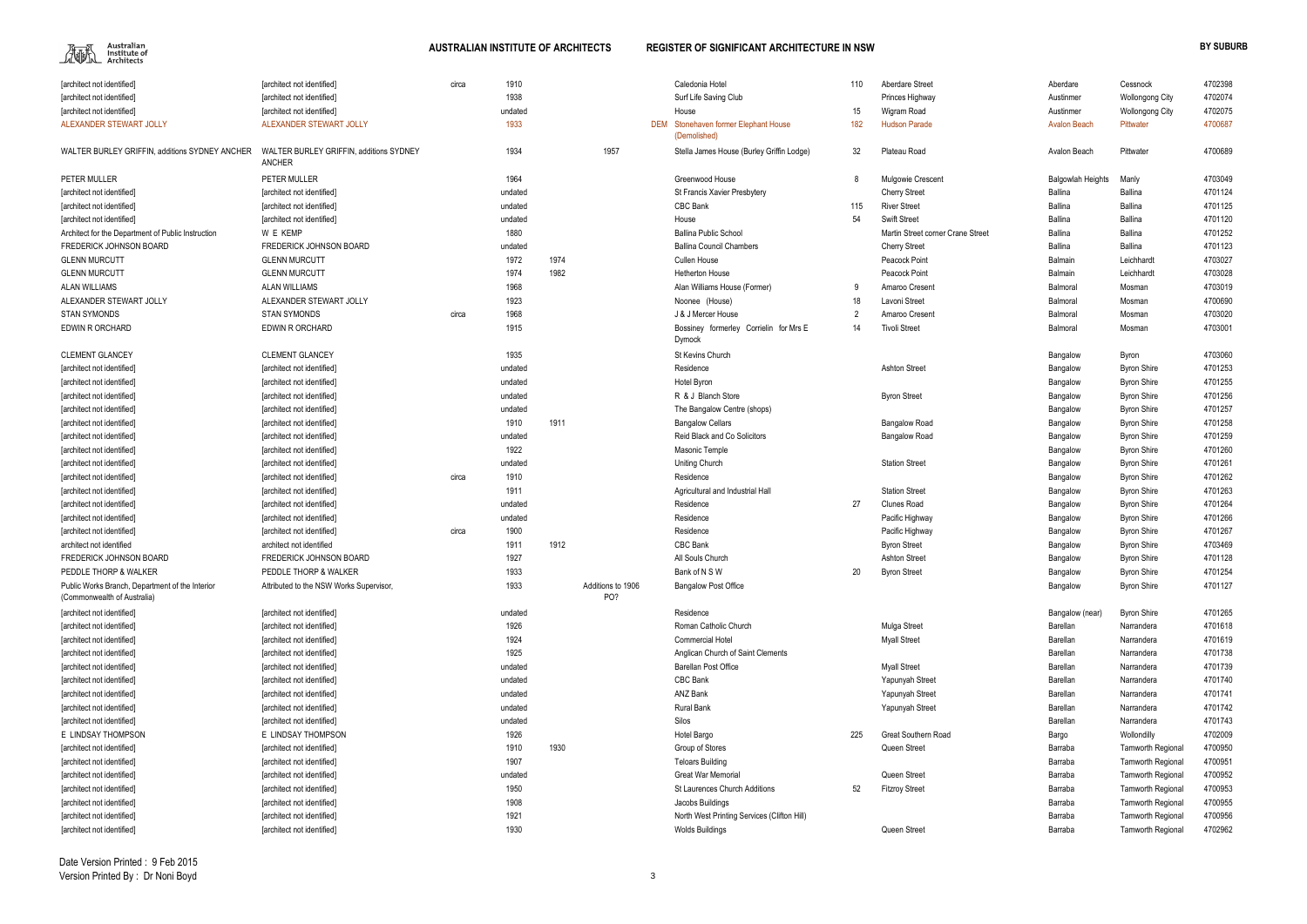

|                                                                                          | farchitect not identified]                                         |       | 1910    |      |              | Caledonia Hotel                                                         | 110       | Aberdare Street                            |                     |                          | 4702398 |
|------------------------------------------------------------------------------------------|--------------------------------------------------------------------|-------|---------|------|--------------|-------------------------------------------------------------------------|-----------|--------------------------------------------|---------------------|--------------------------|---------|
| [architect not identified]                                                               |                                                                    | circa |         |      |              |                                                                         |           |                                            | Aberdare            | Cessnock                 |         |
| J P CANNON [GANNON?]                                                                     | J P CANNON                                                         |       | 1950    |      |              | St Johns Church                                                         | 60        | <b>Fitzroy Street</b>                      | Barraba             | <b>Tamworth Regional</b> | 4700954 |
| NSW Government Architect W L VERNON                                                      | NSW Government Architect W L VERNON                                |       | undated |      |              | Court House                                                             |           | Church Street corner of Orient Street      | <b>Batemans Bay</b> | Eurobodalla              | 4702235 |
| NSW Government Architect E H FARMER with EDWARDS<br><b>MADIGAN TORZILLO &amp; BRIGGS</b> | NSW Government Architect with EDWARDS MADIGAN<br>TORZILLO & BRIGGS |       | 1970    |      |              | Student Residence Former Mitchell CAE (now<br>Charles Sturt University) |           | <b>Mitchell Campus</b>                     | <b>Bathurst</b>     | Bathurst                 | 4703107 |
| [architect not identified]                                                               | <b>Tarchitect not identified]</b>                                  | Circa | 1940    |      |              | House                                                                   | 114       | <b>Stewart Street</b>                      | Bathurst            | <b>Bathurst Regional</b> | 4700002 |
| [architect not identified]                                                               | [architect not identified]                                         |       | 1908    |      |              | St Stephens Presbyterian Church Hall                                    |           | <b>Howick Street</b>                       | Bathurst            | <b>Bathurst Regional</b> | 4700004 |
| [architect not identified]                                                               | [architect not identified]                                         | Circa | 1920    |      |              | <b>Bathurst Sports Ground Grandstand</b>                                |           | Carrington Park                            | <b>Bathurst</b>     | <b>Bathurst Regional</b> | 4700005 |
| [architect not identified]                                                               | [architect not identified]                                         | Circa | 1931    |      |              | Towri                                                                   |           | Lloyds Road                                | Bathurst            | <b>Bathurst Regional</b> | 4700008 |
| [architect not identified]                                                               | [architect not identified]                                         | Circa | 1910    |      |              | House                                                                   | 12        | Gormans Hill Road                          | Bathurst            | <b>Bathurst Regional</b> | 4700010 |
| [architect not identified]                                                               | [architect not identified]                                         | Circa | 1925    |      |              | Western Advocate                                                        |           | <b>Russell Street</b>                      | Bathurst            | <b>Bathurst Regional</b> | 4700011 |
| [architect not identified]                                                               | [architect not identified]                                         | Circa | 1938    |      |              | Knickerbocker Hotel                                                     | 110       | <b>William Street</b>                      | Bathurst            | <b>Bathurst Regional</b> | 4700012 |
| architect not identified                                                                 | [architect not identified]                                         |       | undated |      |              | House                                                                   | 12        | Keppel Street                              | Bathurst            | <b>Bathurst Regional</b> | 4700013 |
| architect not identified                                                                 | [architect not identified]                                         |       | undated |      |              | House                                                                   | 227-229   | <b>Lambert Street</b>                      | Bathurst            | <b>Bathurst Regional</b> | 4700014 |
| architect not identified                                                                 | [architect not identified]                                         |       | undated |      |              | House                                                                   | 163       | William Street                             | Bathurst            | <b>Bathurst Regional</b> | 4700015 |
| [architect not identified]                                                               | [architect not identified]                                         | Circa | 1900    |      |              | (House)<br>Alkoomie                                                     | 22        | <b>Brilliant Street</b>                    | Bathurst            | <b>Bathurst Regional</b> | 4700016 |
| [architect not identified]                                                               | [architect not identified]                                         |       | undated |      |              | House                                                                   | 24        | <b>Brilliant Street</b>                    | <b>Bathurst</b>     | <b>Bathurst Regional</b> | 4700017 |
| [architect not identified]                                                               | [architect not identified]                                         | Circa | 1940    |      |              | House                                                                   | 272       | Haanah Street                              | <b>Bathurst</b>     | <b>Bathurst Regional</b> | 4700018 |
| [architect not identified]                                                               | [architect not identified]                                         |       | 1927    |      |              | Railway Hotel                                                           | 157       | Havanah Street                             | Bathurst            | <b>Bathurst Regional</b> | 4700019 |
|                                                                                          |                                                                    | Circa | 1950    |      |              | Silos                                                                   |           | Havanah Street                             | Bathurst            |                          | 4700020 |
| [architect not identified]                                                               | [architect not identified]                                         |       | 1925    |      |              |                                                                         |           | <b>Russell Street</b>                      |                     | <b>Bathurst Regional</b> | 4700021 |
| [architect not identified]                                                               | [architect not identified]                                         | Circa |         |      |              | <b>Family Hotel</b>                                                     |           |                                            | Bathurst            | <b>Bathurst Regional</b> |         |
| [architect not identified]                                                               | [architect not identified]                                         |       | undated |      |              | House                                                                   |           | <b>Keppel Street</b>                       | Bathurst            | <b>Bathurst Regional</b> | 4700022 |
| [architect not identified]                                                               | [architect not identified]                                         |       | undated |      |              | Valhalla (House)                                                        | 229       | <b>Bentinck Street</b>                     | Bathurst            | <b>Bathurst Regional</b> | 4700023 |
| [architect not identified]                                                               | [architect not identified]                                         | Circa | 1980    |      |              | Ithaca (House)                                                          | 247       | <b>Bentick Street</b>                      | Bathurst            | <b>Bathurst Regional</b> | 4700024 |
| [architect not identified]                                                               | [architect not identified]                                         |       | undated |      |              | House                                                                   | 192       | Peel Street                                | Bathurst            | <b>Bathurst Regional</b> | 4700025 |
| [architect not identified]                                                               | [architect not identified]                                         |       | undated | 1956 |              | Esmore                                                                  |           | George Street                              | <b>Bathurst</b>     | <b>Bathurst Regional</b> | 4700026 |
| [architect not identified]                                                               | [architect not identified]                                         | Circa | 1937    |      |              | GIO Building                                                            | 78        | George Street                              | <b>Bathurst</b>     | <b>Bathurst Regional</b> | 4700027 |
| [architect not identified]                                                               | [architect not identified]                                         |       | 1965    |      |              | <b>Bathurst City Hall</b>                                               |           | <b>Russell Street</b>                      | Bathurst            | <b>Bathurst Regional</b> | 4700030 |
| [architect not identified]                                                               | [architect not identified]                                         |       | undated |      |              | <b>Memorial Bandstand</b>                                               |           | Machattie Park                             | Bathurst            | <b>Bathurst Regional</b> | 4700031 |
| [architect not identified]                                                               | [architect not identified]                                         |       | undated |      |              | Church of St Michael and St John                                        |           | <b>William Street</b>                      | Bathurst            | <b>Bathurst Regional</b> | 4700033 |
| [architect not identified]                                                               | [architect not identified]                                         |       | 1935    |      |              | St Marys School                                                         | 35        | <b>William Street</b>                      | Bathurst            | <b>Bathurst Regional</b> | 4700034 |
| [architect not identified]                                                               | [architect not identified]                                         | Circa | 1900    |      |              | House                                                                   |           | Corner William & Rocket Streets            | Bathurst            | <b>Bathurst Regional</b> | 4700035 |
| [architect not identified]                                                               | [architect not identified]                                         |       | undated |      |              | House                                                                   |           | Corner William & Keppel Streets            | <b>Bathurst</b>     | <b>Bathurst Regional</b> | 4700036 |
| [architect not identified]                                                               | [architect not identified]                                         |       | 1920    |      | Altered 1965 | All Saints Cathedral                                                    |           | <b>Church Street</b>                       | <b>Bathurst</b>     | <b>Bathurst Regional</b> | 4700038 |
| [architect not identified]                                                               | [architect not identified]                                         |       | 1902    |      |              | War Memoria                                                             |           | <b>Machattie Park</b>                      | Bathurst            | <b>Bathurst Regional</b> | 4700040 |
| [architect not identified]                                                               | [architect not identified]                                         |       | undated |      |              | Kings Parade                                                            |           | Market Square                              | <b>Bathurst</b>     | <b>Bathurst Regional</b> | 4700217 |
| [architect not identified]                                                               | [architect not identified]                                         |       | undated |      |              | Olympic Pool                                                            |           | <b>Elizabeth Street</b>                    | Bathurst            | <b>Bathurst Regional</b> | 4700219 |
| [architect not identified]                                                               | [architect not identified]                                         |       | undated |      |              | Olympic Pool                                                            |           | <b>Russell Street</b>                      | Bathurst            | <b>Bathurst Regional</b> | 4700220 |
| [architect not identified]                                                               |                                                                    |       | undated |      |              | St Philomenas School                                                    |           | Lloyds Road                                | Bathurst            | <b>Bathurst Regional</b> | 4700221 |
| [architect not identified]                                                               | [architect not identified]                                         |       | undated |      |              | <b>Assumption School</b>                                                |           |                                            | Bathurst            | <b>Bathurst Regional</b> | 4700223 |
| [architect not identified]                                                               | [architect not identified]                                         |       | undated |      |              | Senior Citizens Centre                                                  |           |                                            | Bathurst            | <b>Bathurst Regional</b> | 4700257 |
| [architect not identified]                                                               | [architect not identified]                                         |       | undated |      |              | Catholic Presbytery                                                     |           | <b>William Street</b>                      | Bathurst            | <b>Bathurst Regional</b> | 4700261 |
| [architect not identified]                                                               | [architect not identified]                                         |       | 1935    |      |              | St Marys School Building                                                |           | <b>William Street</b>                      | Bathurst            | <b>Bathurst Regional</b> | 4700262 |
| [architect not identified]                                                               | [architect not identified]                                         | Circa | 1915    |      |              | Houses Group (Pair of Federation/Art Nouveau<br>houses                  | 182 & 184 | <b>Rocket Street</b>                       | Bathurst            | <b>Bathurst Regional</b> | 4700264 |
| [architect not identified]                                                               | [architect not identified]                                         |       | undated |      |              | House                                                                   | 196       | <b>Rocket Street</b>                       | Bathurst            | <b>Bathurst Regional</b> | 4700266 |
| [architect not identified]                                                               | [architect not identified]                                         |       | undated |      |              | House                                                                   | 164       | <b>Stewart Street</b>                      | Bathurst            | <b>Bathurst Regional</b> | 4700375 |
| [architect not identified]                                                               | [architect not identified]                                         |       | 1922    |      |              | St Josephs Former Orphanage now part                                    |           |                                            | Bathurst            | <b>Bathurst Regional</b> | 4700376 |
|                                                                                          |                                                                    |       |         |      |              | Presbytery                                                              |           |                                            |                     |                          |         |
| [architect not identified]                                                               | [architect not identified]                                         |       | undated |      |              | Charles Sturt University, N3 Building                                   |           | Charles Sturt University, Mitchell College | Bathurst            | <b>Bathurst Regional</b> | 4700379 |
| [architect not identified]                                                               | [architect not identified]                                         |       | 1934    |      |              | <b>Salvation Army Citadel</b>                                           |           |                                            | Bathurst            | <b>Bathurst Regional</b> | 4700380 |
| [architect not identified]                                                               | [architect not identified]                                         |       | undated |      |              | All Saints Cathedral Deanery                                            |           | <b>Church Street</b>                       | Bathurst            | <b>Bathurst Regional</b> | 4700382 |
| [architect not identified]                                                               | [architect not identified]                                         |       | undated |      |              | All Saints Cathedral Diocese Office                                     |           | <b>Church Street</b>                       | Bathurst            | <b>Bathurst Regional</b> | 4700384 |
| [architect not identified]                                                               | [architect not identified]                                         |       | 1929    |      |              | St Vincents Hospital                                                    |           | Gormans Hill Road                          | Bathurst            | <b>Bathurst Regional</b> | 4700386 |
| [architect not identified]                                                               | [architect not identified]                                         |       | undated |      |              | All Saints Cathedral Diocese Hall                                       |           | <b>Church Street</b>                       | Bathurst            | <b>Bathurst Regional</b> | 4700387 |
| [architect not identified]                                                               | [architect not identified]                                         |       | undated |      |              | Catholic Church Hall                                                    |           | Seymour Street                             | Bathurst            | <b>Bathurst Regional</b> | 4700388 |
|                                                                                          |                                                                    |       |         |      |              |                                                                         |           |                                            |                     |                          |         |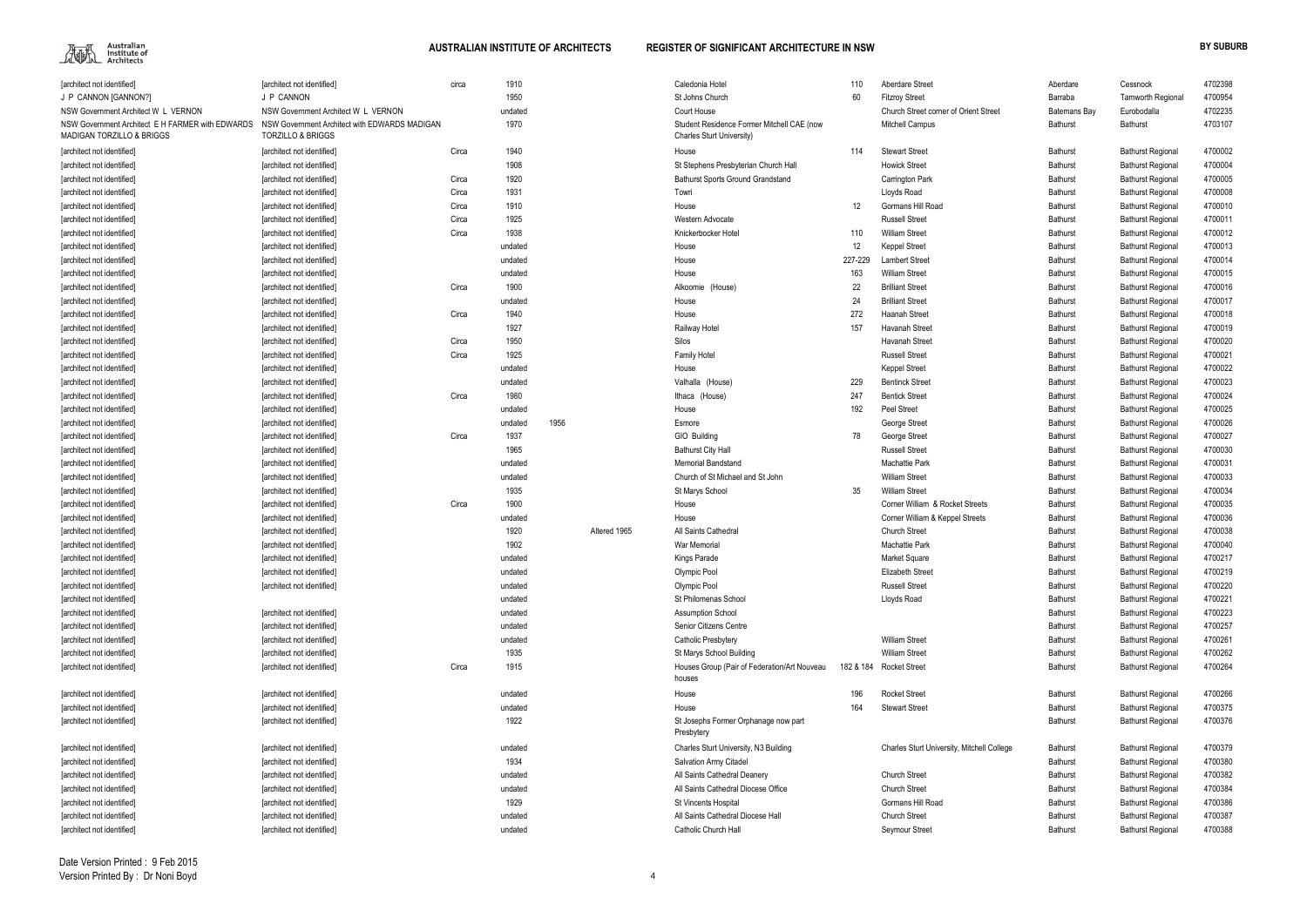

| [architect not identified]                              | [architect not identified]                                                 | circa | 1910            |      |                           | Caledonia Hotel                            | 110     | <b>Aberdare Street</b>                     | Aberdare        | Cessnock                 | 4702398 |
|---------------------------------------------------------|----------------------------------------------------------------------------|-------|-----------------|------|---------------------------|--------------------------------------------|---------|--------------------------------------------|-----------------|--------------------------|---------|
| [architect not identified]                              | [architect not identified]                                                 |       | 1951            |      |                           | <b>Elders Building</b>                     |         | <b>Bentick Street</b>                      | Bathurst        | <b>Bathurst Regional</b> | 4700389 |
| [architect not identified]                              | [architect not identified]                                                 |       | undated         |      |                           | St Stanislaus College                      |         | <b>Bentinck Street</b>                     | Bathurst        | <b>Bathurst Regional</b> | 4700390 |
| [architect not identified]                              | [architect not identified]                                                 |       | undated         |      |                           | House                                      | 255     | <b>Bentinck Street</b>                     | Bathurst        | <b>Bathurst Regional</b> | 4700391 |
| [architect not identified]                              | [architect not identified]                                                 |       | undated         |      |                           | Dairy Farmers Co-operative                 |         | <b>Bentinck Street</b>                     | <b>Bathurst</b> | <b>Bathurst Regional</b> | 4700392 |
| [architect not identified]                              | [architect not identified]                                                 |       | undated         |      |                           | Police Station                             |         | Great Western Highway                      | Bathurst        | <b>Bathurst Regional</b> | 4700393 |
| [architect not identified]                              | [architect not identified]                                                 |       | 1939            |      |                           | <b>Central West Adult Education Centre</b> |         | George Street                              | Bathurst        | <b>Bathurst Regional</b> | 4700394 |
| [architect not identified]                              | [architect not identified]                                                 |       | undated         |      |                           | State Bank                                 |         | <b>William Street</b>                      | Bathurst        | <b>Bathurst Regional</b> | 4700395 |
| [architect not identified]                              | [architect not identified]                                                 |       | 1937            |      |                           | <b>Bathurst Trocadero</b>                  | 169-171 | George Street                              | Bathurst        | <b>Bathurst Regional</b> | 4700401 |
| [architect not identified]                              | [architect not identified]                                                 |       | undated         |      |                           | Hatherlem (House)                          | 180     | George Street                              | Bathurst        | <b>Bathurst Regional</b> | 4700402 |
| [architect not identified]                              | [architect not identified]                                                 |       | undated         |      |                           | House                                      | 184     | George Street                              | Bathurst        | <b>Bathurst Regional</b> | 4700403 |
| [architect not identified]                              | [architect not identified]                                                 | Circa | 1920            |      |                           | Pattersons Store                           | 74-76   | George Street                              | Bathurst        | <b>Bathurst Regional</b> | 4700404 |
| [architect not identified]                              | [architect not identified]                                                 |       | undated         |      |                           | The Walter Kable Memorial                  |         | <b>Howick Street</b>                       | Bathurst        | <b>Bathurst Regional</b> | 4700405 |
| [architect not identified]                              | [architect not identified]                                                 |       | undated         |      |                           | House                                      | 321     | <b>Howick Street</b>                       | Bathurst        | <b>Bathurst Regional</b> | 4700406 |
| [architect not identified]                              | [architect not identified]                                                 |       | undated         |      |                           | House                                      | 90      | <b>Keppel Street</b>                       | Bathurst        | <b>Bathurst Regional</b> | 4700407 |
| [architect not identified]                              | [architect not identified]                                                 |       | undated         |      |                           | Silos                                      |         | Lee Street                                 | Bathurst        | <b>Bathurst Regional</b> | 4700408 |
| [architect not identified]                              | [architect not identified]                                                 |       | 1941            |      |                           | War Memorial                               |         | Lime Kilns Road                            | Bathurst        | <b>Bathurst Regional</b> | 4700409 |
| [architect not identified]                              | [architect not identified]                                                 |       | 1985            |      |                           | Migrant Reception Area Monument            |         | Lime Kilns Road                            | Bathurst        | <b>Bathurst Regional</b> | 4700410 |
| [architect not identified]                              | [architect not identified]                                                 |       | undated         |      |                           | <b>Memorial Entrance Gates</b>             |         | Machattie Park                             | Bathurst        | <b>Bathurst Regional</b> | 4700411 |
| [architect not identified]                              | [architect not identified]                                                 |       | 1934            |      |                           | <b>Memorial Gates</b>                      |         | Machattie Park                             | Bathurst        | <b>Bathurst Regional</b> | 4700412 |
| [architect not identified]                              | [architect not identified]                                                 |       | 1929            |      |                           | Dr Hugh Busby Memorial Gates               |         | Machattie Park                             | Bathurst        | <b>Bathurst Regional</b> | 4700413 |
| [architect not identified]                              | [architect not identified]                                                 |       | undated         |      |                           | John Brook Memorial Fountain               |         | Machattie Park                             | Bathurst        | <b>Bathurst Regional</b> | 4700414 |
| [architect not identified]                              | [architect not identified]                                                 |       | 1935            |      |                           | <b>Memorial Gates</b>                      |         | <b>Machattie Park</b>                      | Bathurst        | <b>Bathurst Regional</b> | 4700415 |
| [architect not identified]                              | [architect not identified]                                                 |       | 1913            |      |                           | Monument                                   |         | <b>Machattie Park</b>                      | Bathurst        | <b>Bathurst Regional</b> | 4700416 |
| [architect not identified]                              | [architect not identified]                                                 |       | undated         |      |                           | Hillcrest                                  | 266     | <b>Piper Street</b>                        | Bathurst        | <b>Bathurst Regional</b> | 4700418 |
| [architect not identified]                              | [architect not identified]                                                 |       | undated         |      |                           | Bathurst RSL & AILA Club                   |         | <b>Rankin Street</b>                       | Bathurst        | <b>Bathurst Regional</b> | 4700419 |
| [architect not identified]                              | [architect not identified]                                                 |       | undated         |      |                           | Lutheran Redeemer Church                   |         | <b>Stewart Street</b>                      | Bathurst        | <b>Bathurst Regional</b> | 4700420 |
| [architect not identified]                              | [architect not identified]                                                 |       | 1930            |      |                           | Commemorative Chair                        |         | <b>Stewart Street</b>                      | Bathurst        | <b>Bathurst Regional</b> | 4700421 |
| [architect not identified]                              | [architect not identified]                                                 |       | undated         |      |                           | House                                      | 164     | <b>Stewart Street</b>                      | <b>Bathurst</b> | <b>Bathurst Regional</b> | 4700422 |
| [architect not identified]                              | [architect not identified]                                                 |       | 1930            |      |                           | Obelisk                                    |         | <b>William Street</b>                      | <b>Bathurst</b> | <b>Bathurst Regional</b> | 4700423 |
| [architect not identified]                              | [architect not identified]                                                 |       | undated         |      |                           | Uniting Church                             |         | <b>William Street</b>                      | Bathurst        | <b>Bathurst Regional</b> | 4700425 |
| [architect not identified]                              | [architect not identified]                                                 |       | undated         |      |                           | Warilda                                    | 125     | <b>William Street</b>                      | Bathurst        | <b>Bathurst Regional</b> | 4700426 |
| [architect not identified]                              | [architect not identified]                                                 |       | undated         |      |                           | House                                      | 188     | William Street                             | Bathurst        | <b>Bathurst Regional</b> | 4700427 |
| [architect not identified]                              | [architect not identified]                                                 |       | undated         |      |                           | Kennington                                 | 280     | William Street                             | Bathurst        | <b>Bathurst Regional</b> | 4700428 |
| Architect for the NSW Department of Public Instruction, | <b>WILLIAM E KEMP</b>                                                      | Circa | 1896            |      |                           | <b>Technical College</b>                   | 79-81   | <b>William Street</b>                      | Bathurst        | <b>Bathurst Regional</b> | 4700424 |
| <b>WILLIAM E KEMP</b>                                   |                                                                            |       |                 |      |                           |                                            |         |                                            |                 |                          |         |
| <b>Attributed to Milton Boyce</b>                       | Attributed to Milton Boyce                                                 |       | undated         |      |                           | <b>Bathurst Scout Hall</b>                 |         |                                            | Bathurst        | <b>Bathurst Regional</b> | 4700383 |
| Attributed to the Commonwealth Department of Works      | [architect not identified]                                                 |       | 1974            |      |                           | <b>Bathurst Post Office</b>                | 58      | Sydney Road                                | Bathurst        | <b>Bathurst Regional</b> | 4700256 |
| Attributed to the NSW GOVERNMENT ARCHITECT              | Attributed to the NSW GOVERNMENT ARCHITECT                                 | Circa | 1960            |      | Altered                   | <b>Forestry Commission Offices</b>         |         | Panorama Avenue & Browning Street          | Bathurst        | <b>Bathurst Regional</b> | 4700001 |
| D TREVOR-JONES                                          | <b>D TREVOR-JONES</b>                                                      |       | 1959            |      |                           | Art Gallery and City Library               |         | <b>Russell Street</b>                      | Bathurst        | <b>Bathurst Regional</b> | 4700029 |
| JJ Copeman (additions)                                  | JJ Copeman (additions)                                                     |       | 1852            |      | 1900 first floor<br>added | Parsonage (former) now Brooke Moore Centre | 142     | <b>William Street</b>                      | Bathurst        | <b>Bathurst Regional</b> | 4700032 |
| JOHN D MOORE                                            | JOHN D MOORE                                                               |       | 1933            |      |                           | War Memorial                               |         | Machattie Park                             |                 |                          | 4700039 |
| <b>NORMAN WEEKES</b>                                    | <b>NORMAN WEEKES</b>                                                       |       |                 |      |                           |                                            |         |                                            | Bathurst        | <b>Bathurst Regional</b> |         |
|                                                         |                                                                            |       | 1927 1928 or 29 |      |                           | <b>Bathurst Ambulance Station</b>          |         | Great Western Highway                      | Bathurst        | <b>Bathurst Regional</b> | 4700028 |
| <b>NSW Colonial Architect</b>                           | <b>JAMES BARNET</b>                                                        |       | 1884            | 1888 |                           | <b>Bathurst Gaol</b>                       |         | Orange Road                                | Bathurst        | <b>Bathurst Regional</b> | 4700218 |
| <b>NSW Government Architect</b>                         | NSW Government Architects Branch Project architect not<br>confirmed        |       | undated         |      |                           | <b>Bathurst High School</b>                |         | <b>Hope Street</b>                         | Bathurst        | <b>Bathurst Regional</b> | 4700216 |
| <b>NSW Government Architect</b>                         | NSW Government Architects Branch Project architect not Circa<br>confirmed  |       | 1910            |      |                           | Charles Sturt University, Mitchell Campus  |         | Panorama Avenue                            | Bathurst        | <b>Bathurst Regional</b> | 4700258 |
| <b>NSW Government Architect</b>                         | NSW Government Architect COBDEN PARKES Project<br>Architect not identified |       | 1939            |      |                           | <b>Bathurst Public School</b>              |         | George Street                              | <b>Bathurst</b> | <b>Bathurst Regional</b> | 4700259 |
| <b>NSW Government Architect</b>                         | Part designed by the GAB Designer original portion not<br>identified       |       | undated         |      | Built in stages           | <b>Bathurst District Hospital</b>          |         | <b>Howick Street</b>                       | Bathurst        | <b>Bathurst Regional</b> | 4700260 |
| <b>NSW Government Architect</b>                         | NSW Government Architects Branch Project architect not<br>confirmed        |       | undated         |      |                           | Charles Sturt University, Cunningham House |         | Charles Sturt University, Mitchell College | Bathurst        | <b>Bathurst Regional</b> | 4700377 |

|      | Aberdare        | Cessnock                 | 4702398 |
|------|-----------------|--------------------------|---------|
|      | <b>Bathurst</b> | <b>Bathurst Regional</b> | 4700389 |
|      | <b>Bathurst</b> | <b>Bathurst Regional</b> | 4700390 |
|      | <b>Bathurst</b> | <b>Bathurst Regional</b> | 4700391 |
|      | Bathurst        | <b>Bathurst Regional</b> | 4700392 |
|      | <b>Bathurst</b> | <b>Bathurst Regional</b> | 4700393 |
|      | <b>Bathurst</b> | <b>Bathurst Regional</b> | 4700394 |
|      | <b>Bathurst</b> | <b>Bathurst Regional</b> | 4700395 |
|      | <b>Bathurst</b> | <b>Bathurst Regional</b> | 4700401 |
|      | <b>Bathurst</b> | <b>Bathurst Regional</b> | 4700402 |
|      | <b>Bathurst</b> | <b>Bathurst Regional</b> | 4700403 |
|      | <b>Bathurst</b> | <b>Bathurst Regional</b> | 4700404 |
|      | <b>Bathurst</b> | <b>Bathurst Regional</b> | 4700405 |
|      | <b>Bathurst</b> | <b>Bathurst Regional</b> | 4700406 |
|      | <b>Bathurst</b> | <b>Bathurst Regional</b> | 4700407 |
|      | <b>Bathurst</b> | <b>Bathurst Regional</b> | 4700408 |
|      | <b>Bathurst</b> | <b>Bathurst Regional</b> | 4700409 |
|      | <b>Bathurst</b> | <b>Bathurst Regional</b> | 4700410 |
|      | <b>Bathurst</b> | <b>Bathurst Regional</b> | 4700411 |
|      | <b>Bathurst</b> | <b>Bathurst Regional</b> | 4700412 |
|      | <b>Bathurst</b> | <b>Bathurst Regional</b> | 4700413 |
|      | <b>Bathurst</b> | <b>Bathurst Regional</b> | 4700414 |
|      | <b>Bathurst</b> | <b>Bathurst Regional</b> | 4700415 |
|      | <b>Bathurst</b> | <b>Bathurst Regional</b> | 4700416 |
|      | <b>Bathurst</b> | <b>Bathurst Regional</b> | 4700418 |
|      | <b>Bathurst</b> | <b>Bathurst Regional</b> | 4700419 |
|      | <b>Bathurst</b> | <b>Bathurst Regional</b> | 4700420 |
|      | <b>Bathurst</b> | <b>Bathurst Regional</b> | 4700421 |
|      | <b>Bathurst</b> | <b>Bathurst Regional</b> | 4700422 |
|      | <b>Bathurst</b> | <b>Bathurst Regional</b> | 4700423 |
|      | <b>Bathurst</b> | <b>Bathurst Regional</b> | 4700425 |
|      | <b>Bathurst</b> | <b>Bathurst Regional</b> | 4700426 |
|      | <b>Bathurst</b> | <b>Bathurst Regional</b> | 4700427 |
|      | <b>Bathurst</b> | <b>Bathurst Regional</b> | 4700428 |
|      | <b>Bathurst</b> | <b>Bathurst Regional</b> | 4700424 |
|      |                 |                          |         |
|      | <b>Bathurst</b> | <b>Bathurst Regional</b> | 4700383 |
|      | <b>Bathurst</b> | <b>Bathurst Regional</b> | 4700256 |
| ۱t   | <b>Bathurst</b> | <b>Bathurst Regional</b> | 4700001 |
|      |                 |                          |         |
|      | <b>Bathurst</b> | <b>Bathurst Regional</b> | 4700029 |
|      | <b>Bathurst</b> | <b>Bathurst Regional</b> | 4700032 |
|      |                 |                          |         |
|      | <b>Bathurst</b> | <b>Bathurst Regional</b> | 4700039 |
|      | <b>Bathurst</b> | <b>Bathurst Regional</b> | 4700028 |
|      | <b>Bathurst</b> | <b>Bathurst Regional</b> | 4700218 |
|      | <b>Bathurst</b> | <b>Bathurst Regional</b> | 4700216 |
|      |                 |                          |         |
|      | <b>Bathurst</b> | <b>Bathurst Regional</b> | 4700258 |
|      |                 |                          |         |
|      | <b>Bathurst</b> | <b>Bathurst Regional</b> | 4700259 |
|      | <b>Bathurst</b> | <b>Bathurst Regional</b> | 4700260 |
| lege | <b>Bathurst</b> | <b>Bathurst Regional</b> | 4700377 |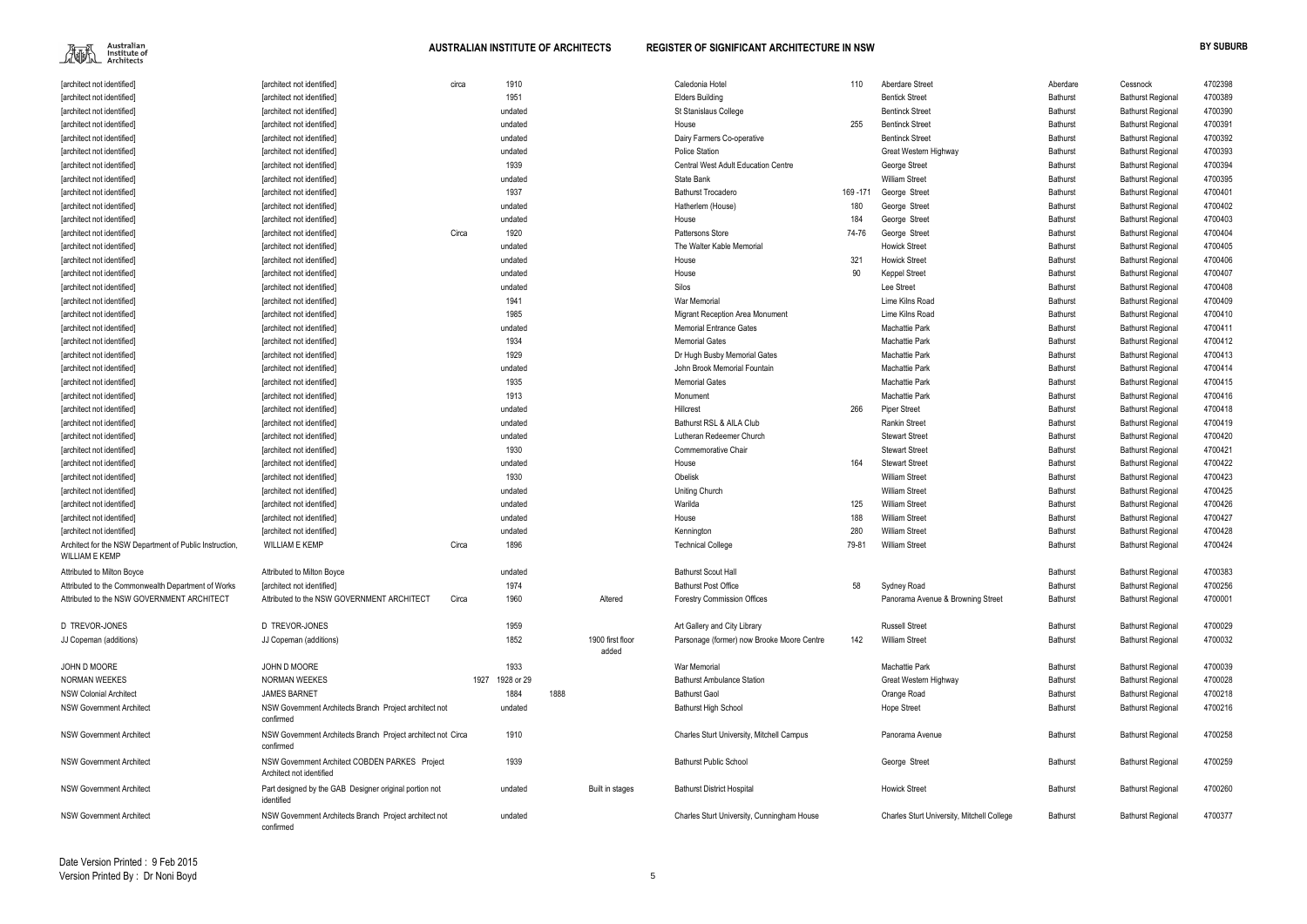

| [architect not identified]                                                                                                      | [architect not identified]                                              | circa | 1910    |      |                                | Caledonia Hotel                                                                                            | 110 | Aberdare Street                        | Aberdare             | Cessnock                 | 4702398 |
|---------------------------------------------------------------------------------------------------------------------------------|-------------------------------------------------------------------------|-------|---------|------|--------------------------------|------------------------------------------------------------------------------------------------------------|-----|----------------------------------------|----------------------|--------------------------|---------|
| <b>NSW Government Architect</b>                                                                                                 | NSW Government Architects Branch Project architect not<br>confirmed     |       | undated |      |                                | <b>Bathurst Public School</b>                                                                              |     | George Street                          | Bathurst             | <b>Bathurst Regional</b> | 4700399 |
| <b>NSW Government Architect</b>                                                                                                 | NSW Government Architect COBDEN PARKES                                  |       | 1935    |      |                                | <b>Bathurst Public School</b>                                                                              |     | George Street                          | Bathurst             | <b>Bathurst Regional</b> | 4700400 |
| NSW Government Architect COBDEN PARKES                                                                                          | <b>NSW Government Architect COBDEN PARKES</b><br>[multiple entries]     | Circa | 1950    |      |                                | <b>Bathurst Hospital</b>                                                                                   |     |                                        | Bathurst             | <b>Bathurst Regional</b> | 4700378 |
| NSW Government Architect W L VERNON                                                                                             | NSW Government Architect W L VERNON                                     |       | 1900    |      |                                | Heffron Building, Mitchell College of Advanced<br>Education (former), now part Charles Sturt<br>University |     | Panorama Avenue                        | Bathurst             | <b>Bathurst Regional</b> | 4700009 |
| Possibly JOHN J COPEMAN                                                                                                         | Possibly JOHN J COPEMAN                                                 |       | 1900    |      |                                | <b>Trevitt Pavilion</b>                                                                                    |     | <b>Bathurst Showground</b>             | <b>Bathurst</b>      | <b>Bathurst Regional</b> | 4700003 |
| <b>WILLIAM &amp; DAVID JONES</b>                                                                                                | Attributed to William Jones and built by David Jones                    |       | 1882    |      | rebuilt after fire Dec<br>1913 | Glendower                                                                                                  | 5   | Lloyds Road (Glendower Place)          | Bathurst             | <b>Bathurst Regional</b> | 4700385 |
| CYRIL C RUWALD                                                                                                                  | <b>CYRIL C RUWALD</b>                                                   |       | 1937    |      |                                | <b>Bull and Bush Inn</b>                                                                                   |     | <b>Windsor Road</b>                    | Baulkham Hills       | <b>Baulkham Hills</b>    | 4700691 |
| <b>BRUCE RICKARD</b>                                                                                                            | <b>BRUCE RICKARD</b>                                                    |       | 1967    |      |                                | Curry House                                                                                                | 13  | Sunnyridge Place                       | Bayview              | Pittwater                | 4700265 |
| <b>BRUCE RICKARD</b>                                                                                                            | <b>BRUCE RICKARD</b>                                                    |       | 1980    |      |                                | Curry House 2                                                                                              |     | Pindari Place                          | Bayview              | Pittwater                | 4703069 |
| <b>IAN McKAY</b>                                                                                                                | <b>IAN McKAY</b>                                                        |       | 1964    |      |                                | Russell Slade House                                                                                        |     | Pindari Place                          | Bayview              | Pittwater                | 4703147 |
| PETER MULLER                                                                                                                    | PETER MULLER                                                            |       | 1962    |      |                                | <b>Hamilton House</b>                                                                                      |     | Pindari Place                          | Bayview              | Pittwater                | 4702952 |
| [architect not identified]                                                                                                      | [architect not identified]                                              |       | undated |      |                                | Beckom Hotel                                                                                               |     | <b>Deakin Street</b>                   | Beckom               | Coolamon                 | 4701620 |
| Ernest R LAVER                                                                                                                  | Ernest R LAVER                                                          |       | 1924    |      |                                | CBC Bank                                                                                                   |     | Corner of the Beckom & Buddigower Road | Beckom               | Coolamon                 | 4701744 |
| <b>GEORGE SYDNEY JONES</b>                                                                                                      | <b>GEORGE SYDNEY JONES</b>                                              |       | 1909    |      |                                | Rochester (formerly Lorne)                                                                                 | 63  | <b>Beecroft Road</b>                   | Beecroft             | Hornsby                  | 4700692 |
| [architect not identified]                                                                                                      | [architect not identified]                                              |       | undated |      |                                | St Lukes Church                                                                                            |     | <b>Bega Street</b>                     | Bega                 | Bega Valley              | 4702237 |
| [architect not identified]                                                                                                      | [architect not identified]                                              |       | undated |      |                                | Residence                                                                                                  |     | Bega Street                            | Bega                 | Bega Valley              | 4702238 |
| [architect not identified]                                                                                                      | [architect not identified]                                              |       | undated |      |                                | Masonic Temple                                                                                             | 18  | <b>Canning Street</b>                  | Bega                 | Bega Valley              | 4702239 |
| [architect not identified]                                                                                                      | [architect not identified]                                              |       | undated |      |                                | <b>Ambulance Station</b>                                                                                   |     | <b>Canning Street</b>                  | Bega                 | Bega Valley              | 4702240 |
| [architect not identified]                                                                                                      | [architect not identified]                                              |       | undated |      |                                | House                                                                                                      | 36  | <b>Carp Street</b>                     | Bega                 | Bega Valley              | 4702241 |
| [architect not identified]                                                                                                      | [architect not identified]                                              | Circa | 1910    |      |                                | Institutional Building (probably a bank)                                                                   | 96  | <b>Gipps Street</b>                    | Bega                 | Bega Valley              | 4702243 |
| [architect not identified]                                                                                                      | [architect not identified]                                              |       | undated |      |                                | Catholic Presbytery                                                                                        |     | Princes Highway                        | Bega                 | Bega Valley              | 4702250 |
| [architect not identified]                                                                                                      | [architect not identified]                                              |       | undated |      |                                | House (former quarters)                                                                                    | 156 | Princes Highway                        | Bega                 | Bega Valley              | 4702251 |
| [architect not identified]                                                                                                      | [architect not identified]                                              |       | undated |      |                                | Bega Soldiers Memorial Archway                                                                             |     |                                        | Bega                 | Bega Valley              | 4702258 |
| architect not identified/NSW GOVERNMENT ARCHITECT<br>Alterations                                                                | architect not identified/NSW GOVERNMENT<br><b>ARCHITECT Alterations</b> |       | undated |      | Alterations 1920s<br>and 1930s | Department of Agriculture Model Dairy Farm<br>(former District Hospital)                                   |     | Princes Highway                        | Bega                 | Bega Valley              | 4702252 |
| Attributed to R W THATCHER                                                                                                      | Attributed to R W THATCHER                                              | Circa | 1905    |      |                                | House                                                                                                      | 46  | <b>Carp Street</b>                     | Bega                 | Bega Valley              | 4702242 |
| Attributed to R W THATCHER                                                                                                      | Attributed to R W THATCHER                                              |       | undated |      |                                | Memorial Clocktower (Dr Evershed)                                                                          |     | <b>Gipps Street</b>                    | Bega                 | Bega Valley              | 4702247 |
| Attributed to the NSW Government Architect                                                                                      | Attributed to the NSW Government Architect                              | After | 1912    |      |                                | <b>Police Station</b>                                                                                      |     | <b>Gipps Street</b>                    | Bega                 | Bega Valley              | 4702245 |
| <b>NSW Government Architect Cobden Parkes</b>                                                                                   | NSW Government Architect Cobden Parkes                                  |       | undated |      |                                | <b>Bega District Hospital</b>                                                                              |     | <b>McKee Drive</b>                     | Bega                 | Bega Valley              | 4702249 |
| Possibly R W Thatcher Alterations by V J Davis                                                                                  | Possibly R W Thatcher Alterations by V J Davis                          |       | undated |      |                                | Central Hotel                                                                                              | 90  | <b>Gipps Street</b>                    | Bega                 | Bega Valley              | 4702246 |
| Previously attributed to NSW Government Architect however Previously attributed to NSW Government Architect<br>no record at PWD | however no record at PWD                                                |       | undated |      |                                | <b>Fire Station</b>                                                                                        |     | Corner Gipps & Upper Streets           | Bega                 | Bega Valley              | 4702248 |
| R W THATCHER                                                                                                                    | R W THATCHER                                                            |       | undated |      |                                | Memorial Gates to St John s Church                                                                         |     | <b>Church Street</b>                   | Bega                 | Bega Valley              | 4702244 |
| R W THATCHER                                                                                                                    | R W THATCHER                                                            |       | undated |      |                                | Pavilion                                                                                                   |     | Showground Upper                       | Bega                 | Bega Valley              | 4702253 |
| V J DAVIS                                                                                                                       | V J DAVIS                                                               | Circa | 1940    |      |                                | <b>Grand Hotel</b>                                                                                         | 236 | <b>Carp Street</b>                     | Bega                 | Bega Valley              | 4702236 |
| [architect not identified]                                                                                                      | [architect not identified]                                              | circa | 1906    |      |                                | <b>Bellbird Hotel</b>                                                                                      | 388 | Wollombi Road                          | <b>Bellbird</b>      | Cessnock                 | 4702400 |
| [architect not identified]                                                                                                      | [architect not identified]                                              |       | undated |      |                                | House                                                                                                      | 69  | Kambala Road                           | <b>Bellevue Hill</b> | Woollahra                | 4702946 |
| [attributed to WILSON NEAVE & BERRY]                                                                                            | Possibly Stacey Neave, firm no longer existed                           |       | 1937    |      |                                | House                                                                                                      | 12  | Ginahqulla Road                        | Bellevue Hill        | Woollahra                | 4700693 |
| <b>DOUGLAS SNELLING</b>                                                                                                         | DOUGLAS SNELLING                                                        | Circa | 1960    |      |                                | House                                                                                                      | 22B | Victoria Road                          | <b>Bellevue Hill</b> | Woollahra                | 4700279 |
| <b>DOUGLAS SNELLING</b>                                                                                                         | DOUGLAS SNELLING                                                        |       | 1953    | 1955 |                                | Sir Theo Kelly House 1                                                                                     | 24A | Victoria Road                          | <b>Bellevue Hill</b> | Woollahra                | 4703078 |
| DOUGLAS SNELLING (gate lodge). Mueller House                                                                                    | DOUGLAS SNELLING (gate lodge).<br>Mueller House                         |       | 1958    | 1960 | R&H additions in               | Gate Lodge to the Kelly house (later extended to                                                           | 24B | Victoria Road                          | <b>Bellevue Hill</b> | Woollahra                | 4703079 |
| additions by ROBERTSON & HINDMARSH                                                                                              | additions by ROBERTSON & HINDMARSH                                      |       |         |      | 1968, 1969, 1970,<br>& 1981    | form Mueller House)                                                                                        |     |                                        |                      |                          |         |
| <b>GEORGE REVES</b>                                                                                                             | <b>GEORGE REVES</b>                                                     |       | 1955    |      |                                | House                                                                                                      | 85  | Victoria Road                          | Bellevue Hill        | Woollahra                | 4703432 |
| <b>GILBERT HUGHES</b>                                                                                                           | <b>GILBERT HUGHES</b>                                                   |       | 1938    |      |                                | Allala (House)                                                                                             | 26  | <b>Cranbrook Road</b>                  | <b>Bellevue Hill</b> | Woollahra                | 4700850 |
| John D MOORE & LESLIE WILKINSON                                                                                                 | MOORE & LESLIE WILKINSON                                                |       | 1926    |      |                                | House                                                                                                      |     | Rose Bay Avenue                        | <b>Bellevue Hill</b> | Woollahra                | 4700696 |
| <b>JOSELAND &amp; GILLING</b>                                                                                                   | F GLYNN GILLING                                                         | Circa | 1935    |      |                                | Throlze (House) (Formerly Daingeen for Mr &<br>Mrs R F Higgs)                                              |     | <b>Trahlee Road</b>                    | <b>Bellevue Hill</b> | Woollahra                | 4700699 |
| <b>JOSELAND &amp; GILLING</b>                                                                                                   | F GLYNN GILLING                                                         |       | 1937    |      |                                | Villa D'Este                                                                                               | 1A  | Victoria Road 549 New South Head Road  | <b>Bellevue Hill</b> | Woollahra                | 4700700 |
| <b>JOSELAND &amp; GILLING</b>                                                                                                   | <b>F GLYNN GILLING</b>                                                  |       | 1937    |      |                                | DEM Cotway (Demolished)                                                                                    | 3A  | Victoria Road                          | <b>Bellevue Hill</b> | Woollahra                | 4700701 |
|                                                                                                                                 |                                                                         |       |         |      |                                |                                                                                                            |     |                                        |                      |                          |         |

| 110 | Aberdare Street                        | Aberdare              | Cessnock                 | 4702398 |
|-----|----------------------------------------|-----------------------|--------------------------|---------|
|     | George Street                          | <b>Bathurst</b>       | <b>Bathurst Regional</b> | 4700399 |
|     |                                        |                       |                          |         |
|     | George Street                          | <b>Bathurst</b>       | <b>Bathurst Regional</b> | 4700400 |
|     |                                        | <b>Bathurst</b>       | <b>Bathurst Regional</b> | 4700378 |
|     |                                        |                       |                          |         |
|     | Panorama Avenue                        | <b>Bathurst</b>       | <b>Bathurst Regional</b> | 4700009 |
|     |                                        |                       |                          |         |
|     |                                        |                       |                          |         |
|     | <b>Bathurst Showground</b>             | <b>Bathurst</b>       | <b>Bathurst Regional</b> | 4700003 |
| 5   | Lloyds Road (Glendower Place)          | <b>Bathurst</b>       | <b>Bathurst Regional</b> | 4700385 |
|     | <b>Windsor Road</b>                    | <b>Baulkham Hills</b> | <b>Baulkham Hills</b>    | 4700691 |
| 13  | Sunnyridge Place                       | Bayview               | Pittwater                | 4700265 |
| 5   | Pindari Place                          | Bayview               | Pittwater                | 4703069 |
| 4   | Pindari Place                          | Bayview               | Pittwater                | 4703147 |
| 3   | Pindari Place                          | Bayview               | Pittwater                | 4702952 |
|     | Deakin Street                          | Beckom                | Coolamon                 |         |
|     |                                        |                       |                          | 4701620 |
|     | Corner of the Beckom & Buddigower Road | Beckom                | Coolamon                 | 4701744 |
| 63  | <b>Beecroft Road</b>                   | Beecroft              | Hornsby                  | 4700692 |
|     | <b>Bega Street</b>                     | Bega                  | Bega Valley              | 4702237 |
|     | Bega Street                            | Bega                  | Bega Valley              | 4702238 |
| 18  | <b>Canning Street</b>                  | Bega                  | Bega Valley              | 4702239 |
|     | <b>Canning Street</b>                  | Bega                  | Bega Valley              | 4702240 |
| 36  | Carp Street                            | Bega                  | Bega Valley              | 4702241 |
| 96  | <b>Gipps Street</b>                    | Bega                  | Bega Valley              | 4702243 |
|     | Princes Highway                        | Bega                  | Bega Valley              | 4702250 |
| 156 | Princes Highway                        | Bega                  | Bega Valley              | 4702251 |
|     |                                        | Bega                  | Bega Valley              | 4702258 |
|     | Princes Highway                        | Bega                  | Bega Valley              | 4702252 |
| 46  | Carp Street                            | Bega                  | Bega Valley              | 4702242 |
|     | <b>Gipps Street</b>                    | Bega                  | Bega Valley              | 4702247 |
|     | <b>Gipps Street</b>                    |                       | Bega Valley              | 4702245 |
|     | McKee Drive                            | Bega                  |                          |         |
|     |                                        | Bega                  | Bega Valley              | 4702249 |
| 90  | <b>Gipps Street</b>                    | Bega                  | Bega Valley              | 4702246 |
|     | Corner Gipps & Upper Streets           | Bega                  | Bega Valley              | 4702248 |
|     | <b>Church Street</b>                   | Bega                  | Bega Valley              | 4702244 |
|     | Showground Upper                       | Bega                  | Bega Valley              | 4702253 |
| 236 | Carp Street                            | Bega                  | Bega Valley              | 4702236 |
| 388 | Wollombi Road                          | <b>Bellbird</b>       | Cessnock                 | 4702400 |
| 69  | Kambala Road                           | <b>Bellevue Hill</b>  | Woollahra                | 4702946 |
| 12  | Ginahgulla Road                        | <b>Bellevue Hill</b>  | Woollahra                | 4700693 |
| 22B | Victoria Road                          | <b>Bellevue Hill</b>  | Woollahra                | 4700279 |
| 24A | Victoria Road                          | <b>Bellevue Hill</b>  | Woollahra                | 4703078 |
|     |                                        |                       |                          | 4703079 |
| 24B | Victoria Road                          | <b>Bellevue Hill</b>  | Woollahra                |         |
|     |                                        |                       |                          |         |
| 85  | Victoria Road                          | <b>Bellevue Hill</b>  | Woollahra                | 4703432 |
| 26  | Cranbrook Road                         | <b>Bellevue Hill</b>  | Woollahra                | 4700850 |
| 1   | Rose Bay Avenue                        | <b>Bellevue Hill</b>  | Woollahra                | 4700696 |
| 1   | <b>Trahlee Road</b>                    | <b>Bellevue Hill</b>  | Woollahra                | 4700699 |
| 1A  | Victoria Road 549 New South Head Road  | <b>Bellevue Hill</b>  | Woollahra                | 4700700 |
| ЗA  | <b>Victoria Road</b>                   | <b>Bellevue Hill</b>  | Woollahra                | 4700701 |
|     |                                        |                       |                          |         |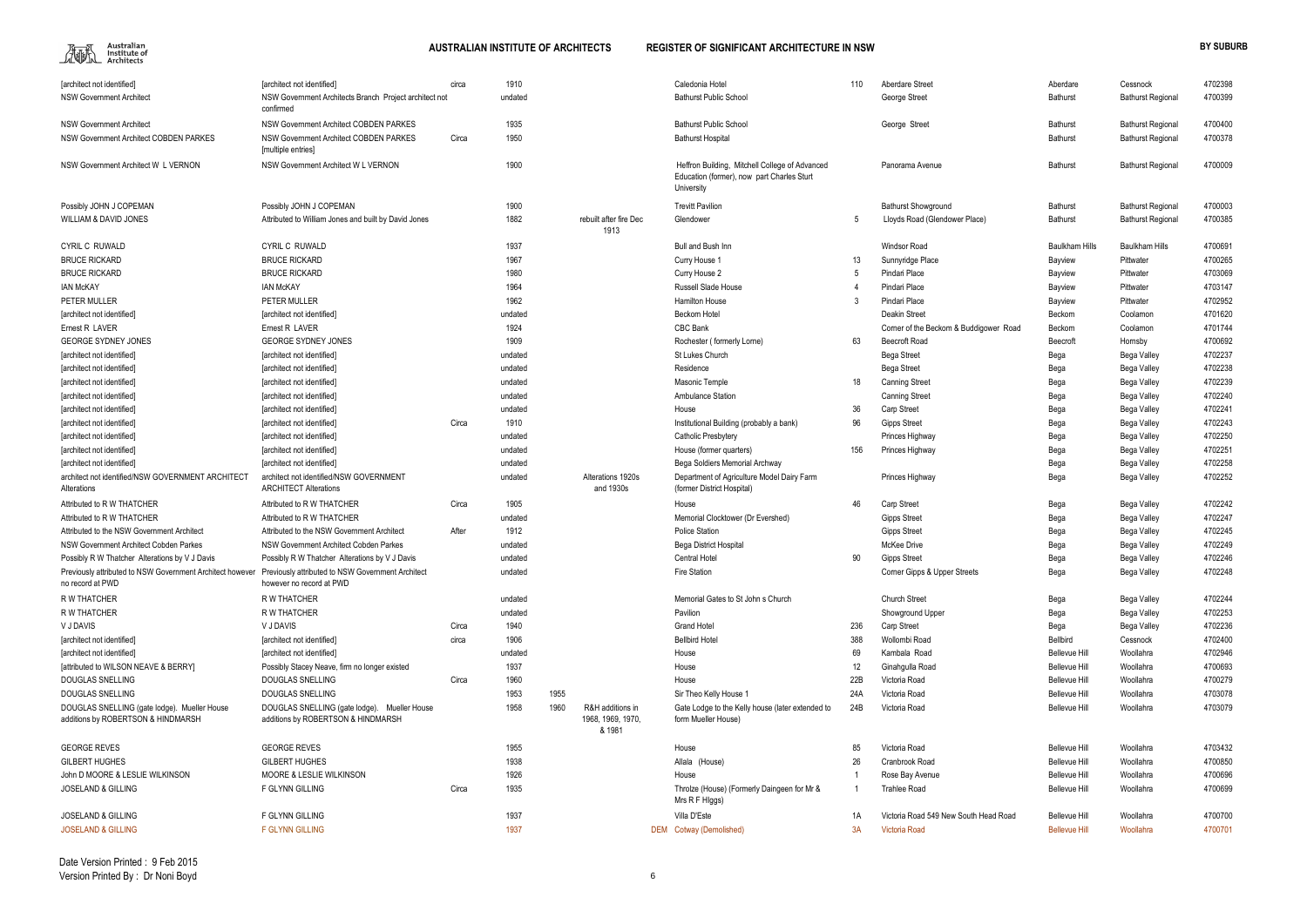| [architect not identified]                                               | [architect not identified]                                              | circa | 1910    |      |                  | Caledonia Hotel                                              | 110 | <b>Aberdare Street</b>                | Aberdare              | Cessnock                 | 4702398 |
|--------------------------------------------------------------------------|-------------------------------------------------------------------------|-------|---------|------|------------------|--------------------------------------------------------------|-----|---------------------------------------|-----------------------|--------------------------|---------|
| <b>LESLIE WILKINSON</b>                                                  | <b>LESLIE WILKINSON</b>                                                 |       | 1936    |      |                  | House                                                        | 14  | Ginahqulla Road                       | <b>Bellevue Hill</b>  | Woollahra                | 4700694 |
| <b>LESLIE WILKINSON</b>                                                  | <b>LESLIE WILKINSON</b>                                                 |       | 1930    | 1935 | conversion 1935  | Silchester (now flats)                                       |     | <b>Trahlee Road</b>                   | Bellevue Hill         | Woollahra                | 4700697 |
| <b>LESLIE WILKINSON</b>                                                  | <b>LESLIE WILKINSON</b>                                                 |       | 1936    |      |                  | House                                                        | -5  | <b>Trahlee Road</b>                   | Bellevue Hill         | Woollahra                | 4700698 |
| <b>LESLIE WILKINSON</b>                                                  | <b>LESLIE WILKINSON</b>                                                 |       | 1929    |      |                  | Goodsall (House)                                             | 125 | Victoria Road                         | <b>Bellevue Hill</b>  | Woollahra                | 4700702 |
| PREVOST & ANCHER                                                         | Attributed to REG PREVOST when completed and later<br>to SYDNEY ANCHER. |       | 1937    |      |                  | Prevost House (sometimes referred to as the<br>Ancher House) | 65  | Kambala Road (1 Rupertswood Avenue)   | <b>Bellevue Hill</b>  | Woollahra                | 4700695 |
| [architect not identified]                                               | [architect not identified]                                              |       | 1911    |      |                  | <b>Bellingen Council Chambers</b>                            |     | <b>Hyde Street</b>                    | Bellingen             | Bellingen                | 4701129 |
| [architect not identified]                                               | [architect not identified]                                              |       | undated |      |                  | <b>Federal Hotel</b>                                         |     | <b>Hyde Street</b>                    | Bellingen             | Bellingen                | 4701131 |
| [architect not identified]                                               | [architect not identified]                                              |       | undated |      |                  | Masonic Hall                                                 |     |                                       | Bellingen             | Bellingen                | 4701268 |
| [architect not identified]                                               | [architect not identified]                                              | circa | 1905    |      |                  | Residence                                                    | 4   | <b>Coronation Street</b>              | Bellingen             | Bellingen                | 4701269 |
| [architect not identified]                                               | [architect not identified]                                              | circa | 1900    |      |                  | Residence                                                    |     | <b>Coronation Street</b>              | Bellingen             | Bellingen                | 4701270 |
| [architect not identified]                                               | [architect not identified]                                              |       | undated |      |                  | <b>Rural Bank</b>                                            |     | <b>Hyde Street</b>                    | Bellingen             | Bellingen                | 4701272 |
| [architect not identified]                                               | [architect not identified]                                              |       | undated |      |                  | <b>BBC</b> Park                                              |     | <b>Hyde Street</b>                    | Bellingen             | Bellingen                | 4701273 |
| [architect not identified]                                               | [architect not identified]                                              |       | undated |      |                  | Storefront                                                   |     | <b>Hyde Street</b>                    | Bellingen             | Bellingen                | 4701274 |
| [architect not identified]                                               | [architect not identified]                                              |       | undated |      |                  | Storefront                                                   |     | <b>Hyde Street</b>                    | Bellingen             | Bellingen                | 4701276 |
| [architect not identified]                                               | farchitect not identified]                                              |       | undated |      |                  | Storefront                                                   |     | <b>Hyde Street</b>                    | Bellingen             | Bellingen                | 4701277 |
| [architect not identified]                                               | [architect not identified]                                              |       | undated |      |                  | Elite Cafe (Storefront)                                      |     | <b>Hyde Street</b>                    | Bellingen             | Bellingen                | 4701278 |
| [architect not identified]                                               | [architect not identified]                                              |       | undated |      |                  | Commonwealth Banking Corporation CBC)                        |     | <b>Hyde Street</b>                    | Bellingen             | Bellingen                | 4701279 |
|                                                                          |                                                                         |       |         |      |                  | Bank                                                         |     |                                       |                       |                          |         |
| [architect not identified]                                               | [architect not identified]                                              |       | 1929    |      |                  | Soldiers Hall                                                |     | <b>Hyde Street</b>                    | Bellingen             | Bellingen                | 4701280 |
| [architect not identified]                                               | [architect not identified]                                              |       | 1956    |      |                  | St Andrews Church                                            |     | <b>Hyde Street</b>                    | Bellingen             | Bellingen                | 4701281 |
| [architect not identified]                                               | [architect not identified]                                              |       | undated |      |                  | Storefront                                                   | 87  | <b>Hyde Street</b>                    | Bellingen             | Bellingen                | 4701282 |
| [architect not identified]                                               | [architect not identified]                                              |       | undated |      |                  | Residence                                                    |     | Lovell Street and Roberts Lane        | Bellingen             | Bellingen                | 4701283 |
| [architect not identified]                                               | [architect not identified]                                              |       | undated |      |                  | Residence                                                    | 6   | <b>West Street</b>                    | Bellingen             | Bellingen                | 4701284 |
| <b>GEORGE EDWARD MOORE</b>                                               | <b>GEORGE EDWARD MOORE</b>                                              |       | 1908    | 1909 | 1988             | Hammond & Wheatleys Commercial Emporium                      |     | <b>Hyde Street</b>                    | Bellingen             | Bellingen                | 4701275 |
| <b>NSW Government Architects Office</b>                                  | NSW Government Architect W L VERNON                                     |       | 1908    |      |                  | Court House                                                  |     | <b>Hyde Street</b>                    | Bellingen             | Bellingen                | 4701132 |
| NSW Government Architects Office                                         | NSW Government Architect W L VERNON                                     |       | 1908    |      |                  | <b>Courthouse Residence</b>                                  |     | <b>Hyde Street</b>                    | Bellingen             | Bellingen                | 4701133 |
| NSW Works Supervisor, George Oakeshott                                   | NSW Works Supervisor, George Oakeshott                                  |       | undated |      |                  | <b>Bellingen Post Office</b>                                 |     | <b>Hyde Street</b>                    | Bellingen             | Bellingen                | 4701134 |
| PEDDLE THORP & WALKER                                                    | PEDDLE THORP & WALKER                                                   |       | 1926    | 1935 |                  | Bank of NSW                                                  |     | <b>Hyde Street</b>                    | Bellingen             | Bellingen                | 4701271 |
| Power, Adam & Munnings                                                   | Power, Adam & Munnings                                                  |       | 1934    |      |                  | St Margarets Church                                          |     |                                       | Bellingen             | Bellingen                | 4701130 |
| ARTHUR BALDWINSON BOOTH & PETERS                                         | ARTHUR BALDWINSON                                                       |       | 1952    | 1956 |                  | <b>Hotel Belmont</b>                                         |     | Corner Pacific Highway & Hitchock Ave | Belmont               | Lake Macquarie           | 4702401 |
| <b>NSW Government Architect</b>                                          | Government Architect E H Farmer Project Architect<br>MICHAEL DYSART     |       | 1963    |      |                  | Belmont Primary School [part demolished]                     |     | Livingstone Street                    | Belmont               | Lake Macquarie           | 4702488 |
| <b>GLENN MURCUTT</b>                                                     | <b>GLENN MURCUTT</b>                                                    |       | 1969    | 1972 |                  | Douglas Murcutt House                                        | 22  | <b>Yarrabin Street</b>                | Belrose               | Warringah                | 4702665 |
| [architect not identified]                                               | [architect not identified]                                              |       | undated |      |                  | Christ Church, Church of England                             |     | Bemboka corner Hoskins Streets        | Bemboka               | Bega Valley              | 4702254 |
| [architect not identified]                                               | [architect not identified]                                              | Circa | 1920    |      |                  | Pleasant View (Residence)                                    |     | Pollocks Flat Road                    | Bemboka               | Bega Valley              | 4702255 |
| Attributed to the NSW Government Architect                               | Attributed to the NSW Government Architect                              |       | undated |      |                  | Police Station and Lock Up                                   |     | Snowy Mountains Highway               | Bemboka               | Bega Valley              | 4702256 |
| Attributed to the NSW Works Supervisor                                   | Attributed to the NSW Works Supervisor                                  | Circa | 1904    |      |                  | Bemboka Post Office                                          |     | Snowy Mountains Highway               | Bemboka               | Bega Valley              | 4702257 |
| [architect not identified]                                               | [architect not identified]                                              |       | 1864    |      | Verandah c1910   | <b>Hotel Bendemeer</b>                                       |     | <b>Caroline Street</b>                | Bendemeer             | <b>Tamworth Regional</b> | 4700957 |
| LOUIS S ROBERTSON                                                        | LOUIS S ROBERTSON                                                       |       | 1936    |      |                  | Newcastle Crematorium                                        |     | Anderson Drive                        | Beresfield            | Newcastle                | 4702402 |
| [architect not identified]                                               | [architect not identified]                                              |       | undated |      |                  | Hotel Bermagui                                               |     | <b>Larmont Street</b>                 | Bermagui              | Bega Valley              | 4702259 |
| [architect not identified]                                               | [architect not identified]                                              |       | undated |      |                  | Residence                                                    |     | Tilba Tilba Road                      | Bermagui North        | Bega Valley              | 4702260 |
| <b>GLENN MURCUTT</b>                                                     | GLENN MURCUTT (Stage 2 Graham Jahn assistant)                           |       | 1977    | 1978 | Stage II 1982-83 | Berowra Waters Inn including Phases 1 & 2                    |     |                                       | <b>Berowra Waters</b> | Hornsby                  | 4703259 |
| [architect not identified]                                               | [architect not identified]                                              |       | undated |      |                  | Court House                                                  |     | <b>Mackey Street</b>                  | Berridale             | <b>Snowy River</b>       | 4700510 |
| Attributed to NSW Colonial Architect J BARNET and G A                    | Attributed to NSW Colonial Architect J BARNET and G A                   |       | 1883    |      | altered 1922     | <b>Berridale Public School</b>                               |     | <b>Oliver Street</b>                  | Berridale             | <b>Snowy River</b>       | 4700511 |
| MANSFIELD, Architect for the Department of Public<br>Instruction [check] | <b>MANSFIELD</b>                                                        |       |         |      |                  |                                                              |     |                                       |                       |                          |         |
| [architect not identified]                                               | [architect not identified]                                              |       | undated |      |                  | Residence                                                    | 21  | <b>Albany Street</b>                  | Berry                 | Shoalhaven               | 4702261 |
| [architect not identified]                                               | [architect not identified]                                              |       | undated |      |                  | Muir Residence                                               |     | <b>Prince Alfred Street</b>           | Berry                 | Shoalhaven               | 4702264 |
| [architect not identified]                                               | [architect not identified]                                              |       | undated |      |                  | Residence                                                    |     | Princes Highway                       | Berry                 | Shoalhaven               | 4702265 |
| [architect not identified]                                               | [architect not identified]                                              |       | undated |      |                  | Innisfail Residence                                          |     | 308 R M O Princes Highway             | Berry                 | Shoalhaven               | 4702266 |
| [architect not identified]                                               | [architect not identified]                                              |       | undated |      |                  | Residence                                                    | 62  | Queen Street                          | Berry                 | Shoalhaven               | 4702267 |
| [architect not identified]                                               | [architect not identified]                                              |       | undated |      |                  | <b>Berry Community Activities Centre</b>                     |     | Queen Street                          | Berry                 | Shoalhaven               | 4702268 |
|                                                                          |                                                                         |       |         |      |                  |                                                              |     |                                       |                       |                          |         |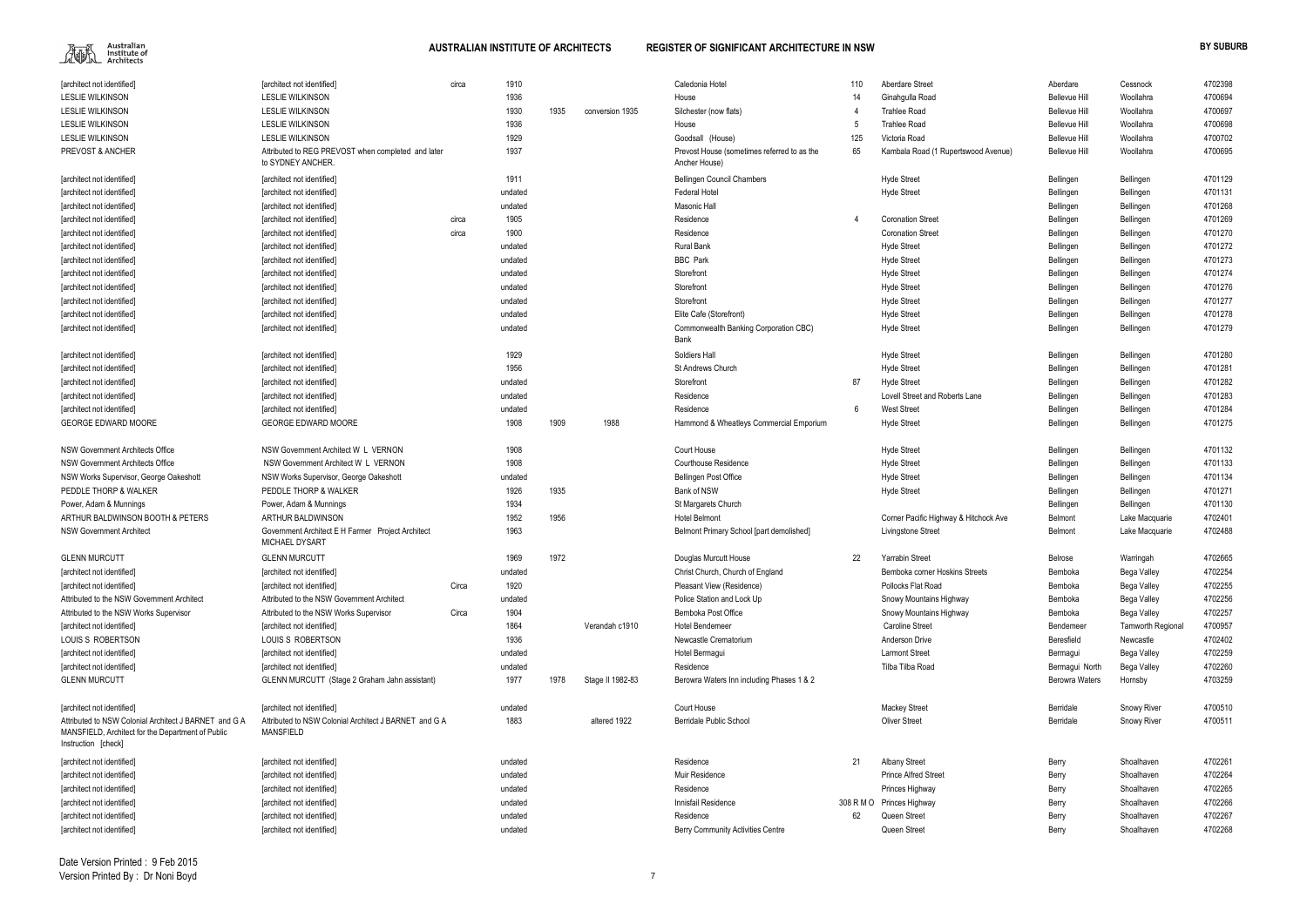| Aberdare Street     | Aberdare | Cessnock   | 4702398 |
|---------------------|----------|------------|---------|
| Alexandra Street    | Berry    | Shoalhaven | 4702263 |
| Albany Street       | Berry    | Shoalhaven | 4702262 |
| Victoria, Alexandra | Berry    | Shoalhaven | 4702269 |

| Olympic Way                               | Bethungra          | Junee                 | 4701621 |
|-------------------------------------------|--------------------|-----------------------|---------|
| Olympic Way                               | Bethungra          | Junee                 | 4701745 |
| Olympic Way                               | Bethungra          | Junee                 | 4701746 |
|                                           | Bigola             | Pittwater             | 4703050 |
|                                           | Billinudgel        | <b>Byron Shire</b>    | 4701285 |
|                                           | Billinudgel        | <b>Byron Shire</b>    | 4701286 |
| Bundarra Road (off)                       | Bingara            | Gwydir                | 4700908 |
| Maitland Street                           | Bingara            | Gwydir                | 4700959 |
|                                           | Bingara            | Gwydir                | 4700960 |
|                                           | Bingara            | Gwydir                | 4700961 |
| Cunningham Street                         | Bingara            | Gwydir                | 4700909 |
| Maitland Street corner Finch Street       | Bingara            | Gwydir                | 4700910 |
| Maitland Street                           | Bingara            | Gwydir                | 4700958 |
| Railway                                   | Binya              | Narrandera            | 4701747 |
| Prince Edward Street                      | <b>Blackhealth</b> | <b>Blue Mountains</b> | 4703450 |
| Prince Edward Street                      | <b>Blackhealth</b> | <b>Blue Mountains</b> | 4703451 |
| Prince Edward Street                      | Blackhealth        | <b>Blue Mountains</b> | 4703449 |
| Govetts Leap Road                         | Blackheath         | <b>Blue Mountains</b> | 4700226 |
| <b>Shipley Road</b>                       | Blackheath         | <b>Blue Mountains</b> | 4700227 |
| Shipley Road                              | Blackheath         | <b>Blue Mountains</b> | 4700229 |
| Shipley Road                              | Blackheath         | <b>Blue Mountains</b> | 4700230 |
| Hathill Road                              | Blackheath         | <b>Blue Mountains</b> | 4700232 |
| Leichardt Street                          | Blackheath         | <b>Blue Mountains</b> | 4700233 |
| <b>Thirroul Street</b>                    | Blackheath         | <b>Blue Mountains</b> | 4700234 |
| Great Western Highway                     | Blackheath         | <b>Blue Mountains</b> | 4700235 |
| Gardners Crescent                         | Blackheath         | <b>Blue Mountains</b> | 4700236 |
| Brentwood Avenue                          | Blackheath         | <b>Blue Mountains</b> | 4700237 |
| Wentworth Street                          | Blackheath         | <b>Blue Mountains</b> | 4700238 |
| Wentworth Street                          | Blackheath         | <b>Blue Mountains</b> | 4700239 |
| Great Western Highway                     | Blackheath         | <b>Blue Mountains</b> | 4700240 |
| Govetts Leap Road                         | Blackheath         | <b>Blue Mountains</b> | 4700241 |
| Clyde Avenue                              | Blackheath         | <b>Blue Mountains</b> | 4700243 |
| <b>Station Street</b>                     | Blackheath         | <b>Blue Mountains</b> | 4700244 |
| Shipley Road                              | Blackheath         | <b>Blue Mountains</b> | 4700246 |
| Clarence Street                           | Blackheath         | <b>Blue Mountains</b> | 4700247 |
| Leichardt Street                          | Blackheath         | <b>Blue Mountains</b> | 4700248 |
| Clan William                              | Blackheath         | <b>Blue Mountains</b> | 4700249 |
| Cleopatra Street                          | Blackheath         | <b>Blue Mountains</b> | 4700250 |
| Govetts Leap Road                         | Blackheath         | <b>Blue Mountains</b> | 4700251 |
| Govetts Leap Road                         | Blackheath         | <b>Blue Mountains</b> | 4700252 |
| Lookout Street                            | Blackheath         | <b>Blue Mountains</b> | 4700253 |
| Great Western Highway                     | <b>Blackheath</b>  | <b>Blue Mountains</b> | 4700254 |
| Rodriguis Pass branches off Evans Lookout | Blackheath         | <b>Blue Mountains</b> | 4700255 |
| Govetts Leap Road                         | Blackheath         | <b>Blue Mountains</b> | 4700231 |
|                                           |                    |                       |         |

| [architect not identified]<br><b>JOSELAND &amp; VERNON</b><br><b>NSW Government Architect</b><br>R G HOWARD JOSELAND | [architect not identified]<br>R G HOWARD JOSELAND<br>NSW Government Architect W L VERNON<br>R G HOWARD JOSELAND | circa | 1910<br>1905<br>1895<br>1893 | 1906 | grandstand moved<br>1930s, original<br>configuration<br>reinstated 1998 | Caledonia Hotel<br>School of Arts<br><b>Berry Police Station</b><br>Showground Group including Grandstand,<br><b>Broughton Lodge</b> | 110     | <b>Aberdare Street</b><br>Alexandra Street<br><b>Albany Street</b><br>Victoria, Alexandra | Aberdare<br>Berry<br>Berry<br>Berry | Cessnock<br>Shoalhaven<br>Shoalhaven<br>Shoalhaven | 4702398<br>4702263<br>4702262<br>4702269 |
|----------------------------------------------------------------------------------------------------------------------|-----------------------------------------------------------------------------------------------------------------|-------|------------------------------|------|-------------------------------------------------------------------------|--------------------------------------------------------------------------------------------------------------------------------------|---------|-------------------------------------------------------------------------------------------|-------------------------------------|----------------------------------------------------|------------------------------------------|
| [architect not identified]                                                                                           | [architect not identified]                                                                                      | circa | 1900                         |      |                                                                         | Shirley Hotel                                                                                                                        |         | Olympic Way                                                                               | Bethungra                           | Junee                                              | 4701621                                  |
| [architect not identified]                                                                                           | [architect not identified]                                                                                      |       | 1918                         |      |                                                                         | Catholic Church                                                                                                                      |         | Olympic Way                                                                               | Bethungra                           | Junee                                              | 4701745                                  |
| [architect not identified]                                                                                           | [architect not identified]                                                                                      |       | 1906                         |      |                                                                         | Anglican Church                                                                                                                      |         | Olympic Way                                                                               | Bethungra                           | Junee                                              | 4701746                                  |
| <b>RICK LEPLASTRIER</b>                                                                                              | <b>RICK LEPLASTRIER</b>                                                                                         |       | 1972                         | 1978 |                                                                         | Palm Garden (Walker) House                                                                                                           |         |                                                                                           | Bigola                              | Pittwater                                          | 4703050                                  |
| [architect not identified]                                                                                           | [architect not identified]                                                                                      |       | undated                      |      |                                                                         | New Brighton Hotel                                                                                                                   |         |                                                                                           | Billinudgel                         | <b>Byron Shire</b>                                 | 4701285                                  |
| [architect not identified]                                                                                           | [architect not identified]                                                                                      |       | undated                      |      |                                                                         | Store and Post Office                                                                                                                |         |                                                                                           | Billinudgel                         | <b>Byron Shire</b>                                 | 4701286                                  |
| [architect not identified]                                                                                           | [architect not identified]                                                                                      |       | undated                      |      |                                                                         | Niara (Residence)                                                                                                                    |         | Bundarra Road (off)                                                                       | Bingara                             | Gwydir                                             | 4700908                                  |
| [architect not identified]                                                                                           | [architect not identified]                                                                                      |       | 1936                         |      |                                                                         | The Roxy Theatre                                                                                                                     |         | <b>Maitland Street</b>                                                                    | Bingara                             | Gwydir                                             | 4700959                                  |
| [architect not identified]                                                                                           | [architect not identified]                                                                                      |       | 1904                         |      |                                                                         | Masonic Hall                                                                                                                         |         |                                                                                           | Bingara                             | Gwydir                                             | 4700960                                  |
| [architect not identified]                                                                                           | [architect not identified]                                                                                      |       | undated                      |      |                                                                         | Soldiers Memorial Hall                                                                                                               |         |                                                                                           | Bingara                             | Gwydir                                             | 4700961                                  |
| J F O'Connor of Inverell                                                                                             | J F O'Connor of Inverell                                                                                        |       | 1903                         | 1903 |                                                                         | St Andrews Uniting Church (Presbyterian)                                                                                             |         | Cunningham Street                                                                         | Bingara                             | Gwydir                                             | 4700909                                  |
| NSW Government Architects W L VERNON                                                                                 | NSW Government Architects W L VERNON replaced<br>1879 building                                                  |       | 1890                         |      | 1998                                                                    | Bingara Court House (now library)                                                                                                    |         | Maitland Street corner Finch Street                                                       | Bingara                             | Gwydir                                             | 4700910                                  |
| PEDDLE THORP & WALKER                                                                                                | PEDDLE THORP & WALKER                                                                                           |       | 1935                         |      |                                                                         | Bank of NSW                                                                                                                          |         | <b>Maitland Street</b>                                                                    | Bingara                             | Gwydir                                             | 4700958                                  |
| [architect not identified]                                                                                           | [architect not identified]                                                                                      |       | undated                      |      |                                                                         | <b>Silos</b>                                                                                                                         |         | Railway                                                                                   | Binya                               | Narrandera                                         | 4701747                                  |
| H P OSER                                                                                                             | H P OSER                                                                                                        |       | 1950                         |      |                                                                         | The Cabin formerly La Cabana for Walter<br>Magnus                                                                                    |         | <b>Prince Edward Street</b>                                                               | Blackhealth                         | <b>Blue Mountains</b>                              | 4703450                                  |
| H P OSER                                                                                                             | H P OSER                                                                                                        | circa | 1950                         |      |                                                                         | Lilly Pilli (formerly Sunbretta)                                                                                                     |         | <b>Prince Edward Street</b>                                                               | Blackhealth                         | <b>Blue Mountains</b>                              | 4703451                                  |
| H P OSER, Additions H P OSER & FOMBERTEAUX                                                                           | H P OSER original house, JEAN G FOMBERTAUX                                                                      |       | 1950                         |      |                                                                         | <b>Betteridge House</b>                                                                                                              |         | <b>Prince Edward Street</b>                                                               | Blackhealth                         | <b>Blue Mountains</b>                              | 4703449                                  |
| [architect not identified]                                                                                           | [architect not identified]                                                                                      |       | undated                      |      |                                                                         | Ivanhoe Hotel                                                                                                                        | 229-236 | Govetts Leap Road                                                                         | Blackheath                          | <b>Blue Mountains</b>                              | 4700226                                  |
| [architect not identified]                                                                                           | [architect not identified]                                                                                      |       | undated                      |      |                                                                         | Chellowdene                                                                                                                          |         | Shipley Road                                                                              | Blackheath                          | <b>Blue Mountains</b>                              | 4700227                                  |
| [architect not identified]                                                                                           | [architect not identified]                                                                                      |       | undated                      |      |                                                                         | Cliffview                                                                                                                            |         | Shipley Road                                                                              | Blackheath                          | <b>Blue Mountains</b>                              | 4700229                                  |
| [architect not identified]                                                                                           | [architect not identified]                                                                                      |       | undated                      |      |                                                                         | The Den                                                                                                                              |         | Shipley Road                                                                              | Blackheath                          | <b>Blue Mountains</b>                              | 4700230                                  |
| [architect not identified]                                                                                           | [architect not identified]                                                                                      |       | undated                      |      |                                                                         | St Aidans Church of England                                                                                                          |         | <b>Hathill Road</b>                                                                       | Blackheath                          | <b>Blue Mountains</b>                              | 4700232                                  |
| [architect not identified]                                                                                           | [architect not identified]                                                                                      |       | undated                      |      |                                                                         | <b>Public School</b>                                                                                                                 |         | Leichardt Street                                                                          | Blackheath                          | <b>Blue Mountains</b>                              | 4700233                                  |
| [architect not identified]                                                                                           | [architect not identified]                                                                                      |       | undated                      |      |                                                                         | Houses (Five)                                                                                                                        | 11-21   | <b>Thirroul Street</b>                                                                    | Blackheath                          | <b>Blue Mountains</b>                              | 4700234                                  |
| [architect not identified]                                                                                           | [architect not identified]                                                                                      |       | undated                      |      |                                                                         | Roman Catholic Church                                                                                                                |         | Great Western Highway                                                                     | Blackheath                          | <b>Blue Mountains</b>                              | 4700235                                  |
| [architect not identified]                                                                                           | [architect not identified]                                                                                      |       | undated                      |      |                                                                         | <b>Memorial Park Gardens</b>                                                                                                         |         | <b>Gardners Crescent</b>                                                                  | Blackheath                          | <b>Blue Mountains</b>                              | 4700236                                  |
| [architect not identified]                                                                                           | [architect not identified]                                                                                      |       | undated                      |      |                                                                         | Kubba Roonga Mountain Resort                                                                                                         |         | <b>Brentwood Avenue</b>                                                                   | Blackheath                          | <b>Blue Mountains</b>                              | 4700237                                  |
| [architect not identified]                                                                                           | [architect not identified]                                                                                      |       | undated                      |      |                                                                         | Former Masonic Lodge                                                                                                                 | -91     | <b>Wentworth Street</b>                                                                   | Blackheath                          | <b>Blue Mountains</b>                              | 4700238                                  |
| [architect not identified]                                                                                           | [architect not identified]                                                                                      |       | undated                      |      |                                                                         | Masonic Temple                                                                                                                       | 93      | <b>Wentworth Street</b>                                                                   | Blackheath                          | <b>Blue Mountains</b>                              | 4700239                                  |
| [architect not identified]                                                                                           | [architect not identified]                                                                                      |       | undated                      |      |                                                                         | Shops                                                                                                                                |         | Great Western Highway                                                                     | Blackheath                          | <b>Blue Mountains</b>                              | 4700240                                  |
| [architect not identified]                                                                                           | [architect not identified]                                                                                      |       | undated                      |      |                                                                         | The Laurels House and Gardens                                                                                                        | 123     | Govetts Leap Road                                                                         | Blackheath                          | <b>Blue Mountains</b>                              | 4700241                                  |
| [architect not identified]                                                                                           | [architect not identified]                                                                                      |       | undated                      |      |                                                                         | Tree Tops House and Garden                                                                                                           | 14      | Clyde Avenue                                                                              | Blackheath                          | <b>Blue Mountains</b>                              | 4700243                                  |
| [architect not identified]                                                                                           | [architect not identified]                                                                                      |       | undated                      |      |                                                                         | <b>Braemar</b>                                                                                                                       | 133     | <b>Station Street</b>                                                                     | Blackheath                          | <b>Blue Mountains</b>                              | 4700244                                  |
| [architect not identified]                                                                                           | [architect not identified]                                                                                      |       | undated                      |      |                                                                         | The Ranch                                                                                                                            | 128-130 | Shipley Road                                                                              | Blackheath                          | <b>Blue Mountains</b>                              | 4700246                                  |
| [architect not identified]                                                                                           | [architect not identified]                                                                                      |       | undated                      |      |                                                                         | Girrawheem House and Garden                                                                                                          |         | <b>Clarence Street</b>                                                                    | Blackheath                          | <b>Blue Mountains</b>                              | 4700247                                  |
| [architect not identified]                                                                                           | [architect not identified]                                                                                      |       | undated                      |      |                                                                         | Cancoola (House)                                                                                                                     | 65      | Leichardt Street                                                                          | Blackheath                          | <b>Blue Mountains</b>                              | 4700248                                  |
| [architect not identified]                                                                                           | [architect not identified]                                                                                      |       | undated                      |      |                                                                         | House and Garden                                                                                                                     |         | Clan William                                                                              | Blackheath                          | <b>Blue Mountains</b>                              | 4700249                                  |
| [architect not identified]                                                                                           | [architect not identified]                                                                                      |       | undated                      |      |                                                                         | Novara (House)                                                                                                                       | 46      | Cleopatra Street                                                                          | Blackheath                          | <b>Blue Mountains</b>                              | 4700250                                  |
| [architect not identified]                                                                                           | [architect not identified]                                                                                      |       | undated                      |      |                                                                         | The Victory Theatre (next to Ivanhoe Hotel)                                                                                          |         | Govetts Leap Road                                                                         | Blackheath                          | <b>Blue Mountains</b>                              | 4700251                                  |
| [architect not identified]                                                                                           | [architect not identified]                                                                                      |       | undated                      |      |                                                                         | Glen Ella (or Glenella)                                                                                                              | 54      | Govetts Leap Road                                                                         | Blackheath                          | <b>Blue Mountains</b>                              | 4700252                                  |
| [architect not identified]                                                                                           | [architect not identified]                                                                                      |       | undated                      |      |                                                                         | House and Garden                                                                                                                     | 24      | Lookout Street                                                                            | Blackheath                          | <b>Blue Mountains</b>                              | 4700253                                  |
| [architect not identified]                                                                                           | [architect not identified]                                                                                      |       | undated                      |      |                                                                         | <b>Wattle Cafe</b>                                                                                                                   | 240-242 | Great Western Highway                                                                     | Blackheath                          | <b>Blue Mountains</b>                              | 4700254                                  |
| [architect not identified]                                                                                           | [architect not identified]                                                                                      |       | undated                      |      |                                                                         | Trail - Junction to Blue Gum Forest                                                                                                  |         | Rodriguis Pass branches off Evans Lookout                                                 | Blackheath                          | <b>Blue Mountains</b>                              | 4700255                                  |
| ALFRED G NEWMAN                                                                                                      | ALFRED G NEWMAN                                                                                                 |       | undated                      |      |                                                                         | Methodist Church                                                                                                                     |         | Govetts Leap Road                                                                         | Blackheath                          | <b>Blue Mountains</b>                              | 4700231                                  |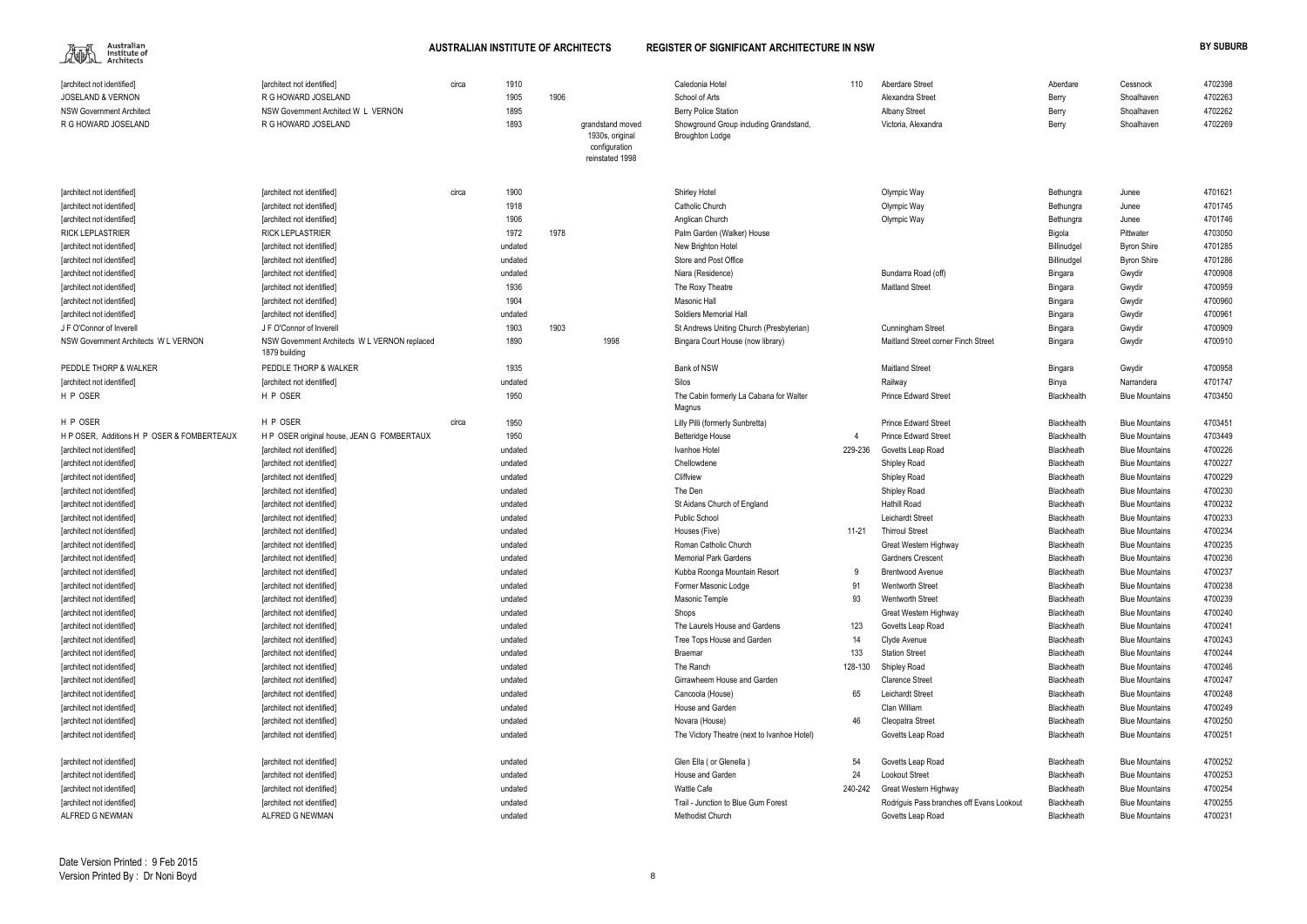

| 110      | <b>Aberdare Street</b>             | Aberdare           | Cessnock              | 4702398 |
|----------|------------------------------------|--------------------|-----------------------|---------|
| 36       | Govetts Leap Road                  | Blackheath         | <b>Blue Mountains</b> | 4700228 |
|          |                                    |                    |                       |         |
| 218      | Great Western Highway              | Blackheath         | <b>Blue Mountains</b> | 4703568 |
| 8-40     | Shipley Road                       | Blackheath         | <b>Blue Mountains</b> | 4700245 |
| 123      | <b>Wentworth Street</b>            | Blackheath         | <b>Blue Mountains</b> | 4700242 |
|          |                                    |                    |                       |         |
|          | Princes Highway at Tom Uglys Point | <b>Blakehurst</b>  | Kogarah               | 4703131 |
| 84       | <b>Adelaide Street</b>             | Blayney            | Blayney               | 4700041 |
| 30       | <b>Adelaide Street</b>             | Blayney            | Blayney               | 4700042 |
|          | <b>Adelaide Street</b>             | Blayney            | Blayney               | 4700043 |
|          | <b>Church Street</b>               | Blayney            | Blayney               | 4700044 |
|          | Carrington Park                    | Blayney            | Blayney               | 4700045 |
|          | <b>Church Street</b>               | Blayney            | Blayney               | 4700046 |
|          | Adelaide cnr Burns Street          | Blayney            | Blayney               | 4700047 |
| 52       | <b>Adelaide Street</b>             | Blayney            | Blayney               | 4700048 |
|          | <b>Adelaide Street</b>             | Blayney            | Blayney               | 4700049 |
|          | Corner Adelaide & Charles Streets  | Blayney            | Blayney               | 4700050 |
|          | <b>Church Street</b>               | Blayney            | Blayney               | 4700051 |
| 23       | <b>Church Street</b>               | Blayney            | Blayney               | 4700052 |
| 69       | <b>Adelaide Street</b>             | Blayney            | Blayney               | 4700055 |
|          |                                    |                    |                       |         |
|          | <b>Adelaide Street</b>             | Blayney            | Blayney               | 4700056 |
|          | Hill Street cnr Adelaide           | Blayney            | Blayney               | 4700057 |
| 1        | <b>Church Street</b>               | Blayney            | Blayney               | 4700058 |
| 54       | Adelaide Street                    | Blayney            | Blayney               | 4700059 |
| 97       | <b>Adelaide Street</b>             | Blayney            | Blayney               | 4700060 |
|          | Adelaide and Ogilby Streets        | Blayney            | Blayney               | 4700061 |
| 33       | <b>Church Street</b>               | Blayney            | Blayney               | 4700062 |
|          | Adelaide Street                    | Blayney            | Blayney               | 4700064 |
|          | <b>Adelaide Street</b>             | Blayney            | Blayney               | 4700065 |
|          | <b>Adelaide Street</b>             | Blayney            | Blayney               | 4700320 |
|          |                                    | Blayney            | Blayney               | 4700321 |
| 71       | Adelaide Street                    | Blayney            | Blayney               | 4700322 |
|          | Martha Street                      |                    |                       | 4700323 |
|          | <b>Adelaide Street</b>             | Blayney<br>Blayney | Blayney<br>Blayney    | 4700324 |
| 86       | Adelaide Street                    | Blayney            | Blayney               | 4700325 |
| 69       | <b>Adelaide Street</b>             | Blayney            | Blayney               | 4700326 |
| 73       | <b>Adelaide Street</b>             | Blayney            | Blayney               | 4700329 |
|          | <b>Adelaide Street</b>             | Blayney            | Blayney               | 4700330 |
|          | <b>Adelaide Street</b>             | Blayney            | Blayney               | 4700331 |
|          | Millthorpe Road                    | Blayney            | Blayney               | 4700332 |
|          | <b>Adelaide Street</b>             | Blayney            | Blayney               | 4700328 |
| 58       | <b>Adelaide Streets</b>            | Blayney            | Blayney               | 4700054 |
|          |                                    |                    |                       |         |
|          | Eurobodalla Road                   | Bodalla            | Eurobodalla           | 4702270 |
| 5-100    | Princes Highway                    | <b>Bodalla</b>     | Eurobodalla           | 4702271 |
| 59       | <b>Bolong Road</b>                 | Bomaderry          | Shoalhaven            | 4702272 |
| 67       | <b>Bolong Road</b>                 | Bomaderry          | Shoalhaven            | 4702273 |
|          | Princes Highway                    | Bomaderry          | Shoalhaven            | 4702274 |
| 501      | Princes Highway                    | Bomaderry          | Shoalhaven            | 4702275 |
| 7-179    | Glenayr Avenue                     | Bondi              | Waverley              | 4702881 |
| 11       | <b>Hall Street</b>                 | Bondi              | Waverley              | 4702714 |
| $1 - 33$ | <b>Hall Street</b>                 | Bondi Beach        | Waverley              | 4702708 |

| [architect not identified]                                                  | [architect not identified]                                                            | circa | 1910    |      |                  | Caledonia Hotel                                                           | 110       | Aberdare Street                    | Aberdare          | Cessnock              | 4702398 |
|-----------------------------------------------------------------------------|---------------------------------------------------------------------------------------|-------|---------|------|------------------|---------------------------------------------------------------------------|-----------|------------------------------------|-------------------|-----------------------|---------|
| Attributed to the NSW Works Supervisor, Commonwealth<br>Department of Works | Attributed to the NSW Works Supervisor, Commonwealth<br>Department of Works           |       | undated |      |                  | <b>Blackheath Post Office</b>                                             | 36        | Govetts Leap Road                  | Blackheath        | <b>Blue Mountains</b> | 4700228 |
| <b>BILL LUCAS</b>                                                           | <b>BILL LUCAS</b>                                                                     |       | 1967    |      |                  | <b>Blackheath Motor Inn</b>                                               | 218       | Great Western Highway              | Blackheath        | <b>Blue Mountains</b> | 4703568 |
| E C PITT & A M BOLOT                                                        | E C PITT & A M BOLOT [tbc]                                                            |       | 1936    |      |                  | Hillside                                                                  | 38-40     | Shipley Road                       | Blackheath        | <b>Blue Mountains</b> | 4700245 |
| <b>ROSS &amp; ROWE</b>                                                      | <b>ROSS &amp; ROWE</b>                                                                |       | 1925    |      |                  | Leslie Memorial Presbyterian Church & Church<br>Hall                      | 123       | <b>Wentworth Street</b>            | Blackheath        | <b>Blue Mountains</b> | 4700242 |
| <b>SAMUEL LIPSON</b>                                                        | <b>SAMUEL LIPSON</b>                                                                  |       | 1940    |      | <b>DEM 1990s</b> | Sea Breeze Hotel                                                          |           | Princes Highway at Tom Uglys Point | <b>Blakehurst</b> | Kogarah               | 4703131 |
| [architect not identified]                                                  | [architect not identified]                                                            |       | 1934    |      |                  | Blayney College of Technical and Further<br>Education (TAFE)              | 84        | Adelaide Street                    | Blayney           | Blayney               | 4700041 |
| [architect not identified]                                                  | [architect not identified]                                                            | Circa | 1905    |      |                  | House                                                                     | 30        | <b>Adelaide Street</b>             | Blayney           | Blayney               | 4700042 |
| [architect not identified]                                                  | [architect not identified]                                                            |       | undated |      |                  | House                                                                     |           | <b>Adelaide Street</b>             | Blayney           | Blayney               | 4700043 |
| [architect not identified]                                                  | [architect not identified]                                                            | Circa | 1925    |      |                  | Soldiers Memorial Hall                                                    |           | <b>Church Street</b>               | Blayney           | Blayney               | 4700044 |
| [architect not identified]                                                  | [architect not identified]                                                            |       | 1934    |      |                  | <b>Memorial Bandstand</b>                                                 |           | Carrington Park                    | Blayney           | Blayney               | 4700045 |
| [architect not identified]                                                  | [architect not identified]                                                            | Circa | 1934    |      |                  | <b>Memorial Gates</b>                                                     |           | <b>Church Street</b>               | Blayney           | Blayney               | 4700046 |
| [architect not identified]                                                  | [architect not identified]                                                            | Circa | 1927    |      |                  | Royal Hotel                                                               |           | Adelaide cnr Burns Street          | Blayney           | Blayney               | 4700047 |
| [architect not identified]                                                  | [architect not identified]                                                            |       | undated |      |                  | Masonic Temple                                                            | 52        | Adelaide Street                    | Blayney           | Blayney               | 4700048 |
| [architect not identified]                                                  | [architect not identified]                                                            |       | undated |      |                  | <b>Commonwealth Bank</b>                                                  |           | <b>Adelaide Street</b>             | Blayney           | Blayney               | 4700049 |
| [architect not identified]                                                  | [architect not identified]                                                            | Circa | 1920    |      |                  | House                                                                     |           | Corner Adelaide & Charles Streets  | Blayney           | Blayney               | 4700050 |
| [architect not identified]                                                  | [architect not identified]                                                            | Circa | 1910    |      |                  | House                                                                     |           | <b>Church Street</b>               | Blayney           | Blayney               | 4700051 |
| [architect not identified]                                                  | [architect not identified]                                                            |       | 1928    |      |                  | <b>Blayney Fire Station</b>                                               | 23        | <b>Church Street</b>               | Blayney           | Blayney               | 4700052 |
| [architect not identified]                                                  | [architect not identified]                                                            |       | undated |      |                  | National Australia Bank (Former Commercial<br>Bank)                       | 69        | <b>Adelaide Street</b>             | Blayney           | Blayney               | 4700055 |
| [architect not identified]                                                  | [architect not identified]                                                            |       | undated |      |                  | Church of England Rectory                                                 |           | <b>Adelaide Street</b>             | Blayney           | Blayney               | 4700056 |
| [architect not identified]                                                  | [architect not identified]                                                            |       | undated |      |                  | St Josephs Primary School                                                 |           | Hill Street cnr Adelaide           | Blayney           | Blayney               | 4700057 |
| [architect not identified]                                                  | [architect not identified]                                                            |       | undated |      |                  | House                                                                     |           | <b>Church Street</b>               | Blayney           | Blayney               | 4700058 |
| [architect not identified]                                                  | [architect not identified]                                                            |       | 1917    |      |                  | Solicitor and Attorney Office                                             | 54        | <b>Adelaide Street</b>             | Blayney           | Blayney               | 4700059 |
| [architect not identified]                                                  | [architect not identified]                                                            |       | undated |      |                  | House                                                                     | 97        | <b>Adelaide Street</b>             | Blayney           | Blayney               | 4700060 |
| [architect not identified]                                                  | [architect not identified]                                                            |       | undated |      |                  | Exchange Hotel                                                            |           | Adelaide and Ogilby Streets        | Blayney           | Blayney               | 4700061 |
| [architect not identified]                                                  | [architect not identified]                                                            | Circa | 1930    |      |                  | The Manse (now Blayney Bowling Club)                                      | 33        | <b>Church Street</b>               | Blayney           | Blayney               | 4700062 |
| [architect not identified]                                                  | [architect not identified]                                                            |       | undated |      |                  | First World War Monument (Obelisk)                                        |           | <b>Adelaide Street</b>             | Blayney           | Blayney               | 4700064 |
| [architect not identified]                                                  | [architect not identified]                                                            | Circa | 1910    |      |                  | Church of England Hall                                                    |           | <b>Adelaide Street</b>             | Blayney           | Blayney               | 4700065 |
| [architect not identified]                                                  | [architect not identified]                                                            |       | undated |      |                  | <b>Oliver Buildings</b>                                                   |           | <b>Adelaide Street</b>             | Blayney           | Blayney               | 4700320 |
| [architect not identified]                                                  | [architect not identified]                                                            |       | undated |      |                  | <b>Blayney Abattoirs</b>                                                  |           |                                    | Blayney           | Blayney               | 4700321 |
| [architect not identified]                                                  | [architect not identified]                                                            |       | undated |      |                  | Theatre Blayney [Blayney Picture Theatre] now<br>St James Catholic Church | 71        | <b>Adelaide Street</b>             | Blayney           | Blayney               | 4700322 |
| [architect not identified]                                                  | [architect not identified]                                                            |       | undated |      |                  | <b>Blayney Hospital</b>                                                   |           | Martha Street                      | Blayney           | Blayney               | 4700323 |
| [architect not identified]                                                  | [architect not identified]                                                            |       | undated |      |                  | Christ Church Rectory, Anglican Church                                    |           | <b>Adelaide Street</b>             | Blayney           | Blayney               | 4700324 |
| [architect not identified]                                                  | [architect not identified]                                                            |       | undated |      |                  | Christ Church, Anglican Church                                            | 86        | <b>Adelaide Street</b>             | Blayney           | Blayney               | 4700325 |
| [architect not identified]                                                  | [architect not identified]                                                            |       | undated |      |                  | CBC Bank (Former) now National Bank                                       | 69        | <b>Adelaide Street</b>             | Blayney           | Blayney               | 4700326 |
| [architect not identified]                                                  | [architect not identified]                                                            |       | undated |      |                  | St Pauls Presbyterian Church                                              | 73        | <b>Adelaide Street</b>             | Blayney           | Blayney               | 4700329 |
| [architect not identified]                                                  | [architect not identified]                                                            |       | undated |      |                  | Methodist Church and Hall                                                 |           | <b>Adelaide Street</b>             | Blayney           | Blayney               | 4700330 |
| [architect not identified]                                                  | [architect not identified]                                                            |       | undated |      |                  | <b>Railway Station</b>                                                    |           | <b>Adelaide Street</b>             | Blayney           | Blayney               | 4700331 |
| [architect not identified]                                                  | [architect not identified]                                                            |       | undated |      |                  | <b>Former Limekilns</b>                                                   |           | Millthorpe Road                    | Blayney           | Blayney               | 4700332 |
| Attributed to the NSW Colonial Architect                                    | [architect not identified]                                                            | Circa | 1880    |      |                  | <b>Blayney Post Office</b>                                                |           | <b>Adelaide Street</b>             | Blayney           | Blayney               | 4700328 |
| NSW Colonial/Government Architect                                           | NSW Colonial Architect J BARNET (1883), NSW<br>Government Architect W L Vernon (1900) |       | 1880    | 1883 | altered 1900     | <b>Blayney Court House</b>                                                | 58        | <b>Adelaide Streets</b>            | Blayney           | Blayney               | 4700054 |
| [architect not identified]                                                  | [architect not identified]                                                            |       | undated |      |                  | Heffernans Hill (Residence)                                               |           | Eurobodalla Road                   | Bodalla           | Eurobodalla           | 4702270 |
| [architect not identified]                                                  | [architect not identified]                                                            |       | undated |      |                  | <b>Police Station</b>                                                     | 96-100    | Princes Highway                    | Bodalla           | Eurobodalla           | 4702271 |
| [architect not identified]                                                  | [architect not identified]                                                            |       | undated |      |                  | Residence                                                                 | 59        | <b>Bolong Road</b>                 | Bomaderry         | Shoalhaven            | 4702272 |
| [architect not identified]                                                  | [architect not identified]                                                            |       | undated |      |                  | Residence                                                                 | 67        | <b>Bolong Road</b>                 | Bomaderry         | Shoalhaven            | 4702273 |
| [architect not identified]                                                  | [architect not identified]                                                            |       | undated |      |                  | Residence                                                                 |           | Princes Highway                    | Bomaderry         | Shoalhaven            | 4702274 |
| [architect not identified]                                                  | [architect not identified]                                                            |       | undated |      |                  | Residence                                                                 | 501       | Princes Highway                    | Bomaderry         | Shoalhaven            | 4702275 |
| J E WARDELL                                                                 | J E WARDELL                                                                           |       | 1959    |      |                  | <b>Glen Towers</b>                                                        | 177-179   | Glenayr Avenue                     | Bondi             | Waverley              | 4702881 |
| <b>JOSELAND &amp; GILLING</b>                                               | <b>JOSELAND &amp; GILLING</b>                                                         |       | 1965    | 1967 |                  | ANZ Bank                                                                  | 11        | <b>Hall Street</b>                 | Bondi             | Waverley              | 4702714 |
| [architect not identified]                                                  | [architect not identified]                                                            | circa | 1940    |      |                  | Commonwealth Bank                                                         | $31 - 33$ | <b>Hall Street</b>                 | Bondi Beach       | Waverley              | 4702708 |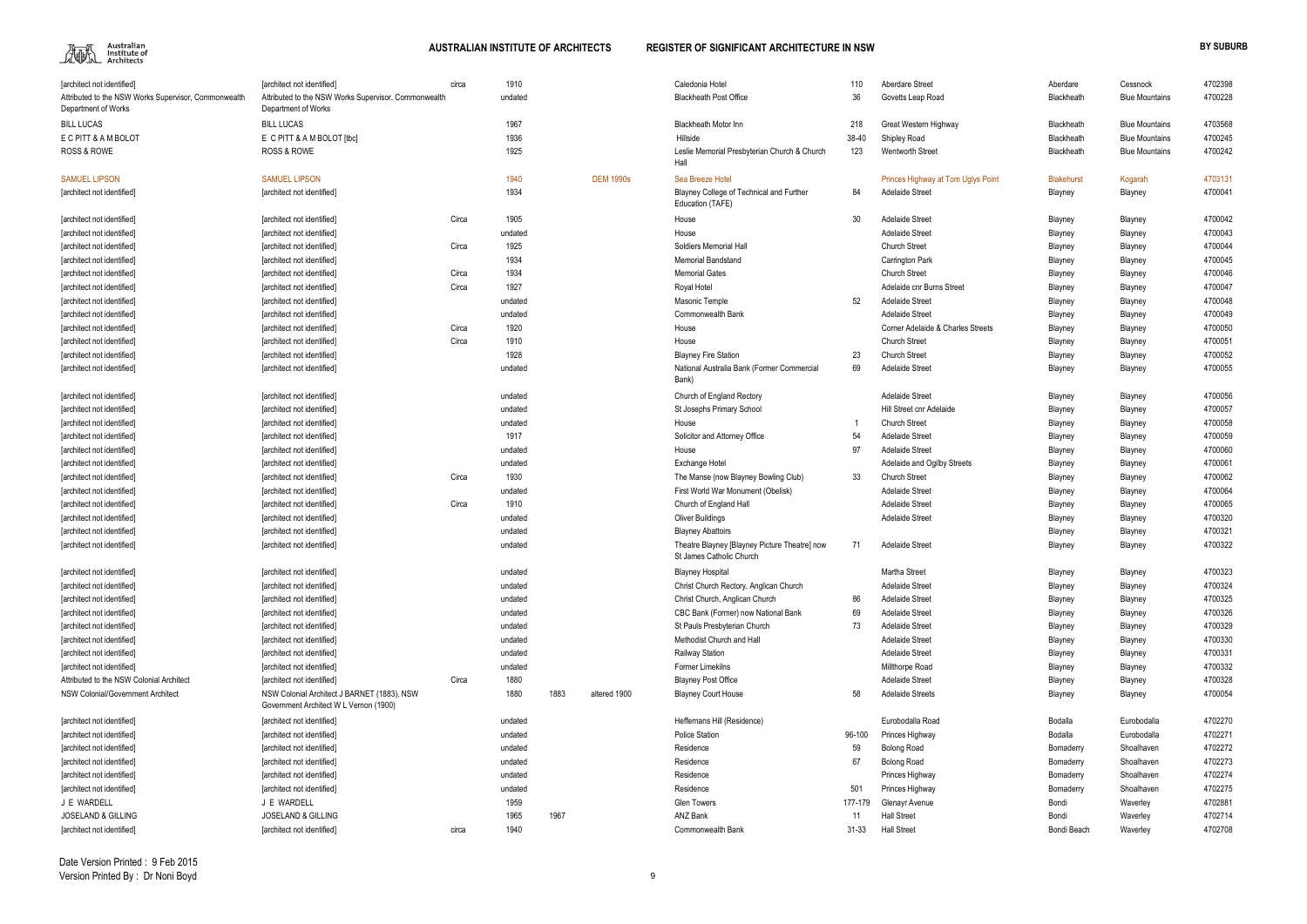

| <b>Tarchitect not identified]</b>                                   | [architect not identified]                                          | circa | 1910    |      |          | Caledonia Hotel                                 | 110 | Aberdare Street                      | Aberdare              | Cessnock           | 4702398 |
|---------------------------------------------------------------------|---------------------------------------------------------------------|-------|---------|------|----------|-------------------------------------------------|-----|--------------------------------------|-----------------------|--------------------|---------|
| E LINDSAY THOMPSON                                                  | E LINDSAY THOMPSON                                                  | Circa | 1921    |      |          | Hotel Bondi                                     | 178 | Campbell Parade                      | Bondi Beach           | Waverley           | 4700703 |
| NSW Government Architect R M S WELLS                                | JOHN W TRISTRAM                                                     | Circa | 1928    |      |          | Bondi Beach Public School                       |     | Campbell Parade                      | Bondi Beach           | Waverley           | 4700704 |
| ROBERTSON & MARKS with L McCREDIE                                   | ROBERTSON & MARKS with L McCREDIE                                   |       | 1930    |      |          | <b>Bondi Surf Pavillion</b>                     |     | Queen Elizabeth Drive                | Bondi Beach           | Waverley           | 4700705 |
| [architect not identified]                                          | <b>Tarchitect not identified]</b>                                   | circa | 1930    |      |          | <b>Bondi Junction Hotel</b>                     | 512 | <b>Oxford Street</b>                 | <b>Bondi Junction</b> | Waverley           | 4702709 |
| D T MORROW & GORDON                                                 | D T MORROW & GORDON                                                 |       | 1957    |      |          | Myer Former Grace Bros Department Store         |     | Oxford Street                        | <b>Bondi Junction</b> | Waverley           | 4702864 |
| <b>HARRY SEIDLER &amp; ASSOCIATES</b>                               | <b>HARRY SEIDLER</b>                                                |       | 1958    | 1961 |          | Sydney Talmudic College                         | 36  | <b>Flood Street</b>                  | <b>Bondi Junction</b> | Waverley           | 4702711 |
| LIPSON & KAAD                                                       | SAMUEL LIPSON & KAAD                                                |       | 1959    |      |          | Synagogue and War Memorial                      |     | <b>Bon Accord Avenue</b>             | <b>Bondi Junction</b> | Waverley           | 4702712 |
| RALPH W OSBORNE                                                     | RALPH W OSBORNE                                                     |       | undated |      |          | Eastern Suburbs Leagues Club                    |     | <b>Spring Street</b>                 | <b>Bondi Junction</b> | Waverley           | 4702870 |
| <b>AUSTIN MCKAY</b>                                                 | <b>AUSTIN MCKAY</b>                                                 |       | 1940    |      |          | Holy Cross Church                               | 17  | <b>Adelaide Street</b>               | <b>Bondi Junction</b> | Woollahra          | 4700706 |
| [architect not identified]                                          | [architect not identified]                                          |       | 1910    |      |          | St Columba's                                    |     | Hume Highway                         | Bookham               | <b>Yass Valley</b> | 4703488 |
| <b>EMIL SODERSTEN</b>                                               | <b>EMIL SODERSTEN</b>                                               |       | 1941    |      |          | <b>Bogolong Station</b>                         |     | Hume Highway                         | Bookham               | <b>Yass Valley</b> | 4703487 |
| architect not identified                                            | [architect not identified]                                          |       | undated |      |          | War Memorial                                    |     |                                      | Boorowa               | Boorowa            | 4700512 |
| [architect not identified]                                          | [architect not identified]                                          |       | undated |      |          | Denavilleigh                                    |     | <b>Scott Street</b>                  | Boorowa               | Boorowa            | 4700512 |
| [architect not identified]                                          | [architect not identified]                                          |       | undated |      |          | Shop                                            | 27  | Marsden Street                       | Boorowa               | Boorowa            | 4700514 |
| [architect not identified]                                          | [architect not identified]                                          |       | undated |      |          | Clonoulty                                       | 51  | Marsden Street                       | Boorowa               | Boorowa            | 4700515 |
| [architect not identified]                                          | [architect not identified]                                          |       | undated |      |          | Hotel Boorowa                                   |     | Marsden Street                       | Boorowa               | Boorowa            | 4700516 |
| [architect not identified]                                          | [architect not identified]                                          |       | undated |      |          | Glenara                                         |     | Marsden Street                       | Boorowa               | Boorowa            | 4700517 |
| [architect not identified]                                          | [architect not identified]                                          |       | undated |      |          | House                                           |     | Urana Road                           | <b>Boree Creek</b>    | Urana              | 4701622 |
| [architect not identified]                                          | [architect not identified]                                          |       | undated |      |          | House                                           |     | <b>Clarence Street</b>               | <b>Boree Creek</b>    | Urana              | 4701749 |
| [architect not identified]                                          | [architect not identified]                                          |       | undated |      |          | Shops                                           |     | <b>Main Street</b>                   | <b>Boree Creek</b>    | Urana              | 4701750 |
| [architect not identified]                                          | [architect not identified]                                          |       | undated |      |          | Soldiers Memorial Hall                          |     | <b>Main Street</b>                   | <b>Boree Creek</b>    | Urana              | 4701751 |
| [architect not identified]                                          | [architect not identified]                                          |       | undated |      |          | Silos                                           |     | <b>Main Street</b>                   | <b>Boree Creek</b>    | Urana              | 4701752 |
| <b>CURTIN &amp; CAMERON</b>                                         | <b>KEVIN CURTIN</b>                                                 |       | 1955    | 1956 |          | St Bernards Roman Catholic Church               | 6   | Ramsgate Street                      | Botany                | Botany Bay         | 4703478 |
| [architect not identified]                                          | [architect not identified]                                          |       | 1906    |      |          | Church                                          |     | Main corner of Silver Street         | Bowning               | <b>Yass Valley</b> | 4703489 |
| [architect not identified]                                          | [architect not identified]                                          |       | 1870    |      | rebuilt? | <b>Commercial Hotel</b>                         |     | Leake corner of Montem Streets       | Bowning               | <b>Yass Valley</b> | 4703490 |
| [architect not identified]                                          | [architect not identified]                                          |       | 1917    |      |          | <b>Bidura</b>                                   | 145 | <b>Merrigang Street</b>              | Bowral                | Wingecarribee      | 4702012 |
| [architect not identified]                                          | [architect not identified]                                          | circa | 1935    |      |          | <b>Bowral Hotel/Motel</b>                       | 412 | <b>Bong Bong Street</b>              | Bowral                | Wingecarribee      | 4702076 |
| [architect not identified]                                          | [architect not identified]                                          | circa | 1900    |      |          | St Thomas Aquinas Catholic Church               |     | <b>Banyette Street</b>               | Bowral                | Wingecarribee      | 4702078 |
| [architect not identified]                                          | [architect not identified]                                          | circa | 1935    |      |          | Wintersloe                                      |     | Links Road                           | Bowral                | Wingecarribee      | 4702082 |
| [architect not identified]                                          | [architect not identified]                                          | circa | 1920    |      |          | Inverbucks                                      |     | Moss Vale Road                       | Bowral                | Wingecarribee      | 4702085 |
| Attrib BRUCE HOWARD SMITH (but he was the client)                   | Original architect architect not identified, extended by CC         |       | 1930    |      | 1955     | Mt Eymard (Retirement Village) (built for Bruce |     | Mossvale Road                        | Bowral                | Wingecarribee      | 4703480 |
|                                                                     | Stansfield                                                          |       |         |      |          | Howard Smith)                                   |     |                                      |                       |                    |         |
| <b>CYRIL BLACKET</b>                                                | <b>CYRIL BLACKET</b>                                                |       | 1900    |      |          | DEM Former YWCA (Demolished)                    |     | <b>Bendooley Street</b>              | <b>Bowral</b>         | Wingecarribee      | 4702080 |
| <b>HENRY SHEAFFE of Bowral</b>                                      | <b>HENRY SHEAFFE</b>                                                |       | 1933    |      |          | Berrima District Ambulance (former)             | 411 | <b>Bong Bong Street</b>              | Bowral                | Wingecarribee      | 4702077 |
| JOHN D MOORE                                                        | JOHN D MOORE                                                        | circa | 1927    |      |          | Cotswold                                        |     | <b>Merrigang Street</b>              | Bowral                | Wingecarribee      | 4702083 |
| <b>LESLIE WILKINSON</b>                                             | <b>LESLIE WILKINSON</b>                                             |       | 1930    | 1932 |          | Grey Leaves                                     |     | Eridge Park Road                     | Bowral                | Wingecarribee      | 4702010 |
| <b>LESLIE WILKINSON</b>                                             | <b>LESLIE WILKINSON</b>                                             |       | 1929    |      |          | San Michale                                     |     | Links Road                           | Bowral                | Wingecarribee      | 4702011 |
| <b>NSW Government Architect</b>                                     | NSW Government Architect W L VERNON                                 |       | 1895    | 1896 |          | Court House                                     |     | <b>Bendooley Street</b>              | Bowral                | Wingecarribee      | 4702079 |
| NSW Government Architect EDWIN EVAN SMITH /<br><b>COBDEN PARKES</b> | NSW Government Architect EDWIN EVAN SMITH /<br><b>COBDEN PARKES</b> |       | 1929    | 1937 |          | Bowral High School & Residence                  |     | Park Road                            | Bowral                | Wingecarribee      | 4702086 |
| PEDDLE THORP & WALKER                                               | PEDDLE THORP & WALKER                                               |       | 1937    |      |          | Glen Ridge Residence                            |     | Shepherd Street corner Albert Street | Bowral                | Wingecarribee      | 4702013 |
| PEDDLE THORP & WALKER                                               | PEDDLE THORP & WALKER                                               |       | 1934    |      |          | House                                           | 45  | Links Road                           | Bowral                | Wingecarribee      | 4702081 |
| [architect not identified]                                          | [architect not identified]                                          |       | undated |      |          | Royal Hotel                                     | 84  | <b>High Street</b>                   | Bowraville            | Nambucca           | 4701135 |
| [architect not identified]                                          | [architect not identified]                                          |       | undated |      |          | <b>Rural Bank</b>                               |     |                                      | Bowraville            | Nambucca           | 4701287 |
| [architect not identified]                                          | [architect not identified]                                          |       | undated |      |          | Storefront                                      |     |                                      | Bowraville            | Nambucca           | 4701288 |
| [architect not identified]                                          | [architect not identified]                                          |       | 1930    |      |          | <b>Hilltop Store</b>                            |     |                                      | Bowraville            | Nambucca           | 4701289 |
| [architect not identified]                                          | [architect not identified]                                          |       | undated |      |          | CBC Bank                                        |     |                                      | Bowraville            | Nambucca           | 4701290 |
| [architect not identified]                                          | [architect not identified]                                          |       | undated |      |          | Shellandra Butchery                             |     |                                      | Bowraville            | Nambucca           | 4701291 |
| [architect not identified]                                          | [architect not identified]                                          |       | undated |      |          | Johnstons Shoe Store                            |     |                                      | Bowraville            | Nambucca           | 4701292 |
| [architect not identified]                                          | [architect not identified]                                          | circa | 1880    |      |          | <b>Bowraville Post Office</b>                   | 27  | <b>High Street</b>                   | Bowraville            | Nambucca           | 4701293 |
| <b>EATON &amp; BATES</b>                                            | <b>EATON &amp; BATES</b>                                            |       | 1912    |      |          | Sullivans Hotel                                 | 33  | <b>High Street</b>                   | Bowraville            | Nambucca           | 4701136 |
| <b>NSW Government Architect</b>                                     | <b>NSW Government Architect</b>                                     |       | undated |      |          | Police Station and Courthouse                   | 25  | <b>High Street</b>                   | Bowraville            | Nambucca           | 4701137 |
| [architect not identified]                                          | [architect not identified]                                          |       | undated |      |          | House                                           | 76  | <b>Monkittee Street</b>              | Braidwood             | Palerang           | 4702084 |
|                                                                     |                                                                     |       |         |      |          |                                                 |     |                                      |                       |                    |         |

| Aberdare Street                      | Aberdare           | Cessnock           | 4702398 |
|--------------------------------------|--------------------|--------------------|---------|
| Campbell Parade                      | Bondi Beach        | Waverley           | 4700703 |
| Campbell Parade                      | Bondi Beach        | Waverley           | 4700704 |
| Queen Elizabeth Drive                | Bondi Beach        | Waverley           | 4700705 |
| Oxford Street                        | Bondi Junction     | Waverley           | 4702709 |
| Oxford Street                        | Bondi Junction     | Waverley           | 4702864 |
| Flood Street                         | Bondi Junction     | Waverley           | 4702711 |
| Bon Accord Avenue                    | Bondi Junction     | Waverley           | 4702712 |
| <b>Spring Street</b>                 | Bondi Junction     | Waverley           | 4702870 |
| Adelaide Street                      | Bondi Junction     | Woollahra          | 4700706 |
| Hume Highway                         | <b>Bookham</b>     | <b>Yass Valley</b> | 4703488 |
| Hume Highway                         | <b>Bookham</b>     | <b>Yass Valley</b> | 4703487 |
|                                      | Boorowa            | Boorowa            | 4700512 |
| <b>Scott Street</b>                  | Boorowa            | Boorowa            | 4700512 |
| Marsden Street                       | Boorowa            | Boorowa            | 4700514 |
| Marsden Street                       | Boorowa            | Boorowa            | 4700515 |
| Marsden Street                       | Boorowa            | Boorowa            | 4700516 |
| Marsden Street                       | Boorowa            | Boorowa            | 4700517 |
| Urana Road                           | <b>Boree Creek</b> | Urana              | 4701622 |
| Clarence Street                      | Boree Creek        | Urana              | 4701749 |
| Main Street                          | Boree Creek        | Urana              | 4701750 |
| Main Street                          | <b>Boree Creek</b> | Urana              | 4701751 |
| Main Street                          | <b>Boree Creek</b> | Urana              | 4701752 |
| Ramsgate Street                      | Botany             | Botany Bay         | 4703478 |
| Main corner of Silver Street         | Bowning            | <b>Yass Valley</b> | 4703489 |
| Leake corner of Montem Streets       | Bowning            | <b>Yass Valley</b> | 4703490 |
| Merrigang Street                     | Bowral             | Wingecarribee      | 4702012 |
| Bong Bong Street                     | Bowral             | Wingecarribee      | 4702076 |
| Banyette Street                      | Bowral             | Wingecarribee      | 4702078 |
| Links Road                           | Bowral             | Wingecarribee      | 4702082 |
| Moss Vale Road                       | Bowral             | Wingecarribee      | 4702085 |
| Mossvale Road                        | Bowral             | Wingecarribee      | 4703480 |
| <b>Bendooley Street</b>              | <b>Bowral</b>      | Wingecarribee      | 4702080 |
| Bong Bong Street                     | <b>Bowral</b>      | Wingecarribee      | 4702077 |
| Merrigang Street                     | Bowral             | Wingecarribee      | 4702083 |
| Eridge Park Road                     | Bowral             | Wingecarribee      | 4702010 |
| Links Road                           | Bowral             | Wingecarribee      | 4702011 |
| <b>Bendooley Street</b>              | Bowral             | Wingecarribee      | 4702079 |
| Park Road                            | Bowral             | Wingecarribee      | 4702086 |
| Shepherd Street corner Albert Street | Bowral             | Wingecarribee      | 4702013 |
| Links Road                           | Bowral             | Wingecarribee      | 4702081 |
| High Street                          | Bowraville         | Nambucca           | 4701135 |
|                                      | Bowraville         | Nambucca           | 4701287 |
|                                      | Bowraville         | Nambucca           | 4701288 |
|                                      | Bowraville         | Nambucca           | 4701289 |
|                                      | Bowraville         | Nambucca           | 4701290 |
|                                      | Bowraville         | Nambucca           | 4701291 |
|                                      | Bowraville         | Nambucca           | 4701292 |
| High Street                          | Bowraville         | Nambucca           | 4701293 |
| High Street                          | Bowraville         | Nambucca           | 4701136 |
| High Street                          | Bowraville         | Nambucca           | 4701137 |
| Monkittee Street                     | Braidwood          | Palerang           | 4702084 |
|                                      |                    |                    |         |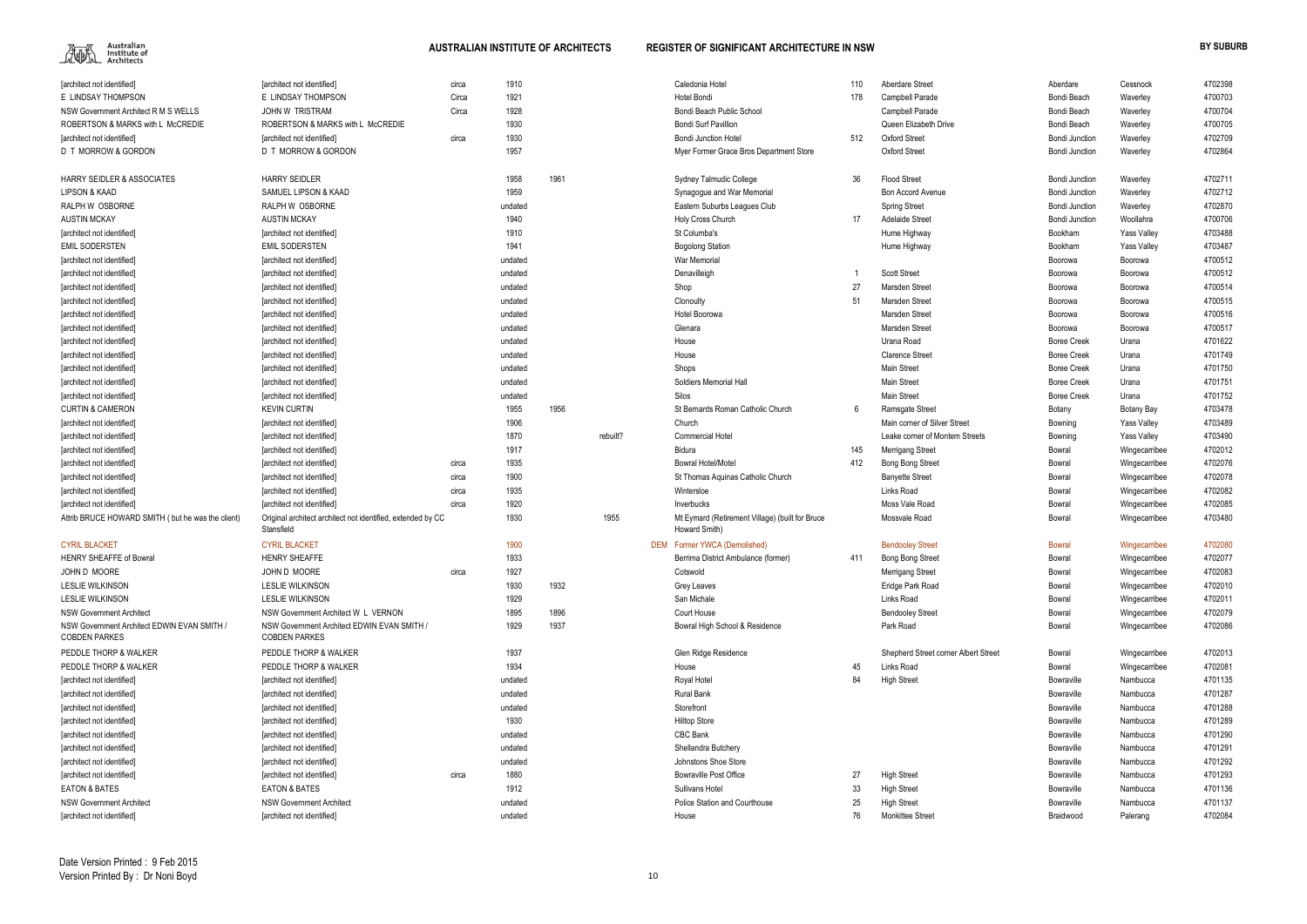

| Aberdare Street                     | Aberdare           | Cessnock               | 4702398 |
|-------------------------------------|--------------------|------------------------|---------|
| <b>Wallace Street</b>               | Braidwood          | Palerang               | 4702014 |
|                                     |                    |                        |         |
| Maitland Road                       | <b>Branxton</b>    | Cessnock               | 4702403 |
| Drinan & Clift Streets              | <b>Branxton</b>    | Cessnock               | 4702490 |
| New England Highway                 | <b>Branxton</b>    | Cessnock               | 4702491 |
| New England Highway                 | <b>Branxton</b>    | Cessnock               | 4702492 |
| Drinan Street                       | <b>Branxton</b>    | Cessnock               | 4702489 |
| New England Highway                 | <b>Branxton</b>    | Cessnock               | 4702404 |
| Maryfields                          | <b>Breadalbane</b> | Upper Lachlan          | 4700518 |
| Old South Road                      | <b>Breadalbane</b> | Upper Lachlan          | 4700519 |
| Bronte Road                         | <b>Bronte</b>      | Waverley               | 4703136 |
| <b>Bridge Street</b>                | Brooklyn           | Hornsby                | 4702493 |
| Brooklyn Road                       | Brooklyn           | Hornsby                | 4702494 |
| Brooklyn Road                       | Brooklyn           | Hornsby                | 4702495 |
| Brooklyn Road                       | Brooklyn           | Hornsby                | 4702496 |
| Brooklyn Road                       | Brooklyn           | Hornsby                | 4702497 |
| <b>Stroud Street</b>                | <b>Buladelah</b>   | <b>Great Lakes</b>     | 4701294 |
| Stroud Street                       | <b>Buladelah</b>   | <b>Great Lakes</b>     | 4701295 |
| Stroud Street                       | <b>Buladelah</b>   | Great Lakes            | 4701296 |
| Stroud Street                       | <b>Buladelah</b>   | <b>Great Lakes</b>     | 4701297 |
|                                     | <b>Buladelah</b>   | Great Lakes            | 4701298 |
|                                     | <b>Buladelah</b>   | <b>Great Lakes</b>     | 4701299 |
|                                     | <b>Buladelah</b>   | Great Lakes            | 4701300 |
| Princes Highway                     | Bulli              | <b>Wollongong City</b> | 4702087 |
| Princes Highway                     | Bulli              | <b>Wollongong City</b> | 4702088 |
| Organs Road                         | Bulli              | <b>Wollongong City</b> | 4702093 |
| Point Street                        | Bulli              | <b>Wollongong City</b> | 4702094 |
| Hospital Road, Princes Highway      | Bulli              | <b>Wollongong City</b> | 4702089 |
|                                     |                    |                        |         |
| Princes Highway                     | Bulli              | <b>Wollongong City</b> | 4702090 |
| Princes Highway                     | Bulli              | <b>Wollongong City</b> | 4702091 |
|                                     |                    |                        |         |
| Princes Highway                     | Bulli              | <b>Wollongong City</b> | 4702092 |
|                                     |                    |                        |         |
| Church Street                       | Bundanoon          | Wingecarribee          | 4702095 |
| Exeter Road                         | Bundanoon          | Wingecarribee          | 4702096 |
| <b>Ellsmore &amp; Erith Streets</b> | Bundanoon          | Wingecarribee          | 4702015 |
|                                     |                    |                        |         |
|                                     |                    |                        |         |
| Railway Parade / Yuile Avenue       | <b>Bundanoon</b>   | Wingecarribee          | 4702097 |
|                                     |                    |                        |         |
| Turrallo Terrace                    | Bungendore         | Palerang               | 4700520 |
| Turrallo Terrace                    | Bungendore         | Palerang               | 4700521 |
|                                     | Bungendore         | Palerang               | 4700522 |
|                                     | Bungendore         | Palerang               | 4700523 |
| Cnr Ellendon & Malbon Street        | Bungendore         | Palerang               | 4700524 |
| Gibraltar Street                    |                    |                        | 4700525 |
| Gibraltar Street                    | Bungendore         | Palerang               | 4700526 |
|                                     | Bungendore         | Palerang               |         |
| Gibraltar Street                    | Bungendore         | Palerang               | 4700527 |
| Gibraltar Street                    | Bungendore         | Palerang               | 4700528 |
| Gibraltar Street                    | Bungendore         | Palerang               | 4700529 |
| Lake Road                           | Bungendore         | Palerang               | 4700530 |
| Turallo Terrace                     | Bungendore         | Palerang               | 4700531 |
| Turallo Terrace                     | Bungendore         | Palerang               | 4700532 |
| Butmargo Street                     | Bungendore         | Palerang               | 4700567 |

| [architect not identified]                                                      | [architect not identified]                                                   | circa | 1910    |      |                                               | Caledonia Hotel                                    | 110     | <b>Aberdare Street</b>         | Aberdare          | Cessnock               | 4702398 |
|---------------------------------------------------------------------------------|------------------------------------------------------------------------------|-------|---------|------|-----------------------------------------------|----------------------------------------------------|---------|--------------------------------|-------------------|------------------------|---------|
| <b>NSW Government Architect</b>                                                 | NSW Government Architect W L VERNON Altered by<br>GAB following fire in 1935 |       | 1899    | 1903 | 1935                                          | Court House                                        | 170     | <b>Wallace Street</b>          | Braidwood         | Palerang               | 4702014 |
| [architect not identified]                                                      | [architect not identified]                                                   |       | undated |      |                                               | Royal Federal Hotel                                | 50      | Maitland Road                  | Branxton          | Cessnock               | 4702403 |
| [architect not identified]                                                      | [architect not identified]                                                   |       | 1918    |      |                                               | <b>Uniting Church</b>                              |         | Drinan & Clift Streets         | <b>Branxton</b>   | Cessnock               | 4702490 |
| [architect not identified]                                                      | <b>Tarchitect not identified]</b>                                            |       | 1929    |      |                                               | <b>Hotel Commercial</b>                            |         | New England Highway            | <b>Branxton</b>   | Cessnock               | 4702491 |
| [architect not identified]                                                      | [architect not identified]                                                   |       | undated |      |                                               | Creswick                                           |         | New England Highway            | <b>Branxton</b>   | Cessnock               | 4702492 |
| Commonwealth Department of Works and Railways                                   | Commonwealth Works Director, Sydney                                          |       | 1925    | 1927 |                                               | <b>Branxton Post Office</b>                        |         | <b>Drinan Street</b>           | <b>Branxton</b>   | Cessnock               | 4702489 |
| <b>CYRIL C RUWALD</b>                                                           | CYRIL C RUWALD                                                               |       | 1939    |      |                                               | Bank of N S W                                      |         | New England Highway            | Branxton          | Cessnock               | 4702404 |
| [architect not identified]                                                      | [architect not identified]                                                   |       | undated |      |                                               | Sweetwood Lea (Archers Inn)                        |         | Maryfields                     | Breadalbane       | Upper Lachlan          | 4700518 |
| <b>Tarchitect not identified</b>                                                | [architect not identified]                                                   |       | undated |      |                                               | Roman Catholic Church                              |         | Old South Road                 | Breadalbane       | Upper Lachlan          | 4700519 |
| ANCHER MORTLOCK MURRAY & WOOLLEY                                                | SYDNEY ANCHER BRYCE MORTLOCK                                                 |       | 1953    |      |                                               | Toomey House (former)                              | 499     | <b>Bronte Road</b>             | <b>Bronte</b>     | Waverley               | 4703136 |
| [architect not identified]                                                      | [architect not identified]                                                   |       | 1913    | 1914 |                                               | <b>Brooklyn Post Office</b>                        | 13      | <b>Bridge Street</b>           | Brooklyn          | Hornsby                | 4702493 |
| [architect not identified]                                                      | [architect not identified]                                                   |       | undated |      |                                               | ANZ Bank                                           | 206     | Brooklyn Road                  | Brooklyn          | Hornsby                | 4702494 |
| [architect not identified]                                                      | [architect not identified]                                                   |       | undated |      |                                               | House                                              | 208     | <b>Brooklyn Road</b>           | Brooklyn          | Hornsby                | 4702495 |
| [architect not identified]                                                      | [architect not identified]                                                   |       | 1929    |      |                                               | <b>Public School</b>                               | 106     | Brooklyn Road                  | Brooklyn          | Hornsby                | 4702496 |
|                                                                                 |                                                                              |       | undated |      |                                               | <b>St Catherines Convent</b>                       |         |                                |                   |                        | 4702497 |
| [architect not identified]                                                      | [architect not identified]                                                   |       | 1880    |      |                                               |                                                    |         | <b>Brooklyn Road</b>           | Brooklyn          | Hornsby                | 4701294 |
| [architect not identified]                                                      | [architect not identified]                                                   |       |         |      | 1917-1920                                     | Plough Inn                                         |         | <b>Stroud Street</b>           | Buladelah         | Great Lakes            |         |
| [architect not identified]                                                      | [architect not identified]                                                   | circa | 1900    |      |                                               | Shopfront                                          |         | <b>Stroud Street</b>           | Buladelah         | Great Lakes            | 4701295 |
| [architect not identified]                                                      | [architect not identified]                                                   | circa | 1905    |      |                                               | Residence                                          |         | <b>Stroud Street</b>           | Buladelah         | <b>Great Lakes</b>     | 4701296 |
| [architect not identified]                                                      | [architect not identified]                                                   | circa | 1930    |      |                                               | NRMA Bulahdelah Motor Engineering                  |         | <b>Stroud Street</b>           | Buladelah         | <b>Great Lakes</b>     | 4701297 |
| [architect not identified]                                                      | [architect not identified]                                                   |       | 1930    |      | Altered 1940s                                 | Pacific Picture Show                               |         |                                | Buladelah         | Great Lakes            | 4701298 |
| [architect not identified]                                                      | [architect not identified]                                                   | circa | 1911    |      |                                               | <b>RSL Hall</b>                                    |         |                                | Buladelah         | Great Lakes            | 4701299 |
| [architect not identified]                                                      | [architect not identified]                                                   |       | 1926    | 1927 |                                               | <b>Catholic Church and Convent</b>                 |         |                                | Buladelah         | Great Lakes            | 4701300 |
| [architect not identified]                                                      | [architect not identified]                                                   |       | 1926    |      |                                               | <b>Bulli Post Office</b>                           | 231     | Princes Highway                | Bulli             | <b>Wollongong City</b> | 4702087 |
| [architect not identified]                                                      | [architect not identified]                                                   |       | undated |      |                                               | House                                              | 291-293 | Princes Highway                | Bulli             | <b>Wollongong City</b> | 4702088 |
| [architect not identified]                                                      | [architect not identified]                                                   |       | 1930    |      |                                               | House                                              | 35      | Organs Road                    | Bulli             | <b>Wollongong City</b> | 4702093 |
| [architect not identified]                                                      | [architect not identified]                                                   |       | undated |      |                                               | House                                              | 92      | <b>Point Street</b>            | Bulli             | <b>Wollongong City</b> | 4702094 |
| DANIEL HOTCHKIS acting as Honorary Architect                                    | DANIEL HOTCHKIS acting as Honorary Architect                                 |       | 1939    |      |                                               | Former Illawarra District Ambulance Station        |         | Hospital Road, Princes Highway | Bulli             | <b>Wollongong City</b> | 4702089 |
| <b>KABERRY &amp; CHARD</b>                                                      | <b>KABERRY &amp; CHARD</b>                                                   |       | 1928    |      |                                               | <b>Bulli Public Library</b>                        | 328     | Princes Highway                | Bulli             | <b>Wollongong City</b> | 4702090 |
| NSW Colonial Architect with additions by the NSW<br><b>Government Architect</b> | NSW Government Architects J BARNET / W L<br><b>VERNON</b>                    |       | 1883    | 1902 |                                               | Court House Former                                 | 329     | Princes Highway                | Bulli             | <b>Wollongong City</b> | 4702091 |
| <b>NSW Government Architect</b>                                                 | NSW Government Architect W L VERNON                                          |       | 1918    |      |                                               | Police Station and Sergents Residence (former)     |         | Princes Highway                | Bulli             | <b>Wollongong City</b> | 4702092 |
| [architect not identified]                                                      | [architect not identified]                                                   |       | 1905    |      |                                               | Holy Trinity Church of England                     |         | <b>Church Street</b>           | Bundanoon         | Wingecarribee          | 4702095 |
| [architect not identified]                                                      | [architect not identified]                                                   | circa | 1905    |      |                                               | House                                              |         | <b>Exeter Road</b>             | Bundanoon         | Wingecarribee          | 4702096 |
| ATTRIBUTED TO EDWIN ORCHARD, PEDDLE THORP &<br>WALKER (1930s extension)         | ATTRIBUTED TO EDWIN ORCHARD. PEDDLE THORP<br>& WALKER (1930s extension)      |       | 1922    |      | extended moer than<br>once, including<br>1937 | Bundanoon Hotel                                    |         | Ellsmore & Erith Streets       | Bundanoon         | Wingecarribee          | 4702015 |
| PEDDLE THORP                                                                    | PEDDLE THORP                                                                 |       | 1919    |      |                                               | Springhill (Former Lyndhollm or Lyndholme<br>farm) |         | Railway Parade / Yuile Avenue  | Bundanoon         | Wingecarribee          | 4702097 |
| [architect not identified]                                                      | [architect not identified]                                                   |       | undated |      |                                               | Convent                                            |         | Turrallo Terrace               | <b>Bungendore</b> | Palerang               | 4700520 |
| [architect not identified]                                                      | [architect not identified]                                                   |       | undated |      |                                               | St Marys Catholic Church                           |         | Turrallo Terrace               | Bungendore        | Palerang               | 4700521 |
| [architect not identified]                                                      | [architect not identified]                                                   |       | undated |      |                                               | Catholic School                                    |         |                                | Bungendore        | Palerang               | 4700522 |
| [architect not identified]                                                      | [architect not identified]                                                   |       | 1918    |      |                                               | Hotel                                              |         |                                | <b>Bungendore</b> | Palerang               | 4700523 |
| [architect not identified]                                                      | [architect not identified]                                                   |       | undated |      |                                               | Ellendon/Malbon Street Group                       |         | Cnr Ellendon & Malbon Street   | <b>Bungendore</b> | Palerang               | 4700524 |
| [architect not identified]                                                      | [architect not identified]                                                   |       | undated |      |                                               | House                                              |         | <b>Gibraltar Street</b>        | Bungendore        | Palerang               | 4700525 |
| [architect not identified]                                                      | [architect not identified]                                                   |       | undated |      |                                               | Royal Hotel                                        | 34      | <b>Gibraltar Street</b>        | Bungendore        | Palerang               | 4700526 |
| [architect not identified]                                                      | [architect not identified]                                                   |       | undated |      |                                               | Monument                                           |         | <b>Gibraltar Street</b>        | Bungendore        | Palerang               | 4700527 |
| [architect not identified]                                                      | [architect not identified]                                                   |       | undated |      |                                               | Barn                                               |         | <b>Gibraltar Street</b>        | Bungendore        | Palerang               | 4700528 |
| [architect not identified]                                                      | [architect not identified]                                                   |       | undated |      |                                               | House                                              |         | <b>Gibraltar Street</b>        | Bungendore        | Palerang               | 4700529 |
| [architect not identified]                                                      | [architect not identified]                                                   |       | undated |      |                                               | Glenrowan                                          |         | Lake Road                      | Bungendore        | Palerang               | 4700530 |
| [architect not identified]                                                      | [architect not identified]                                                   |       | undated |      |                                               | St Johns Presbyterian Church                       |         | <b>Turallo Terrace</b>         | Bungendore        | Palerang               | 4700531 |
| [architect not identified]                                                      |                                                                              |       |         |      |                                               | <b>Railway Station</b>                             |         | <b>Turallo Terrace</b>         |                   |                        | 4700532 |
|                                                                                 | [architect not identified]                                                   |       | undated |      |                                               |                                                    |         |                                | Bungendore        | Palerang               |         |
| [architect not identified]                                                      | [architect not identified]                                                   |       | 1969    |      |                                               | P J B Osborne Memorial Fountain                    |         | <b>Butmargo Street</b>         | Bungendore        | Palerang               | 4700567 |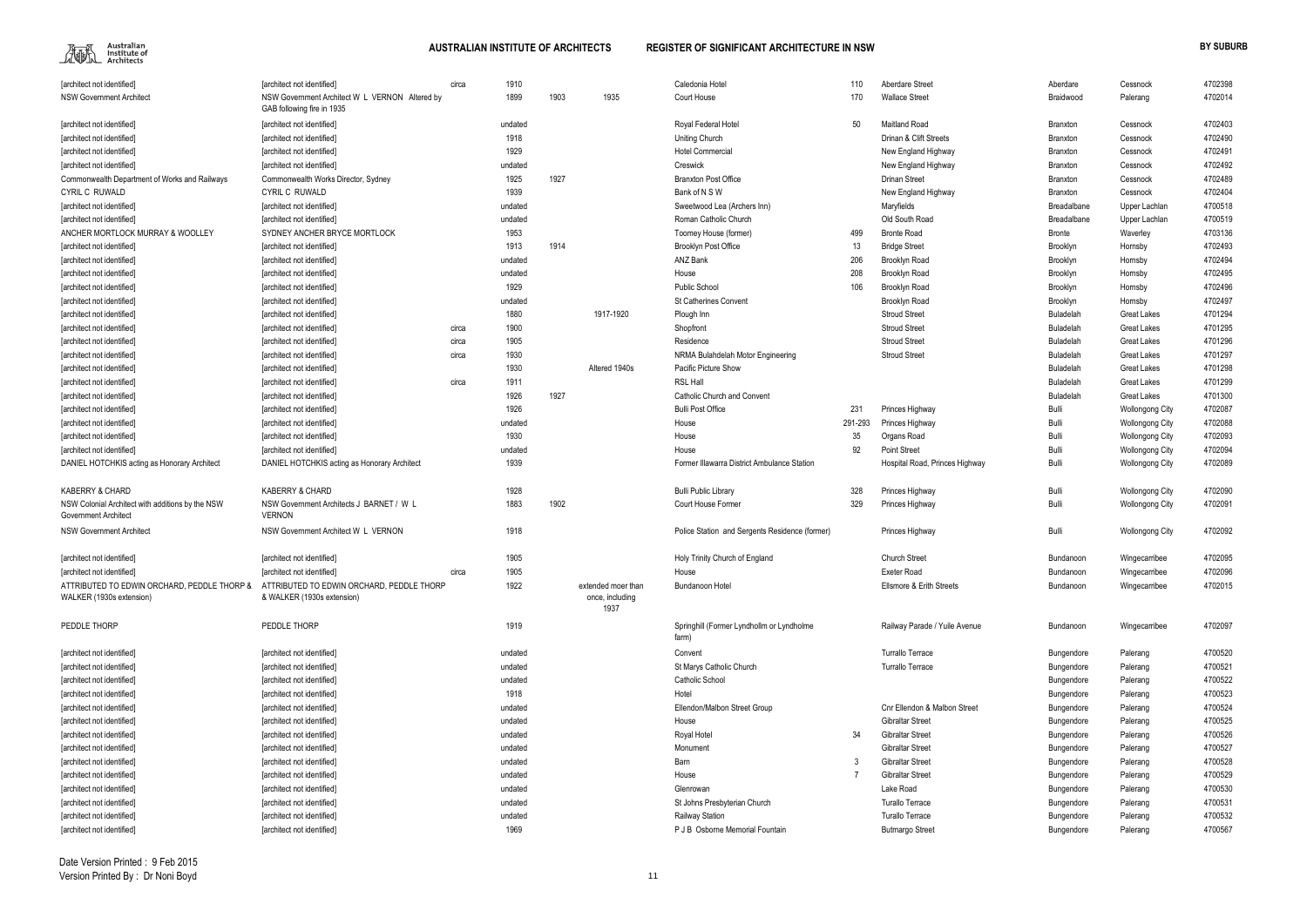

| [architect not identified]                                                                                       | [architect not identified]                                                                                                             | circa | 1910    |           |                                     | Caledonia Hotel                                                                                  | 110     | <b>Aberdare Street</b>                                                                | Aberdare             | Cessnock           | 4702398 |
|------------------------------------------------------------------------------------------------------------------|----------------------------------------------------------------------------------------------------------------------------------------|-------|---------|-----------|-------------------------------------|--------------------------------------------------------------------------------------------------|---------|---------------------------------------------------------------------------------------|----------------------|--------------------|---------|
| [architect not identified]                                                                                       | [architect not identified]                                                                                                             |       | 1930    |           |                                     | Extensions to St Josephs Convent                                                                 |         | <b>Turrallo Terrace</b>                                                               | Bungendore           | Palerang           | 4700584 |
| [architect not identified]                                                                                       | [architect not identified]                                                                                                             |       | undated |           |                                     | Old Hope Inn                                                                                     |         |                                                                                       | Bungonia             | Goulburn Mulwaree  | 4700533 |
| [architect not identified]                                                                                       | [architect not identified]                                                                                                             |       | undated |           |                                     | St Michaels Roman Catholic Church                                                                |         |                                                                                       | Bungonia             | Goulburn Mulwaree  | 4700534 |
| [architect not identified]                                                                                       | [architect not identified]                                                                                                             | circa | 1938    |           |                                     | Chelsea Park                                                                                     |         | Moss Vale Road                                                                        | Burradoo             | Wingecarribee      | 4702016 |
| HARRY KENT 1890, Copy of a design by Maurice Adams),<br>NSW Government Architect 1945                            | HARRY KENT Remodelled in 1945 by the NSW<br>Government Archiect Listing previously noted RICHARD<br>LOWEISH, HARRY HOWARD as designers |       | 1890    |           |                                     | Anglewood (later a Welfare Institution) now<br>private residence                                 |         | <b>Boodgery Street</b>                                                                | Burradoo             | Wingecarribee      | 4702098 |
| PEDDLE THORP & WALKER                                                                                            | PEDDLE THORP & WALKER                                                                                                                  |       | 1925    |           |                                     | Lowanbrae                                                                                        |         | Burradoo Road                                                                         | Burradoo             | Wingecarribee      | 4702099 |
| ANCHER MORTLOCK MURRAY                                                                                           | <b>BRYCE MORTLOCK</b>                                                                                                                  |       | 1958    | 1960      |                                     | Dr C D Badham House                                                                              | 89      | Dolan's Road South                                                                    | <b>Burraneer Bay</b> | Sutherland         | 4702986 |
| <b>JOHN SULMAN</b>                                                                                               | <b>JOHN SULMAN</b>                                                                                                                     | Circa | 1905    |           |                                     | Elim                                                                                             |         | <b>Church Street</b>                                                                  | Burwood              | Burwood            | 4700708 |
| [architect not identified]                                                                                       | [architect not identified]                                                                                                             |       | undated |           |                                     | Residence                                                                                        |         |                                                                                       | Byron Bay            | <b>Byron Shire</b> | 4701140 |
| [architect not identified                                                                                        | [architect not identified]                                                                                                             |       | undated |           |                                     | Byron Bay Services Club                                                                          |         |                                                                                       | Byron Bay            | <b>Byron Shire</b> | 4701301 |
| [architect not identified]                                                                                       | [architect not identified]                                                                                                             |       | undated |           |                                     | Residence                                                                                        |         |                                                                                       | Byron Bay            | <b>Byron Shire</b> | 4701303 |
| [architect not identified]                                                                                       | [architect not identified]                                                                                                             |       | undated |           |                                     | Residence                                                                                        |         |                                                                                       | Byron Bay            | <b>Byron Shire</b> | 4701304 |
| [architect not identified]                                                                                       | [architect not identified]                                                                                                             |       | 1929    |           |                                     | <b>Byron Bay Shire Council</b>                                                                   |         |                                                                                       | Byron Bay            | <b>Byron Shire</b> | 4701305 |
| [architect not identified]                                                                                       | [architect not identified]                                                                                                             |       | undated |           |                                     | <b>Great Northern Hotel</b>                                                                      |         | Jonson Street                                                                         | Byron Bay            | <b>Byron Shire</b> | 4701306 |
| [architect not identified]                                                                                       | [architect not identified]                                                                                                             |       | undated |           |                                     | <b>Community Centre</b>                                                                          |         |                                                                                       | Byron Bay            | <b>Byron Shire</b> | 4701307 |
| [architect not identified]                                                                                       | [architect not identified]                                                                                                             |       | undated |           |                                     | Residence                                                                                        |         |                                                                                       | Byron Bay            | <b>Byron Shire</b> | 4701308 |
| NSW Colonial Architect, with later works attributed to the<br>Commonwealth                                       | [architect not identified]                                                                                                             |       | undated |           | Alterations to 1880s<br>post office | Byron Bay Post Office                                                                            |         | Jonson Street                                                                         | Byron Bay            | <b>Byron Shire</b> | 4701138 |
| NSW Government Architect W L VERNON                                                                              | NSW Government Architect W L VERNON                                                                                                    |       | 1901    |           |                                     | Residence Byron Bay Lighthouse                                                                   |         | Cape Byron State Conservation Park                                                    | Byron Bay            | <b>Byron Shire</b> | 4701139 |
| NSW Government Architect, G M Blair                                                                              | NSW Government Architect, G M Blair                                                                                                    |       | 1920    |           |                                     | Byron Bay Court House                                                                            |         |                                                                                       | Byron Bay            | <b>Byron Shire</b> | 4701302 |
| ANCHER MORTLOCK MURRAY & WOOLLEY                                                                                 | ANCHER MORTLOCK MURRAY & WOOLLEY                                                                                                       |       | 1967    |           |                                     | University of Newcastle, Staff Housing                                                           |         |                                                                                       | Callagan             | Newcastle          | 4703103 |
| NSW Government Architect J McKINNEY with FISHER<br><b>JACKSON &amp; HUDSON</b>                                   | NSW Government Architect J McKINNEY with FISHER<br><b>JACKSON &amp; HUDSON</b>                                                         |       | 1970    |           |                                     | University of Newcastle, Hunter Building, Former<br>Newcastle Teachers College                   |         |                                                                                       | Callagan             | Newcastle          | 4703106 |
| ROMBERG Refurbished GROSE BRADLEY Architects                                                                     | ROMBERG Refurbished GROSE BRADLEY Architects                                                                                           |       | 1970    | 1995 1997 |                                     | University of Newcastle, Architecture Studios                                                    |         |                                                                                       | Callagan             | Newcastle          | 4703117 |
| <b>STUTCHBURY &amp; PAPE</b>                                                                                     | <b>STUTCHBURY &amp; PAPE</b>                                                                                                           |       | 1993    | 1995      |                                     | University of Newcastle, Faculty of Design                                                       |         |                                                                                       | Callagan             | Newcastle          | 4703118 |
| <b>CYRIL C RUWALD</b>                                                                                            | <b>CYRIL C RUWALD</b>                                                                                                                  | circa | 1935    |           |                                     | Camden Valley Inn Restaurant                                                                     |         | Hume Highway                                                                          | Camden               | Camden             | 4702017 |
| <b>HARRY SEIDLER &amp; ASSOCIATES</b>                                                                            | <b>HARRY SEIDLER</b>                                                                                                                   |       | 1982    | 1984      |                                     | Hannes House                                                                                     |         |                                                                                       | Cammeray             | North Sydney       | 4701374 |
| Public Works Branch, Department of Home Affairs<br>(Commonwealth of Australia)                                   | <b>GEORGE OAKSHOTT, NSW Works Supervisor</b>                                                                                           |       | 1917    | 1937      |                                     | Camperdown Post Office (Former)                                                                  | 111     | Parramatta Road                                                                       | Camperdown           | Marrickville       | 4703305 |
| ANCHER MORTLOCK MURRAY                                                                                           | ANCHER MORTLOCK MURRAY                                                                                                                 |       | 1961    |           |                                     | University of Sydney, Bulli Soil Shed, D09                                                       |         | Western Avenue, Ovals Precinct                                                        | Camperdown           | Sydney             | 4703279 |
| CITY ARCHITECT (Sydney City Council)                                                                             | ROBERT HARGREAVES BRODRICK                                                                                                             |       | 1926    | 1927      |                                     | Alexandra Dwellings                                                                              | 23 - 45 | Pyrmont Bridge Road, 2 - 4 Layton Street, 6 - 16A Camperdown<br><b>Lambert Street</b> |                      | Sydney             | 4703441 |
| Colonial Architect, Additions by NSW Government Architect,<br>Architect, Additions by Professor Leslie Wilkinson | Colonial Architect, James Barnet 1884-90, NSW<br>Government Architect, W L VERNON 1909-12,<br>Architect Leslie Wilkinson 1922          |       | 1884    | 1892      | Wings added 1909<br>1912 1922       | University of Sydney, The Anderson Stuart<br>Building, Old Medical School, F13                   |         | Eastern Avenue, Quadrangle Precinct                                                   | Camperdown           | Sydney             | 4700861 |
| COPEMAN, LEMONT & KEESING                                                                                        | <b>COPEMAN, LEMONT &amp; KEESING</b>                                                                                                   |       | 1939    |           |                                     | Alfred Hotel Former Grose Farm Hotel                                                             | 51      | Missenden Road                                                                        | Camperdown           | Sydney             | 4702967 |
| <b>CYRIL BLACKET</b>                                                                                             | <b>CYRIL BLACKET</b>                                                                                                                   |       | 1914    |           |                                     | University of Sydney, Addition to Eastern Range,<br>St Pauls College, CG1                        | CG1     | City Road, St Pauls College                                                           | Camperdown           | Sydney             | 4703278 |
| DEPARTMENT OF INTERIOR                                                                                           | D E LIMBURG - Works and Services Branch NSW                                                                                            |       | 1939    | 1940      |                                     | University of Sydney, Madsen Building, F09                                                       |         | Eastern Avenue, Eastern Avenue Precinct                                               | Camperdown           | Sydney             | 4703273 |
| E T BLACKET                                                                                                      | E T BLACKET                                                                                                                            |       | 1855    | 1862      |                                     | University of Sydney, East Range & Great Hall<br>A14                                             | A14     | University & Eastern Avenues, Quadrangle<br>Precinct                                  | Camperdown           | Sydney             | 4700864 |
| E T BLACKET JAMES BARNET Clerk of Works                                                                          | E T BLACKET JAMES BARNET Clerk of Works                                                                                                |       | 1855    | 1862      |                                     | University of Sydney, Main Quadrangle, A14                                                       | A14     | University & Eastern Avenues, Quadrangle<br>Precinct                                  | Camperdown           | Sydney             | 4700864 |
| FOWELL MANSFIELD & MACLURCAN                                                                                     | FOWELL MANSFIELD & MACLURCAN                                                                                                           |       | 1963    | 1966      |                                     | University of Sydney, East face of Western<br>Tower & Cloisters, A14                             | A14     | University & Eastern Avenues, Quadrangle<br>Precinct                                  | Camperdown           | Sydney             | 4700864 |
| FOWELL MANSFIELD & MACLURCAN                                                                                     | FOWELL MANSFIELD & MACLURCAN                                                                                                           |       | 1960    | 1962      |                                     | University of Sydney, Memorial Chapel &<br>Studies Wing on South Range, St Pauls College,<br>CG1 | CG1     | City Road, St Pauls College                                                           | Camperdown           | Sydney             | 4703278 |

|       | 110          | Aberdare Street<br><b>Turrallo Terrace</b>                                            | Aberdare<br>Bungendore<br>Bungonia | Cessnock<br>Palerang<br>Goulburn Mulwaree | 4702398<br>4700584<br>4700533 |
|-------|--------------|---------------------------------------------------------------------------------------|------------------------------------|-------------------------------------------|-------------------------------|
|       |              |                                                                                       | Bungonia                           | Goulburn Mulwaree                         | 4700534                       |
|       |              | Moss Vale Road                                                                        | Burradoo                           | Wingecarribee                             | 4702016                       |
|       |              | <b>Boodgery Street</b>                                                                | Burradoo                           | Wingecarribee                             | 4702098                       |
|       |              |                                                                                       |                                    |                                           |                               |
|       |              | Burradoo Road                                                                         | Burradoo                           | Wingecarribee                             | 4702099                       |
|       | 89           | Dolan's Road South                                                                    | <b>Burraneer Bay</b>               | Sutherland                                | 4702986                       |
|       | $\mathbf{1}$ | <b>Church Street</b>                                                                  | Burwood                            | Burwood                                   | 4700708                       |
|       |              |                                                                                       | Byron Bay                          | <b>Byron Shire</b>                        | 4701140                       |
|       |              |                                                                                       | Byron Bay                          | <b>Byron Shire</b>                        | 4701301                       |
|       |              |                                                                                       | Byron Bay                          | <b>Byron Shire</b>                        | 4701303                       |
|       |              |                                                                                       | Byron Bay                          | <b>Byron Shire</b>                        | 4701304                       |
|       |              |                                                                                       | <b>Byron Bay</b>                   | <b>Byron Shire</b>                        | 4701305                       |
|       |              | Jonson Street                                                                         | Byron Bay                          | <b>Byron Shire</b>                        | 4701306                       |
|       |              |                                                                                       | Byron Bay                          | <b>Byron Shire</b>                        | 4701307                       |
|       |              |                                                                                       | Byron Bay                          | <b>Byron Shire</b>                        | 4701308                       |
|       |              | Jonson Street                                                                         | <b>Byron Bay</b>                   | <b>Byron Shire</b>                        | 4701138                       |
|       |              | Cape Byron State Conservation Park                                                    | Byron Bay                          | <b>Byron Shire</b>                        | 4701139                       |
|       |              |                                                                                       | <b>Byron Bay</b>                   | <b>Byron Shire</b>                        | 4701302                       |
|       |              |                                                                                       | Callagan                           | Newcastle                                 | 4703103                       |
| ırmer |              |                                                                                       | Callagan                           | Newcastle                                 | 4703106                       |
| S     |              |                                                                                       | Callagan                           | Newcastle                                 | 4703117                       |
|       |              |                                                                                       | Callagan                           | Newcastle                                 | 4703118                       |
|       |              | Hume Highway                                                                          | Camden                             | Camden                                    | 4702017                       |
|       |              |                                                                                       | Cammeray                           | North Sydney                              | 4701374                       |
|       | 111          | Parramatta Road                                                                       | Camperdown                         | Marrickville                              | 4703305                       |
|       |              | Western Avenue, Ovals Precinct                                                        | Camperdown                         | Sydney                                    | 4703279                       |
|       | $23 - 45$    | Pyrmont Bridge Road, 2 - 4 Layton Street, 6 - 16A Camperdown<br><b>Lambert Street</b> |                                    | Sydney                                    | 4703441                       |
|       |              | Eastern Avenue, Quadrangle Precinct                                                   | Camperdown                         | Sydney                                    | 4700861                       |
|       |              |                                                                                       |                                    |                                           |                               |
|       | 51           | Missenden Road                                                                        | Camperdown                         | Sydney                                    | 4702967                       |
| ange, | CG1          | City Road, St Pauls College                                                           | Camperdown                         | Sydney                                    | 4703278                       |
|       |              | Eastern Avenue, Eastern Avenue Precinct                                               | Camperdown                         | Sydney                                    | 4703273                       |
| lall, | A14          | University & Eastern Avenues, Quadrangle<br>Precinct                                  | Camperdown                         | Sydney                                    | 4700864                       |
| 1     | A14          | University & Eastern Avenues, Quadrangle<br>Precinct                                  | Camperdown                         | Sydney                                    | 4700864                       |
|       | A14          | University & Eastern Avenues, Quadrangle<br>Precinct                                  | Camperdown                         | Sydney                                    | 4700864                       |
|       | CG1          | City Road, St Pauls College                                                           | Camperdown                         | Sydney                                    | 4703278                       |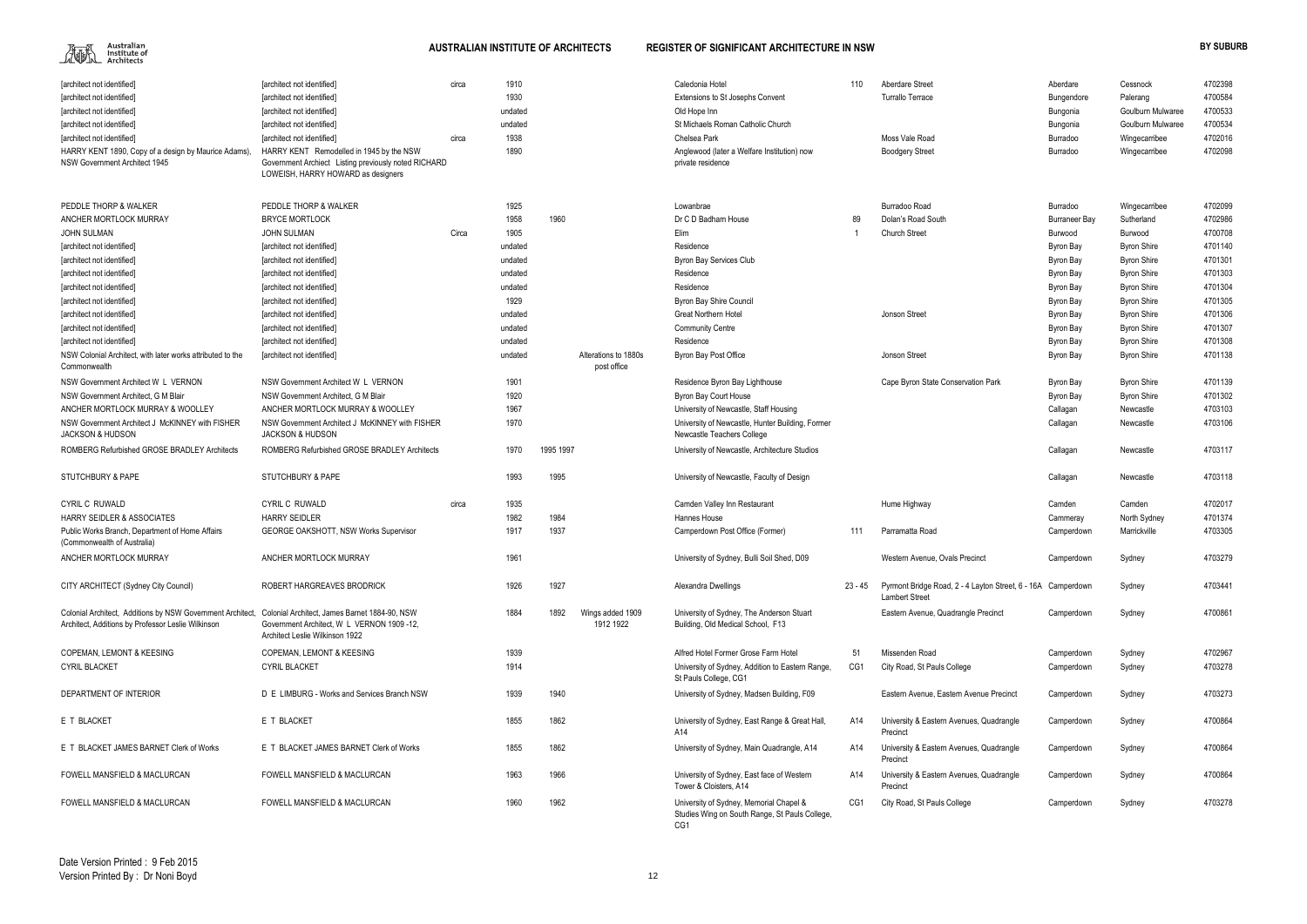

| [architect not identified]                                                                                             | [architect not identified]                                                                                                                                   | circa | 1910 |           |                                              | Caledonia Hotel                                                                         | 110 | <b>Aberdare Street</b>                               | Aberdare   | Cessnock | 4702398 |
|------------------------------------------------------------------------------------------------------------------------|--------------------------------------------------------------------------------------------------------------------------------------------------------------|-------|------|-----------|----------------------------------------------|-----------------------------------------------------------------------------------------|-----|------------------------------------------------------|------------|----------|---------|
| FOWELL MANSFIELD JARVIS & MACLURCAN; Additions<br><b>CLIVE LUCAS STAPLETON</b>                                         | FOWELL MANSFIELD JARVIS & MACLURCAN:<br>Additions CLIVE LUCAS STAPLETON                                                                                      |       | 1969 | 2004      |                                              | University of Sydney, Library Façade and East<br>Range, St Pauls College, CG1           | CG1 | City Road, St Pauls College                          | Camperdown | Sydney   | 4703278 |
| <b>LESLIE WILKINSON</b>                                                                                                | LESLIE WILKINSON                                                                                                                                             |       | 1920 | 1921      |                                              | University of Sydney, Horse Observation Block<br>(Round House), B11                     |     | Regimental Drive, Veterinary Science Precinct        | Camperdown | Sydney   | 4703269 |
| <b>LESLIE WILKINSON</b>                                                                                                | <b>LESLIE WILKINSON</b>                                                                                                                                      |       | 1924 | 1925      |                                              | University of Sydney, Botany Building, A12                                              |     | Science Road, Science Road Precinct                  | Camperdown | Sydney   | 4703270 |
| LESLIE WILKINSON WITH WILSON NEAVE & BERRY                                                                             | LESLIE WILKINSON WITH WILSON NEAVE & BERRY                                                                                                                   |       | 1921 | 1924      |                                              | University of Sydney, South Range & Cloisters,<br>A14                                   | A14 | University & Eastern Avenues, Quadrangle<br>Precinct | Camperdown | Sydney   | 4700864 |
| LESLIE WILKINSON WITH WILSON NEAVE & BERRY                                                                             | LESLIE WILKINSON WITH WILSON NEAVE & BERRY                                                                                                                   |       | 1926 |           |                                              | University of Sydney, South-west range and<br>west face of Western Tower, A14           | A14 | University & Eastern Avenues, Quadrangle<br>Precinct | Camperdown | Sydney   | 4700864 |
| <b>NSW Government Architect</b>                                                                                        | <b>NSW Government Architect</b>                                                                                                                              |       | 1913 | 1918      |                                              | University of Sydney, North & north-west<br>Ranges, A14                                 | A14 | University & Eastern Avenues, Quadrangle<br>Precinct | Camperdown | Sydney   | 4700864 |
| NSW Government Architect 1915-17 LESLIE WILKINSON<br>1921, L WILKINSON W N BERRY 1923-24 ERIC ANDREW<br>1958-59        | NSW Government Architect 1915-17 LESLIE<br>WILKINSON 1921, L WILKINSON W N BERRY 1923-24<br>ERIC ANDREW 1958-59                                              |       | 1915 | 1917      | Alterations 1921,<br>1923-24 & 1958-59       | University of Sydney, Administration Building,<br>A14                                   | A14 | Science Road, Quadrangle & Science Road<br>Precincts | Camperdown | Sydney   | 4700864 |
| NSW Government Architect 1949, PETER PRIESTLY 1984<br>88                                                               | NSW Government Architect 1949, Additions PETER<br><b>PRIESTLY 1984-88</b>                                                                                    |       | 1949 |           | 1984-88                                      | University of Sydney, R C Mills Building, A26                                           |     | Fisher Road, Hockey Square Precinct                  | Camperdown | Sydney   | 4703275 |
| NSW Government Architect COBDEN PARKES                                                                                 | E H REMBERT                                                                                                                                                  |       | 1946 | 1947      |                                              | University of Sydney, Wallace Theatre, A21                                              |     | Science Road, Science Road Precinct                  | Camperdown | Sydney   | 4703274 |
| NSW Government Architect W L VERNON                                                                                    | NSW Government Architect W L VERNON 1906-8.<br>1921 Addition; LESLIE WILKINSON 1939-40 Addition                                                              |       | 1906 | 1908      | Additions 1921<br>1939-40                    | University of Sydney, John Woolley Building<br>former Peter Nicol Russell Building, A20 |     | Science Road, Science Road Precinct                  | Camperdown | Sydney   | 4703264 |
| NSW Government Architect W L VERNON                                                                                    | NSW Government Architect under the direction of John<br>Barr B J Waterhouse & H V Vernon, Leslie Wilkinson in<br>association with Waterhouse & Lake          |       | 1910 | 1912      | Additions 1916,<br>1921-24                   | University of Sydney, Holme Building, Union<br>Hall, A09                                |     | Science Road, Science Road Precinct                  | Camperdown | Sydney   | 4703265 |
| NSW Government Architects 1913-1925. GEORGE<br><b>McCRAE</b>                                                           | Acting Principal Architect under GEORGE McCRAE                                                                                                               |       | 1913 | 1920 1925 |                                              | University of Sydney, Old Sydney Teachers<br>College, A22                               |     | Manning Road, Manning Precinct                       | Camperdown | Sydney   | 4703268 |
| NSW Government Architects W L VERNON, GEORGE<br>McCRAE, G M BLAIR                                                      | <b>GORRIE BLAIR &amp; JOHN BARR</b>                                                                                                                          |       | 1912 | 1916      |                                              | University of Sydney, R D Watt Building, A04<br>{School of Agriculture]                 |     | Science Road, Science Road Precinct                  | Camperdown | Sydney   | 4703267 |
| NSW Government Architects1910-12 7 1939-40, MOORE<br>WALKER & CROAKER 1957, UNIVERSITY OFFICE OF<br>WORKS 1961-63,1971 | NSW Government Architects1910-12 7 1939-40, MOORE<br>WALKER & CROAKER 1957, UNIVERSITY OFFICE OF<br>WORKS 1961-63,1971                                       |       | 1910 | 1912      | Additions 1939-40.<br>1957, 1961-63,<br>1971 | University of Sydney, J D Stewart Building, B01<br>[Veterinary School]                  |     | Science Road, Veterinary Science Precinct            | Camperdown | Sydney   | 4703266 |
| P REED                                                                                                                 | P REED                                                                                                                                                       |       | 1955 |           |                                              | University of Sydney, Tower on Eastern Range,<br>St Pauls College, CG1                  | CG1 | City Road, St Pauls College                          | Camperdown | Sydney   | 4703278 |
| PRIESTLEY & LUMSDAINE                                                                                                  | PETER PRIESTLEY                                                                                                                                              |       | 1971 | 1974      |                                              | University of Sydney, R M C Gunn Building<br><b>B19</b>                                 |     | Regimental Drive, Veterinary Science Precinct        | Camperdown | Sydney   | 4703283 |
| <b>STEPHENSON &amp; TURNER</b>                                                                                         | STEPHENSON & TURNER                                                                                                                                          |       | 1947 |           |                                              | University of Sydney, Addition to Northern<br>Range Range, St Pauls College, CG1        | CG1 | City Road, St Pauls College                          | Camperdown | Sydney   | 4703278 |
| Unidentified                                                                                                           | Unidentified                                                                                                                                                 |       | 1924 |           |                                              | University of Sydney, Addition to Western Range<br>Range, St Pauls College, CG1         | CG1 | City Road, St Pauls College                          | Camperdown | Sydney   | 4703278 |
| BYERA HADLEY / ALAN H DWYER                                                                                            | BYERA HADLEY / ALAN H DWYER                                                                                                                                  |       | 1919 | 1922      | Alterations 1936 &<br>1943                   | University of Sydney, Wesley College, CG3                                               |     | Western Avenue, Wesley College                       | Camperdown | Sydney   | 4700867 |
| COMMONWEALTH DEPARTMENT OF WORKS                                                                                       | SAMUEL LIPSON whilst with Commonwealth<br>Department of Works, under E Henderson (F D<br>McMaster Wing)1930, STEPHENSON & TURNER 1956<br>(lan McMaster Wing) |       | 1930 | 1956      |                                              | University of Sydney, CSIRO (F D McMaster<br>Animal Health) Building, B14               |     | Parramatta Road, Veterinary Science Precinct         | Camperdown | Sydney   | 4700862 |
| COMMONWEALTH DEPARTMENT OF WORKS 1927-30.<br>1952. LESLIE WILKINSON - initial stage                                    | Initial sketch design by LESLIE WILKINSON. Detailed<br>design Commonwealth Department of Works (probably<br>including Samuel Lipman)                         |       | 1927 | 1930      | Alterations 1952                             | University of Sydney, Ford Building, A27<br>(Former School of Tropical Medecine)        |     | Fisher Road, Hockey Square Precinct                  | Camperdown | Sydney   | 4703271 |
| Department of Public Instruction (first Stage) NSW<br>Government Architect (later additions)                           | W E KEMP (first stage) W L Vernon additions c 1908                                                                                                           |       | 1897 |           | 1908 1936 1975                               | North Newtown Public School                                                             | 50  | Carillon Avenue                                      | Camperdown | Sydney   | 4702063 |
| <b>EMIL SODERSTEN</b>                                                                                                  | <b>EMIL SODERSTEN</b>                                                                                                                                        | Circa | 1949 |           |                                              | University of Sydney, Reid Building,<br>Accommodation Block, CG5B                       |     | Carillon Avenue, St Andrews College                  | Camperdown | Sydney   | 4700860 |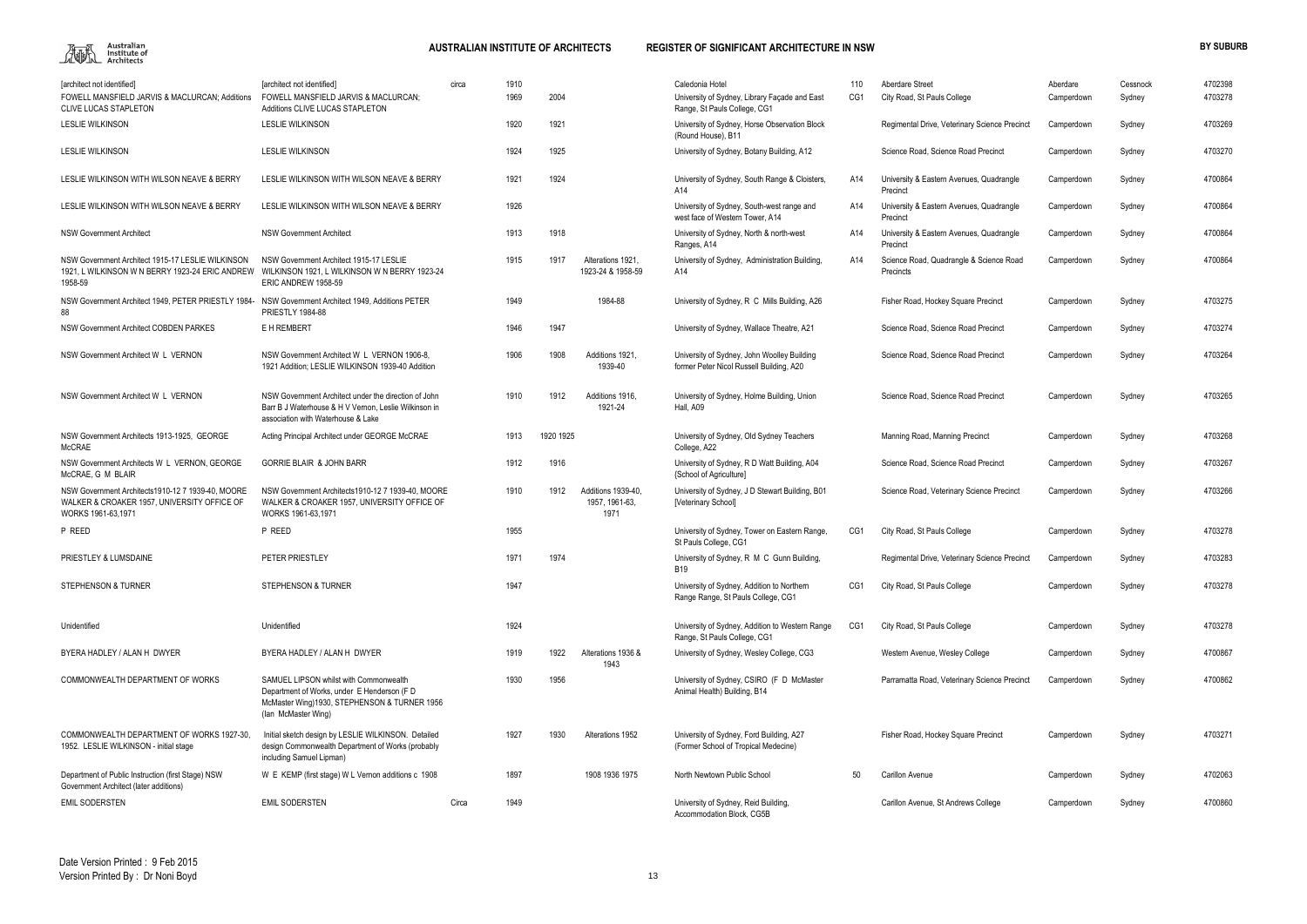

| [architect not identified]<br><b>LESLIE WILKINSON</b>                                                                                                                                                                                                                                   | <b>Tarchitect not identified]</b><br><b>LESLIE WILKINSON</b>                                                                                                                                                                                   | circa | 1910<br>1926 |      |                     | Caledonia Hotel<br>University of Sydney, Quadrangle Extensions                                             | 110     | Aberdare Street<br>Science Road, Quadrangle Precinct                                                                                   | Aberdare<br>Camperdown    | Cessnock<br>Sydney    | 4702398<br>4700864 |
|-----------------------------------------------------------------------------------------------------------------------------------------------------------------------------------------------------------------------------------------------------------------------------------------|------------------------------------------------------------------------------------------------------------------------------------------------------------------------------------------------------------------------------------------------|-------|--------------|------|---------------------|------------------------------------------------------------------------------------------------------------|---------|----------------------------------------------------------------------------------------------------------------------------------------|---------------------------|-----------------------|--------------------|
| LESLIE WILKINSON 1923-24, WATERHOUSE & LAKE<br>1923-24. NSW Government Architect 1940-41                                                                                                                                                                                                | LESLIE WILKINSON 1923-24, WATERHOUSE & LAKE<br>1923-24. NSW Government Architect 1940-41                                                                                                                                                       |       | 1923         | 1924 | Alterations 1940-41 | University of Sydney, Refectory Building, A09                                                              |         | Science Road, Science Road Precinct                                                                                                    | Camperdown                | Sydney                | 4700865            |
| LESLIE WILKINSON 1939 - 1940 FOWELL MANSFIELD &<br>MACLURCAN 1958                                                                                                                                                                                                                       | LESLIE WILKINSON 1939 - 1940 FOWELL MANSFIELD<br>& MACLURCAN 1958                                                                                                                                                                              |       | 1939         | 1940 |                     | University of Sydney, Baxters Lodge and Gates<br>(Parramatta Road) F02                                     |         | University Avenue, Quadrangle Precinct                                                                                                 | Camperdown                | Sydney                | 4700866            |
| NSW Governement Architect E H FARMER in association<br>with T E O MAHONEY                                                                                                                                                                                                               | KEN WOOLLEY in association with T E O MAHONEY                                                                                                                                                                                                  |       | 1958         | 1962 |                     | University of Sydney, Fisher Library, F03 & F04                                                            |         | Eastern Avenue, Quadrangle Precinct                                                                                                    | Camperdown                | Sydney                | 4703132            |
| NSW Government Architect E H FARMER                                                                                                                                                                                                                                                     | H REMBERT, PETER WEBBER, KEN WOOLLEY                                                                                                                                                                                                           |       | 1958         | 1959 |                     | University of Sydney, School of Chemistry &<br>Chemistry Lecture Hall excluding eastern<br>extensions, F11 |         | Eastern Avenue, Eastern Avenue Precinct                                                                                                | Camperdown                | Sydney                | 4702716            |
| NSW Government Architect EDWIN EVAN SMITH                                                                                                                                                                                                                                               | <b>EDWARD EVAN SMITH</b>                                                                                                                                                                                                                       |       | 1930         | 1933 |                     | University of Sydney, Blackburn Building, D06                                                              |         | Western Avenue, Medical Precinct                                                                                                       | Camperdown                | Sydney                | 4700868            |
| NSW Government Architect EVAN SMITH                                                                                                                                                                                                                                                     | <b>EVAN SMITH</b>                                                                                                                                                                                                                              |       | 1931         | 1932 |                     | University of Sydney, Tennis Pavillion, A25                                                                |         | Fisher Road, Hockey Square                                                                                                             | Camperdown                | Sydney                | 4703272            |
| NSW Government Architect W L VERNON / JOHN BARR                                                                                                                                                                                                                                         | NSW Government Architect W L VERNON / JOHN<br><b>BARR</b>                                                                                                                                                                                      |       | 1902         | 1909 |                     | University of Sydney, Maclaurin Hall Old Fisher<br>Library & Stack, A14                                    |         | Manning Road, Quadrangle Precinct                                                                                                      | Camperdown                | Sydney                | 4702717            |
| Professor Leslie Wilkinson with R Keith Harris                                                                                                                                                                                                                                          | Professor Leslie Wilkinson with R Keith Harris                                                                                                                                                                                                 |       | 1923         | 1926 |                     | University of Sydney, Physics Building, A28                                                                |         | Physics Road, Hockey Square Precinct                                                                                                   | Camperdown                | Sydney                | 4700863            |
| STEPHENSON & TURNER                                                                                                                                                                                                                                                                     | <b>STEPHENSON &amp; TURNER</b>                                                                                                                                                                                                                 |       | 1938         | 1941 |                     | King George V Memorial Hospital                                                                            |         | Missenden Road                                                                                                                         | Camperdown                | Sydney                | 4700710            |
| STEPHENSON, MELDRUM & TURNER                                                                                                                                                                                                                                                            | STEPHENSON, MELDRUM & TURNER                                                                                                                                                                                                                   |       | 1935         | 1936 |                     | Gloucester House                                                                                           |         | Gloucester House Drive off Missenden Road                                                                                              | Camperdown                | Sydney                | 4700709            |
| [architect not identified]                                                                                                                                                                                                                                                              | [architect not identified]                                                                                                                                                                                                                     |       | undated      |      |                     | St Peters Church of England                                                                                | $1 - 7$ | William Street /Bega Street                                                                                                            | Candelo                   | Bega Valley           | 4702276            |
| [architect not identified]                                                                                                                                                                                                                                                              | [architect not identified]                                                                                                                                                                                                                     |       | undated      |      |                     | Residence (former bank)                                                                                    |         | Hilltop                                                                                                                                | Candelo                   | Bega Valley           | 4702277            |
| [architect not identified]                                                                                                                                                                                                                                                              | [architect not identified]                                                                                                                                                                                                                     |       | undated      |      |                     | <b>Bowers General Store</b>                                                                                |         | Main Street                                                                                                                            | Candelo                   | Bega Valley           | 4702278            |
| [architect not identified]                                                                                                                                                                                                                                                              | [architect not identified]                                                                                                                                                                                                                     |       | undated      |      |                     | Town Hall and Town Hall Cafe                                                                               |         | Main Intersection                                                                                                                      | Candelo                   | Bega Valley           | 4702279            |
| [architect not identified]                                                                                                                                                                                                                                                              | [architect not identified]                                                                                                                                                                                                                     |       | undated      |      |                     | Pavilion                                                                                                   |         | Showground                                                                                                                             | Candelo                   | Bega Valley           | 4702281            |
| Attributed to Mansfield Brothers                                                                                                                                                                                                                                                        | Attributed to Mansfield Brothers                                                                                                                                                                                                               | circa | 1890         |      |                     | Residence (former bank)                                                                                    |         | Main Intersection                                                                                                                      | Candelo                   | Bega Valley           | 4702280            |
| CYRIL C RUWALD                                                                                                                                                                                                                                                                          | <b>CYRIL C RUWALD</b>                                                                                                                                                                                                                          |       | 1941         |      |                     | <b>Hotel Canterbury</b>                                                                                    | 208     | Canterbury Road                                                                                                                        | Canterbury                | Canterbury            | 4700711            |
| [architect not identified]                                                                                                                                                                                                                                                              | [architect not identified]                                                                                                                                                                                                                     | Circa | 1950         |      |                     | St Brigids Catholic School & Convent [now<br>residence]                                                    |         | 3 Schardt Street                                                                                                                       | <b>Captains Flat</b>      | Palerang              | 4700535            |
| [architect not identified]                                                                                                                                                                                                                                                              | [architect not identified]                                                                                                                                                                                                                     |       | undated      |      |                     | Captains Flat RSL Club & Citizens Bowling Club                                                             |         |                                                                                                                                        | <b>Captains Flat</b>      | Palerang              | 4700537            |
| [architect not identified]                                                                                                                                                                                                                                                              | [architect not identified]                                                                                                                                                                                                                     |       | undated      |      |                     | Residence                                                                                                  |         | [no address given]                                                                                                                     | <b>Captains Flat</b>      | Palerang              | 4700538            |
| [architect not identified]                                                                                                                                                                                                                                                              | [architect not identified]                                                                                                                                                                                                                     |       | undated      |      |                     | Second Residence near Foxlow Station                                                                       |         | [no address given]                                                                                                                     | <b>Captains Flat</b>      | Palerang              | 4700539            |
| [architect not identified]                                                                                                                                                                                                                                                              | [architect not identified]                                                                                                                                                                                                                     |       | undated      |      |                     | Mason Brothers Brickworks                                                                                  |         | Captain Flat Road                                                                                                                      | <b>Captains Flat</b>      | Palerang              | 4700540            |
| [architect not identified]                                                                                                                                                                                                                                                              | [architect not identified]                                                                                                                                                                                                                     |       | undated      |      |                     | <b>Captains Flat Railway Station</b>                                                                       |         | Captains Flat Road                                                                                                                     | Captains Flat             | Palerang              | 4700541            |
| [architect not identified]                                                                                                                                                                                                                                                              | [architect not identified]                                                                                                                                                                                                                     |       | 1938         | 1939 |                     | Captains Flat Hotel                                                                                        |         | <b>Foxlow Street</b>                                                                                                                   | <b>Captains Flat</b>      | Palerang              | 4700542            |
| [architect not identified]                                                                                                                                                                                                                                                              | [architect not identified]                                                                                                                                                                                                                     |       | undated      |      |                     | <b>Captains Flat Community Centre</b>                                                                      |         |                                                                                                                                        | <b>Captains Flat</b>      | Palerang              | 4700536            |
| ROMBERG & BOYD                                                                                                                                                                                                                                                                          | ROBIN BOYD                                                                                                                                                                                                                                     |       | 1967         |      |                     | Lyons House                                                                                                | 733     | Port Hacking Road                                                                                                                      | Caringbah (Dolans<br>Bay) | Sutherland            | 4702960            |
| LEND LEASE HOMES                                                                                                                                                                                                                                                                        | NINO SYDNEY                                                                                                                                                                                                                                    |       | 1966         | 1967 |                     | Former Casa Blanca                                                                                         |         | Edinburgh Circuilt (address usually given as Lot<br>445 Empire Court)                                                                  | Carlingford               | <b>Baulkham Hills</b> | 4702123            |
| Lend Lease Homes & The Australian Womens Weekly,<br>Architects NINO SYDNEY, TOWELL, JANSEN & RIPPON,<br>KEN WOOLLEY & MICHAEL DYSART, HARRY SEIDLER,<br>DONALD GAZZARD, ROOS A LIGHTFOOT & STANTON,<br>JOHN P LEY NEVILLE GRUZMAN with Planning of the<br>Estate CLARKE GAZZARD YEOMANS | Architects, NINO SYDNEY, TOWELL, JANSEN &<br>RIPPON, KEN WOOLLEY & MICHAEL DYSART,<br>HARRY SEIDLER, DONALD GAZZARD, ROOS A<br>LIGHTFOOT & STANTON, JOHN P LEY NEVILLE<br>GRUZMAN with Planning of the Estate CLARKE<br><b>GAZZARD YEOMANS</b> |       | 1962         |      |                     | Kingsdene Estate Carlingford Homes Fair                                                                    |         | 113, 120, 122, 123, 128, 132 Felton Road: 4.5 & 6 Carlingford<br>Balmoral Place; 2,4,5,7,11,13,15, 16,18,22 & 26<br><b>Tudor Place</b> |                           | <b>Baulkham Hills</b> | 4703134            |
| Lend Lease Homes, NINO SYDNEY & Planning of Estate<br><b>CLARKE GAZZARD YEOMANS</b>                                                                                                                                                                                                     | NINO SYDNEY & Planning of Estate CLARKE<br><b>GAZZARD YEOMANS</b>                                                                                                                                                                              |       | 1962         |      |                     | Kingsdene Estate - Second Lend Lease<br><b>Demonstration Village</b>                                       |         | Snowdon Avenue, 19, 20, 22-24, 25, 28, 29, 32,<br>33, 34, 36 & 40                                                                      | Carlingford               | <b>Baulkham Hills</b> | 4703142            |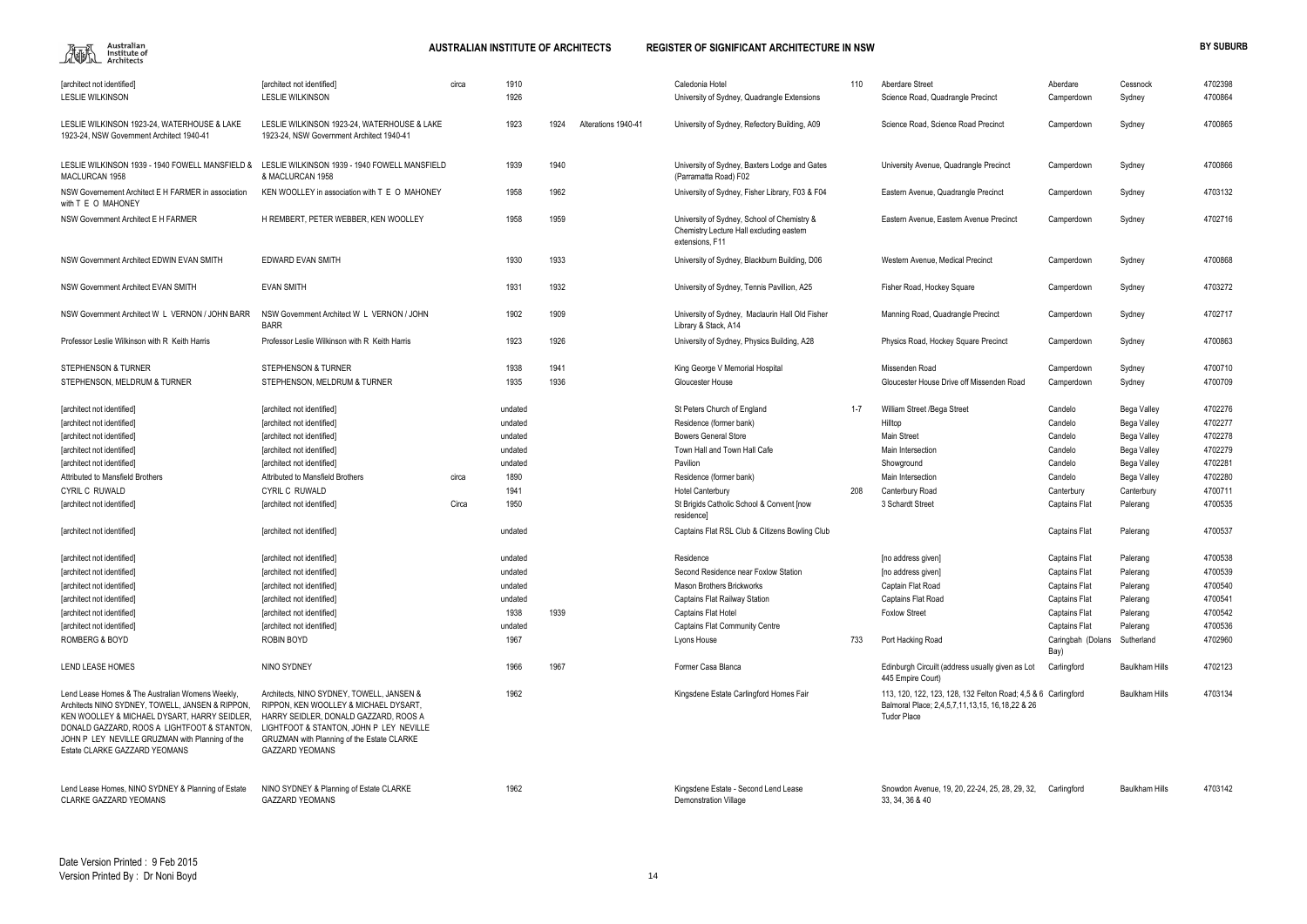

| [architect not identified]<br>Lend Lease Homes, NINO SYDNEY & Planning of Estate<br>CLARKE GAZZARD YEOMANS | [architect not identified]<br>Lend Lease Homes, NINO SYDNEY & Planning of Estate<br><b>CLARKE GAZZARD YEOMANS</b> | circa | 1910<br>1961 |      |                    | Caledonia Hotel<br>Kingsdene Estate- First Lend Lease<br>Demonstration Village including Pan Pacific,<br>Cabana, Beach Comber & Regal | 110     | Aberdare Street<br>Westminster Avenue cnr Pennant Hills Road,<br>Lots 8, 10, 11, 12 & 13 | Aberdare<br>Carlingford | Cessnock<br><b>Baulkham Hills</b> | 4702398<br>4703143 |
|------------------------------------------------------------------------------------------------------------|-------------------------------------------------------------------------------------------------------------------|-------|--------------|------|--------------------|---------------------------------------------------------------------------------------------------------------------------------------|---------|------------------------------------------------------------------------------------------|-------------------------|-----------------------------------|--------------------|
| [architect not identified]                                                                                 | [architect not identified]                                                                                        | Circa | 1925         |      |                    | <b>Commercial Hotel</b>                                                                                                               |         | <b>Canterbury Street</b>                                                                 | Casino                  | <b>Richmond Valley</b>            | 4701142            |
| [architect not identified]                                                                                 | [architect not identified]                                                                                        |       | 1919         | 1979 |                    | <b>Hotel Cecil</b>                                                                                                                    |         | <b>Centre Street</b>                                                                     | Casino                  | <b>Richmond Valley</b>            | 4701146            |
| [architect not identified]                                                                                 | [architect not identified]                                                                                        |       | undated      |      |                    | Shops                                                                                                                                 |         | <b>Barker and Centre Street</b>                                                          | Casino                  | <b>Richmond Valley</b>            | 4701309            |
| [architect not identified]                                                                                 | [architect not identified]                                                                                        |       | undated      |      |                    | Residence                                                                                                                             |         | <b>Canterbury Street</b>                                                                 | Casino                  | <b>Richmond Valley</b>            | 4701310            |
| [architect not identified]                                                                                 | [architect not identified]                                                                                        |       | undated      |      |                    | Shopfront                                                                                                                             |         | <b>Canterbury Street</b>                                                                 | Casino                  | <b>Richmond Valley</b>            | 4701311            |
| [architect not identified]                                                                                 | [architect not identified]                                                                                        |       | undated      |      |                    | Shops and Bakery                                                                                                                      |         | <b>Centre Street</b>                                                                     | Casino                  | <b>Richmond Valley</b>            | 4701313            |
| [architect not identified]                                                                                 | [architect not identified]                                                                                        |       | undated      |      |                    | Shopfront                                                                                                                             |         | <b>Centre Street</b>                                                                     | Casino                  | <b>Richmond Valley</b>            | 4701314            |
| [architect not identified]                                                                                 | [architect not identified]                                                                                        |       | undated      |      |                    | Casino Civic Centre                                                                                                                   |         | <b>Centre Street</b>                                                                     | Casino                  | <b>Richmond Valley</b>            | 4701315            |
| [architect not identified]                                                                                 | [architect not identified]                                                                                        |       | 1918         |      |                    | Fire Station                                                                                                                          |         | <b>Hickey Street</b>                                                                     | Casino                  | <b>Richmond Valley</b>            | 4701316            |
| [architect not identified]                                                                                 | [architect not identified]                                                                                        |       | undated      |      |                    | Residence                                                                                                                             | 47      | <b>Hickey Street</b>                                                                     | Casino                  | <b>Richmond Valley</b>            | 4701317            |
| Attributed to the NSW Colonial architect, later works<br>attributed to the Commonwealth                    | [architect not identified]                                                                                        |       | 1879         | 1915 |                    | Casino Post Office                                                                                                                    |         | <b>Canterbury Street</b>                                                                 | Casino                  | <b>Richmond Valley</b>            | 4701143            |
| F J BOARD & SONS                                                                                           | F J BOARD & SONS                                                                                                  |       | 1947         |      |                    | Enterprise Auto Service Motor Garage,<br>(Chrysler)                                                                                   |         | <b>Centre Street</b>                                                                     | Casino                  | <b>Richmond Valley</b>            | 4701145            |
| F J BOARD, LATER ALTERATIONS BY PEDDLE THORP & F J BOARD, LATER ALTERATIONS BY PEDDLE<br>WALKER            | THORP & WALKER                                                                                                    |       | 1905         | 1905 | 1932               | <b>Bank of NSW</b>                                                                                                                    |         | <b>Canterbury Street</b>                                                                 | Casino                  | <b>Richmond Valley</b>            | 4701141            |
| POPPLEWELL & SYKES                                                                                         | POPPLEWELL & SYKES (of Casino)                                                                                    |       | 1909         |      |                    | ANZ Bank (Former London Bank of Australia)                                                                                            |         | <b>Centre Street</b>                                                                     | Casino                  | <b>Richmond Valley</b>            | 4701144            |
| ROBERTSON, MARKS & MCREDIE                                                                                 | <b>ROBERTSON, MARKS &amp; MCREDIE</b>                                                                             |       | 1937         |      |                    | Rural Bank                                                                                                                            |         | <b>Canterbury Street</b>                                                                 | Casino                  | <b>Richmond Valley</b>            | 4701312            |
| [architect not identified]                                                                                 | [architect not identified]                                                                                        |       | undated      |      |                    | House                                                                                                                                 |         | <b>Main Street</b>                                                                       | Cassilis                | Upper Hunter                      | 4702405            |
| PETER MULLER                                                                                               | PETER MULLER                                                                                                      |       | 1963         |      |                    | Gordon Barton House                                                                                                                   | 22      | Morella Place                                                                            | Castle Cove             | Willoughby                        | 4702953            |
| <b>BRUCE RICKARD</b>                                                                                       | <b>BRUCE RICKARD</b>                                                                                              |       | 1960         |      |                    | Mirrabooka or Reid House                                                                                                              | 372     | Old Northern Road                                                                        | Castle Hill             | <b>Baulkham Hills</b>             | 4703061            |
| <b>ERIC NICHOLLS</b>                                                                                       | <b>ERIC NICHOLLS</b>                                                                                              |       | 1938         |      |                    | Camelot                                                                                                                               |         | The Bastion                                                                              | Castlecrag              | Willoughby                        | 4700712            |
| <b>ERIC NICHOLLS</b>                                                                                       | <b>ERIC NICHOLLS</b>                                                                                              |       | 1948         |      |                    | House                                                                                                                                 | 156     | Edinburgh Road                                                                           | Castlecrag              | Willoughby                        | 4700717            |
| <b>ERIC NICHOLLS</b>                                                                                       | <b>ERIC NICHOLLS</b>                                                                                              |       | 1942         |      |                    | House                                                                                                                                 | 215     | Edinburgh Road                                                                           | Castlecrag              | Willoughby                        | 4700719            |
| <b>ERIC NICHOLLS</b>                                                                                       | <b>ERIC NICHOLLS</b>                                                                                              |       | 1940         |      | altered 1950s      | Nicholls House                                                                                                                        |         | The Parapet                                                                              | Castlecrag              | Willoughby                        | 4700721            |
| H STOSSEL                                                                                                  | H STOSSEL                                                                                                         |       | 1962         |      |                    | Stossel Residence [II]                                                                                                                | 63      | The Bulwark                                                                              | Castlecrag              | Willoughby                        | 4703458            |
| HAROLD (HARRY) SMITH                                                                                       | HAROLD (HARRY) SMITH                                                                                              |       | 1952         |      | Designed 1948      | House                                                                                                                                 | 14      | Sunnyside Crescent                                                                       | Castlecrag              | Willoughby                        | 4703443            |
| <b>HUGH BUHRICH</b>                                                                                        | <b>HUGH BUHRICH</b>                                                                                               |       | 1968         | 1972 |                    | <b>Buhrich House I</b>                                                                                                                | 375     | Edinburgh Road                                                                           | Castlecrag              | Willoughby                        | 4700037            |
| <b>HUGH BUHRICH</b>                                                                                        | <b>HUGH &amp; EVA BUHRICH</b>                                                                                     |       | 1939         | 1949 |                    | <b>Buhrich House</b>                                                                                                                  | 315     | Edinburgh Road                                                                           | Castlecrag              | Willoughby                        | 4703032            |
| PETER MULLER                                                                                               | PETER MULLER                                                                                                      |       | 1953         |      | Altered            | Audette House                                                                                                                         | 265-267 | Edinburgh Road                                                                           | Castlecrag              | Willoughby                        | 4702956            |
| PETER MULLER                                                                                               | PETER MULLER                                                                                                      |       | 1961         |      |                    | Patrick House                                                                                                                         | 9(426)  | The Scarp                                                                                | Castlecrag              | Willoughby                        | 4702957            |
| PETER MULLER                                                                                               | PETER MULLER                                                                                                      |       | 1960         |      |                    | <b>Gunning House</b>                                                                                                                  | 367     | <b>Edinburgh Road</b>                                                                    | Castlecrag              | Willoughby                        | 4703048            |
| W E LUCAS                                                                                                  | <b>BILL &amp; RUTH LUCAS</b>                                                                                      |       | 1957         |      |                    | Glass House                                                                                                                           | 80      | The Bulwark                                                                              | Castlecrag              | Willoughby                        | 4703152            |
| WALTER BURLEY & MARION MAHONY GRIFFIN                                                                      | WALTER BURLEY & MARION MAHONY GRIFFIN                                                                             | Circa | 1925         |      |                    | House                                                                                                                                 | 23      | The Bastion                                                                              | Castlecrag              | Willoughby                        | 4700713            |
| WALTER BURLEY & MARION MAHONY GRIFFIN                                                                      | WALTER BURLEY & MARION MAHONY GRIFFIN                                                                             |       | 1929         |      |                    | <b>Fishwick House</b>                                                                                                                 | 15      | The Citadel                                                                              | Castlecrag              | Willoughby                        | 4700714            |
| WALTER BURLEY & MARION MAHONY GRIFFIN                                                                      | WALTER BURLEY & MARION MAHONY GRIFFIN                                                                             |       | 1921         |      |                    | GSDA No 1 Dwelling                                                                                                                    | 136     | Edinburgh Road                                                                           | Castlecrag              | Willoughby                        | 4700715            |
| WALTER BURLEY & MARION MAHONY GRIFFIN                                                                      | WALTER BURLEY & MARION MAHONY GRIFFIN /<br><b>ERIC NICHOLLS</b>                                                   |       | 1921         |      | altered 1943       | GSDA No 2 Dwelling                                                                                                                    | 140     | Edinburgh Road                                                                           | Castlecrag              | Willoughby                        | 4700716            |
| WALTER BURLEY & MARION MAHONY GRIFFIN                                                                      | WALTER BURLEY & MARION MAHONY GRIFFIN                                                                             |       | 1924         |      |                    | <b>Felstead House</b>                                                                                                                 | 158     | Edinburgh Road                                                                           | Castlecrag              | Willoughby                        | 4700718            |
| WALTER BURLEY & MARION MAHONY GRIFFIN                                                                      | WALTER BURLEY & MARION MAHONY GRIFFIN                                                                             |       | 1922         |      | altered 1949, 1965 | Grant House (Griffins rented)                                                                                                         |         | The Parapet                                                                              | Castlecrag              | Willoughby                        | 4700720            |
| WALTER BURLEY & MARION MAHONY GRIFFIN                                                                      | WALTER BURLEY & MARION MAHONY GRIFFIN                                                                             |       | 1924         |      |                    | Cheong House                                                                                                                          | 14      | The Parapet                                                                              | Castlecrag              | Willoughby                        | 4700722            |
| WALTER BURLEY GRIFFIN                                                                                      | WALTER BURLEY & MARION MAHONY GRIFFIN                                                                             |       | 1922         |      |                    | Moon House                                                                                                                            | 12      | The Parapet                                                                              | Castlecrag              | Willoughby                        | 4700723            |
| Walter Burley Griffin & Marion Mahony Griffin                                                              | <b>Walter Burley Griffin</b>                                                                                      |       | 1926         |      |                    | Mower House                                                                                                                           | 12      | The Rampart                                                                              | Castlecrag              | Willoughby                        | 4703515            |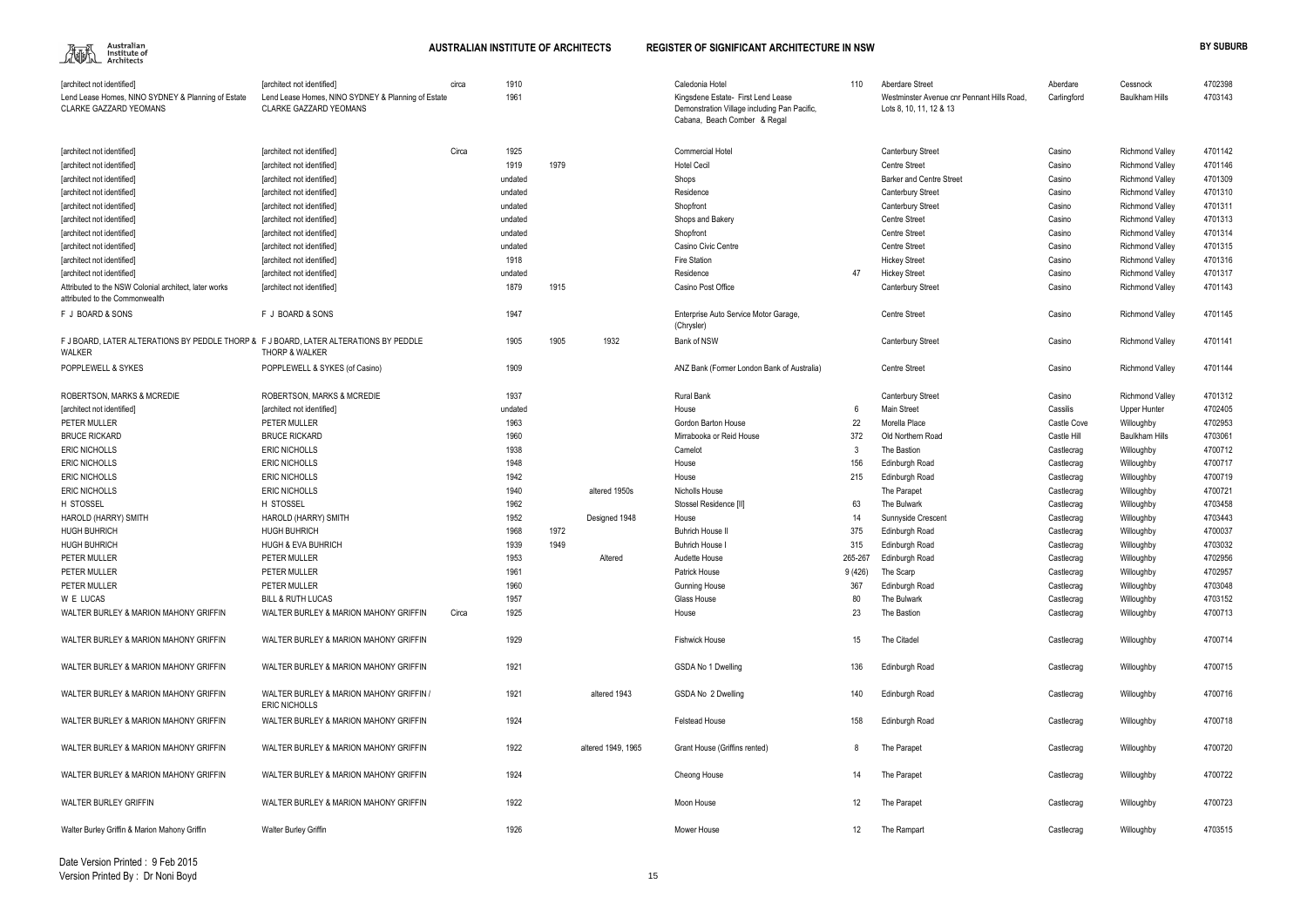

| [architect not identified]           | [architect not identified]            | circa | 1910    |       | Caledonia Hotel                  |     | Aberdare Street                 | Aberdare               | Cessnock | 4702398 |
|--------------------------------------|---------------------------------------|-------|---------|-------|----------------------------------|-----|---------------------------------|------------------------|----------|---------|
| B J WATERHOUSE altered by ESPIE DODS | B J WATERHOUSE, altered by ESPIE DODS |       | 1908    | 1990s | The Crossways (House)            | 50  | Martin Road                     | <b>Centennial Park</b> | Sydney   | 4700725 |
| <b>BURCHAM CLAMP &amp; MACKELLAR</b> | JOHN BURCHAM CLAMP                    |       | 1919    |       | <b>Babington House</b>           |     | Martin Road                     | <b>Centennial Park</b> | Sydney   | 4700724 |
| BURCHAM CLAMP & W B GRIFFIN          | JOHN BURCHAM CLAMP                    |       | 1915    |       | The Bungalow                     | 39  | Robertson Road                  | <b>Centennial Park</b> | Sydney   | 4700726 |
| [architect not identified]           | [architect not identified]            |       | undated |       | Male and Female Public Toilets   |     | Adjacent to Oxford Street       | <b>Centennial Park</b> | Sydney   | 4702935 |
| [architect not identified]           | [architect not identified]            |       | 1908    |       | Cessnock Hotel                   |     | Maitland Road                   | Cessnock               | Cessnock | 4702407 |
| [architect not identified]           | [architect not identified]            |       | 1952    |       | St Josephs Roman Catholic Church |     | <b>Cumberland Street</b>        | Cessnock               | Cessnock | 4702501 |
| [architect not identified]           | [architect not identified]            | circa | 1930    |       | Catholic Presbytery              |     | <b>Cumberland Street</b>        | Cessnock               | Cessnock | 4702502 |
| [architect not identified]           | [architect not identified]            |       | 1922    |       | Catholic Hall                    |     | <b>Cumberland Street</b>        | Cessnock               | Cessnock | 4702503 |
| [architect not identified]           | [architect not identified]            |       | 1916    |       | Fire Station                     |     | <b>Corner Cumberland Street</b> | Cessnock               | Cessnock | 4702504 |
| [architect not identified]           | [architect not identified]            |       | undated |       | Hunter District Water Board      |     | <b>Vincent Street</b>           | Cessnock               | Cessnock | 4702509 |
| [architect not identified]           | [architect not identified]            |       | 1937    |       | <b>Remedial Education Centre</b> |     | <b>Vincent Street</b>           | Cessnock               | Cessnock | 4702510 |
| [architect not identified]           | [architect not identified]            |       | undated |       | Wentworth Hotel                  |     | <b>Vincent Street</b>           | Cessnock               | Cessnock | 4702511 |
| [architect not identified]           | [architect not identified]            |       | 1922    |       | Soldiers Memorial Hall           |     | <b>Vincent Street</b>           | Cessnock               | Cessnock | 4702512 |
| [architect not identified]           | [architect not identified]            |       | 1904    |       | Aberdare Hotel                   | 182 | <b>Vincent Street</b>           | Cessnock               | Cessnock | 4702513 |
| A LANYON                             | A LANYON                              |       | 1927    |       | Methodist Church Wesley Hall     |     | <b>Cooper Street</b>            | Cessnock               | Cessnock | 4702505 |
|                                      |                                       |       |         |       |                                  |     |                                 |                        |          |         |

| <b>KENT &amp; MASSIE</b>           | <b>KENT &amp; MASSIE</b>               |       | 1920    |      |                               | <b>Commercial Bank</b>              | 117       | <b>Vincent Street</b>                 | Cessnock               | Cessnock   | 4702408 |
|------------------------------------|----------------------------------------|-------|---------|------|-------------------------------|-------------------------------------|-----------|---------------------------------------|------------------------|------------|---------|
| <b>NSW Government Architect</b>    | NSW Government Architect GEORGE MCRAE  |       | 1913    | 1914 |                               | Court House                         |           | Wollombi Street & Maitland Road       | Cessnock               | Cessnock   | 4702411 |
| <b>NSW Government Architect</b>    | <b>NSW Government Architect</b>        |       | 1907    | 1910 | Additions 1916.<br>1918, 1923 | <b>Cessnock Primary School</b>      |           | Aberdare, Brandis, Rawson             | Cessnock               | Cessnock   | 4702498 |
| <b>NSW Government Architect</b>    | NSW Government Architect COBDEN PARKES |       | 1936    | 1937 |                               | Cessnock High School                |           | Aberdare Street                       | Cessnock               | Cessnock   | 4702406 |
| <b>NSW Government Architect</b>    | NSW Government Architect R M S WELLS   |       | 1927    |      |                               | <b>Cessnock East Primary School</b> |           | <b>Maitland Road</b>                  | Cessnock               | Cessnock   | 4702506 |
| <b>THOMAS SILK</b>                 | <b>THOMAS SILK</b>                     |       | 1912    |      |                               | Royal Oak Hotel                     |           | <b>Vincent Street</b>                 | Cessnock               | Cessnock   | 4702409 |
| W H PENDER                         | W H PENDER                             |       | 1923    |      |                               | <b>United Service Hotel</b>         | 163       | <b>Vincent Street</b>                 | Cessnock               | Cessnock   | 4702410 |
| <b>WALTER H PENDER</b>             | WALTER H PENDER                        |       | 1924    |      |                               | School of Arts                      |           | <b>Vincent Street</b>                 | Cessnock               | Cessnock   | 4702508 |
| <b>ESPLIN &amp; MOULD</b>          | <b>STUART MILL MOULD</b>               | Circa | 1920    |      |                               | Christian Science Church            |           | <b>Victor Street</b>                  | Chatswood              | Willoughby | 4700728 |
| <b>GUY CRICK &amp; BRUCE FURSE</b> | <b>GUY CRICK &amp; BRUCE FURSE</b>     |       | 1936    |      |                               | Kings Cinema                        |           | Railway & Brown Street                | Chatswood              | Willoughby | 4700727 |
| PHILIP COX                         | PHILIP COX                             |       | 1968    | 1969 |                               | Mr & Mrs Jim Hawkins House          | 19        | Norma Crescent                        | Cheltenham             | Hornsby    | 4703093 |
| [architect not identified]         | [architect not identified]             |       | undated |      |                               | Residence                           |           | Pacific Highway                       | Chinderah              | Tweed      | 4701318 |
| <b>SYDNEY WARDEN</b>               | <b>SYDNEY WARDEN</b>                   |       | 1941    |      |                               | Former Clare Hotel (Kegroom Tavern) | 20        | Broadway                              | Chippendale            | Sydney     | 4702978 |
| farchitect not identified          | [architect not identified]             | Circa | 1900    |      |                               | Family Planning Clinic (Former)     | 92        | City Road                             | Chippendale            | Sydney     | 4700729 |
| <b>CITY COUNCIL ARCHITECT</b>      | R H BRODERICK                          |       | 1913    | 1914 |                               | Strickland Building                 | $17 - 25$ | Meagher, 54-62 Balfour                | Chippendale            | Sydney     | 4700730 |
| <b>SYDNEY WARDEN</b>               | <b>SYDNEY WARDEN</b>                   |       | 1936    |      |                               | Hotel Broadway                      | 166       | Broadway                              | Chippendale            | Sydney     | 4702861 |
| M V E WOODFORDE                    | M V E WOODFORDE                        |       | 1939    |      |                               | Lysaght Bros Office (Former)        |           | <b>Blackwall Point Road</b>           | Chiswick               | Canada Bay | 4700731 |
| ALEXANDER JOLLY                    | ALEXANDER JOLLY                        |       | 1930s   |      |                               | House                               | 53        | <b>Hudson Parade</b>                  | Clareville             | Pittwater  | 4703435 |
| ALEXANDER STEWART JOLLY            | ALEXANDER STEWART JOLLY                |       | 1934/36 |      |                               | Hy Brazil (The Gem)                 | 62        | Chisholm Avenue                       | Clareville             | Pittwater  | 4700688 |
| ALLEN JACK & COTTIER               | <b>KEITH COTTIER</b>                   |       | 1965    |      |                               | Lochhead House                      | 19        | <b>Riverview Road</b>                 | Clareville             | Pittwater  | 4703057 |
| <b>DOUGLAS SNELLING</b>            | <b>DOUGLAS SNELLING</b>                |       | 1964    | 1965 |                               | Yoorami (A F Little House)          |           | <b>Riverview Road</b>                 | Clareville             | Pittwater  | 4703081 |
| <b>EDWIN R ORCHARD</b>             | EDWIN R ORCHARD                        |       | 1914    |      |                               | Cotham for W <sub>R</sub> Opie      | 22        | <b>David Street</b>                   | <b>Clifton Gardens</b> | Mosman     | 4702994 |
| <b>ERIC NICHOLLS</b>               | <b>ERIC NICHOLLS</b>                   |       | 1936    | 1939 | Derelict                      | Leo Parer House                     |           | Morella Road                          | <b>Clifton Gardens</b> | Mosman     | 4700732 |
| PEDDLE & THORP                     | <b>JAMES PEDDLE</b>                    |       | 1919    |      |                               | Beeman Residence                    | 37        | Kardinia Road corner Burrawong Street | <b>Clifton Gardens</b> | Mosman     | 4703133 |
| [architect not identified]         | [architect not identified]             |       | undated |      |                               | House                               | 26        | Kardinia Road                         | <b>Clifton Gardens</b> | Mosman     | 4702105 |
| [architect not identified]         | [architect not identified]             |       | undated |      |                               | House                               | 18A       | Morella Road                          | <b>Clifton Gardens</b> | Mosman     | 4703289 |
| [architect not identified]         | [architect not identified]             |       | undated |      |                               | House                               | 13        | Silex Road                            | <b>Clifton Gardens</b> | Mosman     | 4703293 |
| [architect not identified]         | [architect not identified]             |       | undated |      |                               | Rothesay House                      |           | <b>Thompson Street</b>                | <b>Clifton Gardens</b> | Mosman     | 4703301 |
| A R ZOWE                           | A R ZOWE                               |       | 1919    |      |                               | Zowe Residence                      | 12        | <b>Thompson Street</b>                | <b>Clifton Gardens</b> | Mosman     | 4703202 |
| <b>ALAN E STAFFORD</b>             | ALAN E STAFFORD                        |       | 1933    |      |                               | El Antonio (later Vino del Mar)     | 30A       | Morella Road                          | <b>Clifton Gardens</b> | Mosman     | 4703290 |
| <b>ALAN GAMBLE Attributed</b>      | <b>ALAN GAMBLE Attributed</b>          | circa | 1936    |      |                               | <b>Greentrees Flats</b>             | 11A       | Silex Road                            | <b>Clifton Gardens</b> | Mosman     | 4703292 |
| ANCHER MORTLOCK & MURRAY           | <b>SYDNEY ANCHER</b>                   |       | 1958    |      |                               | L R Lenning House                   | 17        | Morella Road                          | <b>Clifton Gardens</b> | Mosman     | 4703288 |
| EDWIN R ORCHARD                    | <b>EDWIN R ORCHARD</b>                 |       | 1913    |      |                               | E R Orchard Residence               |           | <b>David Street</b>                   | <b>Clifton Gardens</b> | Mosman     | 4702992 |
| <b>EDWIN R ORCHARD</b>             | <b>EDWIN R ORCHARD</b>                 |       | 1914    |      |                               | Cranliegh for Edgar Dyson Austen    | 13        | Kardinia Road                         | <b>Clifton Gardens</b> | Mosman     | 4702995 |
| <b>EDWIN R ORCHARD</b>             | EDWIN R ORCHARD                        |       | 1915    |      |                               | Sherdayle for W Chester             |           | David Street                          | <b>Clifton Gardens</b> | Mosman     | 4702997 |

| Aberdare               | Cessnock   | 4702398 |
|------------------------|------------|---------|
| <b>Centennial Park</b> | Sydney     | 4700725 |
| <b>Centennial Park</b> | Sydney     | 4700724 |
| <b>Centennial Park</b> | Sydney     | 4700726 |
| <b>Centennial Park</b> | Sydney     | 4702935 |
| Cessnock               | Cessnock   | 4702407 |
| Cessnock               | Cessnock   | 4702501 |
| Cessnock               | Cessnock   | 4702502 |
| Cessnock               | Cessnock   | 4702503 |
| Cessnock               | Cessnock   | 4702504 |
| Cessnock               | Cessnock   | 4702509 |
| Cessnock               | Cessnock   | 4702510 |
| Cessnock               | Cessnock   | 4702511 |
| Cessnock               | Cessnock   | 4702512 |
| Cessnock               | Cessnock   | 4702513 |
| Cessnock               | Cessnock   | 4702505 |
|                        |            |         |
|                        |            |         |
| Cessnock               | Cessnock   | 4702408 |
| Cessnock               | Cessnock   | 4702411 |
| Cessnock               | Cessnock   | 4702498 |
|                        |            |         |
| Cessnock               | Cessnock   | 4702406 |
| Cessnock               | Cessnock   | 4702506 |
| Cessnock               | Cessnock   | 4702409 |
| Cessnock               | Cessnock   | 4702410 |
| Cessnock               | Cessnock   | 4702508 |
| Chatswood              | Willoughby | 4700728 |
| Chatswood              | Willoughby | 4700727 |
| Cheltenham             | Hornsby    | 4703093 |
| Chinderah              | Tweed      | 4701318 |
| Chippendale            | Sydney     | 4702978 |
| Chippendale            | Sydney     | 4700729 |
| Chippendale            | Sydney     | 4700730 |
| Chippendale            | Sydney     | 4702861 |
| Chiswick               | Canada Bay | 4700731 |
| Clareville             | Pittwater  | 4703435 |
| Clareville             | Pittwater  | 4700688 |
| Clareville             | Pittwater  | 4703057 |
| Clareville             | Pittwater  | 4703081 |
| <b>Clifton Gardens</b> | Mosman     | 4702994 |
| <b>Clifton Gardens</b> | Mosman     | 4700732 |
| <b>Clifton Gardens</b> | Mosman     | 4703133 |
| <b>Clifton Gardens</b> | Mosman     | 4702105 |
| <b>Clifton Gardens</b> | Mosman     | 4703289 |
| <b>Clifton Gardens</b> | Mosman     | 4703293 |
| <b>Clifton Gardens</b> | Mosman     | 4703301 |
| <b>Clifton Gardens</b> | Mosman     | 4703202 |
| <b>Clifton Gardens</b> | Mosman     | 4703290 |
| <b>Clifton Gardens</b> | Mosman     | 4703292 |
| <b>Clifton Gardens</b> | Mosman     | 4703288 |
| <b>Clifton Gardens</b> | Mosman     | 4702992 |
| <b>Clifton Gardens</b> | Mosman     | 4702995 |
| <b>Clifton Gardens</b> | Mosman     | 4702997 |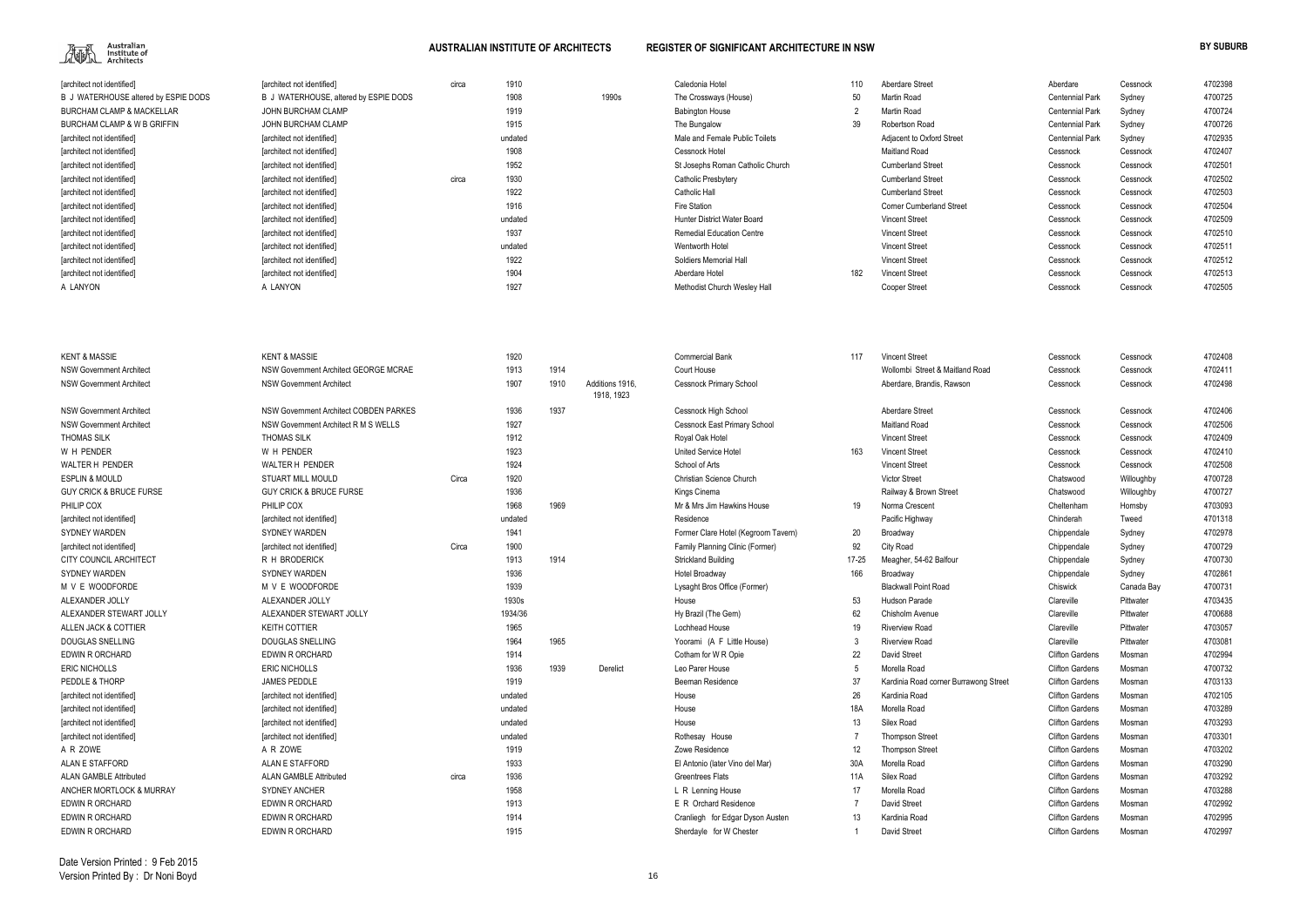

| [architect not identified]                             | [architect not identified]                                                                 | circa | 1910    |      | Caledonia Hotel                                | 110  | <b>Aberdare Street</b>               | Aberdare               | Cessnock           | 4702398 |
|--------------------------------------------------------|--------------------------------------------------------------------------------------------|-------|---------|------|------------------------------------------------|------|--------------------------------------|------------------------|--------------------|---------|
| <b>EDWIN R ORCHARD</b>                                 | EDWIN R ORCHARD                                                                            | circa | 1915    |      | Residence for L N Ralph                        | -3   | David Street                         | <b>Clifton Gardens</b> | Mosman             | 4702998 |
| <b>EDWIN R ORCHARD</b>                                 | EDWIN R ORCHARD                                                                            | circa | 1915    |      | Narvali (E R Orchard Residence)                | -5   | David Street                         | <b>Clifton Gardens</b> | Mosman             | 4702999 |
| <b>EDWIN R ORCHARD</b>                                 | <b>EDWIN R ORCHARD</b>                                                                     |       | 1913    |      | Myola for Peter Burrows                        | - 6  | David Street                         | <b>Clifton Gardens</b> | Mosman             | 4703000 |
| <b>EDWIN R ORCHARD</b>                                 | EDWIN R ORCHARD                                                                            |       | 1917    |      | Willenhall for R F Higgs                       | 20   | David Street                         | <b>Clifton Gardens</b> | Mosman             | 4703002 |
| <b>EDWIN R ORCHARD</b>                                 | <b>EDWIN R ORCHARD</b>                                                                     |       | 1917    |      | Residence for T E Hall                         | 24   | David Street                         | <b>Clifton Gardens</b> | Mosman             | 4703004 |
| EDWIN R ORCHARD                                        | EDWIN R ORCHARD                                                                            |       | 1918    |      | Karngilla" for Clyde Malley                    | 23   | David Street corner Burrawong        | <b>Clifton Gardens</b> | Mosman             | 4703005 |
| EDWIN R ORCHARD                                        | EDWIN R ORCHARD                                                                            |       | 1918    |      | Ravenswood for H J Gould                       | 16   | Buena Vista Avenue                   | <b>Clifton Gardens</b> | Mosman             | 4703006 |
| EDWIN R ORCHARD                                        | EDWIN R ORCHARD                                                                            |       | 1918    |      | Montisfont for A F Grace                       | -3   | Kardinia Road                        | <b>Clifton Gardens</b> | Mosman             | 4703007 |
| EDWIN R ORCHARD                                        | EDWIN R ORCHARD                                                                            |       | 1919    |      | Marmion for Col R S Sands                      | -9   | Silex Road                           | <b>Clifton Gardens</b> | Mosman             | 4703008 |
| EDWIN R ORCHARD                                        | EDWIN R ORCHARD                                                                            |       | 1920    |      | Omara for Charles Rawson                       | 19   | Kardinia Road                        | <b>Clifton Gardens</b> | Mosman             | 4703009 |
| EDWIN R ORCHARD                                        | EDWIN R ORCHARD                                                                            |       | 1922    |      | Bungalow & garage for Michael Louis            | -7   | Morella Road                         | <b>Clifton Gardens</b> | Mosman             | 4703010 |
| EDWIN R ORCHARD                                        | EDWIN R ORCHARD                                                                            |       | 1923    |      | Airlie (Bungalow for M O Sullivan)             | 12   | Buena Vista Avenue                   | <b>Clifton Gardens</b> | Mosman             | 4703011 |
| EDWIN R ORCHARD                                        | EDWIN R ORCHARD                                                                            |       | 1923    |      | Bungalow for M O Sullivan                      | 14   | Buena Vista Avenue                   | <b>Clifton Gardens</b> | Mosman             | 4703012 |
| EDWIN R ORCHARD                                        | EDWIN R ORCHARD                                                                            |       | 1924    |      | Lanreath (residence for Samuel Rowley)         | 51   | Middle Head Road & Beaconsfield Road | <b>Clifton Gardens</b> | Mosman             | 4703013 |
| J R MUIR [ROBERT]                                      | J R MUIR [ROBERT]                                                                          |       | 1929    |      | Casa de Lucia                                  | 11   | Morella Road                         | <b>Clifton Gardens</b> | Mosman             | 4703025 |
| JOHN CRUST (attributed)                                | JOHN CRUST (attributed)                                                                    |       | undated |      | John Crust House                               | 21   | Silex Road                           | <b>Clifton Gardens</b> | Mosman             | 4703294 |
| <b>JUSTILIUS &amp; FREDERICK</b>                       | <b>JUSTILIUS &amp; FREDERICK</b>                                                           |       | 1940    |      | E Warren House                                 | 16   | Morella Road                         | <b>Clifton Gardens</b> | Mosman             | 4703287 |
| <b>NEVILLE HAMPSON</b>                                 | <b>NEVILLE HAMPSON</b>                                                                     |       | 1913    |      | E Edols House                                  |      | Kardinia Road                        | <b>Clifton Gardens</b> | Mosman             | 4703014 |
| <b>NEVILLE HAMPSON</b>                                 | <b>NEVILLE HAMPSON</b>                                                                     |       | 1913    |      |                                                | 4    | Morella Road                         | <b>Clifton Gardens</b> |                    | 4703015 |
|                                                        |                                                                                            |       |         |      | House                                          |      |                                      |                        | Mosman             |         |
| NOT IDENTIFIED                                         | R G HOWARD JOSELAND Attributed but d. 1930,<br>possibly either Gilling or Alan E Stafford) | circa | 1935    |      | Cara Mia                                       | 26   | Morella Road                         | <b>Clifton Gardens</b> | Mosman             | 4703291 |
| <b>BRUCE RICKARD</b>                                   | <b>BRUCE RICKARD</b>                                                                       |       | 1965    |      | Marshall 2 House                               | 61   | <b>Gordon Street</b>                 | Clontarf               | Manly              | 4703062 |
| [architect not identified]                             | [architect not identified]                                                                 | circa | 1940    |      | Clovelly RSL and Airforce Club (Former Cinema) |      | Clovelly Road corner Knox Street     | Clovelly               | Randwick           | 4702823 |
| [architect not identified]                             | [architect not identified]                                                                 |       | undated |      | House                                          |      |                                      | Clunes                 | Lismore            | 4701148 |
| [architect not identified]                             | [architect not identified]                                                                 |       | undated |      | House                                          |      |                                      | Clunes                 | Lismore            | 4701319 |
| [architect not identified]                             | [architect not identified]                                                                 |       | undated |      | St Johns Presbyterian Church                   | 11   | Main Street                          | Clunes                 | Lismore            | 4701320 |
| ALEXANDER STEWART JOLLY                                | ALEXANDER STEWART JOLLY                                                                    |       | 1910    | 1911 | <b>Coronation Hall</b>                         | 27   | <b>Walker Street</b>                 | Clunes                 | Lismore            | 4701147 |
| [architect not identified]                             | [architect not identified]                                                                 |       | undated |      | Christ Church of England                       |      | <b>Hoyer Street</b>                  | Cobargo                | Bega Valley        | 4702284 |
| [architect not identified]                             | [architect not identified]                                                                 |       | undated |      | Cobargo Post Office                            |      | Princes Highway                      | Cobargo                | Bega Valley        | 4702285 |
| [architect not identified]                             | [architect not identified]                                                                 |       | undated |      | Homestead                                      |      | Princes Highway                      | Cobargo                | Bega Valley        | 4702286 |
| [architect not identified]                             | [architect not identified]                                                                 |       | undated |      | Catholic Presbytery                            |      | Wandella Road                        | Cobargo                | Bega Valley        | 4702289 |
| [architect not identified]                             | [architect not identified]                                                                 |       | undated |      | Catholic School                                |      | Wandella Road                        | Cobargo                | Bega Valley        | 4702290 |
| Attributed to the NSW Colonial or Government Architect | [architect not identified]                                                                 |       | undated |      | <b>Public School</b>                           |      | Wandella Road                        | Cobargo                | Bega Valley        | 4702288 |
| <b>NSW Government Architect</b>                        | NSW Government Architect W L VERNON                                                        |       | undated |      | <b>Police Station</b>                          |      | Bermagui Road                        | Cobargo                | Bega Valley        | 4702283 |
| SPAIN COSH & DODS                                      | SPAIN COSH & DODS                                                                          |       | undated |      | Westpac Bank                                   |      | Princes Highway                      | Cobargo                | Bega Valley        | 4702287 |
| [architect not identified]                             | [architect not identified]                                                                 |       | undated |      | Jetty Beach Post Office                        | 350  | <b>High Street</b>                   | Coffs Harbour          | Coffs Harbour City | 4701321 |
| [architect not identified]                             | [architect not identified]                                                                 |       | undated |      | Residence                                      | 10   | Collingwood Street                   | Coffs Harbour          | Coffs Harbour City | 4701322 |
| [architect not identified]                             | [architect not identified]                                                                 |       | undated |      | Residence                                      |      | <b>High Street</b>                   | Coffs Harbour          | Coffs Harbour City | 4701323 |
| [architect not identified]                             | [architect not identified]                                                                 |       | undated |      | Residence                                      | 15   | Nile Street                          | Coffs Harbour          | Coffs Harbour City | 4701324 |
| [architect not identified]                             | [architect not identified]                                                                 |       | undated |      | <b>Plantation Hotel</b>                        |      | Pacific Highway                      | Coffs Harbour          | Coffs Harbour City | 4701326 |
| W BRUCE GILBERT OF GRAFTON                             | W BRUCE GILBERT OF GRAFTON                                                                 |       | 1937    |      | <b>Hotel Coffs Harbour</b>                     |      | Pacific Highway                      | Coffs Harbour          | Coffs Harbour City | 4701325 |
| ALLEN JACK & COTTIER                                   | RUSSELL JACK                                                                               |       | 1959    |      | <b>Golding House</b>                           |      | <b>Edgecliffe Boulevard</b>          | <b>Collary Plateau</b> | Warringah          | 4703090 |
| [architect not identified]                             | [architect not identified]                                                                 |       | undated |      | Roman Catholic Church - St Batholomews         |      | <b>Bourke Street</b>                 | Collector              | Upper Lachlan      | 4700544 |
| [architect not identified]                             | [architect not identified]                                                                 |       | 1920    |      | War Memorial                                   |      | Murray & Bourke Street               | Collector              | Upper Lachlan      | 4700545 |
| Attributed to the NSW Colonial or Government Architect | [architect not identified]                                                                 |       | undated |      | Public School                                  |      | Lorn Street                          | Collector              | Upper Lachlan      | 4700546 |
| STEPHENSON & TURNER                                    | STEPHENSON & TURNER                                                                        |       | 1940    | 1942 | <b>Concord Repatriation General Hospital</b>   |      | <b>Hospital Road</b>                 | Concord                | Canada Bay         | 4700733 |
| [architect not identified]                             | [architect not identified]                                                                 |       | undated |      | Residence                                      |      |                                      | Condong                | Tweed              | 4701327 |
| [architect not identified]                             | [architect not identified]                                                                 |       | undated |      | Residence                                      |      |                                      | Condong                | Tweed              | 4701328 |
| [architect not identified]                             | [architect not identified]                                                                 | circa | 1930    |      | Douma                                          | 143  | Arden Street                         | Coogee                 | Randwick           | 4702824 |
| [architect not identified]                             | [architect not identified]                                                                 | circa | 1930    |      | <b>Apartment Building</b>                      | -5   | <b>Baden Street</b>                  | Coogee                 | Randwick           | 4702825 |
| [architect not identified]                             | [architect not identified]                                                                 | circa | 1925    |      | <b>Apartment Building</b>                      | 142A | <b>Brook Street</b>                  | Coogee                 | Randwick           | 4702826 |

Date Version Printed : 9 Feb 2015Version Printed By : Dr Noni Boyd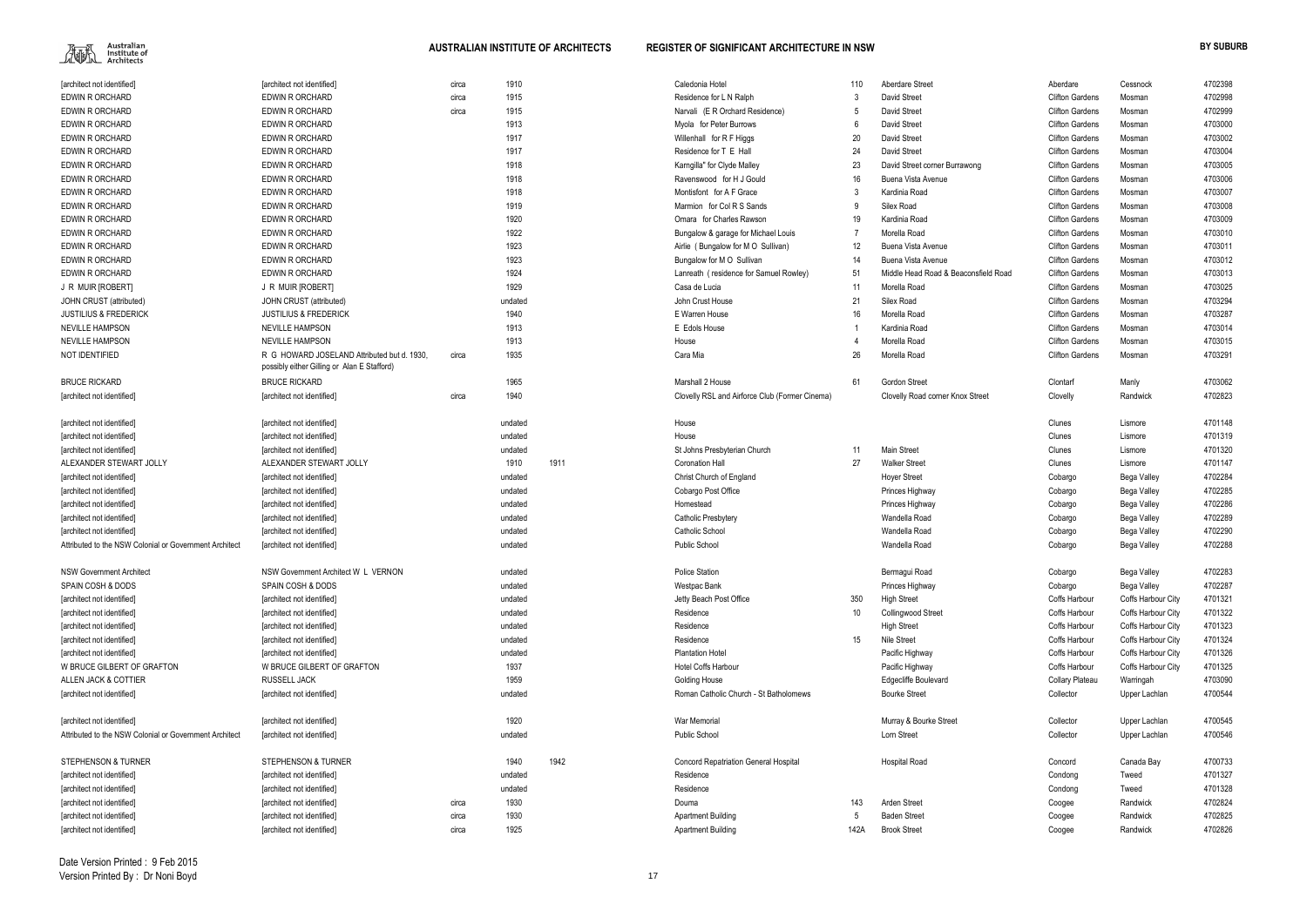Australian<br>Institute of<br>Architects 雁人

| [architect not identified]       | [architect not identified]          | circa | 1910    |      | Caledonia Hotel                                                       | 110     | Aberdare Street                             | Aberdare    | Cessnock             | 4702398 |
|----------------------------------|-------------------------------------|-------|---------|------|-----------------------------------------------------------------------|---------|---------------------------------------------|-------------|----------------------|---------|
| larchitect not identified]       | [architect not identified]          | circa | 1920    |      | <b>Brooklyn Flats</b>                                                 | 152     | <b>Brook Street</b>                         | Coogee      | Randwick             | 4702827 |
| [architect not identified]       | [architect not identified]          |       | 1925    |      | <b>Apartment Building</b>                                             | 55      | Coogee Bay Road                             | Coogee      | Randwick             | 4702833 |
| [architect not identified]       | [architect not identified]          | circa | 1965    |      | Commonwealth Bank                                                     |         | Brook Street corner Coogee Bay Road         | Coogee      | Randwick             | 4702834 |
| [architect not identified]       | [architect not identified]          | circa | 1935    |      | <b>Riviera Flats</b>                                                  | 201     | <b>Brook Street</b>                         | Coogee      | Randwick             | 4702835 |
| [architect not identified]       | [architect not identified]          | circa | 1920    |      | The Warwick                                                           | 152-156 | Beach Street (South)                        | Coogee      | Randwick             | 4702836 |
| [architect not identified]       | [architect not identified]          | circa | 1910    |      | <b>Grand Pacific Private Hotel</b>                                    | 136A    | <b>Beach Street</b>                         | Coogee      | Randwick             | 4702837 |
| [architect not identified]       | [architect not identified]          | circa | 1935    |      | <b>Apartment Building</b>                                             | 103     | <b>Arden Street</b>                         | Coogee      | Randwick             | 4702840 |
| [architect not identified]       | [architect not identified]          | circa | 1910    |      | Lachlan                                                               | 108     | <b>Brook Street</b>                         | Coogee      | Randwick             | 4702841 |
| [architect not identified]       | [architect not identified]          | circa | 1910    |      | Surfside Backpackers                                                  |         | Arden Street corner Alfreda Street          | Coogee      | Randwick             | 4702842 |
| [architect not identified]       | [architect not identified]          | circa | 1920    |      | The Luxembourgh                                                       | 76      | <b>Bream Street</b>                         | Coogee      | Randwick             | 4702843 |
| [architect not identified]       | [architect not identified]          |       | 1925    |      | Roman Catholic Church                                                 |         | Hume Highway                                | Coolac      | Gundagai             | 4701753 |
| [architect not identified]       | [architect not identified]          |       | 1910    |      | Anglican Church                                                       |         | Hume Highway                                | Coolac      | Gundagai             | 4701754 |
| [architect not identified]       | [architect not identified]          |       | undated |      | Coolac Hotel                                                          |         | Hume Highway                                | Coolac      | Gundagai             | 4701755 |
| [architect not identified]       | [architect not identified]          |       | 1908    |      | <b>CBC Bank</b>                                                       |         | <b>Cowabbie Street</b>                      | Coolamon    | Coolamon             | 4701623 |
| [architect not identified]       | [architect not identified]          |       | 1908    |      | Bank of NSW                                                           |         | <b>Cowabbie Street</b>                      | Coolamon    | Coolamon             | 4701624 |
| larchitect not identified]       | [architect not identified]          |       | undated |      | Royal Hotel                                                           |         | Cowabbie & Mann Streets                     | Coolamon    | Coolamon             | 4701625 |
| [architect not identified]       | [architect not identified]          |       | undated |      | Coolamon Hotel                                                        |         | Cowabbie & Wade Streets                     | Coolamon    | Coolamon             | 4701626 |
| [architect not identified]       | [architect not identified]          |       | undated |      | Roman Catholic Church                                                 |         | <b>Methul Street</b>                        | Coolamon    | Coolamon             | 4701628 |
| [architect not identified]       | [architect not identified]          |       | 1920    |      | Convent                                                               |         | <b>Bruce Street</b>                         | Coolamon    | Coolamon             | 4701756 |
| [architect not identified]       | [architect not identified]          |       | undated |      | Masonic Hall                                                          |         | <b>Bruce Street</b>                         | Coolamon    | Coolamon             | 4701757 |
| [architect not identified]       | [architect not identified]          |       | undated |      | WWI / WWII Memorial                                                   |         | <b>Cowabbie Street</b>                      | Coolamon    | Coolamon             | 4701758 |
| [architect not identified]       | [architect not identified]          |       | 1912    |      | Shire Hall                                                            |         | Cowabbie Street                             | Coolamon    | Coolamon             | 4701759 |
| [architect not identified]       | [architect not identified]          |       | undated |      | Hospital                                                              |         | <b>Stinson Street</b>                       | Coolamon    | Coolamon             | 4701760 |
| [architect not identified]       | [architect not identified]          |       | undated |      | House                                                                 |         | Loughnan Street                             | Coolamon    | Coolamon             | 4701761 |
| [architect not identified]       | [architect not identified]          |       | 1927    |      | Church                                                                |         | Loughnan Street                             | Coolamon    | Coolamon             | 4701762 |
| [architect not identified]       | [architect not identified]          |       | 1935    |      | St Michaels School                                                    |         | <b>Methul Street</b>                        | Coolamon    | Coolamon             | 4701763 |
| [architect not identified]       | [architect not identified]          |       | 1905    |      | St Andrews Anglican Church                                            |         | <b>Wade Street</b>                          | Coolamon    | Coolamon             | 4701764 |
| NSW Government Architect         | <b>NSW Government Architect</b>     |       | undated |      | Court House                                                           |         | Corner Methul & Loughnan Streets            | Coolamon    | Coolamon             | 4701627 |
| [architect not identified]       | [architect not identified]          |       | undated |      | <b>Commonwealth Bank</b>                                              |         | 161 Sharp Street                            | Cooma       | Cooma-Monaro         | 4703529 |
| Attributed to DUDLEY WARD        | Attributed to DUDLEY WARD           | Circa | 1935    |      | Civic Hall                                                            |         | <b>Commissioner Street near Vale Street</b> | Cooma       | Cooma-Monaro         | 4703530 |
| GEORGE DONALD COCHRAN of Cooma   | GEORGE DONALD COCHRAN               |       | 1906    | 1907 | Rectory, Church of St Paul                                            |         | <b>Commissioner Street</b>                  | Cooma       | Cooma-Monaro         | 4702018 |
| <b>SPAIN COSH &amp; DODS</b>     | SPAIN COSH & DODS                   |       | 1914    |      | Bank of NSW                                                           |         | Sharp corner of Vale Street                 | Cooma       | Cooma-Monaro         | 4703528 |
| [architect not identified]       | [architect not identified]          |       | undated |      | Shop and Surgery                                                      | 55      | Vale Street                                 | Cooma       | Cooma-Monaro         | 4703543 |
| [architect not identified]       | [architect not identified]          |       | 1928    |      | St Patricks School                                                    |         | Vale Street, corner of Murray Street        | Cooma       | Cooma-Monaro         | 4703544 |
| JE & JR JUSTELIUS & FREDERICK    | JE & JR JUSTELIUS & FREDERICK       |       | 1938    |      | Alpine Hotel                                                          | 170     | <b>Sharp Street</b>                         | Cooma       | Cooma-Monaro         | 4703542 |
| [architect not identified]       | [architect not identified]          |       | undated |      | Masonic Hall                                                          |         |                                             | Coopernook  | <b>Greater Taree</b> | 4701330 |
| [architect not identified]       | [architect not identified]          |       | 1901    |      | School of Arts                                                        |         | Macquarie Street                            | Coopernook  | <b>Greater Taree</b> | 4701331 |
| [architect not identified]       | [architect not identified]          |       | 1907    |      | Residence (former bank, probably CBC)                                 |         |                                             | Coopernook  | <b>Greater Taree</b> | 4701333 |
| [architect not identified]       | farchitect not identified]          |       | 1910    |      | St Lukes Rectory                                                      |         |                                             | Coopernook  | <b>Greater Taree</b> | 4701334 |
| [architect not identified]       | [architect not identified]          |       | 1910    |      | St Lukes Anglican Church and Hall                                     |         | <b>West Street</b>                          | Coopernook  | <b>Greater Taree</b> | 4701335 |
| [architect not identified]       | [architect not identified]          |       | undated |      | Coopernook Hotel                                                      |         | Pacific Highway                             | Coopernook  | <b>Greater Taree</b> | 4701336 |
| NSW Government Architects Office | NSW Government Architect W L VERNON |       | 1900    |      | Former Courthouse and Police Station                                  |         |                                             | Coopernook  | <b>Greater Taree</b> | 4701332 |
| [architect not identified]       | [architect not identified]          |       | undated |      | Halls, Avondale College                                               |         | Maitland Road                               | Cooranbong  | Lake Macquarie       | 4702514 |
| PEDDLE THORP & WALKER            | PEDDLE THORP & WALKER               |       | 1934    | 1936 | Sanitarium Health Food Company Group,<br>Factory, Office & Laboratory |         | <b>Maitland Road</b>                        | Cooranbong  | Lake Macquarie       | 4702412 |
| [architect not identified]       | [architect not identified]          |       | 1912    |      | Catholic Presbytery                                                   |         | <b>Morris Street</b>                        | Cootamundra | Cootamundra          | 4701629 |
| [architect not identified]       | [architect not identified]          |       | undated |      | Roxy Theatre                                                          |         | <b>Parker Street</b>                        | Cootamundra | Cootamundra          | 4701630 |
| [architect not identified]       | [architect not identified]          |       | undated |      | <b>Rural Bank</b>                                                     | 274-278 | <b>Parker Street</b>                        | Cootamundra | Cootamundra          | 4701631 |
| [architect not identified]       | [architect not identified]          |       | 1899    |      | Cootamundra Uniting Church                                            | 90      | <b>Thompson Street</b>                      | Cootamundra | Cootamundra          | 4701633 |
| [architect not identified]       | [architect not identified]          |       | 1909    |      | Cootamundra District Hospital (former?)                               |         | <b>Thompson Street</b>                      | Cootamundra | Cootamundra          | 4701634 |
| [architect not identified]       | [architect not identified]          |       | undated |      | Fire Station                                                          |         | <b>Adams Street</b>                         | Cootamundra | Cootamundra          | 4701765 |
| [architect not identified]       | [architect not identified]          |       | 1927    |      | <b>Austral Chambers</b>                                               | 25      | <b>Bourke Street</b>                        | Cootamundra | Cootamundra          | 4701766 |
| [architect not identified]       | [architect not identified]          |       | 1939    |      | Masonic Temple                                                        | 55      | <b>Cooper Street</b>                        | Cootamundra | Cootamundra          | 4701767 |
| [architect not identified]       | [architect not identified]          |       | undated |      | Flats                                                                 | 57      | <b>Cooper Street</b>                        | Cootamundra | Cootamundra          | 4701768 |
| [architect not identified]       | [architect not identified]          |       | 1926    |      | <b>Uniting Church</b>                                                 | 26-28   | <b>Cooper Street</b>                        | Cootamundra | Cootamundra          | 4701769 |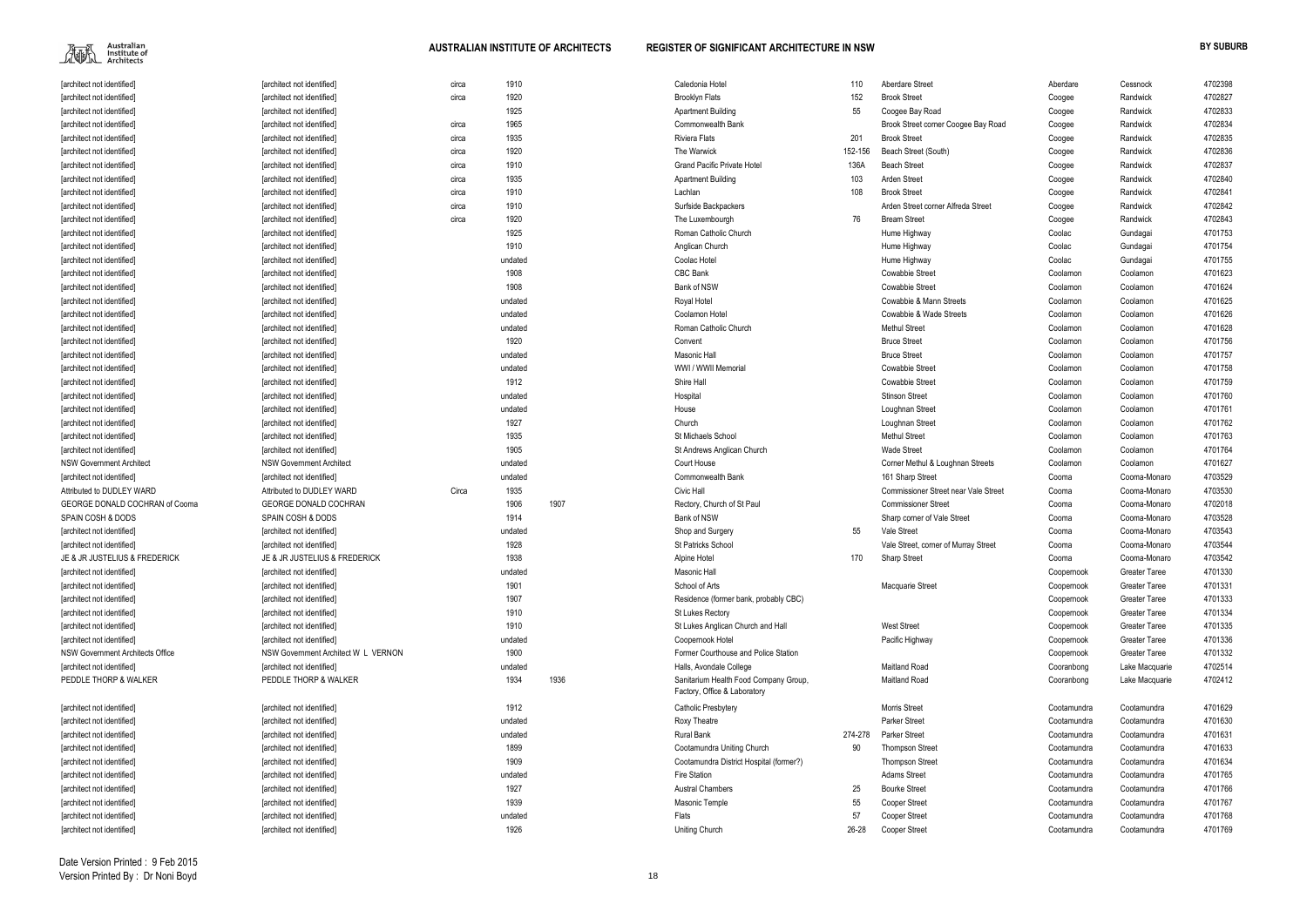| [architect not identified]                      | [architect not identified]                                          | circa | 1910    |      |                                       | Caledonia Hotel                              | 110     | Aberdare Street                           | Aberdare             | Cessnock                     | 4702398 |
|-------------------------------------------------|---------------------------------------------------------------------|-------|---------|------|---------------------------------------|----------------------------------------------|---------|-------------------------------------------|----------------------|------------------------------|---------|
| [architect not identified]                      | [architect not identified]                                          | circa | 1950    |      |                                       | Mercy Hospital Former Cootamundra Hospital   |         | <b>Mackay Street</b>                      | Cootamundra          | Cootamundra                  | 4701770 |
| [architect not identified]                      | [architect not identified]                                          |       | 1916    |      |                                       | Sacred Heart Catholic Church                 |         | <b>Morris Street</b>                      | Cootamundra          | Cootamundra                  | 4701771 |
| [architect not identified]                      | [architect not identified]                                          |       | undated |      |                                       | Old Stone Church                             |         | <b>Morris Street</b>                      | Cootamundra          | Cootamundra                  | 4701773 |
| [architect not identified]                      | [architect not identified]                                          |       | 1934    |      |                                       | <b>Catholic Primary School</b>               |         | <b>Parker Street</b>                      | Cootamundra          | Cootamundra                  | 4701774 |
| [architect not identified]                      | [architect not identified]                                          |       | undated |      |                                       | <b>Stratton and Sons Flour Mills</b>         |         | <b>Stratton Street</b>                    | Cootamundra          | Cootamundra                  | 4701775 |
| [architect not identified]                      | [architect not identified]                                          |       | undated |      |                                       | House                                        |         | <b>Thompson Street</b>                    | Cootamundra          | Cootamundra                  | 4701776 |
| INSKIP & BUTLER (Melbourne & Sydney)            | INSKIP & BUTLER (Melbourne & Sydney)                                |       | 1901    |      |                                       | ANZ Bank (former Union Bank)                 | 257     | <b>Parker Street</b>                      | Cootamundra          | Cootamundra                  | 4701632 |
| <b>NSW Government Architect</b>                 | NSW Government Architect GEORGE MCRAE                               |       | 1913    |      |                                       | <b>Public School</b>                         |         | <b>Morris Street</b>                      | Cootamundra          | Cootamundra                  | 4701772 |
| [architect not identified]                      | [architect not identified]                                          |       | undated |      |                                       | Club Hotel                                   | 93-95   | <b>Richmond Terrace</b>                   | Coraki               | <b>Richmond Valley</b>       | 4701150 |
| [architect not identified]                      | [architect not identified]                                          |       | 1912    |      |                                       | <b>Woodburn Shire Council</b>                |         |                                           | Coraki               | <b>Richmond Valley</b>       | 4701152 |
| [architect not identified]                      | [architect not identified]                                          |       | undated |      |                                       | Residence                                    |         | Lismore Road                              | Coraki               | <b>Richmond Valley</b>       | 4701153 |
| [architect not identified]                      | [architect not identified]                                          |       | undated |      |                                       | ANZ Bank                                     | 105     | <b>Richmond Terrace</b>                   | Coraki               | <b>Richmond Valley</b>       | 4701337 |
| [architect not identified]                      | [architect not identified]                                          |       | undated |      |                                       | Coraki Post Office                           | 81-83   | Richmond Terrace                          | Coraki               | <b>Richmond Valley</b>       | 4701338 |
| [architect not identified]                      | [architect not identified]                                          |       | undated |      |                                       | Storefront                                   |         |                                           | Coraki               | <b>Richmond Valley</b>       | 4701339 |
| [architect not identified]                      | [architect not identified]                                          |       | undated |      |                                       | Coraki Hotel                                 | 67-69   | <b>Richmond Terrace</b>                   | Coraki               | <b>Richmond Valley</b>       | 4701340 |
| [architect not identified]                      | [architect not identified]                                          |       | undated |      |                                       | <b>Store and Residence</b>                   |         |                                           | Coraki               | <b>Richmond Valley</b>       | 4701341 |
| [architect not identified]                      | [architect not identified]                                          |       | undated |      |                                       | Residence                                    |         |                                           | Coraki               | <b>Richmond Valley</b>       | 4701342 |
| [architect not identified]                      | [architect not identified]                                          |       | 1912    |      |                                       | St Mary Magdalene Anglican Church            | 45-47   | Queen Elizabeth Drive                     | Coraki               | <b>Richmond Valley</b>       | 4701344 |
| [architect not identified]                      | [architect not identified]                                          |       | undated |      |                                       | Residence                                    |         |                                           | Coraki               | <b>Richmond Valley</b>       | 4701345 |
| [architect not identified]                      | [architect not identified]                                          |       | 1912    |      |                                       | St Josephs Roman Catholic Church             |         |                                           | Coraki               | <b>Richmond Valley</b>       | 4701346 |
| [architect not identified]                      | [architect not identified]                                          |       | undated |      |                                       | Residence                                    |         |                                           | Coraki               | <b>Richmond Valley</b>       | 4701347 |
| FREDERICK JOHNSON BOARD                         | FREDERICK JOHNSON BOARD                                             |       | undated |      |                                       | Presbytery                                   |         |                                           | Coraki               | <b>Richmond Valley</b>       | 4701343 |
| [architect not identified]                      | [architect not identified]                                          |       | 1912    |      |                                       | St Columbkilles Roman Catholic Church        |         | Princes Highway                           | Corrimal             | <b>Wollongong City</b>       | 4702101 |
|                                                 |                                                                     |       | 1914    |      |                                       | St Albans Church of England                  |         | Princes Highway                           | Corrimal             | <b>Wollongong City</b>       | 4702100 |
| <b>BRUCE RICKARD</b>                            | <b>BRUCE RICKARD</b>                                                |       | 1990    |      |                                       | Rickard House 3                              |         | Cottage Point Road                        | <b>Cottage Point</b> | Pittwater                    | 4703070 |
| ALEXANDER STEWART JOLLY                         | ALEXANDER STEWART JOLLY                                             |       | 1919    |      |                                       | Belvedere                                    |         | Cranbrook Avenue                          | Cremorne             | North Sydney                 | 4700736 |
| <b>B J WATERHOUSE</b>                           | <b>B J WATERHOUSE</b>                                               | Circa | 1920    |      |                                       | House                                        | 10      | Bertha Road                               | Cremorne             |                              | 4700734 |
| <b>B J WATERHOUSE</b>                           | <b>B J WATERHOUSE</b>                                               | Circa | 1920    |      |                                       | House                                        |         | Claude Avenue                             | Cremorne             | North Sydney<br>North Sydney | 4700735 |
| <b>B J WATERHOUSE</b>                           | <b>B J WATERHOUSE</b>                                               | Circa | 1920    |      |                                       | House                                        | 26      | Milsons Road                              | Cremorne             | North Sydney                 | 4700740 |
| <b>B J WATERHOUSE</b>                           | <b>B J WATERHOUSE</b>                                               |       | 1913    |      |                                       | House                                        | 35      | Milsons Road                              | Cremorne             | North Sydney                 | 4700741 |
| <b>ESPLIN &amp; MOULD</b>                       | <b>ESPLIN &amp; MOULD</b>                                           |       | 1919    |      |                                       | Egglemont                                    | 11      | Cranbrook Avenue                          | Cremorne             | North Sydney                 | 4700737 |
| <b>G N KENWORTHY</b>                            | G N KENWORTHY                                                       |       | 1935    |      |                                       | Hayden Orpheum Picture Palace Former New     | 380-386 | Military Road                             | Cremorne             | North Sydney                 | 4700739 |
|                                                 |                                                                     |       |         |      |                                       | Orpheum Theatre                              |         |                                           |                      |                              |         |
| H A WILSHIRE                                    | H A WILSHIRE                                                        |       | 1908    |      |                                       | House                                        | 58      | <b>Murdoch Street</b>                     | Cremorne             | North Sydney                 | 4700742 |
| <b>HUGH BUHRICH</b>                             | <b>HUGH BUHRICH</b>                                                 |       | 1952    |      | [believed to have<br>been demolished] | <b>Bishop Residence</b>                      | 27      | <b>Tobruck Avenue</b>                     | Cremorne             | North Sydney                 | 4703031 |
| <b>RUTLEDGE LOUAT</b>                           | <b>RUTLEDGE LOUAT</b>                                               | Circa | 1906    |      |                                       | DEM House (Demolished)                       | -6      | <b>Milsons Road</b>                       | Cremorne             | North Sydney                 | 4700738 |
| <b>GLENN MURCUTT</b>                            | <b>GLENN MURCUTT</b>                                                |       | 1974    | 1975 | Altered 1980 and                      | Marie Short Farmhouse & Murcutt Guest Studio |         | Beranghi Road                             | Crescent Head        | Kempsey                      | 4702108 |
|                                                 |                                                                     |       |         |      | 1992                                  |                                              |         |                                           |                      |                              |         |
| <b>BRUCE RICKARD</b>                            | <b>BRUCE RICKARD</b>                                                |       | 1959    |      |                                       | Niarn House                                  |         | Coolangatta Avenue                        | Cronulla             | Sutherland                   | 4703064 |
| DAVID W KING                                    | DAVID W KING                                                        |       | 1946    |      | extensive<br>alterations              | Marco Building (Marco Productions)           |         | Corner of Pacific Highway & Albany Street | <b>Crows Nest</b>    | North Sydney                 | 4700854 |
| NSW Government Architect COBDEN PARKES          | <b>NSW Government Architect COBDEN PARKES</b>                       |       | 1940    |      |                                       | Mater Misericordiae Hospital Maternity Block |         | Rocklands Road                            | Crows Nest           | North Sydney                 | 4700816 |
| <b>ERIC NICHOLLS</b>                            | <b>ERIC NICHOLLS</b>                                                |       | 1949    |      |                                       | Croydon House Former W E Smith Building      |         | Webb & Boundary Streets                   | Croydon              | Burwood                      | 4700742 |
| NSW Housing Board with various other architects | NSW Housing Board, competition wining houses by S G<br><b>THORP</b> |       | 1912    |      |                                       | Dacey Gardens Suburb                         |         |                                           | Daceyville           | Botany Bay                   | 4702911 |
| [architect not identified]                      | [architect not identified]                                          |       | undated |      |                                       | Dalgety Hotel (Buckley's Crossing Hotel)     |         | <b>Brierley Street</b>                    | Dalgety              | <b>Snowy River</b>           | 4700547 |
| [architect not identified]                      | [architect not identified]                                          |       | undated |      |                                       | Dalgety House                                |         | [location not determined]                 | Dalgety              | Snowy River                  | 4700548 |
| [architect not identified]                      | [architect not identified]                                          |       | undated |      |                                       | Roman Catholic Church                        |         |                                           | Dalgety              | Snowy River                  | 4700549 |
|                                                 |                                                                     |       |         |      |                                       |                                              |         |                                           |                      |                              |         |

| 110            | <b>Aberdare Street</b>                    | Aberdare             | Cessnock               | 4702398 |
|----------------|-------------------------------------------|----------------------|------------------------|---------|
|                | <b>Mackay Street</b>                      | Cootamundra          | Cootamundra            | 4701770 |
|                | Morris Street                             | Cootamundra          | Cootamundra            | 4701771 |
|                | Morris Street                             | Cootamundra          | Cootamundra            | 4701773 |
|                | Parker Street                             | Cootamundra          | Cootamundra            | 4701774 |
|                | <b>Stratton Street</b>                    | Cootamundra          | Cootamundra            | 4701775 |
|                | <b>Thompson Street</b>                    | Cootamundra          | Cootamundra            | 4701776 |
| 257            | <b>Parker Street</b>                      | Cootamundra          | Cootamundra            | 4701632 |
|                | Morris Street                             | Cootamundra          | Cootamundra            | 4701772 |
| 93-95          | Richmond Terrace                          | Coraki               | <b>Richmond Valley</b> | 4701150 |
|                |                                           | Coraki               | <b>Richmond Valley</b> | 4701152 |
|                | Lismore Road                              | Coraki               | <b>Richmond Valley</b> | 4701153 |
| 105            | <b>Richmond Terrace</b>                   | Coraki               | <b>Richmond Valley</b> | 4701337 |
| 81-83          | Richmond Terrace                          | Coraki               | <b>Richmond Valley</b> | 4701338 |
|                |                                           | Coraki               | <b>Richmond Valley</b> | 4701339 |
| 67-69          | <b>Richmond Terrace</b>                   | Coraki               | <b>Richmond Valley</b> | 4701340 |
|                |                                           | Coraki               | <b>Richmond Valley</b> | 4701341 |
|                |                                           | Coraki               | <b>Richmond Valley</b> | 4701342 |
| 45-47          | Queen Elizabeth Drive                     | Coraki               | <b>Richmond Valley</b> | 4701344 |
|                |                                           | Coraki               | <b>Richmond Valley</b> | 4701345 |
|                |                                           | Coraki               | <b>Richmond Valley</b> | 4701346 |
|                |                                           | Coraki               | <b>Richmond Valley</b> | 4701347 |
|                |                                           | Coraki               | <b>Richmond Valley</b> | 4701343 |
|                | Princes Highway                           | Corrimal             | <b>Wollongong City</b> | 4702101 |
|                | Princes Highway                           | Corrimal             | <b>Wollongong City</b> | 4702100 |
|                | <b>Cottage Point Road</b>                 | <b>Cottage Point</b> | Pittwater              | 4703070 |
| $\overline{7}$ | Cranbrook Avenue                          | Cremorne             | North Sydney           | 4700736 |
| 10             | Bertha Road                               | Cremorne             | North Sydney           | 4700734 |
| 6              | Claude Avenue                             | Cremorne             | North Sydney           | 4700735 |
| 26             | Milsons Road                              | Cremorne             | North Sydney           | 4700740 |
| 35             | Milsons Road                              | Cremorne             | North Sydney           | 4700741 |
| 11             | Cranbrook Avenue                          | Cremorne             | North Sydney           | 4700737 |
| 380-386        | Military Road                             | Cremorne             | North Sydney           | 4700739 |
| 58             | Murdoch Street                            | Cremorne             | North Sydney           | 4700742 |
| 27             | <b>Tobruck Avenue</b>                     | Cremorne             | <b>North Sydney</b>    | 4703031 |
| 6              | <b>Milsons Road</b>                       | Cremorne             |                        | 4700738 |
|                |                                           | Crescent Head        | <b>North Sydney</b>    | 4702108 |
|                | Beranghi Road                             |                      | Kempsey                |         |
|                | Coolangatta Avenue                        | Cronulla             | Sutherland             | 4703064 |
|                | Corner of Pacific Highway & Albany Street | <b>Crows Nest</b>    | North Sydney           | 4700854 |
|                | Rocklands Road                            | <b>Crows Nest</b>    | North Sydney           | 4700816 |
|                | Webb & Boundary Streets                   | Croydon              | Burwood                | 4700742 |
|                |                                           | Daceyville           | Botany Bay             | 4702911 |
|                |                                           |                      |                        |         |
|                | <b>Brierley Street</b>                    | Dalgety              | Snowy River            | 4700547 |
|                | [location not determined]                 | Dalgety              | Snowy River            | 4700548 |
|                |                                           | Dalgety              | Snowy River            | 4700549 |
|                |                                           |                      |                        |         |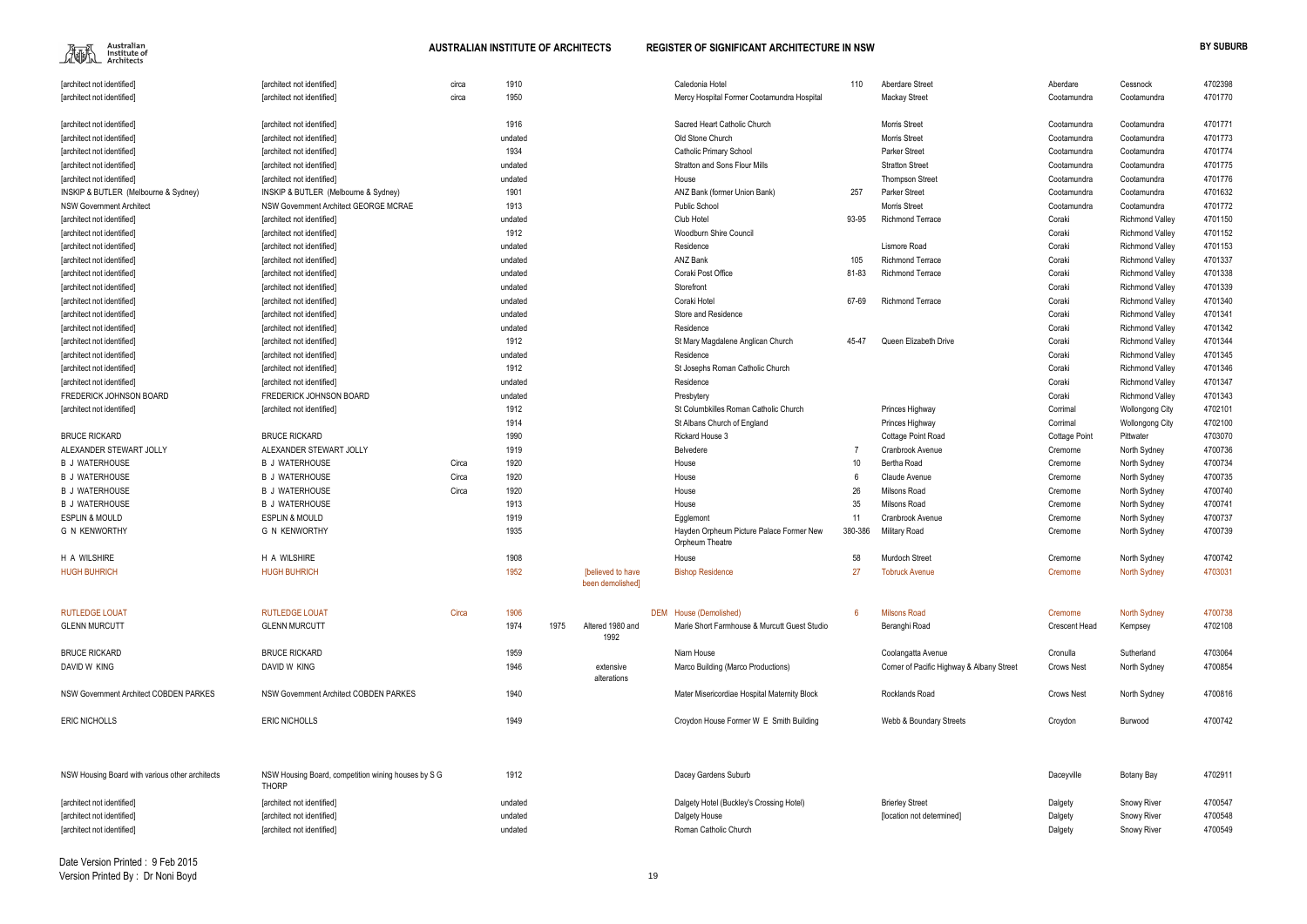

| 10             | Aberdare Street                              | Aberdare             | Cessnock  | 4702398 |
|----------------|----------------------------------------------|----------------------|-----------|---------|
| 4              | <b>Riverview Avenue</b>                      | Dangar Island        | Hornsby   | 4703053 |
|                |                                              |                      |           |         |
|                | Darling Harbour                              | Darling Harbour      | Sydney    | 4703461 |
|                | Darling Harbour                              | Darling Harbour      | Sydney    | 4703461 |
|                | Darling Harbour                              | Darling Harbour      | Sydney    | 4703463 |
|                | Darling Harbour                              | Darling Harbour      |           | 4703462 |
| -61            | New Beach Road                               | Darling Point        | Woollahra | 4702721 |
| 1              | St Marks Road                                | Darling Point        | Woollahra | 4700748 |
| 16             | Darling Point Road                           | Darling Point        | Woollahra | 4700744 |
| 1              | <b>St Marks Road</b>                         | Darling Point        | Woollahra | 4700747 |
| ، 20A          | <b>Thornton Street</b>                       | Darling Point        | Woollahra | 4702913 |
|                | Mount Adelaide Road                          | Darling Point        | Woollahra | 4700746 |
| В              | <b>Oswald Street</b>                         | Darling Point        | Woollahra | 4703075 |
| 4              | <b>Lindsay Avenue</b>                        | <b>Darling Point</b> | Woollahra | 4702865 |
| 3              | Lindsay Avenue                               | Darling Point        | Woollahra | 4702722 |
| 2              | Greenoaks Avenue                             | Darling Point        | Woollahra | 4700745 |
| 3              | <b>Forbes Street</b>                         | Darlinghurst         | Sydney    | 4701814 |
| -33            | <b>Oxford Street</b>                         | Darlinghurst         | Sydney    | 4703422 |
|                | Liverpool & Darley Streets                   | Darlinghurst         | Sydney    | 4700752 |
| -215           | <b>Oxford Street</b>                         | Darlinghurst         | Sydney    | 4702730 |
| 89             | Oxford Street, Taylor Square                 | Darlinghurst         | Sydney    | 4702731 |
| Α              | Darley Street                                | Darlinghurst         | Sydney    | 4702767 |
| ۰0             | <b>Thomson Street</b>                        | Darlinghurst         | Sydney    | 4702768 |
| -252           | <b>Forbes Street</b>                         | Darlinghurst         | Sydney    | 4702769 |
|                | 37 & 42 Forbes Street                        | Darlinghurst         | Sydney    | 4702770 |
| 16             |                                              |                      |           |         |
| -267           | Liverpool Street                             | Darlinghurst         | Sydney    | 4702771 |
| 1              | <b>Farrell Avenue</b>                        | Darlinghurst         | Sydney    | 4702773 |
| 0              | <b>Hardie Street</b>                         | Darlinghurst         | Sydney    | 4702779 |
| 16             | Oxford Street                                | Darlinghurst         | Sydney    | 4702806 |
| -44            | Oxford Street                                | Darlinghurst         | Sydney    | 4702807 |
| i0             | <b>Oxford Street</b>                         | Darlinghurst         | Sydney    | 4702808 |
| -78            | <b>Oxford Street</b>                         | Darlinghurst         | Sydney    | 4702814 |
| O,             | Oxford Street                                | Darlinghurst         | Sydney    | 4702815 |
| 08             | Oxford Street                                | Darlinghurst         | Sydney    | 4702817 |
| 12             | <b>Oxford Street</b>                         | Darlinghurst         | Sydney    | 4702818 |
| 18             | <b>Oxford Street</b>                         | Darlinghurst         | Sydney    | 4702819 |
| 34             | Oxford Street                                | Darlinghurst         | Sydney    | 4702820 |
|                | <b>Oxford Street corner Flinders Streets</b> | Darlinghurst         | Sydney    | 4702821 |
| 35             | <b>Bourke Street</b>                         | Darlinghurst         | Sydney    | 4702858 |
| 0              | <b>Flinders Street</b>                       | Darlinghurst         | Sydney    | 4702894 |
|                | <b>Bourke Street</b>                         | Darlinghurst         | Sydney    | 4700749 |
| 106            | <b>Oxford Street</b>                         | Darlinghurst         | Sydney    | 4702816 |
| i6             | Oxford Street                                | Darlinghurst         |           | 4702809 |
|                |                                              |                      | Sydney    |         |
| -146           | Darlinghurst Road                            | Darlinghurst         | Sydney    | 4702800 |
| -70            | <b>Oxford Street</b>                         | Darlinghurst         | Sydney    | 4702812 |
| 47             | Liverpool Street                             | Darlinghurst         | Sydney    | 4702766 |
| -60            | <b>Oxford Street</b>                         | Darlinghurst         | Sydney    | 4702810 |
| $\overline{2}$ | <b>Oxford Street</b>                         | Darlinghurst         | Sydney    | 4702813 |
| -64            | <b>Oxford Street</b>                         | Darlinghurst         | Sydney    | 4702811 |
|                |                                              |                      |           |         |

| [architect not identified]<br><b>TERRY DORROUGH</b> | [architect not identified]<br><b>TERRY DORROUGH</b> | circa | 1910<br>1999 |      |                    | Caledonia Hotel<br>Dorrough House 2             | 110<br>14 | Aberdare Street<br><b>Riverview Avenue</b> | Aberdare<br>Dangar Island | Cessnock<br>Hornsby | 4702398<br>4703053 |
|-----------------------------------------------------|-----------------------------------------------------|-------|--------------|------|--------------------|-------------------------------------------------|-----------|--------------------------------------------|---------------------------|---------------------|--------------------|
| ANCHOR MORTLOCK WOLLEY                              | Project Architect                                   |       | undated      | 1999 |                    | Sydney Convention Centre - Parkside             |           | Darling Harbour                            | Darling Harbour           |                     | 4703461            |
|                                                     |                                                     |       |              |      |                    |                                                 |           |                                            |                           | Sydney              | 4703461            |
| JOHN ANDREWS INTERNATIONAL PTY                      | Project Architect                                   |       | 1985         | 1988 |                    | Sydney Convention Centre - Bayside              |           | Darling Harbour                            | Darling Harbour           | Sydney              |                    |
| PHILLIP COX RICHARDSON TAYLOR & PARTNERS            | Project Architect -                                 |       | undated      |      |                    | National Maritime Museum                        |           | Darling Harbour                            | Darling Harbour           | Sydney              | 4703463            |
| ROBERT WOODWARD                                     | Robert Woodward                                     |       | undated      | 1988 |                    | Darling Harbour Water Feature                   |           | Darling Harbour                            | Darling Harbour           |                     | 4703462            |
| ANCHER MORTLOCK MURRAY & WOOLLEY                    | <b>KEN WOOLLEY</b>                                  |       | 1965         | 1968 |                    | The Penthouses                                  | $57 - 61$ | New Beach Road                             | <b>Darling Point</b>      | Woollahra           | 4702721            |
| B J WATERHOUSE                                      | <b>B J WATERHOUSE</b>                               |       | 1917         |      |                    | <b>Alnwick House</b>                            | 11        | <b>St Marks Road</b>                       | Darling Point             | Woollahra           | 4700748            |
| FRANK I ANSON BLOOMFIELD & ROY McCULLOCH            | FRANK I ANSON BLOOMFIELD & ROY McCULLOCH            |       | 1935         |      |                    | Craigend House                                  | 86        | Darling Point Road                         | Darling Point             | Woollahra           | 4700744            |
| <b>HALLIGAN &amp; WILTON Attribributed</b>          | <b>HALLIGAN &amp; WILTON Attribributed</b>          | Circa | 1913         |      |                    | Raine House former Yeomerry former<br>Wirrillah |           | St Marks Road                              | Darling Point             | Woollahra           | 4700747            |
| LIPSON & KAAD                                       | <b>LIPSON &amp; KAAD</b>                            |       | undated      |      |                    | Duplex                                          | 20 & 20A  | <b>Thornton Street</b>                     | Darling Point             | Woollahra           | 4702913            |
| <b>MORROW &amp; DE PUTRON</b>                       | <b>MORROW &amp; DE PUTRON</b>                       |       | 1905         | 1909 |                    | Babworth House                                  |           | Mount Adelaide Road                        | Darling Point             | Woollahra           | 4700746            |
| <b>NEVILLE GRUZMAN</b>                              | NEVILLE GRUZMAN                                     |       | 1958         | 1965 |                    | Gruzman House                                   |           | <b>Oswald Street</b>                       | <b>Darling Point</b>      | Woollahra           | 4703075            |
| <b>PETER MULLER</b>                                 | <b>PETER MULLER</b>                                 |       | 1962         |      |                    | Lance House (Demolished)                        |           | <b>Lindsay Avenue</b>                      | <b>Darling Point</b>      | Woollahra           | 4702865            |
| <b>ROBERTSON &amp; HINDMARSH</b>                    | <b>BRUCE ROBERTSON</b>                              |       | 1966         |      |                    | <b>Tyree House</b>                              |           | Lindsay Avenue                             | Darling Point             | Woollahra           | 4702722            |
| <b>ROSS &amp; ROWE</b>                              | <b>ROSS &amp; ROWE</b>                              | Circa | 1922         |      |                    | Pitcalnie (H E Ross residence)                  | 12        | Greenoaks Avenue                           | Darling Point             | Woollahra           | 4700745            |
| <b>HARRY SEIDLER &amp; ASSOCIATES</b>               | <b>HARRY SEIDLER</b>                                |       | 1998         |      |                    | Horizon Apartments                              |           | <b>Forbes Street</b>                       | Darlinghurst              | Sydney              | 4701814            |
| <b>MACKELLAR &amp; PARTRIDGE</b>                    | <b>MACKELLAR &amp; PARTRIDGE</b>                    |       | 1938         | 1939 |                    | Former Lowes Building                           | $31 - 33$ | Oxford Street                              | Darlinghurst              | Sydney              | 4703422            |
| [architect not identified]                          | [architect not identified]                          |       | 1910         |      |                    | Marist Bros High School                         |           | Liverpool & Darley Streets                 | Darlinghurst              | Sydney              | 4700752            |
| [architect not identified]                          | [architect not identified]                          | circa | 1905         |      |                    | Shops                                           | 197-215   | <b>Oxford Street</b>                       | Darlinghurst              | Sydney              | 4702730            |
| [architect not identified]                          | [architect not identified]                          | circa | 1920         |      |                    | Court House Hotel                               | 189       | Oxford Street, Taylor Square               | Darlinghurst              | Sydney              | 4702731            |
| [architect not identified]                          | [architect not identified]                          | circa | 1940         |      |                    | Portree (Apartments)                            | 2A        | Darley Street                              | Darlinghurst              | Sydney              | 4702767            |
|                                                     | [architect not identified]                          | circa | 1905         |      |                    | Residence                                       | 40        | <b>Thomson Street</b>                      | Darlinghurst              |                     | 4702768            |
| [architect not identified]                          |                                                     |       | 1920         |      |                    |                                                 | 238-252   | <b>Forbes Street</b>                       |                           | Sydney              | 4702769            |
| [architect not identified]                          | [architect not identified]                          | circa |              |      |                    | Apartments                                      |           |                                            | Darlinghurst              | Sydney              |                    |
| [architect not identified]                          | [architect not identified]                          | circa | 1905         |      |                    | Houses                                          | 86        | 257-297 & 42 Forbes Street                 | Darlinghurst              | Sydney              | 4702770            |
| [architect not identified]                          | [architect not identified]                          |       | undated      |      |                    | <b>Christian Science Centre</b>                 | 262-267   | <b>Liverpool Street</b>                    | Darlinghurst              | Sydney              | 4702771            |
| [architect not identified]                          | [architect not identified]                          | circa | 1930         |      |                    | <b>Tennyson House Apartments</b>                |           | <b>Farrell Avenue</b>                      | Darlinghurst              | Sydney              | 4702773            |
| [architect not identified]                          | [architect not identified]                          | circa | 1925         |      |                    | Savoy (Apartments)                              | 10        | <b>Hardie Street</b>                       | Darlinghurst              | Sydney              | 4702779            |
| [architect not identified]                          | [architect not identified]                          | circa | 1910         |      |                    | Exchange Hotel                                  | 36        | Oxford Street                              | Darlinghurst              | Sydney              | 4702806            |
| [architect not identified]                          | [architect not identified]                          | circa | 1910         |      |                    | <b>Commercial Building</b>                      | 38-44     | <b>Oxford Street</b>                       | Darlinghurst              | Sydney              | 4702807            |
| [architect not identified]                          | [architect not identified]                          | circa | 1910         |      |                    | Pearsons Florist                                | 50        | <b>Oxford Street</b>                       | Darlinghurst              | Sydney              | 4702808            |
| [architect not identified]                          | [architect not identified]                          | circa | 1910         |      |                    | <b>Commercial Building</b>                      | 74-78     | <b>Oxford Street</b>                       | Darlinghurst              | Sydney              | 4702814            |
| [architect not identified]                          | [architect not identified]                          | circa | 1910         |      |                    | <b>Commercial Building</b>                      | 80        | <b>Oxford Street</b>                       | Darlinghurst              | Sydney              | 4702815            |
| [architect not identified]                          | [architect not identified]                          | circa | 1910         |      |                    | <b>Commercial Building</b>                      | 108       | <b>Oxford Street</b>                       | Darlinghurst              | Sydney              | 4702817            |
|                                                     | [architect not identified]                          | circa | 1910         |      |                    | <b>Commercial Building</b>                      | 112       | <b>Oxford Street</b>                       |                           |                     | 4702818            |
| [architect not identified]                          |                                                     |       | 1910         |      |                    | <b>Commercial Building</b>                      |           | <b>Oxford Street</b>                       | Darlinghurst              | Sydney              | 4702819            |
| [architect not identified]                          | [architect not identified]                          | circa |              |      |                    |                                                 | 118       |                                            | Darlinghurst              | Sydney              |                    |
| [architect not identified]                          | [architect not identified]                          | circa | 1910         |      |                    | <b>Commercial Building</b>                      | 134       | <b>Oxford Street</b>                       | Darlinghurst              | Sydney              | 4702820            |
| [architect not identified]                          | [architect not identified]                          | circa | 1910         |      |                    | <b>Commercial Building</b>                      |           | Oxford Street corner Flinders Streets      | Darlinghurst              | Sydney              | 4702821            |
| [architect not identified]                          | [architect not identified]                          |       | undated      |      |                    | Former St Margarets Hospital / Hospital Chapel  | 435       | <b>Bourke Street</b>                       | Darlinghurst              | Sydney              | 4702858            |
| [architect not identified]                          | [architect not identified]                          |       | undated      |      |                    | Claridge                                        | 26        | <b>Flinders Street</b>                     | Darlinghurst              | Sydney              | 4702894            |
| C BRUCE DELLIT                                      | C BRUCE DELLIT                                      |       | 1933         |      |                    | Kinsela Funeral Chapel (Former)                 |           | <b>Bourke Street</b>                       | Darlinghurst              | Sydney              | 4700749            |
| CITY ARCHITECT (Sydney City Council)                | R M BRODERICK                                       | circa | 1910         |      |                    | Remo (Comercial Building)                       | 82-106    | <b>Oxford Street</b>                       | Darlinghurst              | Sydney              | 4702816            |
| Designed & built H & E SIDGREAVES Shopfitters       | Designed & built H & E SIDGREAVES Shopfitters       |       | 1937         |      | Shopfront added to | Zink and Sons Shop                              | 56        | <b>Oxford Street</b>                       | Darlinghurst              | Sydney              | 4702809            |
|                                                     |                                                     |       |              |      | earlier building   |                                                 |           |                                            |                           |                     |                    |
| DR HENRY EPSTEIN                                    | DR HENRY EPSTEIN                                    |       | 1960         | 1966 |                    | NSW Jewish War Memorial Community Centre        | 140-146   | Darlinghurst Road                          | Darlinghurst              | Sydney              | 4702800            |
| EDWIN R ORCHARD                                     | EDWIN R ORCHARD                                     |       | 1912         |      |                    | Daniels Buildings                               | 68-70     | <b>Oxford Street</b>                       | Darlinghurst              | Sydney              | 4702812            |
| <b>ESMOND B WILSHIRE &amp; HODGES</b>               | <b>ESMOND B WILSHIRE &amp; HODGES</b>               |       | 1935         | 1938 |                    | Mont Clair (Apartments)                         | 347       | <b>Liverpool Street</b>                    | Darlinghurst              | Sydney              | 4702766            |
| <b>FREDERICK WINN</b>                               | <b>FREDERICK WINN</b>                               |       | 1911         |      |                    | Daniels Buildings                               | 58-60     | <b>Oxford Street</b>                       | Darlinghurst              | Sydney              | 4702810            |
| <b>GEORGE LESLIE GRANT</b>                          | <b>GEORGE LESLIE GRANT</b>                          |       | 1912         |      |                    | Nelson Leong                                    | 72        | <b>Oxford Street</b>                       | Darlinghurst              | Sydney              | 4702813            |
| <b>GEORGE NYE Attributed</b>                        | <b>GEORGE NYE Attributed</b>                        |       | 1910         |      |                    | Daniels Buildings                               | 62-64     | Oxford Street                              | Darlinghurst              | Sydney              | 4702811            |
|                                                     |                                                     |       |              |      |                    |                                                 |           |                                            |                           |                     |                    |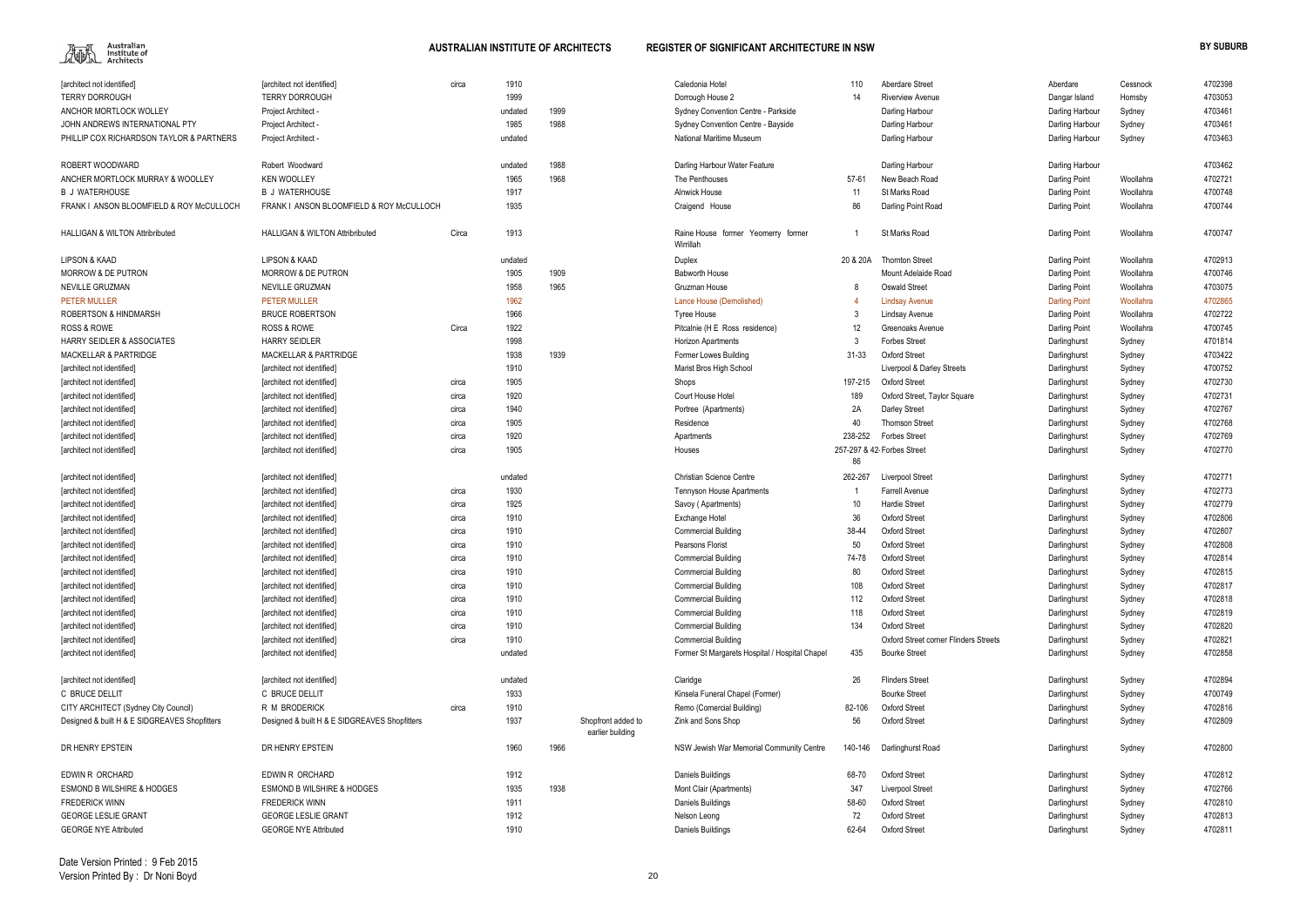

| [architect not identified]<br><b>IAN MCKAY &amp; PARTNERS</b>                        | [architect not identified]<br><b>IAN MCKAY</b>                                    | circa<br>Circa | 1910<br>1964 |      |                         | Caledonia Hotel<br><b>Calidad Building</b>                      | 110<br>163     | Aberdare Street<br><b>Brougham Street</b>                          | Aberdare<br>Darlinghurst | Cessnock<br>Sydney | 4702398<br>4703570 |
|--------------------------------------------------------------------------------------|-----------------------------------------------------------------------------------|----------------|--------------|------|-------------------------|-----------------------------------------------------------------|----------------|--------------------------------------------------------------------|--------------------------|--------------------|--------------------|
| JOHN REID & SON                                                                      | JOHN REID & SON                                                                   |                | 1914         | 1916 |                         | <b>Beaufort Court (Apartments)</b>                              | 198 - 200      | <b>Forbes Street</b>                                               | Darlinghurst             | Sydney             | 4702772            |
| <b>NSW Government Architect</b>                                                      | NSW Government Architect E H FARMER                                               |                | 1965         |      |                         | Darlinghurst Court House Extensions                             |                | Darlinghurst Road                                                  | Darlinghurst             | Sydney             | 4702801            |
| <b>SCOTT GREEN &amp; SCOTT</b>                                                       | <b>SCOTT GREEN &amp; SCOTT</b>                                                    |                | 1938         |      |                         | Belgenny Flats                                                  |                | <b>Bourke Street</b>                                               | Darlinghurst             | Sydney             | 4700750            |
| <b>SYDNEY WARDEN</b>                                                                 | <b>SYDNEY WARDEN</b>                                                              |                | 1939         | 1940 |                         | Former Light Brigade Hotel / Burdekin Hotel<br>(The Ritz)       | $2 - 4$        | <b>Oxford Street</b>                                               | Darlinghurst             | Sydney             | 4702805            |
| <b>WILSON, NEAVE &amp; BERRY</b>                                                     | <b>WILSON, NEAVE &amp; BERRY</b>                                                  | Circa          | 1923         |      |                         | Grenville House                                                 | 177-185        | <b>William Street</b>                                              | Darlinghurst             | Sydney             | 4700753            |
| ALLEN JACK & COTTIER                                                                 | <b>KEITH COTTIER</b>                                                              |                | 1972         | 1975 |                         | University of Sydney, Seymour Centre, J09                       |                | City Road corner Cleveland Street, Shepherd<br>Precinct            | Darlington               | Sydney             | 4703087            |
| ALLEN JACK & COTTIER                                                                 | <b>KEITH COTTIER</b>                                                              |                | 1975         | 1976 |                         | University of Sydney, Shepherd Street Parking<br>Station, J10   |                | Shepherd Street corner Cleveand Street,<br><b>Shepherd Precict</b> | Darlington               | Sydney             | 4703284            |
| ANCHER MORTLOCK MURRAY                                                               | <b>STUART MURRAY</b>                                                              |                | 1964         | 1966 |                         | University of Sydney, Peter Nicol Russel<br>Building, J02       |                | Maze Crescent, Shepherd Precinct                                   | Darlington               | Sydney             | 4702718            |
| ANCHER MORTLOCK MURRAY                                                               | <b>BRYCE MORTLOCK</b>                                                             |                | 1960         | 1962 |                         | University of Sydney, Materials & Structures<br>Laboratory, J06 |                | Sheperd Street, Shepherd Precinct                                  | Darlington               | Sydney             | 4703276            |
| ANCHER MORTLOCK MURRAY                                                               | <b>STUART MURRAY</b>                                                              |                | 1961         | 1963 |                         | University of Sydney, Civil Engineering Building,<br>J05        |                | Shepherd Street, Shepherd Precinct                                 | Darlington               | Sydney             | 4703277            |
| ANCHER MORTLOCK MURRAY                                                               | STUART MURRAY                                                                     |                | 1962         | 1964 |                         | University of Sydney, Chemical Engineering<br>Building, J01     |                | Maze Crescent, Shepherd Precinct                                   | Darlington               | Sydney             | 4703280            |
| ANCHER MORTLOCK MURRAY                                                               | <b>BRYCE MORTLOCK</b>                                                             |                | 1963         | 1965 |                         | University of Sydney, Electrical Engineering<br>Building, J03   |                | Maze Crescent, Shepherd Precinct                                   | Darlington               | Sydney             | 4703281            |
| ANCHER MORTLOCK MURRAY                                                               | ANCHER MORTLOCK MURRAY                                                            |                | 1964         |      |                         | University of Sydney, Aero Mechanical, J11                      |                | Shepherd Street, Shepherd Precinct                                 | Darlington               | Sydney             | 4703282            |
| ARTHUR LATIMER & GEORGE McCREDIE Alterations &<br>Additions TONKIN ZULAIKAH GREER    | ARTHUR LATIMER & GEORGE McCREDIE Alterations<br>& Additions TONKIN ZULAIKAH GREER |                | 1887         | 199? |                         | University of Sydney, Darlington Centre, HO1                    |                | Darlington Road, Institute Precinct                                | Darlington               | Sydney             | 4703263            |
| <b>HASSELL PTY LTD</b>                                                               | JOHN CHOI & MIKE SMITH                                                            |                | 1997         | 1998 |                         | University of Sydney, Gordon Yu-Hoi Chui<br>Building, J14       |                | Maze Crescent, Shepherd Precinct                                   | Darlington               | Sydney             | 4703286            |
| <b>SYDNEY WARDEN</b>                                                                 | <b>SYDNEY WARDEN</b>                                                              |                | 1924         |      |                         | Landsdowne Hotel                                                | $\overline{2}$ | <b>City Road</b>                                                   | Darlington               | Sydney             | 4702961            |
| ANCHER MORTLOCK MURRAY & WOOLLEY                                                     | <b>STUART MURRAY</b>                                                              |                | 1970         | 1971 |                         | University of Sydney, Mechanical Engineering,<br>J07            |                | Shepherd Street, Shepherd Precinct                                 | Darlington               | Sydney             | 4702719            |
| ANCHER MORTLOCK MURRAY & WOOLLEY                                                     | <b>STUART MURRAY</b>                                                              |                | 1973         | 1975 |                         | University of Sydney, Aeronautical Engineering,<br>J07          |                | Shepherd Street, Shepherd Precinct                                 | Darlington               | Sydney             | 4703285            |
| Edwards Madigan Torzillo & Briggs                                                    | Edwards Madigan Torzillo & Briggs                                                 |                | 1970         | 1973 |                         | Warringah Civic Centre                                          | 725            | Pittwater Road                                                     | Dee Why                  | Warringah          | 4702862            |
| Edwards Madigan Torzillo & Briggs                                                    | Edwards Madigan Torzillo & Briggs                                                 |                | 1966         |      | 1978                    | Warringah Library                                               | 725            | Pittwater Road                                                     | Dee Why                  | Warringah          | 4702869            |
| SPENCER, SPENCER & BLOOMFIELD                                                        | SPENCER, SPENCER & BLOOMFIELD                                                     |                | 1949         |      | Partially<br>Demolished | Former Fire Control Pty Ltd /Top Dog (now<br>Officeworks)       |                | <b>Pittwater Road</b>                                              | Dee Why                  | Warringah          | 4700754            |
| [architect not identified]                                                           | [architect not identified]                                                        |                | undated      |      |                         | Shops                                                           |                | <b>Inverell Street</b>                                             | Delungra                 | Inverell           | 4700963            |
| [architect not identified]                                                           | [architect not identified]                                                        |                | undated      |      |                         | Residence                                                       | 44             | <b>Inverell Street</b>                                             | Delungra                 | Inverell           | 4700965            |
| PEDDLE THORP & WALKER (alterations)                                                  | PEDDLE THORP & WALKER (alterations)                                               |                | 1912         |      | 1935                    | Forner City Bank of Sydney later Bank of NSW,<br>now residence  |                | Gwydir Highway                                                     | Delungra                 | Inverell           | 4700962            |
| Public Works Branch, Department of Works and Railways<br>(Commonwealth of Australia) | Attributed to the NSW Works Supervisor, George<br>Oakeshott                       |                | 1916         |      |                         | Delungra Post Office                                            |                | <b>Inverell Street</b>                                             | Delungra                 | Inverell           | 4700964            |
| [architect not identified]                                                           | [architect not identified]                                                        |                | undated      |      |                         | Roman Catholic Hall, Chapel and Residence                       |                | <b>Palace Street</b>                                               | Denman                   | Muswellbrook       | 4702515            |
| PENDER & SILK                                                                        | PENDER & SILK                                                                     |                | 1902         |      |                         | Royal Hotel                                                     |                | Ogilvie Street                                                     | Denman                   | Muswellbrook       | 4702413            |
| <b>HARRY SEIDLER &amp; ASSOCIATES</b>                                                | <b>HARRY SEIDLER</b>                                                              |                | 1964         |      |                         | Vaucluse Waters Apartments                                      | 33             | <b>Kimberley Street</b>                                            | Diamond Bay              | Waverley           | 4702725            |
| [architect not identified]                                                           | [architect not identified]                                                        |                | undated      |      |                         | <b>McGrath House</b>                                            | 18             | Castra Place                                                       | Double Bay               | Woollahra          | 4702863            |
| [architect not identified]                                                           | [architect not identified]                                                        |                | undated      |      |                         | Carinya                                                         | 474            | New South Head Road                                                | Double Bay               | Woollahra          | 4702912            |
| DOUGLAS SNELLING                                                                     | DOUGLAS SNELLING                                                                  |                | 1962         | 1963 |                         | <b>Babaringa Apartments</b>                                     | 349            | New South Head Road                                                | Double Bay               | Woollahra          | 4702871            |
| H R SMITH & LASCELLES                                                                | H R SMITH & LASCELLES                                                             | circa          | 1960         |      |                         | Colebrook Apartments                                            |                | New South Head Road                                                | Double Bay               | Woollahra          | 4702860            |
| <b>HARRY SEIDLER &amp; ASSOCIATES</b>                                                | <b>HARRY SEIDLER</b>                                                              |                | 1964         | 1966 |                         | Apartments                                                      | 29             | Ocean Avenue                                                       | Double Bay               | Woollahra          | 4702880            |
| <b>LESLIE WILKINSON</b>                                                              | <b>LESLIE WILKINSON</b>                                                           | Circa          | 1935         |      |                         | House (Dr H A Sweetapple)                                       | -4             | Wiston Garden                                                      | Double Bay               | Woollahra          | 4700755            |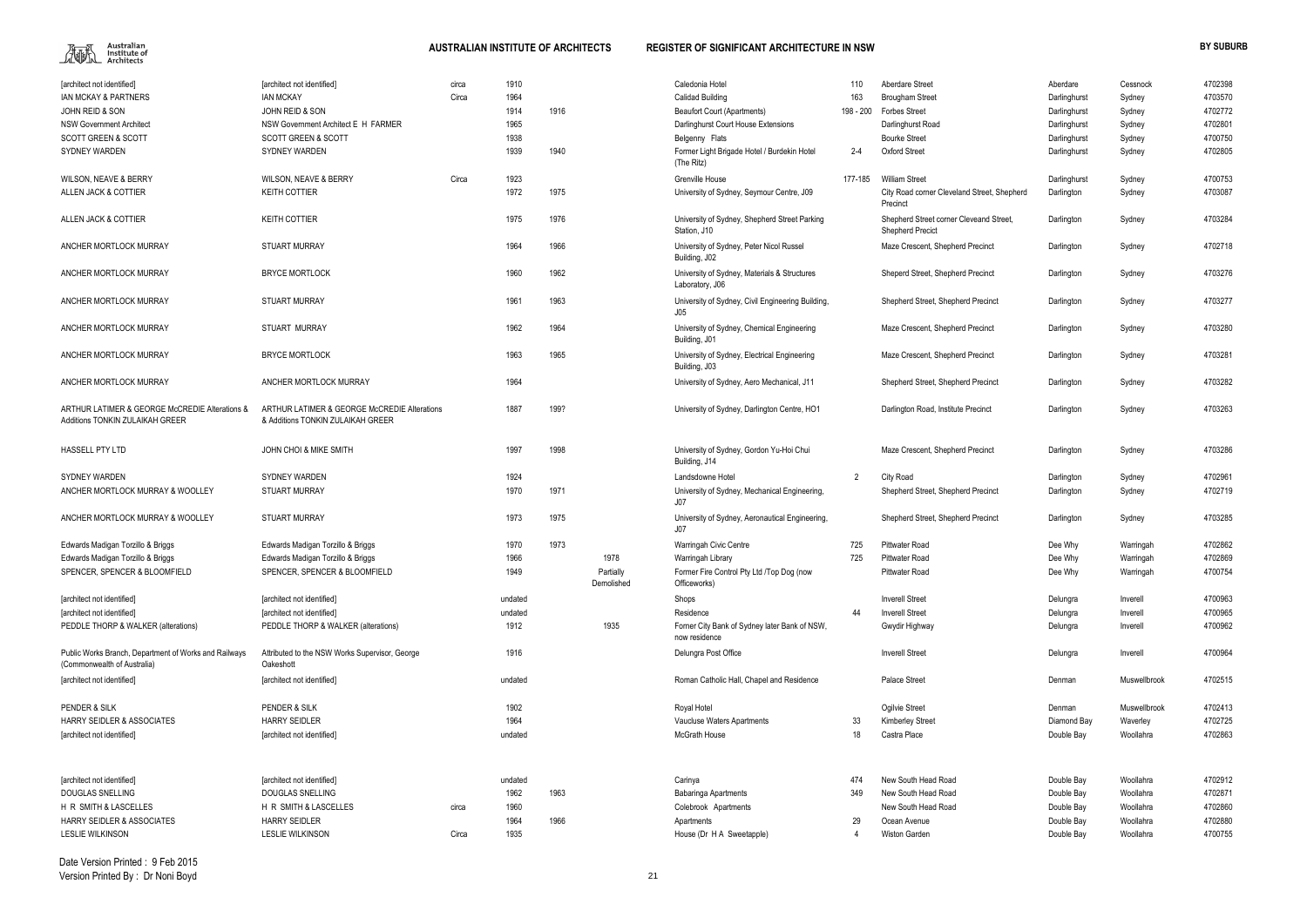

| 10             | Aberdare Street                        | Aberdare             | Cessnock              | 4702398 |
|----------------|----------------------------------------|----------------------|-----------------------|---------|
| 6              | <b>Wiston Garden</b>                   | Double Bay           | Woollahra             | 4700756 |
|                | <b>William Street</b>                  | Double Bay           | Woollahra             | 4702710 |
|                |                                        |                      |                       |         |
|                |                                        | Double Bay           | Woollahra             | 4702906 |
| I29            | New South Head Road                    | Double Bay           | Woollahra             | 4703135 |
| or 4           | Clarence Place                         | Double Bay           | Woollahra             | 4702859 |
|                | Church Street corner College Street    | Drummoyne            | Canada Bay            | 4700397 |
|                | Dubbo Campus                           | Dubbo                | Dubbo                 | 4703115 |
|                |                                        |                      |                       |         |
| 34             | <b>Adderton Road</b>                   | Dundas               | Parramatta City       | 4700757 |
| 7              | Davey Road                             | Dural                | <b>Baulkham Hills</b> | 4703445 |
| -11            | Roper Place                            | East Killara         | Ku-Ring-Gai           | 4700784 |
| 16             | <b>Woodlands Road</b>                  | East Lindfield       | Ku-Ring-Gai           | 4702345 |
| 22             | Sydney Road                            | East Lindfield       | Ku-Ring-Gai           | 4702347 |
| 19             | Karoo Avenue                           | East Lindfield       | Ku-Ring-Gai           | 4702344 |
| 23             | Karoo Avenue                           | East Lindfield       | Ku-Ring-Gai           | 4702343 |
| 72             | Woodlands Road                         | East Lindfield       | Ku-Ring-Gai           | 4702346 |
|                |                                        |                      |                       |         |
|                | Newcastle Road                         | <b>East Maitland</b> | Maitland              | 4702421 |
|                | King Street                            | East Maitland        | Maitland              | 4702422 |
|                |                                        |                      |                       |         |
| 41             | <b>Metford Road</b>                    | East Maitland        | Maitland              | 4702569 |
|                | Newscastle Road                        | <b>East Maitland</b> | Maitland              | 4702570 |
| 235            | Newscatle Road                         | East Maitland        | Maitland              | 4702571 |
| 141            | Newcastle Road                         | East Maitland        | Maitland              | 4702420 |
| 2-58           | William Street corner Boomerang Street | East Sydney          | Sydney                | 4700594 |
|                |                                        |                      |                       |         |
| 11             | <b>Rowe Street</b>                     | Eastwood             | Ryde                  | 4702971 |
| <b>12</b>      | <b>Edgecliff Road</b>                  | Edgecliff            | Woollahra             | 4700761 |
| 134            | <b>Edgecliff Road</b>                  | Edgecliff            | Woollahra             | 4700762 |
| 8              | <b>Albert Street</b>                   | Edgecliff            | Woollahra             | 4700760 |
|                | <b>Branxton Road</b>                   | Elderslie            | Singleton             | 4702516 |
| ۱4A            | <b>Billyard Avenue</b>                 | Elizabeth Bay        | Sydney                | 4703446 |
| $\overline{2}$ | <b>Billyard Avenue</b>                 | Elizabeth Bay        | Sydney                | 4702760 |
| 28             | Onslow Avenue                          | Elizabeth Bay        | Sydney                | 4702777 |
| 3              | Greenknowe Avenue                      | Elizabeth Bay        | Sydney                | 4702786 |
| 43             | Elizabeth Bay Road                     | Elizabeth Bay        | Sydney                | 4702788 |
| 2              | Elizabeth Bay Road                     | Elizabeth Bay        | Sydney                | 4702790 |
| 76             | Elizabeth Bay Road                     | Elizabeth Bay        | Sydney                | 4702791 |
| 71             | Elizabeth Bay Road                     | Elizabeth Bay        | Sydney                | 4702792 |
| 94             | Elizabeth Bay Road                     | Elizabeth Bay        | Sydney                | 4702793 |
| 2-44           | Darlinghurst Road                      | Elizabeth Bay        | Sydney                | 4702804 |
| 108            | Elizabeth Bay Road                     | Elizabeth Bay        | Sydney                | 4702867 |
|                | Elizabeth Bay Road                     | Elizabeth Bay        | Sydney                | 4702879 |
| 96             | Elizabeth Bay Road                     | Elizabeth Bay        | Sydney                | 4702794 |
| 49             | Elizabeth Bay Road                     | Elizabeth Bay        | Sydney                | 4702785 |
| 51             | Elizabeth Bay Road                     | Elizabeth Bay        | Sydney                | 4702787 |
| 10             | Elizabeth Bay Road                     | Elizabeth Bay        | Sydney                | 4702798 |
|                |                                        |                      |                       |         |
| 13             | Onslow Avenue                          | Elizabeth Bay        | Sydney                | 4702762 |
| 1-26           | Onslow Avenue                          | Elizabeth Bay        | Sydney                | 4702764 |
| 6              | <b>Billyard Avenue</b>                 | Elizabeth Bay        | Sydney                | 4702759 |

| [architect not identified]                                                         | [architect not identified]                                                                           | circa | 1910    |      |                                 | Caledonia Hotel                                                             | 110      | <b>Aberdare Street</b>                 | Aberdare             | Cessnock              | 4702398 |
|------------------------------------------------------------------------------------|------------------------------------------------------------------------------------------------------|-------|---------|------|---------------------------------|-----------------------------------------------------------------------------|----------|----------------------------------------|----------------------|-----------------------|---------|
| <b>LESLIE WILKINSON</b>                                                            | <b>LESLIE WILKINSON</b>                                                                              | Circa | 1935    |      |                                 | House (Parkinson)                                                           | 6        | Wiston Garden                          | Double Bay           | Woollahra             | 4700756 |
| <b>LIPSON &amp; KAAD</b>                                                           | <b>LIPSON &amp; KAAD</b>                                                                             | circa | 1962    |      |                                 | DEM Woollahra Council Works Depot (Demolished)                              |          | <b>William Street</b>                  | Double Bay           | Woollahra             | 4702710 |
| PEDDLE THORP & WALKER                                                              | PEDDLE THORP & WALKER                                                                                |       | 1961    |      |                                 | Dorian Towers Home Units                                                    |          |                                        | Double Bay           | Woollahra             | 4702906 |
| PREVOST & RUWALD                                                                   | <b>PREVOST &amp; RUWALD</b>                                                                          |       | 1936    |      |                                 | The Golden Sheaf Hotel                                                      | 429      | New South Head Road                    | Double Bay           | Woollahra             | 4703135 |
| W E LUCAS                                                                          | W E LUCAS                                                                                            |       | 1961    |      |                                 | House                                                                       | 2 or 4   | Clarence Place                         | Double Bay           | Woollahra             | 4702859 |
| <b>EMIL SODERSTEN</b>                                                              | <b>EMIL SODERSTEN</b>                                                                                |       | 1931    |      |                                 | St Bedes Church                                                             |          | Church Street corner College Street    | Drummoyne            | Canada Bay            | 4700397 |
| <b>MARCI WEBSTER MANNISON</b>                                                      | <b>MARCI WEBSTER MANNISON</b>                                                                        |       | 1997    | 1999 |                                 | Charles Sturt University, School of<br>Environmental & Information Services |          | Dubbo Campus                           | Dubbo                | Dubbo                 | 4703115 |
| <b>WALTER BURLEY GRIFFIN</b>                                                       | WALTER BURLEY & MARION MAHONY GRIFFIN                                                                |       | 1935    | 1936 |                                 | Redstone (The Winter House)                                                 | 34       | <b>Adderton Road</b>                   | Dundas               | Parramatta City       | 4700757 |
| PHILIP COX & PARTNERS                                                              | PHILIP COX                                                                                           |       | undated |      |                                 | Yanderra                                                                    |          | Davey Road                             | Dural                | <b>Baulkham Hills</b> | 4703445 |
| ALFRED JOHN BROWN & JOCELYN BROWN                                                  | ALFRED JOHN BROWN & JOCELYN BROWN                                                                    |       | 1938    |      |                                 | Fountains                                                                   | $9 - 11$ | Roper Place                            | East Killara         | Ku-Ring-Gai           | 4700784 |
| [architect not identified]                                                         | [architect not identified]                                                                           |       | 1940    |      |                                 | Residence                                                                   | 16       | <b>Woodlands Road</b>                  | East Lindfield       | Ku-Ring-Gai           | 4702345 |
| [architect not identified]                                                         | [architect not identified]                                                                           |       | 1937    |      |                                 | Armstrong Residence (Meadow Lea)                                            | 22       | Sydney Road                            | East Lindfield       | Ku-Ring-Gai           | 4702347 |
| ANCHER MORTLOCK MURRAY                                                             |                                                                                                      |       | 1962    |      |                                 | Somervaille House                                                           | 19       | Karoo Avenue                           | East Lindfield       | Ku-Ring-Gai           | 4702344 |
| H P OSER, FOMBERTEAUX                                                              | <b>JEAN G FOMBERTAUX</b>                                                                             |       | 1970    | 1972 |                                 | Fombertaux Residence                                                        | 23       | Karoo Avenue                           | East Lindfield       | Ku-Ring-Gai           | 4702343 |
| <b>HUGO STOSSEL</b>                                                                | <b>HUGO STOSSEL</b>                                                                                  | circa | 1951    |      | not 1940 as<br>previously noted | Stossell Residence (later The Linden<br>Residence)                          | 72       | Woodlands Road                         | East Lindfield       | Ku-Ring-Gai           | 4702346 |
| [architect not identified]                                                         | [architect not identified]                                                                           |       | undated |      |                                 | Roman Catholic Church Group, Church                                         |          | Newcastle Road                         | <b>East Maitland</b> | Maitland              | 4702421 |
| [architect not identified]                                                         | [architect not identified]                                                                           |       | 1912    |      |                                 | Roman Catholic Church Group, Presbytery                                     |          | King Street                            | <b>East Maitland</b> | Maitland              | 4702422 |
| [architect not identified]                                                         | [architect not identified]                                                                           |       | undated |      |                                 | Acmil Brickworks Office                                                     | 41       | Metford Road                           | <b>East Maitland</b> | Maitland              | 4702569 |
| [architect not identified]                                                         | [architect not identified]                                                                           |       | undated |      |                                 | House                                                                       |          | Newscastle Road                        | <b>East Maitland</b> | Maitland              | 4702570 |
| <b>NSW Government Architect</b>                                                    | NSW Government Architect GEORGE MCRAE                                                                |       | 1917    |      |                                 | East Maitland Fire Station (former)                                         | 235      | Newscatle Road                         | <b>East Maitland</b> | Maitland              | 4702571 |
| <b>NSW Government Architects Office</b>                                            | NSW Government Architect W L VERNON                                                                  |       | 1897    | 1986 |                                 | <b>Lands Board Office</b>                                                   | 141      | Newcastle Road                         | <b>East Maitland</b> | Maitland              | 4702420 |
| STEPHENSON & TURNER 1980 Alterations attributed to<br>the NSW GOVERNMENT ARCHITECT | ARTHUR STEPHENSON, DONALD TURNER (HEAD<br>OF SYDNEY OFFICE). Trade displays by ARTHUR<br>BALDWINSON) |       | 1937    | 1941 | Altered 1980                    | ACI House (Former)                                                          | 52-58    | William Street corner Boomerang Street | East Sydney          | Sydney                | 4700594 |
| <b>RUDDER &amp; GROUT</b>                                                          | <b>RUDDER &amp; GROUT</b>                                                                            |       | 1939    |      |                                 | Eastwood Hotel                                                              | 11       | <b>Rowe Street</b>                     | Eastwood             | Ryde                  | 4702971 |
| E C PITT & A M BOLOT                                                               | E C PITT & A M BOLOT                                                                                 |       | 1935    | 1936 |                                 | <b>Hillside Apartments</b>                                                  | 412      | <b>Edgecliff Road</b>                  | Edgecliff            | Woollahra             | 4700761 |
| JOHN D MOORE & V L DOWLING                                                         | JOHN D MOORE & V L DOWLING                                                                           |       | 1935    |      |                                 | House                                                                       | 434      | <b>Edgecliff Road</b>                  | Edgecliff            | Woollahra             | 4700762 |
| ROBIN S DODS                                                                       | ROBIN S DODS                                                                                         |       | 1919    |      |                                 | Fenton (Dods own residence)                                                 |          | <b>Albert Street</b>                   | Edgecliff            | Woollahra             | 4700760 |
| [architect not identified]                                                         | [architect not identified]                                                                           |       | undated |      |                                 | <b>Bridge Over Hunter River</b>                                             |          | <b>Branxton Road</b>                   | Elderslie            | Singleton             | 4702516 |
| OAKLEY. MIDDLETON & FREEMAN                                                        | OAKLEY, MIDDLETON & FREEMAN                                                                          |       | 1940    |      |                                 | Boomerang Boatshed                                                          | 34A      | <b>Billyard Avenue</b>                 | Elizabeth Bay        | Sydney                | 4703446 |
| [architect not identified]                                                         | [architect not identified]                                                                           | circa | 1920    |      |                                 | Cavendish Hall Apartments                                                   |          | <b>Billyard Avenue</b>                 | Elizabeth Bay        | Sydney                | 4702760 |
| [architect not identified]                                                         | [architect not identified]                                                                           | circa | 1930    |      |                                 | The Blackstone Apartments                                                   | 28       | Onslow Avenue                          | Elizabeth Bay        | Sydney                | 4702777 |
| [architect not identified]                                                         | [architect not identified]                                                                           | circa | 1930    |      |                                 | Tara Apartments                                                             |          | Greenknowe Avenue                      | Elizabeth Bay        | Sydney                | 4702786 |
| [architect not identified]                                                         | [architect not identified]                                                                           | circa | 1925    |      |                                 | Scotforth                                                                   | 43       | Elizabeth Bay Road                     | Elizabeth Bay        | Sydney                | 4702788 |
| [architect not identified]                                                         | [architect not identified]                                                                           | circa | 1930    |      |                                 | Beverley Hall Apartments                                                    |          | Elizabeth Bay Road                     | Elizabeth Bay        | Sydney                | 4702790 |
| [architect not identified]                                                         | [architect not identified]                                                                           | circa | 1930    |      |                                 | Apartments                                                                  | 76       | Elizabeth Bay Road                     | Elizabeth Bay        | Sydney                | 4702791 |
| [architect not identified]                                                         | [architect not identified]                                                                           | circa | 1925    |      |                                 | Adereham Hall Apartments                                                    | 71       | Elizabeth Bay Road                     | Elizabeth Bay        | Sydney                | 4702792 |
| [architect not identified]                                                         | [architect not identified]                                                                           | circa | 1940    |      |                                 | Apartments                                                                  | 94       | Elizabeth Bay Road                     | Elizabeth Bay        | Sydney                | 4702793 |
| [architect not identified]                                                         | [architect not identified]                                                                           | circa | 1935    |      |                                 | Commonwealth Bank                                                           | 42-44    | Darlinghurst Road                      | Elizabeth Bay        | Sydney                | 4702804 |
| [architect not identified]                                                         | [architect not identified]                                                                           |       | undated |      |                                 | Oceana                                                                      | 108      | Elizabeth Bay Road                     | Elizabeth Bay        | Sydney                | 4702867 |
| [architect not identified]                                                         | [architect not identified]                                                                           |       | undated |      |                                 | Ling Apartments                                                             |          | Elizabeth Bay Road                     | Elizabeth Bay        | Sydney                | 4702879 |
| AARON M BOLOT                                                                      | AARON M BOLOT                                                                                        |       | 1938    |      |                                 | Ashdown Apartments                                                          | 96       | Elizabeth Bay Road                     | Elizabeth Bay        | Sydney                | 4702794 |
| ALBERT EDMUND BATES                                                                | ALBERT EDMUND BATES                                                                                  |       | 1917    |      |                                 | Karori Flatts (Karori Apartments)                                           | 49       | Elizabeth Bay Road                     | Elizabeth Bay        | Sydney                | 4702785 |
| ALBERT EDMUND BATES                                                                | ALBERT EDMUND BATES                                                                                  | circa | 1918    |      |                                 | Kelburn Hall (Apartments)                                                   | 51       | Elizabeth Bay Road                     | Elizabeth Bay        | Sydney                | 4702787 |
| ANCHER MORTLOCK MURRAY & WOOLLEY                                                   | <b>STUART MURRAY</b>                                                                                 |       | 1968    | 1971 | Alterations 1990 &              | Deepdene Apartments                                                         | 110      | Elizabeth Bay Road                     | Elizabeth Bay        | Sydney                | 4702798 |
|                                                                                    |                                                                                                      |       |         |      | 1995                            |                                                                             |          |                                        |                      |                       |         |
| <b>CRANE &amp; SCOTT</b>                                                           | <b>CRANE &amp; SCOTT</b>                                                                             |       | 1927    |      |                                 | Meudon (Apartments)                                                         | 13       | Onslow Avenue                          | Elizabeth Bay        | Sydney                | 4702762 |
| <b>CRANE &amp; SCOTT</b>                                                           | <b>CRANE &amp; SCOTT</b>                                                                             | circa | 1935    |      |                                 | Westchester (Apartments)                                                    | 24-26    | Onslow Avenue                          | Elizabeth Bay        | Sydney                | 4702764 |
| D T MORROW & GORDON AND F H MOLONY                                                 | D T MORROW & GORDON AND F H MOLONY                                                                   |       | 1937    |      |                                 | Edgewater Apartments                                                        | 6        | <b>Billyard Avenue</b>                 | Elizabeth Bay        | Sydney                | 4702759 |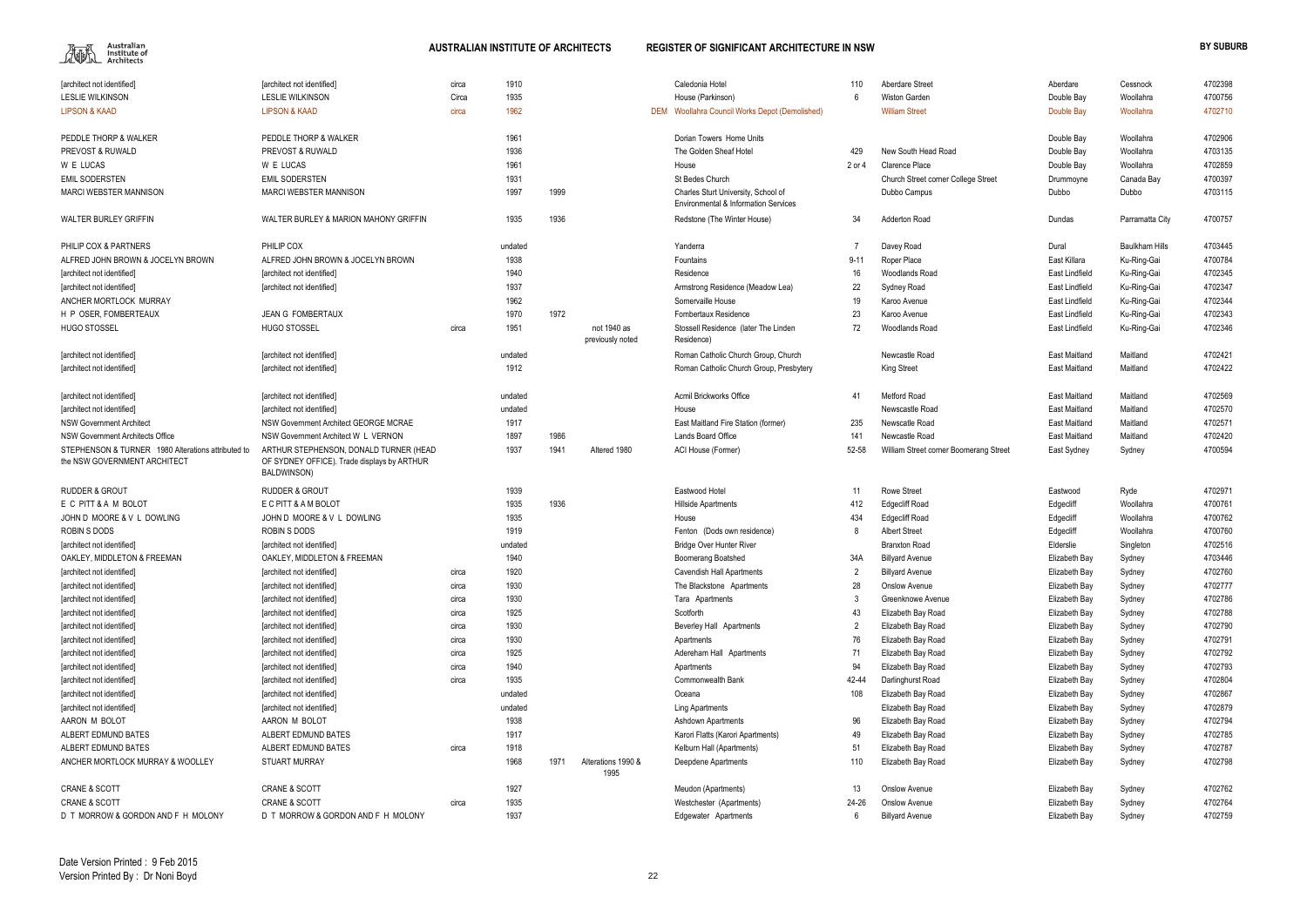

|    | Aberdare Street                                              | Aberdare                    | Cessnock               | 4702398 |
|----|--------------------------------------------------------------|-----------------------------|------------------------|---------|
|    | Elizabeth Bay Road                                           | Elizabeth Bay               | Sydney                 | 4702784 |
|    | <b>Birtley Place</b>                                         | Elizabeth Bay               | Sydney                 | 4700764 |
|    | Elizabeth Bay Road                                           | Elizabeth Bay               | Sydney                 | 4702789 |
|    | Onslow Avenue                                                | Elizabeth Bay               | Sydney                 | 4702763 |
|    | Elizabeth Bay Road                                           | Elizabeth Bay               | Sydney                 | 4702799 |
|    | Elizabeth Bay Road                                           | Elizabeth Bay               | Sydney                 | 4702803 |
|    | Ithaca Road                                                  | Elizabeth Bay               | Sydney                 | 4702866 |
|    | <b>Billyard Avenue</b>                                       | Elizabeth Bay               | Sydney                 | 4702761 |
|    | <b>Billyard Avenue</b>                                       | Elizabeth Bay               | Sydney                 | 4700763 |
|    | <b>Onslow Avenue</b>                                         | Elizabeth Bay               | Sydney                 | 4702765 |
|    |                                                              | Eltham                      | Lismore                | 4701348 |
|    |                                                              | Eltham                      | Lismore                | 4701349 |
| 7  | <b>River Road</b>                                            | <b>Emu Plains</b>           | Penrith                | 4703140 |
|    | Nepean Avenue                                                | <b>Emu Plains</b>           | Penrith                | 4703256 |
|    | Liverpool Road                                               | Enfield                     | <b>Burwood</b>         | 4702065 |
| 59 | Edgeware Road                                                | Enmore                      | Marrickville           | 4702968 |
|    | <b>Erskineville Road</b>                                     | Erskineville                | Sydney                 | 4703516 |
|    | Erskinville Road                                             | Erskinville                 | Marrickville           | 4702973 |
|    | Swanson Street                                               | Erskinville                 | Marrickville           | 4702991 |
|    | Erskinville Road                                             | Erskinville                 | Marrickville           | 4702975 |
|    | Oak Street                                                   | Evans Head                  | <b>Richmond Valley</b> | 4701154 |
|    | Moss Vale Road                                               | Exeter                      | Wingecarribee          | 4702020 |
|    | Moss Vale Road                                               | Exeter                      | Wingecarribee          | 4702102 |
|    | Moss Vale Road                                               | Exeter                      | Wingecarribee          | 4702019 |
|    | Ellengowan Crescent                                          | Fairy Meadow,<br>Wollongong | <b>Wollongong City</b> | 4702171 |
|    | Princes Highway corner Towradgi Road                         | Fern Hill,<br>Wollongong    | <b>Wollongong City</b> | 4702198 |
|    | Arthur Street                                                | Forestville                 | Warringah              | 4703073 |
|    | Virginia Place & 34, 36, 42, & 44 Altona Avenue<br>Lots 1-21 | Forrestville                | Warringah              | 4703151 |
|    | Pacific Highway                                              | Fredericktown               | Kempsey                | 4701155 |
|    | Forest Way                                                   | <b>Frenchs Forest</b>       | Warringah              | 4702950 |
|    |                                                              | Gerogery                    | Greater Hume           | 4700183 |
|    |                                                              | Gerogery                    | Greater Hume           | 4700184 |
|    |                                                              | Gerogery                    | Greater Hume           | 4700185 |
|    | <b>Ivy Street</b>                                            | Gerogery                    | Greater Hume           | 4700303 |
|    | <b>Station Street</b>                                        | Gerogery                    | Greater Hume           | 4700304 |
|    | North Level Crossing                                         | Gerogery                    | Greater Hume           | 4700305 |
|    | North of Level Crossing                                      | Gerogery                    | Greater Hume           | 4700306 |
|    | North of Level Crossing                                      | Gerogery                    | Greater Hume           | 4700307 |
|    | North of Level Crossing                                      | Gerogery                    | Greater Hume           | 4700308 |
|    | Rose Valley Road                                             | Gerringong                  | Kiama                  | 4702291 |
|    | Glebe Point Road                                             | Glebe                       | Sydney                 | 4703052 |
|    | Broadway                                                     | Glebe                       | Sydney                 | 4700765 |
|    | Showground                                                   | Glen Innes                  | Glen Innes             | 4700911 |
|    | Church Street & New England Highway                          | Glen Innes                  | Glen Innes             | 4700913 |
|    | Anzac Park                                                   | Glen Innes                  | Glen Innes             | 4700914 |
|    |                                                              |                             |                        |         |

| [architect not identified]            | <b>farchitect not identified1</b>                                                   | circa | 1910    |                                                         | Caledonia Hotel                                                     | 110       | Aberdare Street                                              | Aberdare                    | Cessnock               | 4702398 |
|---------------------------------------|-------------------------------------------------------------------------------------|-------|---------|---------------------------------------------------------|---------------------------------------------------------------------|-----------|--------------------------------------------------------------|-----------------------------|------------------------|---------|
| E VENNARD                             | E VENNARD                                                                           | circa | 1930    |                                                         | The Raymond (Apartments)                                            | 68        | Elizabeth Bay Road                                           | Elizabeth Bay               | Sydney                 | 4702784 |
| <b>EMIL SODERSTEN</b>                 | <b>EMIL SODERSTEN</b>                                                               |       | 1934    |                                                         | <b>Birtley Towers</b>                                               |           | <b>Birtley Place</b>                                         | Elizabeth Bay               | Sydney                 | 4700764 |
| <b>EMIL SODERSTEN</b>                 | <b>EMIL SODERSTEN</b>                                                               |       | 1930    |                                                         | Cheddington Apartments                                              | 63        | Elizabeth Bay Road                                           | Elizabeth Bay               | Sydney                 | 4702789 |
| H STOSSEL                             | H STOSSEL                                                                           |       | 1950    |                                                         | St Ursulas (Apartments)                                             |           | Onslow Avenue                                                | Elizabeth Bay               | Sydney                 | 4702763 |
| <b>HARRY SEIDLER</b>                  | HARRY SEIDLER [previous register had Gazzard, SCC circa<br>has Seidler application] |       | 1965    |                                                         | International Lodge (Ling Flats)                                    | 100       | Elizabeth Bay Road                                           | Elizabeth Bay               | Sydney                 | 4702799 |
| <b>HARRY SEIDLER &amp; ASSOCIATES</b> | <b>HARRY SEIDLER</b>                                                                |       | 1965    |                                                         | Ercildoune (Apartments)                                             | 85        | Elizabeth Bay Road                                           | Elizabeth Bay               | Sydney                 | 4702803 |
| <b>HARRY SEIDLER &amp; ASSOCIATES</b> | <b>HARRY SEIDLER</b>                                                                |       | 1960    |                                                         | Ithaca Gardens (Apartments)                                         | 12        | Ithaca Road                                                  | Elizabeth Bay               | Sydney                 | 4702866 |
| J SPENCER STANSFIELD                  | J SPENCER STANSFIELD                                                                |       | 1928    |                                                         | Del Rio Apartments                                                  | 22-24     | <b>Billyard Avenue</b>                                       | Elizabeth Bay               | Sydney                 | 4702761 |
| <b>NEVILLE HAMPSON</b>                | <b>NEVILLE HAMPSON</b>                                                              |       | 1926    |                                                         | Boomerang                                                           |           | <b>Billyard Avenue</b>                                       | Elizabeth Bay               | Sydney                 | 4700763 |
| SIR C ROSENTHAL & H C DAY             | SIR C ROSENTHAL & H C DAY                                                           | circa | 1930    |                                                         | Darnley Hall (Apartments)                                           | 12        | <b>Onslow Avenue</b>                                         | Elizabeth Bay               | Sydney                 | 4702765 |
| [architect not identified]            | [architect not identified]                                                          |       | undated |                                                         | Hall                                                                |           |                                                              | Eltham                      | Lismore                | 4701348 |
| [architect not identified]            | [architect not identified]                                                          |       | undated |                                                         | Storefront                                                          |           |                                                              | Eltham                      | Lismore                | 4701349 |
| ANCHER MORTLOCK MURRAY                | <b>SYDNEY ANCHER</b>                                                                |       | 1900    | 1951 1978 In the grounds of an<br>1997<br>earlier house | Lewers Bequest & Penrith Regional Art Gallery                       | 86 & 87   | <b>River Road</b>                                            | Emu Plains                  | Penrith                | 4703140 |
| <b>HARRY SEIDLER &amp; ASSOCIATES</b> | <b>HARRY SEIDLER</b>                                                                |       | 1961    |                                                         | Wood House (former) later Evans House                               | $31 - 33$ | Nepean Avenue                                                | Emu Plains                  | Penrith                | 4703256 |
| <b>Tarchitect not identified]</b>     | [architect not identified]                                                          |       | 1930    |                                                         | St Josephs Roman Catholic Church                                    |           | Liverpool Road                                               | Enfield                     | Burwood                | 4702065 |
| <b>JOY &amp; POLLIT</b>               | <b>JOY &amp; POLLIT</b>                                                             |       | 1939    |                                                         | Golden Barley Hotel                                                 | 165-169   | Edgeware Road                                                | Enmore                      | Marrickville           | 4702968 |
| W R Richardson & M F Herman           | W R Ruchardson, Morton Herman                                                       |       | 1938    |                                                         | <b>Erskineville Housing Scheme</b>                                  | 25-31     | Erskineville Road                                            | Erskineville                | Sydney                 | 4703516 |
| <b>COPEMAN, LEMONT &amp; KEESING</b>  | <b>COPEMAN, LEMONT &amp; KEESING</b>                                                |       | 1940    |                                                         | Erskinville Hotel                                                   | 102       | <b>Erskinville Road</b>                                      | Erskinville                 | Marrickville           | 4702973 |
| <b>COPEMAN, LEMONT &amp; KEESING</b>  | <b>COPEMAN, LEMONT &amp; KEESING</b>                                                |       | 1938    |                                                         | Kurrajong Hotel                                                     | 106       | <b>Swanson Street</b>                                        | Erskinville                 | Marrickville           | 4702991 |
| <b>VIRGIL CIZZIO</b>                  | <b>VIRGIL CIZZIO</b>                                                                |       | 1940    |                                                         | Imperial Hotel                                                      | 35        | Erskinville Road                                             | Erskinville                 | Marrickville           | 4702975 |
| [architect not identified]            | [architect not identified]                                                          |       | undated |                                                         | Hotel Illawong                                                      | $15-19$   | Oak Street                                                   | Evans Head                  | <b>Richmond Valley</b> | 4701154 |
| [architect not identified]            | [architect not identified]                                                          |       | 1922    |                                                         | St Aidans Church of England Group Memorial<br>Hall                  |           | Moss Vale Road                                               | Exeter                      | Wingecarribee          | 4702020 |
| [architect not identified]            | [architect not identified]                                                          | circa | 1910    |                                                         | Hall                                                                |           | Moss Vale Road                                               | Exeter                      | Wingecarribee          | 4702102 |
| <b>SULMAN &amp; POWER</b>             | <b>JOHN SULMAN</b>                                                                  |       | 1895    | 1903                                                    | St Aidans Church of England Group                                   |           | Moss Vale Road                                               | Exeter                      | Wingecarribee          | 4702019 |
| [architect not identified]            | [architect not identified]                                                          |       | undated |                                                         | House                                                               | 37        | Ellengowan Crescent                                          | Fairy Meadow,<br>Wollongong | <b>Wollongong City</b> | 4702171 |
| [architect not identified]            | [architect not identified]                                                          |       | 1927    | Altered 1934 &<br>1938                                  | St Pauls Church of England                                          |           | Princes Highway corner Towradgi Road                         | Fern Hill.<br>Wollongong    | <b>Wollongong City</b> | 4702198 |
| <b>NEVILLE GRUZMAN</b>                | NEVILLE GRUZMAN                                                                     |       | 1961    | 1974<br>1968-1976                                       | <b>Chadwick House</b>                                               | 82        | <b>Arthur Street</b>                                         | Forestville                 | Warringah              | 4703073 |
| <b>GEOFFREY LUMSDAINE</b>             | <b>GEOFFREY LUMSDAINE</b>                                                           |       | 1959    | Some houses have<br>been demolished                     | Sun-Linne Forest Heights Estate including<br>Custom 9 Sun-line Home | $1 - 17$  | Virginia Place & 34, 36, 42, & 44 Altona Avenue<br>Lots 1-21 | Forrestville                | Warringah              | 4703151 |
| [architect not identified]            | [architect not identified]                                                          | Circa | 1940    |                                                         | Residence                                                           |           | Pacific Highway                                              | Fredericktown               | Kempsey                | 4701155 |
| PETER MULLER                          | PETER MULLER                                                                        |       | 1960    |                                                         | Craftbuilt Prototype Project Home                                   | 67        | Forest Way                                                   | <b>Frenchs Forest</b>       | Warringah              | 4702950 |
| [architect not identified]            | [architect not identified]                                                          |       | undated |                                                         | Gerogery Hotel                                                      |           |                                                              | Gerogery                    | Greater Hume           | 4700183 |
| [architect not identified]            | [architect not identified]                                                          |       | undated |                                                         | St Albans Anglican Church                                           |           |                                                              | Gerogery                    | Greater Hume           | 4700184 |
| [architect not identified]            | [architect not identified]                                                          |       | 1921    |                                                         | Gerogery Commemoration Hall                                         |           |                                                              | Gerogery                    | Greater Hume           | 4700185 |
| [architect not identified]            | [architect not identified]                                                          |       | undated |                                                         | Anglican Church                                                     |           | <b>Ivy Street</b>                                            | Gerogery                    | Greater Hume           | 4700303 |
| [architect not identified]            | [architect not identified]                                                          |       | undated |                                                         | Cemetery                                                            |           | <b>Station Street</b>                                        | Gerogery                    | Greater Hume           | 4700304 |
| [architect not identified]            | [architect not identified]                                                          |       | undated |                                                         | Hotel                                                               |           | North Level Crossing                                         | Gerogery                    | Greater Hume           | 4700305 |
| [architect not identified]            | [architect not identified]                                                          |       | undated |                                                         | Railway Workers Cottage                                             |           | North of Level Crossing                                      | Gerogery                    | Greater Hume           | 4700306 |
| [architect not identified]            | [architect not identified]                                                          |       | undated |                                                         | <b>Station Masters Residence</b>                                    |           | North of Level Crossing                                      | Gerogery                    | Greater Hume           | 4700307 |
| [architect not identified]            | [architect not identified]                                                          |       | undated |                                                         | <b>Railway Station</b>                                              |           | North of Level Crossing                                      | Gerogery                    | Greater Hume           | 4700308 |
| [architect not identified]            | [architect not identified]                                                          |       | undated |                                                         | Carawarra Residence                                                 |           | Rose Valley Road                                             | Gerringong                  | Kiama                  | 4702291 |
| <b>HELY BELL &amp; HORNE</b>          | <b>HELY BELL &amp; HORNE</b>                                                        |       | 1964    |                                                         | St Johns Village                                                    |           | Glebe Point Road                                             | Glebe                       | Sydney                 | 4703052 |
| W NEWMAN / MORROW & DE PUTRON         | W NEWMAN / MORROW & DE PUTRON                                                       | Circa | 1911    |                                                         | Former Grace Bros Department Stores                                 |           | Broadway                                                     | Glebe                       | Sydney                 | 4700765 |
| [architect not identified]            | [architect not identified]                                                          |       | undated |                                                         | <b>Exhibition Buildings</b>                                         |           | Showground                                                   | Glen Innes                  | Glen Innes             | 4700911 |
| [architect not identified]            | [architect not identified]                                                          |       | 1916    |                                                         | <b>St Patricks Church</b>                                           |           | Church Street & New England Highway                          | Glen Innes                  | Glen Innes             | 4700913 |
| [architect not identified]            | [architect not identified]                                                          |       | 1912    |                                                         | Bandstand                                                           |           | Anzac Park                                                   | Glen Innes                  | Glen Innes             | 4700914 |
|                                       |                                                                                     |       |         |                                                         |                                                                     |           |                                                              |                             |                        |         |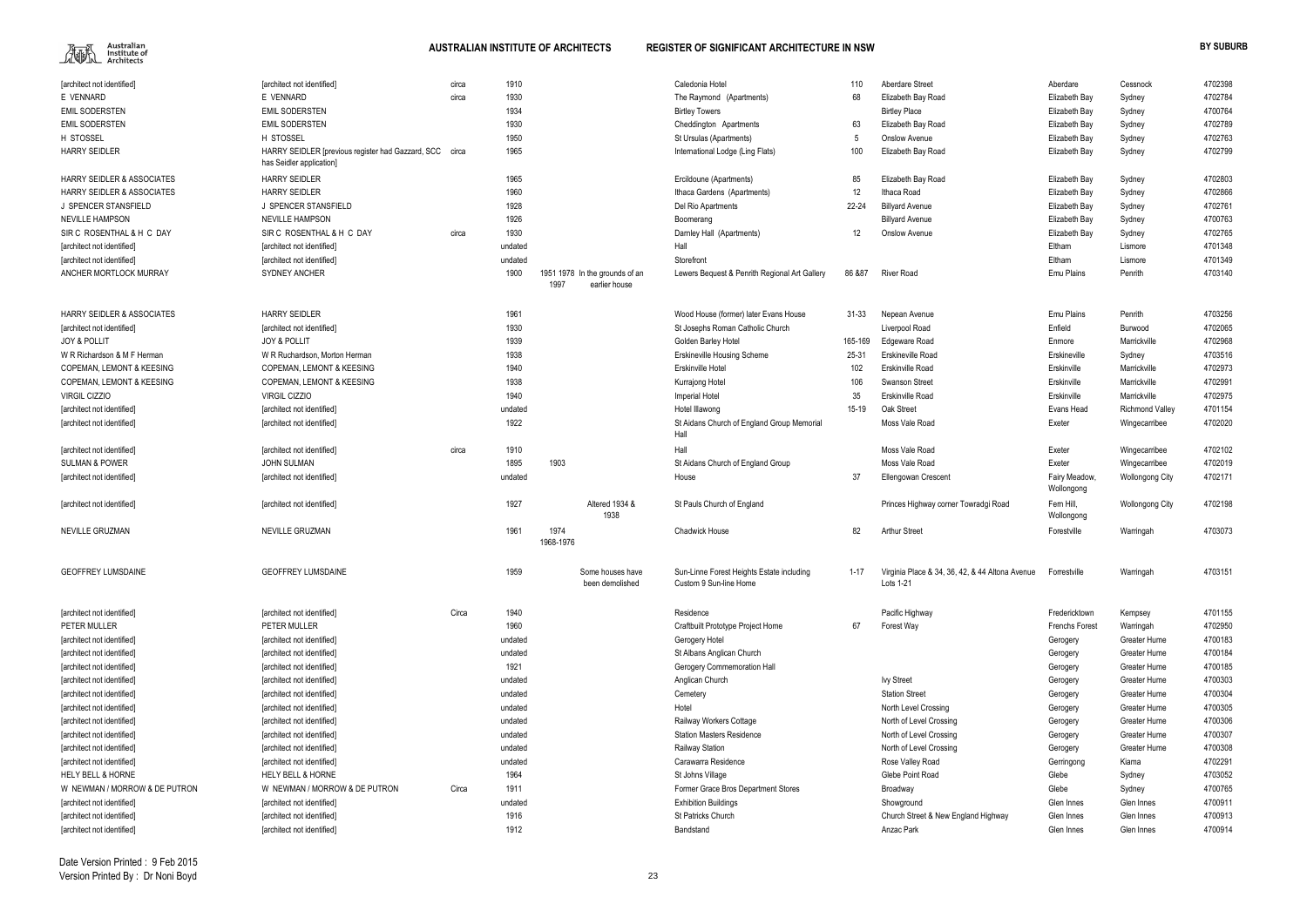| [architect not identified]          | [architect not identified]                           | circa | 1910    |      |      | Caledonia Hotel                          | 110     | <b>Aberdare Street</b>  | Aberdare      | Cessnock              | 4702398 |
|-------------------------------------|------------------------------------------------------|-------|---------|------|------|------------------------------------------|---------|-------------------------|---------------|-----------------------|---------|
| [architect not identified]          | [architect not identified]                           |       | undated |      |      | <b>Ambulance Station</b>                 | 104     | <b>Bourke Street</b>    | Glen Innes    | Glen Innes            | 4700966 |
| [architect not identified]          | [architect not identified]                           |       | undated |      |      | Railway Tavern                           |         | <b>Bourke Street</b>    | Glen Innes    | Glen Innes            | 4700967 |
| [architect not identified]          | [architect not identified]                           |       | undated |      |      | Residence                                |         | <b>Bourke Street</b>    | Glen Innes    | Glen Innes            | 4700968 |
| [architect not identified]          | [architect not identified]                           |       | undated |      |      | Residence                                | 51      | Lambeth Street          | Glen Innes    | Glen Innes            | 4700969 |
| [architect not identified]          | [architect not identified]                           |       | undated |      |      | House                                    |         | Lang Street             | Glen Innes    | Glen Innes            | 4700970 |
| [architect not identified]          | [architect not identified]                           |       | undated |      |      | Wyalla                                   | 198     | Lang Street             | Glen Innes    | Glen Innes            | 4700971 |
| [architect not identified]          | [architect not identified]                           |       | 1923    |      |      | <b>Cameron Memorial Hall</b>             |         | Macquarie Street        | Glen Innes    | Glen Innes            | 4700972 |
| [architect not identified]          | [architect not identified]                           |       | 1920    |      |      | Cameron Memorial Church                  |         | Macquarie Street        | Glen Innes    | Glen Innes            | 4700973 |
| [architect not identified]          | [architect not identified]                           |       | undated |      |      | House                                    | 22      | Macquarie Street        | Glen Innes    | Glen Innes            | 4700974 |
| [architect not identified]          | [architect not identified]                           |       | undated |      |      | Residence                                | 32      | Macquarie Street        | Glen Innes    | Glen Innes            | 4700975 |
| [architect not identified]          | [architect not identified]                           |       | undated |      |      | Residence                                | 76      | Meade Street            | Glen Innes    | Glen Innes            | 4700976 |
| [architect not identified]          | [architect not identified]                           |       | undated |      |      | Residence                                | 85      | Meade Street            | Glen Innes    | Glen Innes            | 4700977 |
| [architect not identified]          | [architect not identified]                           |       | undated |      |      | Residences                               | 22 & 90 | Macquarie Street        | Glen Innes    | Glen Innes            | 4700978 |
| [architect not identified]          | [architect not identified]                           |       | undated |      |      | Heath Lodge Residence                    |         | New England Highway     | Glen Innes    | Glen Innes            | 4700979 |
| [architect not identified]          | [architect not identified]                           |       | 1926    |      |      | St Josephs School                        |         | <b>Church Street</b>    | Glen Innes    | Glen Innes            | 4700980 |
| [architect not identified]          | [architect not identified]                           |       | 1916    |      |      | St Josephs Convent                       |         | <b>Church Street</b>    | Glen Innes    | Glen Innes            | 4700981 |
| [architect not identified]          | [architect not identified]                           |       | undated |      |      | Iona Residence                           |         | <b>Wentworth Street</b> | Glen Innes    | Glen Innes            | 4700982 |
| [architect not identified]          | [architect not identified]                           |       | undated |      |      | Country Womens Mountain Home             |         | <b>Wentworth Street</b> | Glen Innes    | Glen Innes            | 4700983 |
| [architect not identified]          | [architect not identified]                           |       | undated |      |      | Williams Club Hotel                      |         | <b>Wentworth Street</b> | Glen Innes    | Glen Innes            | 4700984 |
| [architect not identified]          | [architect not identified]                           |       | 1917    |      |      | Theatre                                  |         | <b>Wentworth Street</b> | Glen Innes    | Glen Innes            | 4700985 |
| [architect not identified]          | [architect not identified]                           |       | undated |      |      | Residence                                | 133     | <b>Wentworth Street</b> | Glen Innes    | Glen Innes            | 4700986 |
| [architect not identified]          | [architect not identified]                           |       | undated |      |      | lumbra (Residence)                       | 84      | <b>West Street</b>      | Glen Innes    | Glen Innes            | 4700987 |
| [architect not identified]          | [architect not identified]                           |       | undated |      |      | Residence                                | 88      | West Avenue             | Glen Innes    | Glen Innes            | 4700988 |
| [architect not identified]          | [architect not identified]                           |       | undated |      |      | Residence                                | 92      | West Avenue             | Glen Innes    | Glen Innes            | 4700989 |
| [architect not identified]          | [architect not identified]                           |       | undated |      |      | New England Club                         | 98      | West Avenue             | Glen Innes    | Glen Innes            | 4700990 |
| [architect not identified]          | [architect not identified]                           |       | undated |      |      | Residence                                | 102     | West Avenue             | Glen Innes    | Glen Innes            | 4700991 |
| [architect not identified]          | [architect not identified]                           |       | undated |      |      | Parkview Residence                       | 104     | <b>West Avenue</b>      | Glen Innes    | Glen Innes            | 4700992 |
| [architect not identified]          | [architect not identified]                           |       | 1914    |      |      | <b>Stationers Hall Chambers</b>          |         | <b>Grey Street</b>      | Glen Innes    | Glen Innes            | 4700993 |
| [architect not identified]          | [architect not identified]                           |       | 1911    |      |      | Health Foods Shop                        |         |                         | Glen Innes    | Glen Innes            | 4700994 |
| [architect not identified]          | [architect not identified]                           |       | undated |      |      | Commonwealth Bank                        |         | <b>Grey Street</b>      | Glen Innes    | Glen Innes            | 4700995 |
| [architect not identified]          | [architect not identified]                           |       | undated |      |      | Supreme Building                         |         |                         | Glen Innes    | Glen Innes            | 4700996 |
| [architect not identified]          | [architect not identified]                           |       | undated |      |      | Offices                                  | 342-344 | Grey Street             | Glen Innes    | Glen Innes            | 4700997 |
| [architect not identified]          | [architect not identified]                           |       | undated |      |      | Central Hotel                            |         |                         | Glen Innes    | Glen Innes            | 4700998 |
| [architect not identified]          | [architect not identified]                           |       | 1912    |      |      | <b>Central Building</b>                  |         |                         | Glen Innes    | Glen Innes            | 4700999 |
| [architect not identified]          | [architect not identified]                           |       | 1925    |      |      | National Australia Bank                  | 234     | <b>Grey Street</b>      | Glen Innes    | Glen Innes            | 4701000 |
| [architect not identified]          | [architect not identified]                           |       | 1903    |      | 1915 | Kwong Sing and Co                        | 196-204 | <b>Grey Street</b>      | Glen Innes    | Glen Innes            | 4701001 |
| [architect not identified]          | [architect not identified]                           |       | 1905    |      |      | Glen Innes Examiner                      | 124     | <b>Bourke Street</b>    | Glen Innes    | Glen Innes            | 4701002 |
| [architect not identified]          | [architect not identified]                           |       | undated |      |      | <b>Entrance Gates</b>                    |         | Glen Innes Showground   | Glen Innes    | Glen Innes            | 4701004 |
| [architect not identified]          | [architect not identified]                           |       | undated |      |      | Stock Sheds and Rotunda                  |         | Glen Innes Showground   | Glen Innes    | Glen Innes            | 4701005 |
| [architect not identified]          | [architect not identified]                           |       | 1922    |      |      | Grandstand                               |         | Glen Innes Showground   | Glen Innes    | Glen Innes            | 4701006 |
| <b>NSW Government Architect</b>     | NSW Government Architect GORRIE McLEISH BLAIR        |       | 1926    |      |      | Glen Innes High School                   |         | <b>Edward Street</b>    | Glen Innes    | Glen Innes            | 4701003 |
| NSW Government Architect W L VERNON | NSW Government Architect W L VERNON                  |       | 1896    |      |      | Glen Innes Post Office                   |         | <b>Grey Street</b>      | Glen Innes    | Glen Innes            | 4700912 |
| [architect not identified]          | [architect not identified]                           |       | 1901    |      |      | Manresa                                  |         | Singleton-Gresford Road | Glendon Brook | Singleton             | 4702414 |
| <b>GLENN MURCUTT</b>                | <b>GLENN MURCUTT</b>                                 |       | 1980    | 1983 |      | Sydney Ball & Lyn Eastway House & Studio | Lot 1   | Halcrows Road           | Glenorie      | <b>Baulkham Hills</b> | 4700555 |
| [architect not identified]          | [architect not identified]                           | circa | 1940    |      |      | Residence                                | 72      | Lynn Ridge Avenue       | Gordon        | Ku-Ring-Gai           | 4702388 |
| [architect not identified]          | [architect not identified]                           |       | undated |      |      | Residence                                |         | <b>Nelson Street</b>    | Gordon        | Ku-Ring-Gai           | 4702389 |
| [architect not identified]          | [architect not identified]                           |       | undated |      |      | Residence                                | 45      | <b>Bushlands Avenue</b> | Gordon        | Ku-Ring-Gai           | 4702390 |
| [architect not identified]          | [architect not identified]                           |       | undated |      |      | Residence                                | 49      | <b>Bushlands Avenue</b> | Gordon        | Ku-Ring-Gai           | 4702391 |
| [architect not identified]          | [architect not identified]                           |       | undated |      |      | Denholm                                  |         | <b>Elizabeth Street</b> | Gordon        | Ku-Ring-Gai           | 4702393 |
| <b>B J WATERHOUSE</b>               | B J WATERHOUSE                                       |       | 1913    | 1914 |      | Tulkiyan                                 | 707     | Pacific Highway         | Gordon        | Ku-Ring-Gai           | 4702370 |
| <b>GERARD H B McDONELL</b>          | <b>GERARD H B McDONELL</b>                           |       | 1940    |      |      | <b>McDonell House</b>                    | 67      | <b>Elgin Street</b>     | Gordon        | Ku-Ring-Gai           | 4700767 |
| J B CLAMP & FINCH                   | JOHN BURCHAM CLAMP & CLIFFORD HORACE<br><b>FINCH</b> |       | 1929    | 1929 |      | Westward Ho                              | 36      | <b>Henry Street</b>     | Gordon        | Ku-Ring-Gai           | 4702371 |

| Aberdare         | Cessnock              | 4702398            |
|------------------|-----------------------|--------------------|
| Glen Innes       | Glen Innes            | 4700966            |
| Glen Innes       | Glen Innes            | 4700967            |
| Glen Innes       | Glen Innes            | 4700968            |
| Glen Innes       | Glen Innes            | 4700969            |
| Glen Innes       | Glen Innes            | 4700970            |
| Glen Innes       | Glen Innes            | 4700971            |
| Glen Innes       | Glen Innes            | 4700972            |
| Glen Innes       | Glen Innes            | 4700973            |
| Glen Innes       | Glen Innes            | 4700974            |
| Glen Innes       | Glen Innes            | 4700975            |
| Glen Innes       | Glen Innes            | 4700976            |
| Glen Innes       | Glen Innes            | 4700977            |
| Glen Innes       | Glen Innes            | 4700978            |
| Glen Innes       | Glen Innes            | 4700979            |
| Glen Innes       | Glen Innes            | 4700980            |
| Glen Innes       | Glen Innes            | 4700981            |
| Glen Innes       | Glen Innes            | 4700982            |
| Glen Innes       | Glen Innes            | 4700983            |
| Glen Innes       | Glen Innes            | 4700984            |
| Glen Innes       | Glen Innes            | 4700985            |
| Glen Innes       | Glen Innes            | 4700986            |
| Glen Innes       | Glen Innes            | 4700987            |
| Glen Innes       | Glen Innes            | 4700988            |
| Glen Innes       | Glen Innes            | 4700989            |
| Glen Innes       | Glen Innes            | 4700990            |
| Glen Innes       | Glen Innes            | 4700991            |
| Glen Innes       | Glen Innes            | 4700992            |
| Glen Innes       | Glen Innes            | 4700993            |
| Glen Innes       | Glen Innes            | 4700994            |
| Glen Innes       | Glen Innes            | 4700995            |
| Glen Innes       | Glen Innes            | 4700996            |
| Glen Innes       | Glen Innes            | 4700997            |
| Glen Innes       | Glen Innes            | 4700998            |
| Glen Innes       | Glen Innes            | 4700999            |
|                  |                       | 4701000            |
| Glen Innes       | Glen Innes            |                    |
| Glen Innes       | Glen Innes            | 4701001            |
| Glen Innes       | Glen Innes            | 4701002            |
| Glen Innes       | Glen Innes            | 4701004            |
| Glen Innes       | Glen Innes            | 4701005            |
| Glen Innes       | Glen Innes            | 4701006            |
| Glen Innes       | Glen Innes            | 4701003            |
|                  |                       |                    |
| Glen Innes       | Glen Innes            | 4700912            |
| Glendon Brook    | Singleton             | 4702414            |
| Glenorie         | <b>Baulkham Hills</b> | 4700555            |
| Gordon           |                       |                    |
|                  | Ku-Ring-Gai           | 4702388            |
| Gordon<br>Gordon | Ku-Ring-Gai           | 4702389<br>4702390 |
|                  | Ku-Ring-Gai           |                    |
| Gordon           | Ku-Ring-Gai           | 4702391            |
| Gordon           | Ku-Ring-Gai           | 4702393            |
| Gordon<br>Gordon | Ku-Ring-Gai           | 4702370            |
|                  | Ku-Ring-Gai           | 4700767            |
| Gordon           | Ku-Ring-Gai           | 4702371            |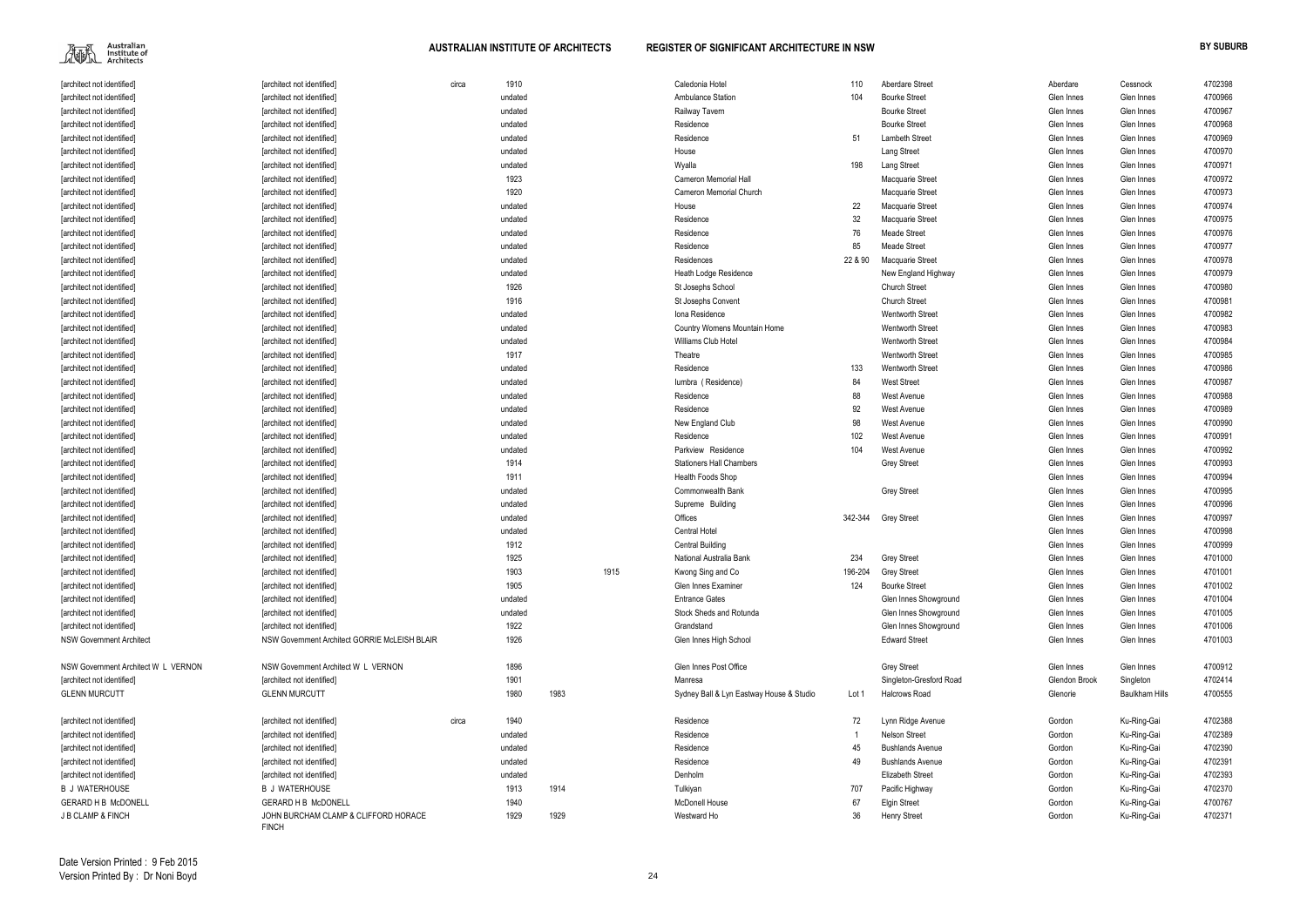

| 10   | <b>Aberdare Street</b>                     | Aberdare    | Cessnock                                  | 4702398            |
|------|--------------------------------------------|-------------|-------------------------------------------|--------------------|
| 10   | <b>Edward Street</b>                       | Gordon      | Ku-Ring-Gai                               | 4700766            |
| 44   | Pacific Highway                            | Gordon      | Ku-Ring-Gai                               | 4702372            |
| 18   | Pacific Highway                            | Gordon      | Ku-Ring-Gai                               | 4700770            |
| 17   | <b>Mcintosh Street</b>                     | Gordon      | Ku-Ring-Gai                               | 4700768            |
|      | Pacific Highway                            | Gordon      | Sydney                                    | 4703567            |
|      | Donnison Street                            | Gosford     | Gosford                                   | 4703094            |
| 50   | Mann Street                                | Gosford     | Gosford                                   | 4702933            |
|      | <b>Belmore Park</b>                        | Goulburn    | Goulburn Mulwaree                         | 4702021            |
| 7    | Montague Street                            | Goulburn    | Goulburn Mulwaree                         | 4702027            |
| -22  | Montague Street                            | Goulburn    | Goulburn Mulwaree                         | 4702029            |
|      | Verner Street                              | Goulburn    | Goulburn Mulwaree                         | 4702103            |
|      | Auburn Street                              | Goulburn    | Goulburn Mulwaree                         | 4702024            |
| -186 | Auburn Street                              | Goulburn    | Goulburn Mulwaree                         | 4702022            |
| 36   | Verner Street                              | Goulburn    | Goulburn Mulwaree                         | 4702030            |
|      | <b>Memorial Park</b>                       | Goulburn    | Goulburn Mulwaree                         | 4701329            |
|      | Auburn Street                              | Goulburn    | Goulburn Mulwaree                         | 4702025            |
| 17   | Montague Street                            | Goulburn    | Goulburn Mulwaree                         | 4702028            |
| 60   | <b>Bourke Street</b>                       | Goulburn    | Goulburn Mulwaree                         | 4702026            |
| 91   | Auburn Street                              | Goulburn    | Goulburn Mulwaree                         | 4702023            |
|      | Goldsmith Street, Corner of Deccan Sttreet | Goulburn    | Goulburn-Mulwaree                         | 4703531            |
|      | Duke Street                                | Grafton     | <b>Clarence Valley</b>                    | 4701156            |
|      | Grafton Showground                         | Grafton     | Clarence Valley                           | 4701157            |
| 3    | <b>Fitzroy Street</b>                      | Grafton     | <b>Clarence Valley</b>                    | 4701158            |
| 6    | <b>Fitzroy Street</b>                      | Grafton     | <b>Clarence Valley</b>                    | 4701159            |
|      | <b>Prince Street</b>                       | Grafton     | <b>Clarence Valley</b>                    | 4701160            |
| 90   | Victoria Street                            | Grafton     | Clarence Valley                           | 4701161            |
| 97   | Victoria Street                            | Grafton     | <b>Clarence Valley</b>                    | 4701162            |
|      | Victoria Street                            | Grafton     | <b>Clarence Valley</b>                    | 4701163            |
|      | Fry Street                                 | Grafton     | <b>Clarence Valley</b>                    | 4701352            |
|      | <b>Greaves Street</b>                      | Grafton     | <b>Clarence Valley</b>                    | 4701353            |
| 33   | <b>Oliver Street</b>                       | Grafton     | <b>Clarence Valley</b>                    | 4701354            |
| 13   | Pound Street                               | Grafton     | <b>Clarence Valley</b>                    | 4701355            |
|      | Pound Street                               | Grafton     | Clarence Valley                           | 4701356            |
| 1    | <b>Prince Street</b>                       | Grafton     | Clarence Valley                           | 4701357            |
|      | <b>Prince Street</b>                       | Grafton     | Clarence Valley                           | 4701358            |
|      | <b>Prince Street</b>                       | Grafton     |                                           | 4701359            |
|      | <b>Prince Street</b>                       | Grafton     | Clarence Valley<br><b>Clarence Valley</b> | 4701360            |
|      | <b>Prince Street</b>                       | Grafton     | <b>Clarence Valley</b>                    | 4701362            |
|      | Grafton Showground                         | Grafton     | <b>Clarence Valley</b>                    | 4701363            |
|      | <b>Prince &amp; Pound Streets</b>          | Grafton     | <b>Clarence Valley</b>                    | 4701364            |
|      | <b>Prince Street</b>                       | Grafton     | <b>Clarence Valley</b>                    | 4701365            |
|      | <b>Villiers Street</b>                     | Grafton     | <b>Clarence Valley</b>                    |                    |
| 36   | <b>Prince Street</b>                       | Grafton     |                                           | 4701366<br>4701361 |
|      | Oliver, Alice & St Mary Streets            | Grafton     | Clarence Valley<br>Clarence Valley        | 4701350            |
|      |                                            |             |                                           |                    |
|      | Woodville Road & Parramatta Road           | Granville   | Parramatta City                           | 4700772            |
|      | <b>William Street</b>                      | Granville   | Parramatta City                           | 4700771            |
|      |                                            | Greenthorpe | Weddin                                    | 4700166            |
|      |                                            | Greenthorpe | Weddin                                    | 4700167            |
|      |                                            | Greenthorpe | Weddin                                    | 4700168            |
|      |                                            | Greenthorpe | Weddin                                    | 4700169            |

| [architect not identified]                                          | [architect not identified]                                          | circa | 1910    |      | Caledonia Hotel                                         | 110             | Aberdare Street                            | Aberdare    | Cessnock               | 4702398 |
|---------------------------------------------------------------------|---------------------------------------------------------------------|-------|---------|------|---------------------------------------------------------|-----------------|--------------------------------------------|-------------|------------------------|---------|
| <b>JOSELAND &amp; GILLING</b>                                       | F G GILLING                                                         | Circa | 1937    |      | Lady Gowrie Red Cross Home                              | 10 <sup>°</sup> | <b>Edward Street</b>                       | Gordon      | Ku-Ring-Gai            | 4700766 |
| LAURIE & HEATH                                                      | LAURIE & HEATH                                                      |       | 1940    |      | Kymera Residence                                        | 744             | Pacific Highway                            | Gordon      | Ku-Ring-Gai            | 4702372 |
| <b>NEAVE &amp; BERRY</b>                                            | <b>NEAVE &amp; BERRY</b>                                            |       | 1928    | 1930 | Ku-ring-gai Council Chambers                            | 818             | Pacific Highway                            | Gordon      | Ku-Ring-Gai            | 4700770 |
| W HARDY WILSON                                                      | W HARDY WILSON                                                      |       | 1913    | 1914 | Eryldene                                                | 17              | <b>Mcintosh Street</b>                     | Gordon      | Ku-Ring-Gai            | 4700768 |
| <b>HANSON TODD &amp; PARTNERS</b>                                   | lan Chaplin of Hanson, Todd & Partners                              |       | 1967    |      | 3M building                                             |                 | Pacific Highway                            | Gordon      | Sydney                 | 4703567 |
| <b>ALAN WILLIAMS</b>                                                | ALAN WILLIAMS                                                       |       | 1969    | 1973 | Gosford Shire Library                                   |                 | <b>Donnison Street</b>                     | Gosford     | Gosford                | 4703094 |
| <b>HENRY HELMAN</b>                                                 | <b>HENRY HELMAN</b>                                                 |       | 1952    | 1957 | <b>Brisbane Water County Council</b>                    | 50              | Mann Street                                | Gosford     | Gosford                | 4702933 |
| [architect not identified]                                          | [architect not identified]                                          |       | 1904    |      | <b>Boer War Memorial</b>                                |                 | <b>Belmore Park</b>                        | Goulburn    | Goulburn Mulwaree      | 4702021 |
| [architect not identified]                                          | <b>Tarchitect not identified]</b>                                   |       | 1912    | 1917 | Montague Street Group, Solicitors Building              |                 | <b>Montaque Street</b>                     | Goulburn    | Goulburn Mulwaree      | 4702027 |
| [architect not identified]                                          | [architect not identified]                                          |       | 1938    |      | Montaque Street Group, Halsbury House                   | 20-22           | Montague Street                            | Goulburn    | Goulburn Mulwaree      | 4702029 |
| [architect not identified]                                          | [architect not identified]                                          |       | 1912    |      | St Patricks Hall                                        |                 | Verner Street                              | Goulburn    | Goulburn Mulwaree      | 4702103 |
| Attributed to WARDELL AND DENNING                                   | Attributed to WARDELL AND DENNING                                   | circa | 1905    |      | Goulburn Building Society (former ANZ Bank<br>Building) |                 | Auburn Street                              | Goulburn    | Goulburn Mulwaree      | 4702024 |
| E C MANFRED                                                         | E C MANFRED                                                         |       | 1901    |      | Youngs Store                                            | 180-186         | Auburn Street                              | Goulburn    | Goulburn Mulwaree      | 4702022 |
| E C MANFRED                                                         | E C MANFRED                                                         |       | 1907    | 1908 | <b>Bishops Residence and Presbytery</b>                 | 36              | <b>Verner Street</b>                       | Goulburn    | Goulburn Mulwaree      | 4702030 |
| E C Manfred & Sons                                                  | E C Manfred & Sons                                                  |       | 1924    |      | Goulburn War Memorial                                   |                 | <b>Memorial Park</b>                       | Goulburn    | Goulburn Mulwaree      | 4701329 |
| <b>HENNSSSY &amp; HENNESSY</b>                                      | <b>HENNSSSY &amp; HENNESSY</b>                                      |       | undated |      | Former CML Building                                     |                 | Auburn Street                              | Goulburn    | Goulburn Mulwaree      | 4702025 |
| Mr BURNS                                                            | Mr BURNS                                                            |       | 1935    | 1936 | Montaque Street Group, Elmslea Chambers                 | 17              | Montague Street                            | Goulburn    | Goulburn Mulwaree      | 4702028 |
| Various including the NSW Government Architect W L<br><b>VERNON</b> | Various including the NSW Government Architect W L<br><b>VERNON</b> |       | 1900    |      | <b>Technical College</b>                                | 160             | <b>Bourke Street</b>                       | Goulburn    | Goulburn Mulwaree      | 4702026 |
| <b>WRIGHT &amp; APPERLY</b>                                         | <b>WRIGHT &amp; APPERLY</b>                                         |       | 1926    |      | AMP Society Goulburn Branch                             | 191             | Auburn Street                              | Goulburn    | Goulburn Mulwaree      | 4702023 |
| NSW GOVERNMENT ARCHITECT RMS WELLS                                  | NSW GOVERNMENT ARCHITECT RMS WELLS                                  |       | 1926    |      | Goulburn High School                                    |                 | Goldsmith Street. Corner of Deccan Sttreet | Goulburn    | Goulburn-Mulwaree      | 4703531 |
| [architect not identified]                                          | [architect not identified]                                          |       | undated |      | Christ Church Anglican Cathedral                        |                 | <b>Duke Street</b>                         | Grafton     | <b>Clarence Valley</b> | 4701156 |
| [architect not identified]                                          | [architect not identified]                                          |       | undated |      | Pavilion                                                |                 | Grafton Showground                         | Grafton     | <b>Clarence Valley</b> | 4701157 |
| [architect not identified]                                          | [architect not identified]                                          |       | undated |      | Residence                                               |                 | <b>Fitzroy Street</b>                      | Grafton     | Clarence Valley        | 4701158 |
| [architect not identified]                                          | [architect not identified]                                          |       | undated |      | Residence                                               |                 | <b>Fitzroy Street</b>                      | Grafton     | Clarence Valley        | 4701159 |
| [architect not identified]                                          | [architect not identified]                                          |       | undated |      | Weileys Hotel                                           |                 | <b>Prince Street</b>                       | Grafton     | <b>Clarence Valley</b> | 4701160 |
| [architect not identified]                                          | [architect not identified]                                          |       | undated |      | <b>Historical Society</b>                               | 190             | Victoria Street                            | Grafton     | Clarence Valley        | 4701161 |
| [architect not identified]                                          | [architect not identified]                                          |       | undated |      | Residence                                               | 197             | Victoria Street                            | Grafton     | Clarence Valley        | 4701162 |
| [architect not identified]                                          | [architect not identified]                                          |       | 1914    |      | St Marys Church                                         |                 | Victoria Street                            | Grafton     | <b>Clarence Valley</b> | 4701163 |
| [architect not identified]                                          | [architect not identified]                                          |       | undated |      | Residence                                               |                 | Fry Street                                 | Grafton     | <b>Clarence Valley</b> | 4701352 |
| [architect not identified]                                          | [architect not identified]                                          |       | undated |      | Residence                                               |                 | <b>Greaves Street</b>                      | Grafton     | Clarence Valley        | 4701353 |
| [architect not identified]                                          | [architect not identified]                                          |       | undated |      | Residence                                               | 133             | <b>Oliver Street</b>                       | Grafton     | <b>Clarence Valley</b> | 4701354 |
| [architect not identified]                                          | [architect not identified]                                          |       | undated |      | Residence                                               | 13              | <b>Pound Street</b>                        | Grafton     | <b>Clarence Valley</b> | 4701355 |
| [architect not identified]                                          | [architect not identified]                                          |       | undated |      | <b>Imperial Hotel</b>                                   |                 | Pound Street                               | Grafton     | <b>Clarence Valley</b> | 4701356 |
| [architect not identified]                                          | [architect not identified]                                          |       | undated |      | Crown Hotel Motel                                       |                 | <b>Prince Street</b>                       | Grafton     | <b>Clarence Valley</b> | 4701357 |
| [architect not identified]                                          | [architect not identified]                                          |       | undated |      | Stores and Shops Archie Schafer (Robinson<br>Bros)      |                 | <b>Prince Street</b>                       | Grafton     | <b>Clarence Valley</b> | 4701358 |
| [architect not identified]                                          | [architect not identified]                                          |       | undated |      | Commonwealth Bank                                       |                 | <b>Prince Street</b>                       | Grafton     | <b>Clarence Valley</b> | 4701359 |
| [architect not identified]                                          | [architect not identified]                                          |       | 1932    |      | <b>Cartmills Buildings</b>                              |                 | <b>Prince Street</b>                       | Grafton     | Clarence Valley        | 4701360 |
| [architect not identified]                                          | [architect not identified]                                          |       | undated |      | Storefront                                              |                 | <b>Prince Street</b>                       | Grafton     | Clarence Valley        | 4701362 |
| [architect not identified]                                          | [architect not identified]                                          |       | undated |      | Pavilion                                                |                 | Grafton Showground                         | Grafton     | Clarence Valley        | 4701363 |
| [architect not identified]                                          | [architect not identified]                                          |       | 1909    |      | Monument                                                |                 | <b>Prince &amp; Pound Streets</b>          | Grafton     | Clarence Valley        | 4701364 |
| [architect not identified]                                          | [architect not identified]                                          |       | 1932    |      | Northern Rivers County Council                          |                 | <b>Prince Street</b>                       | Grafton     | Clarence Valley        | 4701365 |
| [architect not identified]                                          | [architect not identified]                                          |       | undated |      | Residence                                               | 36              | <b>Villiers Street</b>                     | Grafton     | Clarence Valley        | 4701366 |
| FREDERICK JOHNSON BOARD                                             | FREDERICK JOHNSON BOARD                                             |       | 1926    |      | Saraton Theatre                                         |                 | <b>Prince Street</b>                       | Grafton     | <b>Clarence Valley</b> | 4701361 |
| <b>NSW Government Architect</b>                                     | NSW Government Architects GEORGE MCRAE /<br><b>COBDEN PARKES</b>    |       | 1914    | 1939 | High School and Hall                                    |                 | Oliver, Alice & St Mary Streets            | Grafton     | <b>Clarence Valley</b> | 4701350 |
| CYRIL C RUWALD                                                      | CYRIL C RUWALD                                                      |       | 1939    |      | Vauxhall Inn                                            |                 | Woodville Road & Parramatta Road           | Granville   | Parramatta City        | 4700772 |
| <b>NSW Government Architect</b>                                     | <b>COBDEN PARKES</b>                                                |       | 1944    |      | <b>Granville Technical College</b>                      |                 | <b>William Street</b>                      | Granville   | Parramatta City        | 4700771 |
| [architect not identified]                                          | [architect not identified]                                          |       | undated |      | Greenthorpe Hotel                                       |                 |                                            | Greenthorpe | Weddin                 | 4700166 |
| [architect not identified]                                          | [architect not identified]                                          |       | undated |      | Greenthorpe Silo and Wheat Storage                      |                 |                                            | Greenthorpe | Weddin                 | 4700167 |
| [architect not identified]                                          | [architect not identified]                                          |       | 1910    |      | St James Anglican Church                                |                 |                                            | Greenthorpe | Weddin                 | 4700168 |
| [architect not identified]                                          | [architect not identified]                                          | Circa | 1945    |      | War Memorial Building                                   |                 |                                            | Greenthorpe | Weddin                 | 4700169 |
|                                                                     |                                                                     |       |         |      |                                                         |                 |                                            |             |                        |         |

Date Version Printed : 9 Feb 2015Version Printed By : Dr Noni Boyd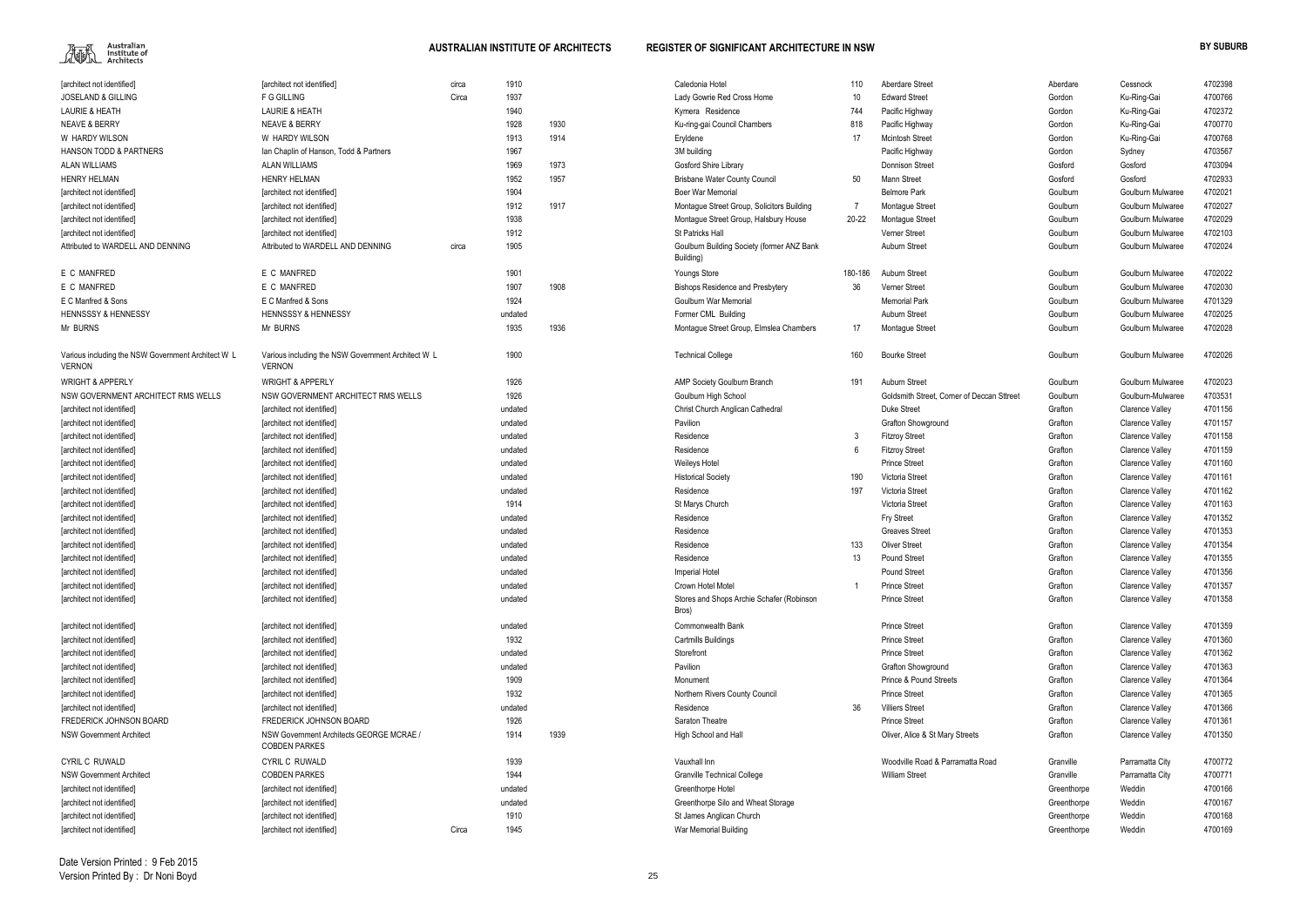

| Aberdare Street           | Aberdare    | Cessnock         | 4702398            |
|---------------------------|-------------|------------------|--------------------|
|                           | Greenthorpe | Weddin           | 4700170            |
|                           | Greenthorpe | Weddin           | 4700310            |
|                           | Greenthorpe | Weddin           | 4700311            |
|                           | Greenthorpe | Weddin           | 4700312            |
|                           | Greenthorpe | Weddin           | 4700313            |
|                           | Greenthorpe | Weddin           | 4700314            |
|                           | Greenthorpe | Weddin           | 4700315            |
|                           |             |                  |                    |
|                           | Greenthorpe | Weddin           | 4700316            |
|                           | Greenthorpe | Weddin           | 4700374            |
|                           | Greenthorpe | Weddin           | 4700309            |
|                           | Greenthorpe | Weddin           | 4700178            |
|                           | Greenthorpe | Weddin<br>Weddin | 4700179<br>4700180 |
|                           | Greenthorpe |                  |                    |
| Weddin Street             | Grenfell    | Weddin           | 4700110            |
| Weddin Street             | Grenfell    | Weddin           | 4700111            |
| Middle Street             | Grenfell    | Weddin           | 4700113            |
| Camp Street               | Grenfell    | Weddin           | 4700114            |
|                           | Grenfell    | Weddin           | 4700115            |
| Main Street               | Grenfell    | Weddin           | 4700116            |
| Main Street               | Grenfell    | Weddin           | 4700117            |
| Main Street               | Grenfell    | Weddin           | 4700118            |
| Main Street               | Grenfell    |                  |                    |
|                           |             | Weddin           | 4700119            |
| <b>Weddin Street</b>      | Grenfell    | Weddin           | 4700120            |
| Main Street               | Grenfell    | Weddin           | 4700121<br>4700122 |
|                           | Grenfell    | Weddin           | 4700123            |
| Main Street               | Grenfell    | Weddin           |                    |
| Main Street               | Grenfell    | Weddin           | 4700124            |
| Weddin Strret             | Grenfell    | Weddin           | 4700125            |
| Camp Street               | Grenfell    | Weddin           | 4700126            |
| Camp Street               | Grenfell    | Weddin           | 4700127            |
|                           | Grenfell    | Weddin           | 4700128            |
| George Street             | Grenfell    | Weddin           | 4700129            |
| cnr Camp & Burrangong Sts | Grenfell    | Weddin           | 4700130            |
| Dagmar Street             | Grenfell    | Weddin           | 4700131            |
| Middle Street             | Grenfell    | Weddin           | 4700132            |
| Alexandra Street          | Grenfell    | Weddin           | 4700173            |
| West Street               | Grenfell    | Weddin           | 4700186            |
| Lawson Drive              | Grenfell    | Weddin           | 4700187            |
| Lawson Drive              | Grenfell    | Weddin           | 4700188            |
|                           | Grenfell    | Weddin           | 4700189            |
| Rose Street               | Grenfell    | Weddin           | 4700190            |
| Rose Street               | Grenfell    | Weddin           | 4700191            |
| Rose & East Streets       | Grenfell    | Weddin           | 4700192            |
| Taylor Park               | Grenfell    | Weddin           | 4700193            |
|                           | Grenfell    | Weddin           | 4700194            |
| Main Street               | Grenfell    | Weddin           | 4700195            |
| Camp Street               | Grenfell    | Weddin           | 4700196            |
| Camp Street               | Grenfell    | Weddin           | 4700197            |
| Alexandra Street          | Grenfell    | Weddin           | 4700198            |
|                           | Grenfell    | Weddin           | 4700199            |
| <b>Cross Street</b>       | Grenfell    | Weddin           | 4700200            |

| [architect not identified]          | [architect not identified]          | circa  | 1910    | Caledonia Hotel                                              | 110     | Aberdare Street           | Aberdare    | Cessnock | 4702398 |
|-------------------------------------|-------------------------------------|--------|---------|--------------------------------------------------------------|---------|---------------------------|-------------|----------|---------|
| [architect not identified]          | [architect not identified]          |        | 1933    | Greenthorpe Catholic Church                                  |         |                           | Greenthorpe | Weddin   | 4700170 |
| [architect not identified]          | [architect not identified]          |        | undated | Former landra School                                         |         |                           | Greenthorpe | Weddin   | 4700310 |
| [architect not identified]          | [architect not identified]          |        | undated | <b>War Memorial</b>                                          |         |                           | Greenthorpe | Weddin   | 4700311 |
| [architect not identified]          | [architect not identified]          |        | undated | <b>Methodist Church</b>                                      |         |                           | Greenthorpe | Weddin   | 4700312 |
| [architect not identified]          | [architect not identified]          |        | undated | St Columbas Roman Catholic Church                            |         |                           | Greenthorpe | Weddin   | 4700313 |
| [architect not identified]          | [architect not identified]          |        | undated | St James Church of England                                   |         |                           | Greenthorpe | Weddin   | 4700314 |
| [architect not identified]          | [architect not identified]          |        | undated | Greenthorpe, homestead and surrounding                       |         |                           | Greenthorpe | Weddin   | 4700315 |
|                                     |                                     |        |         | garden and parks [see landra]                                |         |                           |             |          |         |
| [architect not identified]          | [architect not identified]          |        | undated | Managers Residence                                           |         |                           | Greenthorpe | Weddin   | 4700316 |
| [architect not identified]          | [architect not identified]          |        | undated | <b>Greenthorpe School</b>                                    |         |                           | Greenthorpe | Weddin   | 4700374 |
| EDWARD G STONE                      | EDWARD G STONE with MRS E GREENE    | Circa  | 1908    | landra Castle (Mount Oriel Homestead)                        |         |                           | Greenthorpe | Weddin   | 4700309 |
| NSW Government Architect W L VERNON | NSW Government Architect W L VERNON |        | 1903    | Greenthorpe Public School                                    |         |                           | Greenthorpe | Weddin   | 4700178 |
| <b>WILSON, NEAVE &amp; BERRY</b>    | <b>WILSON, NEAVE &amp; BERRY</b>    | Decade | 1920    | Anglican Rectory & Bank of NSW                               |         |                           | Greenthorpe | Weddin   | 4700179 |
| <b>WILSON, NEAVE &amp; BERRY</b>    | <b>WILSON, NEAVE &amp; BERRY</b>    |        | 1928    | Greenthorpe Uniting Church Former Methodist<br>Church        |         |                           | Greenthorpe | Weddin   | 4700180 |
| [architect not identified]          | [architect not identified]          |        | 1906    | St Josephs Catholic Church                                   |         | <b>Weddin Street</b>      | Grenfell    | Weddin   | 4700110 |
| [architect not identified]          | [architect not identified]          |        | 1917    | St Josephs Catholic Primary School                           |         | <b>Weddin Street</b>      | Grenfell    | Weddin   | 4700111 |
| [architect not identified]          | [architect not identified]          |        | 1919    | Holy Trinity Soldiers Memorial Hall & Lychgate &<br>Memorial |         | <b>Middle Street</b>      | Grenfell    | Weddin   | 4700113 |
| [architect not identified]          | [architect not identified]          | Circa  | 1904    | J J Sullivan Pty Ltd Flour Mills                             |         | Camp Street               | Grenfell    | Weddin   | 4700114 |
| [architect not identified]          | [architect not identified]          |        | undated | Challenge Flour Mills                                        |         |                           | Grenfell    | Weddin   | 4700115 |
| [architect not identified]          | [architect not identified]          |        | 1912    | Cockys Pub                                                   |         | <b>Main Street</b>        | Grenfell    | Weddin   | 4700116 |
| [architect not identified]          | [architect not identified]          |        | undated | Exchange Hotel                                               | 37      | <b>Main Street</b>        | Grenfell    | Weddin   | 4700117 |
| [architect not identified]          | [architect not identified]          |        | undated | <b>Commonwealth Bank</b>                                     |         | <b>Main Street</b>        | Grenfell    | Weddin   | 4700118 |
| [architect not identified]          | [architect not identified]          |        | undated | State Bank                                                   |         | <b>Main Street</b>        | Grenfell    | Weddin   | 4700119 |
| [architect not identified]          | [architect not identified]          |        | 1931    | <b>Taylor Park Bandstand</b>                                 |         | <b>Weddin Street</b>      | Grenfell    | Weddin   | 4700120 |
| [architect not identified]          | [architect not identified]          | Decade | 1920    | National Australia Bank                                      |         | <b>Main Street</b>        | Grenfell    | Weddin   | 4700121 |
| [architect not identified]          | [architect not identified]          |        | undated | <b>Grenfell Centre</b>                                       |         |                           | Grenfell    | Weddin   | 4700122 |
| [architect not identified]          | [architect not identified]          |        | 1923    | Pain Shops                                                   | 136     | <b>Main Street</b>        | Grenfell    | Weddin   | 4700123 |
| [architect not identified]          | [architect not identified]          |        | undated | <b>Theatre Royal</b>                                         |         | <b>Main Street</b>        | Grenfell    | Weddin   | 4700124 |
| [architect not identified]          | [architect not identified]          |        | 1932    | <b>Grenfell Shire Chambers</b>                               |         | <b>Weddin Strret</b>      | Grenfell    | Weddin   | 4700125 |
| [architect not identified]          | [architect not identified]          | Decade | 1920    | <b>Grenfell Post Office</b>                                  |         | Camp Street               | Grenfell    | Weddin   | 4700126 |
| [architect not identified]          | [architect not identified]          |        | undated | <b>Grenfell Uniting Church</b>                               |         | Camp Street               | Grenfell    | Weddin   | 4700127 |
| [architect not identified]          | [architect not identified]          | Circa  | 1916    | Shop Buildings                                               |         |                           | Grenfell    | Weddin   | 4700128 |
| [architect not identified]          | [architect not identified]          |        | 1924    | The Salvation Army Citadel                                   |         | George Street             | Grenfell    | Weddin   | 4700129 |
| [architect not identified]          | [architect not identified]          | Decade | 1920    | Lodge St Andrew 33                                           |         | cnr Camp & Burrangong Sts | Grenfell    | Weddin   | 4700130 |
| [architect not identified]          | [architect not identified]          |        | undated | House                                                        | 27      | Dagmar Street             | Grenfell    | Weddin   | 4700131 |
| [architect not identified]          | [architect not identified]          |        | undated | Glencairn House                                              | 13      | <b>Middle Street</b>      | Grenfell    | Weddin   | 4700132 |
| [architect not identified]          | [architect not identified]          |        | undated | Greenfell Showground Grandstand                              |         | Alexandra Street          | Grenfell    | Weddin   | 4700173 |
| [architect not identified]          | [architect not identified]          |        | undated | Grain Silos                                                  |         | <b>West Street</b>        | Grenfell    | Weddin   | 4700186 |
| [architect not identified]          | [architect not identified]          |        | undated | Henry Lawson Park Grandstand Oval                            |         | Lawson Drive              | Grenfell    | Weddin   | 4700187 |
| [architect not identified]          | [architect not identified]          |        | 1924    | Henry Lawson Park Entrance Gates                             |         | Lawson Drive              | Grenfell    | Weddin   | 4700188 |
| [architect not identified]          | [architect not identified]          |        | 1924    | Henry Lawson Obelisk                                         |         |                           | Grenfell    | Weddin   | 4700189 |
| [architect not identified]          | [architect not identified]          |        | undated | <b>Community Arts Centre</b>                                 |         | <b>Rose Street</b>        | Grenfell    | Weddin   | 4700190 |
| [architect not identified]          | [architect not identified]          |        | undated | Department of Further Education                              |         | <b>Rose Street</b>        | Grenfell    | Weddin   | 4700191 |
| [architect not identified]          | [architect not identified]          |        | 1924    | War Memorial Obelisk                                         |         | Rose & East Streets       | Grenfell    | Weddin   | 4700192 |
| [architect not identified]          | [architect not identified]          |        | 1924    | <b>Taylor Park Obelisk</b>                                   |         | <b>Taylor Park</b>        | Grenfell    | Weddin   | 4700193 |
| [architect not identified]          | [architect not identified]          | Circa  | 1915    | <b>Rygate Memorial</b>                                       |         |                           | Grenfell    | Weddin   | 4700194 |
| [architect not identified]          | [architect not identified]          |        | undated | Phil Aston Stock Property and Insurance                      | 111-115 | <b>Main Street</b>        | Grenfell    | Weddin   | 4700195 |
| [architect not identified]          | [architect not identified]          |        | 1929    | <b>Grenfell Fire Station</b>                                 |         | Camp Street               | Grenfell    | Weddin   | 4700196 |
| [architect not identified]          | [architect not identified]          |        | 1924    | Grenfell PAH & I Association                                 |         | Camp Street               | Grenfell    | Weddin   | 4700197 |
| [architect not identified]          | [architect not identified]          |        | 1924    | Showground Stables                                           |         | Alexandra Street          | Grenfell    | Weddin   | 4700198 |
| [architect not identified]          | [architect not identified]          |        | 1928    | School Hall                                                  |         |                           | Grenfell    | Weddin   | 4700199 |
| [architect not identified]          | [architect not identified]          |        | undated | <b>RSL Rooms</b>                                             |         | <b>Cross Street</b>       | Grenfell    | Weddin   | 4700200 |
|                                     |                                     |        |         |                                                              |         |                           |             |          |         |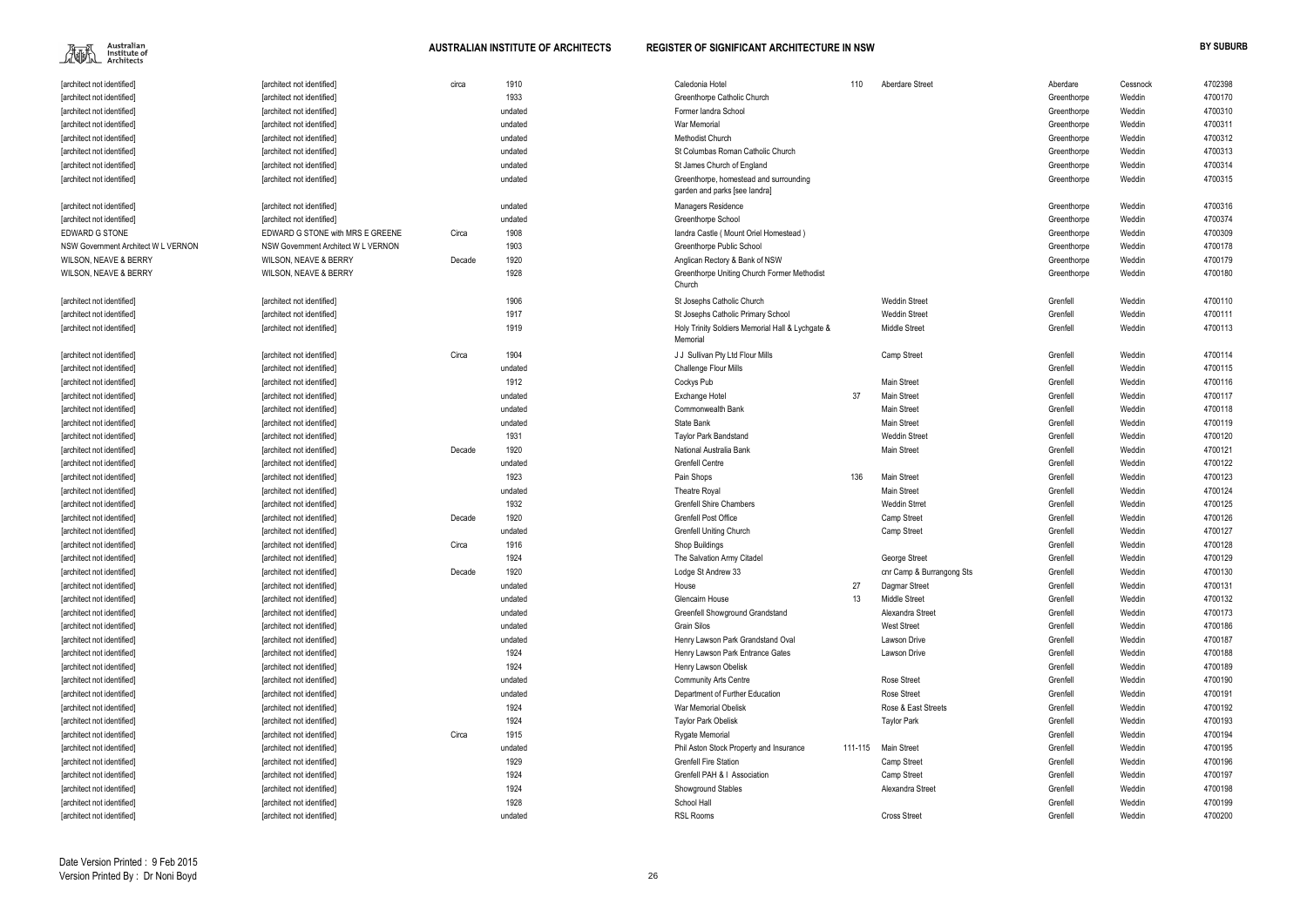Australian<br>Institute of<br>— Architects 編

| Aberdare Street                                | Aberdare    | Cessnock      | 4702398 |
|------------------------------------------------|-------------|---------------|---------|
| Main Street                                    | Grenfell    | Weddin        | 4700201 |
|                                                |             |               |         |
|                                                |             |               |         |
| Main Street                                    | Grenfell    | Weddin        | 4700202 |
| West Street                                    | Grenfell    | Weddin        | 4700203 |
| Taylor Park                                    | Grenfell    | Weddin        | 4700224 |
| Middle Street                                  | Grenfell    | Weddin        | 4700333 |
|                                                | Grenfell    | Weddin        | 4700334 |
| Cowra Road                                     | Grenfell    | Weddin        | 4700335 |
| Main Street                                    | Grenfell    | Weddin        | 4700336 |
| Main Street                                    | Grenfell    | Weddin        | 4700337 |
| Forbes Street                                  | Grenfell    | Weddin        | 4700339 |
| Middle Street                                  | Grenfell    | Weddin        | 4700340 |
| Rygate Square, Main Street                     | Grenfell    | Weddin        | 4700112 |
| Forbes Street                                  | Grenfell    | Weddin        | 4700338 |
|                                                |             |               |         |
| Cowra Road & Sullivan Street                   | Grenfell    | Weddin        | 4700204 |
|                                                |             |               |         |
| Park Banna Way                                 | Griffith    | Griffith      | 4701635 |
| Banna Avenue                                   | Griffith    | Griffith      | 4701636 |
| Banna Way                                      | Griffith    | Griffith      | 4701637 |
| Banna Way                                      | Griffith    | Griffith      | 4701638 |
| Anzac Parade                                   | Griffith    | Griffith      | 4701777 |
| Banna Avenue corner Trainter Place             | Griffith    | Griffith      | 4701778 |
| Banna Avenue                                   | Griffith    | Griffith      | 4701779 |
| Banna Avenue                                   | Griffith    | Griffith      | 4701780 |
| Banna Avenue                                   | Griffith    | Griffith      | 4701781 |
|                                                |             |               |         |
| Banna Way                                      | Griffith    | Griffith      | 4701782 |
| Coolah Street                                  | Griffith    | Griffith      | 4701783 |
| Warnambool Street                              | Griffith    | Griffith      | 4701784 |
| Leeton Road                                    | Griffith    | Griffith      | 4701785 |
| Warrambool Street                              | Griffith    | Griffith      | 4701786 |
| Willandra Avenue                               | Griffith    | Griffith      | 4701787 |
| Andlethan Road                                 | Grong Grong | Narrandera    | 4701795 |
| Sheridan Street                                | Gundagai    | Gundagai      | 4701639 |
| Sheridan Street                                | Gundagai    | Gundagai      | 4701640 |
| First Avenue                                   | Gundagai    | Gundagai      | 4701788 |
| Sheridan Street                                | Gundagai    | Gundagai      | 4701791 |
| <b>Sheridan Street</b>                         | Gundagai    | Gundagai      | 4701792 |
| Sheridan Street                                | Gundagai    | Gundagai      | 4701794 |
| <b>Sheridan Street</b>                         | Gundagai    | Gundagai      | 4701793 |
| Sheridan Street                                |             | Gundagai      | 4701789 |
|                                                | Gundagai    |               |         |
| Sheridan Street                                | Gundagai    | Gundagai      | 4701790 |
| Yass Street                                    | Gunning     | Upper Lachlan | 4703523 |
| Cullerin Street near Wombat Street             | Gunning     | Upper Lachlan | 4703524 |
| Biala Street cnr Warrataw Street               | Gunning     | Upper Lachlan | 4703525 |
| Yass Street cnr Nalanglo Street                | Gunning     | Upper Lachlan | 4703533 |
| Yass Street near Waratah Street                | Gunning     | Upper Lachlan | 4703535 |
| Yass Street                                    | Gunning     | Upper Lachlan | 4703526 |
| <b>Bradley Street</b>                          | Guyra       | Guyra         | 4701007 |
|                                                |             |               |         |
| <b>Bradley Street</b><br><b>Bradley Street</b> | Guyra       | Guyra         | 4701008 |
|                                                | Guyra       | Guyra         | 4701009 |
| <b>Bradley Street</b>                          | Guyra       | Guyra         | 4701010 |

| [architect not identified]                                                              | [architect not identified]                                                              | circa | 1910            |      |                                | Caledonia Hotel                                                   | 110     | <b>Aberdare Street</b>                    | Aberdare           | Cessnock      | 4702398            |
|-----------------------------------------------------------------------------------------|-----------------------------------------------------------------------------------------|-------|-----------------|------|--------------------------------|-------------------------------------------------------------------|---------|-------------------------------------------|--------------------|---------------|--------------------|
| [architect not identified]                                                              | [architect not identified]                                                              | 1890  |                 |      | Converted to                   | Grenfell Ambulance (former Bank of Australasia)                   |         | <b>Main Street</b>                        | Grenfell           | Weddin        | 4700201            |
|                                                                                         |                                                                                         |       |                 |      | Ambulance Station<br>1949      |                                                                   |         |                                           |                    |               |                    |
| [architect not identified]                                                              | [architect not identified]                                                              |       | undated         |      |                                | ANZ Bank                                                          | 77      | <b>Main Street</b>                        | Grenfell           | Weddin        | 4700202            |
| [architect not identified]                                                              | [architect not identified]                                                              |       | 1901            |      |                                | <b>Grenfell Railway Station</b>                                   |         | <b>West Street</b>                        | Grenfell           | Weddin        | 4700203            |
| [architect not identified]                                                              | [architect not identified]                                                              |       | undated         |      |                                | <b>Band Rotunda</b>                                               |         | <b>Taylor Park</b>                        | Grenfell           | Weddin        | 4700224            |
| [architect not identified]                                                              | [architect not identified]                                                              |       | undated         |      |                                | Anglican Church of St Peter                                       |         | <b>Middle Street</b>                      | Grenfell           | Weddin        | 4700333            |
| [architect not identified]                                                              | [architect not identified]                                                              |       | undated         |      |                                | Roman Catholic Church                                             |         |                                           | Grenfell           | Weddin        | 4700334            |
| [architect not identified]                                                              | [architect not identified]                                                              |       | undated         |      |                                | <b>Methodist Church</b>                                           |         | Cowra Road                                | Grenfell           | Weddin        | 4700335            |
| [architect not identified]                                                              | [architect not identified]                                                              |       | undated         |      |                                | <b>Albion Hotel</b>                                               |         | <b>Main Street</b>                        | Grenfell           | Weddin        | 4700336            |
| [architect not identified]                                                              | [architect not identified]                                                              |       | undated         |      |                                | Shops                                                             |         | <b>Main Street</b>                        | Grenfell           | Weddin        | 4700337            |
| [architect not identified]                                                              | [architect not identified]                                                              |       | undated         |      |                                | <b>Sheriffs Cottage</b>                                           |         | <b>Forbes Street</b>                      | Grenfell           | Weddin        | 4700339            |
|                                                                                         | [architect not identified]                                                              |       | undated         |      |                                | Holy Trinity Church - Anglican Church                             |         | Middle Street                             | Grenfell           | Weddin        | 4700340            |
| [architect not identified]                                                              | Mr BATES                                                                                |       |                 |      |                                |                                                                   |         |                                           |                    |               |                    |
| <b>EATON &amp; BATES</b>                                                                |                                                                                         |       | 1914            |      |                                | Railway Hotel                                                     |         | Rygate Square, Main Street                | Grenfell           | Weddin        | 4700112            |
| <b>NSW Government Architect</b>                                                         | NSW Government Architects Branch Project architect not<br>confirmed                     |       | undated         |      |                                | <b>Police Station</b>                                             |         | <b>Forbes Street</b>                      | Grenfell           | Weddin        | 4700338            |
| NSW Government Architect for post 1915 works, 1890<br>building architect not identified | NSW Government Architect for post 1915 works, 1890<br>building architect not identified |       | 1890            |      | 1913, 1915, 1920s<br>and 1930s | <b>Grenfell Hospital</b>                                          |         | Cowra Road & Sullivan Street              | Grenfell           | Weddin        | 4700204            |
| [architect not identified]                                                              | [architect not identified]                                                              |       | 1940            |      |                                | <b>WWI Memorial</b>                                               |         | Park Banna Way                            | Griffith           | Griffith      | 4701635            |
| [architect not identified]                                                              | [architect not identified]                                                              |       | undated         |      |                                | <b>Rural Bank</b>                                                 |         | Banna Avenue                              | Griffith           | Griffith      | 4701636            |
| [architect not identified]                                                              | [architect not identified]                                                              |       | 1928            |      |                                | Court House                                                       |         | Banna Way                                 | Griffith           | Griffith      | 4701637            |
| [architect not identified]                                                              | [architect not identified]                                                              |       | 1928            |      |                                | Sacred Heart Group Church                                         |         | Banna Way                                 | Griffith           | Griffith      | 4701638            |
| [architect not identified]                                                              | [architect not identified]                                                              |       | 1954            |      |                                | Anglican Church of St Alban The Martyr                            |         | Anzac Parade                              | Griffith           | Griffith      | 4701777            |
| [architect not identified]                                                              | [architect not identified]                                                              |       | 1959            |      |                                | Building                                                          |         | Banna Avenue corner Trainter Place        | Griffith           | Griffith      | 4701778            |
| [architect not identified]                                                              | [architect not identified]                                                              |       | 1939            |      |                                | War Memorial Hall                                                 |         | Banna Avenue                              | Griffith           | Griffith      | 4701779            |
| [architect not identified]                                                              | [architect not identified]                                                              | circa | 1950            |      |                                | Griffith Cooperative Society Ltd Store                            |         | Banna Avenue                              | Griffith           | Griffith      | 4701780            |
| [architect not identified]                                                              | [architect not identified]                                                              |       | undated         |      |                                | Riverina College of Advanced Education -<br>Griffith Study Centre |         | Banna Avenue                              | Griffith           | Griffith      | 4701781            |
| [architect not identified]                                                              | [architect not identified]                                                              |       | 1924            | 1925 |                                | Victoria Hotel                                                    |         | Banna Way                                 | Griffith           | Griffith      | 4701782            |
| [architect not identified]                                                              | [architect not identified]                                                              |       | 1941            |      |                                | Infants School                                                    |         | Coolah Street                             | Griffith           | Griffith      | 4701783            |
| [architect not identified]                                                              | [architect not identified]                                                              |       | 1933            |      |                                | Sacred Heart Group Convent of Mercy                               |         | Warnambool Street                         | Griffith           | Griffith      | 4701784            |
| [architect not identified]                                                              | [architect not identified]                                                              |       | 1930            |      |                                | Penfolds Winery                                                   |         | Leeton Road                               | Griffith           | Griffith      | 4701785            |
| [architect not identified]                                                              | [architect not identified]                                                              |       | 1921            |      |                                | Sacred Heart Group School Hall                                    |         | <b>Warrambool Street</b>                  | Griffith           | Griffith      | 4701786            |
| <b>NSW Government Architect</b>                                                         | NSW Government Architect EVAN SMITH                                                     |       | 1933            |      |                                | <b>High School</b>                                                |         | Willandra Avenue                          | Griffith           | Griffith      | 4701787            |
| [architect not identified]                                                              | [architect not identified]                                                              |       | 1917            | 1922 |                                | Roman Catholic Church                                             |         | Andlethan Road                            | <b>Grong Grong</b> | Narrandera    | 4701795            |
| [architect not identified]                                                              | [architect not identified]                                                              |       | 1929            |      |                                | Gundagai Theatre                                                  | 217-221 | Sheridan Street                           | Gundagai           | Gundagai      | 4701639            |
| [architect not identified]                                                              | [architect not identified]                                                              | circa | 1930            |      |                                | Niagara Cafe                                                      |         | <b>Sheridan Street</b>                    | Gundagai           | Gundagai      | 4701640            |
|                                                                                         |                                                                                         | circa | 1940            |      |                                | Warrinilla (House)                                                | 51      | <b>First Avenue</b>                       |                    |               | 4701788            |
| [architect not identified]                                                              | [architect not identified]<br>[architect not identified]                                |       |                 |      |                                | Royal Hotel                                                       |         | Sheridan Street                           | Gundagai           | Gundagai      | 4701791            |
| [architect not identified]                                                              |                                                                                         |       | undated<br>1924 |      |                                |                                                                   |         | Sheridan Street                           | Gundagai           | Gundagai      |                    |
| [architect not identified]                                                              | [architect not identified]                                                              |       |                 |      |                                | Roman Catholic Hall                                               |         | Sheridan Street                           | Gundagai           | Gundagai      | 4701792<br>4701794 |
| [architect not identified]                                                              | [architect not identified]                                                              |       | undated         |      |                                | Rural Bank                                                        | 143     |                                           | Gundagai           | Gundagai      |                    |
| <b>COPEMAN, LAMONT &amp; KEESING</b>                                                    | <b>COPEMAN, LEMONT &amp; KEESING</b>                                                    | circa | 1930            |      |                                | <b>Criterion Hotel</b>                                            |         | Sheridan Street                           | Gundagai           | Gundagai      | 4701793            |
| Designed & built by Mr Rusconi                                                          | Designed & built by Mr Rusconi                                                          |       | 1928            |      |                                | <b>WWI Memorial</b>                                               |         | <b>Sheridan Street</b>                    | Gundagai           | Gundagai      | 4701789            |
| NIXON & ADAM                                                                            | NIXON & ADAM                                                                            |       | undated         |      |                                | <b>Boer War Memorial</b>                                          |         | Sheridan Street                           | Gundagai           | Gundagai      | 4701790            |
| [architect not identified]                                                              | [architect not identified]                                                              |       | undated         |      |                                | Post Office                                                       |         | <b>Yass Street</b>                        | Gunning            | Upper Lachlan | 4703523            |
| [architect not identified]                                                              | [architect not identified]                                                              |       | 1924            |      |                                | Roman Catholic Presbytert                                         |         | <b>Cullerin Street near Wombat Street</b> | Gunning            | Upper Lachlan | 4703524            |
| [architect not identified]                                                              | [architect not identified]                                                              |       | undated         |      |                                | Uniting Church (former Methodist Church)                          |         | Biala Street cnr Warrataw Street          | Gunning            | Upper Lachlan | 4703525            |
| [architect not identified]                                                              | [architect not identified]                                                              |       | 1915            |      |                                | <b>Gunning Shire Office</b>                                       |         | Yass Street cnr Nalanglo Street           | Gunning            | Upper Lachlan | 4703533            |
| [architect not identified]                                                              | [architect not identified]                                                              |       | undated         |      |                                | <b>CBC Bank</b>                                                   |         | Yass Street near Waratah Street           | Gunning            | Upper Lachlan | 4703535            |
| ERNEST LAVER (1916 additions), RUDDER & GROUT<br>(1934 additions)                       | ERNEST LAVER (1916 additions), RUDDER & GROUT<br>(1934 additions)                       |       | 1916            |      | 1934                           | Telegraph Hotel (additions to earlier building)                   |         | <b>Yass Street</b>                        | Gunning            | Upper Lachlan | 4703526            |
| [architect not identified]                                                              | [architect not identified]                                                              |       | 1913            |      |                                | Masonic Hall                                                      |         | <b>Bradley Street</b>                     | Guyra              | Guyra         | 4701007            |
| [architect not identified]                                                              | [architect not identified]                                                              |       | 1920            |      |                                | Hall and School of Rural Studies                                  |         | <b>Bradley Street</b>                     | Guyra              | Guyra         | 4701008            |
| [architect not identified]                                                              | [architect not identified]                                                              |       | undated         |      |                                | Shopfront (Australian Fertilisers)                                | 117     | <b>Bradley Street</b>                     | Guyra              | Guyra         | 4701009            |
| [architect not identified]                                                              | [architect not identified]                                                              |       | undated         |      |                                | Shopfront Estates and R Hall and Sons                             |         | <b>Bradley Street</b>                     | Guyra              | Guyra         | 4701010            |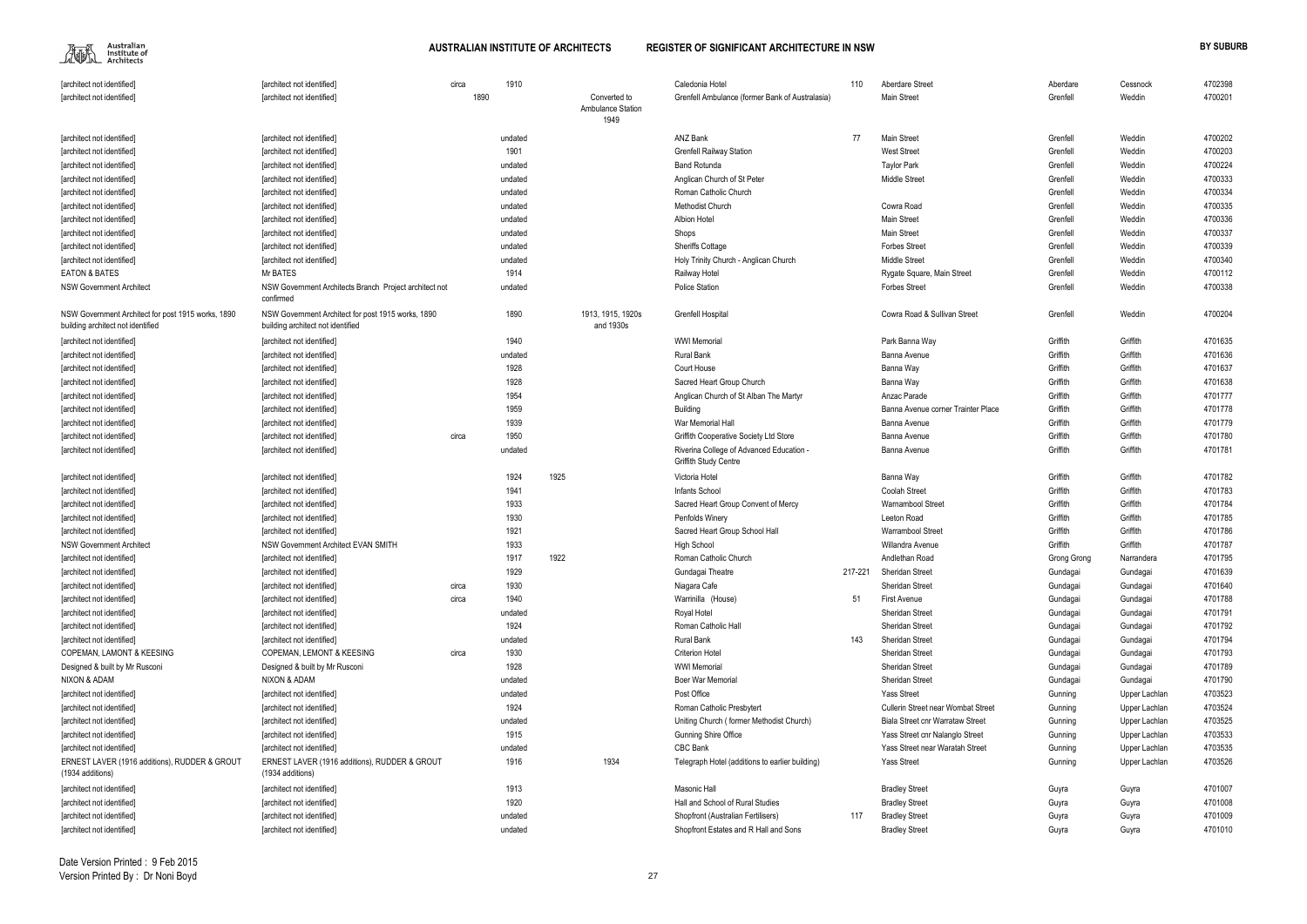

| [architect not identified]                                                     | [architect not identified]                                                  | circa | 1910    |      |                             | Caledonia Hotel                                                                       | 110             | <b>Aberdare Street</b>               | Aberdare         | Cessnock               | 4702398 |
|--------------------------------------------------------------------------------|-----------------------------------------------------------------------------|-------|---------|------|-----------------------------|---------------------------------------------------------------------------------------|-----------------|--------------------------------------|------------------|------------------------|---------|
| [architect not identified]                                                     | [architect not identified]                                                  |       | undated |      |                             | Coronation Cafe and Georges Fashions                                                  |                 | <b>Bradley Street</b>                | Guyra            | Guyra                  | 4701011 |
| [architect not identified]                                                     | [architect not identified]                                                  |       | 1914    |      |                             | H Beesley and Sons                                                                    |                 | <b>Bradley Street</b>                | Guyra            | Guyra                  | 4701012 |
| [architect not identified]                                                     | [architect not identified]                                                  |       | 1915    |      |                             | TE Sole and Sons                                                                      |                 | <b>Bradley Street</b>                | Guyra            | Guyra                  | 4701013 |
| [architect not identified]                                                     | [architect not identified]                                                  |       | undated |      |                             | <b>Astor Theatre</b>                                                                  |                 | <b>Bradley Street</b>                | Guyra            | Guyra                  | 4701014 |
| [architect not identified]                                                     | [architect not identified]                                                  |       | undated |      |                             | Residence                                                                             | 174             | <b>Bradley Street</b>                | Guyra            | Guyra                  | 4701016 |
| [architect not identified]                                                     | [architect not identified]                                                  |       | 1913    |      |                             | Residence Ollera                                                                      |                 | Tingha Road                          | Guyra            | Guyra                  | 4701019 |
| [architect not identified]                                                     | [architect not identified]                                                  |       | 1902    |      |                             | Caber Faegh Station                                                                   |                 | Tingha Road                          | Guyra            | Guyra                  | 4701020 |
| J H QUEENSLAND                                                                 | J H QUEENSLAND                                                              |       | 1902    |      |                             | Tangley (House)                                                                       |                 | Tingha Road                          | Guyra            | Guyra                  | 4701018 |
| <b>NSW Government Architect</b>                                                | NSW Government Architects W L VERNON E DREW                                 |       | 1893    | 1910 |                             | Court House                                                                           |                 | New England Highway                  | Guyra            | Guyra                  | 4701017 |
|                                                                                |                                                                             |       |         |      |                             |                                                                                       |                 |                                      |                  |                        |         |
| Public Works Branch, Department of Home Affairs<br>(Commonwealth of Australia) | Attributed to the NSW Works Supervisor, George<br>Oakeshott                 |       | 1912/13 |      |                             | Guyra Post Office                                                                     |                 | <b>Bradley Street</b>                | Guyra            | Guyra                  | 4701015 |
| [architect not identified]                                                     | [architect not identified]                                                  | Circa | 1910    |      |                             | School (now Trinity Centre)                                                           |                 | <b>Albury Strreet</b>                | Harden           | Harden                 | 4703562 |
| [architect not identified]                                                     | [architect not identified]                                                  | Circa | 1940    |      |                             | Dalgety - Winchcome building                                                          | 52              | <b>Neill Street</b>                  | Harden           | Harden                 | 4703563 |
| Attributed to the NSW Works Supervisor, Commonwealth<br>Department of Works    | Attributed to the NSW Works Supervisor, Commonwealth<br>Department of Works |       | 1941    |      |                             | Harden Post Office                                                                    |                 | Neill Street                         | Harden           | Harden                 | 4703549 |
| <b>CLEMENT GLANCEY</b>                                                         | <b>CLEMENT GLANCEY</b>                                                      |       | 1934    | 1936 |                             | St Anthony of Padua                                                                   |                 | <b>Albury Strreet</b>                | Harden           | Harden                 | 4703560 |
| <b>ERNEST R LAVER</b>                                                          | <b>ERNEST R LAVER of Cootamundra</b>                                        |       | 1908    | 1909 |                             | Mechanics Insitute and Public Hall                                                    |                 | <b>Neill Street</b>                  | Harden           | Harden                 | 4703482 |
| <b>ERNEST R LAVER (Attributed)</b>                                             | <b>ERNEST R LAVER of Cootamundra</b>                                        |       | 1910    |      |                             | Commercial Banking Company branch (CBC)                                               |                 | <b>Neill Street</b>                  | Harden           | Harden                 | 4703483 |
|                                                                                |                                                                             |       |         |      |                             |                                                                                       |                 |                                      |                  |                        |         |
| <b>NSW Government Architect</b>                                                | <b>NSW Government Architect</b>                                             | circa | 1910    |      |                             | former Inebriates Hospital, later Mental Hospital                                     |                 | Peat Island (formerly Rabbit Island) | Hawkesbury River | Hornsby                | 4702632 |
| PHILIP COX RICHARDSON & TAYLOR                                                 | PHILIP COX & PARTNERS                                                       |       | 1980    | 1984 |                             | University of Technology, Library (Three Markets<br>Campus)                           |                 | Ultimo, Quay and Darling Streets     | Haymarket        | Sydney                 | 4703110 |
| <b>NSW Government Architect</b>                                                | NSW Government Architect W L VERNON                                         |       | 1909    | 1918 |                             | Garawarra Centre for Aged Care former<br>Garawarra Hospital Residence                 |                 | Hospital Road via Princes Highway    | Helensburgh      | <b>Wollongong City</b> | 4702033 |
| <b>NSW Government Architect</b>                                                | NSW Government Architect W L VERNON                                         |       | 1909    | 1918 |                             | Garawarra Centre for Aged Care former<br>Garawarra Hospital                           |                 | Hospital Road via Princes Highway    | Helensburgh      | <b>Wollongong City</b> | 4702031 |
| <b>NSW Government Architect</b>                                                | NSW Government Architect W L VERNON                                         |       | 1909    | 1918 |                             | Garawarra Centre for Aged Care former<br>Garawarra Hospital, Admin and Kitchen Blocks |                 | Hospital Road via Princes Highway    | Helensburgh      | <b>Wollongong City</b> | 4702032 |
| [architect not identified]                                                     | [architect not identified]                                                  |       | undated |      |                             | <b>Bridge Over Hunter River</b>                                                       |                 | Pacific Highway                      | Hexham           | Newcastle              | 4702517 |
| <b>SCOTT GREEN &amp; SCOTT</b>                                                 | <b>SCOTT GREEN &amp; SCOTT</b>                                              |       | 1941    |      |                             | Horse & Jockey Hotel                                                                  | 70              | Parramatta Road                      | Homebush         | Strathfield            | 4702977 |
| <b>RALPH SYMONDS</b>                                                           | <b>RALPH SYMONDS</b>                                                        |       | 1959    |      |                             | Former Ralph Symonds Ltd Plant                                                        |                 | Bennelong Road                       | Homebush Bay     | Auburn                 | 4703447 |
| [architect not identified]                                                     | [architect not identified]                                                  |       | undated |      |                             | Hornsby Town Hall and Administration Buidling                                         | 296             | Pacific Highway                      | Hornsby          | Hornsby                | 4703120 |
|                                                                                |                                                                             |       |         |      |                             |                                                                                       |                 |                                      |                  |                        |         |
| <b>ROSS AYNSLEY</b>                                                            | <b>ROSS AYNSLEY</b>                                                         |       | 1957    | 1958 |                             | Hornsby Womens Rest Centre (CWA)                                                      |                 | Princes Highway                      | Hornsby          | Hornsby                | 4703457 |
| <b>CLARK GAZZARD &amp; YEOMANS</b>                                             | DONALD GAZZARD                                                              |       | 1960    | 1961 | Extended by<br>Gazzard 2000 | Herbert House (Trevor & Alexia Herbert)                                               | 12 <sup>°</sup> | Ellesmere Avenue                     | Hunters Hill     | Hunters Hill           | 4703084 |
| PREVOST & ANCHER                                                               | <b>SYDNEY ANCHER</b>                                                        |       | 1938    | 1940 |                             | The Hunters Hill Hotel                                                                |                 | Gladesville Road                     | Hunters Hill     | Hunters Hill           | 4702872 |
| <b>RUDDER &amp; GROUT</b>                                                      | <b>RUDDER &amp; GROUT</b>                                                   |       | 1929    |      |                             | Jarvis Bay Hotel                                                                      | 75              | Owen Street                          | Huskisson        | Shoalhaven             | 4703067 |
| <b>GLENN MURCUTT</b>                                                           | GLENN MURCUTT in association with Wendy Lewin &<br>Reg Lark                 |       | 1996    | 1998 |                             | Riversdale, The Arthur & Yvonne Bovd<br><b>Education Centre</b>                       |                 |                                      | Illaroo          | Shoalhaven             | 4700493 |
| [architect not identified]                                                     | [architect not identified]                                                  |       | 1906    |      |                             | Butler Hall and School of Rural Studies                                               |                 | <b>Evans Street</b>                  | Inverell         | Inverell               | 4700916 |
| [architect not identified]                                                     | [architect not identified]                                                  |       | 1923    |      |                             | <b>Colonial Mutual Life Building</b>                                                  |                 | Otho Street                          | Inverell         | Inverell               | 4700917 |
| [architect not identified]                                                     | [architect not identified]                                                  |       | undated |      |                             | Residence                                                                             | 26              | <b>Brae Street</b>                   | Inverell         | Inverell               | 4701021 |
| [architect not identified]                                                     | [architect not identified]                                                  |       | undated |      |                             | Novar (Residence)                                                                     | 40              | <b>Brae Street</b>                   | Inverell         | Inverell               | 4701022 |
| [architect not identified]                                                     | [architect not identified]                                                  |       | undated |      |                             | Residence                                                                             | 42              | <b>Brae Street</b>                   | Inverell         | Inverell               | 4701023 |
| [architect not identified]                                                     | [architect not identified]                                                  |       | undated |      |                             | <b>Empire Hotel</b>                                                                   |                 | <b>Byron Street</b>                  | Inverell         | Inverell               | 4701025 |
| [architect not identified]                                                     | [architect not identified]                                                  |       | 1874    |      | 1911 1935                   | Half-Case Store                                                                       | 47-61           | <b>Byron Street</b>                  | Inverell         | Inverell               | 4701026 |
| [architect not identified]                                                     | [architect not identified]                                                  |       | 1909    |      |                             | Australian Hotel                                                                      | 83-97           | <b>Byron Street</b>                  | Inverell         | Inverell               | 4701027 |
| [architect not identified]                                                     | [architect not identified]                                                  |       | 1909    | 1925 |                             | <b>Friendly Family Stores</b>                                                         |                 | <b>Byron Street</b>                  | Inverell         | Inverell               | 4701028 |
| [architect not identified]                                                     | [architect not identified]                                                  |       | 1935    |      |                             | <b>Inverell Shire Council</b>                                                         |                 | Otho Street                          | Inverell         | Inverell               | 4701029 |
| [architect not identified]                                                     | [architect not identified]                                                  |       | undated |      |                             | State Bank (Former Rural)                                                             | 107             | Otho Street                          | Inverell         | Inverell               | 4701032 |
| [architect not identified]                                                     | [architect not identified]                                                  |       | undated |      |                             | Shops                                                                                 |                 | Otho Street                          | Inverell         | Inverell               | 4701034 |
|                                                                                |                                                                             |       |         |      |                             |                                                                                       |                 |                                      |                  |                        |         |

| Aberdare Street                      | Aberdare                | Cessnock               | 4702398 |
|--------------------------------------|-------------------------|------------------------|---------|
| <b>Bradley Street</b>                | Guyra                   | Guyra                  | 4701011 |
| <b>Bradley Street</b>                | Guyra                   | Guyra                  | 4701012 |
| <b>Bradley Street</b>                | Guyra                   | Guyra                  | 4701013 |
| <b>Bradley Street</b>                | Guyra                   | Guyra                  | 4701014 |
| <b>Bradley Street</b>                | Guyra                   | Guyra                  | 4701016 |
| Tingha Road                          | Guyra                   | Guyra                  | 4701019 |
| Tingha Road                          | Guyra                   | Guyra                  | 4701020 |
| Tingha Road                          | Guyra                   | Guyra                  | 4701018 |
| New England Highway                  | Guyra                   | Guyra                  | 4701017 |
| <b>Bradley Street</b>                | Guyra                   | Guyra                  | 4701015 |
| Albury Strreet                       | Harden                  | Harden                 | 4703562 |
| Neill Street                         | Harden                  | Harden                 | 4703563 |
| Neill Street                         | Harden                  | Harden                 | 4703549 |
| Albury Strreet                       | Harden                  | Harden                 | 4703560 |
| Neill Street                         | Harden                  | Harden                 | 4703482 |
| Neill Street                         | Harden                  | Harden                 | 4703483 |
| Peat Island (formerly Rabbit Island) | Hawkesbury River        | Hornsby                | 4702632 |
| Ultimo, Quay and Darling Streets     | Haymarket               | Sydney                 | 4703110 |
| Hospital Road via Princes Highway    | Helensburgh             | <b>Wollongong City</b> | 4702033 |
| Hospital Road via Princes Highway    | Helensburgh             | <b>Wollongong City</b> | 4702031 |
| Hospital Road via Princes Highway    | Helensburgh             | <b>Wollongong City</b> | 4702032 |
|                                      | Hexham                  | Newcastle              | 4702517 |
| Pacific Highway<br>Parramatta Road   | Homebush                | Strathfield            | 4702977 |
|                                      |                         | Auburn                 | 4703447 |
| Bennelong Road                       | Homebush Bay<br>Hornsby |                        | 4703120 |
| Pacific Highway                      |                         | Hornsby                |         |
| Princes Highway                      | Hornsby                 | Hornsby                | 4703457 |
| Ellesmere Avenue                     | Hunters Hill            | Hunters Hill           | 4703084 |
| Gladesville Road                     | Hunters Hill            | Hunters Hill           | 4702872 |
| Owen Street                          | Huskisson               | Shoalhaven             | 4703067 |
|                                      | Illaroo                 | Shoalhaven             | 4700493 |
| Evans Street                         | Inverell                | Inverell               | 4700916 |
| Otho Street                          | Inverell                | Inverell               | 4700917 |
| Brae Street                          | Inverell                | Inverell               | 4701021 |
| Brae Street                          | Inverell                | Inverell               | 4701022 |
| Brae Street                          | Inverell                | Inverell               | 4701023 |
| Byron Street                         | Inverell                | Inverell               | 4701025 |
| Byron Street                         | Inverell                | Inverell               | 4701026 |
| Byron Street                         | Inverell                | Inverell               | 4701027 |
| Byron Street                         | Inverell                | Inverell               | 4701028 |
| Otho Street                          | Inverell                | Inverell               | 4701029 |
| Otho Street                          | Inverell                | Inverell               | 4701032 |
| Otho Street                          | Inverell                | Inverell               | 4701034 |
|                                      |                         |                        |         |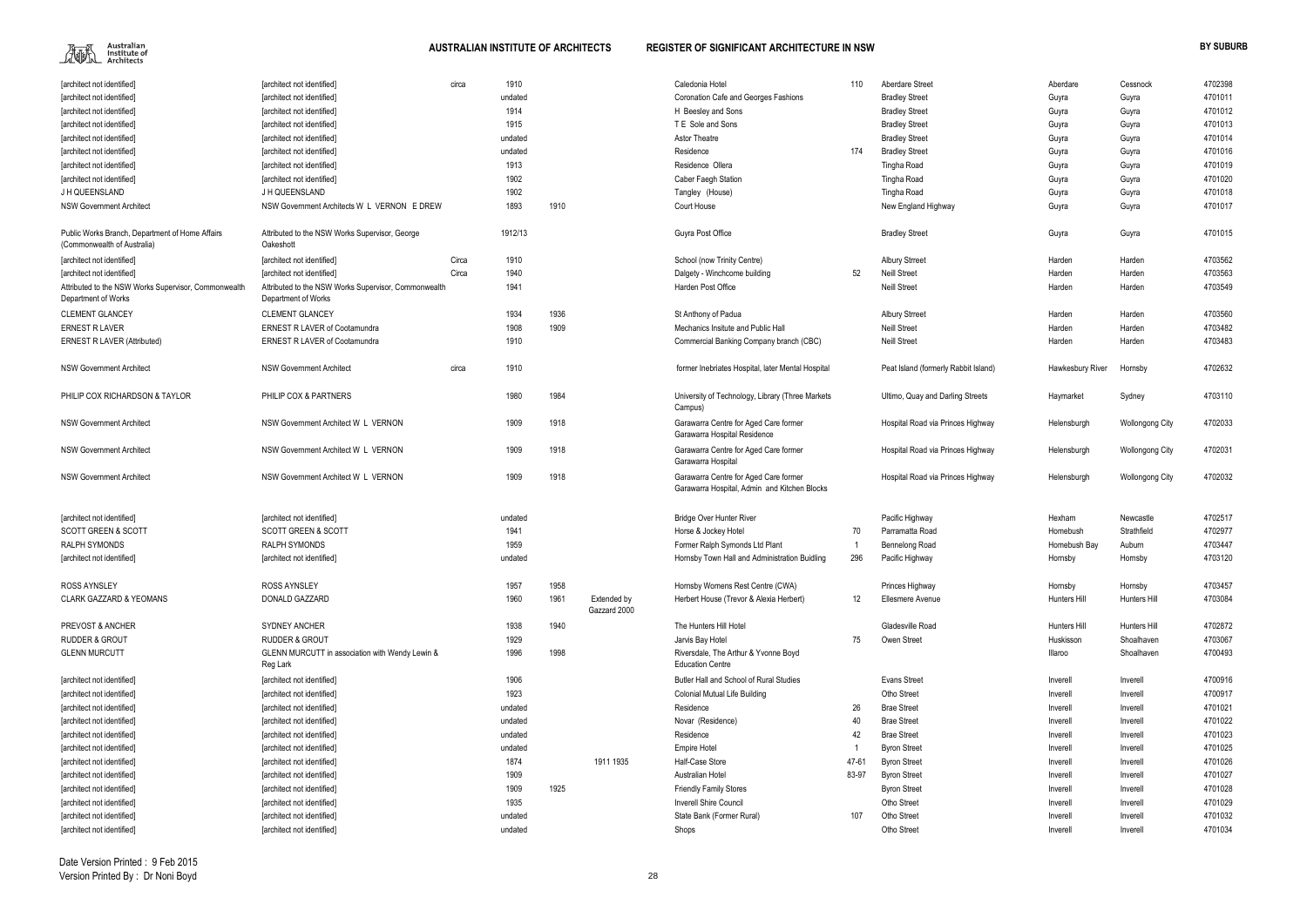

| Aberdare Street                      | Aberdare  | Cessnock           | 4702398 |
|--------------------------------------|-----------|--------------------|---------|
| Otho Street                          | Inverell  | Inverell           | 4701036 |
| Otho Street                          | Inverell  | Inverell           | 4701037 |
| Otho Street                          | Inverell  | Inverell           | 4701038 |
|                                      |           |                    |         |
| Otho Street                          | Inverell  | Inverell           | 4701039 |
| Rivers Street                        | Inverell  | Inverell           | 4701040 |
| Urabatta Street                      | Inverell  | Inverell           | 4701041 |
| Vivian Street                        | Inverell  | Inverell           | 4701042 |
| Vivian Street                        | Inverell  | Inverell           | 4701043 |
| Otho Street                          | Inverell  | Inverell           | 4701030 |
|                                      | Inverell  | Inverell           | 4703122 |
|                                      |           |                    |         |
| Otho Street                          | Inverell  | Inverell           | 4700918 |
| Otho Street                          | Inverell  | Inverell           | 4701035 |
| Campbell Street                      | Inverell  | Inverell           | 4700915 |
| Otho Street                          | Inverell  | Inverell           | 4701031 |
|                                      |           |                    |         |
| Brae Street                          | Inverell  | Inverell           | 4701024 |
| Otho Street                          | Inverell  | Inverell           | 4701033 |
| Clover Hill Road                     | Jamberoo  | Kiama              | 4703420 |
| Alpine Way                           | Jindabyne | <b>Snowy River</b> | 4700550 |
| Alpine Way                           | Jindabyne | <b>Snowy River</b> | 4700551 |
| Alpine Way                           | Jindabyne | Snowy River        | 4700552 |
| Alpine Way                           | Jindabyne | Snowy River        | 4700553 |
| Berridale Road                       | Jindabyne | Snowy River        | 4700554 |
| Ingebyra Road                        | Jindabyne | Snowy River        | 4700556 |
| Off Ingebyra Road                    | Jindabyne | Snowy River        | 4700558 |
|                                      |           |                    | 4703127 |
|                                      | Jindabyne | Snowy River        |         |
|                                      | Joadja    | Wingecarribee      | 4703153 |
| Hume Highway                         | Jugiong   | Harden             | 4701641 |
| Belmore Street                       | Junee     | Junee              | 4701642 |
|                                      |           |                    |         |
| Humphreys Street                     | Junee     | Junee              | 4701643 |
| Lorne Street                         | Junee     | Junee              | 4701645 |
| Seignior Street                      | Junee     | Junee              | 4701646 |
| The Broadway                         | Junee     | Junee              | 4701648 |
| Belmore Street                       | Junee     | Junee              | 4701796 |
| <b>Belmore Street</b>                | Junee     | Junee              | 4701798 |
| Broadway                             | Junee     | Junee              | 4701799 |
| <b>Button Avenue</b>                 | Junee     | Junee              | 4701800 |
| Button Avenue                        | Junee     | Junee              | 4701801 |
|                                      |           |                    |         |
| Denison Street                       | Junee     | Junee              | 4701802 |
| Denison Street                       | Junee     | Junee              | 4701803 |
| French Street                        | Junee     | Junee              | 4701804 |
| Lisgar Street                        | Junee     | Junee              | 4701806 |
| Lisgar Street                        | Junee     | Junee              | 4701807 |
|                                      |           |                    |         |
| Kitchener Street                     | Junee     | Junee              | 4701644 |
| The Broadway                         | Junee     | Junee              | 4701647 |
| <b>Belmore &amp; Stewart Streets</b> | Junee     | Junee              | 4701797 |
| Lisgar corner Denison Streets        | Junee     | Junee              | 4701805 |
| Forecourt                            | Kameruka  | Bega Valley        | 4702292 |

| [architect not identified]                                      | [architect not identified]                                          | circa | 1910    |      |                               | Caledonia Hotel                                                 | 110   | <b>Aberdare Street</b>               | Aberdare  | Cessnock           | 4702398 |
|-----------------------------------------------------------------|---------------------------------------------------------------------|-------|---------|------|-------------------------------|-----------------------------------------------------------------|-------|--------------------------------------|-----------|--------------------|---------|
| [architect not identified]                                      | [architect not identified]                                          |       | 1902    |      |                               | <b>Phoenix Chambers</b>                                         | 82-86 | Otho Street                          | Inverell  | Inverell           | 4701036 |
| [architect not identified]                                      | [architect not identified]                                          |       | 1902    |      |                               | Jindabyne House                                                 |       | Otho Street                          | Inverell  | Inverell           | 4701037 |
| [architect not identified]                                      | [architect not identified]                                          |       | 1934    |      |                               | Colin Jenkins Chemist and Newsagent and                         |       | Otho Street                          | Inverell  | Inverell           | 4701038 |
|                                                                 |                                                                     |       |         |      |                               | Shop                                                            |       |                                      |           |                    |         |
| [architect not identified]                                      | [architect not identified]                                          |       | 1907    |      |                               | Imperial Hotel                                                  |       | Otho Street                          | Inverell  | Inverell           | 4701039 |
| [architect not identified]                                      | [architect not identified]                                          |       | 1903    |      |                               | Uniting Church                                                  |       | <b>Rivers Street</b>                 | Inverell  | Inverell           | 4701040 |
| [architect not identified]                                      | [architect not identified]                                          |       | 1901    |      | 1917                          | Masonic Temple                                                  |       | Urabatta Street                      | Inverell  | Inverell           | 4701041 |
| [architect not identified]                                      | [architect not identified]                                          |       | undated |      |                               | Ireby Lodge                                                     | 56    | <b>Vivian Street</b>                 | Inverell  | Inverell           | 4701042 |
| [architect not identified]                                      | [architect not identified]                                          |       | 1957    |      |                               | <b>Salvation Army</b>                                           |       | <b>Vivian Street</b>                 | Inverell  | Inverell           | 4701043 |
| Commonwealth Works Director (NSW)                               | Commonwealth Works Director (NSW)                                   |       | undated |      |                               | Commonwealth Bank                                               |       | Otho Street                          | Inverell  | Inverell           | 4701030 |
| F J MADIGAN in association EDWARDS MADIGAN &<br><b>TORZILLO</b> | F J MADIGAN                                                         |       | 1955    |      |                               | Inverell Town Hall                                              |       |                                      | Inverell  | Inverell           | 4703122 |
| Gordon McKinnon                                                 | Gordon McKinnon                                                     |       | 1905    |      |                               | Former Town Hall and Memorial Hall                              |       | Otho Street                          | Inverell  | Inverell           | 4700918 |
| <b>JOHN B SPENCER</b>                                           | <b>JOHN B SPENCER</b>                                               |       | 1901    | 1903 | Fire 2010                     | <b>Bryon Arcade</b>                                             | 96    | Otho Street                          | Inverell  | Inverell           | 4701035 |
| <b>MANSON &amp; PICKERING</b>                                   | J W MANSON                                                          |       | 1909    |      |                               | <b>Inverell Club</b>                                            |       | <b>Campbell Street</b>               | Inverell  | Inverell           | 4700915 |
| NSW Government Architect (on behalf of the                      | Attributed NSW Government Architect W L VERNON                      |       | 1901-03 | 1904 |                               | Inverell Post Office                                            |       | Otho Street                          | Inverell  | Inverell           | 4701031 |
| Commonwealth)                                                   |                                                                     |       |         |      |                               |                                                                 |       |                                      |           |                    |         |
| NSW Government Architect's Branch                               | NSW Government Architect Cobden Parkes + later<br>works by GAB also |       | 1936    |      | 1950, 1960s, 1970s<br>& 1980s | Inverell High School                                            |       | <b>Brae Street</b>                   | Inverell  | Inverell           | 4701024 |
| R H LOCKWOOD                                                    | R H LOCKWOOD                                                        |       | 1947    |      |                               | Ambulance Station                                               | 172   | Otho Street                          | Inverell  | Inverell           | 4701033 |
| <b>GLENN MURCUTT</b>                                            | <b>GLENN MURCUTT</b>                                                |       | 1981    | 1982 |                               | Neville Fredericks Farmhouse                                    |       | Clover Hill Road                     | Jamberoo  | Kiama              | 4703420 |
| [architect not identified]                                      | [architect not identified]                                          |       | undated |      |                               | Cottage                                                         |       | Alpine Way                           | Jindabyne | <b>Snowy River</b> | 4700550 |
| [architect not identified]                                      | [architect not identified]                                          |       | undated |      |                               | <b>Cottage Ruins</b>                                            |       | Alpine Way                           | Jindabyne | <b>Snowy River</b> | 4700551 |
| [architect not identified]                                      | [architect not identified]                                          |       | undated |      |                               | Penders                                                         |       | Alpine Way                           | Jindabyne | <b>Snowy River</b> | 4700552 |
| [architect not identified]                                      | [architect not identified]                                          |       | undated |      |                               | Wollondibby                                                     |       | Alpine Way                           | Jindabyne | <b>Snowy River</b> | 4700553 |
| [architect not identified]                                      | [architect not identified]                                          |       | undated |      |                               | Kara                                                            |       | <b>Berridale Road</b>                | Jindabyne | <b>Snowy River</b> | 4700554 |
| [architect not identified]                                      | [architect not identified]                                          |       | undated |      |                               | Cobbin                                                          |       | Ingebyra Road                        | Jindabyne | <b>Snowy River</b> | 4700556 |
| [architect not identified]                                      | [architect not identified]                                          |       | undated |      |                               | <b>Pleasant View</b>                                            |       | Off Ingebyra Road                    | Jindabyne | <b>Snowy River</b> | 4700558 |
| <b>BLIGH ROBINSON</b>                                           | <b>BLIGH ROBINSON</b>                                               |       | 1987    | 1990 |                               | Lake Crackenback Village                                        |       |                                      | Jindabyne | <b>Snowy River</b> | 4703127 |
| <b>HARRY SEIDLER &amp; ASSOCIATES</b>                           | <b>HARRY SEIDLER</b>                                                |       | 2000    |      |                               | Southern Highlands House (Berman House)                         |       |                                      | Joadja    | Wingecarribee      | 4703153 |
|                                                                 |                                                                     |       |         |      |                               |                                                                 |       |                                      |           |                    |         |
| [architect not identified]                                      | [architect not identified]                                          |       | 1853    |      | 1917                          | Jugiong Tavern                                                  |       | Hume Highway                         | Jugiong   | Harden             | 4701641 |
| [architect not identified]                                      | [architect not identified]                                          |       | 1903    |      |                               | Junee Railway and Town Institute and Library                    |       | <b>Belmore Street</b>                | Junee     | Junee              | 4701642 |
|                                                                 |                                                                     |       |         |      |                               |                                                                 |       |                                      |           |                    |         |
| [architect not identified]                                      | [architect not identified]                                          |       | 1896    |      | 1909                          | Loftus Hotel                                                    |       | <b>Humphreys Street</b>              | Junee     | Junee              | 4701643 |
| [architect not identified]                                      | [architect not identified]                                          |       | 1915    |      |                               | <b>Commercial Hotel</b>                                         | 68    | Lorne Street                         | Junee     | Junee              | 4701645 |
| [architect not identified]                                      | [architect not identified]                                          | circa | 1900    |      |                               | Hotel Junee                                                     |       | Seignior Street                      | Junee     | Junee              | 4701646 |
| [architect not identified]                                      | [architect not identified]                                          |       | 1914    |      |                               | <b>Broadway Hotel</b>                                           | 84-86 | The Broadway                         | Junee     | Junee              | 4701648 |
| [architect not identified]                                      | [architect not identified]                                          |       | 1921    |      |                               | Illabo Shire Offices                                            |       | <b>Belmore Street</b>                | Junee     | Junee              | 4701796 |
| [architect not identified]                                      | [architect not identified]                                          |       | 1920    |      |                               | Masonic Hall                                                    |       | <b>Belmore Street</b>                | Junee     | Junee              | 4701798 |
| [architect not identified]                                      | [architect not identified]                                          |       | undated |      |                               | <b>Clock Tower</b>                                              |       | Broadway                             | Junee     | Junee              | 4701799 |
| [architect not identified]                                      | [architect not identified]                                          |       | 1929    | 1930 |                               | Junee District Hospital                                         |       | <b>Button Avenue</b>                 | Junee     | Junee              | 4701800 |
| [architect not identified]                                      | [architect not identified]                                          |       | 1943    |      |                               | Junee District Hospital Maternity Wing (lan<br>Macdonald House) |       | <b>Button Avenue</b>                 | Junee     | Junee              | 4701801 |
| [architect not identified]                                      | [architect not identified]                                          |       | 1904    |      |                               | <b>Methodist Church</b>                                         |       | <b>Denison Street</b>                | Junee     | Junee              | 4701802 |
| [architect not identified]                                      | [architect not identified]                                          |       | 1889    |      |                               | Church                                                          |       | <b>Denison Street</b>                | Junee     | Junee              | 4701803 |
| [architect not identified]                                      | [architect not identified]                                          |       | undated |      |                               | House                                                           |       | <b>French Street</b>                 | Junee     | Junee              | 4701804 |
| [architect not identified]                                      | [architect not identified]                                          |       | undated |      |                               | Fire Station                                                    |       | <b>Lisgar Street</b>                 | Junee     | Junee              | 4701806 |
| [architect not identified]                                      | [architect not identified]                                          |       | 1920    |      |                               | Westpac Banking Corporation Former Bank N S                     |       | <b>Lisgar Street</b>                 | Junee     | Junee              | 4701807 |
|                                                                 |                                                                     |       |         |      |                               | W                                                               |       |                                      |           |                    |         |
| <b>GLEN GLANCY Attributed</b>                                   | <b>GLEN GLANCY Attributed</b>                                       |       | 1929    |      |                               | Catholic Church                                                 |       | <b>Kitchener Street</b>              | Junee     | Junee              | 4701644 |
| INSKIP & BUTLER (Melbourne & Sydney)                            | INSKIP & BUTLER (Melbourne & Sydney)                                |       | undated |      |                               | ANZ Bank (former Union Bank)                                    |       | The Broadway                         | Junee     | Junee              | 4701647 |
| <b>NSW Government Architect</b>                                 | NSW Government Architect W L VERNON                                 |       | 1896    |      |                               | Police Station                                                  |       | <b>Belmore &amp; Stewart Streets</b> | Junee     | Junee              | 4701797 |
| W J MONKS OF WAGGA WAGGA                                        | W J MONKS OF WAGGA WAGGA                                            |       | 1904    | 1905 |                               | St Andrews Presbyterian Church                                  |       | Lisgar corner Denison Streets        | Junee     | Junee              | 4701805 |
| [architect not identified]                                      | [architect not identified]                                          |       | undated |      |                               | Clocktower and Archway                                          |       | Forecourt                            | Kameruka  | Bega Valley        | 4702292 |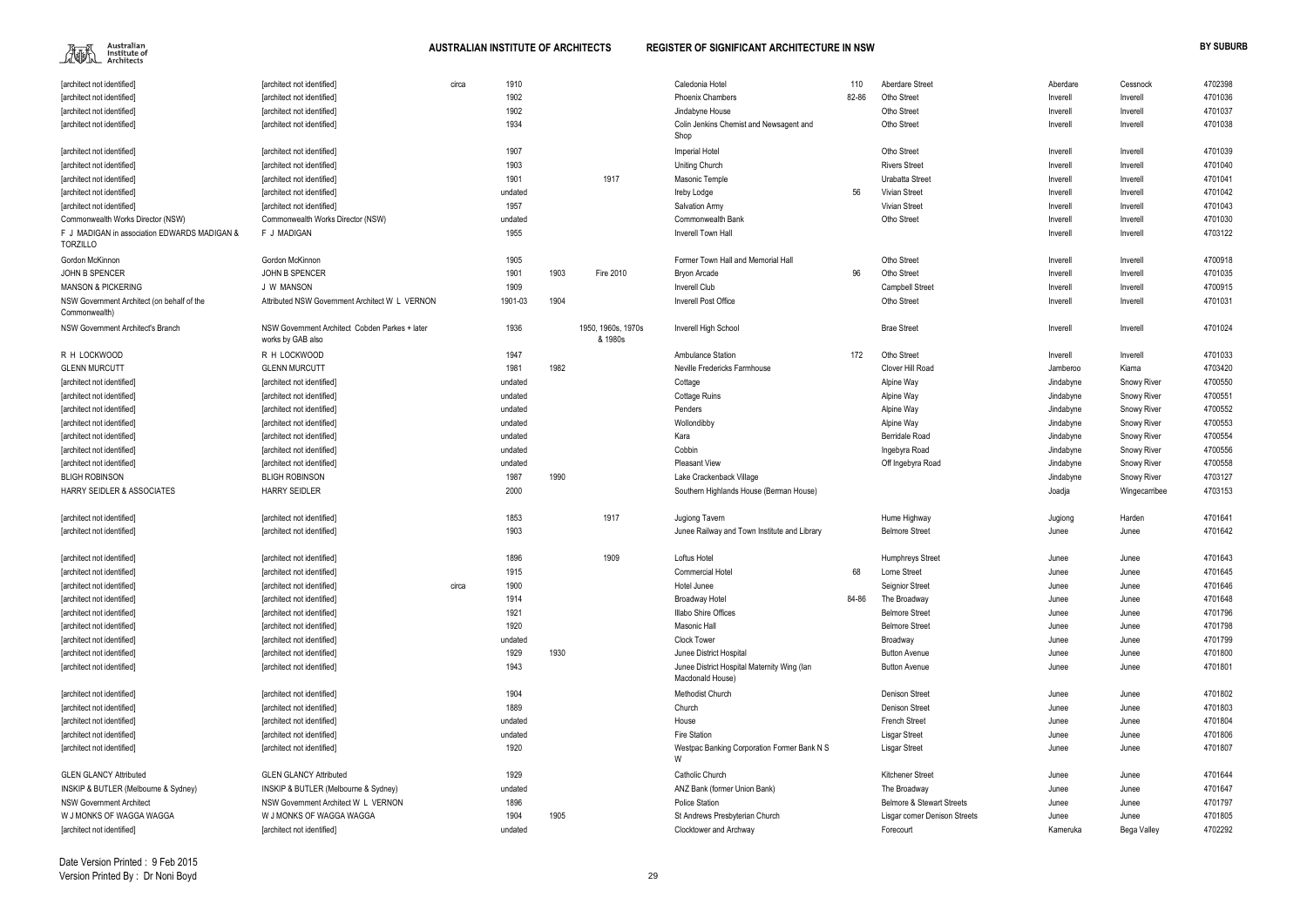

| <b>Tarchitect not identified</b>                      | <b>Tarchitect not identified]</b>                                   | circa  | 1910    |      | Caledonia Hotel                                           | 110       | Aberdare Street                                                          | Aberdare        | Cessnock               | 4702398 |
|-------------------------------------------------------|---------------------------------------------------------------------|--------|---------|------|-----------------------------------------------------------|-----------|--------------------------------------------------------------------------|-----------------|------------------------|---------|
| [architect not identified]                            | [architect not identified]                                          |        | undated |      | Store Building                                            |           | <b>High Street</b>                                                       | Kameruka        | Bega Valley            | 4702294 |
| [architect not identified]                            | [architect not identified]                                          |        | undated |      | Hall                                                      |           | <b>High Street</b>                                                       | Kameruka        | Bega Valley            | 4702295 |
| NSW Government Architects Office                      | NSW Government Architect W L VERNON                                 |        | undated |      | Estate Office and Post Office                             |           | <b>High Street</b>                                                       | Kameruka        | Bega Valley            | 4702293 |
| [architect not identified]                            | [architect not identified]                                          |        | undated |      | Kangaroo Valley Courthouse (former)                       |           | Shoalhaven Road                                                          | Kangaroo Valley | Shoalhaven             | 4702106 |
| [architect not identified]                            | [architect not identified]                                          |        | undated |      | Kangaroo Valley Hall                                      |           | Shoalhaven Road                                                          | Kangaroo Valley | Shoalhaven             | 4702107 |
| <b>BRUCE RICKARD</b>                                  | <b>BRUCE RICKARD</b>                                                |        | 1988    |      | Webb House                                                |           |                                                                          | Kangaroo Valley | Shoalhaven             | 4703071 |
| <b>GLENN MURCUTT</b>                                  | <b>GLENN MURCUTT</b>                                                |        | 1996    | 1998 | C Fletcher & A Page House                                 |           |                                                                          | Kangaroo Valley | Shoalhaven             | 4703138 |
| [architect not identified]                            | [architect not identified]                                          |        | undated |      | House                                                     |           | <b>Emily corner Merriwa Streets</b>                                      | Katoomba        | <b>Blue Mountains</b>  | 4700139 |
| [architect not identified]                            | [architect not identified]                                          |        | undated |      | The Savoy Cinema                                          |           | Katoomba Street                                                          | Katoomba        | <b>Blue Mountains</b>  | 4700141 |
| [architect not identified]                            | [architect not identified]                                          |        | 1914    |      | St Hildas Church of England                               |           | Katoomba Street                                                          | Katoomba        | <b>Blue Mountains</b>  | 4700142 |
| [architect not identified]                            | [architect not identified]                                          |        | undated |      | Westpac Bank                                              | 86        | Katoomba Street                                                          | Katoomba        | <b>Blue Mountains</b>  | 4700143 |
| [architect not identified]                            | [architect not identified]                                          | Decade | 1940    |      | State Bank                                                | 122-126   | Katoomba Street                                                          | Katoomba        | <b>Blue Mountains</b>  | 4700144 |
| [architect not identified]                            | [architect not identified]                                          |        | 1902    |      | St Canices Catholic Church                                |           | Katoomba Street                                                          | Katoomba        | <b>Blue Mountains</b>  | 4700145 |
| [architect not identified]                            | [architect not identified]                                          |        | 1912    |      | <b>Wilton House</b>                                       | 105-109   | Katoomba Street                                                          | Katoomba        | <b>Blue Mountains</b>  | 4700146 |
| [architect not identified]                            | [architect not identified]                                          |        | undated |      | Korvette Store                                            |           | Katoomba Street                                                          | Katoomba        | <b>Blue Mountains</b>  | 4700147 |
| [architect not identified]                            | [architect not identified]                                          |        | undated |      | The Paragon Cafe                                          |           | 63-67 & 69 Katoomba Street                                               | Katoomba        | <b>Blue Mountains</b>  | 4700148 |
| [architect not identified]                            | [architect not identified]                                          | Circa  | 1953    |      | Katoomba Clock Arch                                       |           | Katoomba Street                                                          | Katoomba        | <b>Blue Mountains</b>  | 4700150 |
|                                                       |                                                                     |        | undated |      | Kanowna Hostel                                            | 26        |                                                                          | Katoomba        | <b>Blue Mountains</b>  |         |
| [architect not identified]                            | [architect not identified]                                          |        |         |      |                                                           |           | <b>Wascoe Street</b>                                                     |                 | <b>Blue Mountains</b>  | 4700152 |
| [architect not identified]                            | [architect not identified]                                          |        | 1938    |      | Kingsford Smith Memorial Park Gates                       |           |                                                                          | Katoomba        |                        | 4700153 |
| [architect not identified]                            | [architect not identified]                                          |        | undated |      | Shop Buildings                                            | 33-44     | Katoomba Street                                                          | Katoomba        | <b>Blue Mountains</b>  | 4700154 |
| [architect not identified]                            | [architect not identified]                                          |        | undated |      | Commonwealth Bank                                         | 68-72     | Katoomba Street                                                          | Katoomba        | <b>Blue Mountains</b>  | 4700155 |
| [architect not identified]                            | [architect not identified]                                          |        | undated |      | Shop Building                                             | 98        | Katoomba Street                                                          | Katoomba        | <b>Blue Mountains</b>  | 4700156 |
| [architect not identified]                            | [architect not identified]                                          |        | undated |      | Soper Chambers Shop Building                              | 118-120   | Katoomba Street                                                          | Katoomba        | <b>Blue Mountains</b>  | 4700157 |
| [architect not identified]                            | [architect not identified]                                          |        | 1906    |      | Uniting Church of Australia                               |           | Katoomba Street                                                          | Katoomba        | <b>Blue Mountains</b>  | 4700158 |
| [architect not identified]                            | [architect not identified]                                          |        | undated |      | St Canices Catholic Church Presbytery                     |           | Katoomba Street                                                          | Katoomba        | <b>Blue Mountains</b>  | 4700159 |
| [architect not identified]                            | [architect not identified]                                          |        | 1925    |      | James Building                                            |           | Katoomba Street                                                          | Katoomba        | <b>Blue Mountains</b>  | 4700160 |
| [architect not identified]                            | [architect not identified]                                          |        | undated |      | Shop Building                                             |           | Katoomba Street                                                          | Katoomba        | <b>Blue Mountains</b>  | 4700162 |
| [architect not identified]                            | [architect not identified]                                          |        | undated |      | The Landslide                                             |           | <b>Blue Mountains Council Reserve</b>                                    | Katoomba        | <b>Blue Mountains</b>  | 4700285 |
| [architect not identified]                            | [architect not identified]                                          |        | undated |      | Scenic Skyway                                             |           | <b>Blue Mountains Council Reserve</b>                                    | Katoomba        | <b>Blue Mountains</b>  | 4700286 |
| [architect not identified]                            | [architect not identified]                                          |        | undated |      | St Marys College                                          |           | Great Western Highway                                                    | Katoomba        | <b>Blue Mountains</b>  | 4700287 |
| [architect not identified]                            | [architect not identified]                                          |        | undated |      | Shepton                                                   |           | Lower Katoomba Street                                                    | Katoomba        | <b>Blue Mountains</b>  | 4700289 |
| [architect not identified]                            | [architect not identified]                                          |        | undated |      | Showground and Stand                                      |           | Great Western Highway                                                    | Katoomba        | <b>Blue Mountains</b>  | 4700290 |
| [architect not identified]                            | [architect not identified]                                          |        | undated |      | Site Slaughter Yards                                      |           | North                                                                    | Katoomba        | <b>Blue Mountains</b>  | 4700291 |
| [architect not identified]                            | [architect not identified]                                          |        | undated |      | <b>Blue Mountains District ANZAC Memorial</b><br>Hospital |           | <b>Woodlands Road</b>                                                    | Katoomba        | <b>Blue Mountains</b>  | 4700292 |
| [architect not identified]                            | [architect not identified]                                          |        | undated |      | Kingsford Smith Park                                      |           | Gang Gang Street                                                         | Katoomba        | <b>Blue Mountains</b>  | 4700293 |
| [architect not identified]                            | [architect not identified]                                          |        | undated |      | Site Pyala Museum                                         |           | Echo Point Road                                                          | Katoomba        | <b>Blue Mountains</b>  | 4700294 |
| [architect not identified]                            | [architect not identified]                                          |        | undated |      | Katoomba Falls Kiosk                                      |           | Katoomba Falls Road                                                      | Katoomba        | <b>Blue Mountains</b>  | 4700295 |
| [architect not identified]                            | [architect not identified]                                          |        | undated |      | Gracehill Lodge and Garden                                |           | Narrow Neck Road                                                         | Katoomba        | <b>Blue Mountains</b>  | 4700296 |
| [architect not identified]                            | [architect not identified]                                          |        | undated |      | Cahills Lookout                                           |           | <b>Cliff Drive</b>                                                       | Katoomba        | <b>Blue Mountains</b>  | 4700297 |
| [architect not identified]                            | [architect not identified]                                          |        | undated |      | <b>Hillcrest House and Garden</b>                         | 304       | Great Western Highway                                                    | Katoomba        | <b>Blue Mountains</b>  | 4700298 |
| [architect not identified]                            | [architect not identified]                                          |        | undated |      | Shops, north of Post Office                               |           | Katoomba Street                                                          | Katoomba        | <b>Blue Mountains</b>  | 4700300 |
| [architect not identified]                            | [architect not identified]                                          |        | undated |      | Former Coles Store (Crazy Bargins)                        |           | Katoomba Street                                                          | Katoomba        | <b>Blue Mountains</b>  | 4700301 |
| [architect not identified]                            | [architect not identified]                                          |        | undated |      | Shops                                                     | 110-114   | Katoomba Street                                                          | Katoomba        | <b>Blue Mountains</b>  | 4700302 |
| [architect not identified]                            | [architect not identified]                                          | Circa  | 1910    |      | Carrington Salon                                          |           | Katoomba Street                                                          | Katoomba        | <b>Blue Mountains</b>  | 4700585 |
| Attributed to G N Kenworthy                           | Attributed to G N Kenworthy                                         |        | undated |      | Olympus (House)                                           | $10 - 12$ | <b>Cliff Drive</b>                                                       | Katoomba        | <b>Blue Mountains</b>  | 4700299 |
| Attributed to the NSW Works Supervisor, Commonwealth  | [architect not identified]                                          | Decade | 1920    |      | Katoomba Post Office                                      | 63        | Katoomba Street                                                          | Katoomba        | <b>Blue Mountains</b>  | 4700288 |
| Department of Works                                   |                                                                     |        |         |      |                                                           |           |                                                                          |                 |                        |         |
| <b>NSW Government Architect</b>                       | NSW Government Architects Branch Project architect not<br>confirmed |        | undated |      | Katoomba Public School                                    |           | Merriva Street                                                           | Katoomba        | <b>Blue Mountains</b>  | 4700151 |
| <b>NSW Government Architect</b>                       | NSW Government Architects Branch Project architect not<br>confirmed |        | undated |      | Katoomba High School                                      |           | <b>Martin Street</b>                                                     | Katoomba        | <b>Blue Mountains</b>  | 4700161 |
| [architect not identified]                            | [architect not identified]                                          |        | undated |      | Kearsley Hotel                                            |           | Caledonia Street                                                         | Kearsley        | Cessnock               | 4702518 |
| GEOFFREY D LOVERIDGE with grounds by PAUL<br>SORENSEN | GEOFFREY D LOVERIDGE with grounds by PAUL<br>SORENSEN               |        | 1937    | 1939 | Glennifer Brae                                            |           | Block bounded by Robsons, Northfields, Murphys. Keiraville<br>Paulsgrove |                 | <b>Wollongong City</b> | 4702062 |
|                                                       |                                                                     |        |         |      |                                                           |           |                                                                          |                 |                        |         |

Date Version Printed : 9 Feb 2015Version Printed By : Dr Noni Boyd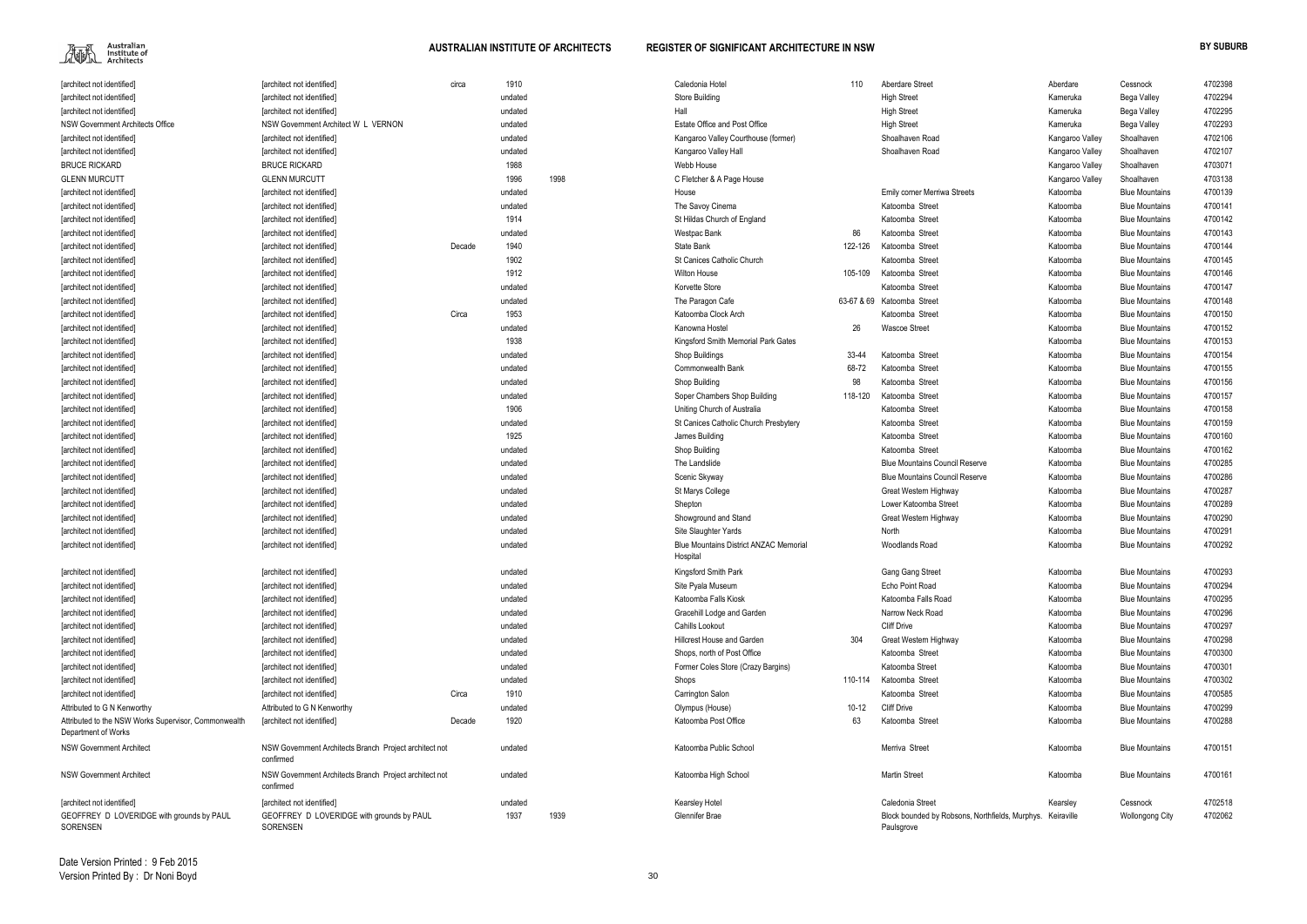| [architect not identified]                  | [architect not identified]                                          | circa | 1910    |      |      | Caledonia Hotel                                         | 110     | Aberdare Street                        | Aberdare      | Cessnock                   | 4702398 |
|---------------------------------------------|---------------------------------------------------------------------|-------|---------|------|------|---------------------------------------------------------|---------|----------------------------------------|---------------|----------------------------|---------|
| <b>PHILIP COX RICHARDSON &amp; TAYLOR</b>   | PHILIP COX                                                          |       | 1975    |      |      | DEM Honner House (demolished)                           | Lot 30  | <b>Old Windsor Road</b>                | Kellyville    | <b>Baulkham Hills</b>      | 4703055 |
| [architect not identified]                  | [architect not identified]                                          |       | 1910    |      |      | Holy Family School                                      |         | French Smith Place                     | Kelso         | <b>Bathurst Regional</b>   | 4700006 |
| [architect not identified]                  | [architect not identified]                                          | Circa | 1900    |      |      | Camberwarra                                             |         | Camberwarra Crescent                   | Kelso         | <b>Bathurst Regional</b>   | 4700007 |
| [architect not identified]                  | [architect not identified]                                          |       | 1954    |      |      | Challenge Foundation of NSW - Bathurst Branch           |         | Collins Close                          | Kelso         | <b>Bathurst Regional</b>   | 4700396 |
|                                             |                                                                     |       |         |      |      |                                                         |         |                                        |               |                            |         |
| [architect not identified]                  | [architect not identified]                                          | Circa | 1920    |      |      | Holy Family School                                      |         | French Smith Place                     | Kelso         | <b>Bathurst Regional</b>   | 4700398 |
| <b>NSW Government Architect</b>             | NSW Government Architects Branch Project architect not<br>confirmed |       | undated |      |      | Kelso High School                                       |         | <b>Boyd Street</b>                     | Kelso         | <b>Bathurst Regional</b>   | 4700222 |
| [architect not identified]                  | [architect not identified]                                          |       | 1933    |      | 1955 | RSL & Additions                                         |         |                                        | Kempsey       | Kempsey                    | 4701170 |
| [architect not identified]                  | [architect not identified]                                          | Circa | 1900    |      |      | Residence                                               | 91      | Smith Street                           | Kempsey       | Kempsey                    | 4701171 |
| [architect not identified]                  | [architect not identified]                                          |       | undated |      |      | Residence                                               |         | <b>Rudder Street</b>                   | Kempsey       | Kempsey                    | 4701375 |
| [architect not identified]                  | [architect not identified]                                          |       | undated |      |      | Residence                                               | 13      | <b>Rudder Street</b>                   | Kempsey       | Kempsey                    | 4701376 |
| [architect not identified]                  | [architect not identified]                                          |       | undated |      |      | Residence                                               | 17      | <b>Rudder Street</b>                   | Kempsey       | Kempsey                    | 4701377 |
| [architect not identified]                  | [architect not identified]                                          | circa | 1940    |      |      | Shopfront                                               |         | Smith Street                           | Kempsey       | Kempsey                    | 4701378 |
| [architect not identified]                  | [architect not identified]                                          |       | undated |      |      | Residence                                               | 89      | <b>Smith Street</b>                    | Kempsey       | Kempsey                    | 4701379 |
| [architect not identified]                  | [architect not identified]                                          |       | undated |      |      | Residence                                               | 90      | Smith Street                           | Kempsey       | Kempsey                    | 4701380 |
| [architect not identified]                  | [architect not identified]                                          |       | undated |      |      | Residence                                               | 114     | <b>Smith Street</b>                    | Kempsey       | Kempsey                    | 4701381 |
| <b>GLENN MURCUTT</b>                        | <b>GLENN MURCUTT</b>                                                |       | 1981    | 1982 | 1988 | Local History & Tourist Information Centre              |         |                                        | Kempsey South | Kempsey                    | 4700133 |
| [architect not identified]                  | [architect not identified]                                          |       | undated |      |      | Store                                                   |         |                                        | Kendall       | Port Macquarie<br>Hastings | 4701386 |
| [architect not identified]                  | [architect not identified]                                          |       | 1918    |      |      | Roman Catholic Church Building                          |         | <b>Laurel Street</b>                   | Kendall       | Port Macquarie<br>Hastings | 4701387 |
| [architect not identified]                  | [architect not identified]                                          |       | undated |      |      | Former Roman Catholic Manse                             | 9       | <b>Laurel Street</b>                   | Kendall       | Port Macquarie<br>Hastings | 4701388 |
| [architect not identified]                  | [architect not identified]                                          |       | undated |      |      | Kendall Post Office                                     |         |                                        | Kendall       | Port Macquarie<br>Hastings | 4701389 |
| [architect not identified]                  | [architect not identified]                                          |       | 1920    |      |      | Residence                                               | 34-36   | Comboyne Street                        | Kendall       | Port Macquarie<br>Hastings | 4701390 |
| [architect not identified]                  | [architect not identified]                                          |       | undated |      |      | Residence                                               |         |                                        | Kendall       | Port Macquarie<br>Hastings | 4701391 |
| <b>HALLIGAN &amp; WILTON</b>                | <b>HALLIGAN &amp; WILTON</b>                                        |       | 1913    |      |      | British Australian Tobacco Factory                      |         | Raleigh Park, Todman Avenue            | Kensington    | Randwick                   | 4700773 |
| HASSELL in association with PETER ARMSTRONG | HASSELL in association with PETER ARMSTRONG                         |       | 2000    | 2002 |      | University of NSW, NIDA                                 |         | Anzac Parade                           | Kensington    | Randwick                   | 4703113 |
|                                             |                                                                     |       |         |      |      |                                                         |         |                                        |               |                            |         |
| <b>JOSELAND &amp; GILLING</b>               | <b>JOSELAND &amp; GILLING</b>                                       |       | 1926    |      |      | Offices, W D & H O Wills Tobacco Factory                |         | Raleigh Park, Todman Avenue            | Kensington    | Randwick                   | 4700774 |
| <b>MGT Architects</b>                       | <b>MGT Architects</b>                                               |       | 1998    | 2000 |      | University of NSW, The Scientia                         |         | Anzac Parade                           | Kensington    | Randwick                   | 4703116 |
| NSW Government Architect E H FARMER         | PETER HALL                                                          |       | 1964    |      |      | University of NSW, Goldstein Hall                       |         | Anzac Parade                           | Kensington    | Randwick                   | 4703100 |
| NSW Government Architects Office            | NSW Government Architect W L VERNON                                 |       | 1899    |      |      | Police Station former Court House and Police<br>Station | 20      | Tathra Road                            | Kew           | Port Macquarie<br>Hastings | 4701392 |
| [architect not identified]                  | [architect not identified]                                          |       | undated |      |      | Kiama Council Chambers                                  |         | <b>Manning Street</b>                  | Kiama         | Kiama                      | 4702034 |
| [architect not identified]                  | [architect not identified]                                          |       | undated |      |      | Residence                                               | 43      | Bong Bong Street cnr Shoalhaven Street | Kiama         | Kiama                      | 4702296 |
| [architect not identified]                  | [architect not identified]                                          |       | undated |      |      | The Climb Residence                                     | 52      | <b>Bong Bong Street</b>                | Kiama         | Kiama                      | 4702297 |
| [architect not identified]                  | [architect not identified]                                          |       | undated |      |      | Aughinvar Residence                                     | 117     | <b>Manning Street</b>                  | Kiama         | Kiama                      | 4702298 |
| [architect not identified]                  | [architect not identified]                                          |       | undated |      |      | Residence                                               | 153     | <b>Manning Street</b>                  | Kiama         | Kiama                      | 4702299 |
| [architect not identified]                  | [architect not identified]                                          |       | undated |      |      | Residence                                               | 155     | <b>Manning Street</b>                  | Kiama         | Kiama                      | 4702300 |
| [architect not identified]                  | [architect not identified]                                          |       | undated |      |      | Residence                                               | 157     | <b>Manning Street</b>                  | Kiama         | Kiama                      | 4702301 |
| [architect not identified]                  | [architect not identified]                                          |       | undated |      |      | Residence                                               |         | Princes Highway                        | Kiama         | Kiama                      | 4702302 |
| W HARDY WILSON                              | W HARDY WILSON                                                      |       | undated |      |      | House                                                   | 43      | <b>Bong Bong Street</b>                | Kiama         | Kiama                      | 4702104 |
| [architect not identified]                  | [architect not identified]                                          | circa | 1930    |      |      | Sunny Corner Residence                                  | 37      | Golf Links Road                        | Killara       | Ku-Ring-Gai                | 4702332 |
| [architect not identified]                  | [architect not identified]                                          |       | 1924    |      |      | Fairways Residence                                      | 16      | Mildura Street                         | Killara       | Ku-Ring-Gai                | 4702335 |
| [architect not identified]                  | [architect not identified]                                          | circa | 1920    |      |      | Residence                                               |         | Stanhope Road                          | Killara       | Ku-Ring-Gai                | 4702337 |
| [architect not identified]                  | [architect not identified]                                          | circa | 1920    |      |      | <b>Rydal Mount</b>                                      |         | Stanhope Road                          | Killara       | Ku-Ring-Gai                | 4702338 |
| [architect not identified]                  | [architect not identified]                                          |       | 1930    |      |      | Lynton Mannor / Rosetta                                 | $2 - 4$ | The Crest / 27 Rosebery corner Rosetta | Killara       | Ku-Ring-Gai                | 4702348 |
| [architect not identified]                  | [architect not identified]                                          |       | 1930    |      |      | Residence                                               |         | Rosebery Road                          | Killara       | Ku-Ring-Gai                | 4702349 |
| [architect not identified]                  | [architect not identified]                                          |       | 1914    | 1918 |      | Residence                                               | 28      | Karranga Avenue                        | Killara       | Ku-Ring-Gai                | 4702354 |

| 110   | Aberdare Street                        | Aberdare      | Cessnock                   | 4702398 |
|-------|----------------------------------------|---------------|----------------------------|---------|
| ot 30 | <b>Old Windsor Road</b>                | Kellyville    | <b>Baulkham Hills</b>      | 4703055 |
|       | French Smith Place                     | Kelso         | <b>Bathurst Regional</b>   | 4700006 |
|       | Camberwarra Crescent                   | Kelso         | <b>Bathurst Regional</b>   | 4700007 |
|       | <b>Collins Close</b>                   | Kelso         | <b>Bathurst Regional</b>   | 4700396 |
|       |                                        |               |                            |         |
|       | <b>French Smith Place</b>              | Kelso         | <b>Bathurst Regional</b>   | 4700398 |
|       | <b>Boyd Street</b>                     | Kelso         | <b>Bathurst Regional</b>   | 4700222 |
|       |                                        |               |                            |         |
|       |                                        | Kempsey       | Kempsey                    | 4701170 |
| 91    | <b>Smith Street</b>                    | Kempsey       | Kempsey                    | 4701171 |
| 9     | <b>Rudder Street</b>                   | Kempsey       | Kempsey                    | 4701375 |
| 13    | <b>Rudder Street</b>                   | Kempsey       | Kempsey                    | 4701376 |
| 17    | <b>Rudder Street</b>                   | Kempsey       | Kempsey                    | 4701377 |
|       | <b>Smith Street</b>                    | Kempsey       | Kempsey                    | 4701378 |
| 89    | <b>Smith Street</b>                    | Kempsey       | Kempsey                    | 4701379 |
| 90    | <b>Smith Street</b>                    | Kempsey       | Kempsey                    | 4701380 |
| 14    | Smith Street                           | Kempsey       | Kempsey                    | 4701381 |
|       |                                        | Kempsey South | Kempsey                    | 4700133 |
|       |                                        | Kendall       | Port Macquarie             | 4701386 |
|       |                                        |               | Hastings                   |         |
|       | <b>Laurel Street</b>                   | Kendall       | Port Macquarie<br>Hastings | 4701387 |
| 9     | <b>Laurel Street</b>                   | Kendall       | Port Macquarie<br>Hastings | 4701388 |
|       |                                        | Kendall       | Port Macquarie<br>Hastings | 4701389 |
| 4-36  | Comboyne Street                        | Kendall       | Port Macquarie<br>Hastings | 4701390 |
|       |                                        | Kendall       | Port Macquarie<br>Hastings | 4701391 |
|       | Raleigh Park, Todman Avenue            | Kensington    | Randwick                   | 4700773 |
|       | Anzac Parade                           | Kensington    | Randwick                   | 4703113 |
|       |                                        |               |                            |         |
|       | Raleigh Park, Todman Avenue            | Kensington    | Randwick                   | 4700774 |
|       | Anzac Parade                           | Kensington    | Randwick                   | 4703116 |
|       | Anzac Parade                           | Kensington    | Randwick                   | 4703100 |
| 20    | Tathra Road                            | Kew           | Port Macquarie             | 4701392 |
|       |                                        |               | Hastings                   |         |
|       | <b>Manning Street</b>                  | Kiama         | Kiama                      | 4702034 |
| 43    | Bong Bong Street cnr Shoalhaven Street | Kiama         | Kiama                      | 4702296 |
| 52    | <b>Bong Bong Street</b>                | Kiama         | Kiama                      | 4702297 |
| 117   | <b>Manning Street</b>                  | Kiama         | Kiama                      | 4702298 |
| 153   | <b>Manning Street</b>                  | Kiama         | Kiama                      | 4702299 |
| 155   | <b>Manning Street</b>                  | Kiama         | Kiama                      | 4702300 |
| 157   | <b>Manning Street</b>                  | Kiama         | Kiama                      | 4702301 |
|       | Princes Highway                        | Kiama         | Kiama                      | 4702302 |
| 43    | <b>Bong Bong Street</b>                | Kiama         | Kiama                      | 4702104 |
| 37    | Golf Links Road                        | Killara       | Ku-Ring-Gai                | 4702332 |
| 16    | Mildura Street                         | Killara       | Ku-Ring-Gai                | 4702335 |
| 7     | Stanhope Road                          | Killara       | Ku-Ring-Gai                | 4702337 |
| 5     | Stanhope Road                          | Killara       | Ku-Ring-Gai                | 4702338 |
| 2-4   | The Crest / 27 Rosebery corner Rosetta | Killara       | Ku-Ring-Gai                | 4702348 |
| 8     | Rosebery Road                          | Killara       | Ku-Ring-Gai                | 4702349 |
| 28    | Karranga Avenue                        | Killara       | Ku-Ring-Gai                | 4702354 |
|       |                                        |               |                            |         |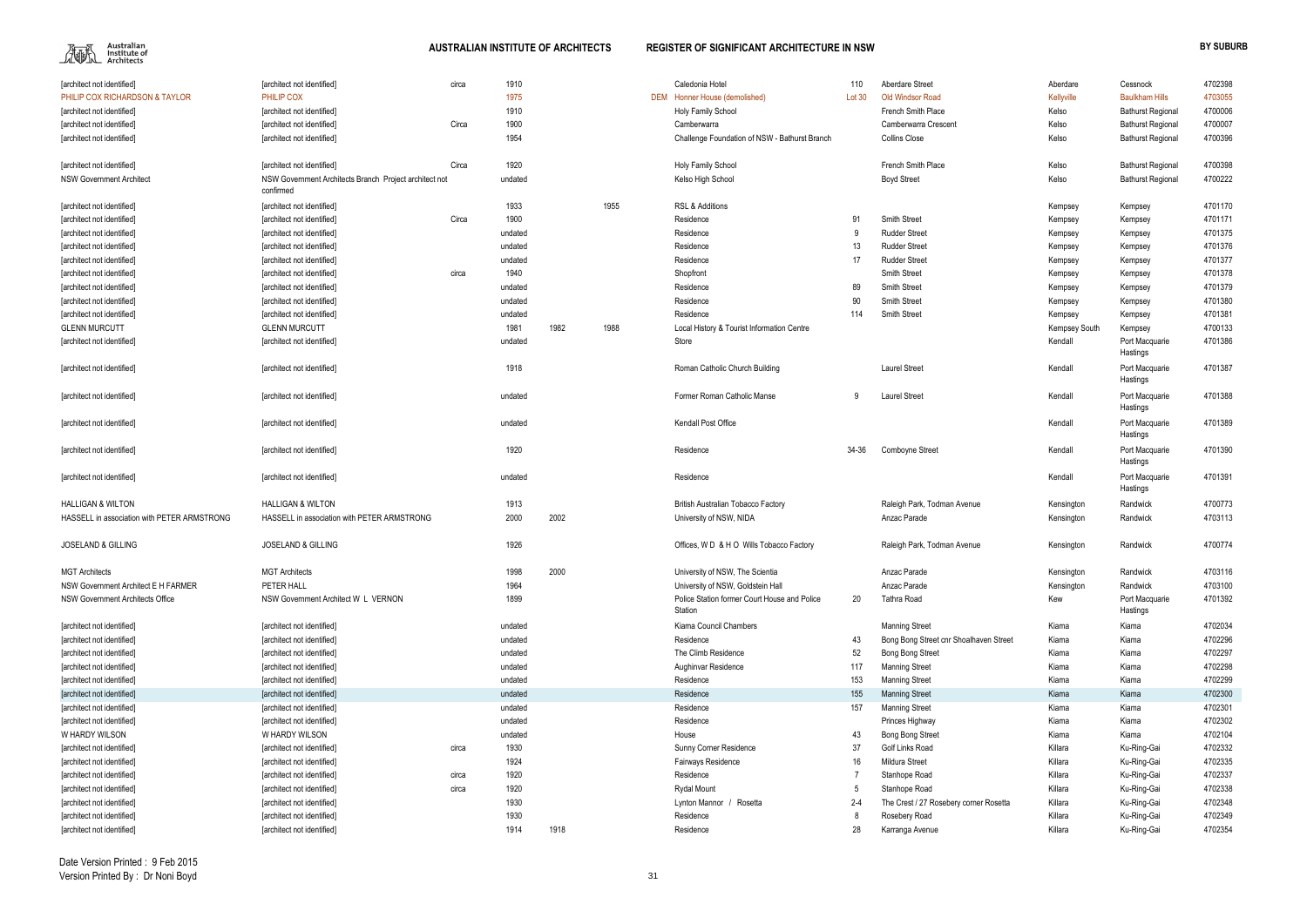| [architect not identified]            | [architect not identified]            | circa | 1910    |      |               | Caledonia Hotel                           | 110     | Aberdare Street                    | Aberdare           | Cessnock    | 4702398 |
|---------------------------------------|---------------------------------------|-------|---------|------|---------------|-------------------------------------------|---------|------------------------------------|--------------------|-------------|---------|
| [architect not identified]            | [architect not identified]            |       | 1920    |      |               | Residence                                 | 73      | <b>Arnold Street</b>               | Killara            | Ku-Ring-Gai | 4702356 |
| [architect not identified]            | [architect not identified]            |       | 1930    |      |               | Nonnora Duplex                            |         | <b>Arnold Street</b>               | Killara            | Ku-Ring-Gai | 4702357 |
| [architect not identified]            | [architect not identified]            | circa | 1940    |      |               | Residence                                 | 26      | <b>Powell Street</b>               | Killara            | Ku-Ring-Gai | 4702361 |
| [architect not identified]            | [architect not identified]            |       | undated |      |               | Residence                                 | 36      | Northcote Avenue                   | Killara            | Ku-Ring-Gai | 4702364 |
| [architect not identified]            | [architect not identified]            |       | 1930    |      |               | The Coppice                               | 21A     | Lynwood Avenue                     | Killara            | Ku-Ring-Gai | 4702375 |
| [architect not identified]            | [architect not identified]            |       | undated |      |               | Residence                                 | 21      | Lynwood Avenue                     | Killara            | Ku-Ring-Gai | 4702376 |
| [architect not identified]            | [architect not identified]            |       | 1920    |      |               | Residence                                 | 24      | Locksley Avenue                    | Killara            | Ku-Ring-Gai | 4702378 |
| [architect not identified]            | [architect not identified]            |       | 1918    |      |               | Residence                                 | 59      | <b>Arnold Street</b>               | Killara            | Ku-Ring-Gai | 4702379 |
| [architect not identified]            | [architect not identified]            |       | 1920    |      |               | Residence                                 |         | Nyora Street                       | Killara            | Ku-Ring-Gai | 4702380 |
| [architect not identified]            | [architect not identified]            |       | undated |      |               | Residence                                 |         | Kalang Avenue                      | Killara            | Ku-Ring-Gai | 4702381 |
| [architect not identified]            | [architect not identified]            |       | 1930    |      |               | Rosebery                                  | 49      | Montah Avenue corner Rosebery      | Killara            | Ku-Ring-Gai | 4702383 |
| [architect not identified]            | [architect not identified]            | circa | 1930    |      |               | Rose Dene                                 | 66      | Rosebery Road                      | Killara            | Ku-Ring-Gai | 4702384 |
| [architect not identified]            | [architect not identified]            | circa | 1930    |      |               | Residence                                 | 25      | Kylie Avenue                       | Killara            | Ku-Ring-Gai | 4702385 |
| [architect not identified]            | [architect not identified]            | circa | 1930    |      |               | Residence                                 | 22      | Kylie Avenue                       | Killara            | Ku-Ring-Gai | 4702386 |
| [architect not identified]            | [architect not identified]            | circa | 1930    |      |               | Residence                                 |         | Illeroy Avenue                     | Killara            | Ku-Ring-Gai | 4702387 |
| [architect not identified]            | [architect not identified]            |       | undated |      |               | Residence                                 |         | Urban Conservation Area            | Killara            | Ku-Ring-Gai | 4702397 |
| [architect not identified]            | [architect not identified]            | circa | 1912    |      |               | Ballernoo                                 | 26      | <b>Wattle Street</b>               | Killara            | Ku-Ring-Gai | 4702702 |
| ALBERT A HANSON                       | <b>ALBERT A HANSON</b>                |       | 1947    | 1948 |               | House (Hanson Residence)                  | 55      | Illeroy Avenue                     | Killara            | Ku-Ring-Gai | 4700775 |
| ALEXANDER STEWART JOLLY               | ALEXANDER STEWART JOLLY               |       | 1921    |      |               | Nebraska                                  | 17      | <b>Yarabah Street</b>              | Killara            | Ku-Ring-Gai | 4702365 |
| ANCHER MORTLOCK MURRAY                | <b>SYDNEY ANCHER</b>                  |       | 1950    | 1965 |               | Arthur Kennedy House & H C A Cairns House |         | Maytone Avenue                     | Killara            | Ku-Ring-Gai | 4703304 |
|                                       |                                       |       |         |      |               |                                           |         |                                    |                    |             |         |
| BLOOMFIELD & McCULLOCH                | <b>BLOOMFIELD &amp; McCULLOCH</b>     |       | 1936    | 1938 |               | Residence                                 | 62-64   | Rosebery Road corner Montah Street | Killara            | Ku-Ring-Gai | 4702382 |
| <b>BREWSTER &amp; MANDERSON</b>       | <b>BREWSTER &amp; MANDERSON</b>       |       | undated |      |               | Residence                                 | 10      | Golf Links Road                    | Killara            | Ku-Ring-Gai | 4702334 |
| <b>BREWSTER &amp; MANDERSON</b>       | <b>BREWSTER &amp; MANDERSON</b>       |       | 1940    |      |               | Dorchester Flats                          |         | Marian Street                      | Killara            | Ku-Ring-Gai | 4702366 |
| <b>BREWSTER &amp; MANDERSON</b>       | <b>BREWSTER &amp; MANDERSON</b>       |       | 1940    |      |               | Dormie House                              | 558     | Pacific Highway                    | Killara            | Ku-Ring-Gai | 4702367 |
| CYRIL C RUWALD                        | CYRIL C RUWALD                        |       | 1943    |      |               | Greengate Hotel                           | 655A    | Pacific Highway                    | Killara            | Ku-Ring-Gai | 4700783 |
| <b>GEORGE REVES</b>                   | <b>GEORGE REVES</b>                   |       | 1950    |      |               | Residence Former Bobby Limb House         | 5       | <b>Mildura Street</b>              | Killara            | Ku-Ring-Gai | 4702336 |
| <b>HARRY SEIDLER &amp; ASSOCIATES</b> | HARRY & PENELOPE SEIDLER              |       | 1966    |      |               | Seidler House                             | 13      | Kalang Avenue                      | Killara            | Ku-Ring-Gai | 4702359 |
| J AUBREY KERR                         | J AUBREY KERR                         |       | 1938    |      |               | House for McKee                           | $2 - 4$ | Springdale corner Stanhope         | Killara            | Ku-Ring-Gai | 4700786 |
| JAMES PEDDLE                          | <b>JAMES PEDDLE</b>                   |       | 1906    |      |               | The Meadows Residence                     | 46      | <b>Fiddens Wharf Road</b>          | Killara            | Ku-Ring-Gai | 4702333 |
| JAMES PEDDLE                          | <b>JAMES PEDDLE</b>                   | circa | 1912    |      |               | Residence                                 | 12      | Stanhope Road                      | Killara            | Ku-Ring-Gai | 4702351 |
| <b>JAMES PEDDLE</b>                   | <b>JAMES PEDDLE</b>                   |       | 1914    | 1918 |               | Deep Dene Residence                       | 17      | Springdale Road                    | Killara            | Ku-Ring-Gai | 4702355 |
| <b>JAMES PEDDLE</b>                   | <b>JAMES PEDDLE</b>                   |       | 1916    |      |               | Residence                                 | 14      | Lorne Avenue                       | Killara            | Ku-Ring-Gai | 4702362 |
| JOHN R BROGAN                         | JOHN R BROGAN                         |       | 1934    |      |               | Brandywine                                | 19      | Lynwood Avenue                     | Killara            | Ku-Ring-Gai | 4700776 |
| JOHN R BROGAN                         | JOHN R BROGAN                         |       | 1934    | 1935 |               | House                                     |         | Springdale Road                    | Killara            | Ku-Ring-Gai | 4700785 |
| JOHN R BROGAN                         | JOHN R BROGAN                         |       | 1938    |      |               | Residence                                 | 24      | Powell Street                      | Killara            | Ku-Ring-Gai | 4702360 |
| JOHN R BROGAN                         | JOHN R BROGAN                         |       | 1930    | 1933 |               | The Tudors                                | 22      | Locksley Avenue                    | Killara            | Ku-Ring-Gai | 4702377 |
| JOHN R BROGAN Attributed              | JOHN R BROGAN Attributed              |       | 1934    |      |               | House                                     | 20      | Locksley / 29 Lynwood Avenue       | Killara            | Ku-Ring-Gai | 4700777 |
| <b>JOSELAND &amp; GILLING</b>         | F GLYNN GILLING                       |       | 1930    |      |               | Woodside                                  | 60      | Stanhope Road                      | Killara            | Ku-Ring-Gai | 4702350 |
| KENT, BUDDEN & GREENWELL              | KENT, BUDDEN & GREENWELL              |       | 1914    | 1918 |               | Terhyn Worthle [Worthie]                  |         | Locksley Street                    | Killara            | Ku-Ring-Gai | 4702358 |
| <b>LAURIE &amp; HEATH</b>             | <b>LAURIE &amp; HEATH</b>             |       | 1940    |      |               | Seventh Day Adventist Headquarters        | 738     | Pacific Highway                    | Killara            | Ku-Ring-Gai | 4702368 |
| <b>LAURIE &amp; HEATH</b>             | <b>LAURIE &amp; HEATH</b>             |       | undated |      |               | Residence                                 | 740     | Pacific Highway                    | Killara            | Ku-Ring-Gai | 4702369 |
| <b>MEREWETHER &amp; BAGOT</b>         | <b>JOHN MEREWETHER</b>                |       | 1959    |      |               | Merewether House                          | 12A     | <b>Wattle Street</b>               | Killara            | Ku-Ring-Gai | 4703444 |
| PEDDLE THORP                          | SAMUEL GEORGE THORP                   |       | 1916    | 1917 |               | Lynwood Cottage                           |         | Lynwood Avenue                     | Killara            | Ku-Ring-Gai | 4702373 |
| ROBERSTON, MARKS & McCREDIE           | ROBERSTON, MARKS & McCREDIE           |       | undated |      |               | Residence                                 | 28      | Lynwood Avenue                     | Killara            | Ku-Ring-Gai | 4702374 |
| SYDNEY ANCHER & PARTNERS              | <b>SYDNEY ANCHER</b>                  |       | 1947    | 1951 |               | Sydney Ancher House 2                     |         | Maytone Avenue                     | Killara            | Ku-Ring-Gai | 4700779 |
| SYDNEY ANCHER & PARTNERS              | <b>SYDNEY ANCHER</b>                  |       | 1945    | 1947 |               | Poyntzfield Sydney Ancher House 1         |         | Maytone Avenue                     | Killara            | Ku-Ring-Gai | 4700780 |
| SYDNEY ANCHER & PARTNERS              | <b>SYDNEY ANCHER</b>                  |       | 1946    | 1947 |               | W R Hamill House                          |         | Maytone Avenue                     | Killara            | Ku-Ring-Gai | 4700781 |
| SYDNEY ANCHER & PARTNERS              | <b>SYDNEY ANCHER</b>                  |       | 1948    | 1950 |               | Walter & Kathleen Hamilton House          |         | Maytone Avenue                     | Killara            | Ku-Ring-Gai | 4700782 |
| <b>WALTER BURLEY GRIFFIN</b>          | WALTER BURLEY & MARION MAHONY GRIFFIN |       | 1932    |      |               | Cameron Residence                         | 33      | Marian Street                      | Killara            | Ku-Ring-Gai | 4700778 |
| <b>Guildford Bell Architect</b>       | <b>Guildford Bell</b>                 |       | 1964    | 1966 | 1983 proposed | Bouddi Farm                               | 251     | Scenic Road                        | Killcare Heights   | Gosford     | 4703520 |
| [architect not identified]            | [architect not identified]            |       | 1935    |      |               | Woolworths Building (former)              | 50-52   | Darlinghurst Road                  | Kings Cross        | Sydney      | 4702740 |
| [architect not identified]            | [architect not identified]            | circa | 1920    |      |               | Apartments                                | 1/1A    | <b>Kellett Street</b>              | Kings Cross        | Sydney      | 4702757 |
| [architect not identified]            | [architect not identified]            | circa | 1930    |      |               | <b>Mansions Hotel</b>                     | 16-18   | Bayswater Road                     | <b>Kings Cross</b> | Sydney      | 4702758 |

| Aberdare           | Cessnock    | 4702398 |
|--------------------|-------------|---------|
| Killara            | Ku-Ring-Gai | 4702356 |
| Killara            | Ku-Ring-Gai | 4702357 |
| Killara            | Ku-Ring-Gai | 4702361 |
| Killara            | Ku-Ring-Gai | 4702364 |
| Killara            | Ku-Ring-Gai | 4702375 |
| Killara            | Ku-Ring-Gai | 4702376 |
| Killara            | Ku-Ring-Gai | 4702378 |
| Killara            | Ku-Ring-Gai | 4702379 |
| Killara            | Ku-Ring-Gai | 4702380 |
| Killara            | Ku-Ring-Gai | 4702381 |
| Killara            | Ku-Ring-Gai | 4702383 |
| Killara            | Ku-Ring-Gai | 4702384 |
| Killara            | Ku-Ring-Gai | 4702385 |
| Killara            | Ku-Ring-Gai | 4702386 |
| Killara            | Ku-Ring-Gai | 4702387 |
| Killara            | Ku-Ring-Gai | 4702397 |
| Killara            | Ku-Ring-Gai | 4702702 |
| Killara            | Ku-Ring-Gai | 4700775 |
| Killara            | Ku-Ring-Gai | 4702365 |
| Killara            | Ku-Ring-Gai | 4703304 |
|                    |             |         |
| Killara            | Ku-Ring-Gai | 4702382 |
| Killara            | Ku-Ring-Gai | 4702334 |
| Killara            | Ku-Ring-Gai | 4702366 |
| Killara            | Ku-Ring-Gai | 4702367 |
| Killara            | Ku-Ring-Gai | 4700783 |
| Killara            | Ku-Ring-Gai | 4702336 |
| Killara            | Ku-Ring-Gai | 4702359 |
| Killara            | Ku-Ring-Gai | 4700786 |
| Killara            | Ku-Ring-Gai | 4702333 |
| Killara            | Ku-Ring-Gai | 4702351 |
| Killara            | Ku-Ring-Gai | 4702355 |
| Killara            | Ku-Ring-Gai | 4702362 |
| Killara            | Ku-Ring-Gai | 4700776 |
| Killara            | Ku-Ring-Gai | 4700785 |
| Killara            | Ku-Ring-Gai | 4702360 |
| Killara            | Ku-Ring-Gai | 4702377 |
| Killara            | Ku-Ring-Gai | 4700777 |
| Killara            | Ku-Ring-Gai | 4702350 |
| Killara            | Ku-Ring-Gai | 4702358 |
| Killara            | Ku-Ring-Gai | 4702368 |
| Killara            | Ku-Ring-Gai | 4702369 |
| Killara            | Ku-Ring-Gai | 4703444 |
| Killara            | Ku-Ring-Gai | 4702373 |
| Killara            | Ku-Ring-Gai | 4702374 |
| Killara            | Ku-Ring-Gai | 4700779 |
| Killara            | Ku-Ring-Gai | 4700780 |
| Killara            | Ku-Ring-Gai | 4700781 |
| Killara            | Ku-Ring-Gai | 4700782 |
| Killara            | Ku-Ring-Gai | 4700778 |
|                    |             |         |
| Killcare Heights   | Gosford     | 4703520 |
| Kings Cross        | Sydney      | 4702740 |
| <b>Kings Cross</b> | Sydney      | 4702757 |
| Kings Cross        | Sydney      | 4702758 |
|                    |             |         |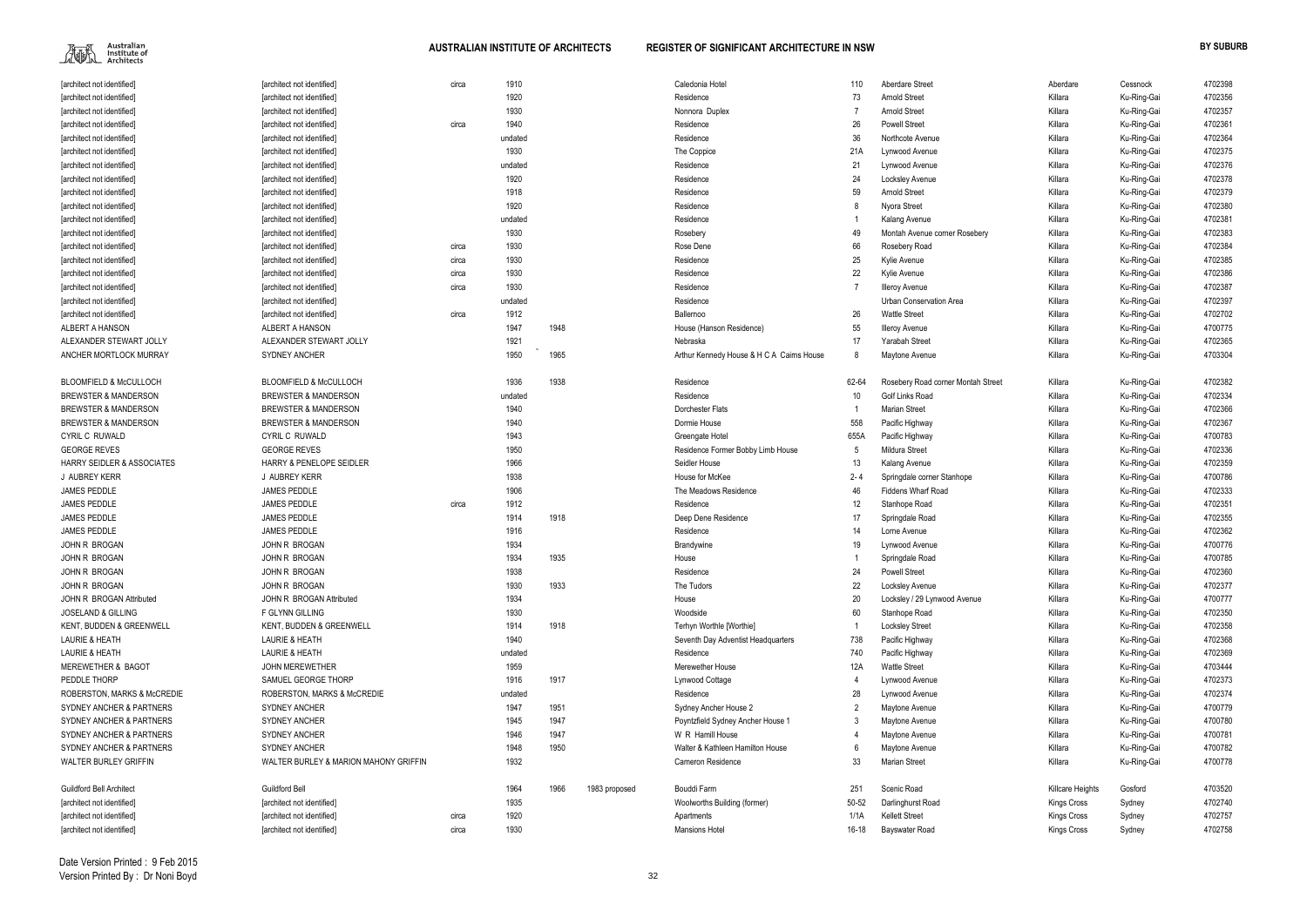| [architect not identified]                                                  | [architect not identified]                               | circa | 1910            |      |                | Caledonia Hotel                               | 110       | Aberdare Street                          | Aberdare           | Cessnock     | 4702398 |
|-----------------------------------------------------------------------------|----------------------------------------------------------|-------|-----------------|------|----------------|-----------------------------------------------|-----------|------------------------------------------|--------------------|--------------|---------|
| [architect not identified]                                                  | [architect not identified]                               | circa | 1925            |      |                | <b>Regents Court</b>                          | 18        | Springfield Avenue                       | <b>Kings Cross</b> | Sydney       | 4702774 |
| [architect not identified]                                                  | [architect not identified]                               | circa | 1930            |      |                | Sandringham                                   | $20 - 22$ | Springfield Avenue                       | Kings Cross        | Sydney       | 4702775 |
| [architect not identified]                                                  | [architect not identified]                               | circa | 1930            |      |                | Apartments                                    | 16        | Springfield Avenue                       | Kings Cross        | Sydney       | 4702778 |
| [architect not identified]                                                  | [architect not identified]                               | By    | 1919            |      |                | The Alexander (Alexander Flats)               | 67        | Bayswater Road                           | <b>Kings Cross</b> | Sydney       | 4702780 |
| [architect not identified]                                                  | [architect not identified]                               | circa | 1925            |      |                | Lakemount (Apartments)                        | 46        | Roslyn Gardens                           | <b>Kings Cross</b> | Sydney       | 4702781 |
| ARCHITECTS BRANCH, CITY OF SYDNEY                                           | <b>ARTHUR COLLINS</b>                                    |       | 1958            |      |                | Florence Bartley Library (Demolished)         | 60        | <b>Macleay Street, Fitzroy Gardens</b>   | <b>Kings Cross</b> | Sydney       | 4702744 |
| <b>BURCHAM CLAMP &amp; MCKELLAR</b>                                         | JOHN BURCHAM CLAMP                                       |       | 1919            |      |                | <b>Hampton Court Apartments</b>               | $9 - 15$  | Bayswater Road                           | Kings Cross        | Sydney       | 4702802 |
| DESIGN & CONSTRUCTION CONSULTANTS (for                                      | <b>DESIGN &amp; CONSTRUCTION CONSULTANTS (Ralph</b>      |       | 1968            |      | 1976           | Gazebo Hotel (Former) now Apartments          | 2         | Elizabeth Bay Road                       | Kings Cross        | Sydney       | 4702874 |
| Australian Development Corporation). Part of the Fischer                    | Brading, Design Architect), Borkenhagen Forbes, Interior |       |                 |      |                |                                               |           |                                          |                    |              |         |
| Group of Companies                                                          | designers Extensions by Ralph Brading Associates         |       |                 |      |                |                                               |           |                                          |                    |              |         |
|                                                                             |                                                          |       |                 |      |                |                                               |           |                                          |                    |              |         |
| <b>DUDLEY WARD</b>                                                          | <b>DUDLEY WARD</b>                                       | circa | 1936            |      |                | The Wroxton Apartments                        | 22        | Roslyn Gardens                           | Kings Cross        | Sydney       | 4702782 |
| <b>EMIL SODERSTEN</b>                                                       | <b>EMIL SODERSTEN</b>                                    |       | 1935            | 1938 |                | Belvedere Former Malborough Hall              |           | <b>Barncleuth Square</b>                 | <b>Kings Cross</b> | Sydney       | 4700787 |
| <b>EMIL SODERSTEN</b>                                                       | <b>EMIL SODERSTEN</b>                                    | circa | 1925            |      |                | Kingsley Hall                                 | 14-18     | Darlinghurst Road                        | <b>Kings Cross</b> | Sydney       | 4702747 |
| <b>NSW Government Architects</b>                                            | NSW Government Architects W L VERNON                     |       | 1910            | 1912 |                | Darlinghurst Fire Station                     |           | Darlinghurst Road corner Victoria Street | <b>Kings Cross</b> | Sydney       | 4700751 |
| <b>WALTER LESLIE NIELSEN</b>                                                | WALTER LESLIE NIELSEN                                    | circa | 1920            |      |                | Carisbrook (Apartments)                       | 11        | Springfield Avenue                       | Kings Cross        | Sydney       | 4702733 |
| WALTER LESLIE NIELSEN                                                       | WALTER LESLIE NIELSEN                                    | circa | 1925            | 1926 |                | Carinthia (Apartments)                        |           | Springfield Avenue                       | <b>Kings Cross</b> | Sydney       | 4702734 |
| <b>WALTER LESLIE NIELSEN</b>                                                | WALTER LESLIE NIELSEN                                    |       | 1928            |      |                | Franconia (Apartments)                        | 123-125   | <b>Macleay Street</b>                    | <b>Kings Cross</b> | Sydney       | 4702748 |
| WOODWARD, TARANTO & WALLACE                                                 | WOODWARD & TARANTO                                       |       | 1961            |      | Conserved 2012 | El Alamein Memorial Fountain                  |           | <b>Macleay Street</b>                    | <b>Kings Cross</b> | Sydney       | 4702743 |
| [architect not identified]                                                  | [architect not identified]                               |       | undated         |      |                | <b>Grand Pacific Hotel</b>                    |           | Marine Parade                            | Kingscliff         | Singleton    | 4701393 |
| Attributed to the NSW Government Architect                                  | [architect not identified]                               |       | 1957            |      |                | Kingscliff Public School                      |           |                                          | Kingscliff         | Singleton    | 4701394 |
| <b>JUSTELIUS &amp; FREDERICK</b>                                            | <b>JUSTELIUS &amp; FREDERICK</b>                         |       | 1938            |      |                | Kirribilli Hotel                              | 35        | <b>Broughton Street</b>                  | Kirribilli         | North Sydney | 4702963 |
| <b>MORROW &amp; GORDON</b>                                                  | <b>MORROW &amp; GORDON</b>                               |       | 1948            |      |                | <b>Greenway Apartments</b>                    |           | <b>Broughton Street</b>                  | Kirribilli         | North Sydney | 4700812 |
| [architect not identified]                                                  | [architect not identified]                               |       | undated         |      |                | Koorawatha Silos                              |           | Olympic Way                              | Koorawatha         | Young        | 4700164 |
| [architect not identified]                                                  | [architect not identified]                               |       | undated         |      |                | Railway Hotel                                 |           | Olympic Way                              | Koorawatha         | Young        | 4700176 |
| [architect not identified]                                                  | [architect not identified]                               |       | undated         |      |                | Cemetery                                      |           |                                          | Koorawatha         | Young        | 4700341 |
| Attributed to the NSW Works Supervisor, Commonwealth<br>Department of Works | [architect not identified]                               |       | 1912            |      |                | Koorawatha Post Office                        |           | <b>Boorowa Street</b>                    | Koorawatha         | Young        | 4700165 |
| <b>HARRY SEIDLER &amp; ASSOCIATES</b>                                       | <b>HARRY SEIDLER</b>                                     |       | 1955            |      |                | Group Housing (6 houses) now Refinery Offices |           | <b>Solander Street</b>                   | Kurnell            | Sutherland   | 4703431 |
| [architect not identified]                                                  | [architect not identified]                               |       | 1890            | 1967 |                | <b>Richmond Main Colliery</b>                 |           | 4 8 Km south of Kurri Kurri              | Kurri Kurri        | Cessnock     | 4702416 |
| <b>JAMES WARREN SCOBIE</b>                                                  | <b>JAMES WARREN SCOBIE</b>                               |       | 1904            |      |                | Kurri Kurri Hotel                             | 186       | Lang Street corner Hampden St            | Kurri Kurri        | Cessnock     | 4702415 |
|                                                                             |                                                          |       | undated         |      |                | <b>CBC Bank</b>                               |           |                                          |                    |              | 4701176 |
| [architect not identified]                                                  | [architect not identified]                               |       | undated         |      |                | House                                         | 25        |                                          | Kyogle             | Kyogle       | 4701177 |
| [architect not identified]                                                  | [architect not identified]                               |       |                 |      |                | House                                         | 27        | Geneva Street                            | Kyogle             | Kyogle       | 4701178 |
| [architect not identified]                                                  | [architect not identified]                               | Circa | undated<br>1920 |      |                |                                               |           | Geneva Street<br>Geneva Street           | Kyogle             | Kyogle       |         |
| [architect not identified]                                                  | [architect not identified]                               |       |                 |      |                | Court House                                   |           |                                          | Kyogle             | Kyogle       | 4701179 |
| [architect not identified]                                                  | [architect not identified]                               | Circa | 1950            |      |                | House                                         | 11        | <b>Highfield Road</b>                    | Kyogle             | Kyogle       | 4701180 |
| [architect not identified]                                                  | [architect not identified]                               |       | undated         |      |                | House                                         |           | <b>Rous Street</b>                       | Kyogle             | Kyogle       | 4701181 |
| [architect not identified]                                                  | [architect not identified]                               | Circa | 1920            |      |                | House                                         | 226       | Summerland Way                           | Kyogle             | Kyogle       | 4701182 |
| [architect not identified]                                                  | [architect not identified]                               |       | undated         |      |                | National Bank of Australasia                  |           | Summerland Way                           | Kyogle             | Kyogle       | 4701183 |
| [architect not identified]                                                  | [architect not identified]                               |       | undated         |      |                | <b>Rural Bank</b>                             |           | Summerland Way                           | Kyogle             | Kyogle       | 4701184 |
| [architect not identified]                                                  | [architect not identified]                               |       | undated         |      |                | Kalimna Residence                             | 9         | Campbell Road                            | Kyogle             | Kyogle       | 4701395 |
| [architect not identified]                                                  | [architect not identified]                               |       | undated         |      |                | <b>Railway Sheds</b>                          |           |                                          | Kyogle             | Kyogle       | 4701396 |
| [architect not identified]                                                  | [architect not identified]                               |       | undated         |      |                | House                                         | 11        | Allen Street                             | Kyogle             | Kyogle       | 4701397 |
| [architect not identified]                                                  | [architect not identified]                               |       | undated         |      |                | House                                         |           | <b>Close Street</b>                      | Kyogle             | Kyogle       | 4701398 |
| [architect not identified]                                                  | [architect not identified]                               |       | undated         |      |                | House                                         |           | <b>Fawcett Street</b>                    | Kyogle             | Kyogle       | 4701399 |
| [architect not identified]                                                  | [architect not identified]                               |       | undated         |      |                | House                                         | 15        | <b>Fawcett Street</b>                    | Kyogle             | Kyogle       | 4701400 |
| [architect not identified]                                                  | [architect not identified]                               |       | undated         |      |                | Imperial Hotel                                | 35        | <b>Fawcett Street</b>                    | Kyogle             | Kyogle       | 4701401 |
| [architect not identified]                                                  | [architect not identified]                               |       | undated         |      |                | House                                         | 44        | Geneva Street                            | Kyogle             | Kyogle       | 4701402 |
| [architect not identified]                                                  | [architect not identified]                               |       | undated         |      |                | House                                         | 19        | Groom Street                             | Kyogle             | Kyogle       | 4701403 |
| [architect not identified]                                                  | [architect not identified]                               |       | undated         |      |                | Duplex                                        | $39-4$    | Kyogle Road                              | Kyogle             | Kyogle       | 4701404 |
| [architect not identified]                                                  | [architect not identified]                               |       | undated         |      |                | House                                         | 43        | <b>Mcdougall Street</b>                  | Kyogle             | Kyogle       | 4701405 |
|                                                                             |                                                          |       |                 |      |                |                                               |           |                                          |                    |              |         |

| Aberdare           | Cessnock     | 4702398 |
|--------------------|--------------|---------|
| <b>Kings Cross</b> | Sydney       | 4702774 |
| Kings Cross        | Sydney       | 4702775 |
| <b>Kings Cross</b> | Sydney       | 4702778 |
| Kings Cross        | Sydney       | 4702780 |
| Kings Cross        | Sydney       | 4702781 |
| <b>Kings Cross</b> | Sydney       | 4702744 |
| <b>Kings Cross</b> | Sydney       | 4702802 |
| Kings Cross        | Sydney       | 4702874 |
|                    |              |         |
|                    |              |         |
|                    |              |         |
| Kings Cross        | Sydney       | 4702782 |
| <b>Kings Cross</b> | Sydney       | 4700787 |
| Kings Cross        | Sydney       | 4702747 |
| Kings Cross        | Sydney       | 4700751 |
| <b>Kings Cross</b> | Sydney       | 4702733 |
| Kings Cross        | Sydney       | 4702734 |
| Kings Cross        | Sydney       | 4702748 |
| Kings Cross        | Sydney       | 4702743 |
| Kingscliff         | Singleton    | 4701393 |
| Kingscliff         | Singleton    | 4701394 |
| Kirribilli         | North Sydney | 4702963 |
| Kirribilli         | North Sydney | 4700812 |
| Koorawatha         | Young        | 4700164 |
| Koorawatha         | Young        | 4700176 |
| Koorawatha         | Young        | 4700341 |
| Koorawatha         | Young        | 4700165 |
|                    |              |         |
| Kurnell            | Sutherland   | 4703431 |
|                    |              |         |
| Kurri Kurri        | Cessnock     | 4702416 |
| Kurri Kurri        | Cessnock     | 4702415 |
| Kyogle             | Kyogle       | 4701176 |
| Kyogle             | Kyogle       | 4701177 |
| Kyogle             | Kyogle       | 4701178 |
| Kyogle             | Kyogle       | 4701179 |
| Kyogle             | Kyogle       | 4701180 |
| Kyogle             | Kyogle       | 4701181 |
| Kyogle             | Kyogle       | 4701182 |
| Kyogle             | Kyogle       | 4701183 |
| Kyogle             | Kyogle       | 4701184 |
| Kyogle             | Kyogle       | 4701395 |
| Kyogle             | Kyogle       | 4701396 |
| Kyogle             | Kyogle       | 4701397 |
| Kyogle             | Kyogle       | 4701398 |
| Kyogle             | Kyogle       | 4701399 |
| Kyogle             | Kyogle       | 4701400 |
| Kyogle             | Kyogle       | 4701401 |
| Kyogle             | Kyogle       | 4701402 |
| Kyogle             | Kyogle       | 4701403 |
| Kyogle             | Kyogle       | 4701404 |
| Kyogle             | Kyogle       | 4701405 |
|                    |              |         |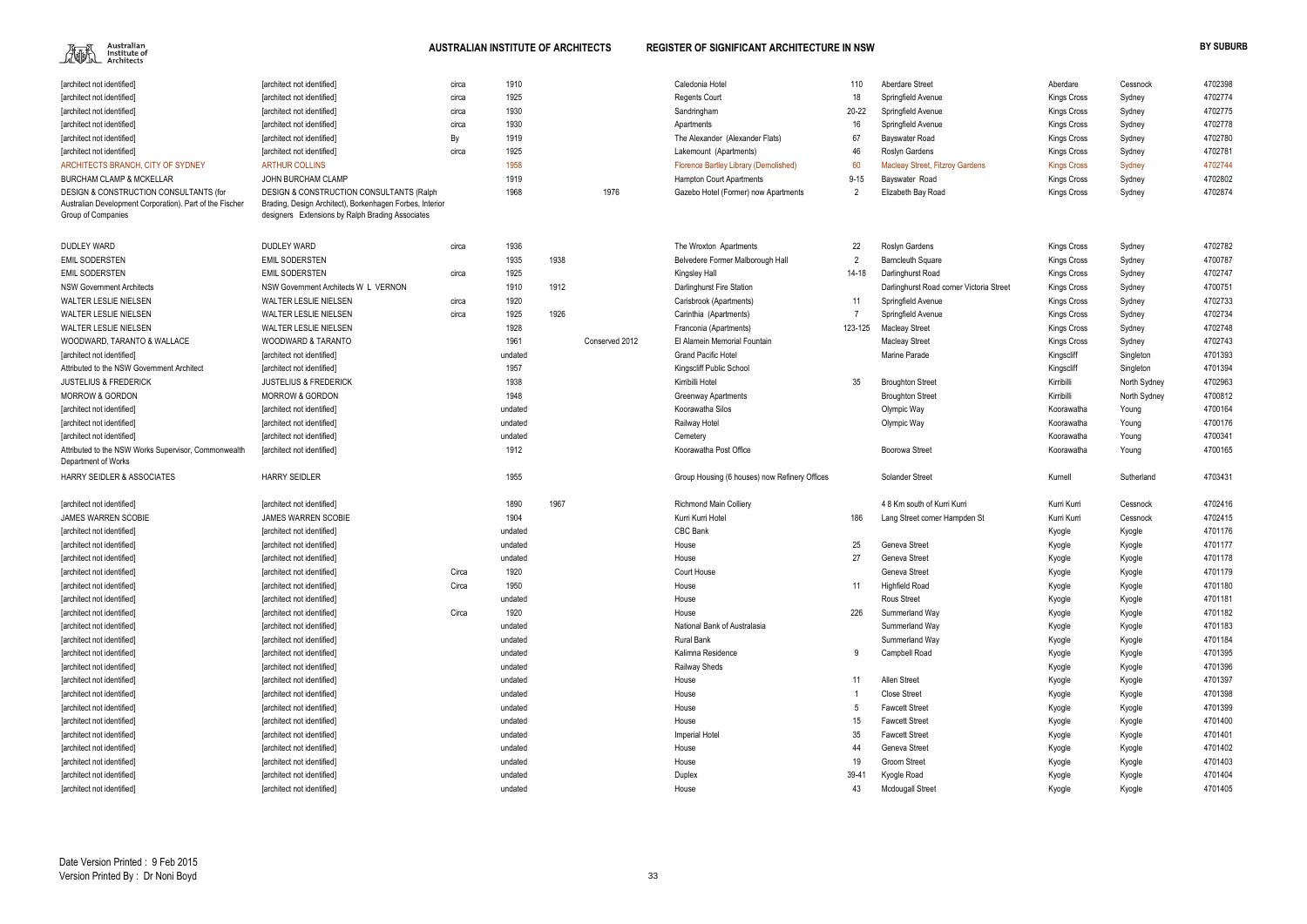| [architect not identified]                                                          | [architect not identified]                                              | circa | 1910    |      | Caledonia Hotel                                          | 110 | Aberdare Street             | Aberdare                    | Cessnock                   | 4702398 |
|-------------------------------------------------------------------------------------|-------------------------------------------------------------------------|-------|---------|------|----------------------------------------------------------|-----|-----------------------------|-----------------------------|----------------------------|---------|
| [architect not identified]                                                          | [architect not identified]                                              |       | undated |      | House                                                    |     | <b>Mount Street</b>         | Kyogle                      | Kyogle                     | 4701406 |
|                                                                                     |                                                                         |       |         |      |                                                          |     |                             |                             |                            |         |
|                                                                                     |                                                                         |       |         |      |                                                          |     |                             |                             |                            |         |
| [architect not identified]                                                          | [architect not identified]                                              |       | undated |      | House                                                    | 29  | <b>Mount Street</b>         | Kyogle                      | Kyogle                     | 4701407 |
| [architect not identified]                                                          | [architect not identified]                                              |       | undated |      | The Manse Residence                                      | 37  | <b>Mount Street</b>         | Kyogle                      | Kyogle                     | 4701408 |
| [architect not identified]                                                          | [architect not identified]                                              |       | undated |      | House                                                    |     | <b>Rous Street</b>          | Kyogle                      | Kyogle                     | 4701409 |
| [architect not identified]                                                          | [architect not identified]                                              |       | undated |      | House                                                    | 19  | <b>Rous Street</b>          | Kyogle                      | Kyogle                     | 4701410 |
| [architect not identified]                                                          | [architect not identified]                                              |       | undated |      | House                                                    |     | <b>Stratheden Street</b>    | Kyogle                      | Kyogle                     | 4701411 |
| [architect not identified]                                                          | [architect not identified]                                              |       | undated |      | Masonic Hall                                             | 12  | <b>Stratheden Street</b>    | Kyogle                      | Kyogle                     | 4701412 |
| [architect not identified]                                                          | [architect not identified]                                              |       | undated |      | Summerland Cafe                                          |     | Summerland Way              | Kyogle                      | Kyogle                     | 4701413 |
| [architect not identified]                                                          | [architect not identified]                                              |       | undated |      | Exchange Hotel                                           |     | Summerland Way              | Kyogle                      | Kyogle                     | 4701414 |
| [architect not identified]                                                          | [architect not identified]                                              |       | undated |      | Shopfront                                                |     | Summerland Way              | Kyogle                      | Kyogle                     | 4701415 |
| [architect not identified]                                                          | [architect not identified]                                              |       | undated |      | <b>Commercial Hotel</b>                                  | 65  | Summerland Way              | Kyogle                      | Kyogle                     | 4701416 |
| [architect not identified]                                                          | [architect not identified]                                              | circa | 1940    |      | Fosseys Former Junors Pty Ltd                            |     | Summerland Way              | Kyogle                      | Kyogle                     | 4701417 |
| [architect not identified]                                                          | [architect not identified]                                              |       | undated |      | Kyogle Post Office                                       |     | Summerland Way              | Kyogle                      | Kyogle                     | 4701418 |
| [architect not identified]                                                          | [architect not identified]                                              |       | undated |      | Bank of N S W                                            |     | Summerland Way              | Kyogle                      | Kyogle                     | 4701419 |
| [architect not identified]                                                          | [architect not identified]                                              | circa | 1930    |      | St Vincent De Paul                                       |     | Summerland Way              | Kyogle                      | Kyogle                     | 4701420 |
| [architect not identified]                                                          | [architect not identified]                                              |       | undated |      | House                                                    |     | Wyndham Street              | Kyogle                      | Kyogle                     | 4701421 |
| [architect not identified]                                                          | [architect not identified]                                              |       | undated |      | Hall                                                     |     |                             | Kyogle                      | Kyogle                     | 4701423 |
| <b>NSW Government Architect</b>                                                     | NSW Government Architect J W THOMSON Project<br>Architect CHRIS JOHNSON |       | 1978    |      | Hampden Park School                                      |     | Hampden Road                | Lakemba                     | Canterbury                 | 4703035 |
| STAFFORD MOOR & FARRINGTON / EDWARDS<br>MADIGAN TORZILLO & BRIGGS                   | STAFFORD MOOR & FARRINGTON / EDWARDS<br>MADIGAN TORZILLO & BRIGGS       |       | 1958    | 1975 | Lane Cove Town Hall                                      | 48  | Longueville Road            | Lane Cove                   | Lane Cove                  | 4703130 |
| [architect not identified]                                                          | [architect not identified]                                              |       | 1911    |      | School of Arts                                           | 58  | <b>Bold Street</b>          | Laurieton                   | Port Macquarie<br>Hastings | 4701185 |
| [architect not identified]                                                          | [architect not identified]                                              |       | undated |      | Leesville Hotel                                          |     | Barry Ways Ingebyra Road    | Leesville near<br>Jindabyne | <b>Snowy River</b>         | 4700557 |
| [architect not identified]                                                          | [architect not identified]                                              | circa | 1930    |      | <b>MIA Managers Residence</b>                            | 114 | Kurrajong Avenue            | Leeton                      | Leeton                     | 4701650 |
| [architect not identified]                                                          | [architect not identified]                                              |       | 1930s   |      | <b>Hotel Leeton</b>                                      | 71  | Pine Avenue                 | Leeton                      | Leeton                     | 4701652 |
| [architect not identified]                                                          | [architect not identified]                                              |       | undated |      | House                                                    |     | Acacia Avenue               | Leeton                      | Leeton                     | 4701808 |
| [architect not identified]                                                          | [architect not identified]                                              |       | undated |      | MID Cooperation                                          |     | Acacia Avenue               | Leeton                      | Leeton                     | 4701809 |
| [architect not identified]                                                          | [architect not identified]                                              |       | 1936    |      | St Josephs Roman Catholic Primary School                 |     | Ash Street                  | Leeton                      | Leeton                     | 4701811 |
|                                                                                     |                                                                         |       |         |      |                                                          |     |                             |                             |                            |         |
| [architect not identified]                                                          | [architect not identified]                                              |       | undated |      | <b>Bowling Club</b>                                      |     | <b>Church Street</b>        | Leeton                      | Leeton                     | 4701813 |
| [architect not identified]                                                          | [architect not identified]                                              |       | 1937    |      | Uniting Church Leeton Former Methodist Church            | 44  | <b>Church Street</b>        | Leeton                      | Leeton                     | 4701815 |
| [architect not identified]                                                          | [architect not identified]                                              |       | 1956    |      | Uniting Church Hall                                      |     | <b>Church Street</b>        | Leeton                      | Leeton                     | 4701816 |
| [architect not identified]                                                          | [architect not identified]                                              |       | 1929    |      | St Peter s Hall                                          |     | <b>Church Street</b>        | Leeton                      | Leeton                     | 4701817 |
| [architect not identified]                                                          | [architect not identified]                                              |       | undated |      | <b>Rural Bank</b>                                        |     | Kurrajong Avenue            | Leeton                      | Leeton                     | 4701818 |
| [architect not identified]                                                          | [architect not identified]                                              |       | undated |      | House                                                    | 33  | Palm Avenue East            | Leeton                      | Leeton                     | 4701822 |
| [architect not identified]                                                          | [architect not identified]                                              | circa | 1930    |      | House                                                    | 13  | Palm Avenue East            | Leeton                      | Leeton                     | 4701823 |
| [architect not identified]                                                          | [architect not identified]                                              | circa | 1930    |      | Millbrae (House)                                         | 81  | Pine Avenue                 | Leeton                      | Leeton                     | 4701827 |
| [architect not identified]                                                          | [architect not identified]                                              |       | undated |      | War Memorial                                             |     | <b>Chelmsford Place</b>     | Leeton                      | Leeton                     | 4701828 |
| [architect not identified]                                                          | [architect not identified]                                              |       | undated |      | Bank of NSW                                              |     | Pine Avenue                 | Leeton                      | Leeton                     | 4701830 |
| [architect not identified]                                                          | [architect not identified]                                              |       | undated |      | <b>Commonwealth Bank</b>                                 |     | Pine Avenue                 | Leeton                      | Leeton                     | 4701831 |
| [architect not identified]                                                          | [architect not identified]                                              | circa | 1940    |      | Shopping Mall (Centre Point)                             |     | Pine Avenue                 | Leeton                      | Leeton                     | 4701832 |
| [architect not identified]                                                          | [architect not identified]                                              |       | undated |      | Wade Hotel                                               | 42  | Pine Avenue                 | Leeton                      | Leeton                     | 4701833 |
| [architect not identified]                                                          | [architect not identified]                                              |       | undated |      | Shops                                                    | 50  | Pine Avenue                 | Leeton                      | Leeton                     | 4701834 |
| [architect not identified]                                                          | [architect not identified]                                              |       | undated |      | <b>Water Filtration Plant</b>                            |     | Acacia Avenue               | Leeton                      | Leeton                     | 4701835 |
| [architect not identified]                                                          | [architect not identified]                                              |       | undated |      | Roman Catholic Presbytery                                |     | Wade Avenue South           | Leeton                      | Leeton                     | 4701837 |
| Attributed to the NSW Government Architect Cobden Parkes [architect not identified] |                                                                         |       | 1951    |      | Leeton Hospital Staff Development and Training<br>Centre |     | Palm Avenue                 | Leeton                      | Leeton                     | 4701825 |
| C W A WELCH                                                                         | C W A WELCH                                                             |       | 1926    |      | Roman Catholic Convent                                   |     | Ash corner Coolibah Streets | Leeton                      | Leeton                     | 4701810 |
| <b>KARBERRY &amp; CHARD</b>                                                         | <b>KARBERRY &amp; CHARD</b>                                             |       | 1929    | 1930 | Roxy Theatre                                             |     | Pine Avenue                 | Leeton                      | Leeton                     | 4701829 |
|                                                                                     |                                                                         |       |         |      |                                                          |     |                             |                             |                            |         |

| Mount Street                | Kyogle                      | Kyogle                     | 4701407 |
|-----------------------------|-----------------------------|----------------------------|---------|
| Mount Street                | Kyogle                      | Kyogle                     | 4701408 |
| Rous Street                 | Kyogle                      | Kyogle                     | 4701409 |
| Rous Street                 | Kyogle                      | Kyogle                     | 4701410 |
| Stratheden Street           | Kyogle                      | Kyogle                     | 4701411 |
| Stratheden Street           | Kyogle                      | Kyogle                     | 4701412 |
| Summerland Way              | Kyogle                      | Kyogle                     | 4701413 |
| Summerland Way              | Kyogle                      | Kyogle                     | 4701414 |
| Summerland Way              | Kyogle                      | Kyogle                     | 4701415 |
| Summerland Way              | Kyogle                      | Kyogle                     | 4701416 |
| Summerland Way              | Kyogle                      | Kyogle                     | 4701417 |
| Summerland Way              | Kyogle                      | Kyogle                     | 4701418 |
| Summerland Way              | Kyogle                      | Kyogle                     | 4701419 |
| Summerland Way              | Kyogle                      | Kyogle                     | 4701420 |
| Wyndham Street              | Kyogle                      | Kyogle                     | 4701421 |
|                             | Kyogle                      | Kyogle                     | 4701423 |
| Hampden Road                | Lakemba                     | Canterbury                 | 4703035 |
|                             |                             |                            |         |
| Longueville Road            | Lane Cove                   | Lane Cove                  | 4703130 |
| Bold Street                 | Laurieton                   | Port Macquarie<br>Hastings | 4701185 |
| Barry Ways Ingebyra Road    | Leesville near<br>Jindabyne | Snowy River                | 4700557 |
| Kurrajong Avenue            | Leeton                      | Leeton                     | 4701650 |
| Pine Avenue                 | Leeton                      | Leeton                     | 4701652 |
| Acacia Avenue               | Leeton                      | Leeton                     | 4701808 |
| Acacia Avenue               | Leeton                      | Leeton                     | 4701809 |
| Ash Street                  | Leeton                      | Leeton                     | 4701811 |
|                             |                             |                            |         |
| Church Street               | Leeton                      | Leeton                     | 4701813 |
| Church Street               | Leeton                      | Leeton                     | 4701815 |
|                             |                             |                            |         |
| Church Street               | Leeton                      | Leeton                     | 4701816 |
| <b>Church Street</b>        | Leeton                      | Leeton                     | 4701817 |
| Kurrajong Avenue            | Leeton                      | Leeton                     | 4701818 |
| Palm Avenue East            | Leeton                      | Leeton                     | 4701822 |
| Palm Avenue East            | Leeton                      | Leeton                     | 4701823 |
| Pine Avenue                 | Leeton                      | Leeton                     | 4701827 |
| Chelmsford Place            | Leeton                      | Leeton                     | 4701828 |
| Pine Avenue                 | Leeton                      | Leeton                     | 4701830 |
| Pine Avenue                 | Leeton                      | Leeton                     | 4701831 |
| Pine Avenue                 | Leeton                      | Leeton                     | 4701832 |
| Pine Avenue                 | Leeton                      | Leeton                     | 4701833 |
| Pine Avenue                 | Leeton                      | Leeton                     | 4701834 |
| Acacia Avenue               | Leeton                      | Leeton                     | 4701835 |
| Wade Avenue South           | Leeton                      | Leeton                     | 4701837 |
| Palm Avenue                 | Leeton                      | Leeton                     | 4701825 |
|                             |                             |                            |         |
| Ash corner Coolibah Streets | Leeton                      | Leeton                     | 4701810 |
| Pine Avenue                 | Leeton                      | Leeton                     | 4701829 |
|                             |                             |                            |         |

| Aberdare | Cessnock | 4702398 |
|----------|----------|---------|
| Kyogle   | Kyogle   | 4701406 |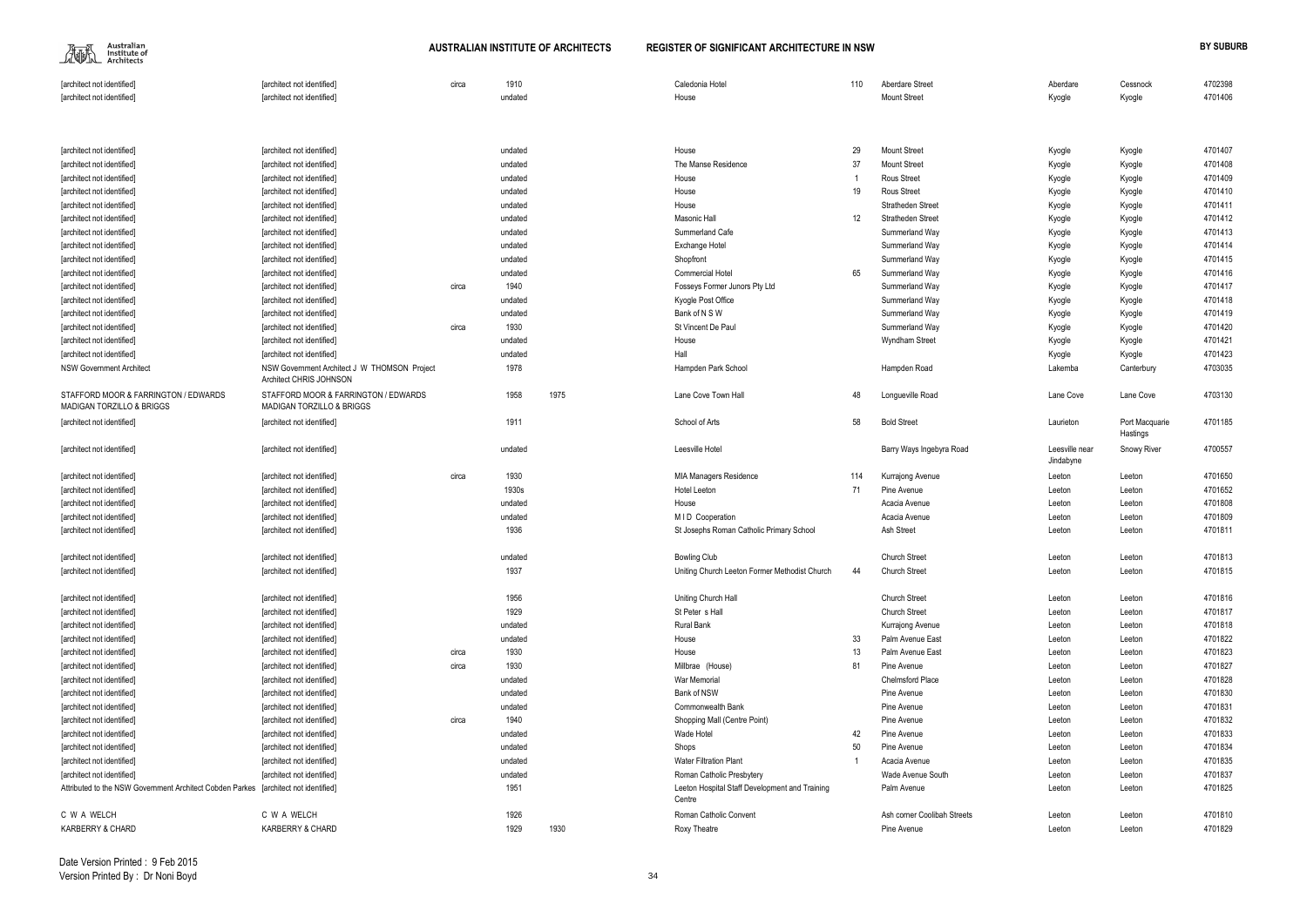

| Aberdare Street                | Aberdare   | Cessnock                                 | 4702398 |
|--------------------------------|------------|------------------------------------------|---------|
| Oak Street                     | Leeton     | Leeton                                   | 4701820 |
| Church Street                  | Leeton     | Leeton                                   | 4701649 |
| Mallee Street                  | Leeton     | Leeton                                   | 4701819 |
| Oak Street                     | Leeton     | Leeton                                   | 4701821 |
| Mallee Street                  | Leeton     | Leeton                                   | 4701651 |
| Palm Avenue                    | Leeton     | Leeton                                   | 4701824 |
| Palm Avenue                    | Leeton     | Leeton                                   | 4701826 |
| Wade Avenue & Sycamore Street  | Leeton     | Leeton                                   | 4701654 |
| Wade Avenue South              | Leeton     | Leeton                                   | 4701836 |
| Wade Avenue & Chelmsford Place | Leeton     | Leeton                                   | 4701653 |
| Chelmsford Place               | Leeton     | Leeton                                   | 4701812 |
| Camden Valley Way              | Leppington | Camden (formerly<br>listed as Liverpool) | 4700381 |
| Leura Mall                     | Leura      | <b>Blue Mountains</b>                    | 4700066 |
|                                | Leura      | <b>Blue Mountains</b>                    | 4700068 |
| Leura Mall                     | Leura      | <b>Blue Mountains</b>                    | 4700069 |
| Leura Mall                     | Leura      | <b>Blue Mountains</b>                    | 4700070 |
| Megalong Street                | Leura      | <b>Blue Mountains</b>                    | 4700071 |
| Megalong Street                | Leura      | <b>Blue Mountains</b>                    | 4700072 |
| Megalong Street                | Leura      | <b>Blue Mountains</b>                    | 4700073 |
| <b>Blackheath Street</b>       | Leura      | <b>Blue Mountains</b>                    | 4700074 |
| Craigend Street                | Leura      | <b>Blue Mountains</b>                    | 4700075 |
| Olympian Parade                | Leura      | <b>Blue Mountains</b>                    | 4700076 |
| Churchill Street               | Leura      | <b>Blue Mountains</b>                    | 4700077 |
| Churchill Street               | Leura      | <b>Blue Mountains</b>                    | 4700078 |
| Eastview Avenue                | Leura      | <b>Blue Mountains</b>                    | 4700079 |
| Leura Mall                     | Leura      | <b>Blue Mountains</b>                    | 4700080 |
| Leura Mall                     | Leura      | <b>Blue Mountains</b>                    | 4700081 |
| Leura Mall                     | Leura      | <b>Blue Mountains</b>                    | 4700082 |
| Leura Mall                     | Leura      | <b>Blue Mountains</b>                    | 4700083 |
| Leura Mall                     | Leura      | <b>Blue Mountains</b>                    | 4700084 |
| Leura Mall                     | Leura      | <b>Blue Mountains</b>                    | 4700085 |
| Leura Mall                     | Leura      | <b>Blue Mountains</b>                    | 4700086 |
| Leura Mall                     | Leura      | <b>Blue Mountains</b>                    | 4700087 |
| Katoomba Street                | Leura      | <b>Blue Mountains</b>                    | 4700088 |
| Megalong Street                | Leura      | <b>Blue Mountains</b>                    | 4700089 |
| Railway Parade                 | Leura      | <b>Blue Mountains</b>                    | 4700090 |
| Leura                          | Leura      | <b>Blue Mountains</b>                    | 4700091 |
| Great Western Highway          | Leura      | <b>Blue Mountains</b>                    | 4700092 |
| End of Malvern Road            | Leura      | <b>Blue Mountains</b>                    | 4700093 |
| Fitzrov Street                 | Leura      | <b>Blue Mountains</b>                    | 4700095 |
| <b>Britain Street</b>          | Leura      | <b>Blue Mountains</b>                    | 4700163 |
|                                | Leura      | <b>Blue Mountains</b>                    | 4700351 |
| Gladstone Road                 | Leura      | <b>Blue Mountains</b>                    | 4700352 |
| Gladstone Road                 | Leura      | <b>Blue Mountains</b>                    | 4700353 |
|                                | Leura      | <b>Blue Mountains</b>                    | 4700354 |
| Gladstone Road                 | Leura      | <b>Blue Mountains</b>                    | 4700355 |
|                                | Leura      | <b>Blue Mountains</b>                    | 4700356 |
| Leura Cascades                 | Leura      | <b>Blue Mountains</b>                    | 4700357 |
|                                |            |                                          |         |

| [architect not identified]                                               | [architect not identified]                                                                         | circa | 1910    |      |           | Caledonia Hotel                                                 | 110                             | Aberdare Street                | Aberdare   | Cessnock                                 | 4702398 |
|--------------------------------------------------------------------------|----------------------------------------------------------------------------------------------------|-------|---------|------|-----------|-----------------------------------------------------------------|---------------------------------|--------------------------------|------------|------------------------------------------|---------|
| MacKNIGHT Attributed                                                     | MacKNIGHT Attributed                                                                               |       | 1913    | 1915 |           | Former St Peters Anglican Church                                |                                 | Oak Street                     | Leeton     | Leeton                                   | 4701820 |
| <b>NSW Government Architect</b>                                          | NSW Government Architect GEORGE MCRAE                                                              |       | 1922    | 1923 |           | Leeton Court House                                              |                                 | <b>Church Street</b>           | Leeton     | Leeton                                   | 4701649 |
| <b>NSW Government Architect</b>                                          | <b>NSW Government Architect</b>                                                                    |       | undated |      |           | Leeton High School                                              |                                 | <b>Mallee Street</b>           | Leeton     | Leeton                                   | 4701819 |
| <b>NSW Government Architect</b>                                          | <b>NSW Government Architect</b>                                                                    |       | undated |      |           | Leeton Police Station                                           |                                 | Oak Street                     | Leeton     | Leeton                                   | 4701821 |
| <b>NSW Government Architect</b>                                          | NSW Government Architect Richard McDONALD<br><b>SEYMOUR WELLS</b>                                  |       | 1929    |      |           | Leeton Infants School                                           |                                 | <b>Mallee Street</b>           | Leeton     | Leeton                                   | 4701651 |
| NSW Government Architect Cobden Parkes                                   | NSW Government Architect Cobden Parkes                                                             |       | 1938    |      |           | Leeton Hospital Nurses Home                                     |                                 | Palm Avenue                    | Leeton     | Leeton                                   | 4701824 |
| NSW Government Architect Cobden Parkes                                   | [architect not identified]                                                                         |       | 1941    | 1942 |           | Leeton Hospital                                                 |                                 | Palm Avenue                    | Leeton     | Leeton                                   | 4701826 |
| NSW Works Director (George Oakeshott)                                    | [NSW Works Director (George Oakeshott)                                                             |       | 1917    | 1919 | 1925 1927 | Hydro Hotel (Former Hydro Accommodation<br>House)               |                                 | Wade Avenue & Sycamore Street  | Leeton     | Leeton                                   | 4701654 |
| S J O HALLORAN                                                           | S J O HALLORAN                                                                                     |       | 1955    |      |           | Leeton Roman Catholic Church                                    |                                 | Wade Avenue South              | Leeton     | Leeton                                   | 4701836 |
| <b>WALTER BURLEY GRIFFIN</b>                                             | WALTER BURLEY & MARION MAHONY GRIFFIN                                                              |       | undated |      |           | <b>Water Towers</b>                                             |                                 | Wade Avenue & Chelmsford Place | Leeton     | Leeton                                   | 4701653 |
| Water Conservation & Irrigation Commission, Department of<br>Agriculture | John King Miller, Water Conservation & Irrigation<br>Commission, Department of Agriculture, Sydney |       | 1937    | 1938 |           | Water Conservation and Irrigation Commission<br><b>Building</b> |                                 | <b>Chelmsford Place</b>        | Leeton     | Leeton                                   | 4701812 |
| <b>PHILIP COX &amp; IAN McKAY</b>                                        | PHILIP COX & IAN McKAY                                                                             |       | 1964    |      |           | <b>St Andrews Boys Home</b>                                     |                                 | <b>Camden Valley Way</b>       | Leppington | Camden (formerly<br>listed as Liverpool) | 4700381 |
| [architect not identified]                                               | [architect not identified]                                                                         |       | undated |      |           | Shop Building                                                   | 153                             | Leura Mall                     | Leura      | <b>Blue Mountains</b>                    | 4700066 |
| [architect not identified]                                               | [architect not identified]                                                                         | Circa | 1955    |      |           | St Davids Presbytarian Church                                   |                                 |                                | Leura      | <b>Blue Mountains</b>                    | 4700068 |
| [architect not identified]                                               | [architect not identified]                                                                         |       | 1930    |      |           | <b>Shop Buildings</b>                                           | 165,167, 169 Leura Mall<br>&171 |                                | Leura      | <b>Blue Mountains</b>                    | 4700069 |
| [architect not identified]                                               | [architect not identified]                                                                         |       | 1911    |      |           | Monument                                                        |                                 | Leura Mall                     | Leura      | <b>Blue Mountains</b>                    | 4700070 |
| architect not identified                                                 | [architect not identified]                                                                         |       | undated |      |           | Megalong Manor                                                  | 151                             | <b>Megalong Street</b>         | Leura      | <b>Blue Mountains</b>                    | 4700071 |
| architect not identified                                                 | [architect not identified]                                                                         |       | undated |      |           | <b>Country Womens Association</b>                               |                                 | <b>Megalong Street</b>         | Leura      | <b>Blue Mountains</b>                    | 4700072 |
| [architect not identified]                                               | [architect not identified]                                                                         |       | undated |      |           | St Albans Anglican Church                                       | 137                             | <b>Megalong Street</b>         | Leura      | <b>Blue Mountains</b>                    | 4700073 |
| [architect not identified]                                               | [architect not identified]                                                                         |       | undated |      |           | House                                                           |                                 | <b>Blackheath Street</b>       | Leura      | <b>Blue Mountains</b>                    | 4700074 |
| [architect not identified]                                               | [architect not identified]                                                                         |       | undated |      |           | House                                                           | 16                              | <b>Craigend Street</b>         | Leura      | <b>Blue Mountains</b>                    | 4700075 |
| [architect not identified]                                               | [architect not identified]                                                                         |       | undated |      |           | Leuralla                                                        |                                 | Olympian Parade                | Leura      | <b>Blue Mountains</b>                    | 4700076 |
| [architect not identified]                                               | [architect not identified]                                                                         |       | undated |      |           | House                                                           |                                 | <b>Churchill Street</b>        | Leura      | <b>Blue Mountains</b>                    | 4700077 |
| [architect not identified]                                               | [architect not identified]                                                                         |       | undated |      |           | House                                                           |                                 | <b>Churchill Street</b>        | Leura      | <b>Blue Mountains</b>                    | 4700078 |
| [architect not identified]                                               | [architect not identified]                                                                         |       | undated |      |           | The Little Company Guest House                                  | $\overline{2}$                  | <b>Eastview Avenue</b>         | Leura      | <b>Blue Mountains</b>                    | 4700079 |
| [architect not identified]                                               | [architect not identified]                                                                         |       | undated |      |           | Shop Building                                                   | 130                             | Leura Mall                     | Leura      | <b>Blue Mountains</b>                    | 4700080 |
| [architect not identified]                                               | [architect not identified]                                                                         |       | undated |      |           | Two Houses                                                      | 142 & 144                       | Leura Mall                     | Leura      | <b>Blue Mountains</b>                    | 4700081 |
| [architect not identified]                                               | [architect not identified]                                                                         |       | undated |      |           | Shop Building                                                   | 173                             | Leura Mall                     | Leura      | <b>Blue Mountains</b>                    | 4700082 |
| [architect not identified]                                               | [architect not identified]                                                                         |       | undated |      |           | Shop Building                                                   |                                 | 177 & 179 Leura Mall           | Leura      | <b>Blue Mountains</b>                    | 4700083 |
| [architect not identified]                                               | [architect not identified]                                                                         |       | 1913    |      |           | Shop Building                                                   | 175                             | Leura Mall                     | Leura      | <b>Blue Mountains</b>                    | 4700084 |
| [architect not identified]                                               | [architect not identified]                                                                         |       | undated |      |           | Shop Building                                                   |                                 | 184 & 186 Leura Mall           | Leura      | <b>Blue Mountains</b>                    | 4700085 |
| [architect not identified]                                               | [architect not identified]                                                                         |       | 1906    |      |           | Corner Shop                                                     |                                 | Leura Mall                     | Leura      | <b>Blue Mountains</b>                    | 4700086 |
| [architect not identified]                                               | [architect not identified]                                                                         |       | undated |      |           | Shop Building                                                   |                                 | 181 & 183 Leura Mall           | Leura      | <b>Blue Mountains</b>                    | 4700087 |
| [architect not identified]                                               | [architect not identified]                                                                         |       | undated |      |           | <b>Uniting Church</b>                                           | 223                             | Katoomba Street                | Leura      | <b>Blue Mountains</b>                    | 4700088 |
| [architect not identified]                                               | [architect not identified]                                                                         |       | undated |      |           | St Albans Anglican Hall                                         | 137                             | <b>Megalong Street</b>         | Leura      | <b>Blue Mountains</b>                    | 4700089 |
| [architect not identified]                                               | [architect not identified]                                                                         |       | undated |      |           | St Benaventures Catholic Church                                 |                                 | Railway Parade                 | Leura      | <b>Blue Mountains</b>                    | 4700090 |
| [architect not identified]                                               | [architect not identified]                                                                         |       | undated |      |           | Hurlstone House                                                 |                                 | Leura                          | Leura      | <b>Blue Mountains</b>                    | 4700091 |
| [architect not identified]                                               | [architect not identified]                                                                         |       | undated |      |           | Hotel Alexandria                                                |                                 | Great Western Highway          | Leura      | <b>Blue Mountains</b>                    | 4700092 |
| [architect not identified]                                               | [architect not identified]                                                                         |       | undated |      |           | Lone Pine Avenue Memorial Gates                                 |                                 | End of Malvern Road            | Leura      | <b>Blue Mountains</b>                    | 4700093 |
| [architect not identified]                                               | [architect not identified]                                                                         |       | undated |      |           | Leura Golf Club                                                 |                                 | <b>Fitzroy Street</b>          | Leura      | <b>Blue Mountains</b>                    | 4700095 |
| [architect not identified]                                               | [architect not identified]                                                                         | Circa | 1900    |      |           | House                                                           | 5                               | <b>Britain Street</b>          | Leura      | <b>Blue Mountains</b>                    | 4700163 |
| [architect not identified]                                               | [architect not identified]                                                                         |       | undated |      |           | <b>Water Tower</b>                                              |                                 |                                | Leura      | <b>Blue Mountains</b>                    | 4700351 |
| [architect not identified]                                               | [architect not identified]                                                                         |       | undated |      |           | Leura Golf Club Course                                          |                                 | Gladstone Road                 | Leura      | <b>Blue Mountains</b>                    | 4700352 |
| [architect not identified]                                               | [architect not identified]                                                                         |       | undated |      |           | Precinct                                                        |                                 | Gladstone Road                 | Leura      | <b>Blue Mountains</b>                    | 4700353 |
| [architect not identified]                                               | [architect not identified]                                                                         |       | 1909    |      |           | Leura Uniting Church                                            |                                 |                                | Leura      | <b>Blue Mountains</b>                    | 4700354 |
| [architect not identified]                                               | [architect not identified]                                                                         |       | undated |      |           | Houses                                                          | 1,3,5,7                         | Gladstone Road                 | Leura      | <b>Blue Mountains</b>                    | 4700355 |
| [architect not identified]                                               | [architect not identified]                                                                         |       | undated |      |           | Trail Weeping Rock Area                                         |                                 |                                | Leura      | <b>Blue Mountains</b>                    | 4700356 |
| [architect not identified]                                               | [architect not identified]                                                                         |       | undated |      |           | The Leura Cascades Trail                                        |                                 | Leura Cascades                 | Leura      | <b>Blue Mountains</b>                    | 4700357 |
|                                                                          |                                                                                                    |       |         |      |           |                                                                 |                                 |                                |            |                                          |         |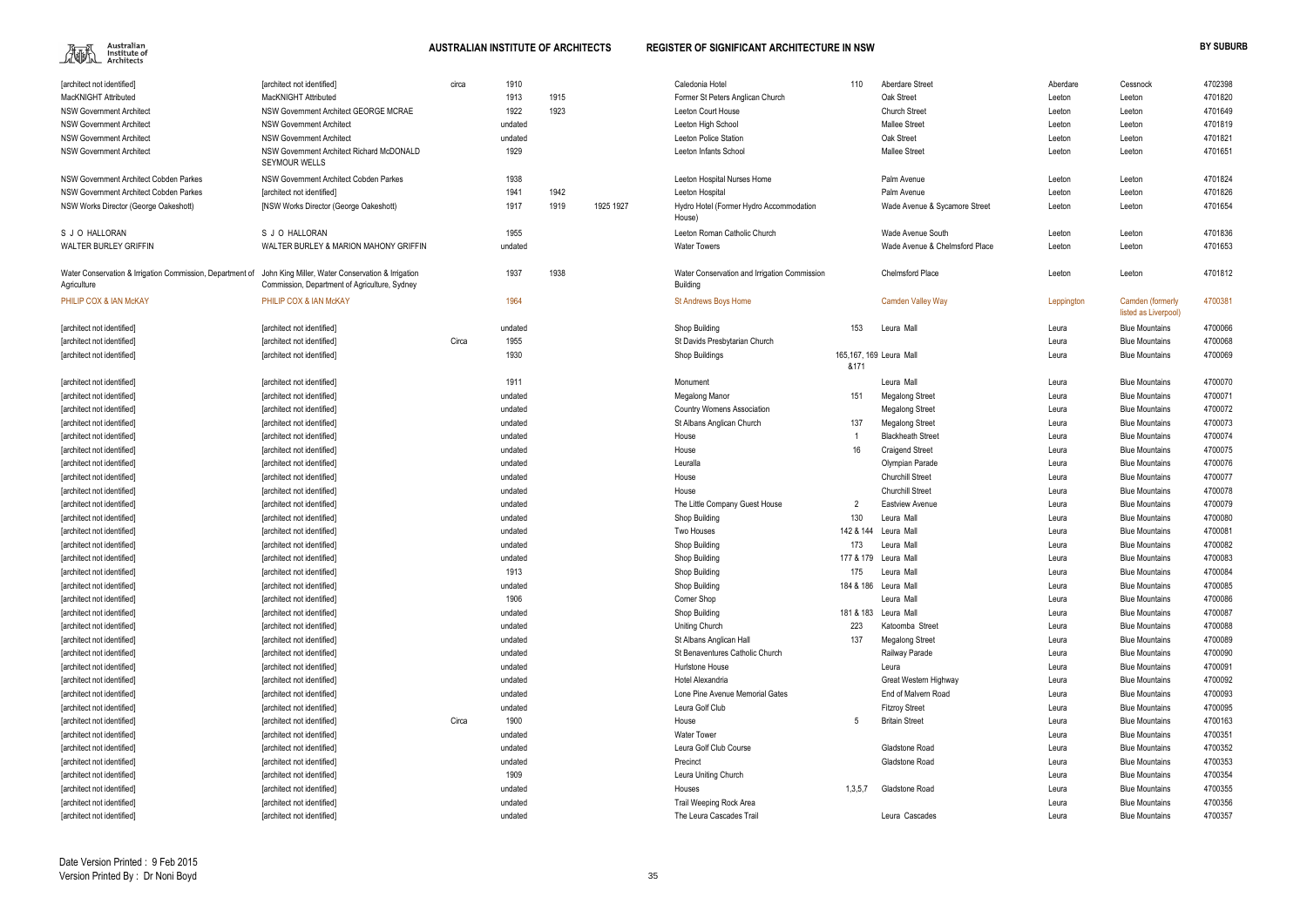| 4700358<br>Leura Cascades<br>[architect not identified]<br>undated<br>Round Walk Leura Cascades Henry Cliff Walk<br>Leura<br><b>Blue Mountains</b><br>Off Leura Golf Course<br>4700359<br>undated<br>The Glastone Pass Trail<br><b>Blue Mountains</b><br>[architect not identified]<br>Leura<br>4700360<br>The Lindeman Pass Track connecting Leura<br><b>Wentworth Falls</b><br>[architect not identified]<br>undated<br>Leura<br><b>Blue Mountains</b><br>Falls to Valley of Waters<br>4700360<br><b>Denison Street</b><br><b>Blue Mountains</b><br>[architect not identified]<br>undated<br>The Everglades<br>Leura<br>4700362<br>The Mall, corner of Railway Parade<br>[architect not identified]<br>undated<br>Shop and Residence<br><b>Blue Mountains</b><br>Leura<br>4700363<br>undated<br>Bou Saada<br>The Mall<br><b>Blue Mountains</b><br>[architect not identified]<br>Leura<br>4700364<br>undated<br><b>Butchers Shop and Residence</b><br>The Mall, corner of Megalong Street<br><b>Blue Mountains</b><br>[architect not identified]<br>Leura<br>4700365<br>26<br>undated<br>Guest House - Kanowna Hostel<br><b>Wascoe Street</b><br><b>Blue Mountains</b><br>[architect not identified]<br>Leura<br>4700365<br>The Braes<br><b>Grose Street</b><br>undated<br><b>Blue Mountains</b><br>[architect not identified]<br>Leura<br>4700367<br>86-107<br>[architect not identified]<br>undated<br>Street and Houses<br>Railway Parade<br><b>Blue Mountains</b><br>Leura<br>4700067<br>Leura Post Office<br>146<br>Attributed to the NSW Works Supervisor, Commonwealth<br>undated<br>The Mall<br><b>Blue Mountains</b><br>Leura<br>Department of Works<br>4700094<br>FRANK I ANSON BLOOMFIELD<br>1936<br><b>BLOOMFIELD &amp; McCULLOCH</b><br>Glenavon House<br>14<br><b>Blue Mountains</b><br><b>Craigend Street</b><br>Leura<br>1941<br>4702980<br>PREVOST & ANCHER<br><b>PREVOST &amp; ANCHER</b><br>Circa<br>Royal Oak Hotel<br>Railway Parade<br>Lidcombe<br>Auburn<br>1963<br>4703041<br><b>HARRY SEIDLER &amp; ASSOCIATES</b><br><b>HARRY SEIDLER</b><br>67A<br>Lilli Pilli Point Road<br>Lilli Pilli<br>Muller House (or Residence)<br>Sutherland<br>1933<br>42<br>4702339<br><b>Treats Road</b><br>Lindfield<br>Ku-Ring-Gai<br>Residence<br>[architect not identified]<br>[architect not identified]<br>4702340<br><b>Lindfield Avenue</b><br>Lindfield<br>undated<br><b>Tryon Court</b><br>Ku-Ring-Gai<br>[architect not identified]<br>[architect not identified]<br>1912<br>Tryon & Nelson Road<br>Lindfield<br>4702341<br>[architect not identified]<br>circa<br><b>Lindfield Uniting Church</b><br>Ku-Ring-Gai<br>[architect not identified]<br>Lindfield<br>4702396<br>East Lindfield Urban Conservation Area<br>Ku-Ring-Gai<br>[architect not identified]<br>undated<br>The Avenues<br>[architect not identified]<br>47<br>Lindfield<br>4702703<br>Residence<br>Ku-Ring-Gai<br><b>Tarchitect not identified1</b><br>undated<br><b>Tryon Road</b><br>[architect not identified]<br>1920<br>Lindfield<br>4702342<br>ALRED SAMUEL HOOK<br>ALRED SAMUEL HOOK<br>Residence<br>49<br>circa<br><b>Tryon Road</b><br>Ku-Ring-Gai<br>4703097<br>DAVEY & BRINDLEY<br>DAVEY & BRINDLEY<br>1954<br>Lindfield<br>Lindfield Library<br>Pacific Highway<br>Ku-Ring-Gai<br><b>HUGO STOSSEL</b><br><b>HUGO STOSSEL</b><br>1948<br>1948<br>Paul & Ilse Kafka Residence<br>Lindfield<br>4703466<br>11<br>Eton Road<br>Ku-Ring-Gai<br>1958<br>4703255<br><b>JOHN JAMES</b><br>JOHN JAMES<br>Fred Clements House<br>15<br>Lindfield<br>Damour Avenue<br>Ku-Ring-Gai<br>1973<br>100<br>Lindfield<br>4702234<br>NSW Government Architect E H FARMER<br>DAVID TURNER, Bruce Mackenzie landscaping,<br>1967<br>University of Technology Ku-ring- gai Campus<br>Eton Road<br>Ku-Ring-Gai<br>(former William Balmain Teachers College or<br>documentation by AJC<br>CAE)<br>4702392<br><b>OSCAR B BEATTIE</b><br><b>Lightcliff Avenue</b><br>Lindfield<br>Ku-Ring-Gai<br>undated<br>Lowerbrook<br>1922<br>Lindfield<br>4702395<br><b>CYRIL C RUWALD</b><br>Letchworth or Mr and MRs R Ruwalds residence<br><b>Russell Avenue</b><br>Ku-Ring-Gai<br>- house for his parents<br><b>SYDNEY ANCHER</b><br>1954<br>Lindfield<br>4703438<br>Jim Macdougall House<br>10<br><b>Beaconsfield Parade</b><br>Ku-Ring-Gai<br>4701424<br>House<br><b>Ballina Street</b><br>[architect not identified]<br>undated<br>Lismore<br>Lismore<br>4701425<br>[architect not identified]<br>Denny and Son Shops<br>Keen Street<br>undated<br>Lismore<br>Lismore<br>4701429<br>[architect not identified]<br>1915<br>Masonic Temple<br>Magellan Street<br>Lismore<br>Lismore<br>4701430<br>Marlenmar Flats<br>[architect not identified]<br>undated<br>Magellan Street<br>Lismore<br>Lismore<br>Magellan Street<br>4701431<br>undated<br>Shopfronts<br>Lismore<br>Lismore<br>[architect not identified]<br>1940<br>Civic Hotel<br>210<br>4701434<br>[architect not identified]<br><b>Molesworth Street</b><br>Lismore<br>Lismore<br>4701437<br>[architect not identified]<br>undated<br>Warina Walk Shops<br><b>Molesworth Street</b><br>Lismore<br>Lismore<br>Molesworth Street<br>4701438<br>undated<br>[architect not identified]<br>Jade Jungles Shops<br>Lismore<br>Lismore<br>4701439<br>undated<br><b>Molesworth Street</b><br>[architect not identified]<br>Lismore Arcade<br>Lismore<br>Lismore<br>4701441<br>undated<br>Shop with Parapets (Bert Mullins)<br>Molesworth Street<br>[architect not identified]<br>Lismore<br>Lismore<br>4701443<br>undated<br>Queensland Insurance Building<br><b>Molesworth Street</b><br>Lismore<br>[architect not identified]<br>Lismore<br><b>MLC Building</b><br><b>Molesworth Street</b><br>4701444<br>undated<br>[architect not identified]<br>Lismore<br>Lismore<br><b>Molesworth Street</b><br>4701445<br>undated<br>Hotel Ryan<br>[architect not identified]<br>Lismore<br>Lismore<br>4701446<br>undated<br>The Northern Star<br><b>Molesworth Street</b><br>[architect not identified]<br>Lismore<br>Lismore<br>4701448<br>undated<br><b>Carrington Chambers</b><br>Molesworth<br>Lismore<br>[architect not identified]<br>Lismore<br>1907<br>4701450<br>Shopfronts<br><b>Woodlark Street</b><br>[architect not identified]<br>Lismore<br>Lismore<br><b>Woodlark Street</b><br>4701451<br>[architect not identified]<br>Brown and Jolly Shopfronts<br>undated<br>Lismore<br>Lismore<br>4701452<br>1935<br><b>Hotel Gollan</b><br><b>Woodlark Street</b><br>Lismore<br>[architect not identified]<br>Lismore<br>4701453<br><b>Woodlark Street</b><br>Uniting Church Hall<br>118<br>Lismore<br>[architect not identified]<br>undated<br>Lismore<br>77<br>4701454<br>undated<br>Canberra Hotel<br><b>Molesworth Street</b><br>[architect not identified]<br>Lismore<br>Lismore<br>4701455<br>Richmond Insurance Building<br><b>Woodlark Street</b><br>[architect not identified]<br>undated<br>Lismore<br>Lismore | [architect not identified]                                                  | [architect not identified] | circa | 1910 | Caledonia Hotel | 110 | Aberdare Street | Aberdare | Cessnock | 4702398 |
|-----------------------------------------------------------------------------------------------------------------------------------------------------------------------------------------------------------------------------------------------------------------------------------------------------------------------------------------------------------------------------------------------------------------------------------------------------------------------------------------------------------------------------------------------------------------------------------------------------------------------------------------------------------------------------------------------------------------------------------------------------------------------------------------------------------------------------------------------------------------------------------------------------------------------------------------------------------------------------------------------------------------------------------------------------------------------------------------------------------------------------------------------------------------------------------------------------------------------------------------------------------------------------------------------------------------------------------------------------------------------------------------------------------------------------------------------------------------------------------------------------------------------------------------------------------------------------------------------------------------------------------------------------------------------------------------------------------------------------------------------------------------------------------------------------------------------------------------------------------------------------------------------------------------------------------------------------------------------------------------------------------------------------------------------------------------------------------------------------------------------------------------------------------------------------------------------------------------------------------------------------------------------------------------------------------------------------------------------------------------------------------------------------------------------------------------------------------------------------------------------------------------------------------------------------------------------------------------------------------------------------------------------------------------------------------------------------------------------------------------------------------------------------------------------------------------------------------------------------------------------------------------------------------------------------------------------------------------------------------------------------------------------------------------------------------------------------------------------------------------------------------------------------------------------------------------------------------------------------------------------------------------------------------------------------------------------------------------------------------------------------------------------------------------------------------------------------------------------------------------------------------------------------------------------------------------------------------------------------------------------------------------------------------------------------------------------------------------------------------------------------------------------------------------------------------------------------------------------------------------------------------------------------------------------------------------------------------------------------------------------------------------------------------------------------------------------------------------------------------------------------------------------------------------------------------------------------------------------------------------------------------------------------------------------------------------------------------------------------------------------------------------------------------------------------------------------------------------------------------------------------------------------------------------------------------------------------------------------------------------------------------------------------------------------------------------------------------------------------------------------------------------------------------------------------------------------------------------------------------------------------------------------------------------------------------------------------------------------------------------------------------------------------------------------------------------------------------------------------------------------------------------------------------------------------------------------------------------------------------------------------------------------------------------------------------------------------------------------------------------------------------------------------------------------------------------------------------------------------------------------------------------------------------------------------------------------------------------------------------------------------------------------------------------------------------------------------------------------------------------------------------------------------------------------------------------------------------------------------------------------------------------------------------------------------------------------------------------------------------------------------------------------------------------------------------------------------------------------------------------------------------------------------------------------------------------------------------------------------------------------------------------------------------------------------------------------------------------------------------------------------------------------------------------------------------------------------------------------------------------------------------------------------------------------------------------------------------------------------------------------------------------------------------------------------------------------------------------------------------------------------------------------------------------------------------------------------------------------------------------------------------------------------------------------------------------|-----------------------------------------------------------------------------|----------------------------|-------|------|-----------------|-----|-----------------|----------|----------|---------|
|                                                                                                                                                                                                                                                                                                                                                                                                                                                                                                                                                                                                                                                                                                                                                                                                                                                                                                                                                                                                                                                                                                                                                                                                                                                                                                                                                                                                                                                                                                                                                                                                                                                                                                                                                                                                                                                                                                                                                                                                                                                                                                                                                                                                                                                                                                                                                                                                                                                                                                                                                                                                                                                                                                                                                                                                                                                                                                                                                                                                                                                                                                                                                                                                                                                                                                                                                                                                                                                                                                                                                                                                                                                                                                                                                                                                                                                                                                                                                                                                                                                                                                                                                                                                                                                                                                                                                                                                                                                                                                                                                                                                                                                                                                                                                                                                                                                                                                                                                                                                                                                                                                                                                                                                                                                                                                                                                                                                                                                                                                                                                                                                                                                                                                                                                                                                                                                                                                                                                                                                                                                                                                                                                                                                                                                                                                                                                                                                                                                                                                                                                                                                                                                                                                                                                                                                                                                                                                                                         | [architect not identified]                                                  |                            |       |      |                 |     |                 |          |          |         |
|                                                                                                                                                                                                                                                                                                                                                                                                                                                                                                                                                                                                                                                                                                                                                                                                                                                                                                                                                                                                                                                                                                                                                                                                                                                                                                                                                                                                                                                                                                                                                                                                                                                                                                                                                                                                                                                                                                                                                                                                                                                                                                                                                                                                                                                                                                                                                                                                                                                                                                                                                                                                                                                                                                                                                                                                                                                                                                                                                                                                                                                                                                                                                                                                                                                                                                                                                                                                                                                                                                                                                                                                                                                                                                                                                                                                                                                                                                                                                                                                                                                                                                                                                                                                                                                                                                                                                                                                                                                                                                                                                                                                                                                                                                                                                                                                                                                                                                                                                                                                                                                                                                                                                                                                                                                                                                                                                                                                                                                                                                                                                                                                                                                                                                                                                                                                                                                                                                                                                                                                                                                                                                                                                                                                                                                                                                                                                                                                                                                                                                                                                                                                                                                                                                                                                                                                                                                                                                                                         |                                                                             |                            |       |      |                 |     |                 |          |          |         |
|                                                                                                                                                                                                                                                                                                                                                                                                                                                                                                                                                                                                                                                                                                                                                                                                                                                                                                                                                                                                                                                                                                                                                                                                                                                                                                                                                                                                                                                                                                                                                                                                                                                                                                                                                                                                                                                                                                                                                                                                                                                                                                                                                                                                                                                                                                                                                                                                                                                                                                                                                                                                                                                                                                                                                                                                                                                                                                                                                                                                                                                                                                                                                                                                                                                                                                                                                                                                                                                                                                                                                                                                                                                                                                                                                                                                                                                                                                                                                                                                                                                                                                                                                                                                                                                                                                                                                                                                                                                                                                                                                                                                                                                                                                                                                                                                                                                                                                                                                                                                                                                                                                                                                                                                                                                                                                                                                                                                                                                                                                                                                                                                                                                                                                                                                                                                                                                                                                                                                                                                                                                                                                                                                                                                                                                                                                                                                                                                                                                                                                                                                                                                                                                                                                                                                                                                                                                                                                                                         | [architect not identified]                                                  |                            |       |      |                 |     |                 |          |          |         |
|                                                                                                                                                                                                                                                                                                                                                                                                                                                                                                                                                                                                                                                                                                                                                                                                                                                                                                                                                                                                                                                                                                                                                                                                                                                                                                                                                                                                                                                                                                                                                                                                                                                                                                                                                                                                                                                                                                                                                                                                                                                                                                                                                                                                                                                                                                                                                                                                                                                                                                                                                                                                                                                                                                                                                                                                                                                                                                                                                                                                                                                                                                                                                                                                                                                                                                                                                                                                                                                                                                                                                                                                                                                                                                                                                                                                                                                                                                                                                                                                                                                                                                                                                                                                                                                                                                                                                                                                                                                                                                                                                                                                                                                                                                                                                                                                                                                                                                                                                                                                                                                                                                                                                                                                                                                                                                                                                                                                                                                                                                                                                                                                                                                                                                                                                                                                                                                                                                                                                                                                                                                                                                                                                                                                                                                                                                                                                                                                                                                                                                                                                                                                                                                                                                                                                                                                                                                                                                                                         | [architect not identified]                                                  |                            |       |      |                 |     |                 |          |          |         |
|                                                                                                                                                                                                                                                                                                                                                                                                                                                                                                                                                                                                                                                                                                                                                                                                                                                                                                                                                                                                                                                                                                                                                                                                                                                                                                                                                                                                                                                                                                                                                                                                                                                                                                                                                                                                                                                                                                                                                                                                                                                                                                                                                                                                                                                                                                                                                                                                                                                                                                                                                                                                                                                                                                                                                                                                                                                                                                                                                                                                                                                                                                                                                                                                                                                                                                                                                                                                                                                                                                                                                                                                                                                                                                                                                                                                                                                                                                                                                                                                                                                                                                                                                                                                                                                                                                                                                                                                                                                                                                                                                                                                                                                                                                                                                                                                                                                                                                                                                                                                                                                                                                                                                                                                                                                                                                                                                                                                                                                                                                                                                                                                                                                                                                                                                                                                                                                                                                                                                                                                                                                                                                                                                                                                                                                                                                                                                                                                                                                                                                                                                                                                                                                                                                                                                                                                                                                                                                                                         |                                                                             |                            |       |      |                 |     |                 |          |          |         |
|                                                                                                                                                                                                                                                                                                                                                                                                                                                                                                                                                                                                                                                                                                                                                                                                                                                                                                                                                                                                                                                                                                                                                                                                                                                                                                                                                                                                                                                                                                                                                                                                                                                                                                                                                                                                                                                                                                                                                                                                                                                                                                                                                                                                                                                                                                                                                                                                                                                                                                                                                                                                                                                                                                                                                                                                                                                                                                                                                                                                                                                                                                                                                                                                                                                                                                                                                                                                                                                                                                                                                                                                                                                                                                                                                                                                                                                                                                                                                                                                                                                                                                                                                                                                                                                                                                                                                                                                                                                                                                                                                                                                                                                                                                                                                                                                                                                                                                                                                                                                                                                                                                                                                                                                                                                                                                                                                                                                                                                                                                                                                                                                                                                                                                                                                                                                                                                                                                                                                                                                                                                                                                                                                                                                                                                                                                                                                                                                                                                                                                                                                                                                                                                                                                                                                                                                                                                                                                                                         | [architect not identified]                                                  |                            |       |      |                 |     |                 |          |          |         |
|                                                                                                                                                                                                                                                                                                                                                                                                                                                                                                                                                                                                                                                                                                                                                                                                                                                                                                                                                                                                                                                                                                                                                                                                                                                                                                                                                                                                                                                                                                                                                                                                                                                                                                                                                                                                                                                                                                                                                                                                                                                                                                                                                                                                                                                                                                                                                                                                                                                                                                                                                                                                                                                                                                                                                                                                                                                                                                                                                                                                                                                                                                                                                                                                                                                                                                                                                                                                                                                                                                                                                                                                                                                                                                                                                                                                                                                                                                                                                                                                                                                                                                                                                                                                                                                                                                                                                                                                                                                                                                                                                                                                                                                                                                                                                                                                                                                                                                                                                                                                                                                                                                                                                                                                                                                                                                                                                                                                                                                                                                                                                                                                                                                                                                                                                                                                                                                                                                                                                                                                                                                                                                                                                                                                                                                                                                                                                                                                                                                                                                                                                                                                                                                                                                                                                                                                                                                                                                                                         | [architect not identified]                                                  |                            |       |      |                 |     |                 |          |          |         |
|                                                                                                                                                                                                                                                                                                                                                                                                                                                                                                                                                                                                                                                                                                                                                                                                                                                                                                                                                                                                                                                                                                                                                                                                                                                                                                                                                                                                                                                                                                                                                                                                                                                                                                                                                                                                                                                                                                                                                                                                                                                                                                                                                                                                                                                                                                                                                                                                                                                                                                                                                                                                                                                                                                                                                                                                                                                                                                                                                                                                                                                                                                                                                                                                                                                                                                                                                                                                                                                                                                                                                                                                                                                                                                                                                                                                                                                                                                                                                                                                                                                                                                                                                                                                                                                                                                                                                                                                                                                                                                                                                                                                                                                                                                                                                                                                                                                                                                                                                                                                                                                                                                                                                                                                                                                                                                                                                                                                                                                                                                                                                                                                                                                                                                                                                                                                                                                                                                                                                                                                                                                                                                                                                                                                                                                                                                                                                                                                                                                                                                                                                                                                                                                                                                                                                                                                                                                                                                                                         | [architect not identified]                                                  |                            |       |      |                 |     |                 |          |          |         |
|                                                                                                                                                                                                                                                                                                                                                                                                                                                                                                                                                                                                                                                                                                                                                                                                                                                                                                                                                                                                                                                                                                                                                                                                                                                                                                                                                                                                                                                                                                                                                                                                                                                                                                                                                                                                                                                                                                                                                                                                                                                                                                                                                                                                                                                                                                                                                                                                                                                                                                                                                                                                                                                                                                                                                                                                                                                                                                                                                                                                                                                                                                                                                                                                                                                                                                                                                                                                                                                                                                                                                                                                                                                                                                                                                                                                                                                                                                                                                                                                                                                                                                                                                                                                                                                                                                                                                                                                                                                                                                                                                                                                                                                                                                                                                                                                                                                                                                                                                                                                                                                                                                                                                                                                                                                                                                                                                                                                                                                                                                                                                                                                                                                                                                                                                                                                                                                                                                                                                                                                                                                                                                                                                                                                                                                                                                                                                                                                                                                                                                                                                                                                                                                                                                                                                                                                                                                                                                                                         | [architect not identified]                                                  |                            |       |      |                 |     |                 |          |          |         |
|                                                                                                                                                                                                                                                                                                                                                                                                                                                                                                                                                                                                                                                                                                                                                                                                                                                                                                                                                                                                                                                                                                                                                                                                                                                                                                                                                                                                                                                                                                                                                                                                                                                                                                                                                                                                                                                                                                                                                                                                                                                                                                                                                                                                                                                                                                                                                                                                                                                                                                                                                                                                                                                                                                                                                                                                                                                                                                                                                                                                                                                                                                                                                                                                                                                                                                                                                                                                                                                                                                                                                                                                                                                                                                                                                                                                                                                                                                                                                                                                                                                                                                                                                                                                                                                                                                                                                                                                                                                                                                                                                                                                                                                                                                                                                                                                                                                                                                                                                                                                                                                                                                                                                                                                                                                                                                                                                                                                                                                                                                                                                                                                                                                                                                                                                                                                                                                                                                                                                                                                                                                                                                                                                                                                                                                                                                                                                                                                                                                                                                                                                                                                                                                                                                                                                                                                                                                                                                                                         | [architect not identified]                                                  |                            |       |      |                 |     |                 |          |          |         |
|                                                                                                                                                                                                                                                                                                                                                                                                                                                                                                                                                                                                                                                                                                                                                                                                                                                                                                                                                                                                                                                                                                                                                                                                                                                                                                                                                                                                                                                                                                                                                                                                                                                                                                                                                                                                                                                                                                                                                                                                                                                                                                                                                                                                                                                                                                                                                                                                                                                                                                                                                                                                                                                                                                                                                                                                                                                                                                                                                                                                                                                                                                                                                                                                                                                                                                                                                                                                                                                                                                                                                                                                                                                                                                                                                                                                                                                                                                                                                                                                                                                                                                                                                                                                                                                                                                                                                                                                                                                                                                                                                                                                                                                                                                                                                                                                                                                                                                                                                                                                                                                                                                                                                                                                                                                                                                                                                                                                                                                                                                                                                                                                                                                                                                                                                                                                                                                                                                                                                                                                                                                                                                                                                                                                                                                                                                                                                                                                                                                                                                                                                                                                                                                                                                                                                                                                                                                                                                                                         | [architect not identified]                                                  |                            |       |      |                 |     |                 |          |          |         |
|                                                                                                                                                                                                                                                                                                                                                                                                                                                                                                                                                                                                                                                                                                                                                                                                                                                                                                                                                                                                                                                                                                                                                                                                                                                                                                                                                                                                                                                                                                                                                                                                                                                                                                                                                                                                                                                                                                                                                                                                                                                                                                                                                                                                                                                                                                                                                                                                                                                                                                                                                                                                                                                                                                                                                                                                                                                                                                                                                                                                                                                                                                                                                                                                                                                                                                                                                                                                                                                                                                                                                                                                                                                                                                                                                                                                                                                                                                                                                                                                                                                                                                                                                                                                                                                                                                                                                                                                                                                                                                                                                                                                                                                                                                                                                                                                                                                                                                                                                                                                                                                                                                                                                                                                                                                                                                                                                                                                                                                                                                                                                                                                                                                                                                                                                                                                                                                                                                                                                                                                                                                                                                                                                                                                                                                                                                                                                                                                                                                                                                                                                                                                                                                                                                                                                                                                                                                                                                                                         | [architect not identified]                                                  |                            |       |      |                 |     |                 |          |          |         |
|                                                                                                                                                                                                                                                                                                                                                                                                                                                                                                                                                                                                                                                                                                                                                                                                                                                                                                                                                                                                                                                                                                                                                                                                                                                                                                                                                                                                                                                                                                                                                                                                                                                                                                                                                                                                                                                                                                                                                                                                                                                                                                                                                                                                                                                                                                                                                                                                                                                                                                                                                                                                                                                                                                                                                                                                                                                                                                                                                                                                                                                                                                                                                                                                                                                                                                                                                                                                                                                                                                                                                                                                                                                                                                                                                                                                                                                                                                                                                                                                                                                                                                                                                                                                                                                                                                                                                                                                                                                                                                                                                                                                                                                                                                                                                                                                                                                                                                                                                                                                                                                                                                                                                                                                                                                                                                                                                                                                                                                                                                                                                                                                                                                                                                                                                                                                                                                                                                                                                                                                                                                                                                                                                                                                                                                                                                                                                                                                                                                                                                                                                                                                                                                                                                                                                                                                                                                                                                                                         | Attributed to the NSW Works Supervisor, Commonwealth<br>Department of Works |                            |       |      |                 |     |                 |          |          |         |
|                                                                                                                                                                                                                                                                                                                                                                                                                                                                                                                                                                                                                                                                                                                                                                                                                                                                                                                                                                                                                                                                                                                                                                                                                                                                                                                                                                                                                                                                                                                                                                                                                                                                                                                                                                                                                                                                                                                                                                                                                                                                                                                                                                                                                                                                                                                                                                                                                                                                                                                                                                                                                                                                                                                                                                                                                                                                                                                                                                                                                                                                                                                                                                                                                                                                                                                                                                                                                                                                                                                                                                                                                                                                                                                                                                                                                                                                                                                                                                                                                                                                                                                                                                                                                                                                                                                                                                                                                                                                                                                                                                                                                                                                                                                                                                                                                                                                                                                                                                                                                                                                                                                                                                                                                                                                                                                                                                                                                                                                                                                                                                                                                                                                                                                                                                                                                                                                                                                                                                                                                                                                                                                                                                                                                                                                                                                                                                                                                                                                                                                                                                                                                                                                                                                                                                                                                                                                                                                                         |                                                                             |                            |       |      |                 |     |                 |          |          |         |
|                                                                                                                                                                                                                                                                                                                                                                                                                                                                                                                                                                                                                                                                                                                                                                                                                                                                                                                                                                                                                                                                                                                                                                                                                                                                                                                                                                                                                                                                                                                                                                                                                                                                                                                                                                                                                                                                                                                                                                                                                                                                                                                                                                                                                                                                                                                                                                                                                                                                                                                                                                                                                                                                                                                                                                                                                                                                                                                                                                                                                                                                                                                                                                                                                                                                                                                                                                                                                                                                                                                                                                                                                                                                                                                                                                                                                                                                                                                                                                                                                                                                                                                                                                                                                                                                                                                                                                                                                                                                                                                                                                                                                                                                                                                                                                                                                                                                                                                                                                                                                                                                                                                                                                                                                                                                                                                                                                                                                                                                                                                                                                                                                                                                                                                                                                                                                                                                                                                                                                                                                                                                                                                                                                                                                                                                                                                                                                                                                                                                                                                                                                                                                                                                                                                                                                                                                                                                                                                                         |                                                                             |                            |       |      |                 |     |                 |          |          |         |
|                                                                                                                                                                                                                                                                                                                                                                                                                                                                                                                                                                                                                                                                                                                                                                                                                                                                                                                                                                                                                                                                                                                                                                                                                                                                                                                                                                                                                                                                                                                                                                                                                                                                                                                                                                                                                                                                                                                                                                                                                                                                                                                                                                                                                                                                                                                                                                                                                                                                                                                                                                                                                                                                                                                                                                                                                                                                                                                                                                                                                                                                                                                                                                                                                                                                                                                                                                                                                                                                                                                                                                                                                                                                                                                                                                                                                                                                                                                                                                                                                                                                                                                                                                                                                                                                                                                                                                                                                                                                                                                                                                                                                                                                                                                                                                                                                                                                                                                                                                                                                                                                                                                                                                                                                                                                                                                                                                                                                                                                                                                                                                                                                                                                                                                                                                                                                                                                                                                                                                                                                                                                                                                                                                                                                                                                                                                                                                                                                                                                                                                                                                                                                                                                                                                                                                                                                                                                                                                                         |                                                                             |                            |       |      |                 |     |                 |          |          |         |
|                                                                                                                                                                                                                                                                                                                                                                                                                                                                                                                                                                                                                                                                                                                                                                                                                                                                                                                                                                                                                                                                                                                                                                                                                                                                                                                                                                                                                                                                                                                                                                                                                                                                                                                                                                                                                                                                                                                                                                                                                                                                                                                                                                                                                                                                                                                                                                                                                                                                                                                                                                                                                                                                                                                                                                                                                                                                                                                                                                                                                                                                                                                                                                                                                                                                                                                                                                                                                                                                                                                                                                                                                                                                                                                                                                                                                                                                                                                                                                                                                                                                                                                                                                                                                                                                                                                                                                                                                                                                                                                                                                                                                                                                                                                                                                                                                                                                                                                                                                                                                                                                                                                                                                                                                                                                                                                                                                                                                                                                                                                                                                                                                                                                                                                                                                                                                                                                                                                                                                                                                                                                                                                                                                                                                                                                                                                                                                                                                                                                                                                                                                                                                                                                                                                                                                                                                                                                                                                                         |                                                                             |                            |       |      |                 |     |                 |          |          |         |
|                                                                                                                                                                                                                                                                                                                                                                                                                                                                                                                                                                                                                                                                                                                                                                                                                                                                                                                                                                                                                                                                                                                                                                                                                                                                                                                                                                                                                                                                                                                                                                                                                                                                                                                                                                                                                                                                                                                                                                                                                                                                                                                                                                                                                                                                                                                                                                                                                                                                                                                                                                                                                                                                                                                                                                                                                                                                                                                                                                                                                                                                                                                                                                                                                                                                                                                                                                                                                                                                                                                                                                                                                                                                                                                                                                                                                                                                                                                                                                                                                                                                                                                                                                                                                                                                                                                                                                                                                                                                                                                                                                                                                                                                                                                                                                                                                                                                                                                                                                                                                                                                                                                                                                                                                                                                                                                                                                                                                                                                                                                                                                                                                                                                                                                                                                                                                                                                                                                                                                                                                                                                                                                                                                                                                                                                                                                                                                                                                                                                                                                                                                                                                                                                                                                                                                                                                                                                                                                                         |                                                                             |                            |       |      |                 |     |                 |          |          |         |
|                                                                                                                                                                                                                                                                                                                                                                                                                                                                                                                                                                                                                                                                                                                                                                                                                                                                                                                                                                                                                                                                                                                                                                                                                                                                                                                                                                                                                                                                                                                                                                                                                                                                                                                                                                                                                                                                                                                                                                                                                                                                                                                                                                                                                                                                                                                                                                                                                                                                                                                                                                                                                                                                                                                                                                                                                                                                                                                                                                                                                                                                                                                                                                                                                                                                                                                                                                                                                                                                                                                                                                                                                                                                                                                                                                                                                                                                                                                                                                                                                                                                                                                                                                                                                                                                                                                                                                                                                                                                                                                                                                                                                                                                                                                                                                                                                                                                                                                                                                                                                                                                                                                                                                                                                                                                                                                                                                                                                                                                                                                                                                                                                                                                                                                                                                                                                                                                                                                                                                                                                                                                                                                                                                                                                                                                                                                                                                                                                                                                                                                                                                                                                                                                                                                                                                                                                                                                                                                                         |                                                                             |                            |       |      |                 |     |                 |          |          |         |
|                                                                                                                                                                                                                                                                                                                                                                                                                                                                                                                                                                                                                                                                                                                                                                                                                                                                                                                                                                                                                                                                                                                                                                                                                                                                                                                                                                                                                                                                                                                                                                                                                                                                                                                                                                                                                                                                                                                                                                                                                                                                                                                                                                                                                                                                                                                                                                                                                                                                                                                                                                                                                                                                                                                                                                                                                                                                                                                                                                                                                                                                                                                                                                                                                                                                                                                                                                                                                                                                                                                                                                                                                                                                                                                                                                                                                                                                                                                                                                                                                                                                                                                                                                                                                                                                                                                                                                                                                                                                                                                                                                                                                                                                                                                                                                                                                                                                                                                                                                                                                                                                                                                                                                                                                                                                                                                                                                                                                                                                                                                                                                                                                                                                                                                                                                                                                                                                                                                                                                                                                                                                                                                                                                                                                                                                                                                                                                                                                                                                                                                                                                                                                                                                                                                                                                                                                                                                                                                                         |                                                                             |                            |       |      |                 |     |                 |          |          |         |
|                                                                                                                                                                                                                                                                                                                                                                                                                                                                                                                                                                                                                                                                                                                                                                                                                                                                                                                                                                                                                                                                                                                                                                                                                                                                                                                                                                                                                                                                                                                                                                                                                                                                                                                                                                                                                                                                                                                                                                                                                                                                                                                                                                                                                                                                                                                                                                                                                                                                                                                                                                                                                                                                                                                                                                                                                                                                                                                                                                                                                                                                                                                                                                                                                                                                                                                                                                                                                                                                                                                                                                                                                                                                                                                                                                                                                                                                                                                                                                                                                                                                                                                                                                                                                                                                                                                                                                                                                                                                                                                                                                                                                                                                                                                                                                                                                                                                                                                                                                                                                                                                                                                                                                                                                                                                                                                                                                                                                                                                                                                                                                                                                                                                                                                                                                                                                                                                                                                                                                                                                                                                                                                                                                                                                                                                                                                                                                                                                                                                                                                                                                                                                                                                                                                                                                                                                                                                                                                                         |                                                                             |                            |       |      |                 |     |                 |          |          |         |
|                                                                                                                                                                                                                                                                                                                                                                                                                                                                                                                                                                                                                                                                                                                                                                                                                                                                                                                                                                                                                                                                                                                                                                                                                                                                                                                                                                                                                                                                                                                                                                                                                                                                                                                                                                                                                                                                                                                                                                                                                                                                                                                                                                                                                                                                                                                                                                                                                                                                                                                                                                                                                                                                                                                                                                                                                                                                                                                                                                                                                                                                                                                                                                                                                                                                                                                                                                                                                                                                                                                                                                                                                                                                                                                                                                                                                                                                                                                                                                                                                                                                                                                                                                                                                                                                                                                                                                                                                                                                                                                                                                                                                                                                                                                                                                                                                                                                                                                                                                                                                                                                                                                                                                                                                                                                                                                                                                                                                                                                                                                                                                                                                                                                                                                                                                                                                                                                                                                                                                                                                                                                                                                                                                                                                                                                                                                                                                                                                                                                                                                                                                                                                                                                                                                                                                                                                                                                                                                                         |                                                                             |                            |       |      |                 |     |                 |          |          |         |
|                                                                                                                                                                                                                                                                                                                                                                                                                                                                                                                                                                                                                                                                                                                                                                                                                                                                                                                                                                                                                                                                                                                                                                                                                                                                                                                                                                                                                                                                                                                                                                                                                                                                                                                                                                                                                                                                                                                                                                                                                                                                                                                                                                                                                                                                                                                                                                                                                                                                                                                                                                                                                                                                                                                                                                                                                                                                                                                                                                                                                                                                                                                                                                                                                                                                                                                                                                                                                                                                                                                                                                                                                                                                                                                                                                                                                                                                                                                                                                                                                                                                                                                                                                                                                                                                                                                                                                                                                                                                                                                                                                                                                                                                                                                                                                                                                                                                                                                                                                                                                                                                                                                                                                                                                                                                                                                                                                                                                                                                                                                                                                                                                                                                                                                                                                                                                                                                                                                                                                                                                                                                                                                                                                                                                                                                                                                                                                                                                                                                                                                                                                                                                                                                                                                                                                                                                                                                                                                                         |                                                                             |                            |       |      |                 |     |                 |          |          |         |
|                                                                                                                                                                                                                                                                                                                                                                                                                                                                                                                                                                                                                                                                                                                                                                                                                                                                                                                                                                                                                                                                                                                                                                                                                                                                                                                                                                                                                                                                                                                                                                                                                                                                                                                                                                                                                                                                                                                                                                                                                                                                                                                                                                                                                                                                                                                                                                                                                                                                                                                                                                                                                                                                                                                                                                                                                                                                                                                                                                                                                                                                                                                                                                                                                                                                                                                                                                                                                                                                                                                                                                                                                                                                                                                                                                                                                                                                                                                                                                                                                                                                                                                                                                                                                                                                                                                                                                                                                                                                                                                                                                                                                                                                                                                                                                                                                                                                                                                                                                                                                                                                                                                                                                                                                                                                                                                                                                                                                                                                                                                                                                                                                                                                                                                                                                                                                                                                                                                                                                                                                                                                                                                                                                                                                                                                                                                                                                                                                                                                                                                                                                                                                                                                                                                                                                                                                                                                                                                                         |                                                                             |                            |       |      |                 |     |                 |          |          |         |
|                                                                                                                                                                                                                                                                                                                                                                                                                                                                                                                                                                                                                                                                                                                                                                                                                                                                                                                                                                                                                                                                                                                                                                                                                                                                                                                                                                                                                                                                                                                                                                                                                                                                                                                                                                                                                                                                                                                                                                                                                                                                                                                                                                                                                                                                                                                                                                                                                                                                                                                                                                                                                                                                                                                                                                                                                                                                                                                                                                                                                                                                                                                                                                                                                                                                                                                                                                                                                                                                                                                                                                                                                                                                                                                                                                                                                                                                                                                                                                                                                                                                                                                                                                                                                                                                                                                                                                                                                                                                                                                                                                                                                                                                                                                                                                                                                                                                                                                                                                                                                                                                                                                                                                                                                                                                                                                                                                                                                                                                                                                                                                                                                                                                                                                                                                                                                                                                                                                                                                                                                                                                                                                                                                                                                                                                                                                                                                                                                                                                                                                                                                                                                                                                                                                                                                                                                                                                                                                                         |                                                                             |                            |       |      |                 |     |                 |          |          |         |
|                                                                                                                                                                                                                                                                                                                                                                                                                                                                                                                                                                                                                                                                                                                                                                                                                                                                                                                                                                                                                                                                                                                                                                                                                                                                                                                                                                                                                                                                                                                                                                                                                                                                                                                                                                                                                                                                                                                                                                                                                                                                                                                                                                                                                                                                                                                                                                                                                                                                                                                                                                                                                                                                                                                                                                                                                                                                                                                                                                                                                                                                                                                                                                                                                                                                                                                                                                                                                                                                                                                                                                                                                                                                                                                                                                                                                                                                                                                                                                                                                                                                                                                                                                                                                                                                                                                                                                                                                                                                                                                                                                                                                                                                                                                                                                                                                                                                                                                                                                                                                                                                                                                                                                                                                                                                                                                                                                                                                                                                                                                                                                                                                                                                                                                                                                                                                                                                                                                                                                                                                                                                                                                                                                                                                                                                                                                                                                                                                                                                                                                                                                                                                                                                                                                                                                                                                                                                                                                                         |                                                                             |                            |       |      |                 |     |                 |          |          |         |
|                                                                                                                                                                                                                                                                                                                                                                                                                                                                                                                                                                                                                                                                                                                                                                                                                                                                                                                                                                                                                                                                                                                                                                                                                                                                                                                                                                                                                                                                                                                                                                                                                                                                                                                                                                                                                                                                                                                                                                                                                                                                                                                                                                                                                                                                                                                                                                                                                                                                                                                                                                                                                                                                                                                                                                                                                                                                                                                                                                                                                                                                                                                                                                                                                                                                                                                                                                                                                                                                                                                                                                                                                                                                                                                                                                                                                                                                                                                                                                                                                                                                                                                                                                                                                                                                                                                                                                                                                                                                                                                                                                                                                                                                                                                                                                                                                                                                                                                                                                                                                                                                                                                                                                                                                                                                                                                                                                                                                                                                                                                                                                                                                                                                                                                                                                                                                                                                                                                                                                                                                                                                                                                                                                                                                                                                                                                                                                                                                                                                                                                                                                                                                                                                                                                                                                                                                                                                                                                                         |                                                                             |                            |       |      |                 |     |                 |          |          |         |
|                                                                                                                                                                                                                                                                                                                                                                                                                                                                                                                                                                                                                                                                                                                                                                                                                                                                                                                                                                                                                                                                                                                                                                                                                                                                                                                                                                                                                                                                                                                                                                                                                                                                                                                                                                                                                                                                                                                                                                                                                                                                                                                                                                                                                                                                                                                                                                                                                                                                                                                                                                                                                                                                                                                                                                                                                                                                                                                                                                                                                                                                                                                                                                                                                                                                                                                                                                                                                                                                                                                                                                                                                                                                                                                                                                                                                                                                                                                                                                                                                                                                                                                                                                                                                                                                                                                                                                                                                                                                                                                                                                                                                                                                                                                                                                                                                                                                                                                                                                                                                                                                                                                                                                                                                                                                                                                                                                                                                                                                                                                                                                                                                                                                                                                                                                                                                                                                                                                                                                                                                                                                                                                                                                                                                                                                                                                                                                                                                                                                                                                                                                                                                                                                                                                                                                                                                                                                                                                                         | <b>OSCAR B BEATTIE</b>                                                      |                            |       |      |                 |     |                 |          |          |         |
|                                                                                                                                                                                                                                                                                                                                                                                                                                                                                                                                                                                                                                                                                                                                                                                                                                                                                                                                                                                                                                                                                                                                                                                                                                                                                                                                                                                                                                                                                                                                                                                                                                                                                                                                                                                                                                                                                                                                                                                                                                                                                                                                                                                                                                                                                                                                                                                                                                                                                                                                                                                                                                                                                                                                                                                                                                                                                                                                                                                                                                                                                                                                                                                                                                                                                                                                                                                                                                                                                                                                                                                                                                                                                                                                                                                                                                                                                                                                                                                                                                                                                                                                                                                                                                                                                                                                                                                                                                                                                                                                                                                                                                                                                                                                                                                                                                                                                                                                                                                                                                                                                                                                                                                                                                                                                                                                                                                                                                                                                                                                                                                                                                                                                                                                                                                                                                                                                                                                                                                                                                                                                                                                                                                                                                                                                                                                                                                                                                                                                                                                                                                                                                                                                                                                                                                                                                                                                                                                         | PREVOST SYNNOT & RUWALD                                                     |                            |       |      |                 |     |                 |          |          |         |
|                                                                                                                                                                                                                                                                                                                                                                                                                                                                                                                                                                                                                                                                                                                                                                                                                                                                                                                                                                                                                                                                                                                                                                                                                                                                                                                                                                                                                                                                                                                                                                                                                                                                                                                                                                                                                                                                                                                                                                                                                                                                                                                                                                                                                                                                                                                                                                                                                                                                                                                                                                                                                                                                                                                                                                                                                                                                                                                                                                                                                                                                                                                                                                                                                                                                                                                                                                                                                                                                                                                                                                                                                                                                                                                                                                                                                                                                                                                                                                                                                                                                                                                                                                                                                                                                                                                                                                                                                                                                                                                                                                                                                                                                                                                                                                                                                                                                                                                                                                                                                                                                                                                                                                                                                                                                                                                                                                                                                                                                                                                                                                                                                                                                                                                                                                                                                                                                                                                                                                                                                                                                                                                                                                                                                                                                                                                                                                                                                                                                                                                                                                                                                                                                                                                                                                                                                                                                                                                                         | <b>SYDNEY ANCHER</b>                                                        |                            |       |      |                 |     |                 |          |          |         |
|                                                                                                                                                                                                                                                                                                                                                                                                                                                                                                                                                                                                                                                                                                                                                                                                                                                                                                                                                                                                                                                                                                                                                                                                                                                                                                                                                                                                                                                                                                                                                                                                                                                                                                                                                                                                                                                                                                                                                                                                                                                                                                                                                                                                                                                                                                                                                                                                                                                                                                                                                                                                                                                                                                                                                                                                                                                                                                                                                                                                                                                                                                                                                                                                                                                                                                                                                                                                                                                                                                                                                                                                                                                                                                                                                                                                                                                                                                                                                                                                                                                                                                                                                                                                                                                                                                                                                                                                                                                                                                                                                                                                                                                                                                                                                                                                                                                                                                                                                                                                                                                                                                                                                                                                                                                                                                                                                                                                                                                                                                                                                                                                                                                                                                                                                                                                                                                                                                                                                                                                                                                                                                                                                                                                                                                                                                                                                                                                                                                                                                                                                                                                                                                                                                                                                                                                                                                                                                                                         | [architect not identified]                                                  |                            |       |      |                 |     |                 |          |          |         |
|                                                                                                                                                                                                                                                                                                                                                                                                                                                                                                                                                                                                                                                                                                                                                                                                                                                                                                                                                                                                                                                                                                                                                                                                                                                                                                                                                                                                                                                                                                                                                                                                                                                                                                                                                                                                                                                                                                                                                                                                                                                                                                                                                                                                                                                                                                                                                                                                                                                                                                                                                                                                                                                                                                                                                                                                                                                                                                                                                                                                                                                                                                                                                                                                                                                                                                                                                                                                                                                                                                                                                                                                                                                                                                                                                                                                                                                                                                                                                                                                                                                                                                                                                                                                                                                                                                                                                                                                                                                                                                                                                                                                                                                                                                                                                                                                                                                                                                                                                                                                                                                                                                                                                                                                                                                                                                                                                                                                                                                                                                                                                                                                                                                                                                                                                                                                                                                                                                                                                                                                                                                                                                                                                                                                                                                                                                                                                                                                                                                                                                                                                                                                                                                                                                                                                                                                                                                                                                                                         | [architect not identified]                                                  |                            |       |      |                 |     |                 |          |          |         |
|                                                                                                                                                                                                                                                                                                                                                                                                                                                                                                                                                                                                                                                                                                                                                                                                                                                                                                                                                                                                                                                                                                                                                                                                                                                                                                                                                                                                                                                                                                                                                                                                                                                                                                                                                                                                                                                                                                                                                                                                                                                                                                                                                                                                                                                                                                                                                                                                                                                                                                                                                                                                                                                                                                                                                                                                                                                                                                                                                                                                                                                                                                                                                                                                                                                                                                                                                                                                                                                                                                                                                                                                                                                                                                                                                                                                                                                                                                                                                                                                                                                                                                                                                                                                                                                                                                                                                                                                                                                                                                                                                                                                                                                                                                                                                                                                                                                                                                                                                                                                                                                                                                                                                                                                                                                                                                                                                                                                                                                                                                                                                                                                                                                                                                                                                                                                                                                                                                                                                                                                                                                                                                                                                                                                                                                                                                                                                                                                                                                                                                                                                                                                                                                                                                                                                                                                                                                                                                                                         | [architect not identified]                                                  |                            |       |      |                 |     |                 |          |          |         |
|                                                                                                                                                                                                                                                                                                                                                                                                                                                                                                                                                                                                                                                                                                                                                                                                                                                                                                                                                                                                                                                                                                                                                                                                                                                                                                                                                                                                                                                                                                                                                                                                                                                                                                                                                                                                                                                                                                                                                                                                                                                                                                                                                                                                                                                                                                                                                                                                                                                                                                                                                                                                                                                                                                                                                                                                                                                                                                                                                                                                                                                                                                                                                                                                                                                                                                                                                                                                                                                                                                                                                                                                                                                                                                                                                                                                                                                                                                                                                                                                                                                                                                                                                                                                                                                                                                                                                                                                                                                                                                                                                                                                                                                                                                                                                                                                                                                                                                                                                                                                                                                                                                                                                                                                                                                                                                                                                                                                                                                                                                                                                                                                                                                                                                                                                                                                                                                                                                                                                                                                                                                                                                                                                                                                                                                                                                                                                                                                                                                                                                                                                                                                                                                                                                                                                                                                                                                                                                                                         | [architect not identified]                                                  |                            |       |      |                 |     |                 |          |          |         |
|                                                                                                                                                                                                                                                                                                                                                                                                                                                                                                                                                                                                                                                                                                                                                                                                                                                                                                                                                                                                                                                                                                                                                                                                                                                                                                                                                                                                                                                                                                                                                                                                                                                                                                                                                                                                                                                                                                                                                                                                                                                                                                                                                                                                                                                                                                                                                                                                                                                                                                                                                                                                                                                                                                                                                                                                                                                                                                                                                                                                                                                                                                                                                                                                                                                                                                                                                                                                                                                                                                                                                                                                                                                                                                                                                                                                                                                                                                                                                                                                                                                                                                                                                                                                                                                                                                                                                                                                                                                                                                                                                                                                                                                                                                                                                                                                                                                                                                                                                                                                                                                                                                                                                                                                                                                                                                                                                                                                                                                                                                                                                                                                                                                                                                                                                                                                                                                                                                                                                                                                                                                                                                                                                                                                                                                                                                                                                                                                                                                                                                                                                                                                                                                                                                                                                                                                                                                                                                                                         | [architect not identified]                                                  |                            |       |      |                 |     |                 |          |          |         |
|                                                                                                                                                                                                                                                                                                                                                                                                                                                                                                                                                                                                                                                                                                                                                                                                                                                                                                                                                                                                                                                                                                                                                                                                                                                                                                                                                                                                                                                                                                                                                                                                                                                                                                                                                                                                                                                                                                                                                                                                                                                                                                                                                                                                                                                                                                                                                                                                                                                                                                                                                                                                                                                                                                                                                                                                                                                                                                                                                                                                                                                                                                                                                                                                                                                                                                                                                                                                                                                                                                                                                                                                                                                                                                                                                                                                                                                                                                                                                                                                                                                                                                                                                                                                                                                                                                                                                                                                                                                                                                                                                                                                                                                                                                                                                                                                                                                                                                                                                                                                                                                                                                                                                                                                                                                                                                                                                                                                                                                                                                                                                                                                                                                                                                                                                                                                                                                                                                                                                                                                                                                                                                                                                                                                                                                                                                                                                                                                                                                                                                                                                                                                                                                                                                                                                                                                                                                                                                                                         | [architect not identified]                                                  |                            |       |      |                 |     |                 |          |          |         |
|                                                                                                                                                                                                                                                                                                                                                                                                                                                                                                                                                                                                                                                                                                                                                                                                                                                                                                                                                                                                                                                                                                                                                                                                                                                                                                                                                                                                                                                                                                                                                                                                                                                                                                                                                                                                                                                                                                                                                                                                                                                                                                                                                                                                                                                                                                                                                                                                                                                                                                                                                                                                                                                                                                                                                                                                                                                                                                                                                                                                                                                                                                                                                                                                                                                                                                                                                                                                                                                                                                                                                                                                                                                                                                                                                                                                                                                                                                                                                                                                                                                                                                                                                                                                                                                                                                                                                                                                                                                                                                                                                                                                                                                                                                                                                                                                                                                                                                                                                                                                                                                                                                                                                                                                                                                                                                                                                                                                                                                                                                                                                                                                                                                                                                                                                                                                                                                                                                                                                                                                                                                                                                                                                                                                                                                                                                                                                                                                                                                                                                                                                                                                                                                                                                                                                                                                                                                                                                                                         | [architect not identified]                                                  |                            |       |      |                 |     |                 |          |          |         |
|                                                                                                                                                                                                                                                                                                                                                                                                                                                                                                                                                                                                                                                                                                                                                                                                                                                                                                                                                                                                                                                                                                                                                                                                                                                                                                                                                                                                                                                                                                                                                                                                                                                                                                                                                                                                                                                                                                                                                                                                                                                                                                                                                                                                                                                                                                                                                                                                                                                                                                                                                                                                                                                                                                                                                                                                                                                                                                                                                                                                                                                                                                                                                                                                                                                                                                                                                                                                                                                                                                                                                                                                                                                                                                                                                                                                                                                                                                                                                                                                                                                                                                                                                                                                                                                                                                                                                                                                                                                                                                                                                                                                                                                                                                                                                                                                                                                                                                                                                                                                                                                                                                                                                                                                                                                                                                                                                                                                                                                                                                                                                                                                                                                                                                                                                                                                                                                                                                                                                                                                                                                                                                                                                                                                                                                                                                                                                                                                                                                                                                                                                                                                                                                                                                                                                                                                                                                                                                                                         | [architect not identified]                                                  |                            |       |      |                 |     |                 |          |          |         |
|                                                                                                                                                                                                                                                                                                                                                                                                                                                                                                                                                                                                                                                                                                                                                                                                                                                                                                                                                                                                                                                                                                                                                                                                                                                                                                                                                                                                                                                                                                                                                                                                                                                                                                                                                                                                                                                                                                                                                                                                                                                                                                                                                                                                                                                                                                                                                                                                                                                                                                                                                                                                                                                                                                                                                                                                                                                                                                                                                                                                                                                                                                                                                                                                                                                                                                                                                                                                                                                                                                                                                                                                                                                                                                                                                                                                                                                                                                                                                                                                                                                                                                                                                                                                                                                                                                                                                                                                                                                                                                                                                                                                                                                                                                                                                                                                                                                                                                                                                                                                                                                                                                                                                                                                                                                                                                                                                                                                                                                                                                                                                                                                                                                                                                                                                                                                                                                                                                                                                                                                                                                                                                                                                                                                                                                                                                                                                                                                                                                                                                                                                                                                                                                                                                                                                                                                                                                                                                                                         | [architect not identified]                                                  |                            |       |      |                 |     |                 |          |          |         |
|                                                                                                                                                                                                                                                                                                                                                                                                                                                                                                                                                                                                                                                                                                                                                                                                                                                                                                                                                                                                                                                                                                                                                                                                                                                                                                                                                                                                                                                                                                                                                                                                                                                                                                                                                                                                                                                                                                                                                                                                                                                                                                                                                                                                                                                                                                                                                                                                                                                                                                                                                                                                                                                                                                                                                                                                                                                                                                                                                                                                                                                                                                                                                                                                                                                                                                                                                                                                                                                                                                                                                                                                                                                                                                                                                                                                                                                                                                                                                                                                                                                                                                                                                                                                                                                                                                                                                                                                                                                                                                                                                                                                                                                                                                                                                                                                                                                                                                                                                                                                                                                                                                                                                                                                                                                                                                                                                                                                                                                                                                                                                                                                                                                                                                                                                                                                                                                                                                                                                                                                                                                                                                                                                                                                                                                                                                                                                                                                                                                                                                                                                                                                                                                                                                                                                                                                                                                                                                                                         | [architect not identified]                                                  |                            |       |      |                 |     |                 |          |          |         |
|                                                                                                                                                                                                                                                                                                                                                                                                                                                                                                                                                                                                                                                                                                                                                                                                                                                                                                                                                                                                                                                                                                                                                                                                                                                                                                                                                                                                                                                                                                                                                                                                                                                                                                                                                                                                                                                                                                                                                                                                                                                                                                                                                                                                                                                                                                                                                                                                                                                                                                                                                                                                                                                                                                                                                                                                                                                                                                                                                                                                                                                                                                                                                                                                                                                                                                                                                                                                                                                                                                                                                                                                                                                                                                                                                                                                                                                                                                                                                                                                                                                                                                                                                                                                                                                                                                                                                                                                                                                                                                                                                                                                                                                                                                                                                                                                                                                                                                                                                                                                                                                                                                                                                                                                                                                                                                                                                                                                                                                                                                                                                                                                                                                                                                                                                                                                                                                                                                                                                                                                                                                                                                                                                                                                                                                                                                                                                                                                                                                                                                                                                                                                                                                                                                                                                                                                                                                                                                                                         | [architect not identified]                                                  |                            |       |      |                 |     |                 |          |          |         |
|                                                                                                                                                                                                                                                                                                                                                                                                                                                                                                                                                                                                                                                                                                                                                                                                                                                                                                                                                                                                                                                                                                                                                                                                                                                                                                                                                                                                                                                                                                                                                                                                                                                                                                                                                                                                                                                                                                                                                                                                                                                                                                                                                                                                                                                                                                                                                                                                                                                                                                                                                                                                                                                                                                                                                                                                                                                                                                                                                                                                                                                                                                                                                                                                                                                                                                                                                                                                                                                                                                                                                                                                                                                                                                                                                                                                                                                                                                                                                                                                                                                                                                                                                                                                                                                                                                                                                                                                                                                                                                                                                                                                                                                                                                                                                                                                                                                                                                                                                                                                                                                                                                                                                                                                                                                                                                                                                                                                                                                                                                                                                                                                                                                                                                                                                                                                                                                                                                                                                                                                                                                                                                                                                                                                                                                                                                                                                                                                                                                                                                                                                                                                                                                                                                                                                                                                                                                                                                                                         | [architect not identified]                                                  |                            |       |      |                 |     |                 |          |          |         |
|                                                                                                                                                                                                                                                                                                                                                                                                                                                                                                                                                                                                                                                                                                                                                                                                                                                                                                                                                                                                                                                                                                                                                                                                                                                                                                                                                                                                                                                                                                                                                                                                                                                                                                                                                                                                                                                                                                                                                                                                                                                                                                                                                                                                                                                                                                                                                                                                                                                                                                                                                                                                                                                                                                                                                                                                                                                                                                                                                                                                                                                                                                                                                                                                                                                                                                                                                                                                                                                                                                                                                                                                                                                                                                                                                                                                                                                                                                                                                                                                                                                                                                                                                                                                                                                                                                                                                                                                                                                                                                                                                                                                                                                                                                                                                                                                                                                                                                                                                                                                                                                                                                                                                                                                                                                                                                                                                                                                                                                                                                                                                                                                                                                                                                                                                                                                                                                                                                                                                                                                                                                                                                                                                                                                                                                                                                                                                                                                                                                                                                                                                                                                                                                                                                                                                                                                                                                                                                                                         | [architect not identified]                                                  |                            |       |      |                 |     |                 |          |          |         |
|                                                                                                                                                                                                                                                                                                                                                                                                                                                                                                                                                                                                                                                                                                                                                                                                                                                                                                                                                                                                                                                                                                                                                                                                                                                                                                                                                                                                                                                                                                                                                                                                                                                                                                                                                                                                                                                                                                                                                                                                                                                                                                                                                                                                                                                                                                                                                                                                                                                                                                                                                                                                                                                                                                                                                                                                                                                                                                                                                                                                                                                                                                                                                                                                                                                                                                                                                                                                                                                                                                                                                                                                                                                                                                                                                                                                                                                                                                                                                                                                                                                                                                                                                                                                                                                                                                                                                                                                                                                                                                                                                                                                                                                                                                                                                                                                                                                                                                                                                                                                                                                                                                                                                                                                                                                                                                                                                                                                                                                                                                                                                                                                                                                                                                                                                                                                                                                                                                                                                                                                                                                                                                                                                                                                                                                                                                                                                                                                                                                                                                                                                                                                                                                                                                                                                                                                                                                                                                                                         | [architect not identified]                                                  |                            |       |      |                 |     |                 |          |          |         |
|                                                                                                                                                                                                                                                                                                                                                                                                                                                                                                                                                                                                                                                                                                                                                                                                                                                                                                                                                                                                                                                                                                                                                                                                                                                                                                                                                                                                                                                                                                                                                                                                                                                                                                                                                                                                                                                                                                                                                                                                                                                                                                                                                                                                                                                                                                                                                                                                                                                                                                                                                                                                                                                                                                                                                                                                                                                                                                                                                                                                                                                                                                                                                                                                                                                                                                                                                                                                                                                                                                                                                                                                                                                                                                                                                                                                                                                                                                                                                                                                                                                                                                                                                                                                                                                                                                                                                                                                                                                                                                                                                                                                                                                                                                                                                                                                                                                                                                                                                                                                                                                                                                                                                                                                                                                                                                                                                                                                                                                                                                                                                                                                                                                                                                                                                                                                                                                                                                                                                                                                                                                                                                                                                                                                                                                                                                                                                                                                                                                                                                                                                                                                                                                                                                                                                                                                                                                                                                                                         | [architect not identified]                                                  |                            |       |      |                 |     |                 |          |          |         |
|                                                                                                                                                                                                                                                                                                                                                                                                                                                                                                                                                                                                                                                                                                                                                                                                                                                                                                                                                                                                                                                                                                                                                                                                                                                                                                                                                                                                                                                                                                                                                                                                                                                                                                                                                                                                                                                                                                                                                                                                                                                                                                                                                                                                                                                                                                                                                                                                                                                                                                                                                                                                                                                                                                                                                                                                                                                                                                                                                                                                                                                                                                                                                                                                                                                                                                                                                                                                                                                                                                                                                                                                                                                                                                                                                                                                                                                                                                                                                                                                                                                                                                                                                                                                                                                                                                                                                                                                                                                                                                                                                                                                                                                                                                                                                                                                                                                                                                                                                                                                                                                                                                                                                                                                                                                                                                                                                                                                                                                                                                                                                                                                                                                                                                                                                                                                                                                                                                                                                                                                                                                                                                                                                                                                                                                                                                                                                                                                                                                                                                                                                                                                                                                                                                                                                                                                                                                                                                                                         | [architect not identified]                                                  |                            |       |      |                 |     |                 |          |          |         |
|                                                                                                                                                                                                                                                                                                                                                                                                                                                                                                                                                                                                                                                                                                                                                                                                                                                                                                                                                                                                                                                                                                                                                                                                                                                                                                                                                                                                                                                                                                                                                                                                                                                                                                                                                                                                                                                                                                                                                                                                                                                                                                                                                                                                                                                                                                                                                                                                                                                                                                                                                                                                                                                                                                                                                                                                                                                                                                                                                                                                                                                                                                                                                                                                                                                                                                                                                                                                                                                                                                                                                                                                                                                                                                                                                                                                                                                                                                                                                                                                                                                                                                                                                                                                                                                                                                                                                                                                                                                                                                                                                                                                                                                                                                                                                                                                                                                                                                                                                                                                                                                                                                                                                                                                                                                                                                                                                                                                                                                                                                                                                                                                                                                                                                                                                                                                                                                                                                                                                                                                                                                                                                                                                                                                                                                                                                                                                                                                                                                                                                                                                                                                                                                                                                                                                                                                                                                                                                                                         | [architect not identified]                                                  |                            |       |      |                 |     |                 |          |          |         |
|                                                                                                                                                                                                                                                                                                                                                                                                                                                                                                                                                                                                                                                                                                                                                                                                                                                                                                                                                                                                                                                                                                                                                                                                                                                                                                                                                                                                                                                                                                                                                                                                                                                                                                                                                                                                                                                                                                                                                                                                                                                                                                                                                                                                                                                                                                                                                                                                                                                                                                                                                                                                                                                                                                                                                                                                                                                                                                                                                                                                                                                                                                                                                                                                                                                                                                                                                                                                                                                                                                                                                                                                                                                                                                                                                                                                                                                                                                                                                                                                                                                                                                                                                                                                                                                                                                                                                                                                                                                                                                                                                                                                                                                                                                                                                                                                                                                                                                                                                                                                                                                                                                                                                                                                                                                                                                                                                                                                                                                                                                                                                                                                                                                                                                                                                                                                                                                                                                                                                                                                                                                                                                                                                                                                                                                                                                                                                                                                                                                                                                                                                                                                                                                                                                                                                                                                                                                                                                                                         | [architect not identified]                                                  |                            |       |      |                 |     |                 |          |          |         |
|                                                                                                                                                                                                                                                                                                                                                                                                                                                                                                                                                                                                                                                                                                                                                                                                                                                                                                                                                                                                                                                                                                                                                                                                                                                                                                                                                                                                                                                                                                                                                                                                                                                                                                                                                                                                                                                                                                                                                                                                                                                                                                                                                                                                                                                                                                                                                                                                                                                                                                                                                                                                                                                                                                                                                                                                                                                                                                                                                                                                                                                                                                                                                                                                                                                                                                                                                                                                                                                                                                                                                                                                                                                                                                                                                                                                                                                                                                                                                                                                                                                                                                                                                                                                                                                                                                                                                                                                                                                                                                                                                                                                                                                                                                                                                                                                                                                                                                                                                                                                                                                                                                                                                                                                                                                                                                                                                                                                                                                                                                                                                                                                                                                                                                                                                                                                                                                                                                                                                                                                                                                                                                                                                                                                                                                                                                                                                                                                                                                                                                                                                                                                                                                                                                                                                                                                                                                                                                                                         | [architect not identified]                                                  |                            |       |      |                 |     |                 |          |          |         |
|                                                                                                                                                                                                                                                                                                                                                                                                                                                                                                                                                                                                                                                                                                                                                                                                                                                                                                                                                                                                                                                                                                                                                                                                                                                                                                                                                                                                                                                                                                                                                                                                                                                                                                                                                                                                                                                                                                                                                                                                                                                                                                                                                                                                                                                                                                                                                                                                                                                                                                                                                                                                                                                                                                                                                                                                                                                                                                                                                                                                                                                                                                                                                                                                                                                                                                                                                                                                                                                                                                                                                                                                                                                                                                                                                                                                                                                                                                                                                                                                                                                                                                                                                                                                                                                                                                                                                                                                                                                                                                                                                                                                                                                                                                                                                                                                                                                                                                                                                                                                                                                                                                                                                                                                                                                                                                                                                                                                                                                                                                                                                                                                                                                                                                                                                                                                                                                                                                                                                                                                                                                                                                                                                                                                                                                                                                                                                                                                                                                                                                                                                                                                                                                                                                                                                                                                                                                                                                                                         | [architect not identified]                                                  |                            |       |      |                 |     |                 |          |          |         |
|                                                                                                                                                                                                                                                                                                                                                                                                                                                                                                                                                                                                                                                                                                                                                                                                                                                                                                                                                                                                                                                                                                                                                                                                                                                                                                                                                                                                                                                                                                                                                                                                                                                                                                                                                                                                                                                                                                                                                                                                                                                                                                                                                                                                                                                                                                                                                                                                                                                                                                                                                                                                                                                                                                                                                                                                                                                                                                                                                                                                                                                                                                                                                                                                                                                                                                                                                                                                                                                                                                                                                                                                                                                                                                                                                                                                                                                                                                                                                                                                                                                                                                                                                                                                                                                                                                                                                                                                                                                                                                                                                                                                                                                                                                                                                                                                                                                                                                                                                                                                                                                                                                                                                                                                                                                                                                                                                                                                                                                                                                                                                                                                                                                                                                                                                                                                                                                                                                                                                                                                                                                                                                                                                                                                                                                                                                                                                                                                                                                                                                                                                                                                                                                                                                                                                                                                                                                                                                                                         | [architect not identified]                                                  |                            |       |      |                 |     |                 |          |          |         |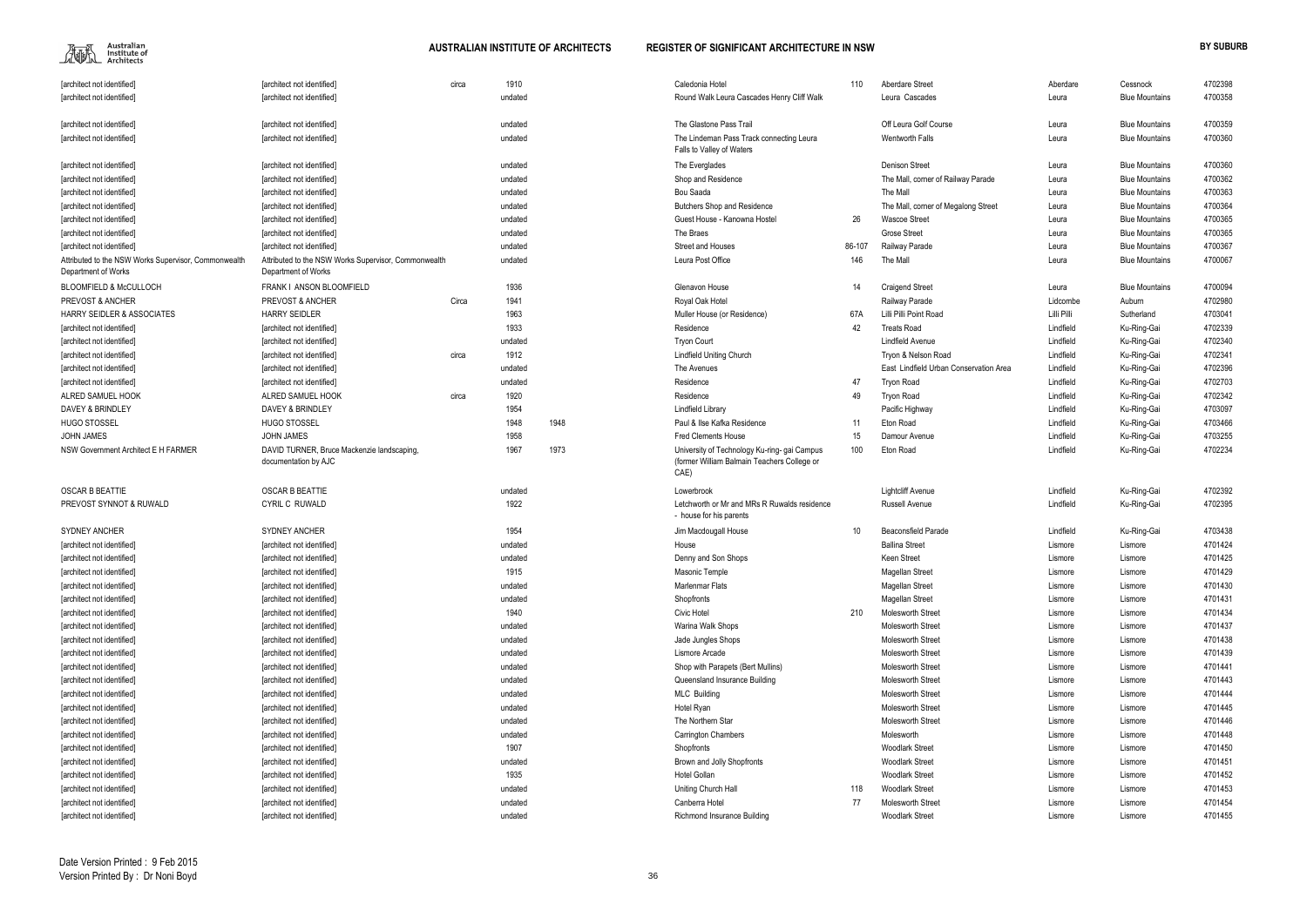

| 110     | Aberdare Street          | Aberdare | Cessnock | 4702398 |
|---------|--------------------------|----------|----------|---------|
| 47      | <b>Woodlark Street</b>   | Lismore  | Lismore  | 4701456 |
| 150-152 | Keen Street              | Lismore  | Lismore  | 4701186 |
| 150-152 | Keen Street              | Lismore  | Lismore  | 4701427 |
|         | Magellan Street          | Lismore  | Lismore  | 4701433 |
| 165     | <b>Molesworth Street</b> | Lismore  | Lismore  | 4701435 |
|         | <b>Woodlark Street</b>   | Lismore  | Lismore  | 4701194 |
|         | <b>Woodlark Street</b>   | Lismore  | Lismore  | 4701449 |
| 188     | Keen Street              | Lismore  | Lismore  | 4701187 |
|         | Spinks Park              | Lismore  | Lismore  | 4701192 |
|         | <b>Woodlark Street</b>   | Lismore  | Lismore  | 4701193 |
|         | Keen Street              | Lismore  | Lismore  | 4701428 |
|         | Magellan Street          | Lismore  | Lismore  | 4701432 |
|         |                          |          |          |         |
|         | Keen Street              | Lismore  | Lismore  | 4701426 |
|         | Molesworth Street        | Lismore  | Lismore  | 4701436 |
| 8       | Zadoc Street             | Lismore  | Lismore  | 4701195 |
|         |                          |          |          |         |
|         | <b>Molesworth Street</b> | Lismore  | Lismore  | 4701190 |
|         | <b>Molesworth Street</b> | Lismore  | Lismore  | 4701440 |
| 186     | Molesworth Street        | Lismore  | Lismore  | 4701188 |
| 40      | Molesworth Street        | Lismore  | Lismore  | 4701447 |
| 172     | Molesworth Street        | Lismore  | Lismore  | 4701189 |
|         | Molesworth Street        | Lismore  | Lismore  | 4701442 |
| 6,8,&10 | Orion Street             | Lismore  | Lismore  | 4701191 |
|         | <b>Bent Street</b>       | Lithgow  | Lithgow  | 4700368 |
|         | Hassan Street            | Lithgow  | Lithgow  | 4700369 |
|         | Hassan Street            | Lithgow  | Lithgow  | 4700370 |
|         | <b>Bennet Street</b>     | Lithgow  | Lithgow  | 4700371 |
|         | <b>Mort Street</b>       | Lithgow  | Lithgow  | 4700372 |
|         | Chifley Road             | Lithgow  | Lithgow  | 4700373 |
|         |                          | Lithgow  | Lithgow  | 4700429 |
|         | Rabaul Street off        | Lithgow  | Lithgow  | 4700430 |
|         | Queen Elizabeth Park     | Lithgow  | Lithgow  | 4700431 |
|         | Barton Street            | Lithgow  | Lithgow  | 4700432 |
|         | <b>Barton Street</b>     | Lithgow  | Lithgow  | 4700433 |
|         | <b>Bridge Street</b>     | Lithgow  | Lithgow  | 4700435 |
|         | <b>Eskbank Street</b>    | Lithgow  | Lithgow  | 4700437 |
|         | Mort Street              | Lithgow  | Lithgow  | 4700439 |
|         | Mort Street              | Lithgow  | Lithgow  | 4700440 |
|         | Railway Parade           | Lithgow  | Lithgow  | 4700441 |
|         | Railway Parade           | Lithgow  | Lithgow  | 4700443 |
| 58      | Cook Street              | Lithgow  | Lithgow  | 4700444 |
|         | <b>Eskbank Street</b>    | Lithgow  | Lithgow  | 4700446 |
|         | <b>Eskbank Street</b>    | Lithgow  | Lithgow  | 4700447 |
|         | <b>Eskbank Street</b>    | Lithgow  | Lithgow  | 4700449 |
|         | Great Western Highway    | Lithgow  | Lithgow  | 4700450 |
|         | Hassen Street            | Lithgow  | Lithgow  | 4700451 |
|         |                          |          |          |         |

| <b>Tarchitect not identified]</b>                                              | [architect not identified]                                                        | circa  | 1910    |      |               | Caledonia Hotel                                                             | 110     | <b>Aberdare Street</b>   | Aberdare | Cessnock | 4702398 |
|--------------------------------------------------------------------------------|-----------------------------------------------------------------------------------|--------|---------|------|---------------|-----------------------------------------------------------------------------|---------|--------------------------|----------|----------|---------|
| ALEXANDER STEWART JOLLY                                                        | ALEXANDER STEWART JOLLY                                                           | circa  | 1912    |      |               | Chandlers formerly Flavelle, Roberts and                                    | 47      | <b>Woodlark Street</b>   | Lismore  | Lismore  | 4701456 |
|                                                                                |                                                                                   |        |         |      |               | Sankey Jewellers                                                            |         |                          |          |          |         |
| Attributed to the NSW Government Architect                                     | Attributed to the NSW Government Architect                                        |        | undated |      |               | TAFE Administration Offices former Lismore<br><b>Technical College</b>      | 150-152 | Keen Street              | Lismore  | Lismore  | 4701186 |
| Attributed to the NSW Government Architect                                     | Attributed to the NSW Government Architect                                        |        | undated |      |               | TAFE Former College of Advanced Education                                   | 150-152 | Keen Street              | Lismore  | Lismore  | 4701427 |
| Attributed to the NSW Government Architect                                     | Attributed to the NSW Government Architect                                        |        | undated |      |               | Former College Advanced Education                                           |         | Magellan Street          | Lismore  | Lismore  | 4701433 |
| CHARLES ROSENTHAL (NEAVE & BERRY ?)                                            | <b>CHARLES ROSENTHAL</b>                                                          |        | 1926    | 1928 |               | Former Lismore City Council Chambers                                        | 165     | <b>Molesworth Street</b> | Lismore  | Lismore  | 4701435 |
| F J BOARD + COPEMAN & LEMONT                                                   | F J BOARD + COPEMAN & LEMONT                                                      |        | 1925    |      |               | Winsome Hotel                                                               |         | <b>Woodlark Street</b>   | Lismore  | Lismore  | 4701194 |
| F J BOARD & A S JOLLY                                                          | F J BOARD & A S JOLLY                                                             |        | 1915    |      |               | GIO House (formerly Mason and Hague)                                        |         | <b>Woodlark Street</b>   | Lismore  | Lismore  | 4701449 |
| <b>FREDERICK JOHNSON BOARD</b>                                                 | <b>FREDERICK JOHNSON BOARD</b>                                                    |        | 1908    |      |               | St Pauls Presbyterian Church                                                | 188     | Keen Street              | Lismore  | Lismore  | 4701187 |
| <b>FREDERICK JOHNSON BOARD</b>                                                 | <b>FREDERICK JOHNSON BOARD</b>                                                    |        | 1912    |      |               | Bandstand                                                                   |         | Spinks Park              | Lismore  | Lismore  | 4701192 |
| FREDERICK JOHNSON BOARD                                                        | FREDERICK JOHNSON BOARD                                                           |        | undated |      |               | <b>Uniting Church</b>                                                       |         | <b>Woodlark Street</b>   | Lismore  | Lismore  | 4701193 |
| FREDERICK JOHNSON BOARD                                                        | FREDERICK JOHNSON BOARD                                                           |        | undated |      |               | Church of Christ (former)                                                   |         | <b>Keen Street</b>       | Lismore  | Lismore  | 4701428 |
| FREDERICK JOHNSON BOARD                                                        | FREDERICK JOHNSON BOARD                                                           |        | 1927    |      |               | Lismore City Council Engineers and Town<br><b>Planners Offices</b>          |         | Magellan Street          | Lismore  | Lismore  | 4701432 |
| <b>FREDERICK JOHNSON BOARD &amp; Sons</b>                                      | FREDERICK JOHNSON BOARD & SONS                                                    |        | 1930    |      |               | <b>Tattersalls Hotel</b>                                                    |         | <b>Keen Street</b>       | Lismore  | Lismore  | 4701426 |
| FREDERICK JOHNSON BOARD attributed but HERBERT E HERBERT E ROSS<br><b>ROSS</b> |                                                                                   |        | 1909    |      |               | Former Government Savings Bank (now<br>Lismore Regional Gallery)            |         | <b>Molesworth Street</b> | Lismore  | Lismore  | 4701436 |
| INSKIP & BUTLER additions F J BOARD                                            | CHARLES ROSENTHAL of INSKIP & BUTLER additions<br>F J BOARD                       |        | 1904    |      | 1913 and 1935 | St Andrews Cathedral                                                        | 8       | Zadoc Street             | Lismore  | Lismore  | 4701195 |
| <b>JOHN SULMAN</b>                                                             | <b>JOHN SULMAN</b>                                                                |        | undated |      |               | <b>T&amp;G Building</b>                                                     |         | <b>Molesworth Street</b> | Lismore  | Lismore  | 4701190 |
| <b>KENT &amp; MASSIE</b>                                                       | <b>KENT &amp; MASSIE</b>                                                          |        | 1936    |      |               | Diamond House (shops for A E Brand, R Gordon<br>& Messers John Fay & Son)   |         | <b>Molesworth Street</b> | Lismore  | Lismore  | 4701440 |
| NSW Government Architect Evan Smith                                            | NSW Government Architect Evan Smith                                               |        | 1934    |      |               | Department of Commerce (former Public Works<br>District Works Office)       | 186     | <b>Molesworth Street</b> | Lismore  | Lismore  | 4701188 |
| NSW Government Architect Evan Smith                                            | NSW Government Architect Evan Smith                                               |        | 1934    | 1936 |               | <b>Police Station</b>                                                       | 40      | Molesworth Street        | Lismore  | Lismore  | 4701447 |
| NSW Government Architect W L VERNON                                            | NSW Government Architect W L VERNON                                               |        | 1897    |      | 1903, 1927    | Lismore Post Office (Former)                                                | 172     | <b>Molesworth Street</b> | Lismore  | Lismore  | 4701189 |
| PEDDLE THORP & WALKER                                                          | PEDDLE THORP & WALKER                                                             |        | 1935    |      |               | <b>Bank of NSW</b>                                                          |         | <b>Molesworth Street</b> | Lismore  | Lismore  | 4701442 |
| WARDELL and DENNING                                                            | WARDELL and DENNING                                                               |        | undated |      |               | St Carthages Cathedral                                                      | 6,8,&10 | <b>Orion Street</b>      | Lismore  | Lismore  | 4701191 |
| [architect not identified]                                                     | [architect not identified]                                                        |        | undated |      |               | Lithgow Valley Pottery Site                                                 |         | <b>Bent Street</b>       | Lithgow  | Lithgow  | 4700368 |
| [architect not identified]                                                     | [architect not identified]                                                        |        | undated |      |               | Lithgow Valley Pottery Kiln                                                 |         | Hassan Street            | Lithgow  | Lithgow  | 4700369 |
| [architect not identified]                                                     | [architect not identified]                                                        |        | undated |      |               | Lithgow Valley Pottery House                                                |         | <b>Hassan Street</b>     | Lithgow  | Lithgow  | 4700370 |
| [architect not identified]                                                     | <b>farchitect not identified1</b>                                                 |        | undated |      |               | Eskbank House (Museum)                                                      |         | <b>Bennet Street</b>     | Lithgow  | Lithgow  | 4700371 |
| [architect not identified]                                                     | <b>farchitect not identified1</b>                                                 |        | undated |      |               | Presbyterian Church                                                         |         | <b>Mort Street</b>       | Lithgow  | Lithgow  | 4700372 |
| [architect not identified]                                                     | [architect not identified]                                                        |        | undated |      |               | Vale of Clwydd Brickworks                                                   |         | Chifley Road             | Lithgow  | Lithgow  | 4700373 |
| [architect not identified]                                                     | [architect not identified]                                                        |        | undated |      |               | Naylors Farm Supplies                                                       |         |                          | Lithgow  | Lithgow  | 4700429 |
| [architect not identified]                                                     | [architect not identified]                                                        |        | undated |      |               | La Salle Academy                                                            |         | Rabaul Street off        | Lithgow  | Lithgow  | 4700430 |
| [architect not identified]                                                     | [architect not identified]                                                        |        | undated |      |               | Charles Lewis Memorial Bandstand                                            |         | Queen Elizabeth Park     | Lithgow  | Lithgow  | 4700431 |
| [architect not identified]                                                     | [architect not identified]                                                        |        | 1910    |      |               | <b>City Showground Grandstand</b>                                           |         | <b>Barton Street</b>     | Lithgow  | Lithgow  | 4700432 |
| [architect not identified]                                                     | [architect not identified]                                                        |        | undated |      |               | City Showground Showground Building                                         |         | <b>Barton Street</b>     | Lithgow  | Lithgow  | 4700433 |
| [architect not identified]                                                     | [architect not identified]                                                        |        | undated |      |               | Hoskins Memorial Church Parish Hall                                         |         | <b>Bridge Street</b>     | Lithgow  | Lithgow  | 4700435 |
| [architect not identified]                                                     | [architect not identified]                                                        | Decade | 1920    |      |               | <b>Memorial Gates</b>                                                       |         | <b>Eskbank Street</b>    | Lithgow  | Lithgow  | 4700437 |
| [architect not identified]                                                     | [architect not identified]                                                        |        | 1920    |      | Altered 1950s | Salvation Army Depot                                                        |         | <b>Mort Street</b>       | Lithgow  | Lithgow  | 4700439 |
| [architect not identified]                                                     | [architect not identified]                                                        |        | undated |      |               | House                                                                       |         | <b>Mort Street</b>       | Lithgow  | Lithgow  | 4700440 |
| [architect not identified]                                                     | [architect not identified]                                                        |        | 1906    |      |               | Lithgow Co-operative Society Western District<br>Health Fund)               |         | Railway Parade           | Lithgow  | Lithgow  | 4700441 |
| [architect not identified]                                                     | [architect not identified]                                                        |        | undated |      |               | St Pauls Anglican Church                                                    |         | Railway Parade           | Lithgow  | Lithgow  | 4700443 |
| [architect not identified]                                                     | [architect not identified]                                                        |        | 1915    |      |               | Fire Station                                                                | 58      | <b>Cook Street</b>       | Lithgow  | Lithgow  | 4700444 |
| [architect not identified]                                                     | [architect not identified] Possibly John Barr who designed<br>the memorial church |        | 1927    |      |               | Hoskins Memorial Insitute (Charles H Hoskins<br>Memorial Institute Library) |         | <b>Eskbank Street</b>    | Lithgow  | Lithgow  | 4700446 |
| [architect not identified]                                                     | [architect not identified]                                                        |        | 1920    |      |               | Doctors Surgery/Offices                                                     |         | <b>Eskbank Street</b>    | Lithgow  | Lithgow  | 4700447 |
| [architect not identified]                                                     | [architect not identified]                                                        |        | undated |      |               | Gospel Hall                                                                 |         | <b>Eskbank Street</b>    | Lithgow  | Lithgow  | 4700449 |
| [architect not identified]                                                     | [architect not identified]                                                        | Circa  | 1940    |      |               | Prisoner of War Memorial                                                    |         | Great Western Highway    | Lithgow  | Lithgow  | 4700450 |
| [architect not identified]                                                     | [architect not identified]                                                        |        | undated |      |               | House                                                                       |         | Hassen Street            | Lithgow  | Lithgow  | 4700451 |
|                                                                                |                                                                                   |        |         |      |               |                                                                             |         |                          |          |          |         |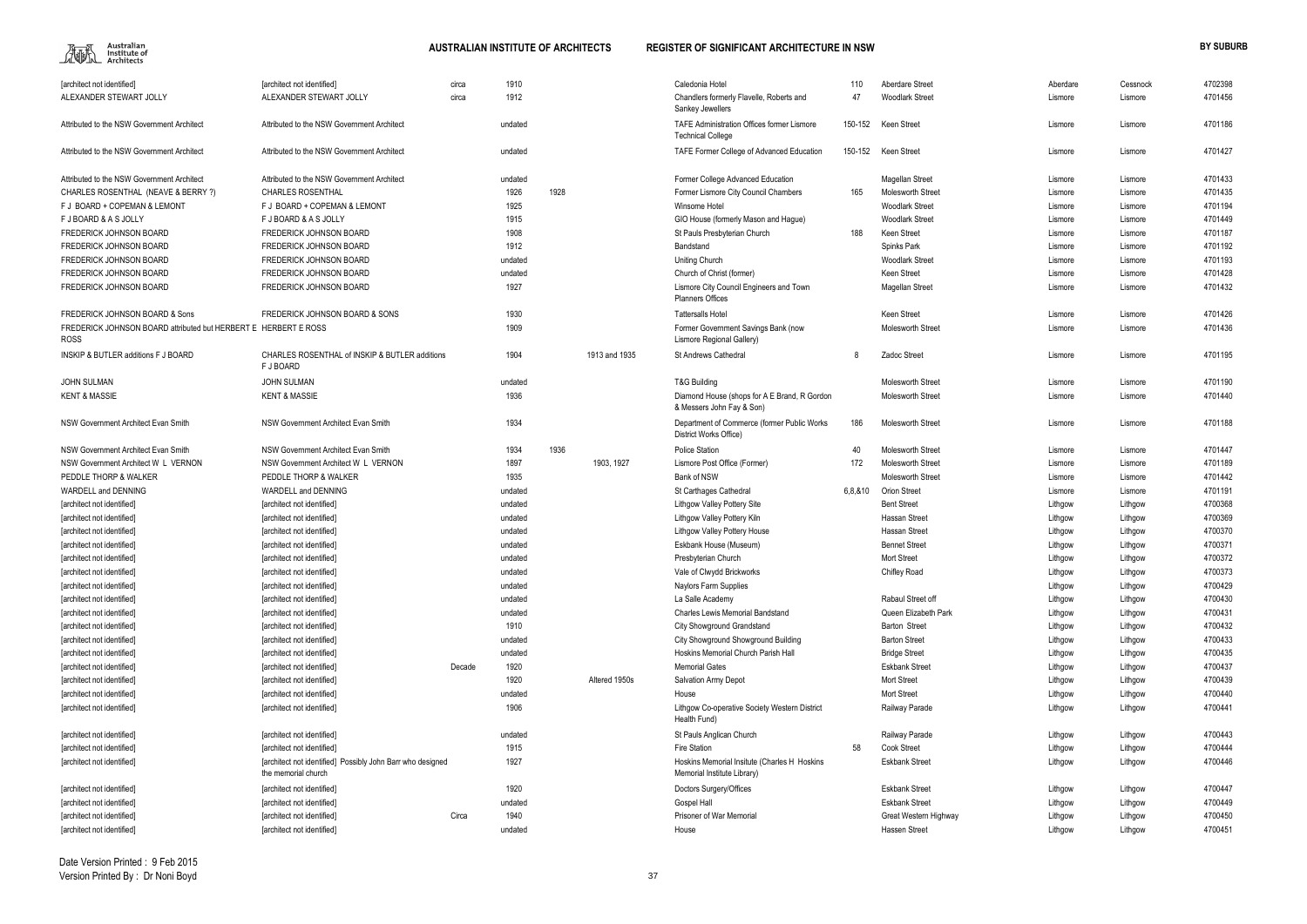

| [architect not identified]                                            | [architect not identified]                                            | circa  | 1910    |      |               | Caledonia Hotel                                               | 110 | <b>Aberdare Street</b>     | Aberdare    | Cessnock | 4702398 |
|-----------------------------------------------------------------------|-----------------------------------------------------------------------|--------|---------|------|---------------|---------------------------------------------------------------|-----|----------------------------|-------------|----------|---------|
| [architect not identified]                                            | [architect not identified]                                            |        | undated |      |               | Store                                                         |     | <b>Laidley Street</b>      | Lithgow     | Lithgow  | 4700452 |
| [architect not identified]                                            | [architect not identified]                                            |        | 1920    |      |               | Theatre Royal                                                 |     | <b>Main Street</b>         | Lithgow     | Lithgow  | 4700453 |
| [architect not identified]                                            | [architect not identified]                                            |        | 1910    | 1920 |               | Railway Station Booking Office                                |     | <b>Main Street</b>         | Lithgow     | Lithgow  | 4700454 |
| [architect not identified]                                            | [architect not identified]                                            | Circa  | 1905    |      |               | Guards Barracks                                               |     | Main Street                | Lithgow     | Lithgow  | 4700455 |
| [architect not identified]                                            | [architect not identified]                                            |        | 1908    |      |               | <b>Suttons Building</b>                                       |     | Main Street                | Lithgow     | Lithgow  | 4700456 |
| [architect not identified]                                            | [architect not identified]                                            | Circa  | 1901    |      |               | Shop Building                                                 |     | <b>Main Street</b>         | Lithgow     | Lithgow  | 4700457 |
| [architect not identified]                                            | [architect not identified]                                            |        | 1910    | 1920 |               | <b>Tattersalls Hotel</b>                                      |     | <b>Main Street</b>         | Lithgow     | Lithgow  | 4700458 |
| [architect not identified]                                            | [architect not identified]                                            | Circa  | 1910    |      |               | Shop Buildings                                                |     | <b>Main Street</b>         | Lithgow     | Lithgow  | 4700459 |
| [architect not identified]                                            | [architect not identified]                                            |        | undated |      |               | Suttons Butchery and Bakery                                   |     | <b>Main Street</b>         | Lithgow     | Lithgow  | 4700460 |
| [architect not identified]                                            | [architect not identified]                                            |        | 1950    |      |               | <b>Rotary Club</b>                                            |     | <b>Main Street</b>         | Lithgow     | Lithgow  | 4700461 |
| [architect not identified]                                            | [architect not identified]                                            |        | undated |      |               | Australian Government Small Arms Factory                      |     | <b>Methuen Street</b>      | Lithgow     | Lithgow  | 4700462 |
| [architect not identified]                                            | [architect not identified]                                            |        | undated |      |               | <b>St Patricks Catholic School</b>                            |     | <b>Mort Street</b>         | Lithgow     | Lithgow  | 4700465 |
| [architect not identified]                                            | [architect not identified]                                            |        | undated |      |               | <b>Baptist Church</b>                                         |     | <b>Mort Street</b>         | Lithgow     | Lithgow  | 4700466 |
| [architect not identified]                                            | [architect not identified]                                            |        | 1909    |      | Altered 1950s | Masonic Club                                                  |     | Mort Street                | Lithgow     | Lithgow  | 4700467 |
| [architect not identified]                                            | [architect not identified]                                            |        | undated |      |               | Roman Catholic Church                                         |     | <b>Mort Street</b>         | Lithgow     | Lithgow  | 4700468 |
| [architect not identified]                                            | [architect not identified]                                            |        | 1910    |      |               | Kuminawile (former Rectory)                                   | 227 | Mort Street                | Lithgow     | Lithgow  | 4700470 |
| [architect not identified]                                            | [architect not identified]                                            |        | undated |      |               | Bridge                                                        |     | Outskirts of Lithgow       | Lithgow     | Lithgow  | 4700471 |
| [architect not identified]                                            | [architect not identified]                                            |        | undated |      |               | War Memorial Statue                                           |     | Queen Elizabeth Park       | Lithgow     | Lithgow  | 4700472 |
| [architect not identified]                                            | [architect not identified]                                            |        | 1910    |      |               | Trades Hall                                                   |     | Railway Parade             | Lithgow     | Lithgow  | 4700473 |
| [architect not identified]                                            | [architect not identified]                                            |        | 1928    |      |               | <b>Union Offices</b>                                          |     | Railway Parade             | Lithgow     | Lithgow  | 4700474 |
| [architect not identified]                                            | [architect not identified]                                            |        | undated |      |               | House                                                         |     | Railway Parade             | Lithgow     | Lithgow  | 4700475 |
| [architect not identified]                                            | [architect not identified]                                            |        | undated |      |               | Church of England                                             |     | <b>Roy Street</b>          | Lithgow     | Lithgow  | 4700476 |
| [architect not identified]                                            | [architect not identified]                                            |        | undated |      |               | <b>Blast Furnace Plant</b>                                    |     |                            | Lithgow     | Lithgow  | 4702704 |
| [architect not identified]                                            | [architect not identified]                                            |        | undated |      |               | Shop                                                          | 46  | <b>Tank Street</b>         | Lithgow     | Lithgow  | 4702705 |
| [architect not identified]                                            | [architect not identified]                                            |        | undated |      |               | Railway Station & Gasworks                                    |     | <b>Eskbank Street</b>      | Lithgow     | Lithgow  | 4702707 |
| Attributed to the NSW Works Supervisor, Commonwealth                  | [architect not identified]                                            | Circa  | 1910    |      |               | Lithgow Post Office                                           |     | Railway Parade             | Lithgow     | Lithgow  | 4700442 |
| Department of Works                                                   |                                                                       |        |         |      |               |                                                               |     |                            |             |          |         |
| <b>JOHN BARR</b>                                                      | <b>JOHN BARR</b>                                                      |        | 1928    |      |               | Hoskins Memorial Church (formerlyPresbyterian<br>now Uniting) |     | <b>Mort Street</b>         | Lithgow     | Lithgow  | 4700463 |
| NSW Colonial and Government Architect J BARNET / W L<br><b>VERNON</b> | NSW Colonial and Government Architect J BARNET / W<br><b>L VERNON</b> |        | 1879    |      | Altered 1909  | Court House                                                   |     | <b>Bridge Street</b>       | Lithgow     | Lithgow  | 4700436 |
| <b>NSW Government Architect</b>                                       | NSW Government Architect W L VERNON                                   | Circa  | 1910    |      |               | <b>Lithgow Primary School</b>                                 |     | <b>Eskbank Street</b>      | Lithgow     | Lithgow  | 4700445 |
| <b>NSW Government Architect</b>                                       | NSW Government Architect GEORGE MCRAE                                 |        | 1916    |      |               | <b>Lithgow Infants School</b>                                 |     | <b>Methuen Street</b>      | Lithgow     | Lithgow  | 4700448 |
| <b>NSW Government Architect</b>                                       | NSW Government Architect GEORGE MCRAE                                 |        | 1920    |      |               | Lithgow Public School & Residence                             |     | <b>Mort Street</b>         | Lithgow     | Lithgow  | 4700464 |
| <b>NSW Government Architect</b>                                       | <b>GORRIE McLEISH BLAIR</b>                                           |        | 1925    |      |               | <b>Lithgow Technical College</b>                              |     | Mort & Cook Streets        | Lithgow     | Lithgow  | 4700438 |
| NSW Government Architect attributed                                   | NSW Government Architect attributed                                   | Decade | 1940    |      |               | <b>District Hospital</b>                                      |     | <b>Bridge Street</b>       | Lithgow     | Lithgow  | 4700434 |
| <b>IAN McKAY</b>                                                      | <b>IAN McKAY</b>                                                      |        | undated |      |               | David Moore House (Former)                                    |     | Lobster Bay                | Lobster Bay | Gosford  | 4703056 |
| [architect not identified]                                            | [architect not identified]                                            |        | 1906    |      |               | St Johns Convent                                              |     | <b>Ferrier Street</b>      | Lockhart    | Lockhart | 4701655 |
| [architect not identified]                                            | [architect not identified]                                            |        | undated |      |               | Catholic Presbytery                                           |     | <b>Ferrier Street</b>      | Lockhart    | Lockhart | 4701656 |
| [architect not identified]                                            | [architect not identified]                                            |        | undated |      |               | <b>Green Street</b>                                           |     | <b>Main Street</b>         | Lockhart    | Lockhart | 4701657 |
| [architect not identified]                                            | [architect not identified]                                            |        | 1908    |      |               | <b>Commercial Hotel</b>                                       | 111 | <b>Green Street</b>        | Lockhart    | Lockhart | 4701659 |
| [architect not identified]                                            | [architect not identified]                                            |        | undated |      |               | <b>Rural Bank</b>                                             | 154 | <b>Green Street</b>        | Lockhart    | Lockhart | 4701660 |
| [architect not identified]                                            | [architect not identified]                                            |        | undated |      |               | Showground Group Publicans Booth                              |     | Lockhart Showground        | Lockhart    | Lockhart | 4701663 |
| [architect not identified]                                            | [architect not identified]                                            |        | 1909    |      |               | Anglican Church of Saint Aidan                                |     | Day Street                 | Lockhart    | Lockhart | 4701838 |
| [architect not identified]                                            | [architect not identified]                                            |        | 1907    |      |               | St Johns Uniting Church                                       |     | Day Street                 | Lockhart    | Lockhart | 4701839 |
| [architect not identified]                                            | [architect not identified]                                            |        | 1903    |      |               | School (Old Section)                                          |     | <b>Halliday Street</b>     | Lockhart    | Lockhart | 4701840 |
| [architect not identified]                                            | [architect not identified]                                            |        | undated |      |               | WWI and WWII Memorial                                         |     | <b>Halliday Street</b>     | Lockhart    | Lockhart | 4701841 |
| [architect not identified]                                            | [architect not identified]                                            |        | 1952    |      |               | <b>Uniting Church</b>                                         |     | <b>Hebden Street</b>       | Lockhart    | Lockhart | 4701842 |
| [architect not identified]                                            | [architect not identified]                                            |        | 1934    |      |               | Catholic Church                                               |     | <b>Ferrier Street</b>      | Lockhart    | Lockhart | 4701843 |
| [architect not identified]                                            | [architect not identified]                                            |        | 1917    |      |               | Masonic Temple                                                | 69  | <b>Ferrier Street</b>      | Lockhart    | Lockhart | 4701844 |
| [architect not identified]                                            | [architect not identified]                                            |        | 1930    |      |               | Shops                                                         |     | Green corner Urana Streets | Lockhart    | Lockhart | 4701845 |
| [architect not identified]                                            | [architect not identified]                                            | circa  | 1930    |      |               | Commonwealth Bank                                             |     | Green Street               | Lockhart    | Lockhart | 4701846 |
| [architect not identified]                                            | [architect not identified]                                            |        | undated |      |               | Shire Council Chambers                                        |     | Green Street               | Lockhart    | Lockhart | 4701847 |
| [architect not identified]                                            | [architect not identified]                                            |        | undated |      |               | <b>Water Tower</b>                                            |     | <b>Green Street</b>        | Lockhart    | Lockhart | 4701848 |
|                                                                       |                                                                       |        |         |      |               |                                                               |     |                            |             |          |         |

| Aberdare Street            | Aberdare    | Cessnock | 4702398 |
|----------------------------|-------------|----------|---------|
| Laidley Street             | Lithgow     | Lithgow  | 4700452 |
| Main Street                | Lithgow     | Lithgow  | 4700453 |
| Main Street                | Lithgow     | Lithgow  | 4700454 |
| Main Street                | Lithgow     | Lithgow  | 4700455 |
| Main Street                | Lithgow     | Lithgow  | 4700456 |
| Main Street                | Lithgow     | Lithgow  | 4700457 |
| Main Street                | Lithgow     | Lithgow  | 4700458 |
| Main Street                | Lithgow     | Lithgow  | 4700459 |
| Main Street                | Lithgow     | Lithgow  | 4700460 |
| Main Street                | Lithgow     | Lithgow  | 4700461 |
| Methuen Street             | Lithgow     | Lithgow  | 4700462 |
| Mort Street                | Lithgow     | Lithgow  | 4700465 |
| Mort Street                | Lithgow     | Lithgow  | 4700466 |
| Mort Street                | Lithgow     | Lithgow  | 4700467 |
| Mort Street                | Lithgow     | Lithgow  | 4700468 |
| Mort Street                | Lithgow     | Lithgow  | 4700470 |
| Outskirts of Lithgow       | Lithgow     | Lithgow  | 4700471 |
| Queen Elizabeth Park       | Lithgow     | Lithgow  | 4700472 |
| Railway Parade             | Lithgow     | Lithgow  | 4700473 |
| Railway Parade             | Lithgow     | Lithgow  | 4700474 |
| Railway Parade             | Lithgow     | Lithgow  | 4700475 |
| Roy Street                 | Lithgow     | Lithgow  | 4700476 |
|                            | Lithgow     | Lithgow  | 4702704 |
| Tank Street                | Lithgow     | Lithgow  | 4702705 |
| <b>Eskbank Street</b>      | Lithgow     | Lithgow  | 4702707 |
| Railway Parade             | Lithgow     | Lithgow  | 4700442 |
| Mort Street                | Lithgow     | Lithgow  | 4700463 |
| <b>Bridge Street</b>       | Lithgow     | Lithgow  | 4700436 |
| Eskbank Street             | Lithgow     | Lithgow  | 4700445 |
| Methuen Street             | Lithgow     | Lithgow  | 4700448 |
| Mort Street                | Lithgow     | Lithgow  | 4700464 |
| Mort & Cook Streets        | Lithgow     | Lithgow  | 4700438 |
| <b>Bridge Street</b>       | Lithgow     | Lithgow  | 4700434 |
| Lobster Bay                | Lobster Bay | Gosford  | 4703056 |
| Ferrier Street             | Lockhart    | Lockhart | 4701655 |
| Ferrier Street             | Lockhart    | Lockhart | 4701656 |
| Main Street                | Lockhart    | Lockhart | 4701657 |
| Green Street               | Lockhart    | Lockhart | 4701659 |
| Green Street               | Lockhart    | Lockhart | 4701660 |
| Lockhart Showground        | Lockhart    | Lockhart | 4701663 |
| Day Street                 | Lockhart    | Lockhart | 4701838 |
| Day Street                 | Lockhart    | Lockhart | 4701839 |
| Halliday Street            | Lockhart    | Lockhart | 4701840 |
| Halliday Street            | Lockhart    | Lockhart | 4701841 |
| Hebden Street              | Lockhart    | Lockhart | 4701842 |
| Ferrier Street             | Lockhart    | Lockhart | 4701843 |
| Ferrier Street             | Lockhart    | Lockhart | 4701844 |
| Green corner Urana Streets | Lockhart    | Lockhart | 4701845 |
| Green Street               | Lockhart    | Lockhart | 4701846 |
| Green Street               | Lockhart    | Lockhart | 4701847 |
| Green Street               | Lockhart    | Lockhart | 4701848 |
|                            |             |          |         |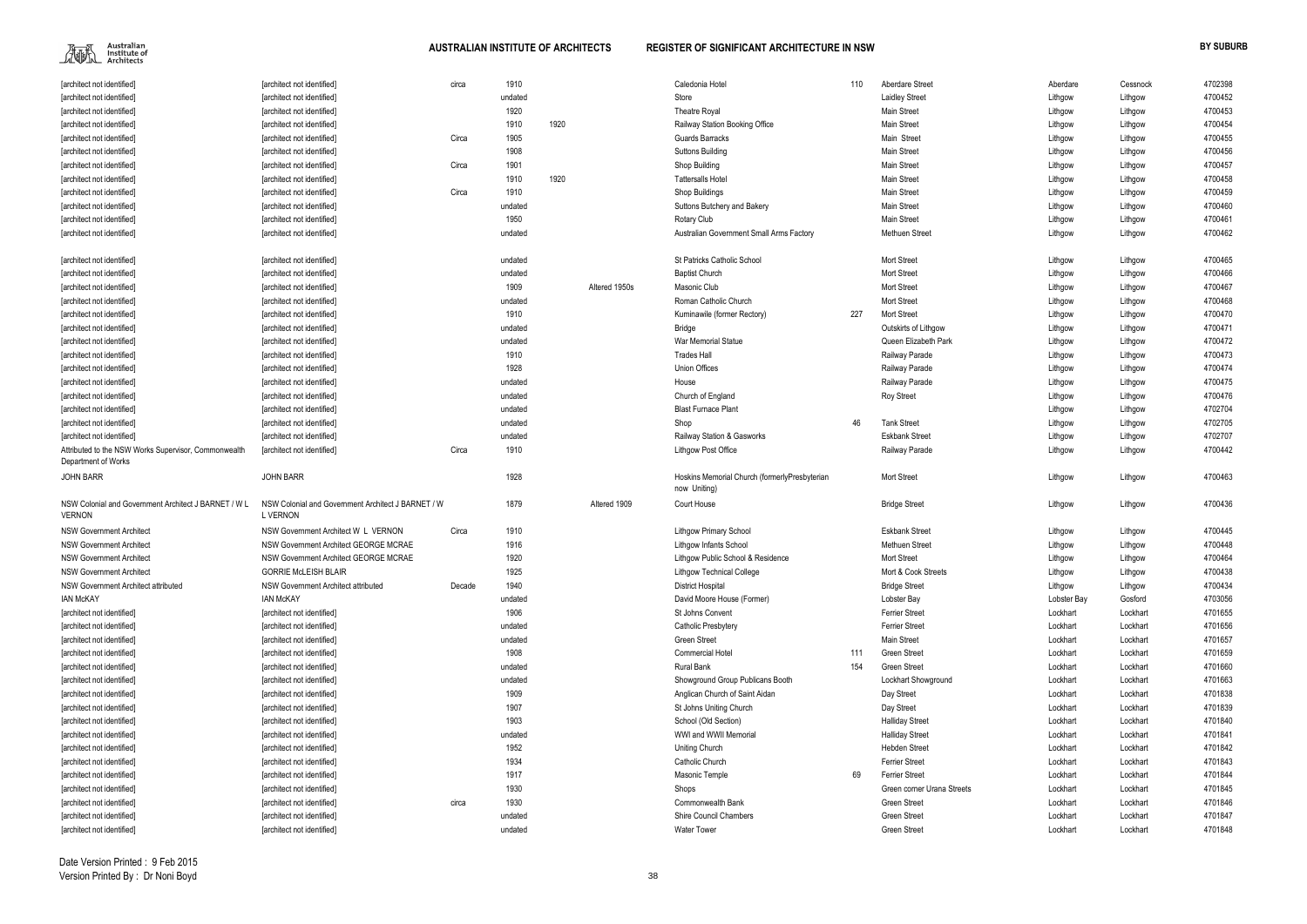

|                                                                                |                                                                  |       | 1910    |      |         |                                            | 110     |                               |             |           | 4702398 |
|--------------------------------------------------------------------------------|------------------------------------------------------------------|-------|---------|------|---------|--------------------------------------------|---------|-------------------------------|-------------|-----------|---------|
| [architect not identified]                                                     | [architect not identified]                                       | circa |         |      |         | Caledonia Hotel                            | 29      | <b>Aberdare Street</b>        | Aberdare    | Cessnock  |         |
| [architect not identified]                                                     | [architect not identified]                                       |       | undated |      |         | House                                      |         | <b>Green Street</b>           | Lockhart    | Lockhart  | 4701849 |
| architect not identified                                                       | [architect not identified]                                       |       | undated |      |         | New Gunyah Hotel                           |         | Urana Street                  | Lockhart    | Lockhart  | 4701850 |
| [architect not identified]                                                     | [architect not identified]                                       |       | undated |      |         | Showground Group                           |         | Lockhart Showground           | Lockhart    | Lockhart  | 4701851 |
| [architect not identified]                                                     | [architect not identified]                                       |       | undated |      |         | Silos                                      |         | <b>Railway Street</b>         | Lockhart    | Lockhart  | 4701852 |
| E Jeaffreson Jackson [attributed] but actually Ernest R<br>LAVER               | E Jeaffreson Jackson [attributed] but actually Ernest R<br>LAVER |       | undated |      |         | Showground Group Grandstand                |         | Lockhart Showground           | Lockhart    | Lockhart  | 4701662 |
| Ernest R LAVER                                                                 | Ernest R LAVER                                                   |       | 1911    |      |         | CBC Bank                                   |         | <b>Green Street</b>           | Lockhart    | Lockhart  | 4701661 |
| Public Works Branch, Department of Home Affairs<br>(Commonwealth of Australia) | Attributed to the NSW Works Supervisor, George<br>Oakeshott      |       | 1906    |      | altered | <b>Lockhart Post Office</b>                |         | <b>Green Street</b>           | Lockhart    | Lockhart  | 4701658 |
| <b>GLENN MURCUTT</b>                                                           | <b>GLENN MURCUTT</b>                                             |       | 1976    | 1977 |         | <b>Stitt House</b>                         | 6       | Poole Street                  | Longueville | Lane Cove | 4703029 |
| [architect not identified]                                                     | [architect not identified]                                       |       | undated |      |         | Flats                                      | 45      | Allen Street                  | Lorn        | Maitland  | 4702519 |
| [architect not identified]                                                     | [architect not identified]                                       |       | undated |      |         | Two Houses                                 | 1&3     | <b>Belmore Road</b>           | Lorn        | Maitland  | 4702520 |
| [architect not identified]                                                     | [architect not identified]                                       |       | undated |      |         | Four Houses                                |         | 10,12,14,16 Belmore Road      | Lorn        | Maitland  | 4702521 |
|                                                                                |                                                                  |       |         |      |         |                                            |         |                               |             |           |         |
| [architect not identified]                                                     | [architect not identified]                                       |       | undated |      |         | Koolkuna                                   | 52      | <b>Belmore Road</b>           | Lorn        | Maitland  | 4702522 |
| architect not identified                                                       | [architect not identified]                                       |       | undated |      |         | Niara                                      | 72      | <b>Belmore Road</b>           | Lorn        | Maitland  | 4702523 |
| architect not identified                                                       | [architect not identified]                                       |       | undated |      |         | House                                      | 82      | <b>Belmore Road</b>           | Lorn        | Maitland  | 4702524 |
| architect not identified                                                       | [architect not identified]                                       |       | undated |      |         | House                                      | 23      | King Street                   | Lorne       | Maitland  | 4702567 |
| architect not identified                                                       | [architect not identified]                                       |       | undated |      |         | Wahgunyah                                  | -41     | <b>King Street</b>            | Lorne       | Maitland  | 4702568 |
| [architect not identified]                                                     | [architect not identified]                                       |       | undated |      |         | Ruperston                                  |         | <b>Stuart Street</b>          | Lorne       | Maitland  | 4702583 |
| [architect not identified]                                                     | [architect not identified]                                       |       | undated |      |         | House                                      |         | The Avenue                    | Lorne       | Maitland  | 4702584 |
| [architect not identified]                                                     | [architect not identified]                                       |       | undated |      |         | House                                      |         | The Avenue                    | Lorne       | Maitland  | 4702585 |
| <b>ROSS &amp; ROWE</b>                                                         | <b>ROSS &amp; ROWE</b>                                           |       | 1926    |      |         | Lornhome                                   |         | King Street                   | Lorne       | Maitland  | 4702566 |
| [architect not identified]                                                     | [architect not identified]                                       | Circa | 1880    |      |         | Church                                     |         | Marsden Street                | Lyndhurst   | Blayney   | 4700171 |
| [architect not identified]                                                     | [architect not identified]                                       | Circa | 1900    |      |         | <b>Holmwood Silos</b>                      |         |                               | Lyndhurst   | Blayney   | 4700172 |
| [architect not identified]                                                     | [architect not identified]                                       | Circa | 1930    |      |         | Royal Hotel                                |         | <b>Main Street</b>            | Lyndhurst   | Blayney   | 4700177 |
| [architect not identified]                                                     | [architect not identified]                                       | Circa | 1925    |      |         | Ellen Gowan                                |         | Marsden Street Corner         | Lyndhurst   | Blayney   | 4700181 |
| [architect not identified]                                                     | [architect not identified]                                       | Circa | 1920    |      |         | <b>Lyndhurst Memorial Hall and Gates</b>   |         | <b>Russart Street</b>         | Lyndhurst   | Blayney   | 4700182 |
| [architect not identified]                                                     | [architect not identified]                                       |       | 1915    |      |         | Hotel Nambucca                             |         | Pacific Highway               | Macksville  | Nambucca  | 4701196 |
| [architect not identified]                                                     | [architect not identified]                                       |       | undated |      |         | Residence                                  |         | <b>Wallace Street</b>         | Macksville  | Nambucca  | 4701197 |
| [architect not identified]                                                     | [architect not identified]                                       |       | undated |      |         | <b>Rural Bank</b>                          |         |                               | Macksville  | Nambucca  | 4701457 |
| [architect not identified]                                                     | [architect not identified]                                       |       | undated |      |         | Macksville Post Office                     |         |                               | Macksville  | Nambucca  | 4701459 |
| [architect not identified]                                                     | [architect not identified]                                       |       | undated |      |         | Storefront                                 |         | Pacific Highway               | Macksville  | Nambucca  | 4701460 |
| [architect not identified]                                                     | farchitect not identified]                                       |       | undated |      |         | Store                                      |         | <b>Princess Street</b>        | Macksville  | Nambucca  | 4701461 |
| [architect not identified]                                                     | [architect not identified]                                       |       | undated |      |         | Winchester Ammo Store                      |         | <b>Macksville River Drive</b> | Macksville  | Nambucca  | 4701462 |
| [architect not identified]                                                     | [architect not identified]                                       |       | undated |      |         | CBC Bank                                   |         | <b>River Drive</b>            | Macksville  | Nambucca  | 4701463 |
| [architect not identified]                                                     | [architect not identified]                                       |       | 1925    |      |         | Uniting Church                             |         | <b>Wallace Street</b>         | Macksville  | Nambucca  | 4701464 |
| [architect not identified]                                                     | [architect not identified]                                       |       | undated |      |         | Residence                                  | 58      | <b>Wallace Street</b>         | Macksville  | Nambucca  | 4701465 |
| [architect not identified]                                                     | [architect not identified]                                       |       | undated |      |         | Residence                                  | 61      | <b>Wallace Street</b>         | Macksville  | Nambucca  | 4701466 |
| PEDDLE THORP & WALKER                                                          | PEDDLE THORP & WALKER                                            |       | 1936    |      |         | Bank of NSW                                |         |                               | Macksville  | Nambucca  | 4701458 |
| [architect not identified]                                                     | [architect not identified]                                       | circa | 1910    |      |         | Funeral Directors Formerly Roads End       |         | New England Highway           | Maitland    | Maitland  | 4702423 |
| [architect not identified]                                                     | [architect not identified]                                       |       | 1904    |      |         | <b>Bryn Glas</b>                           | 16      | <b>Thomas Street</b>          | Maitland    | Maitland  | 4702427 |
| [architect not identified]                                                     | [architect not identified]                                       | circa | 1900    |      |         | House Type Group, Carinya                  | 13      | King Street                   | Maitland    | Maitland  | 4702428 |
| [architect not identified]                                                     | [architect not identified]                                       | circa | 1900    |      |         | House Type Group                           | 6 & 8   | The Esplanade                 | Maitland    | Maitland  | 4702429 |
| [architect not identified]                                                     | [architect not identified]                                       | circa | 1900    |      |         | House Type Group, Broorala                 | 27      | King Street                   | Maitland    | Maitland  | 4702430 |
| [architect not identified]                                                     | [architect not identified]                                       | circa | 1900    |      |         | House Type Group, House                    | 18      | Queen Street                  | Maitland    | Maitland  | 4702431 |
| [architect not identified]                                                     | [architect not identified]                                       |       | undated |      |         | Clare                                      | -41     | <b>Bourke Street</b>          | Maitland    | Maitland  | 4702525 |
| [architect not identified]                                                     | [architect not identified]                                       |       | undated |      |         | House                                      | 47      | <b>Bourke Street</b>          | Maitland    | Maitland  | 4702526 |
| [architect not identified]                                                     | [architect not identified]                                       |       | 1912    |      |         | House                                      | 52      | <b>Bourke Street</b>          | Maitland    | Maitland  | 4702527 |
| [architect not identified]                                                     | [architect not identified]                                       |       | undated |      |         | Horseshoe Bend Infants School              | 76      | Carrington Street             | Maitland    | Maitland  | 4702529 |
| [architect not identified]                                                     | [architect not identified]                                       |       | 1922    |      |         | Methodist Sunday School, Memorial Building | App 6-8 | <b>Charles Street</b>         | Maitland    | Maitland  | 4702530 |
|                                                                                |                                                                  |       |         |      |         |                                            |         |                               |             |           |         |
| [architect not identified]                                                     | [architect not identified]                                       |       | undated |      |         | Wadhurst (Fry Family Home)                 | 32      | <b>Charles Street</b>         | Maitland    | Maitland  | 4702531 |
| [architect not identified]                                                     | [architect not identified]                                       |       | undated |      |         | Westholme House                            | 74      | <b>Church Street</b>          | Maitland    | Maitland  | 4702534 |

| Aberdare    | Cessnock  | 4702398 |
|-------------|-----------|---------|
| Lockhart    | Lockhart  | 4701849 |
| Lockhart    | Lockhart  | 4701850 |
| Lockhart    | Lockhart  | 4701851 |
| Lockhart    | Lockhart  | 4701852 |
| Lockhart    | Lockhart  | 4701662 |
|             |           |         |
| Lockhart    | Lockhart  | 4701661 |
| Lockhart    | Lockhart  | 4701658 |
|             |           |         |
| Longueville | Lane Cove | 4703029 |
| Lorn        | Maitland  | 4702519 |
| Lorn        | Maitland  | 4702520 |
| Lorn        | Maitland  | 4702521 |
|             |           |         |
| Lorn        | Maitland  | 4702522 |
| Lorn        | Maitland  | 4702523 |
| Lorn        | Maitland  | 4702524 |
| Lorne       | Maitland  | 4702567 |
| Lorne       | Maitland  | 4702568 |
| Lorne       | Maitland  | 4702583 |
| Lorne       | Maitland  | 4702584 |
| Lorne       | Maitland  | 4702585 |
| Lorne       | Maitland  | 4702566 |
| Lyndhurst   | Blayney   | 4700171 |
| Lyndhurst   | Blayney   | 4700172 |
| Lyndhurst   | Blayney   | 4700177 |
| Lyndhurst   | Blayney   | 4700181 |
| Lyndhurst   | Blayney   | 4700182 |
| Macksville  | Nambucca  | 4701196 |
| Macksville  | Nambucca  | 4701197 |
| Macksville  | Nambucca  | 4701457 |
| Macksville  | Nambucca  | 4701459 |
| Macksville  | Nambucca  | 4701460 |
| Macksville  | Nambucca  | 4701461 |
| Macksville  | Nambucca  | 4701462 |
| Macksville  | Nambucca  | 4701463 |
| Macksville  | Nambucca  | 4701464 |
| Macksville  | Nambucca  | 4701465 |
| Macksville  | Nambucca  | 4701466 |
| Macksville  | Nambucca  | 4701458 |
| Maitland    | Maitland  | 4702423 |
| Maitland    | Maitland  | 4702427 |
| Maitland    | Maitland  | 4702428 |
| Maitland    | Maitland  | 4702429 |
| Maitland    | Maitland  | 4702430 |
| Maitland    | Maitland  | 4702431 |
| Maitland    | Maitland  | 4702525 |
| Maitland    | Maitland  | 4702526 |
| Maitland    | Maitland  | 4702527 |
| Maitland    | Maitland  | 4702529 |
| Maitland    | Maitland  | 4702530 |
| Maitland    | Maitland  |         |
|             |           | 4702531 |
| Maitland    | Maitland  | 4702534 |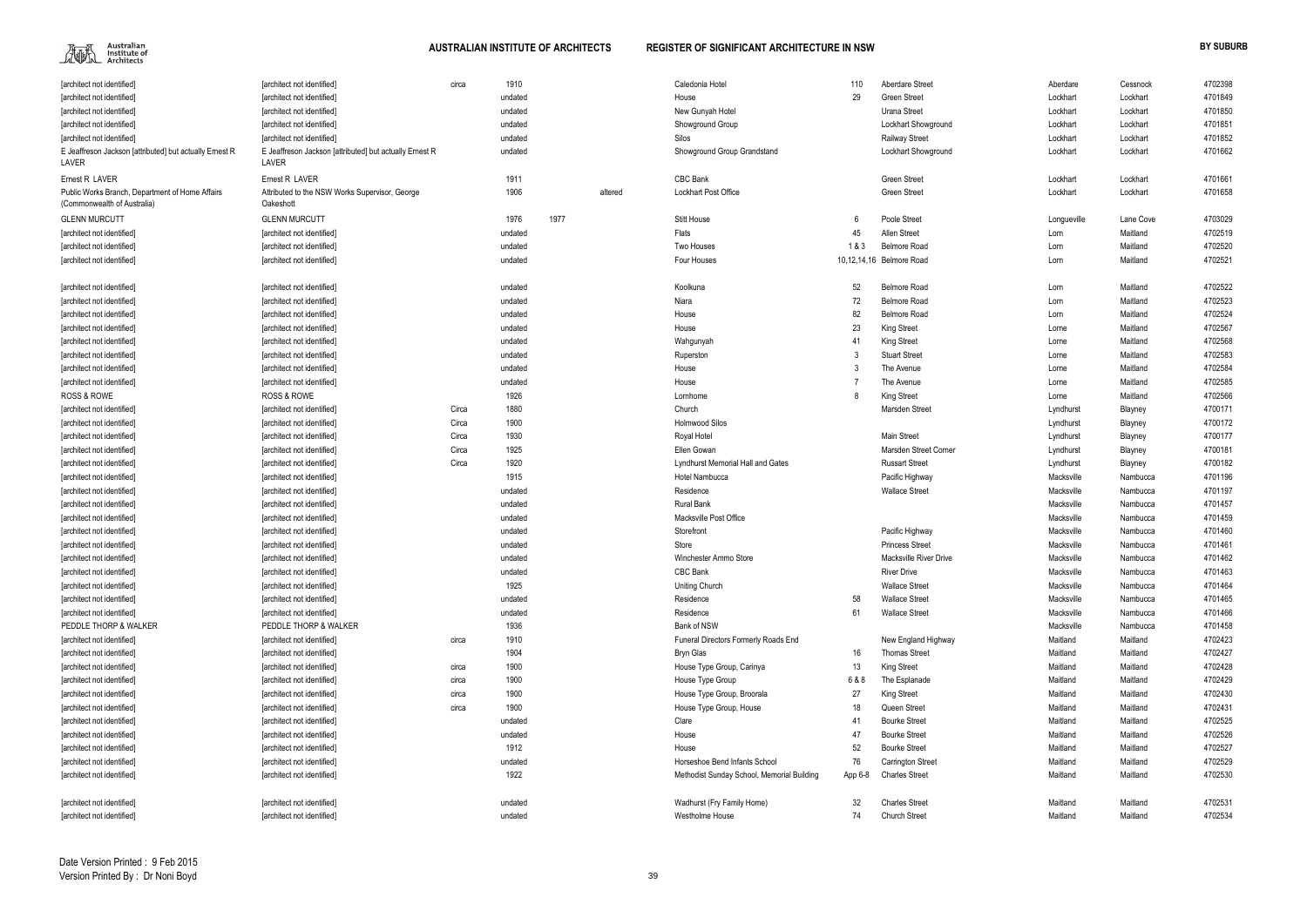$\begin{picture}(120,110) \put(0,0){\line(1,0){15}} \put(15,0){\line(1,0){15}} \put(15,0){\line(1,0){15}} \put(15,0){\line(1,0){15}} \put(15,0){\line(1,0){15}} \put(15,0){\line(1,0){15}} \put(15,0){\line(1,0){15}} \put(15,0){\line(1,0){15}} \put(15,0){\line(1,0){15}} \put(15,0){\line(1,0){15}} \put(15,0){\line(1,0){15}} \put(15,0){\line$ 

| [architect not identified]           | [architect not identified]                                                                    | circa                | 1910    |      |                           | Caledonia Hotel                                                        | 110     | Aberdare Street              | Aberdare | Cessnock | 4702398 |
|--------------------------------------|-----------------------------------------------------------------------------------------------|----------------------|---------|------|---------------------------|------------------------------------------------------------------------|---------|------------------------------|----------|----------|---------|
| [architect not identified]           | [architect not identified]                                                                    |                      | undated |      | substantial works         | Caledonian Hotel                                                       | 89      | <b>Church Street</b>         | Maitland | Maitland | 4702535 |
|                                      |                                                                                               |                      |         |      | 1914 for John<br>Champion |                                                                        |         |                              |          |          |         |
| [architect not identified]           | [architect not identified]                                                                    |                      | 1927    |      |                           | Presbyterian Church Hall                                               |         | Free Church Street           | Maitland | Maitland | 4702537 |
| [architect not identified]           | [architect not identified]                                                                    |                      | undated |      |                           | School of Building (part of Maitland Tech)                             |         | <b>High Street</b>           | Maitland | Maitland | 4702538 |
| [architect not identified]           | [architect not identified]                                                                    |                      | undated |      |                           | <b>Consulting Rooms</b>                                                | 245     | <b>High Street</b>           | Maitland | Maitland | 4702540 |
| [architect not identified]           | [architect not identified]                                                                    |                      | 1936    |      |                           | Maitland Mercury Office                                                | 260     | <b>High Street</b>           | Maitland | Maitland | 4702541 |
| [architect not identified]           | [architect not identified]                                                                    |                      | 1922    |      |                           | St Johns Roman Catholic Pro-Cathedral and                              | 302-304 | <b>High Street</b>           | Maitland | Maitland | 4702543 |
|                                      |                                                                                               |                      |         |      |                           | Shops                                                                  |         |                              |          |          |         |
| [architect not identified]           | [architect not identified]                                                                    |                      | undated |      |                           | Aberdare County Council                                                | 335-337 | <b>High Street</b>           | Maitland | Maitland | 4702545 |
| [architect not identified]           | [architect not identified]                                                                    |                      | undated |      |                           | Commonwealth Bank                                                      | 341-343 | <b>High Street</b>           | Maitland | Maitland | 4702546 |
| [architect not identified]           | [architect not identified]                                                                    |                      | 1934    |      |                           | Ho Ho Restaurant (Former Rural Bank)                                   | 347     | <b>High Street</b>           | Maitland | Maitland | 4702547 |
| [architect not identified]           | [architect not identified]                                                                    |                      | undated |      |                           | <b>Pryors Plasterworks</b>                                             |         | Behind Town Hall             | Maitland | Maitland | 4702548 |
| [architect not identified]           | [architect not identified]                                                                    |                      | undated |      |                           | <b>Willis Hardware</b>                                                 | 409-411 | <b>High Street</b>           | Maitland | Maitland | 4702549 |
| [architect not identified]           | [architect not identified]                                                                    |                      | 1907    |      |                           | Hills Chambers                                                         | 416     | <b>High Street</b>           | Maitland | Maitland | 4702550 |
| [architect not identified]           | [architect not identified]                                                                    |                      | undated |      |                           | Woolworths (commercial building)                                       | 422-428 | <b>High Street</b>           | Maitland | Maitland | 4702551 |
| [architect not identified]           | [architect not identified]                                                                    |                      | 1923    |      |                           | <b>Galtons Store</b>                                                   | 430-438 | <b>High Street</b>           | Maitland | Maitland | 4702552 |
| [architect not identified]           | [architect not identified]                                                                    |                      | 1909    |      |                           | Harveys                                                                | 448     | <b>High Street</b>           | Maitland | Maitland | 4702553 |
| [architect not identified]           | [architect not identified]                                                                    |                      | undated |      |                           | Shop                                                                   | 452-456 | <b>High Street</b>           | Maitland | Maitland | 4702554 |
| [architect not identified]           | [architect not identified]                                                                    |                      | undated |      |                           | Shop                                                                   | 459     | <b>High Street</b>           | Maitland | Maitland | 4702555 |
| [architect not identified]           | [architect not identified]                                                                    |                      | 1923    |      |                           | Shops                                                                  | 459-63  | <b>High Street</b>           | Maitland | Maitland | 4702556 |
| [architect not identified]           | [architect not identified]                                                                    |                      | undated |      |                           | <b>Treasure Corner</b>                                                 |         | <b>High Street</b>           | Maitland | Maitland | 4702557 |
| [architect not identified]           | [architect not identified]                                                                    |                      | undated |      |                           | <b>Wilks Store</b>                                                     | 469-471 | <b>High Street</b>           | Maitland | Maitland | 4702559 |
| [architect not identified]           | [architect not identified]                                                                    |                      | undated |      |                           | Barden and Ribbe Shopfront                                             | 473     | <b>High Street</b>           | Maitland | Maitland | 4702560 |
| [architect not identified]           | [architect not identified]                                                                    |                      | undated |      |                           | <b>Commercial Building</b>                                             |         | <b>High Street</b>           | Maitland | Maitland | 4702562 |
| [architect not identified]           | [architect not identified]                                                                    |                      | undated |      |                           | Hampton Court                                                          | 534-40  | <b>High Street</b>           | Maitland | Maitland | 4702563 |
| [architect not identified]           | [architect not identified]                                                                    |                      | undated |      |                           | House                                                                  | 5       | New England Highway          | Maitland | Maitland | 4702572 |
| [architect not identified]           | [architect not identified]                                                                    |                      | undated |      |                           | House                                                                  |         | Queen Street                 | Maitland | Maitland | 4702574 |
| [architect not identified]           | [architect not identified]                                                                    |                      | undated |      |                           | House                                                                  |         | Regent Street, corner Lesdam | Maitland | Maitland | 4702575 |
| [architect not identified]           | [architect not identified]                                                                    |                      | undated |      |                           | House                                                                  |         | <b>Regent Street</b>         | Maitland | Maitland | 4702576 |
| [architect not identified]           | [architect not identified]                                                                    |                      | undated |      |                           | House                                                                  | $12 \,$ | <b>Regent Street</b>         | Maitland | Maitland | 4702577 |
| [architect not identified]           | [architect not identified]                                                                    |                      | undated |      |                           | <b>Balickera House</b>                                                 | 14      | <b>Regent Street</b>         | Maitland | Maitland | 4702578 |
| [architect not identified]           | [architect not identified]                                                                    |                      | undated |      |                           | House                                                                  | 44      | <b>Regent Street</b>         | Maitland | Maitland | 4702579 |
| [architect not identified]           | [architect not identified]                                                                    |                      | undated |      |                           | <b>Brighton</b>                                                        | 26      | <b>Roxburgh Street</b>       | Maitland | Maitland | 4702580 |
| <b>COPEMAN, LEMONT &amp; KEESING</b> | <b>COPEMAN, LEMONT &amp; KEESING</b>                                                          |                      | 1941    |      |                           | <b>Belmore Hotel</b>                                                   | 476     | <b>High Street</b>           | Maitland | Maitland | 4702561 |
| <b>CRICK &amp; FURSE</b>             | <b>CRICK &amp; FURSE</b>                                                                      |                      | 1938    |      |                           | Bicycle Shop (former Savoy Theatre) now the                            |         | <b>Elgin Street</b>          | Maitland | Maitland | 4702536 |
|                                      |                                                                                               |                      |         |      |                           | ANZ bank                                                               |         |                              |          |          |         |
| F D RENSHAW                          | F D RENSHAW                                                                                   |                      | 1943    |      |                           | Metropolitan Hotel                                                     | 289     | <b>High Street</b>           | Maitland | Maitland | 4702542 |
| F G CASTLEDEN                        | F G CASTLEDEN                                                                                 |                      | 1913    | 1914 |                           | St Marys Parish Hall                                                   |         | Scotia Street                | Maitland | Maitland | 4702581 |
| F G CASTLEDEN                        | F G CASTLEDEN                                                                                 |                      | 1919    |      |                           | St Pauls Church Entrance Porch                                         |         | <b>Cross Street</b>          | Maitland | Maitland | 4702587 |
| J W PENDER                           | J W PENDER                                                                                    |                      | 1903    | 1905 |                           | Maitland Hospital Female Public Ward                                   |         | New England Highway          | Maitland | Maitland | 4702426 |
| J W PENDER + OTHERS                  | J W PENDER + OTHERS                                                                           |                      | undated |      |                           | Dominican Convent (Part)                                               |         | Victoria Street              | Maitland | Maitland | 4702586 |
| <b>NSW Government Architect</b>      | <b>NSW Government Architect</b>                                                               |                      | undated |      |                           | <b>Maitland Fire Station</b>                                           | 14      | <b>Church Street</b>         | Maitland | Maitland | 4702532 |
| <b>NSW Government Architect</b>      | <b>NSW Government Architect COBDEN PARKES</b>                                                 |                      | 1937    | 1939 |                           | Maitland Hospital Private Ward                                         |         | New England Highway          | Maitland | Maitland | 4702424 |
| <b>NSW Government Architect</b>      | NSW Government Architect R M S WELLS                                                          |                      | 1926    |      |                           | Maitland Hospital Nurses Home                                          |         | New England Highway          | Maitland | Maitland | 4702425 |
| <b>NSW Government Architect</b>      | <b>NSW Government Architect</b>                                                               | various<br>including | 1899    |      |                           | Maitland Public School (West Maitland)                                 |         | <b>Elgin Street</b>          | Maitland | Maitland | 4702533 |
| NSW Government Architect W L Vernon  | NSW Government Architect W L VERNON Recent<br>additions by Paul Berkemeier and Barry McGregor |                      | 1909    | 1912 | 2006-2010                 | Maitland Technical College (now Maitland<br>Regional Art Galley, MRAG) | 230     | <b>High Street</b>           | Maitland | Maitland | 4702418 |
| NSW Government Architect W L Vernon  | NSW Government Architect W L Vernon                                                           |                      | 1901    |      |                           | Quarters for Sub-Inspector of Police                                   | 10      | Semphill Street              | Maitland | Maitland | 4702582 |
| P E RANCLAUD of Tamworth             | P E RANCLAUD of Tamworth. Altered by Copeman,<br>Lemont & Keesing                             | 1914                 | 1915    |      | 1937                      | <b>Grand Junction Hotel</b>                                            | 88-90   | <b>Church Street</b>         | Maitland | Maitland | 4702417 |
| PENDER & SILK                        | PENDER & SILK                                                                                 |                      | 1906    |      |                           | Enrights (Solicitors)                                                  | 467     | <b>High Street</b>           | Maitland | Maitland | 4702558 |
| PITT & MEREWETHER                    | PITT & MEREWETHER                                                                             |                      | 1943    |      |                           | Queens Arms Hotel                                                      | 243     | <b>High Street</b>           | Maitland | Maitland | 4702539 |
|                                      |                                                                                               |                      |         |      |                           |                                                                        |         |                              |          |          |         |

| 110     | Aberdare Street              | Aberdare | Cessnock | 4702398 |
|---------|------------------------------|----------|----------|---------|
| 89      | <b>Church Street</b>         | Maitland | Maitland | 4702535 |
|         |                              |          |          |         |
|         |                              |          |          |         |
|         | Free Church Street           | Maitland | Maitland | 4702537 |
|         | <b>High Street</b>           | Maitland | Maitland | 4702538 |
| 245     | <b>High Street</b>           | Maitland | Maitland | 4702540 |
| 260     | <b>High Street</b>           | Maitland | Maitland | 4702541 |
| 302-304 | <b>High Street</b>           | Maitland | Maitland | 4702543 |
| 335-337 | <b>High Street</b>           | Maitland | Maitland | 4702545 |
| 341-343 | <b>High Street</b>           | Maitland | Maitland | 4702546 |
| 347     | <b>High Street</b>           | Maitland | Maitland | 4702547 |
|         | <b>Behind Town Hall</b>      | Maitland | Maitland | 4702548 |
| 409-411 | <b>High Street</b>           | Maitland | Maitland | 4702549 |
| 416     | <b>High Street</b>           | Maitland | Maitland | 4702550 |
| 422-428 | <b>High Street</b>           | Maitland | Maitland | 4702551 |
| 430-438 | <b>High Street</b>           | Maitland | Maitland | 4702552 |
| 448     | <b>High Street</b>           | Maitland | Maitland | 4702553 |
| 452-456 | <b>High Street</b>           | Maitland | Maitland | 4702554 |
| 459     | <b>High Street</b>           | Maitland | Maitland | 4702555 |
|         | <b>High Street</b>           | Maitland | Maitland | 4702556 |
| 459-63  |                              | Maitland | Maitland |         |
|         | <b>High Street</b>           |          |          | 4702557 |
| 469-471 | <b>High Street</b>           | Maitland | Maitland | 4702559 |
| 473     | <b>High Street</b>           | Maitland | Maitland | 4702560 |
|         | <b>High Street</b>           | Maitland | Maitland | 4702562 |
| 534-40  | <b>High Street</b>           | Maitland | Maitland | 4702563 |
| 5       | New England Highway          | Maitland | Maitland | 4702572 |
| 6       | Queen Street                 | Maitland | Maitland | 4702574 |
| 2       | Regent Street, corner Lesdam | Maitland | Maitland | 4702575 |
| 8       | <b>Regent Street</b>         | Maitland | Maitland | 4702576 |
| 12      | <b>Regent Street</b>         | Maitland | Maitland | 4702577 |
| 14      | <b>Regent Street</b>         | Maitland | Maitland | 4702578 |
| 44      | <b>Regent Street</b>         | Maitland | Maitland | 4702579 |
| 26      | Roxburgh Street              | Maitland | Maitland | 4702580 |
| 476     | <b>High Street</b>           | Maitland | Maitland | 4702561 |
|         | Elgin Street                 | Maitland | Maitland | 4702536 |
| 289     | <b>High Street</b>           | Maitland | Maitland | 4702542 |
|         | Scotia Street                | Maitland | Maitland | 4702581 |
|         | <b>Cross Street</b>          | Maitland | Maitland | 4702587 |
|         | New England Highway          | Maitland | Maitland | 4702426 |
|         | Victoria Street              | Maitland | Maitland | 4702586 |
| 14      | <b>Church Street</b>         | Maitland | Maitland | 4702532 |
|         | New England Highway          | Maitland | Maitland | 4702424 |
|         | New England Highway          | Maitland | Maitland | 4702425 |
|         | <b>Elgin Street</b>          | Maitland | Maitland | 4702533 |
| 230     | <b>High Street</b>           | Maitland | Maitland | 4702418 |
| 10      | Semphill Street              | Maitland | Maitland | 4702582 |
| 88-90   | <b>Church Street</b>         | Maitland | Maitland | 4702417 |
|         |                              |          |          |         |
| 467     | <b>High Street</b>           | Maitland | Maitland | 4702558 |
| 243     | <b>High Street</b>           | Maitland | Maitland | 4702539 |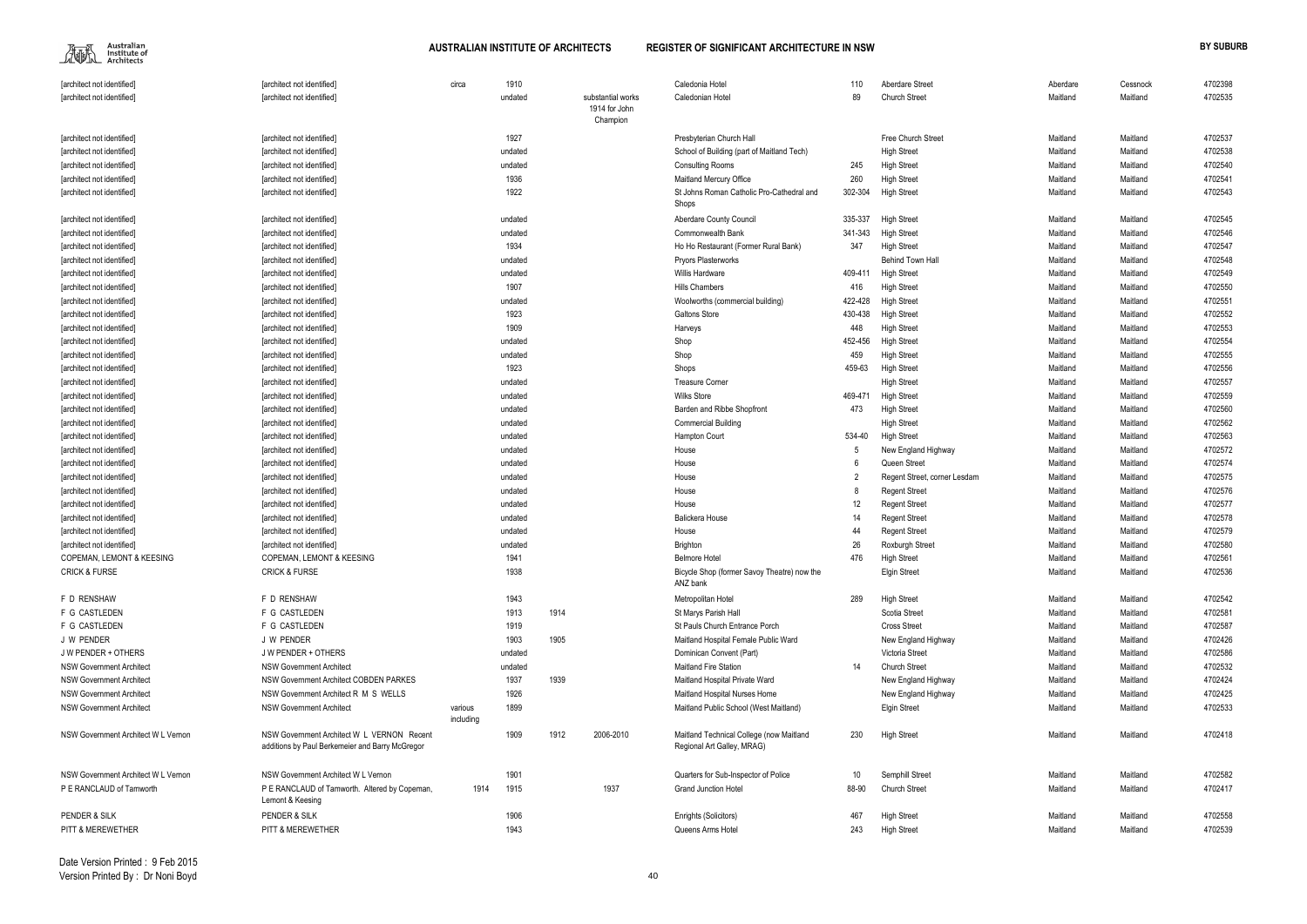$\begin{picture}(120,110) \put(0,0){\line(1,0){15}} \put(15,0){\line(1,0){15}} \put(15,0){\line(1,0){15}} \put(15,0){\line(1,0){15}} \put(15,0){\line(1,0){15}} \put(15,0){\line(1,0){15}} \put(15,0){\line(1,0){15}} \put(15,0){\line(1,0){15}} \put(15,0){\line(1,0){15}} \put(15,0){\line(1,0){15}} \put(15,0){\line(1,0){15}} \put(15,0){\line$ 

| [architect not identified]                                                           | [architect not identified]              | circa | 1910    |         |                              | Caledonia Hotel                                                         | 110       | <b>Aberdare Street</b>  | Aberdare                 | Cessnock                 | 4702398 |
|--------------------------------------------------------------------------------------|-----------------------------------------|-------|---------|---------|------------------------------|-------------------------------------------------------------------------|-----------|-------------------------|--------------------------|--------------------------|---------|
| PITT & MEREWETHER                                                                    | PITT & MEREWETHER                       |       | 1941    |         |                              | Exchange Hotel                                                          | 327       | <b>High Street</b>      | Maitland                 | Maitland                 | 4702544 |
| W H PENDER                                                                           | W H PENDER                              |       | 1923    |         |                              | <b>WWI Memorial</b>                                                     |           | <b>Maitland Park</b>    | Maitland                 | Maitland                 | 4702419 |
| W H PENDER                                                                           | W H PENDER                              |       | 1916    |         |                              | Maitland Hospital Isolation Block                                       |           | New England Highway     | Maitland                 | Maitland                 | 4702573 |
| W H Pender                                                                           | <b>WH PENDER</b>                        |       | 1941    |         |                              | <b>Country Womens Association (CWA) Rooms</b><br>(Soldier's Rest Room?) | 12 [?)    | <b>Bulwer Street</b>    | Maitland                 | Maitland                 | 4702528 |
| [architect not identified]                                                           | [architect not identified]              |       | undated |         |                              | House                                                                   | 2         | Eastern Avenue          | Mangerton,<br>Wollongong | <b>Wollongong City</b>   | 4702162 |
| [architect not identified]                                                           | [architect not identified]              |       | undated |         |                              | House                                                                   | 4         | Eastern Avenue          | Mangerton,<br>Wollongong | <b>Wollongong City</b>   | 4702163 |
| [architect not identified]                                                           | [architect not identified]              |       | undated |         |                              | House                                                                   | 41        | Eastern Avenue          | Mangerton,<br>Wollongong | <b>Wollongong City</b>   | 4702164 |
| [architect not identified]                                                           | [architect not identified]              |       | undated |         |                              | Raven Hill                                                              | 4         | Eirene Avenue           | Mangerton,<br>Wollongong | <b>Wollongong City</b>   | 4702167 |
| [architect not identified]                                                           | [architect not identified]              |       | undated |         |                              | House                                                                   | 17        | <b>Elizabeth Street</b> | Mangerton,<br>Wollongong | <b>Wollongong City</b>   | 4702168 |
| [architect not identified]                                                           | [architect not identified]              |       | undated |         |                              | House                                                                   | 28        | <b>Elizabeth Street</b> | Mangerton,<br>Wollongong | <b>Wollongong City</b>   | 4702169 |
| [architect not identified]                                                           | [architect not identified]              |       | undated |         |                              | Sangers                                                                 | 16        | Meares Avenue           | Mangerton,<br>Wollongong | <b>Wollongong City</b>   | 4702192 |
| [architect not identified]                                                           | [architect not identified]              |       | undated |         |                              | House                                                                   | 3         | Norman Street           | Mangerton,<br>Wollongong | <b>Wollongong City</b>   | 4702193 |
| [architect not identified]                                                           | [architect not identified]              |       | undated |         |                              | House                                                                   | $16 - 18$ | Norman Street           | Mangerton,<br>Wollongong | Wollongong City          | 4702196 |
| [architect not identified]                                                           | [architect not identified]              |       | undated |         |                              | Belvedere                                                               | 63        | Rowland Avenue          | Mangerton,<br>Wollongong | <b>Wollongong City</b>   | 4702199 |
| [architect not identified]                                                           | [architect not identified]              |       | undated |         |                              | House                                                                   | 55A       | Woodlawn                | Mangerton,<br>Wollongong | <b>Wollongong City</b>   | 4702205 |
| ALLAN V GORRELL                                                                      | ALLAN V GORRELL                         | circa | 1945    |         |                              | House                                                                   | 15        | Norman Street           | Mangerton,<br>Wollongong | <b>Wollongong City</b>   | 4702195 |
| <b>CECIL FRANCIS, Designer</b>                                                       | CECIL FRANCIS, Designer                 |       | 1952    |         |                              | Orana former Hiwi Lodge (House)                                         | 9         | Norman Street           | Mangerton,<br>Wollongong | <b>Wollongong City</b>   | 4702194 |
| JAMES HUGHES (HUGH) BRITTEN                                                          | JAMES HUGHES (HUGH) BRITTEN             |       | 1936    |         |                              | House                                                                   | 47        | Mangerton Road          | Mangerton,<br>Wollongong | <b>Wollongong City</b>   | 4702189 |
| [architect not identified]                                                           | [architect not identified]              |       | undated |         |                              | Bank of New South Wales                                                 |           | <b>Stafford Street</b>  | Manilla                  | <b>Tamworth Regional</b> | 4700919 |
| [architect not identified]                                                           | [architect not identified]              |       | undated |         |                              | Residence                                                               |           | <b>Hill Street</b>      | Manilla                  | <b>Tamworth Regional</b> | 4701046 |
| [architect not identified]                                                           | [architect not identified]              |       | 1926    |         |                              | Holy Trinity Church Hall                                                |           | <b>Hill Street</b>      | Manilla                  | <b>Tamworth Regional</b> | 4701047 |
| [architect not identified]                                                           | [architect not identified]              |       | 1901    |         |                              | Imperial Hotel                                                          |           | Manilla Street          | Manilla                  | <b>Tamworth Regional</b> | 4701048 |
| [architect not identified]                                                           | [architect not identified]              |       | 1937    |         |                              | Mackenzie Chambers                                                      |           | Manilla Street          | Manilla                  | <b>Tamworth Regional</b> | 4701049 |
| [architect not identified]                                                           | [architect not identified]              |       | undated |         |                              | Commonwealth Bank                                                       |           |                         | Manilla                  | <b>Tamworth Regional</b> | 4701050 |
| [architect not identified]                                                           | [architect not identified]              |       | undated |         |                              | Post Office Hotel                                                       |           | Manilla Street          | Manilla                  | <b>Tamworth Regional</b> | 4701052 |
| [architect not identified]                                                           | [architect not identified]              |       | undated |         |                              | Court House Hotel                                                       |           | Manilla Street          | Manilla                  | <b>Tamworth Regional</b> | 4701053 |
| [architect not identified]                                                           | [architect not identified]              |       | undated |         |                              | Royal Hotel                                                             | 115       | Manilla Street          | Manilla                  | <b>Tamworth Regional</b> | 4701054 |
| [architect not identified]                                                           | [architect not identified]              |       | 1913    |         |                              | Holy Trinity Church                                                     |           | <b>Strafford Street</b> | Manilla                  | <b>Tamworth Regional</b> | 4701056 |
| [architect not identified]                                                           | [architect not identified]              |       | undated |         |                              | Residence                                                               | 64        | <b>Strafford Street</b> | Manilla                  | <b>Tamworth Regional</b> | 4701057 |
| [architect not identified]                                                           | [architect not identified]              |       | undated |         |                              | Residence                                                               | 68        | <b>Strafford Street</b> | Manilla                  | <b>Tamworth Regional</b> | 4701058 |
| ALFRED G NEWMAN                                                                      | <b>ALFRED G NEWMAN</b>                  |       | 1910    |         |                              | <b>Uniting Church</b>                                                   | 49        | <b>Strafford Street</b> | Manilla                  | <b>Tamworth Regional</b> | 4701055 |
| Public Works Branch, Department of Works and Railways<br>(Commonwealth of Australia) | Attributed to the NSW Works Supervisor, |       | 1925    |         |                              | Manilla Post Office                                                     |           | Manilla Street          | Manilla                  | <b>Tamworth Regional</b> | 4701051 |
| APPERLY & WRIGHT                                                                     | <b>ERIC APPERLY</b>                     |       | 1936    |         |                              | Eric Apperly own residence (former)                                     |           | Osborne Road            | Manly                    | Manly                    | 4703453 |
| DONALD ESPLIN                                                                        | DONALD ESPLIN                           |       | 1917    |         |                              | Hilder Lea former Montreaux                                             |           | Commonwealth Avenue     | Manly                    | Manly                    | 4703454 |
| <b>ERIC W ANDREW</b>                                                                 | ERIC W ANDREW, with WINSOME ANDREW      |       | 1936    | 1938/40 |                              | DEM Manly Surf Pavillion and Band Rotunda<br>(Demolished)               |           | South Steyne            | Manly                    | Manly                    | 4700789 |
| PEDDLE THORP & WALKER                                                                | PEDDLE THORP & WALKER                   |       | 1929    |         |                              | Borambil                                                                | 129       | <b>Bower Street</b>     | Manly                    | Manly                    | 4703455 |
| S H BUCHANAN WITH ADDITIONS BY EMIL SODERSTEN S H BUCHANAN EMIL SODERSTEN            |                                         |       | 1923    | 1924    | 1935 additional 7<br>storeys | <b>DEM</b> Former Pier Hotel (Demolished)                               |           | <b>West Esplanade</b>   | Manly                    | Manly                    | 4700790 |

| 110    | Aberdare Street            | Aberdare                 | Cessnock                 | 4702398 |
|--------|----------------------------|--------------------------|--------------------------|---------|
| 327    | <b>High Street</b>         | Maitland                 | Maitland                 | 4702544 |
|        | <b>Maitland Park</b>       | Maitland                 | Maitland                 | 4702419 |
|        | New England Highway        | Maitland                 | Maitland                 | 4702573 |
| 12 [?] | <b>Bulwer Street</b>       | <b>Maitland</b>          | <b>Maitland</b>          | 4702528 |
| 2      | Eastern Avenue             | Mangerton,<br>Wollongong | <b>Wollongong City</b>   | 4702162 |
| 4      | Eastern Avenue             | Mangerton,<br>Wollongong | <b>Wollongong City</b>   | 4702163 |
| 41     | Eastern Avenue             | Mangerton,<br>Wollongong | <b>Wollongong City</b>   | 4702164 |
| 4      | Eirene Avenue              | Mangerton,<br>Wollongong | <b>Wollongong City</b>   | 4702167 |
| 17     | Elizabeth Street           | Mangerton,<br>Wollongong | <b>Wollongong City</b>   | 4702168 |
| 28     | <b>Elizabeth Street</b>    | Mangerton,<br>Wollongong | <b>Wollongong City</b>   | 4702169 |
| 16     | Meares Avenue              | Mangerton,<br>Wollongong | <b>Wollongong City</b>   | 4702192 |
| 3      | Norman Street              | Mangerton,<br>Wollongong | <b>Wollongong City</b>   | 4702193 |
| 16-18  | Norman Street              | Mangerton,<br>Wollongong | <b>Wollongong City</b>   | 4702196 |
| 63     | Rowland Avenue             | Mangerton,<br>Wollongong | <b>Wollongong City</b>   | 4702199 |
| 55A    | Woodlawn                   | Mangerton,<br>Wollongong | <b>Wollongong City</b>   | 4702205 |
| 15     | Norman Street              | Mangerton,<br>Wollongong | <b>Wollongong City</b>   | 4702195 |
| 9      | Norman Street              | Mangerton,<br>Wollongong | <b>Wollongong City</b>   | 4702194 |
| 47     | Mangerton Road             | Mangerton,<br>Wollongong | <b>Wollongong City</b>   | 4702189 |
|        | <b>Stafford Street</b>     | Manilla                  | Tamworth Regional        | 4700919 |
| 1      | Hill Street                | Manilla                  | <b>Tamworth Regional</b> | 4701046 |
|        | <b>Hill Street</b>         | Manilla                  | Tamworth Regional        | 4701047 |
|        | Manilla Street             | Manilla                  | Tamworth Regional        | 4701048 |
|        | Manilla Street             | Manilla                  | Tamworth Regional        | 4701049 |
|        |                            | Manilla                  | Tamworth Regional        | 4701050 |
|        | Manilla Street             | Manilla                  | Tamworth Regional        | 4701052 |
|        | Manilla Street             | Manilla                  | Tamworth Regional        | 4701053 |
| 115    | Manilla Street             | Manilla                  | Tamworth Regional        | 4701054 |
|        | <b>Strafford Street</b>    | Manilla                  | Tamworth Regional        | 4701056 |
| 64     | <b>Strafford Street</b>    | Manilla                  | Tamworth Regional        | 4701057 |
| 68     | <b>Strafford Street</b>    | Manilla                  | Tamworth Regional        | 4701058 |
| 49     | <b>Strafford Street</b>    | Manilla                  | Tamworth Regional        | 4701055 |
|        | Manilla Street             | Manilla                  | Tamworth Regional        | 4701051 |
| 9      | Osborne Road               | Manly                    | Manly                    | 4703453 |
| 7      | <b>Commonwealth Avenue</b> | Manly                    | Manly                    | 4703454 |
|        | <b>South Steyne</b>        | <b>Manly</b>             | Manly                    | 4700789 |
| 129    | <b>Bower Street</b>        | Manly                    | Manly                    | 4703455 |
|        | <b>West Esplanade</b>      | <b>Manly</b>             | Manly                    | 4700790 |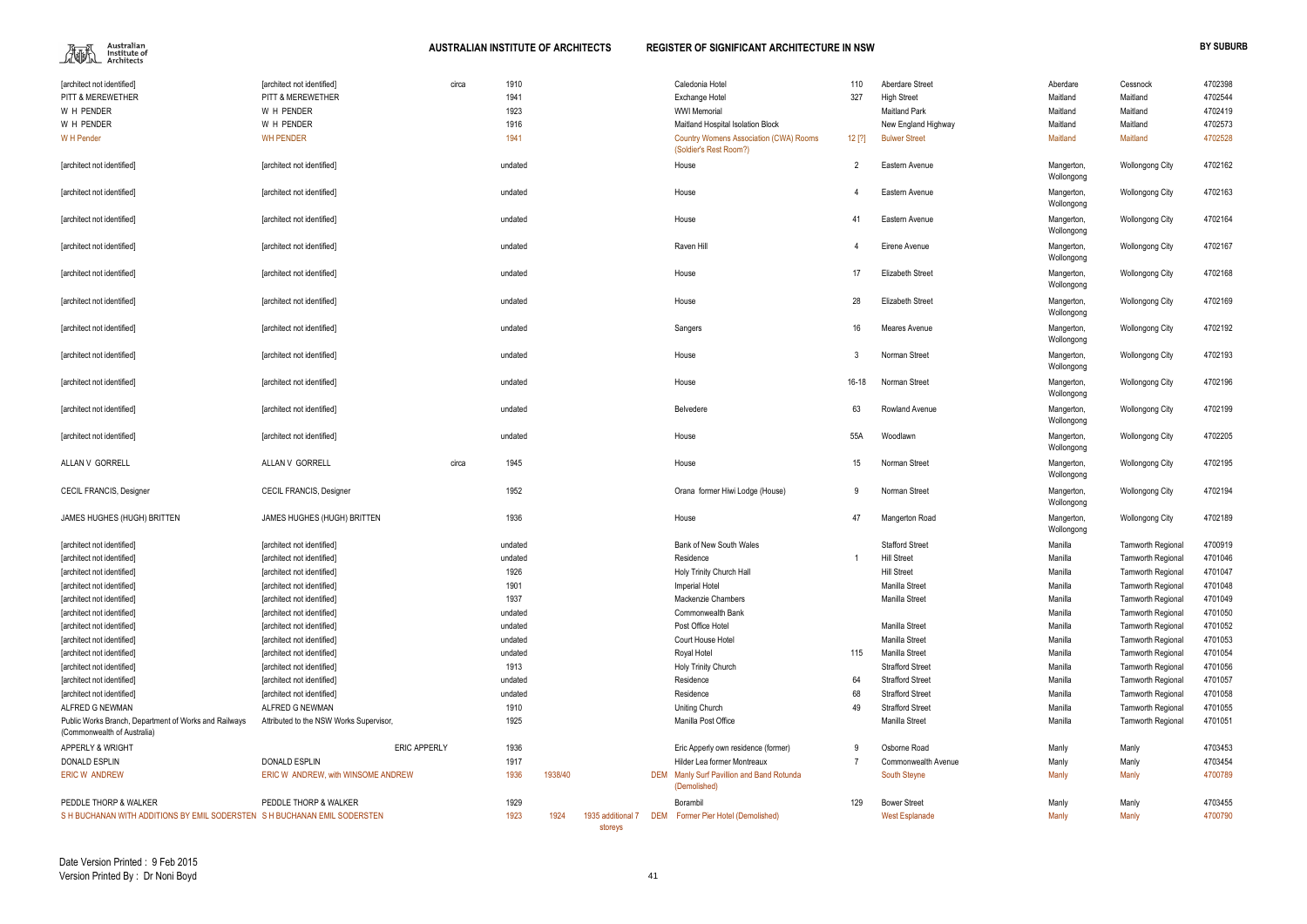

| [architect not identified]                                        | [architect not identified]                                           | circa | 1910      |      |               | Caledonia Hotel                                             | 110         | <b>Aberdare Street</b>                     | Aberdare               | Cessnock              | 4702398 |
|-------------------------------------------------------------------|----------------------------------------------------------------------|-------|-----------|------|---------------|-------------------------------------------------------------|-------------|--------------------------------------------|------------------------|-----------------------|---------|
| W P HOLDSWORTH                                                    | W P HOLDSWORTH                                                       |       | 1933      |      |               | Odeon (Former Pacific) Cinema                               |             | East Esplanade                             | Manly                  | Manly                 | 4700788 |
| WILLIAM E BECK                                                    | WILLIAM E BECK                                                       |       | 1959      | 1960 |               | <b>Kilburn Towers</b>                                       |             | Addison Road                               | Manly                  | Manly                 | 4703452 |
| <b>SYDNEY WARDEN</b>                                              | <b>SYDNEY WARDEN</b>                                                 |       | 1923      |      |               | Town & Country Hotel                                        |             | Unwins Bridge Road                         | Marrickville           | Marrickville          | 4700140 |
| <b>ENRICO TAGLIETTI</b>                                           | <b>ENRICO TAGLIETTI</b>                                              |       | 1965      | 1970 |               | St Anthonys                                                 | 54          | <b>Agincourt Road</b>                      | Marsfield              | Ryde                  | 4703467 |
| <b>HARRY SEIDLER &amp; ASSOCIATES</b>                             | <b>HARRY SEIDLER</b>                                                 |       | 1958      | 1961 |               | <b>Blues Point Tower</b>                                    | 14          | <b>Blues Point Road</b>                    | <b>McMahons Point</b>  | North Sydney          | 4703038 |
| PHILIP COX RICHARDSON & TAYLOR                                    | PHILIP COX                                                           |       | 1976      |      |               | David Moore House (Former)                                  | 81          | <b>Blues Point Road</b>                    | <b>McMahons Point</b>  | North Sydney          | 4703054 |
| HERBERT DENNIS & ODLING                                           | HERBERT DENNIS & ODLING                                              |       | 1947      |      |               | Automatic Totalisators Building                             |             | Nancarrow Avenue                           | Meadowbank             | Ryde                  | 4700791 |
|                                                                   |                                                                      |       |           |      |               |                                                             |             |                                            |                        |                       | 4700268 |
| [architect not identified]                                        | [architect not identified]                                           |       | undated   |      |               | Hydro Majestic                                              | 52-58       | Great Western Highway                      | <b>Medlow Bath</b>     | <b>Blue Mountains</b> |         |
| [architect not identified]                                        | [architect not identified]                                           |       | undated   |      |               | Stone Cottage                                               |             | location unknown                           | <b>Medlow Bath</b>     | <b>Blue Mountains</b> | 4700270 |
| [architect not identified]                                        | [architect not identified]                                           |       | undated   |      |               | Store Building                                              |             | Cnr Railway Street & Great Western Highway | <b>Medlow Bath</b>     | <b>Blue Mountains</b> | 4700271 |
| [architect not identified]                                        | [architect not identified]                                           |       | undated   |      |               | House (timber villa)                                        |             | <b>Park Street</b>                         | <b>Medlow Bath</b>     | <b>Blue Mountains</b> | 4700272 |
| [architect not identified]                                        | [architect not identified]                                           |       | 1900-1910 |      |               | Melbourne House, Cosy Cot & Shelagh Cottage                 | $2 - 6$     | <b>Station Street</b>                      | <b>Medlow Bath</b>     | <b>Blue Mountains</b> | 4700273 |
| [architect not identified]                                        | [architect not identified]                                           |       | undated   |      |               | Mayfair Residence                                           | 69          | <b>Main Street</b>                         | Merimbula              | Bega Valley           | 4702303 |
| Attributed to the NSW Colonial or Government Architect            | [architect not identified]                                           |       | undated   |      |               | <b>Public School and Residence</b>                          |             | Princes Highway (West Side)                | Merimbula              | Bega Valley           | 4702305 |
| <b>GROUNDS, ROMBERG &amp; BOYD</b>                                | ROBIN BOYD of GROUNDS, ROMBERG & BOYD                                |       | 1961      |      |               | <b>Black Dolphin Motel</b>                                  |             | Princes Highway corner Dunns Lane          | Merimbula              | Bega Valley           | 4702304 |
| <b>NEVILLE GRUZMAN</b>                                            | NEVILLE GRUZMAN                                                      |       | undated   |      |               | Penguin Mews Holiday Apartments                             | 29          | <b>Beach Street</b>                        | Merimbula              | Bega Valley           | 4702330 |
| <b>NEVILLE GRUZMAN</b>                                            | NEVILLE GRUZMAN                                                      |       | undated   |      |               | House                                                       |             | Main Street                                | Merimbula              | Bega Valley           | 4702331 |
| [architect not identified]                                        | [architect not identified]                                           |       | undated   |      |               | Uniting Church {Union Church]                               |             | Princes Highway                            | Meroo Meadow,          | Shoalhaven            | 4702306 |
|                                                                   |                                                                      |       |           |      |               |                                                             |             |                                            | Nowra<br>Meroo Meadow, |                       | 4702307 |
| [architect not identified]                                        | [architect not identified]                                           |       | undated   |      |               | Pomona (Residence)                                          |             | Princes Highway (East Side)                | Nowra                  | Shoalhaven            |         |
| [architect not identified]                                        | [architect not identified]                                           | circa | 1910      |      |               | Royal Hotel                                                 |             | <b>Bettington Street</b>                   | Merriwa                | <b>Upper Hunter</b>   | 4702432 |
| [architect not identified]                                        | [architect not identified]                                           | circa | 1920      |      |               | CBC Bank                                                    |             | Bettington & Vennacher Streets             | Merriwa                | <b>Upper Hunter</b>   | 4702433 |
| [architect not identified]                                        | [architect not identified]                                           | circa | 1900      |      |               | Convent, St Anns Roman Catholic Church                      |             | <b>Macartney Street</b>                    | Merriwa                | <b>Upper Hunter</b>   | 4702434 |
| [architect not identified]                                        | [architect not identified]                                           |       | undated   |      |               | Bank of N S W                                               |             | <b>Bettingham Street</b>                   | Merriwa                | Upper Hunter          | 4702589 |
| <b>BRUCE RICKARD</b>                                              | <b>BRUCE RICKARD</b>                                                 |       | 1958      |      |               | Cohen House                                                 |             | <b>Rembrandt Drive</b>                     | Middle Cove            | Willoughby            | 4700769 |
| NEVILLE GRUZMAN                                                   | NEVILLE GRUZMAN                                                      |       | 1956      |      |               | Goodman House                                               |             | The Quarter Deck                           | Middle Cove            | Willoughby            | 4703074 |
| NEVILLE GRUZMAN                                                   | NEVILLE GRUZMAN                                                      |       | 1961      |      |               | <b>Holland House</b>                                        | 31          | <b>Rembrant Street</b>                     | Middle Cove            | Willoughby            | 4703076 |
| [architect not identified]                                        | [architect not identified]                                           |       | undated   |      |               | Residence                                                   |             |                                            | Midginbil              | Tweed                 | 4701467 |
|                                                                   |                                                                      |       |           |      |               |                                                             |             |                                            |                        |                       |         |
| [architect not identified]                                        | [architect not identified]                                           |       | undated   |      |               | Silos                                                       |             | <b>Railway Street</b>                      | Milbrulong             | Lockhart              | 4701853 |
| [architect not identified]                                        | [architect not identified]                                           |       | undated   |      |               | <b>Water Tower</b>                                          |             |                                            | Milbrulong             | Lockhart              | 4701854 |
| NSW Government Architect J W THOMSON with VIVIAN<br><b>FRASER</b> | <b>VIVIAN FRASER</b>                                                 |       | 1984      |      |               | Sydney Theatre Company's Wharf Theatre                      | Wharf 4/5   | Hickson Road, Walsh Bay                    | <b>Millers Point</b>   | Sydney                | 4703149 |
| NSW GOVERNMETN ARCHITECT                                          | W L Vernon, NSW Government Architect. W H Foggitt<br>detailed design |       | 1902      | 1906 |               | 32 Workmen's Dwellings                                      | 1 to 65     | <b>Windmill Street</b>                     | <b>Millers Point</b>   | Sydney                | 4703566 |
| SYDNEY HARBOUR TRUST                                              | W E Adams, Engineer                                                  |       | 1909      | 1917 |               | Workmen's Flats                                             | 78-84 & 3-9 | 2-32, 34-76, High Street                   | <b>Millers Point</b>   | Sydney                | 4703565 |
| <b>CHARLES ROSENTHAL</b>                                          | <b>CHARLES ROSENTHAL</b>                                             | Circa | 1910      |      |               | Holy Trinity Glebe Houses (Garrison Terrace)<br>and Rectory | 50-56       | Lower Fort Street                          | <b>Millers Point</b>   | Sydney                | 4700792 |
| PREVOST & WATERMAN                                                | PREVOST & WATERMAN                                                   |       | 1922      |      |               | <b>Harbour View Hotel</b>                                   | 18          | Lower Fort & George Streets                | <b>Millers Point</b>   | Sydney                | 4703223 |
| SIR JOHN BURNET & PARTNERS CONSULTING<br><b>ARCHITECTS</b>        | SIR JOHN BURNET & PARTNERS CONSULTING<br><b>ARCHITECTS</b>           |       | 1929      | 1932 |               | Sydney Harbour Bridge & Approaches                          |             |                                            | <b>Millers Point</b>   | Sydney                | 4700603 |
| SYDNEY HARBOUR TRUST                                              | WALTER EDWARD ADAMS                                                  |       | 1912      | 1914 |               | No 1 Wharf                                                  |             | Walsh Bay                                  | <b>Millers Point</b>   | Sydney                | 4700793 |
| SYDNEY HARBOUR TRUST                                              | SYDNEY HARBOUR TRUST                                                 |       | 1911      |      |               | Palisade Hotel                                              | 35-37       | Bettington Street corner Munn Street       | <b>Millers Point</b>   | Sydney                | 4703155 |
| <b>HARRY SEIDLER &amp; Associates</b>                             | <b>HARRY SEIDLER</b>                                                 |       | 1971      | 1973 | Altered 1980s | Seidler Offices and Apartment                               | 2A          | Glen Street                                | <b>Milsons Point</b>   | North Sydney          | 4700284 |
| RUPERT BROWN/ARTHUR BARTON/MARTIN SHARP                           | RUPERT BROWN/ARTHUR BARTON/MARTIN SHARP                              |       | 1926      | 1927 |               | Luna Park Gates                                             |             | Olympic Drive                              | <b>Milsons Point</b>   | North Sydney          | 4700794 |
|                                                                   |                                                                      |       |           |      |               |                                                             |             |                                            |                        |                       |         |
| <b>NSW Government Architect</b>                                   | NSW Government Architect W L VERNON                                  |       | undated   |      |               | Court House                                                 | 64          | Princes Highway                            | Milton                 | Shoalhaven            | 4702309 |
| NSW Government Architect W L VERNON                               | [architect not identified]                                           |       | undated   |      |               | Residence                                                   | 146         | Princes Highway                            | Milton                 | Shoalhaven            | 4702310 |
|                                                                   |                                                                      |       |           |      |               |                                                             |             |                                            |                        |                       |         |

Date Version Printed : 9 Feb 2015Version Printed By : Dr Noni Boyd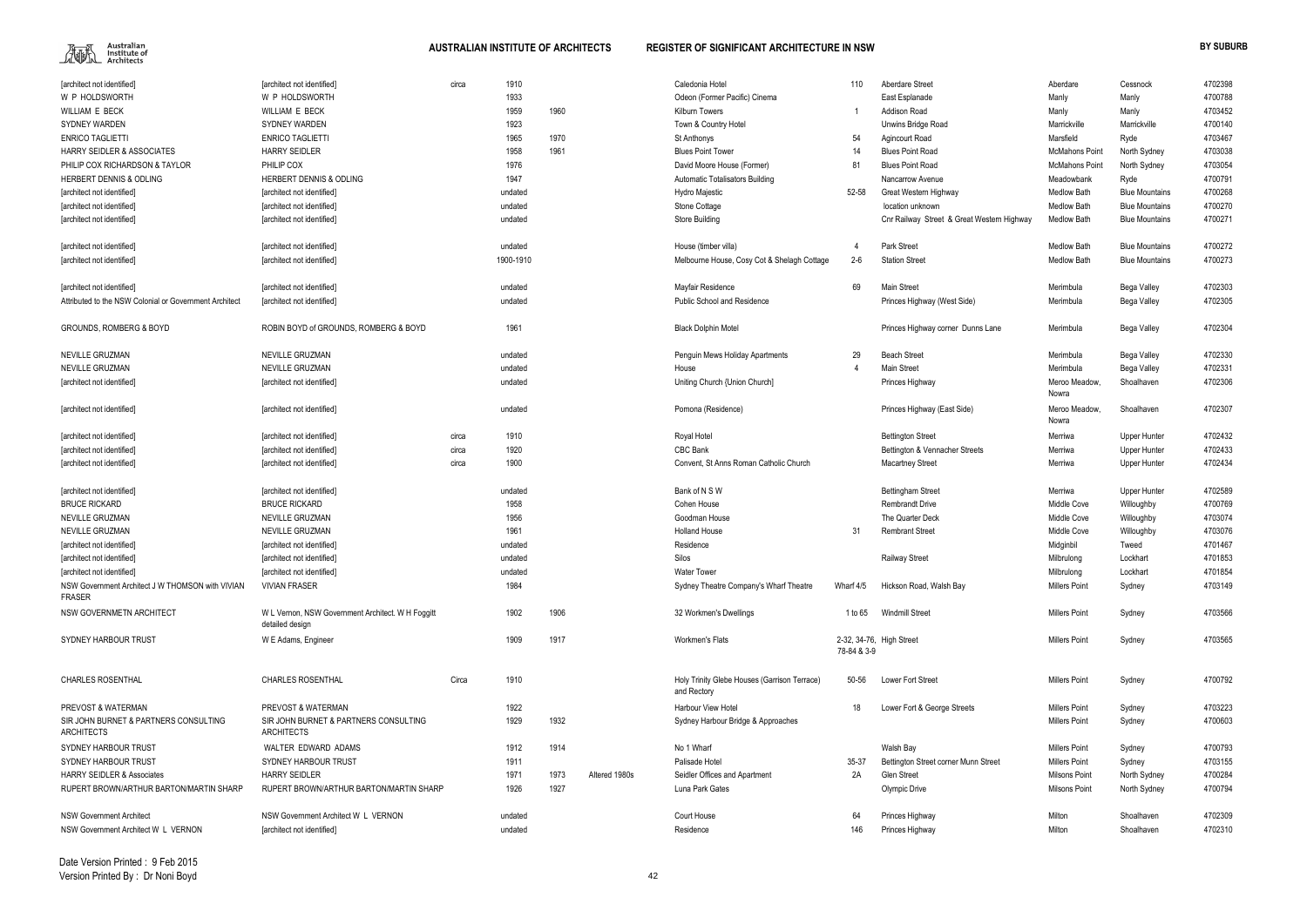

| 110   | Aberdare Street                         | Aberdare                      | Cessnock      | 4702398 |
|-------|-----------------------------------------|-------------------------------|---------------|---------|
|       | Princes Highway                         | Milton                        | Shoalhaven    | 4702308 |
|       | Nelson Lake Road, Nelson Lagoon         | Mimosa Rocks<br>National Park | Bega Valley   | 4703519 |
|       | <b>Bithry Inlet</b>                     | Mimosa Rocks<br>National Park | Bega Valley   | 4703518 |
|       | Bong Bong Road                          | Mittagong                     | Wingecarribee | 4702035 |
|       | Southey & Colo Streets                  | Mittagong                     | Wingecarribee | 4702038 |
|       | <b>Bowral Road</b>                      | Mittagong                     | Wingecarribee | 4702109 |
|       | <b>Bowral Road</b>                      | Mittagong                     | Wingecarribee | 4702110 |
|       | <b>Bowral Road</b>                      | Mittagong                     | Wingecarribee | 4702111 |
|       | Hume Highway                            | Mittagong                     | Wingecarribee | 4702112 |
|       | Frensham School                         | Mittagong                     | Wingecarribee | 4703058 |
|       | Range Road                              | Mittagong                     | Wingecarribee | 4702037 |
|       | Main Street (Hume Highway)              | Mittagong                     | Wingecarribee | 4702036 |
| 1     | <b>Bank Street corner Watson Street</b> | Molong                        | Cabonne       | 4702039 |
|       | Pacific Highway                         | Mooball                       | Tweed         | 4701198 |
|       | Pacific Highway                         | Mooball                       | Tweed         | 4701468 |
|       | Moore Park                              | Moore Park                    | Sydney        | 4700543 |
|       | <b>Cleveland Street</b>                 | Moore Park                    | Sydney        | 4700795 |
| 36    | <b>Balo Street</b>                      | Moree                         | Moree Plains  | 4700920 |
|       | <b>Albert Street</b>                    | Moree                         | Moree Plains  | 4701059 |
|       | Frome Street                            | Moree                         | Moree Plains  | 4701060 |
|       | Frome Street                            | Moree                         | Moree Plains  | 4701061 |
| 57    | Frome Street                            | Moree                         | Moree Plains  | 4701062 |
|       | <b>Heber Street</b>                     | Moree                         | Moree Plains  | 4701063 |
| 113   | <b>Balo Street</b>                      | Moree                         | Moree Plains  | 4701064 |
|       | <b>Heber Street</b>                     | Moree                         | Moree Plains  | 4701066 |
| 103   | <b>Balo Street</b>                      | Moree                         | Moree Plains  | 4701067 |
|       | Newell Highway                          | Moree                         | Moree Plains  | 4701068 |
|       | Newell Highway                          | Moree                         | Moree Plains  | 4701069 |
|       | Newell Highway                          | Moree                         | Moree Plains  | 4701070 |
|       | Newell Highway                          | Moree                         | Moree Plains  | 4701071 |
| 54    | <b>Heber Street</b>                     | Moree                         | Moree Plains  | 4701065 |
| 30-38 | Frome Street                            | Moree                         | Moree Plains  | 4700923 |
| 48    | Frome Street                            | Moree                         | Moree Plains  | 4700922 |
|       | Frome Street corner Heber Street        | Moree                         | Moree Plains  | 4700921 |
| 339   | <b>Gosport Street</b>                   | Moree South                   | Moree Plains  | 4701072 |
|       | Page & Campbell Streets                 | Moruya                        | Eurobodalla   | 4702040 |
| 52    | <b>Campbell Street</b>                  | Moruya                        | Eurobodalla   | 4702311 |
| 55    | <b>Campbell Street</b>                  | Moruya                        | Eurobodalla   | 4702312 |
| 3     | <b>Church Street</b>                    | Moruya                        | Eurobodalla   | 4702313 |
|       | <b>Bingie Bingie Point</b>              | Moruya                        | Eurobodalla   | 4700347 |
|       | Page Street                             | Moruya                        | Eurobodalla   | 4702314 |
| 2-10  | Iluka Road                              | Mosman                        | Mosman        | 4703300 |
| 34    | <b>Bullecourt Avenue</b>                | Mosman                        | Mosman        | 4703021 |
| 20    | Almora Street                           | Mosman                        | Mosman        | 4703022 |
| 39A   | Parriwi Road                            | Mosman                        | Mosman        | 4703016 |
| 8     | Cyprian Street                          | Mosman                        | Mosman        | 4703017 |
| 17    | Calypso Avenue                          | Mosman                        | Mosman        | 4700797 |
| 2     | <b>Mistral Avenue</b>                   | Mosman                        | Mosman        | 4700798 |

| [architect not identified]                                           | <b>Tarchitect not identified]</b>       | circa | 1910         |                                               | Caledonia Hotel                                                                  | 110      | Aberdare Street                  | Aberdare                             | Cessnock      | 4702398            |
|----------------------------------------------------------------------|-----------------------------------------|-------|--------------|-----------------------------------------------|----------------------------------------------------------------------------------|----------|----------------------------------|--------------------------------------|---------------|--------------------|
| NSW Government Architects Office                                     | NSW Government Architect W L VERNON     |       | undated      |                                               | Milton Post Office                                                               |          | Princes Highway                  | Milton                               | Shoalhaven    | 4702308            |
| Graeme Gunn                                                          | Graeme Gunn                             |       | 1968-69      |                                               | Baronda (Yencken House)                                                          |          | Nelson Lake Road, Nelson Lagoon  | Mimosa Rocks<br><b>National Park</b> | Bega Valley   | 4703519            |
| Roy Grounds                                                          | Roy Grounds                             |       | undated      |                                               | Penders                                                                          |          | <b>Bithry Inlet</b>              | Mimosa Rocks<br><b>National Park</b> | Bega Valley   | 4703518            |
| [architect not identified]                                           | [architect not identified]              |       | undated      |                                               | Marist Bros Centre                                                               |          | Bong Bong Road                   | Mittagong                            | Wingecarribee | 4702035            |
| [architect not identified]                                           | [architect not identified]              |       | undated      |                                               | Tooth and Co Maltings (incl Managers<br>Residence)                               |          | Southey & Colo Streets           | Mittagong                            | Wingecarribee | 4702038            |
| [architect not identified]                                           | [architect not identified]              |       | 1918         |                                               | Fire Station                                                                     |          | <b>Bowral Road</b>               | Mittagong                            | Wingecarribee | 4702109            |
| [architect not identified]                                           | [architect not identified]              |       | 1920         | Altered c 1930                                | <b>War Memorial</b>                                                              |          | <b>Bowral Road</b>               | Mittagong                            | Wingecarribee | 4702110            |
| [architect not identified]                                           | [architect not identified]              |       | 1954         |                                               | Mittagong Shire Council Building (Former)                                        |          | <b>Bowral Road</b>               | Mittagong                            | Wingecarribee | 4702111            |
| [architect not identified]                                           | [architect not identified]              | circa | 1925         |                                               | <b>Commercial Hotel</b>                                                          |          | Hume Highway                     | Mittagong                            | Wingecarribee | 4702112            |
| ALLEN JACK & COTTIER                                                 | <b>KEITH COTTIER</b>                    |       | 1967         |                                               | Frensham. Clubbe Hall                                                            |          | Frensham School                  | Mittagong                            | Wingecarribee | 4703058            |
| <b>MOORE &amp; DOWLING</b>                                           | JOHN D MOORE & DOWLING                  |       | undated      |                                               | North and West Wing Frensham School                                              |          | Range Road                       | Mittagong                            | Wingecarribee | 4702037            |
| W A NELSON                                                           | W A NELSON                              |       | undated      |                                               | St Stephens Church of England                                                    |          | Main Street (Hume Highway)       | Mittagong                            | Wingecarribee | 4702036            |
| [architect not identified]                                           | [architect not identified]              |       | 1911         |                                               | Freemasons Hotel                                                                 |          | Bank Street corner Watson Street | Molong                               | Cabonne       | 4702039            |
| [architect not identified]                                           | <b>Tarchitect not identified]</b>       |       | undated      |                                               | <b>Hotel Victory</b>                                                             |          | Pacific Highway                  | Mooball                              | Tweed         | 4701198            |
| [architect not identified]                                           | [architect not identified]              |       | undated      |                                               | Kelly Bros Store                                                                 |          | Pacific Highway                  | Mooball                              | Tweed         | 4701468            |
| Philip Cox, Taylor, Richardson & Partners P/L                        | Design architect                        |       | 1987         | 1988                                          | Arena Stadium (Sydney Football Stadium)                                          |          | Moore Park                       | Moore Park                           | Sydney        | 4700543            |
| <b>LEITH McCREDIE</b>                                                | <b>LEITH McCREDIE</b>                   |       | 1926         | 1927                                          | Sydney Boys High School                                                          |          | <b>Cleveland Street</b>          | Moore Park                           | Sydney        | 4700795            |
| [architect not identified]                                           | [architect not identified]              |       | 1923         |                                               | <b>Memorial Hall and Civic Centre</b>                                            | 36       | <b>Balo Street</b>               | Moree                                | Moree Plains  | 4700920            |
| [architect not identified]                                           | [architect not identified]              |       | 1935         |                                               | All Saints                                                                       |          | <b>Albert Street</b>             | Moree                                | Moree Plains  | 4701059            |
| [architect not identified]                                           | [architect not identified]              |       | undated      |                                               | Post Office Hotel                                                                |          | <b>Frome Street</b>              | Moree                                | Moree Plains  | 4701060            |
| [architect not identified]                                           | [architect not identified]              |       | undated      |                                               | Bank of N S W                                                                    |          | Frome Street                     | Moree                                | Moree Plains  | 4701061            |
| [architect not identified]                                           | [architect not identified]              |       | undated      |                                               | Moree Club                                                                       | 57       | Frome Street                     | Moree                                | Moree Plains  | 4701062            |
| [architect not identified]                                           | [architect not identified]              |       | undated      |                                               | Max Hotel                                                                        |          | <b>Heber Street</b>              | Moree                                | Moree Plains  | 4701063            |
| [architect not identified]                                           | [architect not identified]              |       | 1929         |                                               | Imperial Hotel and Buildings                                                     | 113      | <b>Balo Street</b>               | Moree                                | Moree Plains  | 4701064            |
| [architect not identified]                                           | [architect not identified]              |       | 1929         |                                               | Norman Ross (Morgans Buildings)                                                  |          | <b>Heber Street</b>              | Moree                                | Moree Plains  | 4701066            |
| [architect not identified]                                           | [architect not identified]              |       | 1904         |                                               | Permewens (A C Reid and Co)                                                      | 103      | <b>Balo Street</b>               | Moree                                | Moree Plains  | 4701067            |
| [architect not identified]                                           | [architect not identified]              |       | undated      |                                               | <b>Commonwealth Bank</b>                                                         |          | Newell Highway                   | Moree                                | Moree Plains  | 4701068            |
| [architect not identified]                                           | [architect not identified]              |       | undated      |                                               | <b>Criterion Centre</b>                                                          |          | Newell Highway                   | Moree                                | Moree Plains  | 4701069            |
| [architect not identified]                                           | [architect not identified]              |       | undated      |                                               | Assets Boutique                                                                  |          | Newell Highway                   | Moree                                | Moree Plains  | 4701070            |
| [architect not identified]                                           | [architect not identified]              |       | undated      |                                               | Wilson House                                                                     |          | Newell Highway                   | Moree                                | Moree Plains  | 4701071            |
| <b>GEORGE A MARSH</b>                                                | <b>GEORGE A MARSH</b>                   |       | 1930         |                                               | Royal Hotel - Motel                                                              | 54       | Heber Street                     | Moree                                | Moree Plains  | 4701065            |
| George Leslie GRANT                                                  | George Leslie GRANT (original building) |       | 1902         | altered                                       | Moree Technical College (former Council<br>chambers)                             | 30-38    | Frome Street                     | Moree                                | Moree Plains  | 4700923            |
| NSW Government Architect W L VERNON                                  | NSW Government Architect W L VERNON     |       | 1900         | 1903<br>Substantial addition<br>to Barnet CH? | Court House                                                                      | 48       | Frome Street                     | Moree                                | Moree Plains  | 4700922            |
| RANCLAUD & THOMAS                                                    | RANCLAUD & THOMAS                       |       | 1911         |                                               | CBC Bank                                                                         |          | Frome Street corner Heber Street | Moree                                | Moree Plains  | 4700921            |
| [architect not identified]                                           | [architect not identified]              |       | undated      |                                               | <b>Hotel Victoria</b>                                                            | 339      | <b>Gosport Street</b>            | Moree South                          | Moree Plains  | 4701072            |
| [architect not identified]                                           | [architect not identified]              | circa | 1915         |                                               | <b>Council Chambers</b>                                                          |          | Page & Campbell Streets          | Moruya                               | Eurobodalla   | 4702040            |
| [architect not identified]                                           | [architect not identified]              |       | undated      |                                               | Moruya Post Office                                                               | 52       | <b>Campbell Street</b>           | Moruya                               | Eurobodalla   | 4702311            |
| [architect not identified]                                           | [architect not identified]              |       | undated      |                                               | Lynwood                                                                          | 55       | <b>Campbell Street</b>           | Moruya                               | Eurobodalla   | 4702312            |
| [architect not identified]                                           | [architect not identified]              |       | undated      |                                               | Convent                                                                          |          | <b>Church Street</b>             | Moruya                               | Eurobodalla   | 4702313            |
| <b>GLENN MURCUTT</b>                                                 | <b>GLENN MURCUTT</b>                    |       | 1983         | 1984                                          | Tom Magney House                                                                 |          | <b>Bingie Bingie Point</b>       | Moruya                               | Eurobodalla   | 4700347            |
| NSW Government Architect GEORGE MCRAE                                | <b>NSW Government Architect</b>         |       | 1913         |                                               | Eurobodalla College of Technical and Further<br>Education (Former Shire Offices) |          | Page Street                      | Moruya                               | Eurobodalla   | 4702314            |
| [architect not identified]                                           | [architect not identified]              |       | 1904         |                                               | The Manor House                                                                  | $2 - 10$ | Iluka Road                       | Mosman                               | Mosman        | 4703300            |
|                                                                      | <b>KEN WOOLLEY</b>                      |       | 1962         |                                               |                                                                                  | 34       | <b>Bullecourt Avenue</b>         |                                      |               | 4703021            |
| ANCHER MORTLOCK MURRAY & WOOLLEY<br>ANCHER MORTLOCK MURRAY & WOOLLEY | <b>KEN WOOLLEY</b>                      |       | 1971         |                                               | Woolley House 1<br>Townhouses                                                    | 20       | Almora Street                    | Mosman<br>Mosman                     | Mosman        | 4703022            |
|                                                                      | DOUGLAS SNELLING                        |       |              |                                               | Keith Smith House                                                                |          | Parriwi Road                     |                                      | Mosman        |                    |
| DOUGLAS SNELLING<br><b>DOUGLAS SNELLING</b>                          | DOUGLAS SNELLING                        |       | 1955<br>1959 | 1958<br>1962                                  |                                                                                  | 39A      |                                  | Mosman                               | Mosman        | 4703016<br>4703017 |
| E JEFFRESON JACKSON                                                  | E JEFFRESON JACKSON                     |       | 1905         |                                               | <b>Blau House</b>                                                                |          | <b>Cyprian Street</b>            | Mosman                               | Mosman        | 4700797            |
|                                                                      |                                         | Circa |              |                                               | House                                                                            |          | Calypso Avenue                   | Mosman                               | Mosman        |                    |
| E JEFFRESON JACKSON                                                  | E JEFFRESON JACKSON                     | Circa | 1905         |                                               | House                                                                            |          | <b>Mistral Avenue</b>            | Mosman                               | Mosman        | 4700798            |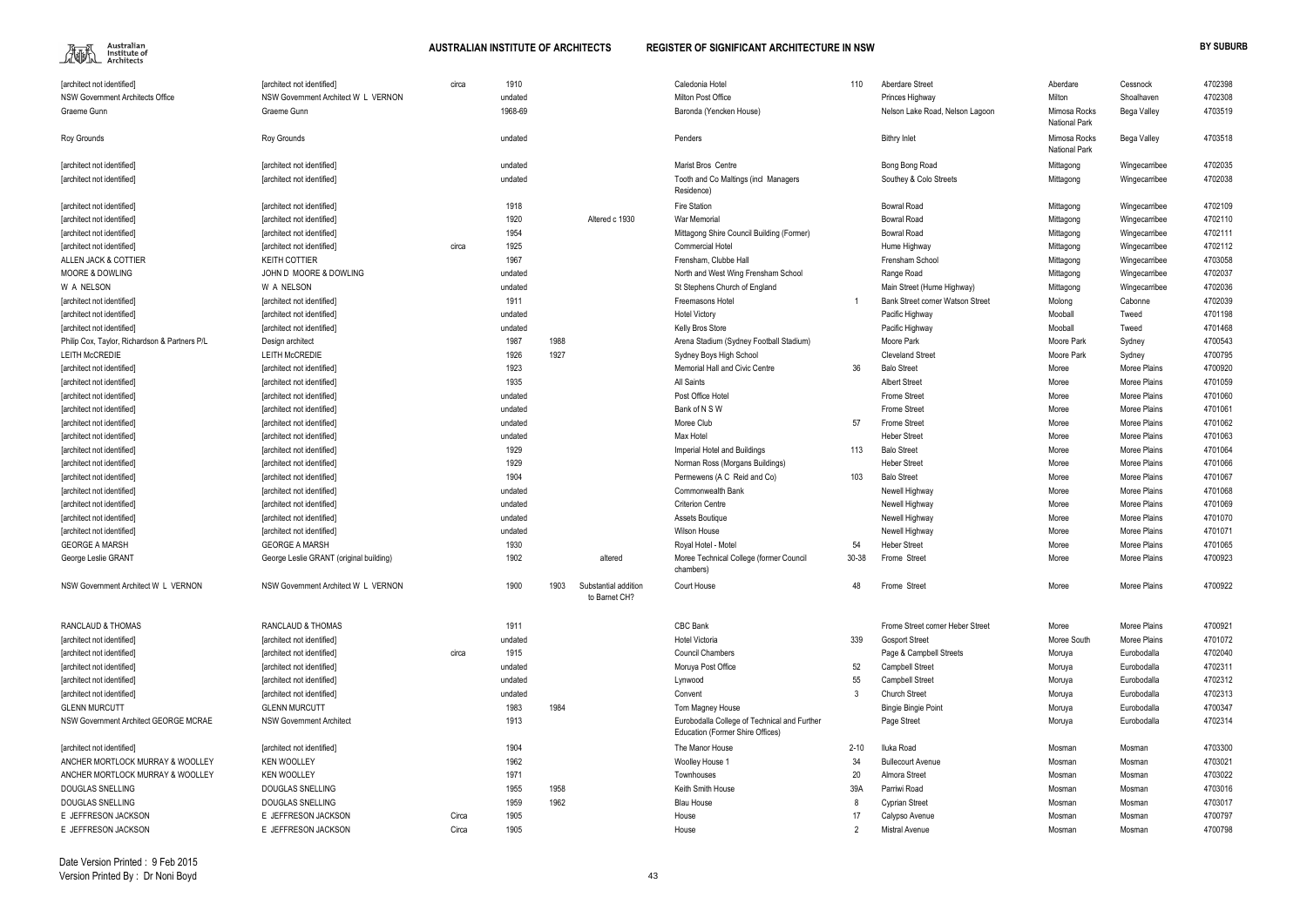

| [architect not identified]                                                     | [architect not identified]                            | circa | 1910    |      |                  | Caledonia Hotel                                                  | 110   | Aberdare Street              | Aberdare              | Cessnock               | 4702398 |
|--------------------------------------------------------------------------------|-------------------------------------------------------|-------|---------|------|------------------|------------------------------------------------------------------|-------|------------------------------|-----------------------|------------------------|---------|
| E JEFFRESON JACKSON                                                            | E JEFFRESON JACKSON                                   |       | 1900    |      |                  | Tregoyd (House)                                                  | 161   | Raglan Street                | Mosman                | Mosman                 | 4700802 |
| E S GARTON                                                                     | E S GARTON                                            |       | 1901    | 1902 |                  | Leesthrope                                                       | 20    | <b>Bradleys Head Road</b>    | Mosman                | Mosman                 | 4703295 |
| EDWIN R ORCHARD                                                                | EDWIN R ORCHARD                                       |       | 1920    |      |                  | Two flats for Mrs F C MacDonald                                  | 70    | Bradley s Head Road          | Mosman                | Mosman                 | 4702993 |
| EDWIN R ORCHARD                                                                | <b>EDWIN R ORCHARD</b>                                |       | 1917    |      |                  | Brick Cottage for Percy J Deery                                  |       | <b>Arbutus Street</b>        | Mosman                | Mosman                 | 4703003 |
| EDWIN R ORCHARD                                                                | <b>EDWIN R ORCHARD</b>                                |       | 1914    |      |                  | Carcoar, Residence for H R T Bull                                | 60    | <b>Bradleys Head Road</b>    | Mosman                | Mosman                 | 4703297 |
| EDWIN R ORCHARD (attributed)                                                   | EDWIN R ORCHARD (attributed)                          | By    | 1925    |      |                  | Bungalow (possibly for Boulton)                                  |       | <b>Bradleys Head Road</b>    | Mosman                | Mosman                 | 4703296 |
| <b>FOWELL &amp; McCONNEL</b>                                                   | <b>FOWELL &amp; McCONNEL</b>                          |       | 1930    |      |                  | House                                                            | 201   | Spit Road                    | Mosman                | Mosman                 | 4700803 |
| <b>GLENN MURCUTT</b>                                                           | <b>GLENN MURCUTT</b>                                  |       | 1996    |      |                  | Done House 2                                                     | 28    | Hopetoun Avenue              | Mosman                | Mosman                 | 4703024 |
| <b>HARRY SEIDLER &amp; ASSOCIATES</b>                                          | <b>HARRY SEIDLER</b>                                  |       | 1951    | 1952 |                  | Williamson House                                                 | 65    | Parriwi Road                 | Mosman                | Mosman                 | 4700053 |
| HEDLEY NORMAN CARR                                                             | HEDLEY NORMAN CARR                                    |       | 1939    | 1958 | Altered          | Finedon (Former Hedley Carr residence)                           |       | <b>Ryrie Street</b>          | Mosman                | Mosman                 | 4703059 |
| <b>JAMES PEDDLE</b>                                                            | <b>JAMES PEDDLE</b>                                   | Circa | 1905    |      |                  | Glenmore                                                         | 145   | Raglan Street                | Mosman                | Mosman                 | 4700801 |
| JOHN ALLSOPP                                                                   | <b>JOHN ALLSOPP</b>                                   |       | 1948    |      |                  | House                                                            | 25    | <b>Bradleys Head Road</b>    | Mosman                | Mosman                 | 4703303 |
| JOHN D MOORE                                                                   | JOHN D MOORE                                          |       | 1924    |      |                  | A & M Hill House                                                 | 37A   | Raglan Street                | Mosman                | Mosman                 | 4700800 |
| <b>JOHN JAMES</b>                                                              | <b>JOHN JAMES</b>                                     |       | 1965    |      |                  | John & Hillary James House 2 (Former)                            | 26    | Musgrave Street              | Mosman                | Mosman                 | 4703018 |
| <b>NEVILLE GRUZMAN</b>                                                         | NEVILLE GRUZMAN                                       |       | 1960    |      |                  | Salz House                                                       | 5     | <b>Ruby Street</b>           | Mosman                | Mosman                 | 4703023 |
| NSW Government Architect GEORGE MCRAE                                          | NSW Government Architect GEORGE MCRAE                 |       | 1915    | 1916 |                  | Taronga Zoo, Upper and Lower Entrance &<br>Indian Elephant House |       | <b>Bradleys Head Road</b>    | Mosman                | Mosman                 | 4700796 |
| PEDDLE & THORP                                                                 | <b>JAMES PEDDLE</b>                                   |       | 1919    |      |                  | House (C & V Monk)                                               | 35B   | Raglan Street                | Mosman                | Mosman                 | 4700799 |
| PEDDLE & THORP                                                                 | <b>JAMES PEDDLE</b>                                   |       | 1908    |      |                  | Dunsfold                                                         | 14    | <b>Clanalpine Street</b>     | Mosman                | Mosman                 | 4703299 |
| <b>ROBERTSON &amp; HINDMARSH</b>                                               | <b>ROBERTSON &amp; HINDMARSH</b>                      |       | 1961    |      |                  | Middleton House                                                  | 14    | Iluka Road                   | Mosman                | Mosman                 | 4703083 |
| <b>ROURKE &amp; COLLINS</b>                                                    | IAN & ROSANNE COLLINS                                 |       | undated |      |                  | <b>Collins House</b>                                             | 2B    | <b>Mosman Street</b>         | Mosman                | Mosman                 | 4703298 |
| EDWIN R ORCHARD                                                                | <b>EDWIN R ORCHARD</b>                                |       | 1915    |      |                  | Residence for Mrs S E Parkinson                                  | 15    | Wolseley Road corner Kahibah | Mosman                | Mosman                 | 4702996 |
| [architect not identified]                                                     | [architect not identified]                            | circa | 1900    |      |                  | Pavilion                                                         |       | Leighton Gardens             | Moss Vale             | Wingecarribee          | 4702041 |
| [architect not identified]                                                     | [architect not identified]                            |       | 1938    |      |                  | Wongabri                                                         |       | <b>Bowral Road</b>           | Moss Vale             | Wingecarribee          | 4702043 |
| [architect not identified]                                                     | [architect not identified]                            |       | 1900    |      |                  | Highfield                                                        |       | Oldbury Road                 | Moss Vale             | Wingecarribee          | 4702044 |
| [architect not identified]                                                     | [architect not identified]                            |       | 1930    |      |                  | St Johns Church of England                                       |       | <b>Waite Street</b>          | Moss Vale             | Wingecarribee          | 4702045 |
| [architect not identified]                                                     | [architect not identified]                            |       | 1936    |      |                  | Dr J M Alcorn Memorial                                           |       | <b>Argyle Street</b>         | Moss Vale             | Wingecarribee          | 4702113 |
| [architect not identified]                                                     | [architect not identified]                            |       | 1890    |      |                  | Moss Vale Post Office                                            |       | Argyle Street                | Moss Vale             | Wingecarribee          | 4702114 |
| [architect not identified]                                                     | [architect not identified]                            | circa | 1920    |      |                  | Jemmymoss Inn                                                    |       | Argyle Street                | Moss Vale             | Wingecarribee          | 4702115 |
| [architect not identified]                                                     | [architect not identified]                            |       | undated |      |                  | St Andrews Presbyterian Church                                   |       | <b>Browley Street</b>        | Moss Vale             | Wingecarribee          | 4702116 |
| [architect not identified]                                                     | [architect not identified]                            |       | 1910    | 1948 |                  | St Pauls School, Church and Rectory (Roman<br>Catholic)          |       | <b>Garrett Street</b>        | Moss Vale             | Wingecarribee          | 4702118 |
| [architect not identified]                                                     | [architect not identified]                            | circa | 1895    |      |                  | Whitely                                                          |       | Oldbury Road                 | Moss Vale             | Wingecarribee          | 4702120 |
| Attributed to the NSWGR                                                        | Attributed to the NSWGR                               | circa | 1905    |      |                  | Moss Vale Railway Station (South Wing)                           |       | <b>Lackey Street</b>         | Moss Vale             | Wingecarribee          | 4702119 |
| H C HIND                                                                       | H C HIND                                              |       | 1890    | 1891 |                  | Throsby Manor (former Moss Vale Town Hall)                       | Lot 1 | <b>Throsby Street</b>        | Moss Vale             | Wingecarribee          | 4702121 |
| <b>NSW Government Architect</b>                                                | NSW Government Architect GEORGE MCRAE                 |       | 1923    |      |                  | Court House                                                      |       | Argyle Street                | Moss Vale             | Wingecarribee          | 4702042 |
| NSW Government Architect W L VERNON, R M S WELLS.<br>COBDEN PARKES, G P WEBBER | W L VERNON, R M S WELLS, COBDEN PARKES, G P<br>WEBBER |       | 1897    |      | 1928, 1940, 1974 | Moss Vale Public School                                          |       | <b>Browley Street</b>        | Moss Vale             | Wingecarribee          | 4702117 |
| <b>GLENN MURCUTT</b>                                                           | <b>GLENN MURCUTT</b>                                  |       | 1977    | 1980 | 2002             | Nicholas Farm House                                              | Lot 2 | Danes Road                   | Mount Irvine          | <b>Blue Mountains</b>  | 4700136 |
| <b>GLENN MURCUTT</b>                                                           | <b>GLENN MURCUTT</b>                                  |       | 1978    | 1980 | Altered 2002     | <b>Carruthers Farm House</b>                                     | Lot 2 | Danes Road                   | Mount Irvine          | <b>Blue Mountains</b>  | 4700350 |
| [architect not identified]                                                     | [architect not identified]                            |       | undated |      |                  | Chimney                                                          |       |                              | Mount Keira           | <b>Wollongong City</b> | 4702122 |
| <b>ELMES &amp; AFFLECK</b>                                                     | <b>ELMES &amp; AFFLECK</b>                            |       | undated |      |                  | House                                                            |       |                              | <b>Mount Pleasant</b> | <b>Wollongong City</b> | 4703258 |
| [architect not identified]                                                     | <b>Tarchitect not identified1</b>                     |       | undated |      |                  | House and Small Farm                                             |       | Bells Line of Road           | Mount Tomah           | <b>Blue Mountains</b>  | 4700274 |
| [architect not identified]                                                     | [architect not identified]                            |       | undated |      |                  | Burando Apple Shed and House                                     |       | <b>Berambing Crescent</b>    | <b>Mount Tomah</b>    | <b>Blue Mountains</b>  | 4700275 |
| [architect not identified]                                                     | [architect not identified]                            |       | undated |      |                  | House                                                            | 64    | Victoria Road                | Mount Victoria        | <b>Blue Mountains</b>  | 4700134 |
| [architect not identified]                                                     | [architect not identified]                            |       | undated |      |                  | Railway Station                                                  |       |                              | Mount Victoria        | <b>Blue Mountains</b>  | 4700174 |
| [architect not identified]                                                     | [architect not identified]                            |       | undated |      |                  | Imperial Hotel                                                   |       | Great Western Highway        | Mount Victoria        | <b>Blue Mountains</b>  | 4700175 |
| [architect not identified]                                                     | [architect not identified]                            |       | 1934    |      |                  | Public Hall                                                      |       | Harley Avenue                | Mount Victoria        | <b>Blue Mountains</b>  | 4700205 |
| [architect not identified]                                                     | [architect not identified]                            |       | 1914    |      |                  | The Victoria & Albert Guest House (former Mt<br>Victoria Hotel)  |       | <b>Hooper Street</b>         | Mount Victoria        | <b>Blue Mountains</b>  | 4700206 |
| [architect not identified]                                                     | [architect not identified]                            |       | undated |      |                  | Helen Gero Memorial Rotunda                                      |       | <b>Hooper Street</b>         | Mount Victoria        | <b>Blue Mountains</b>  | 4700207 |
| [architect not identified]                                                     | [architect not identified]                            |       | undated |      |                  | The Grange                                                       | 52    | Selsdon Street               | Mount Victoria        | <b>Blue Mountains</b>  | 4700208 |
| [architect not identified]                                                     | [architect not identified]                            |       | undated |      |                  | High Lodge                                                       | 45    | Great Western Highway        | Mount Victoria        | <b>Blue Mountains</b>  | 4700276 |
| [architect not identified]                                                     | [architect not identified]                            |       | undated |      |                  | Mt Victoria Park                                                 |       | Great Western Highway        | Mount Victoria        | <b>Blue Mountains</b>  | 4700277 |

| Aberdare Street              | Aberdare           | Cessnock               | 4702398 |
|------------------------------|--------------------|------------------------|---------|
| Raglan Street                | Mosman             | Mosman                 | 4700802 |
| Bradleys Head Road           | Mosman             | Mosman                 | 4703295 |
| Bradley s Head Road          | Mosman             | Mosman                 | 4702993 |
| Arbutus Street               | Mosman             | Mosman                 | 4703003 |
| Bradleys Head Road           | Mosman             | Mosman                 | 4703297 |
| Bradleys Head Road           | Mosman             | Mosman                 | 4703296 |
| Spit Road                    | Mosman             | Mosman                 | 4700803 |
| Hopetoun Avenue              | Mosman             | Mosman                 | 4703024 |
| Parriwi Road                 | Mosman             | Mosman                 | 4700053 |
| Ryrie Street                 | Mosman             | Mosman                 | 4703059 |
| Raglan Street                | Mosman             | Mosman                 | 4700801 |
| Bradleys Head Road           | Mosman             | Mosman                 | 4703303 |
| Raglan Street                | Mosman             | Mosman                 | 4700800 |
| Musgrave Street              | Mosman             | Mosman                 | 4703018 |
| <b>Ruby Street</b>           | Mosman             | Mosman                 | 4703023 |
| Bradleys Head Road           | Mosman             | Mosman                 | 4700796 |
| Raglan Street                | Mosman             | Mosman                 | 4700799 |
| Clanalpine Street            | Mosman             | Mosman                 | 4703299 |
| lluka Road                   | Mosman             | Mosman                 | 4703083 |
| Mosman Street                | Mosman             | Mosman                 | 4703298 |
| Wolseley Road corner Kahibah | Mosman             | Mosman                 | 4702996 |
| Leighton Gardens             | Moss Vale          | Wingecarribee          | 4702041 |
| Bowral Road                  | Moss Vale          | Wingecarribee          | 4702043 |
| Oldbury Road                 | Moss Vale          | Wingecarribee          | 4702044 |
| Waite Street                 | Moss Vale          | Wingecarribee          | 4702045 |
| Argyle Street                | Moss Vale          | Wingecarribee          | 4702113 |
| Argyle Street                | Moss Vale          | Wingecarribee          | 4702114 |
| Argyle Street                | Moss Vale          | Wingecarribee          | 4702115 |
| <b>Browley Street</b>        | Moss Vale          | Wingecarribee          | 4702116 |
| Garrett Street               | Moss Vale          | Wingecarribee          | 4702118 |
| Oldbury Road                 | Moss Vale          | Wingecarribee          | 4702120 |
| Lackey Street                | Moss Vale          | Wingecarribee          | 4702119 |
| <b>Throsby Street</b>        | Moss Vale          | Wingecarribee          | 4702121 |
| Argyle Street                | Moss Vale          | Wingecarribee          | 4702042 |
| <b>Browley Street</b>        | Moss Vale          | Wingecarribee          | 4702117 |
| Danes Road                   | Mount Irvine       | <b>Blue Mountains</b>  | 4700136 |
| Danes Road                   | Mount Irvine       | <b>Blue Mountains</b>  | 4700350 |
|                              | Mount Keira        | Wollongong City        | 4702122 |
|                              | Mount Pleasant     | <b>Wollongong City</b> | 4703258 |
| Bells Line of Road           | <b>Mount Tomah</b> | <b>Blue Mountains</b>  | 4700274 |
| Berambing Crescent           | Mount Tomah        | <b>Blue Mountains</b>  | 4700275 |
| Victoria Road                | Mount Victoria     | <b>Blue Mountains</b>  | 4700134 |
|                              | Mount Victoria     | <b>Blue Mountains</b>  | 4700174 |
| Great Western Highway        | Mount Victoria     | <b>Blue Mountains</b>  | 4700175 |
| Harley Avenue                | Mount Victoria     | <b>Blue Mountains</b>  | 4700205 |
| Hooper Street                | Mount Victoria     | <b>Blue Mountains</b>  | 4700206 |
| Hooper Street                | Mount Victoria     | <b>Blue Mountains</b>  | 4700207 |
| Selsdon Street               | Mount Victoria     | <b>Blue Mountains</b>  | 4700208 |
| Great Western Highway        | Mount Victoria     | <b>Blue Mountains</b>  | 4700276 |
| Great Western Highway        | Mount Victoria     | <b>Blue Mountains</b>  | 4700277 |
|                              |                    |                        |         |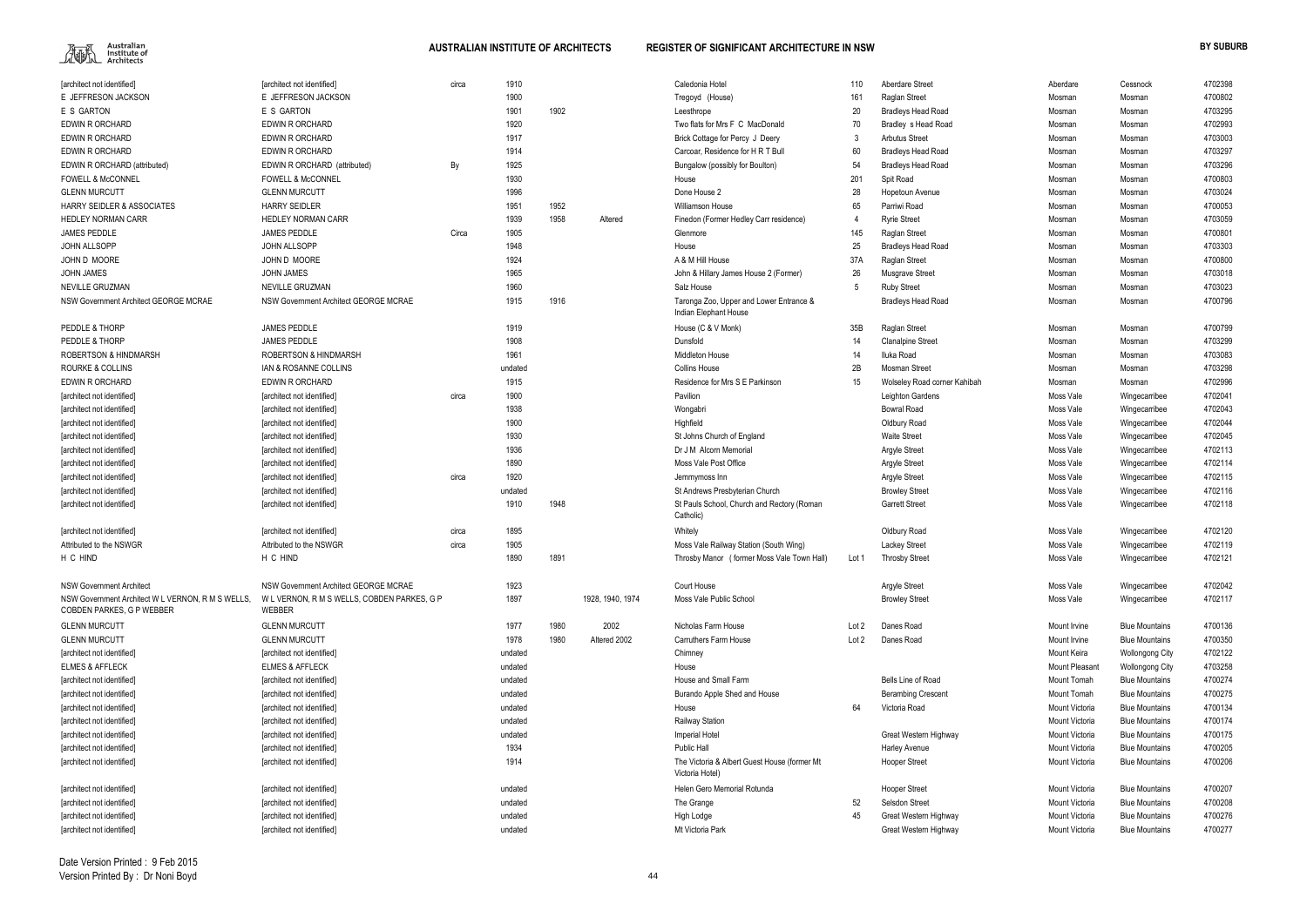$\begin{picture}(120,115) \put(0,0){\line(1,0){15}} \put(15,0){\line(1,0){15}} \put(15,0){\line(1,0){15}} \put(15,0){\line(1,0){15}} \put(15,0){\line(1,0){15}} \put(15,0){\line(1,0){15}} \put(15,0){\line(1,0){15}} \put(15,0){\line(1,0){15}} \put(15,0){\line(1,0){15}} \put(15,0){\line(1,0){15}} \put(15,0){\line(1,0){15}} \put(15,0){\line$ 

| [architect not identified]                                                     | [architect not identified]                                          | circa | 1910    |      | Caledonia Hotel                                       | 110     | Aberdare Street                | Aberdare                 | Cessnock              | 4702398 |
|--------------------------------------------------------------------------------|---------------------------------------------------------------------|-------|---------|------|-------------------------------------------------------|---------|--------------------------------|--------------------------|-----------------------|---------|
| [architect not identified]                                                     | [architect not identified]                                          |       | undated |      | House                                                 | 38      | <b>Bell Road</b>               | Mount Victoria           | <b>Blue Mountains</b> | 4700278 |
| [architect not identified]                                                     | [architect not identified]                                          |       | undated |      | Fermoy (House)                                        |         | Victoria Road                  | Mount Victoria           | <b>Blue Mountains</b> | 4700280 |
| [architect not identified]                                                     | [architect not identified]                                          |       | undated |      | Remains of Railway - Fairy Bower Old Railway<br>Track |         | South of Great Western Highway | Mount Victoria           | <b>Blue Mountains</b> | 4700281 |
| [architect not identified]                                                     | [architect not identified]                                          |       | undated |      | Track - Engineers Cascade and Henry Lawson<br>Walk    |         | Off Kennry Street              | Mount Victoria           | <b>Blue Mountains</b> | 4700282 |
| [architect not identified]                                                     | [architect not identified]                                          |       | undated |      | Escarpment Between Porters Pass and Mt<br>Piddington  |         |                                | Mount Victoria           | <b>Blue Mountains</b> | 4700283 |
| [architect not identified]                                                     | [architect not identified]                                          |       | undated |      | <b>Toll Bar House</b>                                 |         | Great Western Highway          | Mount Victoria           | <b>Blue Mountains</b> | 4700586 |
| [architect not identified]                                                     | [architect not identified]                                          |       | undated |      | Former Railway Gatehouse                              |         | <b>Station Street</b>          | Mount Victoria           | <b>Blue Mountains</b> | 4700588 |
| [architect not identified]                                                     | [architect not identified]                                          |       | undated |      | Glen Ogie (former School)                             | 26-28   | Montgomery Street              | Mount Victoria           | <b>Blue Mountains</b> | 4700589 |
| [architect not identified]                                                     | [architect not identified]                                          |       | undated |      | Lough Swilly (former School)                          | 20      | <b>Station Road</b>            | Mount Victoria           | <b>Blue Mountains</b> | 4700590 |
| [architect not identified]                                                     | [architect not identified]                                          |       | undated |      | <b>Bank House</b>                                     | 22      | <b>Station Road</b>            | Mount Victoria           | <b>Blue Mountains</b> | 4700591 |
| [architect not identified]                                                     | [architect not identified]                                          |       | undated |      | The Foyle                                             | 18      | <b>Station Road</b>            | Mount Victoria           | <b>Blue Mountains</b> | 4700592 |
| [architect not identified]                                                     | [architect not identified]                                          |       | undated |      | War Memorial Bandstand                                |         | <b>Imperial Park</b>           | Mount Victoria           | <b>Blue Mountains</b> | 4702701 |
| NSW Government Architect W L Vernon                                            | NSW Government Architects Branch Project architect not<br>confirmed |       | 1897    |      | Mount Victoria Post Office & Stables                  |         | Great Western Highway          | Mount Victoria           | <b>Blue Mountains</b> | 4700587 |
| O G RIENITIS                                                                   | O G RIENITIS                                                        |       | 1918    |      | War Memorial                                          |         | Memorial former Imperial Park  | Mount Victoria           | <b>Blue Mountains</b> | 4700209 |
| [architect not identified]                                                     | [architect not identified]                                          |       | undated |      | Village Hall                                          |         | The Avenue                     | <b>Mount Wilson</b>      | <b>Blue Mountains</b> | 4700267 |
| <b>GLENN MURCUTT</b>                                                           | <b>GLENN MURCUTT</b>                                                |       | 1988    | 1994 | Simpson Lee House                                     | 11      | Waynes Lookout Road            | Mount Wilson             | <b>Blue Mountains</b> | 4702453 |
| <b>KENNEDY &amp; ASSOCIATES</b>                                                | <b>ANTHONY NOLAN</b>                                                |       | undated |      | <b>Bowden Centre</b>                                  |         | Mt Annan Botanic Gardens       | Mt Annan                 | Camden                | 4703541 |
| <b>farchitect not identified</b>                                               | [architect not identified]                                          |       | 1910    |      | <b>Christ Church</b>                                  |         | Coonanbong Road                | Mt Vincent               | Cessnock              | 4702591 |
| [architect not identified]                                                     | [architect not identified]                                          |       | 1915    |      | Uniting Church Former Methodist                       |         | <b>Palmer Street</b>           | Mulbring                 | Cessnock              | 4702590 |
| [architect not identified]                                                     | [architect not identified]                                          |       | undated |      | Residence                                             |         |                                | Mulllumbimby             | <b>Byron Shire</b>    | 4701200 |
| [architect not identified]                                                     | [architect not identified]                                          |       | undated |      | Residence                                             |         |                                | Mulllumbimby             | <b>Byron Shire</b>    | 4701469 |
| [architect not identified]                                                     | [architect not identified]                                          |       | undated |      | <b>Inverary Residence</b>                             |         |                                | Mulllumbimby             | <b>Byron Shire</b>    | 4701470 |
| [architect not identified]                                                     | [architect not identified]                                          |       | 1929    |      | <b>Civic Memorial Hall</b>                            |         |                                | Mulllumbimby             | <b>Byron Shire</b>    | 4701471 |
| [architect not identified]                                                     | [architect not identified]                                          |       | 1905    |      | St Johns Church                                       |         |                                | Mulllumbimby             | <b>Byron Shire</b>    | 4701472 |
| [architect not identified]                                                     | [architect not identified]                                          |       | 1955    |      | St Johns School                                       |         |                                | Mulllumbimby             | <b>Byron Shire</b>    | 4701473 |
| [architect not identified]                                                     | [architect not identified]                                          |       | undated |      | <b>ANZ Bank</b>                                       |         |                                | Mulllumbimby             | <b>Byron Shire</b>    | 4701474 |
| [architect not identified]                                                     | [architect not identified]                                          |       | 1923    |      | CBC Bank (former)                                     | 60-70   | <b>Burringbar Road</b>         | Mulllumbimby             | <b>Byron Shire</b>    | 4701475 |
| [architect not identified]                                                     | [architect not identified]                                          |       | undated |      | Rural Bank                                            |         | <b>Dalley Street</b>           | Mulllumbimby             | <b>Byron Shire</b>    | 4701476 |
| [architect not identified]                                                     | [architect not identified]                                          |       | undated |      | Residence                                             |         |                                | Mulllumbimby             | <b>Byron Shire</b>    | 4701478 |
| [architect not identified]                                                     | [architect not identified]                                          |       | undated |      | Residence                                             |         |                                | Mulllumbimby             | <b>Byron Shire</b>    | 4701479 |
| [architect not identified]                                                     | [architect not identified]                                          |       | undated |      | Residence                                             |         |                                | Mulllumbimby             | <b>Byron Shire</b>    | 4701480 |
| [architect not identified]                                                     | [architect not identified]                                          |       | undated |      | <b>Environmental Harmony Storefront</b>               |         | <b>Burrangbar Street</b>       | Mulllumbimby             | <b>Byron Shire</b>    | 4701481 |
| [architect not identified]                                                     | [architect not identified]                                          |       | undated |      | Storefront                                            |         | <b>Burrangbar Street</b>       | Mulllumbimby             | <b>Byron Shire</b>    | 4701482 |
| [architect not identified]                                                     | [architect not identified]                                          |       | undated |      | Residence                                             | 13      | Fern Street                    | Mulllumbimby             | <b>Byron Shire</b>    | 4701483 |
| [architect not identified]                                                     | [architect not identified]                                          |       | undated |      | Residence                                             |         | Saltwater Creek                | Mulllumbimby             | <b>Byron Shire</b>    | 4701484 |
| [architect not identified]                                                     | [architect not identified]                                          |       | undated |      | St Andrews Presbyterian Church                        |         | <b>Stuart Street</b>           | Mulllumbimby             | <b>Byron Shire</b>    | 4701485 |
| [architect not identified]                                                     | [architect not identified]                                          |       | undated |      | Residence                                             | 106     | <b>Stuart Street</b>           | Mulllumbimby             | <b>Byron Shire</b>    | 4701486 |
| [architect not identified]                                                     | [architect not identified]                                          |       | undated |      | Residence                                             |         |                                | Mulllumbimby             | <b>Byron Shire</b>    | 4701487 |
| [architect not identified]                                                     | [architect not identified]                                          |       | undated |      | Residence                                             |         |                                | Mulllumbimby             | <b>Byron Shire</b>    | 4701488 |
| [architect not identified]                                                     | [architect not identified]                                          |       | undated |      | Residence                                             |         |                                | Mulllumbimby             | <b>Byron Shire</b>    | 4701489 |
| NSW Government Architects Office                                               | NSW Government Architect W L VERNON                                 |       | 1908    |      | Court House                                           |         | <b>Dalley Street</b>           | Mulllumbimby             | <b>Byron Shire</b>    | 4701199 |
| Possibly ALEXANDER STUART JOLLY                                                | Possibly ALEXANDER STUART JOLLY                                     |       | undated |      | St Johns Rectory                                      |         |                                | Mulllumbimby             | <b>Byron Shire</b>    | 4701201 |
| Public Works Branch, Department of Home Affairs<br>(Commonwealth of Australia) | Attributed to the NSW Works Supervisor, George<br>Oakeshott         |       | 1906    |      | Mullumbimby Post Office                               |         |                                | Mulllumbimby             | <b>Byron Shire</b>    | 4701477 |
| PEDDLE THORP & WALKER                                                          | PEDDLE THORP & WALKER                                               |       | 1935    |      | Bank of NSW                                           |         | <b>Burringbar Street</b>       | Mullumbimby              | <b>Byron Shire</b>    | 4701202 |
| [architect not identified]                                                     | [architect not identified]                                          | Circa | 1910    |      | CBC Bank                                              | 345-347 | <b>Albury Strreet</b>          | Murrumburrah<br>(Harden) | Harden                | 4703546 |
| [architect not identified]                                                     | [architect not identified]                                          |       | 1912    |      | Murrumburrah Hall and Institute                       |         | <b>Albury Strreet</b>          | Murrumburrah<br>(Harden) | Harden                | 4703547 |
| [architect not identified]                                                     | [architect not identified]                                          | Circa | 1910    |      | Convent (or Catholic Presbytery)                      |         | Vernon (or Wernon) Street      | Murrumburrah             | Harden                | 4703561 |

| Aberdare Street                            | Aberdare                     | Cessnock                                 | 4702398            |
|--------------------------------------------|------------------------------|------------------------------------------|--------------------|
| Bell Road                                  | Mount Victoria               | <b>Blue Mountains</b>                    | 4700278            |
| Victoria Road                              | Mount Victoria               | <b>Blue Mountains</b>                    | 4700280            |
| South of Great Western Highway             | Mount Victoria               | <b>Blue Mountains</b>                    | 4700281            |
| Off Kennry Street                          | Mount Victoria               | <b>Blue Mountains</b>                    | 4700282            |
|                                            | Mount Victoria               | <b>Blue Mountains</b>                    | 4700283            |
| Great Western Highway                      | Mount Victoria               | <b>Blue Mountains</b>                    | 4700586            |
| Station Street                             | Mount Victoria               | <b>Blue Mountains</b>                    | 4700588            |
| Montgomery Street                          | Mount Victoria               | <b>Blue Mountains</b>                    | 4700589            |
| Station Road                               | Mount Victoria               | <b>Blue Mountains</b>                    | 4700590            |
| Station Road                               | Mount Victoria               | <b>Blue Mountains</b>                    | 4700591            |
| Station Road                               | Mount Victoria               | <b>Blue Mountains</b>                    | 4700592            |
| <b>Imperial Park</b>                       | Mount Victoria               | <b>Blue Mountains</b>                    | 4702701            |
| Great Western Highway                      | Mount Victoria               | <b>Blue Mountains</b>                    | 4700587            |
| Memorial former Imperial Park              | Mount Victoria               | <b>Blue Mountains</b>                    | 4700209            |
| The Avenue                                 | Mount Wilson                 | <b>Blue Mountains</b>                    | 4700267            |
| Waynes Lookout Road                        | Mount Wilson                 | <b>Blue Mountains</b>                    | 4702453            |
| Mt Annan Botanic Gardens                   | Mt Annan                     | Camden                                   | 4703541            |
| Coonanbong Road                            | Mt Vincent                   | Cessnock                                 | 4702591            |
| Palmer Street                              | Mulbring                     | Cessnock                                 | 4702590            |
|                                            | Mulllumbimby                 | <b>Byron Shire</b>                       | 4701200            |
|                                            | Mulllumbimby                 | <b>Byron Shire</b>                       | 4701469            |
|                                            | Mulllumbimby                 | <b>Byron Shire</b>                       | 4701470            |
|                                            | Mulllumbimby                 | <b>Byron Shire</b>                       | 4701471            |
|                                            | Mulllumbimby                 | <b>Byron Shire</b>                       | 4701472            |
|                                            | Mulllumbimby                 | <b>Byron Shire</b>                       | 4701473            |
|                                            | Mulllumbimby                 | <b>Byron Shire</b>                       | 4701474            |
| Burringbar Road                            | Mulllumbimby                 | <b>Byron Shire</b>                       | 4701475            |
| Dalley Street                              | Mulllumbimby                 | <b>Byron Shire</b>                       | 4701476            |
|                                            | Mulllumbimby                 | <b>Byron Shire</b>                       | 4701478            |
|                                            | Mulllumbimby                 | <b>Byron Shire</b>                       | 4701479            |
|                                            | Mulllumbimby                 | <b>Byron Shire</b>                       | 4701480            |
| Burrangbar Street                          | Mulllumbimby                 | <b>Byron Shire</b>                       | 4701481            |
| Burrangbar Street                          | Mulllumbimby                 | <b>Byron Shire</b>                       | 4701482            |
| Fern Street                                | Mulllumbimby                 | <b>Byron Shire</b>                       | 4701483            |
| Saltwater Creek                            | Mulllumbimby                 | <b>Byron Shire</b>                       | 4701484            |
| <b>Stuart Street</b>                       | Mulllumbimby                 | <b>Byron Shire</b>                       | 4701485            |
| <b>Stuart Street</b>                       | Mulllumbimby                 | <b>Byron Shire</b>                       | 4701486            |
|                                            | Mulllumbimby                 | <b>Byron Shire</b>                       | 4701487            |
|                                            | Mulllumbimby                 | <b>Byron Shire</b>                       | 4701488            |
|                                            | Mulllumbimby                 | <b>Byron Shire</b>                       | 4701489            |
| Dalley Street                              | Mulllumbimby                 | <b>Byron Shire</b>                       | 4701199            |
|                                            | Mulllumbimby<br>Mulllumbimby | <b>Byron Shire</b><br><b>Byron Shire</b> | 4701201<br>4701477 |
|                                            | Mullumbimby                  |                                          | 4701202            |
| <b>Burringbar Street</b><br>Albury Strreet | Murrumburrah                 | <b>Byron Shire</b>                       |                    |
|                                            | (Harden)                     | Harden                                   | 4703546            |
| Albury Strreet                             | Murrumburrah<br>(Harden)     | Harden                                   | 4703547            |
| Vernon (or Wernon) Street                  | Murrumburrah<br>(Harden)     | Harden                                   | 4703561            |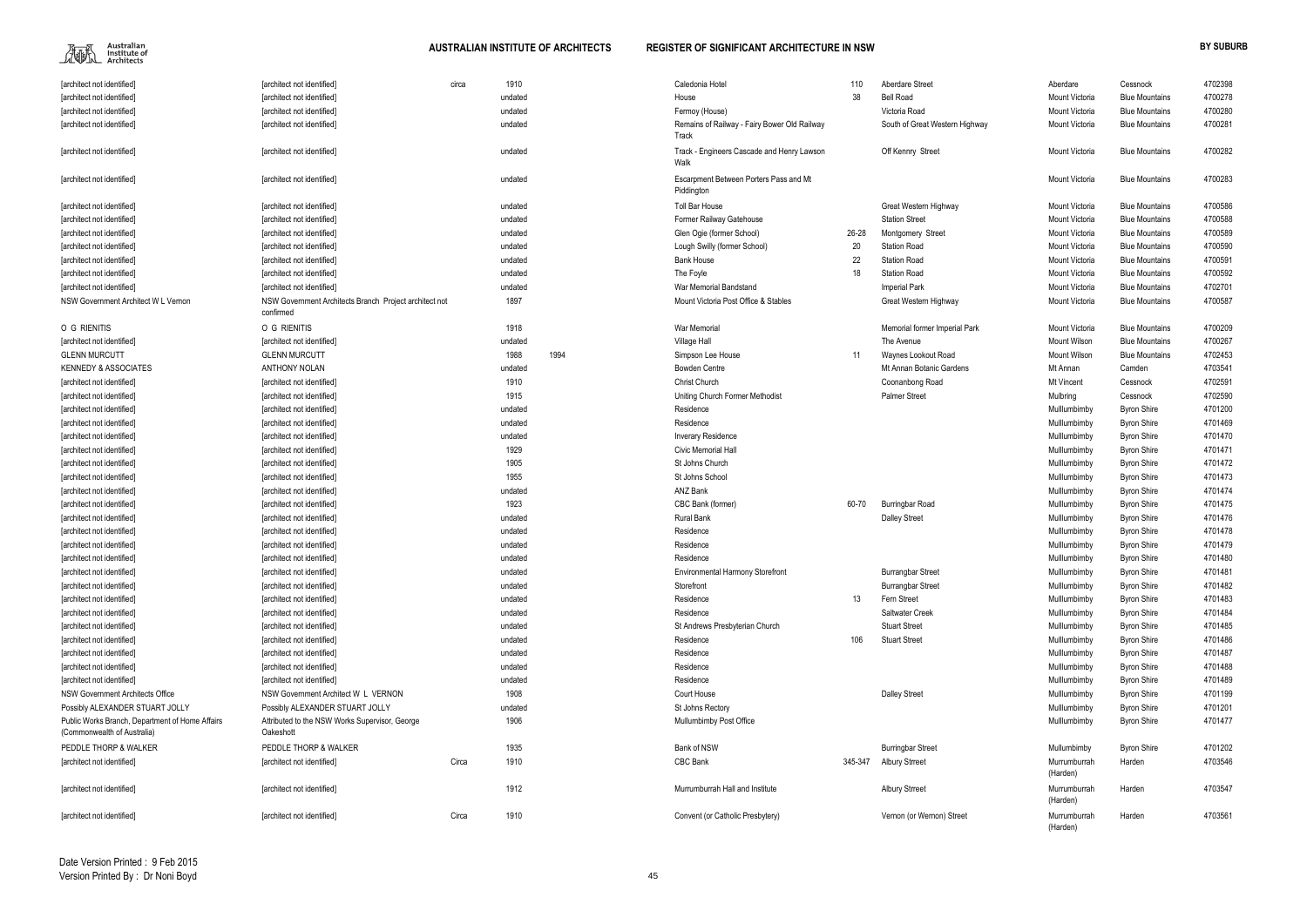$\begin{picture}(120,110) \put(0,0){\line(1,0){15}} \put(15,0){\line(1,0){15}} \put(15,0){\line(1,0){15}} \put(15,0){\line(1,0){15}} \put(15,0){\line(1,0){15}} \put(15,0){\line(1,0){15}} \put(15,0){\line(1,0){15}} \put(15,0){\line(1,0){15}} \put(15,0){\line(1,0){15}} \put(15,0){\line(1,0){15}} \put(15,0){\line(1,0){15}} \put(15,0){\line$ 

| [architect not identified]                           | [architect not identified]             | circa | 1910    |                  | Caledonia Hotel                                                     | 110     | <b>Aberdare Street</b>                   | Aberdare                 | Cessnock     | 4702398 |
|------------------------------------------------------|----------------------------------------|-------|---------|------------------|---------------------------------------------------------------------|---------|------------------------------------------|--------------------------|--------------|---------|
| ALFRED ALLEN OF SYDNEY                               | ALFRED ALLEN                           |       | 1914    |                  | Bank of NSW (former), now a residence                               |         | Bathurst Street, corner of Albury Street | Murrumburrah<br>(Harden) | Harden       | 4703548 |
| JOHN REID & SON                                      | JOHN REID & SON                        |       | 1915    |                  | Harden Uniting Church (William Ross Memorial<br>Chruch)             |         | Derby Street, corner of Binnalong Street | Murrumburrah<br>(Harden) | Harden       | 4703545 |
| [architect not identified]                           | [architect not identified]             |       | undated |                  | <b>BGF Building</b>                                                 | $1 - 3$ | Murwillumbah Street                      | Murwillumbah             | Tweed        | 4701203 |
| [architect not identified]                           | [architect not identified]             |       | undated |                  | Residence                                                           |         | Alice & Brisbane                         | Murwillumbah             | Tweed        | 4701204 |
| [architect not identified]                           | [architect not identified]             |       | 1912    |                  | Australian Hotel                                                    |         | <b>Commercial Road</b>                   | Murwillumbah             | Tweed        | 4701205 |
| [architect not identified]                           | [architect not identified]             |       | undated |                  | Residence                                                           | 59      | <b>Commercial Road</b>                   | Murwillumbah             | Tweed        | 4701206 |
| [architect not identified]                           | [architect not identified]             |       | undated |                  | Residence                                                           |         | <b>Eyles Street</b>                      | Murwillumbah             | Tweed        | 4701207 |
| [architect not identified]                           | [architect not identified]             |       | undated |                  | Residence                                                           |         | <b>King Street</b>                       | Murwillumbah             | Tweed        | 4701208 |
| [architect not identified]                           | [architect not identified]             |       | 1904    |                  | Mount St Patricks Convent                                           |         | Murwillumbah Street                      | Murwillumbah             | Tweed        | 4701209 |
| [architect not identified]                           | [architect not identified]             |       | 1937    |                  | Mount St Patricks Church                                            |         | Murwillumbah Street                      | Murwillumbah             | Tweed        | 4701210 |
| [architect not identified]                           | [architect not identified]             |       | undated |                  | Moira (Residence)                                                   |         | Murwillumbah Street                      | Murwillumbah             | Tweed        | 4701211 |
| [architect not identified]                           | [architect not identified]             |       | undated |                  | <b>St Patricks Convent Hall</b>                                     |         | Murwillumbah Street                      | Murwillumbah             | Tweed        | 4701212 |
| [architect not identified]                           | [architect not identified]             |       | undated |                  | Residence                                                           | 6       | Queensland Road                          | Murwillumbah             | Tweed        | 4701215 |
| [architect not identified]                           | [architect not identified]             |       | undated |                  | Commonwealth Bank                                                   |         | <b>Wharf Street</b>                      | Murwillumbah             | Tweed        | 4701217 |
| [architect not identified]                           | [architect not identified]             |       | undated |                  | <b>Imperial Hotel</b>                                               | 115     | Main Street                              | Murwillumbah             | Tweed        | 4701219 |
| architect not identified                             | [architect not identified]             |       | undated |                  | Doctors Surgery                                                     | 140     | <b>Wharf Street</b>                      | Murwillumbah             | Tweed        | 4701222 |
| [architect not identified]                           | [architect not identified]             |       | 1937    |                  | Mulvin House                                                        |         | <b>Commercial Road</b>                   | Murwillumbah             | Tweed        | 4701491 |
| [architect not identified]                           | [architect not identified]             |       | undated |                  | <b>Astor Flats</b>                                                  |         | <b>Commercial Road</b>                   | Murwillumbah             | Tweed        | 4701492 |
| [architect not identified]                           | [architect not identified]             |       | undated |                  | Residence                                                           | 91      | <b>Commercial Road</b>                   | Murwillumbah             | Tweed        | 4701493 |
| [architect not identified]                           | [architect not identified]             |       | undated |                  | Residence                                                           |         | <b>Eyles Street</b>                      | Murwillumbah             | Tweed        | 4701495 |
| [architect not identified]                           | [architect not identified]             |       | undated |                  | Residence                                                           | 15      | <b>Eyles Street</b>                      | Murwillumbah             | Tweed        | 4701496 |
| [architect not identified]                           | [architect not identified]             |       | undated |                  | Residence                                                           | 18      | Harwood Street                           | Murwillumbah             | Tweed        | 4701497 |
| [architect not identified]                           | [architect not identified]             |       | undated |                  | Residence                                                           | 18      | <b>King Street</b>                       | Murwillumbah             | Tweed        | 4701498 |
| [architect not identified]                           | [architect not identified]             |       | undated |                  | Residence                                                           | 20      | <b>King Street</b>                       | Murwillumbah             | Tweed        | 4701499 |
| [architect not identified]                           | [architect not identified]             |       | undated |                  | St Patricks Presbytery                                              |         | Murwillumbah Street                      | Murwillumbah             | Tweed        | 4701500 |
| [architect not identified]                           | [architect not identified]             |       | undated |                  | Residence                                                           | 28      | <b>Prince Street</b>                     | Murwillumbah             | Tweed        | 4701501 |
| [architect not identified]                           | [architect not identified]             |       | undated |                  | <b>Tweed Arcade Hotel</b>                                           |         | Queen Street                             | Murwillumbah             | Tweed        | 4701502 |
| [architect not identified]                           | [architect not identified]             |       | 1920    |                  | <b>Salvation Army Citadel</b>                                       |         | Queen Street                             | Murwillumbah             | Tweed        | 4701503 |
| [architect not identified]                           | [architect not identified]             |       | undated |                  | Residence                                                           | 44      | <b>Riverview Street</b>                  | Murwillumbah             | Tweed        | 4701506 |
| [architect not identified]                           | [architect not identified]             |       | undated |                  | <b>Credit Union House</b>                                           |         | <b>Wharf Street</b>                      | Murwillumbah             | Tweed        | 4701507 |
| [architect not identified]                           | [architect not identified]             |       | undated |                  | Group of Shopfronts                                                 |         | <b>Wharf Street</b>                      | Murwillumbah             | Tweed        | 4701508 |
| [architect not identified]                           | [architect not identified]             |       | 1923    |                  | ANZ Bank                                                            |         | <b>Wharf Street</b>                      | Murwillumbah             | Tweed        | 4701509 |
| [architect not identified]                           | [architect not identified]             |       | undated |                  | <b>Rural Bank</b>                                                   |         | <b>Wharf Street</b>                      | Murwillumbah             | Tweed        | 4701510 |
| [architect not identified]                           | [architect not identified]             |       | 1936    |                  | Hotel Murwillumbah                                                  |         | <b>Wharf Street</b>                      | Murwillumbah             | Tweed        | 4701511 |
| [architect not identified]                           | [architect not identified]             |       | undated |                  | <b>Tweed House</b>                                                  |         | <b>Wharf Street</b>                      | Murwillumbah             | Tweed        | 4701512 |
| DOUGLAS G AGNEW                                      | DOUGLAS G AGNEW                        |       | 1953    |                  | CBC Bank                                                            | 38      | Murwillumbah Street                      | Murwillumbah             | Tweed        | 4701216 |
| F J BOARD - original building, PWD 1970s remodelling | F J BOARD, PWD 1970s remodelling       |       | 1924    | 1960s additional | Former Murwillumbah Council Chmaber, now                            |         | Corner Queensland Road and Main Street   | Murwillumbah             | Tweed        | 4701504 |
|                                                      |                                        |       |         | floor, 1978      | the NSW Government Offices                                          |         |                                          |                          |              |         |
| <b>GEORGE RAE</b>                                    | <b>GEORGE RAE</b>                      |       | 1947    |                  | Regent Cinema (incorporates a Supermarket)                          |         | Brisbane Street corner Wollumbin Street  | Murwillumbah             | Tweed        | 4701490 |
| <b>NSW Government Architect</b>                      | NSW Government Architect COBDEN PARKES | circa | 1940    |                  | Murwillumbah Hospital                                               |         | <b>Ewing Street</b>                      | Murwillumbah             | Tweed        | 4701494 |
| <b>NSW Government Architect</b>                      | NSW Government Architect W L VERNON    |       | 1911    |                  | Murwillumbah Public School                                          |         | <b>Prince Street</b>                     | Murwillumbah             | Tweed        | 4701213 |
| <b>NSW Government Architect</b>                      | NSW Government Architect GEORGE MCRAE  | circa | 1920    |                  | Murwillumbah High School                                            |         | <b>Riverview Street</b>                  | Murwillumbah             | Tweed        | 4701505 |
| NSW Government Architects Office                     | NSW Government Architect W L VERNON    |       | 1909    |                  | Court House                                                         |         | Murwillumbah Street                      | Murwillumbah             | Tweed        | 4701218 |
| <b>NSW Government Architects Office</b>              | <b>NSW Government Architect</b>        |       | undated |                  | Police Residence                                                    |         | Murwillumbah Street                      | Murwillumbah             | Tweed        | 4701220 |
| <b>NSW Government Architects Office</b>              | <b>NSW Government Architect</b>        |       | undated |                  | <b>Police Station</b>                                               |         | Murwillumbah Street                      | Murwillumbah             | Tweed        | 4701221 |
| WILLIAM ALFRED EDDS                                  | E. EDDS [WILLIAM ALFRED EDDS]          |       | 1915    |                  | Civil Defence Headquarters (former Tweed Shire<br>Council Chambers) |         | Queensland Road                          | Murwillumbah             | Tweed        | 4701214 |
| [architect not identified]                           | [architect not identified]             |       | 1911    |                  | St James Roman Catholic Church                                      |         | <b>Brook Street</b>                      | Muswellbrook             | Muswellbrook | 4702436 |
| [architect not identified]                           | [architect not identified]             |       | 1937    |                  | Muswellbrook Council Chambers                                       |         | <b>Bridge Street</b>                     | Muswellbrook             | Muswellbrook | 4702592 |
| [architect not identified]                           | [architect not identified]             |       | 1913    |                  | School of Arts                                                      |         | <b>Bridge Street</b>                     | Muswellbrook             | Muswellbrook | 4702593 |
| [architect not identified]                           | [architect not identified]             |       | undated |                  | <b>Campbells Corner</b>                                             |         | <b>Bridge Street</b>                     | Muswellbrook             | Muswellbrook | 4702594 |
| [architect not identified]                           | [architect not identified]             |       | undated |                  | <b>Trinity Uniting Church</b>                                       |         | <b>Bridge Street</b>                     | Muswellbrook             | Muswellbrook | 4702595 |
|                                                      |                                        |       |         |                  |                                                                     |         |                                          |                          |              |         |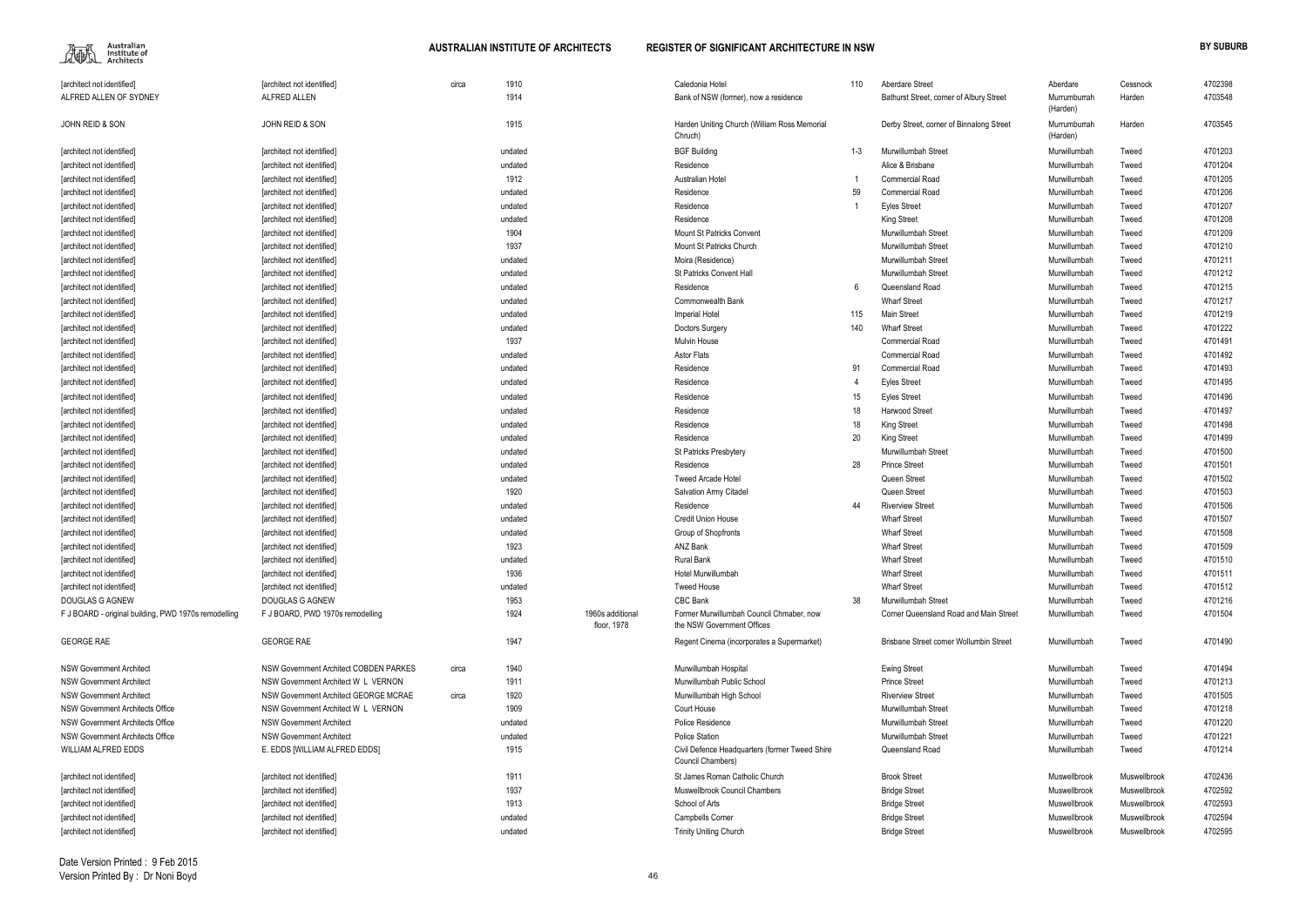Australian<br>Institute of<br>Architects 編

### **AUSTRALIAN INSTITUTE OF ARCHITECTS REGISTER OF SIGNIFICANT ARCHITECTURE IN NSW BY SUBURB**

| [architect not identified]        | [architect not identified]                    | circa | 1910    |       |                      | Caledonia Hotel                              | 110             | <b>Aberdare Street</b>        | Aberdare     | Cessnock     | 4702398 |
|-----------------------------------|-----------------------------------------------|-------|---------|-------|----------------------|----------------------------------------------|-----------------|-------------------------------|--------------|--------------|---------|
| [architect not identified]        | [architect not identified]                    |       | undated |       |                      | Roman Catholic Presbytery and Convent        |                 | <b>Brook Street</b>           | Muswellbrook | Muswellbrook | 4702596 |
| [architect not identified]        | [architect not identified]                    |       | undated |       |                      | House                                        | 413             | Castle Rock Road              | Muswellbrook | Muswellbrook | 4702597 |
| [architect not identified]        | [architect not identified]                    |       | undated |       |                      | House                                        |                 | <b>Cook Street</b>            | Muswellbrook | Muswellbrook | 4702598 |
| [architect not identified]        | [architect not identified]                    |       | undated |       |                      | House                                        | 10 <sup>°</sup> | <b>Cook Street</b>            | Muswellbrook | Muswellbrook | 4702599 |
| [architect not identified]        | [architect not identified]                    |       | undated |       |                      | House                                        |                 | George Street                 | Muswellbrook | Muswellbrook | 4702600 |
| [architect not identified]        | [architect not identified]                    |       | undated |       |                      | House                                        |                 | George Street                 | Muswellbrook | Muswellbrook | 4702601 |
| [architect not identified]        | [architect not identified]                    |       | undated |       |                      | Muswellbrook Shire Chamber                   |                 | <b>Hunter Street</b>          | Muswellbrook | Muswellbrook | 4702603 |
| [architect not identified]        | [architect not identified]                    |       | 1948    |       |                      | Oak Factory                                  |                 | Hunter Street (End of)        | Muswellbrook | Muswellbrook | 4702604 |
| [architect not identified]        | [architect not identified]                    |       | undated |       |                      | Railway Hotel                                | 13              | <b>Market Street</b>          | Muswellbrook | Muswellbrook | 4702605 |
| [architect not identified]        | [architect not identified]                    |       | undated |       |                      | <b>Hotel Muswellbrook</b>                    | 46              | <b>Market Street</b>          | Muswellbrook | Muswellbrook | 4702606 |
| [architect not identified]        | [architect not identified]                    |       | undated |       |                      | <b>Houghton Regis</b>                        |                 | <b>Mitchell Street</b>        | Muswellbrook | Muswellbrook | 4702607 |
| [architect not identified]        | [architect not identified]                    |       | undated |       |                      | Houses                                       | 15 & 17         | <b>Mitchell Street</b>        | Muswellbrook | Muswellbrook | 4702608 |
| [architect not identified]        | [architect not identified]                    |       | undated |       |                      | Parcels Office                               |                 | Railway Station               | Muswellbrook | Muswellbrook | 4702609 |
| [architect not identified]        | [architect not identified]                    |       | undated |       |                      | House                                        | 6               | <b>Roger Street</b>           | Muswellbrook | Muswellbrook | 4702610 |
| [architect not identified]        | [architect not identified]                    |       | 1939    | 1940  |                      | <b>Water Filtration Plant</b>                |                 | Scott Street (End)            | Muswellbrook | Muswellbrook | 4702611 |
| [architect not identified]        | [architect not identified]                    |       | undated |       |                      | House                                        | $5 - 7$         | Sowerby Street                | Muswellbrook | Muswellbrook | 4702612 |
| [architect not identified]        | [architect not identified]                    |       | undated |       |                      | House                                        | 37              | Sowerby Street                | Muswellbrook | Muswellbrook | 4702613 |
| [architect not identified]        | [architect not identified]                    |       | undated |       |                      | House                                        | 45              | Sowerby Street                | Muswellbrook | Muswellbrook | 4702614 |
| [architect not identified]        | [architect not identified]                    |       | undated |       |                      | <b>Prince of Wales Tavern</b>                |                 | Sydney Road                   | Muswellbrook | Muswellbrook | 4702615 |
| [architect not identified]        | [architect not identified]                    | circa | 1900    |       |                      | Superintendents Residence St Heliers         |                 | McCullys Gap Road             | Muswellbrook | Muswellbrook | 4702617 |
| BLACKET BROS (Edmund & Cyril)     | BLACKET BROS (Edmund & Cyril)                 |       | 1883    | 1930s |                      | Skelletar House (Former St Marys School)     |                 | Tindale Avenue (Off)          | Muswellbrook | Muswellbrook | 4702616 |
|                                   |                                               |       |         |       |                      |                                              |                 |                               |              |              |         |
| L G PRICE                         | L G PRICE                                     | circa | 1940    |       |                      | <b>Rural Bank</b>                            | 45              | <b>Bridge Street</b>          | Muswellbrook | Muswellbrook | 4702435 |
| <b>NSW Government Architect</b>   | NSW Government Architect EVAN SMITH           |       | 1934    | 1935  |                      | <b>High School</b>                           |                 | <b>Glendenning Street</b>     | Muswellbrook | Muswellbrook | 4702602 |
| W H Pender                        | W H Pender                                    |       | 1911    |       |                      | Presbyterian Church                          | 96              | <b>Hill Street</b>            | Muswellbrook | Muswellbrook | 4702437 |
| [architect not identified]        | [architect not identified]                    |       | undated |       |                      | War Memorial Tower Uniting Church            | 134             | Wagonga Stret                 | Narooma      | Eurobodalla  | 4702316 |
| [architect not identified]        | [architect not identified]                    |       | undated |       |                      | Uniting Church Rectory                       | 134             | Wagonga Stret                 | Narooma      | Eurobodalla  | 4702317 |
| NSW Government Architect          | <b>NSW Government Architect COBDEN PARKES</b> |       | undated |       |                      | Court House                                  | 100             | <b>Campbell Street</b>        | Narooma      | Eurobodalla  | 4702315 |
| [architect not identified]        | [architect not identified]                    |       | 1916    |       |                      | Youth Hostel Former Star Hotel               |                 | Arthur corner Whitton Streets | Narrandera   | Narrandera   | 4701664 |
| [architect not identified]        | [architect not identified]                    |       | 1907    | 1908  |                      | St Johns Uniting Church (Former Presbyterian |                 | Cadell Street                 | Narrandera   | Narrandera   | 4701666 |
|                                   |                                               |       |         |       |                      | Church)                                      |                 |                               |              |              |         |
| [architect not identified]        | [architect not identified]                    |       | 1909    |       |                      | Masonic Hall                                 | 31              | <b>Cadell Street</b>          | Narrandera   | Narrandera   | 4701667 |
| [architect not identified]        | [architect not identified]                    | circa | 1900    |       |                      | Murrumbidgee Club                            | 41-43           | Douglas Street                | Narrandera   | Narrandera   | 4701668 |
| [architect not identified]        | [architect not identified]                    | circa | 1910    |       |                      | Narrandera Hotel                             |                 | East corner Larmer Street     | Narrandera   | Narrandera   | 4701669 |
| <b>Tarchitect not identified]</b> | [architect not identified]                    | circa | 1900    |       |                      | Royal Mail Hotel                             |                 | East corner Victoria Streets  | Narrandera   | Narrandera   | 4701670 |
| [architect not identified]        | [architect not identified]                    |       | 1927    |       |                      | Bank of NSW                                  |                 | East Street                   | Narrandera   | Narrandera   | 4701673 |
| [architect not identified]        | [architect not identified]                    |       | 1923    |       |                      | War Memorial                                 |                 | Victoria Street               | Narrandera   | Narrandera   | 4701679 |
| [architect not identified]        | [architect not identified]                    |       | undated |       |                      | Presbytery                                   |                 | <b>Audley Street</b>          | Narrandera   | Narrandera   | 4701856 |
| [architect not identified]        | [architect not identified]                    |       | 1926    |       |                      | <b>St Mels Convent</b>                       |                 | <b>Audley Street</b>          | Narrandera   | Narrandera   | 4701857 |
| [architect not identified]        | [architect not identified]                    |       | 1899    |       |                      | St Josephs Catholic School                   |                 | <b>Audley Street</b>          | Narrandera   | Narrandera   | 4701858 |
| [architect not identified]        | [architect not identified]                    |       | undated |       |                      | House                                        | 129             | <b>Audley Street</b>          | Narrandera   | Narrandera   | 4701859 |
| [architect not identified]        | [architect not identified]                    | circa | 1920    |       |                      | Residence                                    | 45              | <b>Boulton Street</b>         | Narrandera   | Narrandera   | 4701860 |
| [architect not identified]        | [architect not identified]                    |       | 1885    |       | Alterations over the | <b>District Hospital</b>                     |                 | Douglas Street                | Narrandera   | Narrandera   | 4701861 |
|                                   |                                               |       |         |       | period 1901 - 1939   |                                              |                 |                               |              |              |         |
|                                   |                                               |       |         |       |                      |                                              |                 |                               |              |              |         |
| [architect not identified]        | [architect not identified]                    |       | undated |       |                      | Baptist Church (former residence)            |                 | Douglas Street                | Narrandera   | Narrandera   | 4701862 |
| [architect not identified]        | [architect not identified]                    | circa | 1920    |       |                      | Residence                                    |                 | <b>East Street</b>            | Narrandera   | Narrandera   | 4701863 |
| [architect not identified]        | [architect not identified]                    |       | 1910    |       |                      | Murrumbidgee Hotel                           | 159             | <b>East Street</b>            | Narrandera   | Narrandera   | 4701864 |
| [architect not identified]        | [architect not identified]                    |       | undated |       |                      | Narrandera Post Office                       | 140             | <b>East Street</b>            | Narrandera   | Narrandera   | 4701865 |
| [architect not identified]        | [architect not identified]                    |       | undated |       |                      | Dress Shop                                   | 132             | <b>East Street</b>            | Narrandera   | Narrandera   | 4701866 |
| [architect not identified]        | [architect not identified]                    |       | undated |       |                      | New Criterion Hotel                          |                 | <b>East Street</b>            | Narrandera   | Narrandera   | 4701867 |
| [architect not identified]        | [architect not identified]                    |       | undated |       |                      | Commonwealth Bank                            |                 | <b>East Street</b>            | Narrandera   | Narrandera   | 4701868 |
| [architect not identified]        | [architect not identified]                    |       | 1910    |       | 1926                 | S Richards and Co Building                   |                 | <b>East Street</b>            | Narrandera   | Narrandera   | 4701869 |
| [architect not identified]        | [architect not identified]                    |       | undated |       |                      | House                                        | 64              | <b>Larmer Street</b>          | Narrandera   | Narrandera   | 4701872 |
| [architect not identified]        | [architect not identified]                    |       | undated |       |                      | House                                        | 70              | <b>Larmer Street</b>          | Narrandera   | Narrandera   | 4701873 |

4701872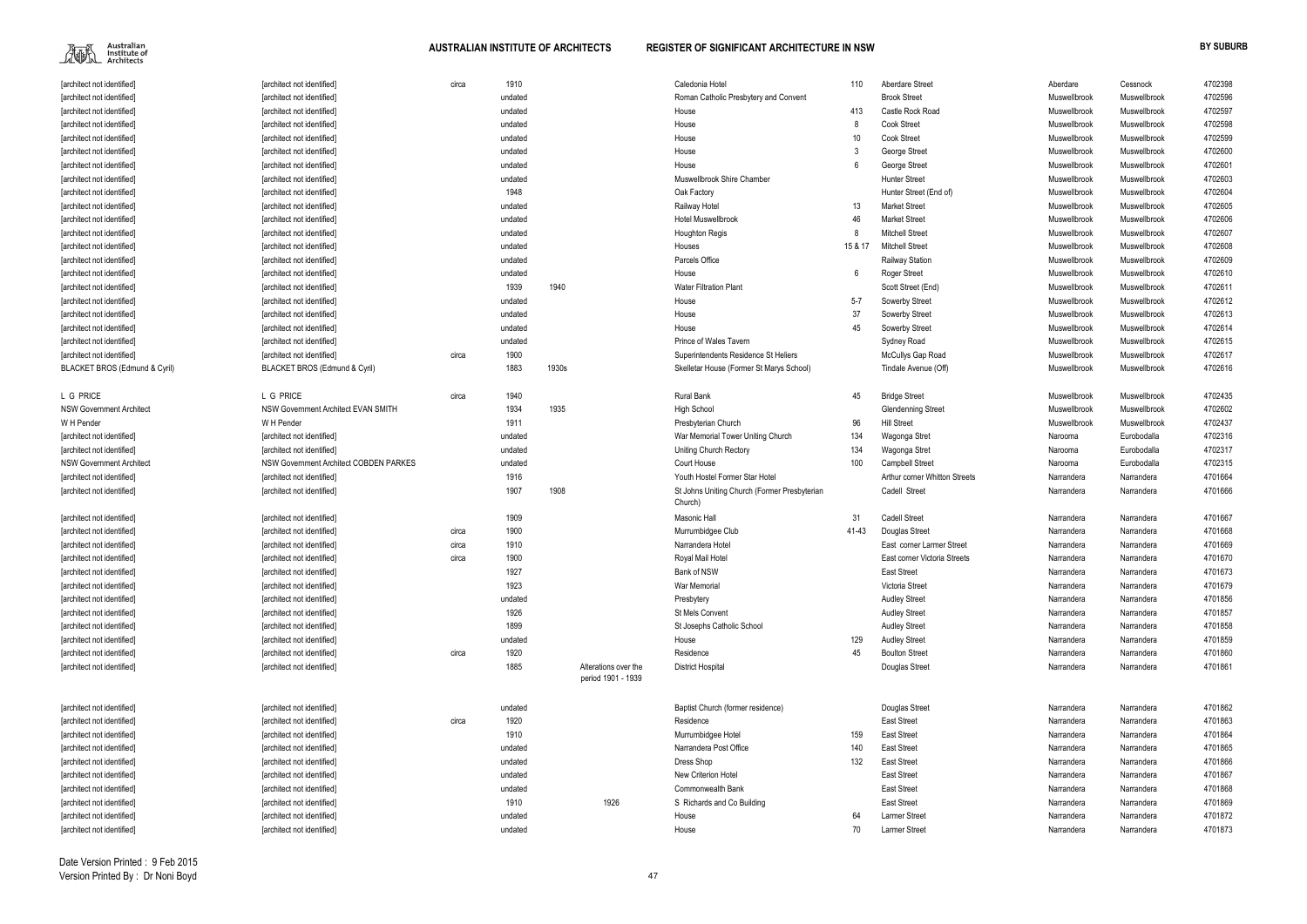

| [architect not identified]                                                       | [architect not identified]                                            | circa | 1910    |      |                           | Caledonia Hotel                                                 | 110     | <b>Aberdare Street</b>                  | Aberdare    | Cessnock     | 4702398 |
|----------------------------------------------------------------------------------|-----------------------------------------------------------------------|-------|---------|------|---------------------------|-----------------------------------------------------------------|---------|-----------------------------------------|-------------|--------------|---------|
| [architect not identified]                                                       | [architect not identified]                                            |       | undated |      |                           | House                                                           | 74      | <b>Larmer Street</b>                    | Narrandera  | Narrandera   | 4701874 |
| [architect not identified]                                                       | [architect not identified]                                            | circa | 1940    |      |                           | Douma (House)                                                   | 35      | <b>Peters Street</b>                    | Narrandera  | Narrandera   | 4701875 |
| [architect not identified]                                                       | [architect not identified]                                            |       | undated |      |                           | House                                                           |         | Roberts Street, corner of Melbourne     | Narrandera  | Narrandera   | 4701876 |
| [architect not identified                                                        | [architect not identified]                                            |       | undated |      |                           | House                                                           | 22      | <b>Roberts Street</b>                   | Narrandera  | Narrandera   | 4701877 |
| [architect not identified]                                                       | [architect not identified]                                            | circa | 1940    |      |                           | Residence                                                       | 27      | <b>Twynam Street</b>                    | Narrandera  | Narrandera   | 4701880 |
| [architect not identified]                                                       | [architect not identified]                                            |       | undated |      |                           | <b>Electricity Department</b>                                   |         | Victoria Street                         | Narrandera  | Narrandera   | 4701881 |
| [architect not identified]                                                       | [architect not identified]                                            |       | undated |      |                           | House                                                           | 56      | Victoria Street                         | Narrandera  | Narrandera   | 4701882 |
| [architect not identified]                                                       | [architect not identified]                                            |       | undated |      |                           | Silos                                                           |         | <b>Whitton Street</b>                   | Narrandera  | Narrandera   | 4701883 |
| <b>CHARLES MAYES</b>                                                             | <b>CHARLES MAYES</b>                                                  |       | undated |      |                           | Anglican Church of Saint Thomas                                 |         | <b>Larmer Street</b>                    | Narrandera  | Narrandera   | 4701870 |
| Ernest R LAVER                                                                   | Ernest R LAVER                                                        | circa | 1902    |      |                           | Showground Industrial Hall                                      |         | Elizabeth Street corner Victoria Avenue | Narrandera  | Narrandera   | 4701674 |
| Ernest R LAVER                                                                   | Ernest R LAVER                                                        |       | 1908    | 1909 |                           | Narrandera Library& Former Mechanics Institute                  | 19      | <b>Twynam Street</b>                    | Narrandera  | Narrandera   | 4701677 |
| Ernest R LAVER                                                                   | Ernest R LAVER                                                        |       | 1906    |      |                           | Derrendi (Residence)                                            | 30-32   | <b>Twynam Street</b>                    | Narrandera  | Narrandera   | 4701678 |
| <b>GEORGE INSKIP</b>                                                             | <b>GEORGE INSKIP</b>                                                  |       | undated |      |                           | <b>ANZ Bank</b>                                                 | 128-130 | <b>East Street</b>                      | Narrandera  | Narrandera   | 4701672 |
| H G ROBERSTON                                                                    | H G ROBERSTON                                                         |       | 1928    | 1930 |                           | Narrandera Council Chambers                                     | 141     | <b>East Street</b>                      | Narrandera  | Narrandera   | 4701671 |
| <b>KEMPSON &amp; CONOLLY</b>                                                     | <b>KEMPSON &amp; CONOLLY</b>                                          |       | 1908    |      |                           | St Mels Catholic Church                                         |         | <b>Audley Street</b>                    | Narrandera  | Narrandera   | 4701665 |
| Milton Boyce                                                                     | Conversion attributed to Milton Boyce                                 |       | undated |      |                           | Boy Scout Hall (former Stables)                                 | -9      | <b>Sturt Street</b>                     | Narrandera  | Narrandera   | 4701878 |
| NSW Colonial Architect with additions by the NSW                                 | NSW Government Architects J BARNET / W L                              |       | 1882    | 1892 |                           | Former Police Station & Inspectors Residence,                   | 125     | Larmer Street                           | Narrandera  | Narrandera   | 4701871 |
| Government Architect                                                             | <b>VERNON</b>                                                         |       |         |      |                           | <b>Originally Post Office</b>                                   |         |                                         |             |              |         |
| <b>NSW Government Architect</b>                                                  | NSW Government Architects J BARNET / W L<br><b>VERNON</b>             |       | 1879    |      | 1906                      | Court House                                                     | 127-129 | <b>Larmer Street</b>                    | Narrandera  | Narrandera   | 4701675 |
| <b>NSW Government Architect</b>                                                  | <b>NSW Government Architect EVAN SMITH</b>                            |       | 1933    |      |                           | Narrandera Public School                                        |         | <b>Adams Street</b>                     | Narrandera  | Narrandera   | 4701855 |
| <b>WRIGHT &amp; APPERLEY</b>                                                     | <b>WRIGHT &amp; APPERLEY</b>                                          |       | 1922    |      |                           | <b>AMP Society Building</b>                                     | 17      | <b>Twynam Street</b>                    | Narrandera  | Narrandera   | 4701676 |
| [architect not identified]                                                       | [architect not identified]                                            |       | 1926    |      |                           | Narrandera Fire Station                                         | 21      | <b>Twynam Street</b>                    | Nasrrandera | Narrandera   | 4701879 |
| [architect not identified]                                                       | [architect not identified]                                            |       | undated |      |                           | Neath Hotel                                                     |         | Northumberland Street                   | Neath       | Cessnock     | 4702438 |
| ANCHER MORTLOCK MURRAY                                                           | <b>SYDNEY ANCHER</b>                                                  |       | 1956    |      |                           | Sydney Ancher House 3                                           | 15      | Bogota Avenue                           | Neutral Bay | North Sydney | 4702987 |
| <b>B J WATERHOUSE</b>                                                            | <b>B J WATERHOUSE</b>                                                 |       | 1913    | 1914 |                           | Brent Knowle (House)                                            | 31A     | Shellcove Road                          | Neutral Bay | North Sydney | 4700805 |
| <b>B J WATERHOUSE</b>                                                            | <b>B J WATERHOUSE</b>                                                 |       | 1908    |      |                           | Ailsa (House)                                                   | 33A     | Shellcove Road                          | Neutral Bay | North Sydney | 4700806 |
| <b>B J WATERHOUSE</b>                                                            | <b>B J WATERHOUSE</b>                                                 |       | 1920    |      |                           | The Gables                                                      | 16      | <b>Spruson Street</b>                   | Neutral Bay | North Sydney | 4700808 |
| <b>FOWELL &amp; McCONNEL</b>                                                     | <b>FOWELL &amp; McCONNEL</b>                                          |       | 1937    |      |                           | <b>Baden House</b>                                              | 13      | <b>Baden Road</b>                       | Neutral Bay | North Sydney | 4700804 |
| H A WILSHIRE                                                                     | H A WILSHIRE later works by CLIVE LUCAS<br><b>STAPLETON</b>           |       | 1905    | 1910 | Altered 1950s and<br>2004 | Ingleneuk                                                       | 19      | <b>Bennett Street</b>                   | Neutral Bay | North Sydney | 4703419 |
| PEDDLE & THORP                                                                   | SAMUEL GEORGE THORP                                                   |       | 1918    |      | 1927 and 1935             | The Cobbles                                                     | 49      | Shellcove Road                          | Neutral Bay | North Sydney | 4700807 |
| <b>WILSHIRE &amp; DAY</b>                                                        | <b>WILSHIRE &amp; DAY</b>                                             |       | 1921    | 1924 |                           | House                                                           | 56      | Wycombe Road                            | Neutral Bay | North Sydney | 4700809 |
| NEVILLE GRUZMAN                                                                  | NEVILLE GRUZMAN                                                       |       | 1954    | 1955 |                           | Montrose Apartments (Maisonettes)                               | 439     | <b>Alfred Street</b>                    | Neutral Bay | North Sydney | 4703262 |
| [architect not identified]                                                       | [architect not identified]                                            |       | 1921    | 1925 |                           | Tyrell House                                                    |         | Telford Street (opposite Hunter Street) | Newcastle   | Newcastle    | 4702457 |
| [architect not identified]                                                       | [architect not identified]                                            |       | undated |      |                           | House                                                           | 10      | <b>Barker Street</b>                    | Newcastle   | Newcastle    | 4702619 |
| [architect not identified]                                                       | [architect not identified]                                            | circa | 1910    |      |                           | New Zealand Victoria Insurance Group Building                   | 12      | <b>Bolton Street</b>                    | Newcastle   | Newcastle    | 4702621 |
| [architect not identified]                                                       | [architect not identified]                                            |       | 1908    |      |                           | <b>Municipal Buildings</b>                                      | 122-132 | <b>Hunter Street</b>                    | Newcastle   | Newcastle    | 4702624 |
| [architect not identified]                                                       | [architect not identified]                                            |       | 1938    |      |                           | Milk Board Building (Central Tower)                             |         | <b>Hunter Street</b>                    | Newcastle   | Newcastle    | 4702626 |
| [architect not identified]                                                       | [architect not identified]                                            | circa | 1930    |      |                           | Telephone Exchange                                              |         | <b>King Street</b>                      | Newcastle   | Newcastle    | 4702627 |
| [architect not identified]                                                       | [architect not identified]                                            |       | undated |      |                           | David Jones                                                     |         | <b>Wolfe Street</b>                     | Newcastle   | Newcastle    | 4702630 |
| ANCHER MORTLOCK MURRAY & WOOLLEY                                                 | <b>KEN WOOLLEY</b>                                                    |       | 1963    | 1964 |                           | University of Newcastle, Student Union Building                 |         |                                         | Newcastle   | Newcastle    | 4703099 |
| ANCHER MORTLOCK MURRAY & WOOLLEY                                                 | ANCHER MORTLOCK MURRAY & WOOLLEY                                      |       | 1968    |      |                           | University of Newcastle, Great Hall                             |         |                                         | Newcastle   | Newcastle    | 4703104 |
| CASTLEDEN & SARA, PITT & PITT, LEES & VALENTINE,<br><b>HOSKINS &amp; PILGRIM</b> | CASTLEDEN & SARA, PITT & PITT, LEES &<br>VALENTINE, HOSKINS & PILGRIM |       | 1955    |      |                           | Newcastle War Memorial Cultural Centre,<br>Region Library       |         | <b>Laman Street</b>                     | Newcastle   | Newcastle    | 4703095 |
| E G CASTLEDEN                                                                    | E G CASTLEDEN                                                         |       | 1919    |      |                           | Caldnells                                                       |         | <b>Hunter Street</b>                    | Newcastle   | Newcastle    | 4702625 |
| <b>EMIL SODERSTEN</b>                                                            | <b>EMIL SODERSTEN</b>                                                 |       | 1936    | 1938 |                           | Segenhoe Apartments                                             | 50      | <b>Wolfe Street</b>                     | Newcastle   | Newcastle    | 4702458 |
| <b>EMIL SODERSTEN</b>                                                            | <b>EMIL SODERSTEN</b>                                                 |       | undated |      |                           | Shandon                                                         |         | <b>Barker Street</b>                    | Newcastle   | Newcastle    | 4702618 |
| EMIL SODERSTEN with PITT & MEREWETHER                                            | EMIL SODERSTEN with PITT & MEREWETHER                                 |       | 1937    | 1938 |                           | University of Newcastle, University House<br>Former Nesca House | 300     | King Street                             | Newcastle   | Newcastle    | 4702448 |
| <b>ERNEST YEOMANS</b>                                                            | <b>ERNEST YEOMANS</b>                                                 |       | undated |      |                           | Pembroke Terrace                                                |         | <b>Stevenson Place</b>                  | Newcastle   | Newcastle    | 4702629 |
| F A SCORER                                                                       | F A SCORER                                                            |       | 1934    |      |                           | Nobbys Beach Pavilion                                           |         | Nobbys Road                             | Newcastle   | Newcastle    | 4702451 |
|                                                                                  |                                                                       |       |         |      |                           |                                                                 |         |                                         |             |              |         |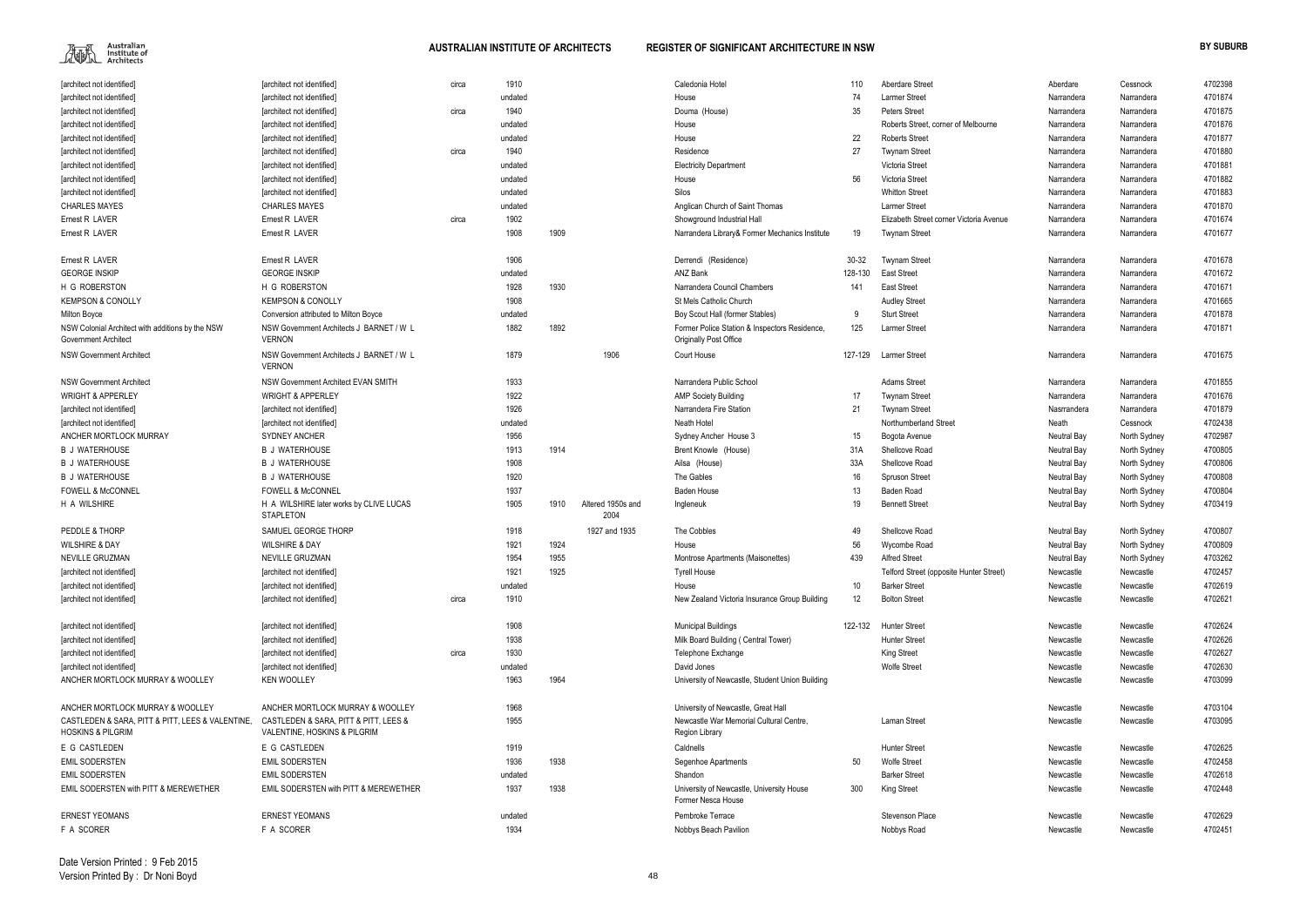

| [architect not identified]                                                                                                        | [architect not identified]                                                          | circa  | 1910    |      |                              | Caledonia Hotel                                                   | 110     | <b>Aberdare Street</b>                        | Aberdare          | Cessnock         | 4702398 |
|-----------------------------------------------------------------------------------------------------------------------------------|-------------------------------------------------------------------------------------|--------|---------|------|------------------------------|-------------------------------------------------------------------|---------|-----------------------------------------------|-------------------|------------------|---------|
| <b>F A SCORER</b>                                                                                                                 | <b>F A SCORER</b>                                                                   | circa  | 1930    |      |                              | DEM Newcastle South Beach Pavilion                                |         | <b>Newcastle Beach</b>                        | Newcastle         | Newcastle        | 4702628 |
| F A SCORER Attributed                                                                                                             | F A SCORER Attributed                                                               |        | 1922    |      |                              | Ocean Baths                                                       |         | Shortland Esplanade                           | Newcastle         | Newcastle        | 4702455 |
| F B MENKENS                                                                                                                       | F B MENKENS                                                                         |        | 1901    |      |                              | Warehouse Formerly David Cohen & Co                               |         | <b>Bolton Street</b>                          | Newcastle         | Newcastle        | 4702622 |
| F G CASTLEDEN & A & K HENDERSON (Melbourne)                                                                                       | F G CASTLEDEN & A & K HENDERSON (Melbourne) circa                                   |        | 1917    |      |                              | CBA Bank (Former)                                                 | 67-69   | <b>Hunter Street</b>                          | Newcastle         | Newcastle        | 4702441 |
| <b>FREDERICK MENKENS</b>                                                                                                          | <b>FREDERICK MENKENS</b>                                                            |        | 1905    |      |                              | <b>Wombah Flats</b>                                               | 46-48   | <b>Telford Street</b>                         | Newcastle         | Newcastle        | 4702456 |
| G G CASTLEDEN & BURCHAM CLAMP                                                                                                     | G G CASTLEDEN & BURCHAM CLAMP                                                       |        | 1911    |      |                              | Piccardi Centre                                                   | 6       | <b>Bolton Street</b>                          | Newcastle         | Newcastle        | 4702620 |
| GITA, ROD & HAY                                                                                                                   | GITA, ROD & HAY                                                                     |        | undated |      |                              | Flats                                                             |         | <b>Church Street corner Watt Street</b>       | Newcastle         | Newcastle        | 4702623 |
| <b>GORDON W LEE</b>                                                                                                               | <b>GORDON W LEE</b>                                                                 |        | 1940    |      |                              | Bank Corner, Bank of NSW                                          |         | <b>Hunter Street</b>                          | Newcastle         | Newcastle        | 4702447 |
| <b>HENDERSON Attributed</b>                                                                                                       | <b>HENDERSON Attributed</b>                                                         | decade | 1920    |      |                              | T&G Building                                                      |         | <b>Hunter Street</b>                          | Newcastle         | Newcastle        | 4702439 |
| <b>HENNESSY &amp; HENNESSY</b>                                                                                                    | <b>HENNESSY &amp; HENNESSY</b>                                                      |        | 1937    |      |                              | <b>CML Building</b>                                               | 108-110 | <b>Hunter Street</b>                          | Newcastle         | Newcastle        | 4702445 |
| HENRY ELI WHITE                                                                                                                   | HENRY ELI WHITE                                                                     |        | 1929    |      |                              | Newcastle City Hall                                               | 290     | <b>King Street</b>                            | Newcastle         | Newcastle        | 4702449 |
| HUGHES & MOLONEY with RUDDER & GROUT                                                                                              | <b>RUDDER &amp; GROUT</b>                                                           |        | 1938    |      |                              | Great Northern Hotel, Foyer                                       | 81-83   | <b>Scott Street</b>                           | Newcastle         | Newcastle        | 4702454 |
| JOHN REID (first stage) alterations by E G YEOMANS & C H JOHN REID (first stage) alterations by E G YEOMANS &<br><b>MACKELLAR</b> | C H MACKELLAR. Note that card has CASTLEDEN                                         |        | 1908    | 1920 | altered 1950                 | David Jones, originally Scotts                                    | 169-185 | Hunter Street, corner of Perkins Street       | Newcastle         | Newcastle        | 4702446 |
| <b>KENT &amp; MASSIE</b>                                                                                                          | <b>KENT &amp; MASSIE</b>                                                            |        | 1919    |      |                              | <b>CBC Bank</b>                                                   | 73-75   | <b>Hunter Street</b>                          | Newcastle         | Newcastle        | 4702443 |
| <b>NSW Government Architect</b>                                                                                                   | George McRae, E L Drew, G M Blair & V Wilshire<br><b>Conversion by Alex Tzannes</b> |        | 1914    |      | Apartment<br>conversion 2008 | North Wing, Newcastle Hospital                                    |         | Pacific Street, corner of Ocean Street        | Newcastle         | Newcastle        | 4703485 |
| NSW Government Architect, J W THOMPSON                                                                                            | JOHN CARR with Suters Busteed Corner Clode                                          |        | 1988    |      |                              | University of Newcastle, Former Newcastle<br>Conservatorium       |         |                                               | Newcastle         | Newcastle        | 4703111 |
| NSW Government Architects Branch (on behalf of the<br>Commonwealth) (First Stage)                                                 | NSW Government Architect W L VERNON                                                 |        | 1903    | 1904 | 1938                         | Newcastle Post Office & Annexe                                    |         | <b>Hunter Street</b>                          | Newcastle         | Newcastle        | 4702442 |
| ROMBERG & BOYD, B SUTERS & ASSOCIATES                                                                                             | ROMBERG & BOYD, B SUTERS & ASSOCIATES                                               |        | 1972    | 1977 |                              | Newcastle Administration Centre                                   |         |                                               | Newcastle         | Newcastle        | 4703121 |
| <b>SCOTT &amp; GREEN</b>                                                                                                          | <b>SCOTT &amp; GREEN</b>                                                            |        | 1914    |      |                              | ANZ Bank                                                          | 102-104 | <b>Hunter Street</b>                          | Newcastle         | Newcastle        | 4702444 |
| SPAIN COSH & DODS in association with F G<br>CASTLEDEN                                                                            | SPAIN COSH & DODS in association with F G<br>CASTLEDEN                              |        | 1921    | 1924 |                              | Newcastle Club                                                    | 40      | Newcomen Street                               | Newcastle         | Newcastle        | 4702450 |
| STEPHENSON & TURNER / NSW Government Architect                                                                                    | <b>STEPHENSON &amp; TURNER / NSW Government Architect</b>                           |        | 1950    | 1954 | Demolished 2008              | DEM Newcastle Hospital Nixon Wing                                 | 21      | <b>Pacific Street</b>                         | Newcastle         | <b>Newcastle</b> | 4702452 |
| SUTERS Architects WITH STUTCHBURY & PAPE                                                                                          | SUTERS Architects WITH STUTCHBURY & PAPE                                            |        | 1999    | 2001 |                              | University of Newcastle, Life Sciences Building                   |         |                                               | Newcastle         | Newcastle        | 4703114 |
| SUTERS, B J                                                                                                                       | <b>B J SUTERS</b>                                                                   |        | 1975    |      |                              | <b>Suters Residence</b>                                           | 87      | <b>Wolfe Street</b>                           | Newcastle         | Newcastle        | 4702631 |
| <b>WRIGHT &amp; APPERLY</b>                                                                                                       | <b>WRIGHT &amp; APPERLY</b>                                                         |        | 1927    |      |                              | <b>AMP Building</b>                                               | 55-57   | <b>Hunter Street</b>                          | Newcastle         | Newcastle        | 4702440 |
| <b>HARRY SEIDLER</b>                                                                                                              | <b>HARRY SEIDLER</b>                                                                |        | 1953    |      |                              | Currie House                                                      | 3       | The Avenue                                    | Newport           | Pittwater        | 4703536 |
| [architect not identified]                                                                                                        | [architect not identified]                                                          |        | 1913    |      |                              | <b>Hollis Park</b>                                                | 168-184 | <b>Wilson Street</b>                          | Newtown           | Sydney           | 4703423 |
| JOHN HELLYER                                                                                                                      | JOHN HELLYER                                                                        |        | 1940    |      |                              | Marlborough Hotel                                                 | 145     | <b>King Street</b>                            | Newtown           | Sydney           | 4702970 |
| [architect not identified]                                                                                                        | [architect not identified]                                                          |        | undated |      |                              | Residence                                                         |         | Uki Road & Kyogle Road                        | Nimbin            | Lismore          | 4701422 |
| [architect not identified]                                                                                                        | [architect not identified]                                                          |        | undated |      |                              | Freemasons Hotel                                                  |         | 53 & 53A Cullen Street                        | Nimbin            | Lismore          | 4701513 |
| [architect not identified]                                                                                                        | [architect not identified]                                                          |        | undated |      |                              | Residence                                                         |         | On Uki to Kyogle Road near the Nimbin turnoff | Nimbin            | Lismore          | 4703534 |
| <b>FOWELL &amp; McCONNEL</b>                                                                                                      | J C FOWELL                                                                          |        | 1934    |      |                              | St Annes Shrine                                                   |         | Mitchell corner Blair Street                  | North Bondi       | Waverley         | 4700707 |
| SYDNEY ANCHER & PARTNERS                                                                                                          | <b>SYDNEY ANCHER</b>                                                                |        | 1947    | 1949 | Altered                      | Windy Dropdown (former) Lot 10 only                               |         | <b>Molong Street</b>                          | North Curl Curl   | Warringah        | 4700810 |
| [architect not identified]                                                                                                        | [architect not identified]                                                          |        | undated |      |                              | House                                                             |         | Oakhampton Road                               | North of Maitland | Maitland         | 4702588 |
| ANCHER MORTLOCK MURRAY & WOOLLEY                                                                                                  | BRYCE MORTLOCK & KEN WOOLLEY                                                        |        | 1965    | 1969 |                              | Macquarie University, Union Stage 1 & 2                           |         |                                               | North Ryde        | Ryde             | 4703102 |
| EDWARDS MADIGAN TORZILLO & BRIGGS                                                                                                 | EDWARDS MADIGAN TORZILLO & BRIGGS                                                   |        | 1972    |      |                              | Macquarie University, Council Building<br>(Administration Centre) |         |                                               | North Ryde        | Ryde             | 4702989 |
| <b>HARRY SEIDLER &amp; ASSOCIATES</b>                                                                                             | <b>HARRY SEIDLER</b>                                                                |        | undated |      |                              | House                                                             | 16      | <b>Wicks Road</b>                             | North Ryde        | Ryde             | 4703418 |
| McCONNEL SMITH & JOHNSON                                                                                                          | S SMITH                                                                             |        | 1961    |      |                              | Prebyterian Church                                                |         | Dobson Crescent & Lane Cove Road              | North Ryde        | Ryde             | 4703043 |
| FRANK I ANSON BLOOMFIELD                                                                                                          | FRANK I ANSON BLOOMFIELD. Also attributed to<br><b>HAROLD ORR</b>                   |        | 1932    | 1933 |                              | Northern Suburbs Crematorium                                      | 197     | Delhi Road                                    | North Ryde        | Ryde             | 4700811 |
| <b>BATES SMART McCUTCHEON</b>                                                                                                     | <b>BATES SMART McCUTCHEON</b>                                                       |        | 1957    |      |                              | <b>MLC Building</b>                                               | 105     | Miller Street & Mount Street                  | North Sydney      | North Sydney     | 4703034 |
| FOWELL McCONNEL & MANSFIELD                                                                                                       | FOWELL, McCONNEL & MANSFIELD                                                        |        | 1939    |      |                              | St Marys Church                                                   |         | Corner Ridge & Miller Streets                 | North Sydney      | North Sydney     | 4700815 |
| J McCARTHY / PRIESTLEY & LUMSDAINE                                                                                                | J McCARTHY / PRIESTLEY & LUMSDAINE                                                  |        | 1909    |      | 1970                         | Restaurant, Former RAIA NSW Chapter Offices<br>(former residence) |         | <b>McLaren Street</b>                         | North Sydney      | North Sydney     | 4700814 |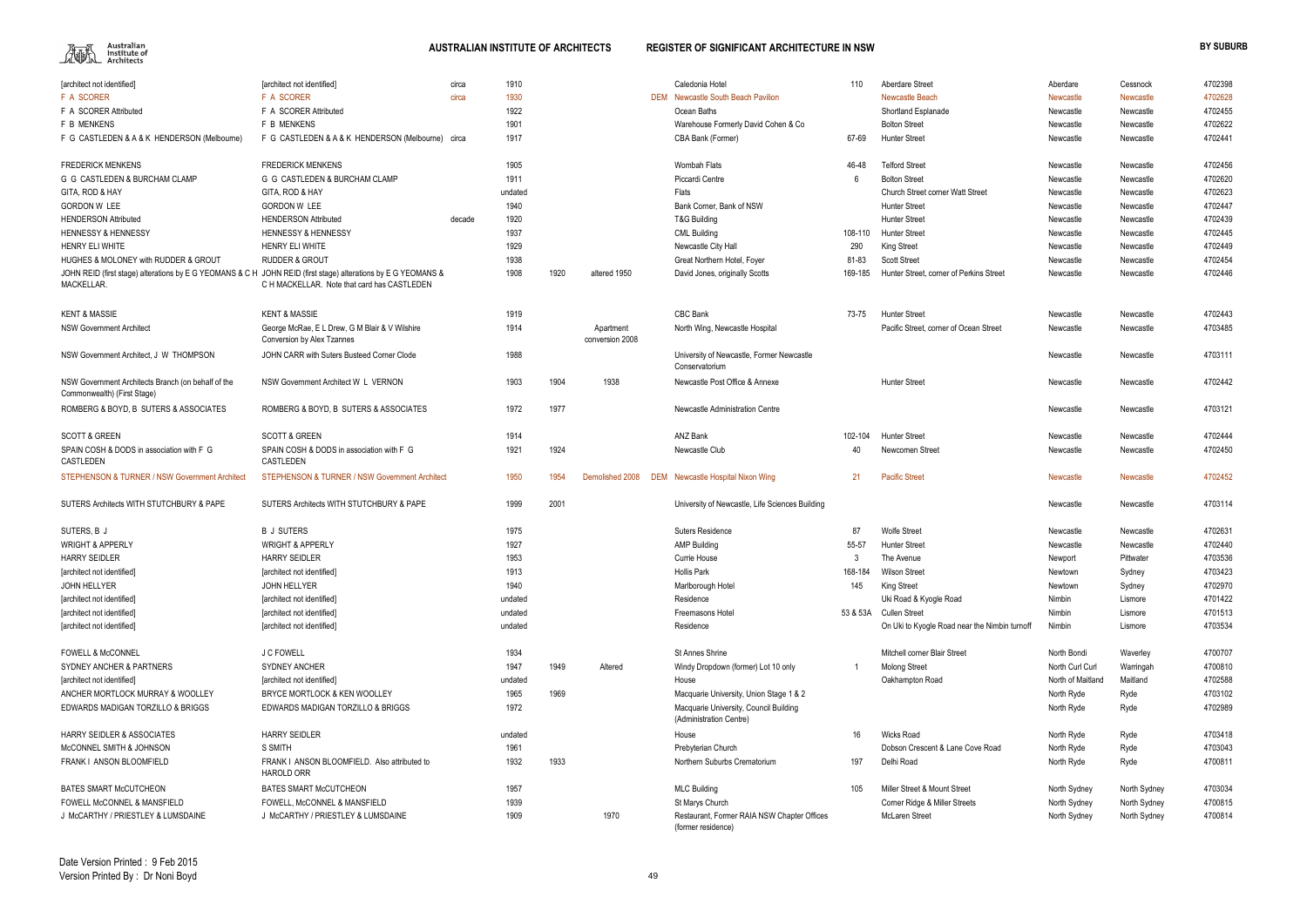

| [architect not identified]                 | [architect not identified]                 | circa | 1910    |      | Caledonia Hotel                              | 110             | Aberdare Street                           | Aberdare         | Cessnock                 | 4702398 |
|--------------------------------------------|--------------------------------------------|-------|---------|------|----------------------------------------------|-----------------|-------------------------------------------|------------------|--------------------------|---------|
| <b>TONY MOORE</b>                          | <b>TONY MOORE</b>                          |       | 1959    |      | Tony Moore House                             | 11              | <b>Lord Street</b>                        | North Sydney     | North Sydney             | 470305  |
| <b>Bruce Rickard &amp; Associates</b>      | <b>Bruce Rickard</b>                       |       | 1971    | 1974 | <b>Emily Frazer United Chapel</b>            | 434             | <b>Bobbin Head Road</b>                   | North Turramurra | Kuringgai                | 4703522 |
| <b>BRUCE RICKARD</b>                       | <b>BRUCE RICKARD</b>                       |       | 1961    | 1963 | Rickard House 2                              | 10 <sup>°</sup> | Kokoda Avenue                             | North Turramurra | Ku-Ring-Gai              | 4703065 |
| NEVILLE GRUZMAN                            | NEVILLE GRUZMAN                            |       | 1966    | 1983 | Hill House                                   | 36              | <b>Banks Avenue</b>                       | North Turramurra | Ku-Ring-Gai              | 4703072 |
| [architect not identified]                 | [architect not identified]                 |       | undated |      | Normandie Motel                              |                 | <b>Bourke Street</b>                      | North Wollongong | <b>Wollongong City</b>   | 4702136 |
| [architect not identified]                 | [architect not identified]                 |       | 1937    |      | North Beach Group Kiosk                      |                 | <b>Cliff Road</b>                         | North Wollongong | <b>Wollongong City</b>   | 4702144 |
| [architect not identified]                 | [architect not identified]                 |       | undated |      | House                                        | 36              | <b>Corrimal Street</b>                    | North Wollongong | <b>Wollongong City</b>   | 4702149 |
| [architect not identified]                 | [architect not identified]                 |       | 1951    |      | Police Boys Club                             |                 | Exeter Avenue                             | North Wollongong | <b>Wollongong City</b>   | 4702172 |
| [architect not identified]                 | [architect not identified]                 |       | undated |      | Fernmanagh                                   | 20              | Kembla Street                             | North Wollongong | <b>Wollongong City</b>   | 4702182 |
| [architect not identified]                 | [architect not identified]                 | circa | 1934    |      | North Wollongong Hotel                       |                 | Princes Highway                           | North Wollongong | <b>Wollongong City</b>   | 4702197 |
| [architect not identified]                 | [architect not identified]                 |       | undated |      | House                                        |                 | <b>View Street</b>                        | North Wollongong | <b>Wollongong City</b>   | 4702204 |
| Attributed to the NSW Government Architect | Attributed to the NSW Government Architect |       | undated |      | <b>Primary School</b>                        |                 | <b>Church Street</b>                      | North Wollongong | <b>Wollongong City</b>   | 4702137 |
| H E GALE Chief Health & Building Inspector | H E GALE                                   |       | 1936    |      | North Beach Group Surf Life Saving Club      |                 | <b>Cliff Road</b>                         | North Wollongong | <b>Wollongong City</b>   | 4702145 |
| H E GALE Chief Health & Building Inspector | H E GALE                                   |       | 1938    |      | North Beach Group Surf Pavillion             |                 | <b>Cliff Road</b>                         | North Wollongong | <b>Wollongong City</b>   | 4702146 |
| A LANYON CLARK                             | A LANYON CLARK                             |       | 1939    | 1940 | House                                        | 15              | <b>Tycannah Road</b>                      | Northbridge      | Willoughby               | 4700817 |
| <b>DOUGLAS SNELLING</b>                    | <b>DOUGLAS SNELLING</b>                    |       | 1949    | 1997 | House                                        |                 | Coorabbin Road                            | Northbridge      | Willoughby               | 4703077 |
| <b>HARRY SEIDLER &amp; ASSOCIATES</b>      | <b>HARRY SEIDLER</b>                       |       | 1959    |      | Waks House II                                | $\mathfrak{p}$  | Minimbah Road                             | Northbridge      | Willoughby               | 4702499 |
| NSW Government Architect E H FARMER        | NSW Government Architect E H Framer        |       | 1966    | 1978 | Macquarie University, Library                |                 | Wallys Walk Macquarie University          | NorthRyde        | Ryde                     | 4703460 |
|                                            | Project Architect PETER HALL               |       |         |      |                                              |                 |                                           |                  |                          |         |
| [architect not identified]                 | [architect not identified]                 |       | undated |      | Roxy Cinema                                  |                 | <b>Berry Street</b>                       | Nowra            | Shoalhaven               | 4702318 |
| [architect not identified]                 | [architect not identified]                 |       | undated |      | Anglican Church & Lych Gate and Rectory      |                 | <b>Berry Street</b>                       | Nowra            | Shoalhaven               | 4702319 |
|                                            |                                            |       |         |      |                                              |                 |                                           |                  |                          |         |
| [architect not identified]                 | [architect not identified]                 |       | undated |      | Shops                                        | 78-80           | <b>Junction Street</b>                    | Nowra            | Shoalhaven               | 470232  |
| [architect not identified]                 | [architect not identified]                 |       | undated |      | Showground Pavilion                          |                 | <b>West Street</b>                        | Nowra            | Shoalhaven               | 4702324 |
| [architect not identified]                 | [architect not identified]                 |       | undated |      | Captain Cook Memorial Structure              |                 | Princes Highway                           | Nowra            | Shoalhaven               | 4702329 |
| <b>CYRIL BLACKET</b>                       | <b>CYRIL BLACKET</b>                       |       | 1931    |      | Memorial Gates to Showground                 |                 | West Street opposite Junction Street      | Nowra            | Shoalhaven               | 4702322 |
| <b>NSW Government Architect</b>            | NSW Government Architect W L VERNON        |       | 1896    |      | Nowra Court House and Police Station         |                 | <b>Plunkett Street</b>                    | Nowra            | Shoalhaven               | 4702124 |
| NSW Government Architects Office           | NSW Government Architect W L VERNON        |       | undated |      | Nowra Post Office                            |                 | <b>Junction Street</b>                    | Nowra            | Shoalhaven               | 4702320 |
| SHEERIN & HENNESSY                         | SHEERIN & HENNESSY                         |       | undated |      | Convent Sisters of The Good Samaritan        | 22              | Shoalhaven Street                         | Nowra            | Shoalhaven               | 4702323 |
| [architect not identified]                 | [architect not identified]                 |       | undated |      | The Nundle Inn                               |                 |                                           | Nundle           | <b>Tamworth Regional</b> | 4701044 |
| [architect not identified]                 | <b>Tarchitect not identified]</b>          |       | 1930    |      | <b>Memorial Hall</b>                         |                 |                                           | Nundle           | <b>Tamworth Regional</b> | 4701045 |
| [architect not identified]                 | [architect not identified]                 |       | undated |      | Shop                                         |                 | 130 Bells Road                            | Oakey Park       | Lithgow                  | 4702706 |
| NSW Government Architect, J W THOMPSON     | Project Architect COLIN STILL              |       | 1981    |      | Alexander Mackie College of Advanced         |                 | St George Campus, Oatley Avenue           | Oatley           | Hurstville               | 4703108 |
|                                            |                                            |       |         |      | Education (former)                           |                 |                                           |                  |                          |         |
| [architect not identified]                 | [architect not identified]                 |       | 1923    |      | Oberon Masonic Temple                        | 66              | <b>Oberon Street</b>                      | Oberon           | Oberon                   | 4700135 |
| [architect not identified]                 | [architect not identified]                 | Circa | 1914    |      | St Josephs Church                            |                 | Queen Street                              | Oberon           | Oberon                   | 4700137 |
| [architect not identified]                 | [architect not identified]                 | Circa | 1914    |      | St Josephs Presbytery                        |                 | Queen Street                              | Oberon           | Oberon                   | 4700138 |
| [architect not identified]                 | [architect not identified]                 |       | undated |      | Westpac Bank                                 |                 | Oberon Street                             | Oberon           | Oberon                   | 4700210 |
| [architect not identified]                 | [architect not identified]                 |       | 1928    |      | Royal Hotel                                  | 113             | Oberon Street                             | Oberon           | Oberon                   | 4700211 |
| [architect not identified]                 | [architect not identified]                 |       | undated |      | Oberon 1914 -1918 Memorial Hall and Oberon   |                 | Oberon Street                             | Oberon           | Oberon                   | 4700212 |
|                                            |                                            |       |         |      | <b>RSL Club</b>                              |                 |                                           |                  |                          |         |
| [architect not identified]                 | [architect not identified]                 |       | undated |      | <b>Tourist Hotel</b>                         |                 | <b>Oberon Street</b>                      | Oberon           | Oberon                   | 4700213 |
| [architect not identified]                 | [architect not identified]                 |       | undated |      | Seventh Day Adventist Church                 |                 | Dart Street                               | Oberon           | Oberon                   | 4700214 |
| [architect not identified]                 | [architect not identified]                 |       | undated |      | St Josephs Hall                              |                 | Queen Street                              | Oberon           | Oberon                   | 4700215 |
| [architect not identified]                 | [architect not identified]                 |       | 1937    |      | Malachi Gilmore Hall                         |                 | Oberon Street                             | Oberon           | Oberon                   | 4700317 |
| [architect not identified]                 | [architect not identified]                 |       | undated |      | CBC Bank                                     |                 | Oberon Street                             | Oberon           | Oberon                   | 4700318 |
| [architect not identified]                 | [architect not identified]                 |       | undated |      | Ramsgate                                     |                 | Oberon Street                             | Oberon           | Oberon                   | 4700319 |
| <b>HASSELLS</b>                            | KEN MAHER, RODNEY UREN                     |       | c. 1996 | 1998 | Olympic Park Railway Station                 |                 | Showground Road, Murray Rose Avenue, Dawn | Olympic Park     | Auburn                   | 4703537 |
|                                            |                                            |       |         |      |                                              |                 | Fraser Avenue & Park Street               |                  |                          |         |
| [architect not identified]                 | [architect not identified]                 |       | 1917    |      | St Vincent de Paul Society                   | 87              | Sale Street                               | Orange           | Orange                   | 4700096 |
| [architect not identified]                 | [architect not identified]                 |       | 1908    |      | <b>Cook Park Bandstand</b>                   |                 | Cook Park                                 | Orange           | Orange                   | 4700097 |
| [architect not identified]                 | [architect not identified]                 |       | 1910    |      | St Johns Uniting Church                      |                 | <b>Anson Street</b>                       | Orange           | Orange                   | 4700099 |
| [architect not identified]                 | [architect not identified]                 | Circa | 1915    |      | Orange Cultural Centre and Historical Museum | 38              | Sale Street                               | Orange           | Orange                   | 4700100 |
|                                            |                                            |       |         |      |                                              |                 |                                           |                  |                          |         |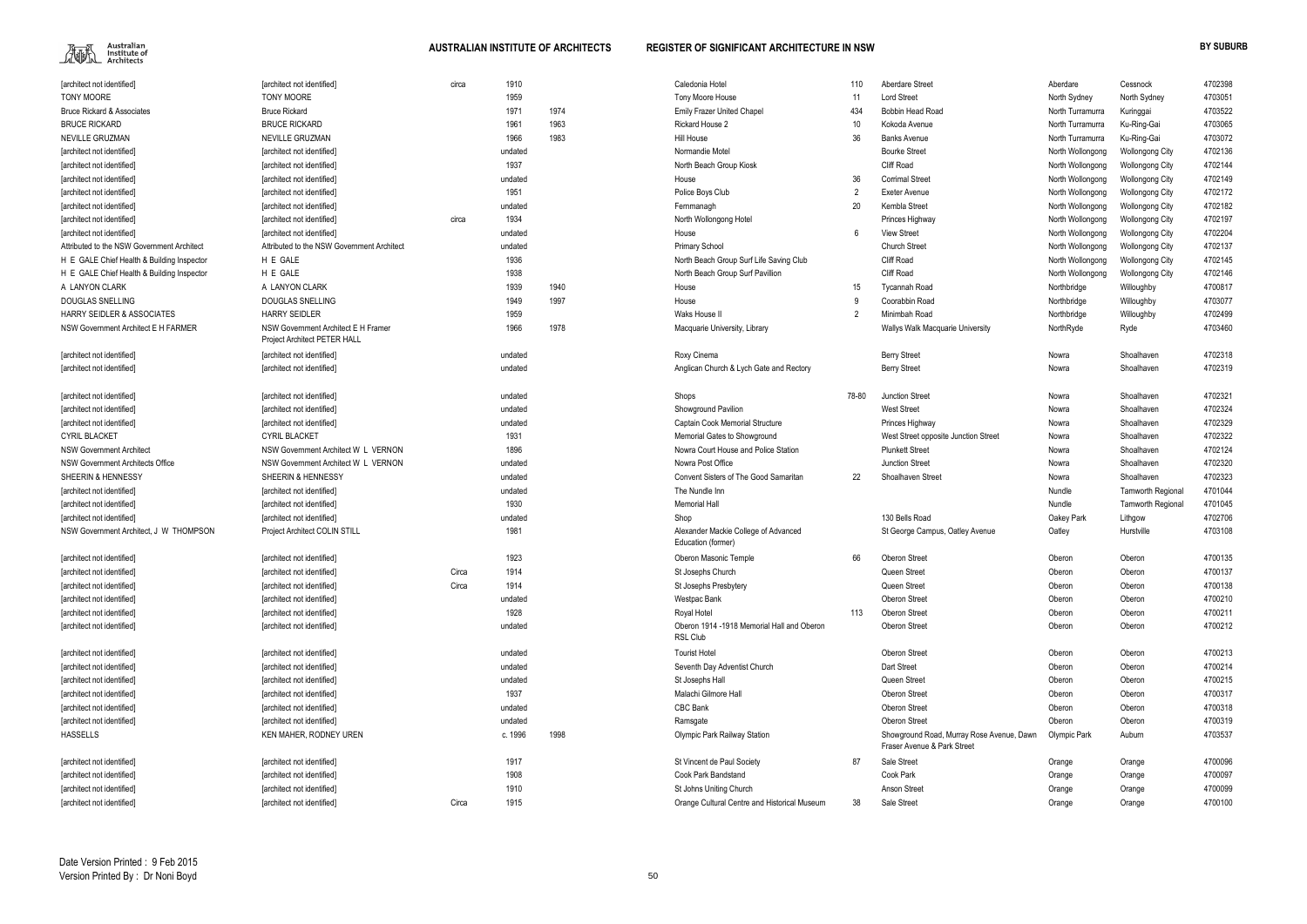$\begin{picture}(120,110) \put(0,0){\line(1,0){15}} \put(15,0){\line(1,0){15}} \put(15,0){\line(1,0){15}} \put(15,0){\line(1,0){15}} \put(15,0){\line(1,0){15}} \put(15,0){\line(1,0){15}} \put(15,0){\line(1,0){15}} \put(15,0){\line(1,0){15}} \put(15,0){\line(1,0){15}} \put(15,0){\line(1,0){15}} \put(15,0){\line(1,0){15}} \put(15,0){\line$ 

| [architect not identified]                     | [architect not identified]                                          | circa  | 1910    |      |                                   | Caledonia Hotel                              | 110     | Aberdare Street                  | Aberdare | Cessnock | 4702398 |
|------------------------------------------------|---------------------------------------------------------------------|--------|---------|------|-----------------------------------|----------------------------------------------|---------|----------------------------------|----------|----------|---------|
| [architect not identified]                     | [architect not identified]                                          | Circa  | 1938    |      |                                   | King George V Memorial Baby Health Centre    |         | <b>Kite Street</b>               | Orange   | Orange   | 4700101 |
| [architect not identified]                     | [architect not identified]                                          | Circa  | 1911    |      |                                   | Former Canobolas Shire Council Chambers      |         | <b>Kite Street</b>               | Orange   | Orange   | 4700102 |
| [architect not identified]                     | [architect not identified]                                          | Circa  | 1925    |      |                                   | Anson House                                  | 193-195 | Anson Street                     | Orange   | Orange   | 4700104 |
| [architect not identified]                     | [architect not identified]                                          | Circa  | 1935    |      |                                   | Shop Building (former Rural Bank)            | 207     | <b>Summer Street</b>             | Orange   | Orange   | 4700106 |
| [architect not identified]                     | [architect not identified]                                          | Decade | 1920    |      |                                   | <b>Tourist Hotel</b>                         |         | <b>Summer Street</b>             | Orange   | Orange   | 4700108 |
| [architect not identified]                     | [architect not identified]                                          | Circa  | 1910    |      |                                   | <b>Commemorative Bandstand</b>               |         | Robertson Park                   | Orange   | Orange   | 4700109 |
| [architect not identified]                     | [architect not identified]                                          |        | 1890    |      | 1955 alterations for<br>clubhouse | Newstead, later Orange Newstead Bowling Club |         | 47-49 Hill Street                | Orange   | Orange   | 4700342 |
| [architect not identified]                     | [architect not identified]                                          |        | undated |      |                                   | Orange City Bowling Club                     |         | Sale Street. Moulder Park        | Orange   | Orange   | 4700343 |
| [architect not identified]                     | [architect not identified]                                          |        | undated |      |                                   | Pendarvis                                    |         | Byng, East of Orange             | Orange   | Orange   | 4700344 |
| [architect not identified]                     | [architect not identified]                                          |        | 1830s   |      | added to 1840s                    | Bookanan                                     |         |                                  | Orange   | Orange   | 4700348 |
| [architect not identified]                     | [architect not identified]                                          |        | undated |      |                                   | <b>Civic Centre</b>                          |         | Lords Place                      | Orange   | Orange   | 4700349 |
| [architect not identified]                     | [architect not identified]                                          | Circa  | 1963    |      |                                   | Orange Ex-services Club                      |         | Anson Street                     | Orange   | Orange   | 4700477 |
| [architect not identified]                     | [architect not identified]                                          |        | 1917    |      |                                   | <b>Convent of Mercy</b>                      |         | <b>Byng Street</b>               | Orange   | Orange   | 4700478 |
| [architect not identified]                     | [architect not identified]                                          |        | 1913    |      |                                   | Sacred Heart Infant School                   |         | <b>Byng Street</b>               | Orange   | Orange   | 4700479 |
| [architect not identified]                     | [architect not identified]                                          |        | 1919    |      |                                   | Holy Trinity Anglican Church                 |         | Byng Street corner Anson Street  | Orange   | Orange   | 4700480 |
| [architect not identified]                     | [architect not identified]                                          |        | undated |      |                                   | Garryowen                                    | 102     | Franklin Road                    | Orange   | Orange   | 4700481 |
| [architect not identified]                     | [architect not identified]                                          |        | 1897    |      |                                   | St Josephs Catholic Church                   |         | <b>Hill Street</b>               | Orange   | Orange   | 4700482 |
| [architect not identified]                     | [architect not identified]                                          | Circa  | 1950    |      |                                   | Ophir County Council                         |         | <b>Kite Street</b>               | Orange   | Orange   | 4700483 |
| [architect not identified]                     | [architect not identified]                                          |        | 1927    |      |                                   | St Marys Church School                       |         | <b>Edward Street</b>             | Orange   | Orange   | 4700484 |
| [architect not identified]                     | [architect not identified]                                          |        | undated |      |                                   | Caleulea Court                               |         | Salt Street                      | Orange   | Orange   | 4700485 |
| [architect not identified]                     | [architect not identified]                                          |        | undated |      |                                   | National Australia Bank                      |         | <b>Summer Street</b>             | Orange   | Orange   | 4700486 |
| [architect not identified]                     | [architect not identified]                                          |        | undated |      |                                   | State Bank                                   |         | <b>Summer Street</b>             | Orange   | Orange   | 4700487 |
| [architect not identified]                     | [architect not identified]                                          |        | 1920    |      |                                   | Shop Building (now HCF Office)               |         | <b>Summer Street</b>             | Orange   | Orange   | 4700488 |
| [architect not identified]                     | [architect not identified]                                          |        | undated |      |                                   | Former Congregation Church                   |         | <b>Summer Street</b>             | Orange   | Orange   | 4700489 |
| [architect not identified]                     | [architect not identified]                                          |        | undated |      |                                   | St Marys Church                              |         | <b>Summer Street</b>             | Orange   | Orange   | 4700490 |
| [architect not identified]                     | [architect not identified]                                          |        | undated |      |                                   | <b>Realty Building</b>                       |         | <b>Summer Street</b>             | Orange   | Orange   | 4700491 |
| [architect not identified]                     | [architect not identified]                                          |        | undated |      |                                   | Commonwealth Bank                            |         | <b>Summer Street</b>             | Orange   | Orange   | 4700492 |
| [architect not identified]                     | [architect not identified]                                          |        | 1923    |      |                                   | St Johns Uniting Church Sunday School Hall   |         | <b>Kite Street</b>               | Orange   | Orange   | 4700494 |
|                                                |                                                                     |        |         |      |                                   |                                              |         |                                  |          |          |         |
| [architect not identified]                     | [architect not identified]                                          |        | 1934    |      |                                   | Orange Scout Hall                            |         | <b>Kite Street</b>               | Orange   | Orange   | 4700495 |
| [architect not identified]                     | [architect not identified]                                          |        | undated |      |                                   | House                                        | 90      | <b>Kite Street</b>               | Orange   | Orange   | 4700496 |
| [architect not identified]                     | [architect not identified]                                          |        | undated |      |                                   | <b>State Rail Authority Building</b>         | 162     | <b>Peislet Street</b>            | Orange   | Orange   | 4700497 |
| [architect not identified]                     | [architect not identified]                                          |        | undated |      |                                   | War Memorial                                 |         | Robertson Park                   | Orange   | Orange   | 4700498 |
| [architect not identified]                     | [architect not identified]                                          | Circa  | 1920    |      |                                   | <b>Whitney Fountain</b>                      |         | Robertson Park                   | Orange   | Orange   | 4700499 |
| [architect not identified]                     | [architect not identified]                                          |        | undated |      |                                   | Womens Rest Centre                           |         | Robertson Park                   | Orange   | Orange   | 4700500 |
| [architect not identified]                     | [architect not identified]                                          |        | 1905    |      |                                   | War Memorial Lampost                         |         | Robertson Park                   | Orange   | Orange   | 4700501 |
| [architect not identified]                     | [architect not identified]                                          |        | 1932    |      | altered 1950s                     | Orange Base Hospital                         |         | Sale Street corner Dalton Street | Orange   | Orange   | 4700502 |
| [architect not identified]                     | [architect not identified]                                          |        | 1913    |      |                                   | Orange College of TAFE                       |         | Sale Street                      | Orange   | Orange   | 4700503 |
| [architect not identified]                     | [architect not identified]                                          |        | undated |      |                                   | <b>ABC Radio Building</b>                    | 41      | Salt Street                      | Orange   | Orange   | 4700504 |
| [architect not identified]                     | [architect not identified]                                          |        | 1905    |      |                                   | Orange Fire Station                          |         | <b>Summer Street</b>             | Orange   | Orange   | 4700506 |
| [architect not identified]                     | [architect not identified]                                          |        | undated |      |                                   | <b>Coronet Theatre</b>                       | 135-137 | <b>Summer Street</b>             | Orange   | Orange   | 4700507 |
| [architect not identified]                     | [architect not identified]                                          |        | 1918    | 1921 |                                   | <b>Memorial Hall</b>                         |         | Anson Street corner Byng Street  | Orange   | Orange   | 4702046 |
| A DIXON-CHATER                                 | A DIXON-CHATER                                                      |        | 1913    |      |                                   | Orange Baptist Church                        | 59      | <b>Salt Street</b>               | Orange   | Orange   | 4700505 |
| <b>GEORGE ALLEN MANSFIELD</b>                  | <b>GEORGE ALLEN MANSFIELD</b>                                       |        | 1880    |      |                                   | Orange Primary School (Orange Public School) |         | Kite Street corner Sale Street   | Orange   | Orange   | 4700345 |
| <b>GEORGE NEWTON KENWORTHY</b>                 | <b>GEORGE NEWTON KENWORTHY</b>                                      | Circa  | 1938    |      |                                   | Royal Hotel                                  | 232     | Lords Place                      | Orange   | Orange   | 4700107 |
| NSW Government Architect E H FARMER            | NSW Government Architect E H FARMER                                 |        | 1966    |      |                                   | Orange Infants School                        |         | Anson Street                     | Orange   | Orange   | 4700098 |
| NSW Government Architect Walter Liberty Vernon | NSW Government Architects Branch, design architect not<br>confirmed |        | 1908    | 1909 |                                   | Orange Lands Office                          |         | Kite Street corner Anson Street  | Orange   | Orange   | 4700103 |
| NSW Government Architect, J W THOMPSON         | Project Architect COLIN STILL                                       |        | 1986    |      |                                   | Orange Civic Centre, Library & Art Gallery   |         |                                  | Orange   | Orange   | 4703098 |
| <b>SCOTT GREEN &amp; SCOTT</b>                 | <b>SCOTT GREEN &amp; SCOTT</b>                                      |        | 1939    |      |                                   | <b>Hotel Canobolas</b>                       |         | <b>Summer Street</b>             | Orange   | Orange   | 4700105 |

| Aberdare | Cessnock | 4702398 |
|----------|----------|---------|
|          |          | 4700101 |
| Orange   | Orange   |         |
|          |          |         |
| Orange   | Orange   | 4700102 |
|          |          |         |
| Orange   | Orange   | 4700104 |
| Orange   | Orange   | 4700106 |
| Orange   | Orange   | 4700108 |
| Orange   | Orange   | 4700109 |
| Orange   | Orange   | 4700342 |
|          |          |         |
| Orange   | Orange   | 4700343 |
| Orange   | Orange   | 4700344 |
| Orange   | Orange   | 4700348 |
| Orange   | Orange   | 4700349 |
| Orange   | Orange   | 4700477 |
| Orange   | Orange   | 4700478 |
| Orange   | Orange   | 4700479 |
| Orange   | Orange   | 4700480 |
| Orange   | Orange   | 4700481 |
| Orange   | Orange   | 4700482 |
| Orange   | Orange   | 4700483 |
| Orange   | Orange   | 4700484 |
| Orange   | Orange   | 4700485 |
| Orange   | Orange   | 4700486 |
| Orange   | Orange   | 4700487 |
| Orange   | Orange   | 4700488 |
| Orange   | Orange   | 4700489 |
| Orange   | Orange   | 4700490 |
| Orange   | Orange   | 4700491 |
| Orange   | Orange   | 4700492 |
| Orange   | Orange   | 4700494 |
|          |          |         |
| Orange   | Orange   | 4700495 |
| Orange   | Orange   | 4700496 |
| Orange   | Orange   | 4700497 |
| Orange   | Orange   | 4700498 |
| Orange   | Orange   | 4700499 |
| Orange   | Orange   | 4700500 |
| Orange   | Orange   | 4700501 |
| Orange   | Orange   | 4700502 |
| Orange   | Orange   | 4700503 |
| Orange   | Orange   | 4700504 |
| Orange   | Orange   | 4700506 |
| Orange   |          | 4700507 |
|          | Orange   | 4702046 |
| Orange   | Orange   |         |
| Orange   | Orange   | 4700505 |
| Orange   | Orange   | 4700345 |
| Orange   | Orange   | 4700107 |
| Orange   | Orange   | 4700098 |
| Orange   | Orange   | 4700103 |
|          |          |         |
| Orange   | Orange   | 4703098 |
|          |          |         |
| Orange   | Orange   | 4700105 |
|          |          |         |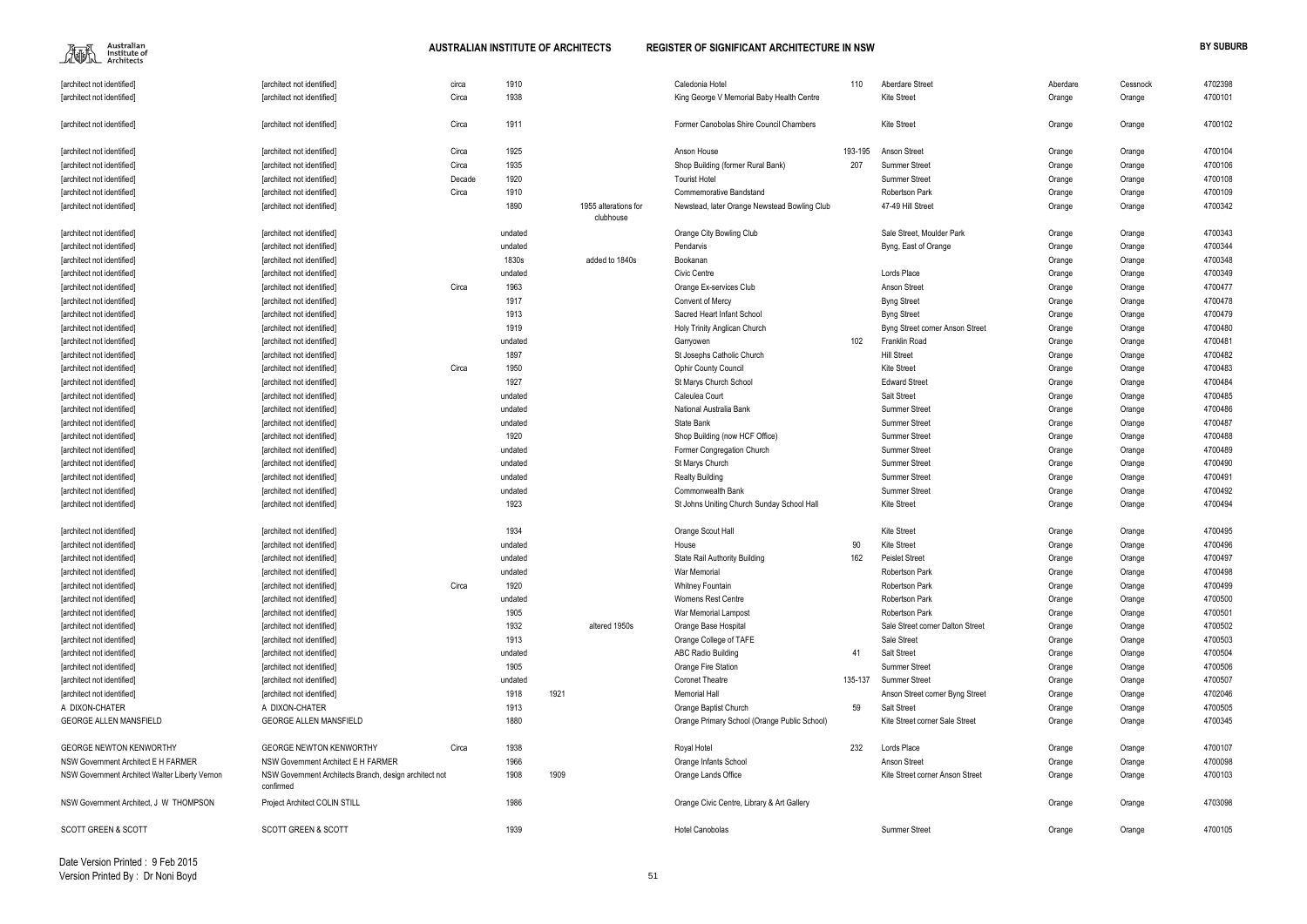

| 110   | Aberdare Street                     | Aberdare             | Cessnock        | 4702398 |
|-------|-------------------------------------|----------------------|-----------------|---------|
| $-11$ | Oxford Street                       | Paddington           | Sydney          | 4703421 |
| 9-33  | <b>Lawson Street</b>                | Paddington           | Sydney          | 4702884 |
| 40    | Stephen Street                      | Paddington           | Sydney          | 4702883 |
| 159   | <b>Windsor Street</b>               | Paddington           | Woollahra       | 4703313 |
| 9     | <b>Forbes Street</b>                | Paddington           | Woollahra       | 4703310 |
| 132   | <b>Paddington Street</b>            | Paddington           | Woollahra       | 4703311 |
| 156   | <b>Sutherland Street</b>            | Paddington           | Woollahra       | 4703314 |
| 8A    | Cooper Street                       | Paddington           | Woollahra       | 4702984 |
| 88    | Hargrave Street                     | Paddington           | Woollahra       | 4703089 |
| 88    | <b>Sutherland Street</b>            | Paddington           | Woollahra       | 4701149 |
| 23    | Oxford Street                       | Paddington           | Woollahra       | 4703137 |
| 11    | Elizabeth Place                     | Paddington           | Woollahra       | 4703308 |
| 54    | Caledonia Street                    | Paddington           | Woollahra       | 4703307 |
|       | <b>Bennets Grove Avenue</b>         | Paddington           | Woollahra       | 4703154 |
|       |                                     | Palm Beach           | Pittwater       | 4702985 |
| 170   | Barrenjoey Road                     | Palm Beach           | Pittwater       | 4700818 |
| 19    | Ocean Road                          | Palm Beach           | Pittwater       | 4703068 |
| 23    | Cynthea Road                        | Palm Beach           | Pittwater       | 4700469 |
| 21    | Cynthea Road                        | Palm Beach           | Pittwater       | 4702394 |
| 949   | Barrenjoey Road                     | Palm Beach           | Pittwater       | 4702954 |
|       | Barrenjoey Road                     | Palm Beach           | Pittwater       | 4702955 |
| 26    | Pacific Road                        | Palm Beach           | Pittwater       | 4703148 |
| 112   | Pacific Road                        | Palm Beach           | Pittwater       | 4703317 |
| 15    | <b>Church Street</b>                | Parkes               | Parkes          | 4702047 |
|       | Court Street & Clarinda Street      | Parkes               | Parkes          | 4702049 |
|       | Gap Street                          | Parkes               | Parkes          | 4702051 |
|       | <b>Currajong Street</b>             | Parkes               | Parkes          | 4702050 |
| 230   | Clarinda Street                     | Parkes               | Parkes          | 4702048 |
|       |                                     | Parklea              | Blacktown       | 4703126 |
| 65    | George Street                       | Parramatta           | Parramatta City | 4700819 |
|       | Civic Place                         | Parramatta           | Parramatta City | 4703096 |
| 182   | Church Street                       | Parramatta           | Parramatta City | 4703124 |
|       | <b>Tocal Road</b>                   | Patterson            | Cessnock        | 4700063 |
| 17    | The Crescent                        | <b>Pennant Hills</b> | Hornsby         | 4700820 |
|       | <b>Coombes Drive</b>                | Penrith              | Penrith         | 4703141 |
| 26    |                                     |                      |                 |         |
| 3-25  | New Canterbury Road                 | Petersham            | Marrickville    | 4700822 |
|       | Gordon Street                       | Petersham            | Marrickville    | 4703109 |
| 100   | Crystal & Frederick Streets         | Petersham            | Marrickville    | 4700821 |
|       | Hume Highway corner Menangle Street | Picton               | Wollondilly     | 4702126 |
| 129   | Hume Highway                        | Picton               | Wollondilly     | 4702127 |
|       | Menagle Street                      | Picton               | Wollondilly     | 4702128 |
|       | Hume Highway                        | Picton               | Wollondilly     | 4702125 |
| 7     | Longworth Avenue                    | Point Piper          | Woollahra       | 4700823 |
| 1     | <b>Wolseley Crescent</b>            | Point Piper          | Woollahra       | 4700825 |

| [architect not identified]                                                                                               | [architect not identified]                                       | circa | 1910    |      |          | Caledonia Hotel                                                          | 110      | Aberdare Street                     | Aberdare             | Cessnock        | 4702398 |
|--------------------------------------------------------------------------------------------------------------------------|------------------------------------------------------------------|-------|---------|------|----------|--------------------------------------------------------------------------|----------|-------------------------------------|----------------------|-----------------|---------|
| <b>JOHN KIRKPATRICK</b>                                                                                                  | <b>JOHN KIRKPATRICK</b>                                          |       | undated |      |          | Former Olympia Theatre                                                   | $1 - 11$ | <b>Oxford Street</b>                | Paddington           | Sydney          | 4703421 |
| DAVEY & BRINDLEY                                                                                                         | DAVEY & BRINDLEY                                                 |       | undated |      |          | Stirling                                                                 | 29-33    | <b>Lawson Street</b>                | Paddington           | Sydney          | 4702884 |
| <b>HARRY SEIDLER &amp; ASSOCIATES</b>                                                                                    | <b>HARRY SEIDLER</b>                                             |       | 1963    |      |          | City Council Flats [now Housing Commission<br>tbcl                       | 40       | <b>Stephen Street</b>               | Paddington           | Sydney          | 4702883 |
| <b>ALEC TZANNES</b>                                                                                                      | ALEC TZANNES                                                     |       | 1987    |      |          | Henwood House                                                            | 159      | <b>Windsor Street</b>               | Paddington           | Woollahra       | 4703313 |
| ALLEN JACK & COTTIER                                                                                                     | PETER STRONACH                                                   |       | 1981    | 1984 |          | Nankervis House                                                          |          | <b>Forbes Street</b>                | Paddington           | Woollahra       | 4703310 |
| ALLEN JACK & COTTIER                                                                                                     | ALLEN JACK & COTTIER                                             |       | 1980    |      |          | <b>Barrett House Alterations</b>                                         | 132      | Paddington Street                   | Paddington           | Woollahra       | 4703311 |
| ALLEN JACK & COTTIER                                                                                                     | PETER STRONACH                                                   |       | 1982    |      |          | Smith House                                                              | 156      | <b>Sutherland Street</b>            | Paddington           | Woollahra       | 4703314 |
| ANCHER MORTLOCK MURRAY & WOOLLEY                                                                                         | <b>KEN WOOLLEY</b>                                               |       | 1981    |      |          | Woolley House II                                                         | 8A       | <b>Cooper Street</b>                | Paddington           | Woollahra       | 4702984 |
| <b>CLARK GAZZARD YEOMANS</b>                                                                                             | DONALD GAZZARD                                                   |       | 1975    |      |          | Gazzard House                                                            | 88       | Hargrave Street                     | Paddington           | Woollahra       | 4703089 |
| <b>GLENN MURCUTT</b>                                                                                                     | <b>GLENN MURCUTT</b>                                             |       | 1987    | 1900 |          | Magney House II                                                          | 88       | Sutherland Street                   | Paddington           | Woollahra       | 4701149 |
| PREVOST & ANCHER                                                                                                         | <b>SYDNEY ANCHER</b>                                             |       | 1939    |      |          | Rose & Shamrock Hotel                                                    | 23       | <b>Oxford Street</b>                | Paddington           | Woollahra       | 4703137 |
| <b>TERRY DORROUGH</b>                                                                                                    | <b>TERRY DORROUGH</b>                                            |       | 1977    | 1978 |          | Dorrough House                                                           | -11      | Elizabeth Place                     | Paddington           | Woollahra       | 4703308 |
| <b>VIVIAN FRASER</b>                                                                                                     | <b>VIVIAN FRASER</b>                                             |       | 1974    |      |          | Fraser House (or residence)                                              | 54       | Caledonia Street                    | Paddington           | Woollahra       | 4703307 |
| W E LUCAS                                                                                                                | W E LUCAS                                                        |       | 1969    |      |          | Orange Tree Grove Apartments                                             |          | <b>Bennets Grove Avenue</b>         | Paddington           | Woollahra       | 4703154 |
| ANCHER MORTLOCK MURRAY & WOOLLEY                                                                                         | <b>KEN WOOLLEY</b>                                               |       | 1986    |      |          | Woolley House III                                                        |          |                                     | Palm Beach           | Pittwater       | 4702985 |
| <b>ARTHUR BALDWINSON</b>                                                                                                 | <b>ARTHUR BALDWINSON</b>                                         |       | 1938    | 1939 |          | <b>William Collins House</b>                                             | 1170     | <b>Barrenjoey Road</b>              | Palm Beach           | Pittwater       | 4700818 |
| <b>BRUCE RICKARD</b>                                                                                                     | <b>BRUCE RICKARD</b>                                             |       | 1974    |      |          | Feinberg House 2                                                         | 19       | Ocean Road                          | Palm Beach           | Pittwater       | 4703068 |
| <b>HARRY SEIDLER &amp; Associates</b>                                                                                    | <b>HARRY SEIDLER</b>                                             |       | 1952    |      |          | Waterman House (also referred to as Treetops<br>or Cynthea Road House I) | 23       | Cynthea Road                        | Palm Beach           | Pittwater       | 4700469 |
| <b>HARRY SEIDLER &amp; ASSOCIATES</b>                                                                                    | <b>HARRY SEIDLER</b>                                             |       | 1994    |      |          | Cynthea Road House II (Cohen House)                                      | 21       | Cynthea Road                        | Palm Beach           | Pittwater       | 4702394 |
| PETER MULLER                                                                                                             | PETER MULLER                                                     |       | 1955    | 1956 | Altered  | Richardson House (Kumale)                                                | 949      | <b>Barrenjoey Road</b>              | Palm Beach           | Pittwater       | 4702954 |
| PETER MULLER                                                                                                             | PETER MULLER                                                     |       | 1958    |      |          | Palm Beach Kindergarten                                                  |          | <b>Barrenjoey Road</b>              | Palm Beach           | Pittwater       | 4702955 |
| PHILIP COX & PARTNERS                                                                                                    | PHILIP COX                                                       |       | 1968    |      |          | Dr & Mrs Ferguson House 1                                                | 26       | Pacific Road                        | Palm Beach           | Pittwater       | 4703148 |
| <b>TERRY DORROUGH</b>                                                                                                    | <b>TERRY DORROUGH</b>                                            |       | 1986    |      |          | Swift House                                                              | 112      | Pacific Road                        | Palm Beach           | Pittwater       | 4703317 |
| [architect not identified]                                                                                               | [architect not identified]                                       |       | 1926    |      |          | St Georges Church of England                                             | 15       | Church Street                       | Parkes               | Parkes          | 4702047 |
| [architect not identified]                                                                                               | [architect not identified]                                       |       | 1897    |      | 1912     | Methodist Church and Hall (Former)                                       |          | Court Street & Clarinda Street      | Parkes               | Parkes          | 4702049 |
| [architect not identified]                                                                                               | [architect not identified]                                       |       | 1918    |      |          | St Andrews Uniting Church (Former<br>Presbyterian Church)                |          | <b>Gap Street</b>                   | Parkes               | Parkes          | 4702051 |
| FOWELL McCONNEL & MANSFIELD                                                                                              | <b>FOWELL McCONNEL &amp; MANSFIELD</b>                           | circa | 1940    |      |          | Holy Family Roman Catholic Church                                        |          | <b>Currajong Street</b>             | Parkes               | Parkes          | 4702050 |
| <b>KENT &amp; MASSIE</b>                                                                                                 | <b>KENT &amp; MASSIE</b>                                         |       | 1925    |      |          | CBC Bank [later National Australia Bank NAB]                             | 230      | <b>Clarinda Street</b>              | Parkes               | Parkes          | 4702048 |
| NSW Government Architect, J W THOMPSON                                                                                   | LINDSAY KELLY                                                    |       | 1981    | 1984 |          | Parklea Prison                                                           |          |                                     | Parklea              | Blacktown       | 4703126 |
| L F HERBERT & E D WILSON with MOORE & DYER                                                                               | L F HERBERT & E D WILSON with MOORE & DYER                       |       | 1930    |      |          | Roxy Cinema                                                              | 65       | George Street                       | Parramatta           | Parramatta City | 4700819 |
| LESLIE J BUCKLAND & DRUCE                                                                                                |                                                                  |       |         |      |          |                                                                          |          |                                     |                      |                 |         |
|                                                                                                                          | LESLIE J BUCKLAND & DRUCE                                        |       | 1964    |      |          | Parramatta Library                                                       |          | Civic Place                         | Parramatta           | Parramatta City | 4703096 |
| LESLIE J BUCKLAND & DRUCE                                                                                                | LESLIE J BUCKLAND & DRUCE                                        |       | 1958    | 1959 |          | Parramatta Council Chambers Building                                     | 182      | <b>Church Street</b>                | Parramatta           | Parramatta City | 4703124 |
| IAN McKAY & PHILIP COX Architects in Association, with<br>additions by PHILIP COX RICHARDSON TAYLOR &<br><b>PARTNERS</b> | IAN McKAY & PHILIP COX                                           |       | 1964    | 1966 | $1976 +$ | C B Alexander Agricultural College (Tocal)                               |          | <b>Tocal Road</b>                   | Patterson            | Cessnock        | 4700063 |
| <b>GEORGE SYDNEY JONES</b>                                                                                               | <b>GEORGE SYDNEY JONES</b>                                       |       | 1909    |      |          | Barncleuth (Former Regenbah)                                             | 17       | The Crescent                        | <b>Pennant Hills</b> | Hornsby         | 4700820 |
| MARCEL BRUER & HERBERT BECKHARD in assoc<br><b>HARRY SEIDLER</b>                                                         | MARCEL BRUER & HERBERT BECKHARD in assoc<br><b>HARRY SEIDLER</b> |       | 1976    |      |          | Torin Corporation Building (Former)                                      | 26       | <b>Coombes Drive</b>                | Penrith              | Penrith         | 4703141 |
| A PHIPPS COLES                                                                                                           | A PHIPPS COLES                                                   |       | 1927    | 1977 |          | Scottish Royal Arch Temple Egyptian Room                                 | 23-25    | New Canterbury Road                 | Petersham            | Marrickville    | 4700822 |
| NSW Government Architect, J W THOMPSON                                                                                   | <b>BEVERLEY GARLICK</b>                                          |       | 1983    |      |          | Petersham College of Technical & Further<br>Education                    |          | <b>Gordon Street</b>                | Petersham            | Marrickville    | 4703109 |
| <b>RUDDER &amp; GROUT</b>                                                                                                | <b>RUDDER &amp; GROUT</b>                                        |       | 1937    | 1938 |          | Petersham Town Hall                                                      | 100      | Crystal & Frederick Streets         | Petersham            | Marrickville    | 4700821 |
| Attributed to the NSW Government Architect                                                                               | Attributed to the NSW Government Architec                        |       | 1892    |      |          | Picton Post Office                                                       |          | Hume Highway corner Menangle Street | Picton               | Wollondilly     | 4702126 |
| J G DALZIEL                                                                                                              | J G DALZIEL                                                      |       | 1938    | 1939 |          | Picton Hotel (Former), Hotel Picton                                      | 129      | Hume Highway                        | Picton               | Wollondilly     | 4702127 |
| <b>McCREDIE &amp; ANDERSON</b>                                                                                           | <b>MCREDIE &amp; ANDERSON</b>                                    |       | 1915    |      |          | Wollondilly Shire Hall                                                   |          | Menagle Street                      | Picton               | Wollondilly     | 4702128 |
| <b>NSW Colonial Architect</b>                                                                                            | NSW Government Architect J BARNET                                |       | 1866    |      |          | Courthouse and Police Station                                            |          | Hume Highway                        | Picton               | Wollondilly     | 4702125 |
| <b>BOHRINGER TAYLOR &amp; JOHNSON</b>                                                                                    | <b>BOHRINGER TAYLOR &amp; JOHNSON</b>                            | Circa | 1935    |      |          | Santa Barbara Residential Flats                                          |          | Longworth Avenue                    | Point Piper          | Woollahra       | 4700823 |
| <b>ERIC NICHOLLS</b>                                                                                                     | <b>ERIC NICHOLLS</b>                                             |       | 1937    |      |          | Watson House                                                             |          | <b>Wolseley Crescent</b>            | Point Piper          | Woollahra       | 4700825 |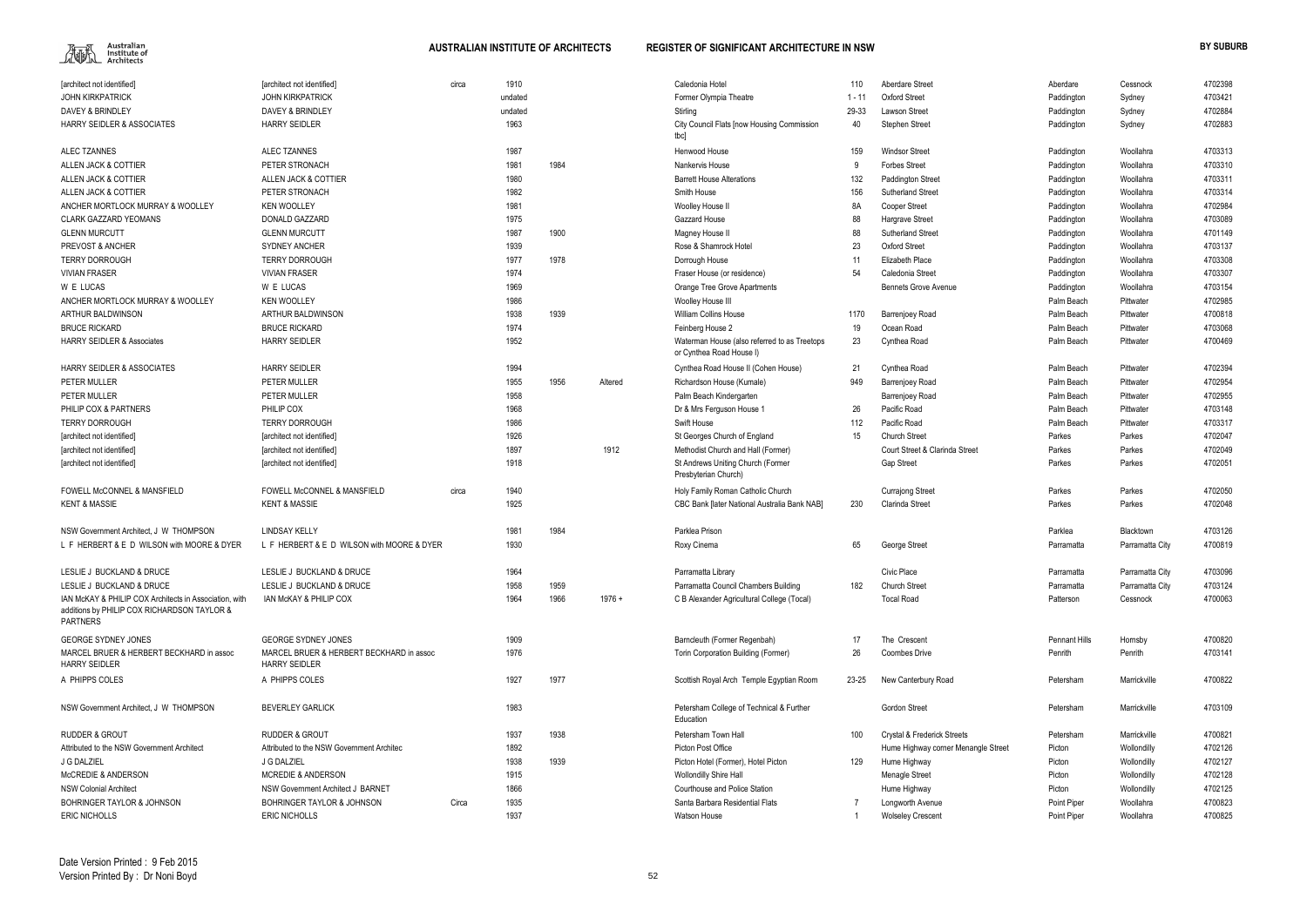$\begin{picture}(120,110) \put(0,0){\line(1,0){15}} \put(15,0){\line(1,0){15}} \put(15,0){\line(1,0){15}} \put(15,0){\line(1,0){15}} \put(15,0){\line(1,0){15}} \put(15,0){\line(1,0){15}} \put(15,0){\line(1,0){15}} \put(15,0){\line(1,0){15}} \put(15,0){\line(1,0){15}} \put(15,0){\line(1,0){15}} \put(15,0){\line(1,0){15}} \put(15,0){\line$ 

| [architect not identified]                                 | [architect not identified]                           | circa | 1910         |      |                   | Caledonia Hotel                                                   | 110             | <b>Aberdare Street</b>                       | Aberdare                                 | Cessnock         | 4702398            |
|------------------------------------------------------------|------------------------------------------------------|-------|--------------|------|-------------------|-------------------------------------------------------------------|-----------------|----------------------------------------------|------------------------------------------|------------------|--------------------|
| <b>FRANK FOX &amp; ASSOCIATES</b>                          | <b>ADRIAN SNODGRASS</b>                              |       | 1959         |      | Altered beyond    | Rose House (Former)                                               | 37              | <b>Wunulla Road</b>                          | <b>Point Piper</b>                       | Woollahra        | 4703433            |
|                                                            |                                                      |       |              |      | recognition       |                                                                   |                 |                                              |                                          |                  |                    |
| <b>GLENN MURCUTT</b>                                       | <b>GLENN MURCUTT</b>                                 |       | 1980         | 1983 |                   | Carpenter House                                                   | 86              | <b>Wolseley Road</b>                         | Point Piper                              | Woollahra        | 4701151            |
| HUGH BUHRICH / LOUISE NETTLETON                            | HUGH BUHRICH / LOUISE NETTLETON                      |       | 1959         | 2004 |                   | Goodman Residence                                                 | 29C             | Wunulla Road                                 | Point Piper                              | Woollahra        | 4703030            |
| <b>MANSON &amp; PICKERING</b>                              | <b>MANSON &amp; PICKERING</b>                        | Circa | 1912         |      |                   | Killmory                                                          |                 | Wentworth Street                             | Point Piper                              | Woollahra        | 4700824            |
| PETER MULLER                                               | PETER MULLER                                         |       | 1957         |      |                   | <b>McGrath House</b>                                              |                 | Dunara Gardens                               | Point Piper                              | Woollahra        | 4702724            |
| <b>SAMUEL LIPSON</b>                                       | <b>SAMUEL LIPSON</b>                                 |       | 1938         |      |                   | <b>Stack Residence</b>                                            | 44              | Wunulla Road                                 | Point Piper                              | Woollahra        | 4700826            |
| ALLEN JACK & COTTIER                                       | <b>KEITH COTTIER</b>                                 |       | 1970         | 1972 | Extended twice,   | Rothbury Estate Winery                                            |                 |                                              | Pokolbin                                 | Cessnock         | 4703086            |
|                                                            |                                                      |       |              |      | once by AJ+C,     |                                                                   |                 |                                              |                                          |                  |                    |
|                                                            |                                                      |       |              |      | interiors altered |                                                                   |                 |                                              |                                          |                  |                    |
| [architect not identified]                                 | [architect not identified]                           |       | 1934         |      |                   | Port Macquarie Hotel                                              |                 | <b>Clarence Street</b>                       | Port Macquarie                           | Port Macquarie   | 4701223            |
|                                                            |                                                      |       |              |      |                   |                                                                   |                 |                                              |                                          | Hastings         |                    |
| [architect not identified]                                 | [architect not identified]                           |       | 1940         |      |                   | St Agnes Roman Catholic Church                                    |                 | <b>Horton Street</b>                         | Port Macquarie                           | Port Macquarie   | 4701225            |
|                                                            |                                                      |       |              |      |                   |                                                                   |                 |                                              |                                          | Hastings         |                    |
| [architect not identified]                                 | [architect not identified]                           |       | 1940         |      |                   | Port Macquarie News                                               |                 | <b>Clarence Street</b>                       | Port Macquarie                           | Port Macquarie   | 4701516            |
|                                                            |                                                      |       |              |      |                   |                                                                   |                 |                                              |                                          | Hastings         |                    |
| [architect not identified]                                 | [architect not identified]                           | circa | 1900         |      |                   | Residence                                                         | 13              | <b>Clarence Street</b>                       | Port Macquarie                           | Port Macquarie   | 4701517            |
|                                                            |                                                      |       |              |      |                   |                                                                   |                 |                                              |                                          | Hastings         |                    |
| [architect not identified]                                 | [architect not identified]                           |       | undated      |      |                   | <b>Bayview Residence</b>                                          | 23              | <b>Gore Street</b>                           | Port Macquarie                           | Port Macquarie   | 4701518            |
|                                                            |                                                      |       |              |      |                   |                                                                   |                 |                                              |                                          | Hastings         |                    |
| [architect not identified]                                 | [architect not identified]                           | circa | 1940         |      |                   | Residence                                                         | 54              | Pacific Drive                                | Port Macquarie                           | Port Macquarie   | 4701520            |
|                                                            |                                                      |       |              |      |                   |                                                                   |                 |                                              |                                          | Hastings         |                    |
| [architect not identified]                                 | [architect not identified]                           |       | undated      |      |                   | Casablanca Residence                                              | 80              | Pacific Drive                                | Port Macquarie                           | Port Macquarie   | 4701521            |
|                                                            |                                                      |       |              |      |                   |                                                                   |                 |                                              |                                          | Hastings         |                    |
| AARON M BOLOT                                              | AARON M BOLOT                                        |       | 1936         |      |                   | <b>Ritz Cinema Centre</b>                                         | 28              | <b>Horton Street</b>                         | Port Macquarie                           | Port Macquarie   | 4701224            |
|                                                            |                                                      |       |              |      |                   |                                                                   |                 |                                              |                                          | Hastings         |                    |
| <b>NSW Government Architect</b>                            | <b>NSW Government Architect</b>                      |       | 1892 1899    | 1934 |                   | Former Presbyterian Church Manse, Former                          |                 | <b>Hay Street</b>                            | Port Macquarie                           | Port Macquarie   | 4701519            |
|                                                            |                                                      |       |              |      |                   | Police Station, Lockup & Residence                                |                 |                                              |                                          | Hastings         |                    |
|                                                            |                                                      |       |              |      |                   |                                                                   |                 |                                              |                                          |                  |                    |
| [architect not identified]                                 | [architect not identified]                           | circa | 1930         |      |                   | Kanimbla Hall (Apartments)                                        | 19 & 19A        | <b>Tusculum Street</b>                       | Potts Point                              | Sydney           | 4702732            |
| [architect not identified]                                 | [architect not identified]                           | circa | 1910         |      |                   | Merivale Brasserie + Apartment Building                           | 55-61           | <b>Macleay Street</b>                        | Potts Point                              | Sydney           | 4702735            |
| [architect not identified]                                 | [architect not identified]                           | circa | 1960         |      |                   | <b>Azure Executive Apartments</b>                                 | 40              | <b>Macleay Street</b>                        | Potts Point                              | Sydney           | 4702741            |
| [architect not identified]                                 | [architect not identified]                           | circa | 1960         |      |                   | Potts Point Post Office (former)                                  | 46              | Macleay Street & Greenknowe Avenue           | <b>Potts Point</b>                       | Sydney           | 4702742            |
| [architect not identified]                                 | [architect not identified]                           | circa | 1930<br>1940 |      |                   | <b>Apartment Building</b>                                         |                 | <b>Tusculum Street</b>                       | Potts Point                              | Sydney           | 4702746            |
| [architect not identified]                                 | [architect not identified]                           | circa |              |      |                   | Parkview and Lachlan Apartments                                   | $7 - 11$        | <b>St Neots Avenue</b>                       | Potts Point                              | Sydney           | 4702751            |
| [architect not identified]                                 | [architect not identified]                           | circa | 1950         |      |                   | Elysee (Apartments)                                               |                 | Oak Lane                                     | Potts Point                              | Sydney           | 4702752            |
| [architect not identified]                                 | [architect not identified]                           | circa | 1938         |      |                   | Esquire (Apartments)                                              | 10 <sup>°</sup> | Challis Avenue                               | Potts Point                              | Sydney           | 4702753            |
| [architect not identified]                                 | [architect not identified]                           |       | 1910         |      |                   | <b>Apartment Building</b>                                         | 17-19           | Challis Avenue                               | Potts Point                              | Sydney           | 4702754            |
| [architect not identified]                                 | [architect not identified]                           | circa | 1930         |      |                   | Downunder Hostel                                                  | 25              | <b>Hughes Street</b>                         | Potts Point                              | Sydney           | 4702776            |
| [architect not identified]                                 | [architect not identified]<br>AARON M BOLOT          |       | undated      |      |                   | <b>Apartment Building</b>                                         | $7 - 17$        | <b>Tusculum Street</b>                       | Potts Point                              | Sydney           | 4702857            |
| AARON M BOLOT<br>C BRUCE DELLIT / GUY CRICK & BRUCE FURSE  | C B DELLIT / GUY CRICK & BRUCE FURSE / DUDLEY        |       | 1948         | 1951 |                   | <b>Wylde Street Cooperative Apartments</b>                        | 17              | <b>Wylde Street</b>                          | Potts Point                              | Sydney           | 4700834<br>4700831 |
| <b>DUDLEY WARD</b>                                         | WARD                                                 |       | 1938         | 1939 |                   | Metro Cinema (Former Minerva)                                     | 28-30           | <b>Orwell Street</b>                         | Potts Point                              | Sydney           |                    |
| <b>CLAUD HAMILTON</b>                                      | <b>CLAUD HAMILTON</b>                                |       | 1929         |      |                   |                                                                   | 97-99           |                                              | Potts Point                              |                  | 4702737            |
| COMMONWEALTH DEPARTMENT OF WORKS                           | COMMONWEALTH DEPARTMENT OF WORKS                     |       | undated      |      |                   | <b>Byron Hall (Apartments)</b><br>H M A S Kuttabul Naval Barracks |                 | <b>Macleay Street</b><br><b>Wylde Street</b> | Potts Point                              | Sydney           | 4702875            |
| <b>DUDLEY WARD</b>                                         | <b>DUDLEY WARD</b>                                   |       | 1937         |      |                   |                                                                   |                 | Macleay Street                               | Potts Point                              | Sydney           | 4702739            |
| E A SCOTT, GREEN & SCOTT                                   | E A SCOTT, GREEN & SCOTT                             | circa | 1919         |      |                   | Gowrie Gate (Apartments)<br>The Manar (Apartments)                | 115<br>42       | Macleay Street                               | Potts Point                              | Sydney<br>Sydney | 4702736            |
|                                                            |                                                      |       | 1939         |      |                   | Macleay-Regis Apartments                                          | 12              | <b>Macleay Street</b>                        | Potts Point                              | Sydney           | 4700828            |
|                                                            |                                                      |       |              |      |                   |                                                                   |                 |                                              |                                          |                  |                    |
| E C PITT & C C PHILLIPS                                    | E C PITT & C C PHILLIPS                              |       |              |      |                   |                                                                   |                 |                                              |                                          |                  |                    |
| <b>EDWIN ORCHARD</b>                                       | EDWIN ORCHARD                                        |       | 1918         | 1919 |                   | <b>Melton Flats</b>                                               | 116-118         | Victoria Street                              | <b>Potts Point</b>                       | Sydney           | 4702745            |
| <b>EMIL SODERSTEN</b>                                      | <b>EMIL SODERSTEN</b>                                |       | 1934         |      |                   | <b>Wychbury Flats</b>                                             | 5               | <b>Manning Street</b>                        | Potts Point                              | Sydney           | 4700830            |
| <b>EMIL SODERSTEN</b>                                      | <b>EMIL SODERSTEN</b>                                |       | 1934         |      |                   | Werrington (Apartments)                                           | 85              | Macleay Street                               | Potts Point                              | Sydney           | 4702738            |
| <b>EMIL SODERSTEN</b>                                      | <b>EMIL SODERSTEN</b>                                | circa | 1930         |      |                   | <b>Twenty Apartments</b>                                          | 20              | <b>Macleay Street</b>                        | Potts Point                              | Sydney           | 4702755            |
| <b>HALLIGAN &amp; WILTON</b><br>HARRY SEIDLER & ASSOCIATES | <b>HALLIGAN &amp; WILTON</b><br><b>HARRY SEIDLER</b> |       | 1910<br>1962 | 1913 |                   | Kingsclere Flats<br>Gemini Apartments (Former Victoria Tower      | 40              | Greenknowe Avenue<br>Victoria Street         | <b>Potts Point</b><br><b>Potts Point</b> | Sydney<br>Sydney | 4700827<br>4702749 |

| 110       | Aberdare Street                    | Aberdare           | Cessnock                   | 4702398 |
|-----------|------------------------------------|--------------------|----------------------------|---------|
| 37        | <b>Wunulla Road</b>                | <b>Point Piper</b> | Woollahra                  | 4703433 |
|           |                                    |                    |                            |         |
| 86        | <b>Wolseley Road</b>               | Point Piper        | Woollahra                  | 4701151 |
| '9C       | Wunulla Road                       | Point Piper        | Woollahra                  | 4703030 |
| 6         | <b>Wentworth Street</b>            | Point Piper        | Woollahra                  | 4700824 |
| 4         | Dunara Gardens                     | Point Piper        | Woollahra                  | 4702724 |
| 44        | Wunulla Road                       | Point Piper        | Woollahra                  | 4700826 |
|           |                                    | Pokolbin           | Cessnock                   | 4703086 |
|           |                                    |                    |                            |         |
|           |                                    |                    |                            |         |
|           | <b>Clarence Street</b>             | Port Macquarie     | Port Macquarie<br>Hastings | 4701223 |
|           | <b>Horton Street</b>               | Port Macquarie     | Port Macquarie<br>Hastings | 4701225 |
|           | <b>Clarence Street</b>             | Port Macquarie     | Port Macquarie<br>Hastings | 4701516 |
| 13        | <b>Clarence Street</b>             | Port Macquarie     | Port Macquarie<br>Hastings | 4701517 |
| 23        | Gore Street                        | Port Macquarie     | Port Macquarie<br>Hastings | 4701518 |
| 54        | Pacific Drive                      | Port Macquarie     | Port Macquarie<br>Hastings | 4701520 |
| 80        | Pacific Drive                      | Port Macquarie     | Port Macquarie<br>Hastings | 4701521 |
| 28        | <b>Horton Street</b>               | Port Macquarie     | Port Macquarie<br>Hastings | 4701224 |
|           | <b>Hay Street</b>                  | Port Macquarie     | Port Macquarie<br>Hastings | 4701519 |
| & 19A     | <b>Tusculum Street</b>             | Potts Point        | Sydney                     | 4702732 |
| $5 - 61$  | <b>Macleay Street</b>              | Potts Point        | Sydney                     | 4702735 |
| 40        | <b>Macleay Street</b>              | Potts Point        | Sydney                     | 4702741 |
| 46        | Macleay Street & Greenknowe Avenue | Potts Point        | Sydney                     | 4702742 |
| 8         | <b>Tusculum Street</b>             | Potts Point        | Sydney                     | 4702746 |
| $-11$     | <b>St Neots Avenue</b>             | Potts Point        | Sydney                     | 4702751 |
|           | Oak Lane                           | Potts Point        | Sydney                     | 4702752 |
| 10        | Challis Avenue                     | Potts Point        | Sydney                     | 4702753 |
| 7-19      | <b>Challis Avenue</b>              | Potts Point        | Sydney                     | 4702754 |
| 25        | <b>Hughes Street</b>               | Potts Point        | Sydney                     | 4702776 |
| -17       | <b>Tusculum Street</b>             | Potts Point        | Sydney                     | 4702857 |
| 17        | <b>Wylde Street</b>                | Potts Point        | Sydney                     | 4700834 |
| $3 - 30$  | <b>Orwell Street</b>               | Potts Point        | Sydney                     | 4700831 |
| 7-99      | <b>Macleay Street</b>              | Potts Point        | Sydney                     | 4702737 |
|           | <b>Wylde Street</b>                | Potts Point        | Sydney                     | 4702875 |
| 115       | Macleay Street                     | Potts Point        | Sydney                     | 4702739 |
| 42        | <b>Macleay Street</b>              | Potts Point        | Sydney                     | 4702736 |
| 12        | <b>Macleay Street</b>              | Potts Point        | Sydney                     | 4700828 |
| $5 - 118$ | Victoria Street                    | Potts Point        | Sydney                     | 4702745 |
| 5         | <b>Manning Street</b>              | Potts Point        | Sydney                     | 4700830 |
| 85        | <b>Macleay Street</b>              | Potts Point        | Sydney                     | 4702738 |
| 20        | <b>Macleay Street</b>              | Potts Point        | Sydney                     | 4702755 |
| 1         | Greenknowe Avenue                  | Potts Point        | Sydney                     | 4700827 |
| 40        | Victoria Street                    | Potts Point        | Sydney                     | 4702749 |
|           |                                    |                    |                            |         |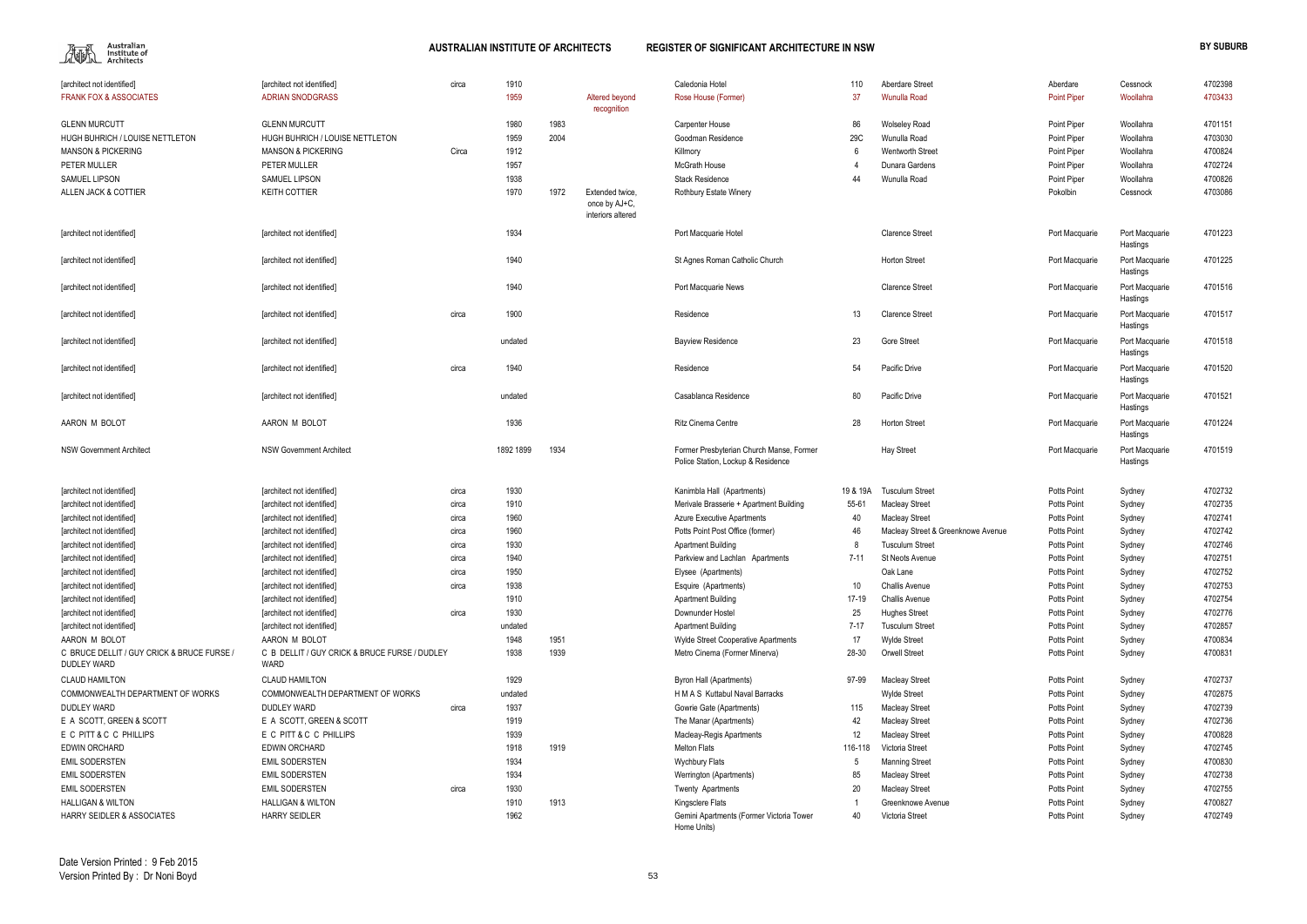

| 1910<br>Caledonia Hotel<br>[architect not identified]<br>[architect not identified]<br>circa<br>110<br><b>Aberdare Street</b><br>1934<br>1936<br>JOHN R BROGAN<br><b>JOHN R BROGAN</b><br><b>Wyldefeld Gardens</b><br>8A<br><b>Wylde Street</b><br>1936<br><b>JOSELAND &amp; GILLING</b><br>F G GILLING<br>Cahors Apartments (for Cahors P/L)<br>117<br><b>Macleay Street</b><br>1938<br>PREVOST & ANCHER<br>PREVOST & ANCHER<br>171-173<br>Victoria Street<br>Picadilly Hotel (rebuilding of Austral Club Hotel)<br>PREVOST & RUWALD<br>PREVOST & RUWALD<br>circa<br>1934<br>Selsdon<br>16<br><b>Macleay Street</b><br>1939<br>R J MAGOFFIN AND ASSOCIATES<br>R J MAGOFFIN AND ASSOCIATES<br>Minerva Coffee Shop<br><b>Orwell Street</b><br>1953<br><b>MEREWETHER &amp; BAGOT</b><br>E M BAGOT<br>26<br><b>Bagot House</b><br>Bannockburn Road<br>1919<br><b>HARDY WILSON</b><br><b>HARDY WILSON</b><br>Macquarie Cottage<br>11<br>Avon Road<br>1934<br>1186<br><b>HENNSSSY &amp; HENNESSY</b><br><b>HENNSSSY &amp; HENNESSY</b><br>Sacred Heart Catholic Church<br>Pacific Highway<br>1950<br><b>SYDNEY ANCHER</b><br><b>SYDNEY ANCHER</b><br>1952<br>64<br>Merrivale Road<br>O 'Reilly House<br>1936<br>29<br>WALTER BURLEY GRIFFIN<br>WALTER BURLEY & MARION MAHONY GRIFFIN<br>Telegraph Road<br>House<br>1935<br>[architect not identified]<br>Goldsbrough Mort Wool Store (former)<br>122-126<br>Fig & Harris Streets<br>[architect not identified]<br><b>Apartment Building</b><br>Wharf Nos 19, 20, 21<br>undated<br>Jones Bay Road<br>[architect not identified]<br>[architect not identified]<br>1921<br><b>JOHN REID</b><br><b>JOHN REID</b><br>1906<br>Harris & Allen Streets<br>Pitt Son and Badgery Wool Store<br>320-340<br>LESLIE WILKINSON with J C FOWELL<br>LESLIE WILKINSON with J C FOWELL<br>1923<br>1926<br><b>Point Street</b><br>Ways Terrace<br>12-20<br>1910<br>1915<br>Royal Prince Edward IV Victualling Yard (former)<br>NSW Government Architect W L VERNON<br>NSW Government Architect W L VERNON<br>17-18<br>Darling Island<br>1907<br>NSW Government Architect W L VERNON<br>NSW Government Architect W L VERNON<br><b>Pyrmont Fire Station</b><br><b>Gipps Street</b><br>1938<br>1919<br>100<br><b>Harris Street</b><br><b>ROBERTSON &amp; MARKS</b><br><b>ROBERTSON &amp; MARKS</b><br>Schute, Bell, Badgery and Lumby Store<br>WALTER BURLEY GRIFFIN & E M NICHOLLS<br>WALTER BURLEY GRIFFIN & E M NICHOLLS<br>1935<br>DEM Pyrmont Incinerator (Demolished)<br>Quarry Master Road corner Bank Street<br>Isabella Street<br>[architect not identified]<br>[architect not identified]<br>undated<br>House<br>24<br>Uriarra Road<br>[architect not identified]<br>undated<br>House<br>[architect not identified]<br>1927<br>253<br><b>City Council Chambers</b><br><b>Crawford Street</b><br>[architect not identified]<br>[architect not identified]<br>26<br>The Manor Restaurant<br>Lowe Street<br>[architect not identified]<br>undated<br>[architect not identified] | Aberdare<br>Potts Point<br>Potts Point<br><b>Potts Point</b><br>Potts Point<br>Potts Point<br>Pymble<br>Pymble<br>Pymble<br>Pymble<br>Pymble<br>Pyrmont<br>Pyrmont<br>Pyrmont<br>Pyrmont<br>Pyrmont<br>Pyrmont<br>Pyrmont<br>Pyrmont<br>Queanbeyan<br>Queanbeyan | Cessnock<br>Sydney<br>Sydney<br>Sydney<br>Sydney<br>Sydney<br>Kuringgai<br>Ku-Ring-Gai<br>Ku-Ring-Gai<br>Ku-Ring-Gai<br>Ku-Ring-Gai<br>Sydney<br>Sydney<br>Sydney<br>Sydney<br>Sydney<br>Sydney<br>Sydney<br>Sydney<br>Queanbeyan City | 4702398<br>4700833<br>4700829<br>4702750<br>4702756<br>4700832<br>4703442<br>4700835<br>4700836<br>4703481<br>4700837<br>4700839<br>4702914<br>4700842<br>4700843<br>4700838<br>4700840<br>4700841<br>4700844 |
|-------------------------------------------------------------------------------------------------------------------------------------------------------------------------------------------------------------------------------------------------------------------------------------------------------------------------------------------------------------------------------------------------------------------------------------------------------------------------------------------------------------------------------------------------------------------------------------------------------------------------------------------------------------------------------------------------------------------------------------------------------------------------------------------------------------------------------------------------------------------------------------------------------------------------------------------------------------------------------------------------------------------------------------------------------------------------------------------------------------------------------------------------------------------------------------------------------------------------------------------------------------------------------------------------------------------------------------------------------------------------------------------------------------------------------------------------------------------------------------------------------------------------------------------------------------------------------------------------------------------------------------------------------------------------------------------------------------------------------------------------------------------------------------------------------------------------------------------------------------------------------------------------------------------------------------------------------------------------------------------------------------------------------------------------------------------------------------------------------------------------------------------------------------------------------------------------------------------------------------------------------------------------------------------------------------------------------------------------------------------------------------------------------------------------------------------------------------------------------------------------------------------------------------------------------------------------------------------------------------------------------------------------------------------------------------------------------------------------------------------------------------------------------------------------------------------------------------------------------------------------------------------------------------------------------------------------------------------------------------------------------------|------------------------------------------------------------------------------------------------------------------------------------------------------------------------------------------------------------------------------------------------------------------|----------------------------------------------------------------------------------------------------------------------------------------------------------------------------------------------------------------------------------------|---------------------------------------------------------------------------------------------------------------------------------------------------------------------------------------------------------------|
|                                                                                                                                                                                                                                                                                                                                                                                                                                                                                                                                                                                                                                                                                                                                                                                                                                                                                                                                                                                                                                                                                                                                                                                                                                                                                                                                                                                                                                                                                                                                                                                                                                                                                                                                                                                                                                                                                                                                                                                                                                                                                                                                                                                                                                                                                                                                                                                                                                                                                                                                                                                                                                                                                                                                                                                                                                                                                                                                                                                                             |                                                                                                                                                                                                                                                                  |                                                                                                                                                                                                                                        |                                                                                                                                                                                                               |
|                                                                                                                                                                                                                                                                                                                                                                                                                                                                                                                                                                                                                                                                                                                                                                                                                                                                                                                                                                                                                                                                                                                                                                                                                                                                                                                                                                                                                                                                                                                                                                                                                                                                                                                                                                                                                                                                                                                                                                                                                                                                                                                                                                                                                                                                                                                                                                                                                                                                                                                                                                                                                                                                                                                                                                                                                                                                                                                                                                                                             |                                                                                                                                                                                                                                                                  |                                                                                                                                                                                                                                        |                                                                                                                                                                                                               |
|                                                                                                                                                                                                                                                                                                                                                                                                                                                                                                                                                                                                                                                                                                                                                                                                                                                                                                                                                                                                                                                                                                                                                                                                                                                                                                                                                                                                                                                                                                                                                                                                                                                                                                                                                                                                                                                                                                                                                                                                                                                                                                                                                                                                                                                                                                                                                                                                                                                                                                                                                                                                                                                                                                                                                                                                                                                                                                                                                                                                             |                                                                                                                                                                                                                                                                  |                                                                                                                                                                                                                                        |                                                                                                                                                                                                               |
|                                                                                                                                                                                                                                                                                                                                                                                                                                                                                                                                                                                                                                                                                                                                                                                                                                                                                                                                                                                                                                                                                                                                                                                                                                                                                                                                                                                                                                                                                                                                                                                                                                                                                                                                                                                                                                                                                                                                                                                                                                                                                                                                                                                                                                                                                                                                                                                                                                                                                                                                                                                                                                                                                                                                                                                                                                                                                                                                                                                                             |                                                                                                                                                                                                                                                                  |                                                                                                                                                                                                                                        |                                                                                                                                                                                                               |
|                                                                                                                                                                                                                                                                                                                                                                                                                                                                                                                                                                                                                                                                                                                                                                                                                                                                                                                                                                                                                                                                                                                                                                                                                                                                                                                                                                                                                                                                                                                                                                                                                                                                                                                                                                                                                                                                                                                                                                                                                                                                                                                                                                                                                                                                                                                                                                                                                                                                                                                                                                                                                                                                                                                                                                                                                                                                                                                                                                                                             |                                                                                                                                                                                                                                                                  |                                                                                                                                                                                                                                        |                                                                                                                                                                                                               |
|                                                                                                                                                                                                                                                                                                                                                                                                                                                                                                                                                                                                                                                                                                                                                                                                                                                                                                                                                                                                                                                                                                                                                                                                                                                                                                                                                                                                                                                                                                                                                                                                                                                                                                                                                                                                                                                                                                                                                                                                                                                                                                                                                                                                                                                                                                                                                                                                                                                                                                                                                                                                                                                                                                                                                                                                                                                                                                                                                                                                             |                                                                                                                                                                                                                                                                  |                                                                                                                                                                                                                                        |                                                                                                                                                                                                               |
|                                                                                                                                                                                                                                                                                                                                                                                                                                                                                                                                                                                                                                                                                                                                                                                                                                                                                                                                                                                                                                                                                                                                                                                                                                                                                                                                                                                                                                                                                                                                                                                                                                                                                                                                                                                                                                                                                                                                                                                                                                                                                                                                                                                                                                                                                                                                                                                                                                                                                                                                                                                                                                                                                                                                                                                                                                                                                                                                                                                                             |                                                                                                                                                                                                                                                                  |                                                                                                                                                                                                                                        |                                                                                                                                                                                                               |
|                                                                                                                                                                                                                                                                                                                                                                                                                                                                                                                                                                                                                                                                                                                                                                                                                                                                                                                                                                                                                                                                                                                                                                                                                                                                                                                                                                                                                                                                                                                                                                                                                                                                                                                                                                                                                                                                                                                                                                                                                                                                                                                                                                                                                                                                                                                                                                                                                                                                                                                                                                                                                                                                                                                                                                                                                                                                                                                                                                                                             |                                                                                                                                                                                                                                                                  |                                                                                                                                                                                                                                        |                                                                                                                                                                                                               |
|                                                                                                                                                                                                                                                                                                                                                                                                                                                                                                                                                                                                                                                                                                                                                                                                                                                                                                                                                                                                                                                                                                                                                                                                                                                                                                                                                                                                                                                                                                                                                                                                                                                                                                                                                                                                                                                                                                                                                                                                                                                                                                                                                                                                                                                                                                                                                                                                                                                                                                                                                                                                                                                                                                                                                                                                                                                                                                                                                                                                             |                                                                                                                                                                                                                                                                  |                                                                                                                                                                                                                                        |                                                                                                                                                                                                               |
|                                                                                                                                                                                                                                                                                                                                                                                                                                                                                                                                                                                                                                                                                                                                                                                                                                                                                                                                                                                                                                                                                                                                                                                                                                                                                                                                                                                                                                                                                                                                                                                                                                                                                                                                                                                                                                                                                                                                                                                                                                                                                                                                                                                                                                                                                                                                                                                                                                                                                                                                                                                                                                                                                                                                                                                                                                                                                                                                                                                                             |                                                                                                                                                                                                                                                                  |                                                                                                                                                                                                                                        |                                                                                                                                                                                                               |
|                                                                                                                                                                                                                                                                                                                                                                                                                                                                                                                                                                                                                                                                                                                                                                                                                                                                                                                                                                                                                                                                                                                                                                                                                                                                                                                                                                                                                                                                                                                                                                                                                                                                                                                                                                                                                                                                                                                                                                                                                                                                                                                                                                                                                                                                                                                                                                                                                                                                                                                                                                                                                                                                                                                                                                                                                                                                                                                                                                                                             |                                                                                                                                                                                                                                                                  |                                                                                                                                                                                                                                        |                                                                                                                                                                                                               |
|                                                                                                                                                                                                                                                                                                                                                                                                                                                                                                                                                                                                                                                                                                                                                                                                                                                                                                                                                                                                                                                                                                                                                                                                                                                                                                                                                                                                                                                                                                                                                                                                                                                                                                                                                                                                                                                                                                                                                                                                                                                                                                                                                                                                                                                                                                                                                                                                                                                                                                                                                                                                                                                                                                                                                                                                                                                                                                                                                                                                             |                                                                                                                                                                                                                                                                  |                                                                                                                                                                                                                                        |                                                                                                                                                                                                               |
|                                                                                                                                                                                                                                                                                                                                                                                                                                                                                                                                                                                                                                                                                                                                                                                                                                                                                                                                                                                                                                                                                                                                                                                                                                                                                                                                                                                                                                                                                                                                                                                                                                                                                                                                                                                                                                                                                                                                                                                                                                                                                                                                                                                                                                                                                                                                                                                                                                                                                                                                                                                                                                                                                                                                                                                                                                                                                                                                                                                                             |                                                                                                                                                                                                                                                                  |                                                                                                                                                                                                                                        |                                                                                                                                                                                                               |
|                                                                                                                                                                                                                                                                                                                                                                                                                                                                                                                                                                                                                                                                                                                                                                                                                                                                                                                                                                                                                                                                                                                                                                                                                                                                                                                                                                                                                                                                                                                                                                                                                                                                                                                                                                                                                                                                                                                                                                                                                                                                                                                                                                                                                                                                                                                                                                                                                                                                                                                                                                                                                                                                                                                                                                                                                                                                                                                                                                                                             |                                                                                                                                                                                                                                                                  |                                                                                                                                                                                                                                        |                                                                                                                                                                                                               |
|                                                                                                                                                                                                                                                                                                                                                                                                                                                                                                                                                                                                                                                                                                                                                                                                                                                                                                                                                                                                                                                                                                                                                                                                                                                                                                                                                                                                                                                                                                                                                                                                                                                                                                                                                                                                                                                                                                                                                                                                                                                                                                                                                                                                                                                                                                                                                                                                                                                                                                                                                                                                                                                                                                                                                                                                                                                                                                                                                                                                             |                                                                                                                                                                                                                                                                  |                                                                                                                                                                                                                                        |                                                                                                                                                                                                               |
|                                                                                                                                                                                                                                                                                                                                                                                                                                                                                                                                                                                                                                                                                                                                                                                                                                                                                                                                                                                                                                                                                                                                                                                                                                                                                                                                                                                                                                                                                                                                                                                                                                                                                                                                                                                                                                                                                                                                                                                                                                                                                                                                                                                                                                                                                                                                                                                                                                                                                                                                                                                                                                                                                                                                                                                                                                                                                                                                                                                                             |                                                                                                                                                                                                                                                                  |                                                                                                                                                                                                                                        |                                                                                                                                                                                                               |
|                                                                                                                                                                                                                                                                                                                                                                                                                                                                                                                                                                                                                                                                                                                                                                                                                                                                                                                                                                                                                                                                                                                                                                                                                                                                                                                                                                                                                                                                                                                                                                                                                                                                                                                                                                                                                                                                                                                                                                                                                                                                                                                                                                                                                                                                                                                                                                                                                                                                                                                                                                                                                                                                                                                                                                                                                                                                                                                                                                                                             |                                                                                                                                                                                                                                                                  |                                                                                                                                                                                                                                        |                                                                                                                                                                                                               |
|                                                                                                                                                                                                                                                                                                                                                                                                                                                                                                                                                                                                                                                                                                                                                                                                                                                                                                                                                                                                                                                                                                                                                                                                                                                                                                                                                                                                                                                                                                                                                                                                                                                                                                                                                                                                                                                                                                                                                                                                                                                                                                                                                                                                                                                                                                                                                                                                                                                                                                                                                                                                                                                                                                                                                                                                                                                                                                                                                                                                             |                                                                                                                                                                                                                                                                  |                                                                                                                                                                                                                                        |                                                                                                                                                                                                               |
|                                                                                                                                                                                                                                                                                                                                                                                                                                                                                                                                                                                                                                                                                                                                                                                                                                                                                                                                                                                                                                                                                                                                                                                                                                                                                                                                                                                                                                                                                                                                                                                                                                                                                                                                                                                                                                                                                                                                                                                                                                                                                                                                                                                                                                                                                                                                                                                                                                                                                                                                                                                                                                                                                                                                                                                                                                                                                                                                                                                                             |                                                                                                                                                                                                                                                                  |                                                                                                                                                                                                                                        |                                                                                                                                                                                                               |
|                                                                                                                                                                                                                                                                                                                                                                                                                                                                                                                                                                                                                                                                                                                                                                                                                                                                                                                                                                                                                                                                                                                                                                                                                                                                                                                                                                                                                                                                                                                                                                                                                                                                                                                                                                                                                                                                                                                                                                                                                                                                                                                                                                                                                                                                                                                                                                                                                                                                                                                                                                                                                                                                                                                                                                                                                                                                                                                                                                                                             |                                                                                                                                                                                                                                                                  |                                                                                                                                                                                                                                        |                                                                                                                                                                                                               |
|                                                                                                                                                                                                                                                                                                                                                                                                                                                                                                                                                                                                                                                                                                                                                                                                                                                                                                                                                                                                                                                                                                                                                                                                                                                                                                                                                                                                                                                                                                                                                                                                                                                                                                                                                                                                                                                                                                                                                                                                                                                                                                                                                                                                                                                                                                                                                                                                                                                                                                                                                                                                                                                                                                                                                                                                                                                                                                                                                                                                             |                                                                                                                                                                                                                                                                  |                                                                                                                                                                                                                                        |                                                                                                                                                                                                               |
|                                                                                                                                                                                                                                                                                                                                                                                                                                                                                                                                                                                                                                                                                                                                                                                                                                                                                                                                                                                                                                                                                                                                                                                                                                                                                                                                                                                                                                                                                                                                                                                                                                                                                                                                                                                                                                                                                                                                                                                                                                                                                                                                                                                                                                                                                                                                                                                                                                                                                                                                                                                                                                                                                                                                                                                                                                                                                                                                                                                                             |                                                                                                                                                                                                                                                                  |                                                                                                                                                                                                                                        | 4700559                                                                                                                                                                                                       |
|                                                                                                                                                                                                                                                                                                                                                                                                                                                                                                                                                                                                                                                                                                                                                                                                                                                                                                                                                                                                                                                                                                                                                                                                                                                                                                                                                                                                                                                                                                                                                                                                                                                                                                                                                                                                                                                                                                                                                                                                                                                                                                                                                                                                                                                                                                                                                                                                                                                                                                                                                                                                                                                                                                                                                                                                                                                                                                                                                                                                             |                                                                                                                                                                                                                                                                  | Queanbeyan City                                                                                                                                                                                                                        | 4700560                                                                                                                                                                                                       |
|                                                                                                                                                                                                                                                                                                                                                                                                                                                                                                                                                                                                                                                                                                                                                                                                                                                                                                                                                                                                                                                                                                                                                                                                                                                                                                                                                                                                                                                                                                                                                                                                                                                                                                                                                                                                                                                                                                                                                                                                                                                                                                                                                                                                                                                                                                                                                                                                                                                                                                                                                                                                                                                                                                                                                                                                                                                                                                                                                                                                             | Queanbeyan                                                                                                                                                                                                                                                       | Queanbeyan City                                                                                                                                                                                                                        | 4700561                                                                                                                                                                                                       |
|                                                                                                                                                                                                                                                                                                                                                                                                                                                                                                                                                                                                                                                                                                                                                                                                                                                                                                                                                                                                                                                                                                                                                                                                                                                                                                                                                                                                                                                                                                                                                                                                                                                                                                                                                                                                                                                                                                                                                                                                                                                                                                                                                                                                                                                                                                                                                                                                                                                                                                                                                                                                                                                                                                                                                                                                                                                                                                                                                                                                             | Queanbeyan                                                                                                                                                                                                                                                       | Queanbeyan City                                                                                                                                                                                                                        | 4700562                                                                                                                                                                                                       |
| 261<br>Fire Station<br><b>Crawford Street</b><br>[architect not identified]<br>undated<br>[architect not identified]                                                                                                                                                                                                                                                                                                                                                                                                                                                                                                                                                                                                                                                                                                                                                                                                                                                                                                                                                                                                                                                                                                                                                                                                                                                                                                                                                                                                                                                                                                                                                                                                                                                                                                                                                                                                                                                                                                                                                                                                                                                                                                                                                                                                                                                                                                                                                                                                                                                                                                                                                                                                                                                                                                                                                                                                                                                                                        | Queanbeyan                                                                                                                                                                                                                                                       | Queanbeyan City                                                                                                                                                                                                                        | 4700563                                                                                                                                                                                                       |
| 28<br>[architect not identified]<br>[architect not identified]<br>undated<br><b>Macquoid Street</b><br>Cottage                                                                                                                                                                                                                                                                                                                                                                                                                                                                                                                                                                                                                                                                                                                                                                                                                                                                                                                                                                                                                                                                                                                                                                                                                                                                                                                                                                                                                                                                                                                                                                                                                                                                                                                                                                                                                                                                                                                                                                                                                                                                                                                                                                                                                                                                                                                                                                                                                                                                                                                                                                                                                                                                                                                                                                                                                                                                                              | Queanbeyan                                                                                                                                                                                                                                                       | Queanbeyan City                                                                                                                                                                                                                        | 4700564                                                                                                                                                                                                       |
| 31<br>Monaro Street<br>[architect not identified]<br>[architect not identified]<br>undated<br>The Tourist Hotel                                                                                                                                                                                                                                                                                                                                                                                                                                                                                                                                                                                                                                                                                                                                                                                                                                                                                                                                                                                                                                                                                                                                                                                                                                                                                                                                                                                                                                                                                                                                                                                                                                                                                                                                                                                                                                                                                                                                                                                                                                                                                                                                                                                                                                                                                                                                                                                                                                                                                                                                                                                                                                                                                                                                                                                                                                                                                             | Queanbeyan                                                                                                                                                                                                                                                       | Queanbeyan City                                                                                                                                                                                                                        | 4700565                                                                                                                                                                                                       |
| 38<br>[architect not identified]<br>[architect not identified]<br>undated<br>Cottage<br><b>Macquoid Street</b>                                                                                                                                                                                                                                                                                                                                                                                                                                                                                                                                                                                                                                                                                                                                                                                                                                                                                                                                                                                                                                                                                                                                                                                                                                                                                                                                                                                                                                                                                                                                                                                                                                                                                                                                                                                                                                                                                                                                                                                                                                                                                                                                                                                                                                                                                                                                                                                                                                                                                                                                                                                                                                                                                                                                                                                                                                                                                              | Queanbeyan                                                                                                                                                                                                                                                       | Queanbeyan City                                                                                                                                                                                                                        | 4700566                                                                                                                                                                                                       |
| 1961<br>[architect not identified]<br>[architect not identified]<br>Queanbeyan War Memorial Swimming Pool<br><b>Campbell Street</b>                                                                                                                                                                                                                                                                                                                                                                                                                                                                                                                                                                                                                                                                                                                                                                                                                                                                                                                                                                                                                                                                                                                                                                                                                                                                                                                                                                                                                                                                                                                                                                                                                                                                                                                                                                                                                                                                                                                                                                                                                                                                                                                                                                                                                                                                                                                                                                                                                                                                                                                                                                                                                                                                                                                                                                                                                                                                         | Queanbeyan                                                                                                                                                                                                                                                       | Queanbeyan City                                                                                                                                                                                                                        | 4700568                                                                                                                                                                                                       |
|                                                                                                                                                                                                                                                                                                                                                                                                                                                                                                                                                                                                                                                                                                                                                                                                                                                                                                                                                                                                                                                                                                                                                                                                                                                                                                                                                                                                                                                                                                                                                                                                                                                                                                                                                                                                                                                                                                                                                                                                                                                                                                                                                                                                                                                                                                                                                                                                                                                                                                                                                                                                                                                                                                                                                                                                                                                                                                                                                                                                             |                                                                                                                                                                                                                                                                  |                                                                                                                                                                                                                                        |                                                                                                                                                                                                               |
| 1928<br>[architect not identified]<br>Christ Church Parish Hall<br><b>Crawford Street</b><br>[architect not identified]                                                                                                                                                                                                                                                                                                                                                                                                                                                                                                                                                                                                                                                                                                                                                                                                                                                                                                                                                                                                                                                                                                                                                                                                                                                                                                                                                                                                                                                                                                                                                                                                                                                                                                                                                                                                                                                                                                                                                                                                                                                                                                                                                                                                                                                                                                                                                                                                                                                                                                                                                                                                                                                                                                                                                                                                                                                                                     | Queanbeyan                                                                                                                                                                                                                                                       | Queanbeyan City                                                                                                                                                                                                                        | 4700569                                                                                                                                                                                                       |
| 1926<br><b>Crawford Street</b><br>[architect not identified]<br>[architect not identified]<br>Hotel Queanbeyan (Masons Hotel Queanbeyan)                                                                                                                                                                                                                                                                                                                                                                                                                                                                                                                                                                                                                                                                                                                                                                                                                                                                                                                                                                                                                                                                                                                                                                                                                                                                                                                                                                                                                                                                                                                                                                                                                                                                                                                                                                                                                                                                                                                                                                                                                                                                                                                                                                                                                                                                                                                                                                                                                                                                                                                                                                                                                                                                                                                                                                                                                                                                    | Queanbeyan                                                                                                                                                                                                                                                       | Queanbeyan City                                                                                                                                                                                                                        | 4700570                                                                                                                                                                                                       |
| 1926<br>Royal Hotel/ Royal Hotel Buildings<br>85<br><b>Monaro Street</b><br>[architect not identified]<br>[architect not identified]                                                                                                                                                                                                                                                                                                                                                                                                                                                                                                                                                                                                                                                                                                                                                                                                                                                                                                                                                                                                                                                                                                                                                                                                                                                                                                                                                                                                                                                                                                                                                                                                                                                                                                                                                                                                                                                                                                                                                                                                                                                                                                                                                                                                                                                                                                                                                                                                                                                                                                                                                                                                                                                                                                                                                                                                                                                                        | Queanbeyan                                                                                                                                                                                                                                                       | Queanbeyan City                                                                                                                                                                                                                        | 4700572                                                                                                                                                                                                       |
| [architect not identified]<br>[architect not identified]<br>undated<br><b>Byrnes Mill and Millhouse</b><br><b>Collett Street</b>                                                                                                                                                                                                                                                                                                                                                                                                                                                                                                                                                                                                                                                                                                                                                                                                                                                                                                                                                                                                                                                                                                                                                                                                                                                                                                                                                                                                                                                                                                                                                                                                                                                                                                                                                                                                                                                                                                                                                                                                                                                                                                                                                                                                                                                                                                                                                                                                                                                                                                                                                                                                                                                                                                                                                                                                                                                                            | Queanbeyan                                                                                                                                                                                                                                                       | Queanbeyan City                                                                                                                                                                                                                        | 4700573                                                                                                                                                                                                       |
| [architect not identified]<br>[architect not identified]<br>undated<br><b>Christ Church Precinct</b><br><b>Collett Street</b>                                                                                                                                                                                                                                                                                                                                                                                                                                                                                                                                                                                                                                                                                                                                                                                                                                                                                                                                                                                                                                                                                                                                                                                                                                                                                                                                                                                                                                                                                                                                                                                                                                                                                                                                                                                                                                                                                                                                                                                                                                                                                                                                                                                                                                                                                                                                                                                                                                                                                                                                                                                                                                                                                                                                                                                                                                                                               | Queanbeyan                                                                                                                                                                                                                                                       | Queanbeyan City                                                                                                                                                                                                                        | 4700574                                                                                                                                                                                                       |
| Farrer Place<br>[architect not identified]<br>[architect not identified]<br>undated<br>Monument to William James Farrer                                                                                                                                                                                                                                                                                                                                                                                                                                                                                                                                                                                                                                                                                                                                                                                                                                                                                                                                                                                                                                                                                                                                                                                                                                                                                                                                                                                                                                                                                                                                                                                                                                                                                                                                                                                                                                                                                                                                                                                                                                                                                                                                                                                                                                                                                                                                                                                                                                                                                                                                                                                                                                                                                                                                                                                                                                                                                     | Queanbeyan                                                                                                                                                                                                                                                       | Queanbeyan City                                                                                                                                                                                                                        | 4700575                                                                                                                                                                                                       |
| undated<br><b>Railway Station</b><br><b>Henderson Street</b><br>[architect not identified]<br>[architect not identified]                                                                                                                                                                                                                                                                                                                                                                                                                                                                                                                                                                                                                                                                                                                                                                                                                                                                                                                                                                                                                                                                                                                                                                                                                                                                                                                                                                                                                                                                                                                                                                                                                                                                                                                                                                                                                                                                                                                                                                                                                                                                                                                                                                                                                                                                                                                                                                                                                                                                                                                                                                                                                                                                                                                                                                                                                                                                                    | Queanbeyan                                                                                                                                                                                                                                                       | Queanbeyan City                                                                                                                                                                                                                        | 4700576                                                                                                                                                                                                       |
| undated<br>Isabella Street/Trinculo Place over Queanbeyan                                                                                                                                                                                                                                                                                                                                                                                                                                                                                                                                                                                                                                                                                                                                                                                                                                                                                                                                                                                                                                                                                                                                                                                                                                                                                                                                                                                                                                                                                                                                                                                                                                                                                                                                                                                                                                                                                                                                                                                                                                                                                                                                                                                                                                                                                                                                                                                                                                                                                                                                                                                                                                                                                                                                                                                                                                                                                                                                                   |                                                                                                                                                                                                                                                                  | Queanbeyan City                                                                                                                                                                                                                        | 4700577                                                                                                                                                                                                       |
| [architect not identified]<br>Footbridge<br>[architect not identified]<br>River                                                                                                                                                                                                                                                                                                                                                                                                                                                                                                                                                                                                                                                                                                                                                                                                                                                                                                                                                                                                                                                                                                                                                                                                                                                                                                                                                                                                                                                                                                                                                                                                                                                                                                                                                                                                                                                                                                                                                                                                                                                                                                                                                                                                                                                                                                                                                                                                                                                                                                                                                                                                                                                                                                                                                                                                                                                                                                                             | Queanbeyan                                                                                                                                                                                                                                                       |                                                                                                                                                                                                                                        |                                                                                                                                                                                                               |
| 1934<br>Lowe Street<br>Entrance to Queanbeyan Showground<br>[architect not identified]<br>[architect not identified]                                                                                                                                                                                                                                                                                                                                                                                                                                                                                                                                                                                                                                                                                                                                                                                                                                                                                                                                                                                                                                                                                                                                                                                                                                                                                                                                                                                                                                                                                                                                                                                                                                                                                                                                                                                                                                                                                                                                                                                                                                                                                                                                                                                                                                                                                                                                                                                                                                                                                                                                                                                                                                                                                                                                                                                                                                                                                        | Queanbeyan                                                                                                                                                                                                                                                       | Queanbeyan City                                                                                                                                                                                                                        | 4700578                                                                                                                                                                                                       |
| St Raphaels Catholic Church<br>Lowe Street<br>[architect not identified]<br>[architect not identified]<br>undated                                                                                                                                                                                                                                                                                                                                                                                                                                                                                                                                                                                                                                                                                                                                                                                                                                                                                                                                                                                                                                                                                                                                                                                                                                                                                                                                                                                                                                                                                                                                                                                                                                                                                                                                                                                                                                                                                                                                                                                                                                                                                                                                                                                                                                                                                                                                                                                                                                                                                                                                                                                                                                                                                                                                                                                                                                                                                           | Queanbeyan                                                                                                                                                                                                                                                       | Queanbeyan City                                                                                                                                                                                                                        | 4700579                                                                                                                                                                                                       |
| St Raphaels Catholic School<br>Lowe Street<br>[architect not identified]<br>[architect not identified]<br>undated                                                                                                                                                                                                                                                                                                                                                                                                                                                                                                                                                                                                                                                                                                                                                                                                                                                                                                                                                                                                                                                                                                                                                                                                                                                                                                                                                                                                                                                                                                                                                                                                                                                                                                                                                                                                                                                                                                                                                                                                                                                                                                                                                                                                                                                                                                                                                                                                                                                                                                                                                                                                                                                                                                                                                                                                                                                                                           | Queanbeyan                                                                                                                                                                                                                                                       | Queanbeyan City                                                                                                                                                                                                                        | 4700580                                                                                                                                                                                                       |
| Roman Catholic Church<br>[architect not identified]<br>[architect not identified]<br>undated<br>Molongolo Street                                                                                                                                                                                                                                                                                                                                                                                                                                                                                                                                                                                                                                                                                                                                                                                                                                                                                                                                                                                                                                                                                                                                                                                                                                                                                                                                                                                                                                                                                                                                                                                                                                                                                                                                                                                                                                                                                                                                                                                                                                                                                                                                                                                                                                                                                                                                                                                                                                                                                                                                                                                                                                                                                                                                                                                                                                                                                            | Queanbeyan                                                                                                                                                                                                                                                       | Queanbeyan City                                                                                                                                                                                                                        | 4700581                                                                                                                                                                                                       |
| 1925<br>Queanbeyan Information Centre former Council<br>[architect not identified]<br>[architect not identified]<br>Lowe Street corner Farrer Place                                                                                                                                                                                                                                                                                                                                                                                                                                                                                                                                                                                                                                                                                                                                                                                                                                                                                                                                                                                                                                                                                                                                                                                                                                                                                                                                                                                                                                                                                                                                                                                                                                                                                                                                                                                                                                                                                                                                                                                                                                                                                                                                                                                                                                                                                                                                                                                                                                                                                                                                                                                                                                                                                                                                                                                                                                                         | Queanbeyan                                                                                                                                                                                                                                                       | Queanbeyan City                                                                                                                                                                                                                        | 4700582                                                                                                                                                                                                       |
| Chambers                                                                                                                                                                                                                                                                                                                                                                                                                                                                                                                                                                                                                                                                                                                                                                                                                                                                                                                                                                                                                                                                                                                                                                                                                                                                                                                                                                                                                                                                                                                                                                                                                                                                                                                                                                                                                                                                                                                                                                                                                                                                                                                                                                                                                                                                                                                                                                                                                                                                                                                                                                                                                                                                                                                                                                                                                                                                                                                                                                                                    |                                                                                                                                                                                                                                                                  |                                                                                                                                                                                                                                        |                                                                                                                                                                                                               |
| 1924<br>Masonic Lodge<br><b>Rutledge Street</b><br>[architect not identified]<br>[architect not identified]                                                                                                                                                                                                                                                                                                                                                                                                                                                                                                                                                                                                                                                                                                                                                                                                                                                                                                                                                                                                                                                                                                                                                                                                                                                                                                                                                                                                                                                                                                                                                                                                                                                                                                                                                                                                                                                                                                                                                                                                                                                                                                                                                                                                                                                                                                                                                                                                                                                                                                                                                                                                                                                                                                                                                                                                                                                                                                 | Queanbeyan                                                                                                                                                                                                                                                       | Queanbeyan City                                                                                                                                                                                                                        | 4700583                                                                                                                                                                                                       |
| 1923<br>JOHN REID & SON<br>JOHN REID & SON<br>Monument to Those Who Died 1914-1919<br>Lowe Street & Farrer Place                                                                                                                                                                                                                                                                                                                                                                                                                                                                                                                                                                                                                                                                                                                                                                                                                                                                                                                                                                                                                                                                                                                                                                                                                                                                                                                                                                                                                                                                                                                                                                                                                                                                                                                                                                                                                                                                                                                                                                                                                                                                                                                                                                                                                                                                                                                                                                                                                                                                                                                                                                                                                                                                                                                                                                                                                                                                                            | Queanbeyan                                                                                                                                                                                                                                                       | Queanbeyan City                                                                                                                                                                                                                        | 4700571                                                                                                                                                                                                       |
| 1935<br><b>NSW Government Architect</b><br>NSW Government Architect COBDEN PARKES<br>Quirindi High School<br><b>Station Street</b>                                                                                                                                                                                                                                                                                                                                                                                                                                                                                                                                                                                                                                                                                                                                                                                                                                                                                                                                                                                                                                                                                                                                                                                                                                                                                                                                                                                                                                                                                                                                                                                                                                                                                                                                                                                                                                                                                                                                                                                                                                                                                                                                                                                                                                                                                                                                                                                                                                                                                                                                                                                                                                                                                                                                                                                                                                                                          | Quirindi                                                                                                                                                                                                                                                         | <b>Liverpool Plains</b>                                                                                                                                                                                                                | 4701073                                                                                                                                                                                                       |
| 1940<br>48-60 & 25<br>Belmore Street, Waratah Street<br>[architect not identified]<br>[architect not identified]<br>circa<br>Carinya (Apartments)                                                                                                                                                                                                                                                                                                                                                                                                                                                                                                                                                                                                                                                                                                                                                                                                                                                                                                                                                                                                                                                                                                                                                                                                                                                                                                                                                                                                                                                                                                                                                                                                                                                                                                                                                                                                                                                                                                                                                                                                                                                                                                                                                                                                                                                                                                                                                                                                                                                                                                                                                                                                                                                                                                                                                                                                                                                           | Randwick                                                                                                                                                                                                                                                         | Randwick                                                                                                                                                                                                                               | 4702828                                                                                                                                                                                                       |
| 1920<br>1925<br>62-68<br><b>Belmore Street</b><br>[architect not identified]<br>[architect not identified]<br>Rosebery                                                                                                                                                                                                                                                                                                                                                                                                                                                                                                                                                                                                                                                                                                                                                                                                                                                                                                                                                                                                                                                                                                                                                                                                                                                                                                                                                                                                                                                                                                                                                                                                                                                                                                                                                                                                                                                                                                                                                                                                                                                                                                                                                                                                                                                                                                                                                                                                                                                                                                                                                                                                                                                                                                                                                                                                                                                                                      | Randwick                                                                                                                                                                                                                                                         | Randwick                                                                                                                                                                                                                               | 4702829                                                                                                                                                                                                       |
| 1930<br>70-80<br>[architect not identified]<br>[architect not identified]<br><b>Belmore Street</b><br>Rosebery<br>circa                                                                                                                                                                                                                                                                                                                                                                                                                                                                                                                                                                                                                                                                                                                                                                                                                                                                                                                                                                                                                                                                                                                                                                                                                                                                                                                                                                                                                                                                                                                                                                                                                                                                                                                                                                                                                                                                                                                                                                                                                                                                                                                                                                                                                                                                                                                                                                                                                                                                                                                                                                                                                                                                                                                                                                                                                                                                                     | Randwick                                                                                                                                                                                                                                                         | Randwick                                                                                                                                                                                                                               | 4702830                                                                                                                                                                                                       |
| 1910<br>[architect not identified]<br>circa<br>5<br><b>Mears Street</b><br>[architect not identified]<br>Four Apartments                                                                                                                                                                                                                                                                                                                                                                                                                                                                                                                                                                                                                                                                                                                                                                                                                                                                                                                                                                                                                                                                                                                                                                                                                                                                                                                                                                                                                                                                                                                                                                                                                                                                                                                                                                                                                                                                                                                                                                                                                                                                                                                                                                                                                                                                                                                                                                                                                                                                                                                                                                                                                                                                                                                                                                                                                                                                                    | Randwick                                                                                                                                                                                                                                                         | Randwick                                                                                                                                                                                                                               | 4702832                                                                                                                                                                                                       |

| 110       | <b>Aberdare Street</b>                                  | Aberdare    | Cessnock         | 4702398 |
|-----------|---------------------------------------------------------|-------------|------------------|---------|
| 8A        | <b>Wylde Street</b>                                     | Potts Point | Sydney           | 4700833 |
| 117       | <b>Macleay Street</b>                                   | Potts Point | Sydney           | 4700829 |
| 171-173   | Victoria Street                                         | Potts Point | Sydney           | 4702750 |
| 16        | <b>Macleay Street</b>                                   | Potts Point | Sydney           | 4702756 |
|           | <b>Orwell Street</b>                                    | Potts Point | Sydney           | 4700832 |
| 26        | Bannockburn Road                                        | Pymble      | Kuringgai        | 4703442 |
| 11        | Avon Road                                               | Pymble      | Ku-Ring-Gai      | 4700835 |
| 1186      | Pacific Highway                                         | Pymble      | Ku-Ring-Gai      | 4700836 |
| 64        | Merrivale Road                                          | Pymble      | Ku-Ring-Gai      | 4703481 |
| 29        | Telegraph Road                                          | Pymble      | Ku-Ring-Gai      | 4700837 |
| 122-126   | Fig & Harris Streets                                    | Pyrmont     | Sydney           | 4700839 |
|           | Jones Bay Road                                          | Pyrmont     | Sydney           | 4702914 |
| 320-340   | Harris & Allen Streets                                  | Pyrmont     | Sydney           | 4700842 |
| 12-20     | <b>Point Street</b>                                     | Pyrmont     | Sydney           | 4700843 |
| $17-18$   | Darling Island                                          | Pyrmont     | Sydney           | 4700838 |
|           | <b>Gipps Street</b>                                     | Pyrmont     | Sydney           | 4700840 |
| 100       | Harris Street                                           | Pyrmont     | Sydney           | 4700841 |
|           | Quarry Master Road corner Bank Street                   | Pyrmont     | Sydney           | 4700844 |
|           | <b>Isabella Street</b>                                  | Queanbeyan  | Queanbeyan City  | 4700559 |
| 24        | Uriarra Road                                            | Queanbeyan  | Queanbeyan City  | 4700560 |
| 253       | <b>Crawford Street</b>                                  | Queanbeyan  | Queanbeyan City  | 4700561 |
| 26        | Lowe Street                                             | Queanbeyan  | Queanbeyan City  | 4700562 |
| 261       | <b>Crawford Street</b>                                  | Queanbeyan  | Queanbeyan City  | 4700563 |
| 28        | Macquoid Street                                         | Queanbeyan  | Queanbeyan City  | 4700564 |
| 31        | <b>Monaro Street</b>                                    | Queanbeyan  | Queanbeyan City  | 4700565 |
| 38        | Macquoid Street                                         | Queanbeyan  | Queanbeyan City  | 4700566 |
|           | <b>Campbell Street</b>                                  | Queanbeyan  | Queanbeyan City  | 4700568 |
|           | <b>Crawford Street</b>                                  | Queanbeyan  | Queanbeyan City  | 4700569 |
|           | <b>Crawford Street</b>                                  | Queanbeyan  | Queanbeyan City  | 4700570 |
| 85        | <b>Monaro Street</b>                                    | Queanbeyan  | Queanbeyan City  | 4700572 |
|           | <b>Collett Street</b>                                   | Queanbeyan  | Queanbeyan City  | 4700573 |
|           | <b>Collett Street</b>                                   | Queanbeyan  | Queanbeyan City  | 4700574 |
|           | Farrer Place                                            | Queanbeyan  | Queanbeyan City  | 4700575 |
|           | <b>Henderson Street</b>                                 | Queanbeyan  | Queanbeyan City  | 4700576 |
|           | Isabella Street/Trinculo Place over Queanbeyan<br>River | Queanbeyan  | Queanbeyan City  | 4700577 |
|           | Lowe Street                                             | Queanbeyan  | Queanbeyan City  | 4700578 |
|           | Lowe Street                                             | Queanbeyan  | Queanbeyan City  | 4700579 |
|           | Lowe Street                                             | Queanbeyan  | Queanbeyan City  | 4700580 |
|           | Molongolo Street                                        | Queanbeyan  | Queanbeyan City  | 4700581 |
|           | Lowe Street corner Farrer Place                         | Queanbeyan  | Queanbeyan City  | 4700582 |
|           | Rutledge Street                                         | Queanbeyan  | Queanbeyan City  | 4700583 |
|           | Lowe Street & Farrer Place                              | Queanbeyan  | Queanbeyan City  | 4700571 |
|           | <b>Station Street</b>                                   | Quirindi    | Liverpool Plains | 4701073 |
| 8-60 & 25 | Belmore Street, Waratah Street                          | Randwick    | Randwick         | 4702828 |
| 62-68     | <b>Belmore Street</b>                                   | Randwick    | Randwick         | 4702829 |
| 70-80     | <b>Belmore Street</b>                                   | Randwick    | Randwick         | 4702830 |
| 5         | Mears Street                                            | Randwick    | Randwick         | 4702832 |
|           |                                                         |             |                  |         |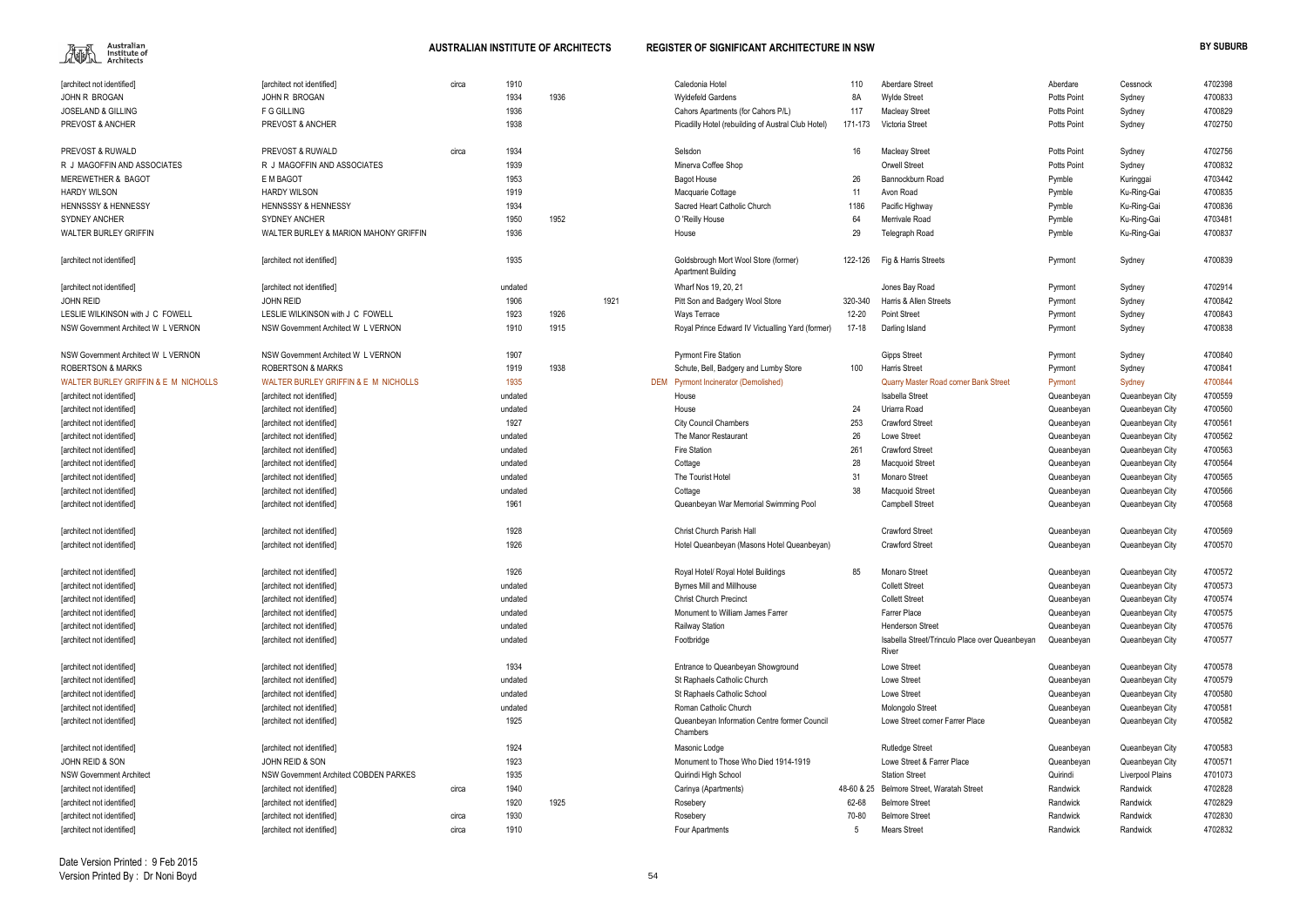

| [architect not identified]            | [architect not identified]           | circa | 1910    |      | Caledonia Hotel                           | 110      | <b>Aberdare Street</b>          | Aberdare               | Cessnock             | 4702398 |
|---------------------------------------|--------------------------------------|-------|---------|------|-------------------------------------------|----------|---------------------------------|------------------------|----------------------|---------|
| [architect not identified]            | [architect not identified]           |       | 1907    |      | Archina                                   | 49       | Avoca Street                    | Randwick               | Randwick             | 4702844 |
| [architect not identified]            | [architect not identified]           |       | 1925    |      | Doremy                                    | 18       | <b>Dudley Street</b>            | Randwick               | Randwick             | 4702846 |
| [architect not identified]            | [architect not identified]           |       | 1915    |      | House                                     | 20       | <b>Dudley Street</b>            | Randwick               | Randwick             | 4702847 |
| [architect not identified]            | [architect not identified]           |       | 1915    |      | Canara (House)                            | 22       | <b>Dudley Street</b>            | Randwick               | Randwick             | 4702848 |
| [architect not identified]            | [architect not identified]           |       | 1920    |      | House                                     | 32-34    | <b>Dudley Street</b>            | Randwick               | Randwick             | 4702849 |
| [architect not identified]            | [architect not identified]           |       | 1920    |      | Residence                                 | 36       | <b>Dudley Street</b>            | Randwick               | Randwick             | 4702850 |
| [architect not identified]            | [architect not identified]           |       | 1925    |      | House                                     | 30A      | <b>Dudley Street</b>            | Randwick               | Randwick             | 4702851 |
| [architect not identified]            | [architect not identified]           |       | 1930    |      | House                                     | 30B      | <b>Dudley Street</b>            | Randwick               | Randwick             | 4702852 |
| [architect not identified]            | [architect not identified]           | circa | 1915    |      | House                                     |          | <b>Thomas Street</b>            | Randwick               | Randwick             | 4702853 |
| [architect not identified]            | [architect not identified]           | circa | 1915    |      | House                                     |          | <b>Thomas Street</b>            | Randwick               | Randwick             | 4702854 |
| [architect not identified]            | [architect not identified]           | circa | 1906    |      | Clovelly, Fracombe and Torquay            |          | 146-148-150 Avoca Street        | Randwick               | Randwick             | 4702855 |
| [architect not identified]            | [architect not identified]           | circa | 1935    |      | <b>Apartment Building</b>                 | 117      | Carrington Road                 | Randwick               | Randwick             | 4702856 |
| AARON M BOLOT                         | AARON M BOLOT                        |       | 1937    |      | Ritz Cinema                               | 43       | <b>St Pauls Street</b>          | Randwick               | Randwick             | 4702838 |
| <b>HENNESSY &amp; HENNESSY</b>        | <b>HENNESSY &amp; HENNESSY</b>       | circa | 1930    |      | Gower - Galtees Apartments                | $8 - 10$ | Coogee Bay Road                 | Randwick               | Randwick             | 4702831 |
| <b>NSW Government Architect</b>       | NSW Government Architect E H FARMER  |       | 1966    |      | Randwick High School                      |          | Avoca Street                    | Randwick               | Randwick             | 4702715 |
| <b>NSW Government Architect</b>       | NSW Government Architect W L VERNON  | circa | 1900    |      | Randwick Fire Station                     | 4-6      | The Avenue                      | Randwick               | Randwick             | 4702839 |
| NSW Government Architect W L VERNON   | NSW Government Architect W L VERNON  |       | 1897    |      | <b>Randwick Post Office</b>               | 124      | Avoca Street                    | Randwick               | Randwick             | 4700845 |
| PEDDLE THORP & WALKER                 | PEDDLE THORP & WALKER                | circa | 1970    |      | Racecourse Grandstand                     |          | Alison Road                     | Randwick               | Randwick             | 4702868 |
| <b>RUDDER &amp; GROUT</b>             | <b>RUDDER &amp; GROUT</b>            |       | 1934    |      | Duke of Gloucester Hotel                  | 38       | Frenchmans Road                 | Randwick               | Randwick             | 4702822 |
| TRENCHARD SMITH & MAISEY              | <b>TRENCHARD SMITH &amp; MAISEY</b>  |       | 1938    |      | <b>Former Commemorative Pavillion</b>     |          | Cook Road, (Former Showground)  | Randwick               | Randwick             | 4702064 |
| <b>WATERHOUSE &amp; LAKE</b>          | <b>B J WATERHOUSE &amp; LAKE</b>     |       | 1915    |      | Bungalow                                  | 16       | <b>Dudley Street</b>            | Randwick               | Randwick             | 4702845 |
| AARON M BOLOT                         | AARON M BOLOT                        |       | 1937    |      | The Randwick Ritz                         | 43       | <b>St Pauls Street</b>          | Randwick               | Waverley             | 4703105 |
| [architect not identified]            | [architect not identified]           |       | undated |      | McKell                                    | 55       | <b>Walker Street</b>            | Redfern                | Sydney               | 4702898 |
| [architect not identified]            | [architect not identified]           |       | undated |      | Kyeema                                    | 41       | Moorehead Street                | Redfern                | Sydney               | 4702899 |
| [architect not identified]            | [architect not identified]           |       | undated |      | Purcell                                   | 55       | Young Street                    | Redfern                | Sydney               | 4702900 |
| [architect not identified]            | [architect not identified]           |       | undated |      | Terraces                                  | 747-757  | <b>Bourke Street</b>            | Redfern                | Sydney               | 4702901 |
| [architect not identified]            | [architect not identified]           |       | undated |      | <b>Apartment Building</b>                 | 759      | <b>Bourke Street</b>            | Redfern                | Sydney               | 4702903 |
| [architect not identified]            | [architect not identified]           |       | undated |      | Terraces                                  | 795-811  | <b>Bourke Street</b>            | Redfern                | Sydney               | 4702904 |
| LEIGHTON IRWIN & CO                   | LEIGHTON IRWIN & CO                  |       | 1941    |      | Rachel Forster Hospital                   | 150      | <b>Pitt Street</b>              | Redfern                | Sydney               | 4700846 |
| <b>NSW Government Architect</b>       | NSW Government Architect W L VERNON  |       | undated |      | Police Barracks                           |          | <b>Bourke Street</b>            | Redfern                | Sydney               | 4702902 |
| PEDDLE THORP & WALKER                 | PEDDLE THORP & WALKER                |       | undated |      | Poets Corner Flats                        |          | <b>Young Street</b>             | Redfern                | Sydney               | 4702896 |
| <b>BLIGH VOLLER NEILD</b>             | Project Architect to be ID           |       | undated |      | 35/26 Squadron                            |          | RAAF Base Richmond              | Richmond               | Hawkesbury           | 4703540 |
| <b>ALISON ROSE</b>                    | <b>ALISON ROSE</b>                   |       | 1963    |      | Rose House                                | 130      | <b>Riverview Road</b>           | Riverview              | Lane Cove            | 4702982 |
| MICHAEL DYSART                        | MICHAEL DYSART                       |       | 1967    |      | Program Building Project House            | Lot 19   | Aminya Place                    | Riverview              | Lane Cove            | 4700149 |
| [architect not identified]            | [architect not identified]           |       | undated | 1940 | Rockdale Town Hall                        |          | Princes Highway & Bryant Street | Rockdale               | <b>Rockdale City</b> | 4703119 |
| PEDDLE & THORP                        | SAMUEL GEORGE THORP (for his mother) |       | 1916    |      | Yamba Woora                               | 11-11A   | <b>Heathcote Street</b>         | Rockdale               | <b>Rockdale City</b> | 4700849 |
| FRANK I ANSON BLOOMFIELD              | FRANK I ANSON BLOOMFIELD             |       | 1925    | 1927 | Rookwood Crematorium                      |          | <b>Memorial Avenue</b>          | Rookwood               | Auburn               | 4700856 |
| <b>DOUGLAS FORSYTH EVANS</b>          | DOUGLAS FORSYTH EVANS                |       | 1953    |      | The Chilterns                             | 593      | New South Head Road             | Rose Bay               | Woollahra            | 4703436 |
| <b>GEORGE REVES</b>                   | <b>GEORGE REVES</b>                  |       | 1957    |      | House                                     | 875      | New South Head Road             | Rose Bay               | Woollahra            | 4702983 |
| JOHN BROGAN                           | JOHN BROGAN                          |       | 1941    | 1942 | Coorong                                   | 17       | lan Street                      | Rose Bay               | Woollahra            | 4703439 |
| M B HALLIGAN                          | M B HALLIGAN                         |       | 1908    |      | Royal Sydney Golf Club Clubhouse          |          | Kent Road                       | Rose Bay               | Woollahra            | 4700851 |
| NEVILLE GRUZMAN                       | NEVILLE GRUZMAN                      |       | 1958    |      | Rose Bay Synagogue                        | 626-666  | Old South Head Road             | Rose Bay               | Woollahra            | 4702873 |
| EDMOND B WILSHIRE & HODGES            | EDMOND B WILSHIRE & HODGES           |       | 1943    |      | National Springs Pty Ltd                  | 45-55    | Epsom Road                      | Rosebery               | Sydney               | 4700852 |
| <b>HARRY SEIDLER &amp; ASSOCIATES</b> | <b>HARRY SEIDLER</b>                 |       | 1964    | 1967 | <b>Public Housing</b>                     | 16 & 18  | <b>Maloney Street</b>           | Rosebery               | Sydney               | 4702910 |
| [architect not identified]            | [architect not identified]           | Circa | 1935    |      | Seymours Motors                           |          | Pacific Highway                 | Roseville              | Willoughby           | 4700853 |
| DR HENRY EPSTEIN                      | DR HENRY EPSTEIN                     |       | 1948    | 1950 | Hillman House                             | 40       | <b>Findlay Avenue</b>           | Roseville              | Willoughby           | 4702958 |
| [architect not identified]            | [architect not identified]           |       | undated |      | <b>Whitby Flats</b>                       |          | Evans Road                      | <b>Rushcutters Bay</b> | Sydney               | 4702795 |
| [architect not identified]            | [architect not identified]           |       | undated |      | <b>Apartment Building</b>                 |          | <b>Holdsworth Avenue</b>        | <b>Rushcutters Bay</b> | Sydney               | 4702797 |
| [architect not identified]            | [architect not identified]           |       | undated |      | <b>Rushcutters Bay Bowling</b>            | 106-110  | Bayswater Road                  | <b>Rushcutters Bay</b> | Sydney               | 4702905 |
| F KOLOS & J M BRYANT                  | F KOLOS & J M BRYANT                 |       | 1961    |      | Rushcutters Bay Travelodge                |          | Bayswater Road                  | <b>Rushcutters Bay</b> | Sydney               | 4702728 |
| HARRY SEIDLER & ASSOCIATES            | <b>HARRY SEIDLER</b>                 |       | 1963    | 1965 | Aquarius Former Florida Towers Home Units | 50       | Roslyn Gardens                  | <b>Rushcutters Bay</b> | Sydney               | 4702796 |
| <b>ROBERTSON &amp; MARKS</b>          | <b>ROBERTSON &amp; MARKS</b>         |       | 1917    |      | Park Lane Mansions                        | $20\,$   | <b>Waratah Street</b>           | <b>Rushcutters Bay</b> | Sydney               | 4702783 |

Date Version Printed : 9 Feb 2015Version Printed By : Dr Noni Boyd

| Aberdare               | Cessnock      | 4702398 |
|------------------------|---------------|---------|
| Randwick               | Randwick      | 4702844 |
| Randwick               | Randwick      | 4702846 |
| Randwick               | Randwick      | 4702847 |
| Randwick               | Randwick      | 4702848 |
| Randwick               | Randwick      | 4702849 |
| Randwick               | Randwick      | 4702850 |
| Randwick               | Randwick      | 4702851 |
| Randwick               | Randwick      | 4702852 |
| Randwick               | Randwick      | 4702853 |
| Randwick               | Randwick      | 4702854 |
| Randwick               | Randwick      | 4702855 |
| Randwick               | Randwick      | 4702856 |
| Randwick               | Randwick      | 4702838 |
| Randwick               | Randwick      | 4702831 |
| Randwick               | Randwick      | 4702715 |
| Randwick               | Randwick      | 4702839 |
| Randwick               | Randwick      | 4700845 |
| Randwick               | Randwick      | 4702868 |
| Randwick               | Randwick      | 4702822 |
| Randwick               | Randwick      | 4702064 |
| Randwick               | Randwick      | 4702845 |
| Randwick               | Waverley      | 4703105 |
| Redfern                | Sydney        | 4702898 |
| Redfern                | Sydney        | 4702899 |
| Redfern                | Sydney        | 4702900 |
| Redfern                | Sydney        | 4702901 |
| Redfern                | Sydney        | 4702903 |
| Redfern                | Sydney        | 4702904 |
| Redfern                | Sydney        | 4700846 |
| Redfern                | Sydney        | 4702902 |
| Redfern                | Sydney        | 4702896 |
| Richmond               | Hawkesbury    | 4703540 |
| Riverview              | Lane Cove     | 4702982 |
| Riverview              | Lane Cove     | 4700149 |
| Rockdale               | Rockdale City | 4703119 |
| Rockdale               | Rockdale City | 4700849 |
| Rookwood               | Auburn        | 4700856 |
| Rose Bay               | Woollahra     | 4703436 |
| Rose Bay               | Woollahra     | 4702983 |
| Rose Bay               | Woollahra     | 4703439 |
| Rose Bay               | Woollahra     | 4700851 |
| Rose Bay               | Woollahra     | 4702873 |
| Rosebery               | Sydney        | 4700852 |
| Rosebery               | Sydney        | 4702910 |
| Roseville              | Willoughby    | 4700853 |
| Roseville              | Willoughby    | 4702958 |
| <b>Rushcutters Bay</b> | Sydney        | 4702795 |
| Rushcutters Bay        | Sydney        | 4702797 |
| <b>Rushcutters Bay</b> | Sydney        | 4702905 |
| <b>Rushcutters Bay</b> | Sydney        | 4702728 |
| <b>Rushcutters Bay</b> | Sydney        | 4702796 |
|                        |               |         |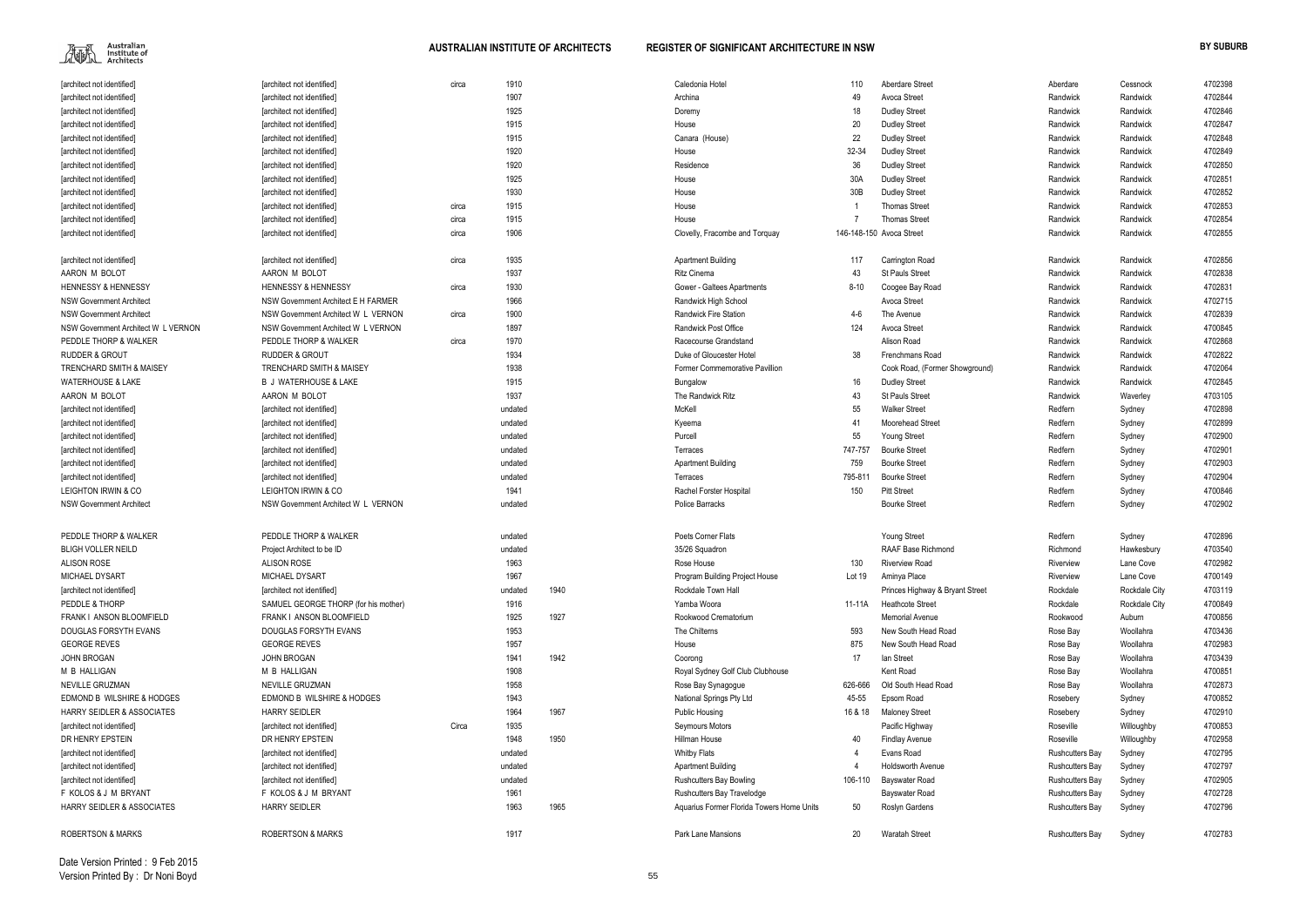

| [architect not identified]                             | [architect not identified]                                               | circa | 1910    |      |               | Caledonia Hotel                                       | 110            | Aberdare Street                       | Aberdare               | Cessnock               | 4702398 |
|--------------------------------------------------------|--------------------------------------------------------------------------|-------|---------|------|---------------|-------------------------------------------------------|----------------|---------------------------------------|------------------------|------------------------|---------|
| ALLEN JACK & COTTIER                                   | <b>KEITH COTTIER</b>                                                     |       | 1988    |      |               | <b>Macquarie Galleries</b>                            | 85             | <b>McLachland Avenue</b>              | <b>Rushcutters Bay</b> | Woollahra              | 4703316 |
| <b>DOUGLAS SNELLING</b>                                | DOUGLAS SNELLING                                                         |       | 1963    |      |               | Rosyln Gradens Apartments                             | 70             | <b>Roslyn Street</b>                  | <b>Rushcutters Bay</b> | Woollahra              | 4703080 |
| NSW GOVERNMENT ARCHITECT                               | NSW GOVERNMENT ARCHITECT'S BRANCH, Project<br>Architect - Michael Dysart |       | 1964    | 1965 | 2001          | Malvina Street School, now Ryde Secondary<br>College  | -5             | <b>Malvina Street</b>                 | Ryde                   | Ryde                   | 4703564 |
| [architect not identified]                             | [architect not identified]                                               |       | undated |      |               | <b>Imperial Hotel</b>                                 | 55             | <b>First Avenue</b>                   | Sawtell                | Coffs Harbour City     | 4701522 |
| [architect not identified]                             | [architect not identified]                                               |       | undated |      |               | Civic Cinema Centre                                   |                | <b>Albert Street</b>                  | Sawtell                | <b>Greater Taree</b>   | 4701528 |
| NSW Government Architect GEORGE MCRAE                  | E L DREW                                                                 |       | 1912    | 1914 |               | Scarborough School                                    |                | Princes Highway                       | Scarborough            | <b>Wollongong City</b> | 4702129 |
| [architect not identified]                             | [architect not identified]                                               | circa | 1915    |      |               | Royal Hotel / Motor Inn                               |                | Kelly & St Aubins Streets             | Scone                  | Upper Hunter           | 4702459 |
| [architect not identified]                             | [architect not identified]                                               |       | 1928    |      |               | <b>Campbells Corner</b>                               | 177-181        | <b>Kelly Street</b>                   | Scone                  | Upper Hunter           | 4702463 |
| [architect not identified]                             | [architect not identified]                                               |       | 1911    |      |               | St Andrews Presbyterian Church                        |                | Main Street corner Kingdon Street     | Scone                  | Upper Hunter           | 4702465 |
| [architect not identified]                             | [architect not identified]                                               |       | 1924    | 1925 |               | St Marys Roman Catholic Church                        |                | Short & Park Streets                  | Scone                  | Upper Hunter           | 4702468 |
| [architect not identified]                             | [architect not identified]                                               |       | 1904    |      |               | <b>Uniting Church</b>                                 |                | <b>Park Street</b>                    | Scone                  | Upper Hunter           | 4702469 |
| [architect not identified]                             | [architect not identified]                                               |       | 1900    | 1901 |               | <b>Commonwealth Monument</b>                          |                | <b>Gundy Road Rotary Park</b>         | Scone                  | Upper Hunter           | 4702633 |
| [architect not identified]                             | [architect not identified]                                               |       | 1925    |      |               | St Lukes Rectory                                      |                | <b>Hill Street</b>                    | Scone                  | Upper Hunter           | 4702634 |
| [architect not identified]                             | [architect not identified]                                               |       | undated |      |               | <b>Belmore Hotel</b>                                  | 96             | <b>Kelly Street</b>                   | Scone                  | Upper Hunter           | 4702635 |
| [architect not identified]                             | [architect not identified]                                               |       | 1934    |      |               | Farrams Store                                         |                | <b>Kelly Street</b>                   | Scone                  | Upper Hunter           | 4702636 |
| [architect not identified]                             | [architect not identified]                                               |       | 1928    |      |               | Shops                                                 | 127-133        | <b>Kelly Street</b>                   | Scone                  | Upper Hunter           | 4702637 |
| [architect not identified]                             | [architect not identified]                                               |       | undated |      |               | <b>Solicitors Buildings</b>                           | 186            | <b>Kelly Street</b>                   | Scone                  | Upper Hunter           | 4702639 |
| [architect not identified]                             | [architect not identified]                                               |       | 1935    |      |               | Scone Advocate Building                               | 206            | <b>Kelly Street</b>                   | Scone                  | Upper Hunter           | 4702640 |
| [architect not identified]                             |                                                                          |       | 1954    |      |               |                                                       | 212            |                                       | Scone                  |                        | 4702642 |
|                                                        | [architect not identified]                                               |       |         |      |               | Scone Library<br>Hotel                                |                | <b>Kelly Street</b>                   |                        | Upper Hunter           | 4702643 |
| [architect not identified]                             | [architect not identified]                                               |       | undated |      |               |                                                       |                | <b>Kelly Street</b>                   | Scone                  | Upper Hunter           |         |
| [architect not identified]                             | [architect not identified]                                               |       | 1935    |      |               | <b>Shire Council Chambers</b>                         |                | Liverpool Street                      | Scone                  | Upper Hunter           | 4702644 |
| [architect not identified]                             | [architect not identified]                                               |       | undated |      |               | Scone Veterinary Clinic Campbells Chambers            | 106            | <b>Liverpool Street</b>               | Scone                  | Upper Hunter           | 4702645 |
| [architect not identified]                             | [architect not identified]                                               |       | undated |      |               | House                                                 |                | <b>Main Street</b>                    | Scone                  | Upper Hunter           | 4702648 |
| [architect not identified]                             | [architect not identified]                                               |       | undated |      |               | House                                                 | 28             | <b>Main Street</b>                    | Scone                  | Upper Hunter           | 4702649 |
| [architect not identified]                             | [architect not identified]                                               |       | undated |      |               | House                                                 | $\overline{2}$ | <b>Shaw Street</b>                    | Scone                  | Upper Hunter           | 4702650 |
| [architect not identified]                             | [architect not identified]                                               |       | undated |      |               | House                                                 |                | <b>Short Street</b>                   | Scone                  | Upper Hunter           | 4702651 |
| [architect not identified]                             | [architect not identified]                                               |       | 1900    |      |               | House                                                 | 95             | <b>Waverly Street</b>                 | Scone                  | Upper Hunter           | 4702652 |
| Attributed to the NSW Colonial or Government Architect | [architect not identified]                                               |       | undated |      |               | <b>Public School</b>                                  |                | <b>Liverpool Street</b>               | Scone                  | Upper Hunter           | 4702646 |
| <b>BERTRAM FORD</b>                                    | <b>BERTRAM FORD</b>                                                      |       | 1906    |      |               | Public Accountants Scott, Champion and Rose           | 109            | <b>Liverpool Street</b>               | Scone                  | Upper Hunter           | 4702466 |
| <b>CASTLEDEN &amp; SARA</b>                            | <b>CASTLEDEN &amp; SARA</b>                                              |       | undated |      |               | Golden Fleece Hotel                                   | 180            | <b>Kelly Street</b>                   | Scone                  | Upper Hunter           | 4702638 |
| <b>CRICK &amp; FURSE</b>                               | <b>CRICK &amp; FURSE</b>                                                 |       | 1937    | 1938 |               | Scone Civic Centre Former Civic Theatre               | 144            | <b>Kelly Street</b>                   | Scone                  | Upper Hunter           | 4702460 |
| CYRIL C RUWALD                                         | CYRIL C RUWALD                                                           |       | 1938    | 1939 |               | Bank of NSW                                           | 170            | Kelly Street                          | Scone                  | <b>Upper Hunter</b>    | 4702461 |
| <b>KENT &amp; BUDDEN</b>                               | <b>KENT &amp; BUDDEN</b>                                                 |       | 1911    |      |               | CBC Bank                                              | 182            | <b>Kelly Street</b>                   | Scone                  | Upper Hunter           | 4702462 |
| <b>NSW Government Architect</b>                        | NSW Government Architect EVAN SMITH                                      |       | 1935    | 1937 |               | Court House                                           |                | <b>Main Street</b>                    | Scone                  | Upper Hunter           | 4702647 |
| R N HICKSON of Armidale                                | R N HICKSON of Armidale                                                  |       | 1935    |      |               | Upper Hunter Ambulance Station                        | 208            | <b>Kelly Street</b>                   | Scone                  | Upper Hunter           | 4702641 |
| <b>WALTER PENDER</b>                                   | <b>WALTER PENDER</b>                                                     |       | 1906    | 1907 |               | Belltrees & outbuildings                              |                | Grundy Road 6 5 Km East of Scone      | Scone                  | Upper Hunter           | 4702467 |
| <b>STAN SYMONDS</b>                                    | <b>STAN SYMONDS</b>                                                      |       | 1963    | 1967 |               | Schuchard House                                       | 29             | <b>Battle Boulevarde</b>              | Seaforth               | Manly                  | 4703456 |
| [architect not identified]                             | [architect not identified]                                               | circa | 1910    |      |               | Grandstand                                            |                | <b>Bathurst Street</b>                | Singleton              | Singleton              | 4702470 |
| [architect not identified]                             | [architect not identified]                                               |       | 1917    |      |               | Methodist Kindergarten Hall                           | 3              | <b>Elizabeth Street</b>               | Singleton              | Singleton              | 4702471 |
| [architect not identified]                             | [architect not identified]                                               |       | 1900    |      |               | Frome Residence                                       |                | Frome Close                           | Singleton              | Singleton              | 4702472 |
| [architect not identified]                             | [architect not identified]                                               |       | 1911    |      |               | Patrick Plains Council Chambers                       |                | George Street corner Macquarie Street | Singleton              | Singleton              | 4702473 |
| [architect not identified]                             | [architect not identified]                                               |       | 1863    | 1925 |               | <b>Criterion Hotel</b>                                | 148            | John Street                           | Singleton              | Singleton              | 4702476 |
| [architect not identified]                             | [architect not identified]                                               |       | 1911    |      |               | NSW Bank                                              |                | John Street corner Burns Lane         | Singleton              | Singleton              | 4702477 |
| [architect not identified]                             | [architect not identified]                                               |       | 1925    |      |               | Convent of Mercy Group Mercy Chapel                   |                | Combo Lane                            | Singleton              | Singleton              | 4702480 |
| [architect not identified]                             | [architect not identified]                                               |       | undated |      |               | Convent of Mercy Group, Covered Ways                  |                | Queen Street                          | Singleton              | Singleton              | 4702481 |
| [architect not identified]                             | [architect not identified]                                               |       | 1840    |      | 1940          | Convent of Mercy Group Our Lady of Mercy              |                | Queen Street                          | Singleton              | Singleton              | 4702482 |
| [architect not identified]                             | [architect not identified]                                               |       | 1860    |      | 1920 addition | Convent<br>Convent of Mercy Group, St Patricks Church |                | Queen Street                          | Singleton              | Singleton              | 4702483 |
| [architect not identified]                             | [architect not identified]                                               |       | undated |      |               | Kelso                                                 |                | Ada Street                            | Singleton              | Singleton              | 4702653 |
| [architect not identified]                             | [architect not identified]                                               |       | undated |      |               | Singleton Argus Office                                |                | <b>Campibell Street</b>               | Singleton              | Singleton              | 4702655 |
|                                                        |                                                                          |       |         |      |               |                                                       |                |                                       |                        |                        |         |

| 10     | Aberdare Street                       | Aberdare               | Cessnock               | 4702398 |
|--------|---------------------------------------|------------------------|------------------------|---------|
| 15     | <b>McLachland Avenue</b>              | Rushcutters Bay        | Woollahra              | 4703316 |
| Ο'     | <b>Roslyn Street</b>                  | <b>Rushcutters Bay</b> | Woollahra              | 4703080 |
| 5      | Malvina Street                        | Ryde                   | Ryde                   | 4703564 |
| 55     | <b>First Avenue</b>                   | Sawtell                | Coffs Harbour City     | 4701522 |
|        | <b>Albert Street</b>                  | Sawtell                | <b>Greater Taree</b>   | 4701528 |
|        | Princes Highway                       | Scarborough            | <b>Wollongong City</b> | 4702129 |
|        | Kelly & St Aubins Streets             | Scone                  | <b>Upper Hunter</b>    | 4702459 |
| -181   | Kelly Street                          | Scone                  | <b>Upper Hunter</b>    | 4702463 |
|        | Main Street corner Kingdon Street     | Scone                  | <b>Upper Hunter</b>    | 4702465 |
|        | Short & Park Streets                  | Scone                  | <b>Upper Hunter</b>    | 4702468 |
|        | Park Street                           | Scone                  | <b>Upper Hunter</b>    | 4702469 |
|        | Gundy Road Rotary Park                | Scone                  | <b>Upper Hunter</b>    | 4702633 |
|        | <b>Hill Street</b>                    | Scone                  | Upper Hunter           | 4702634 |
| 16     | Kelly Street                          | Scone                  | Upper Hunter           | 4702635 |
|        | Kelly Street                          | Scone                  | Upper Hunter           | 4702636 |
| $-133$ | Kelly Street                          | Scone                  | Upper Hunter           | 4702637 |
| 86     | Kelly Street                          | Scone                  | Upper Hunter           | 4702639 |
| 06     | Kelly Street                          | Scone                  | Upper Hunter           | 4702640 |
| 12     | Kelly Street                          | Scone                  | Upper Hunter           | 4702642 |
|        | Kelly Street                          | Scone                  | <b>Upper Hunter</b>    | 4702643 |
|        | Liverpool Street                      | Scone                  | <b>Upper Hunter</b>    | 4702644 |
| 06     | Liverpool Street                      | Scone                  | <b>Upper Hunter</b>    | 4702645 |
|        | Main Street                           | Scone                  | <b>Upper Hunter</b>    | 4702648 |
| 28     | Main Street                           | Scone                  | <b>Upper Hunter</b>    | 4702649 |
| 2      | Shaw Street                           | Scone                  | Upper Hunter           | 4702650 |
|        | <b>Short Street</b>                   | Scone                  | Upper Hunter           | 4702651 |
| 15     | <b>Waverly Street</b>                 | Scone                  | Upper Hunter           | 4702652 |
|        | Liverpool Street                      | Scone                  | <b>Upper Hunter</b>    | 4702646 |
| 09     | Liverpool Street                      | Scone                  | <b>Upper Hunter</b>    | 4702466 |
| 80     | Kelly Street                          | Scone                  | Upper Hunter           | 4702638 |
| 44     | Kelly Street                          | Scone                  | <b>Upper Hunter</b>    | 4702460 |
| 70     | Kelly Street                          | Scone                  | <b>Upper Hunter</b>    | 4702461 |
| 82     | Kelly Street                          | Scone                  | <b>Upper Hunter</b>    | 4702462 |
|        | Main Street                           | Scone                  | <b>Upper Hunter</b>    | 4702647 |
| 08     | Kelly Street                          | Scone                  | <b>Upper Hunter</b>    | 4702641 |
|        | Grundy Road 6 5 Km East of Scone      | Scone                  | <b>Upper Hunter</b>    | 4702467 |
| 29     | <b>Battle Boulevarde</b>              | Seaforth               | Manly                  | 4703456 |
|        | <b>Bathurst Street</b>                | Singleton              | Singleton              | 4702470 |
| 3      | <b>Elizabeth Street</b>               | Singleton              | Singleton              | 4702471 |
|        | Frome Close                           | Singleton              | Singleton              | 4702472 |
|        | George Street corner Macquarie Street | Singleton              | Singleton              | 4702473 |
| 48     | John Street                           | Singleton              | Singleton              | 4702476 |
|        | John Street corner Burns Lane         | Singleton              | Singleton              | 4702477 |
|        | Combo Lane                            | Singleton              | Singleton              | 4702480 |
|        | Queen Street                          | Singleton              | Singleton              | 4702481 |
|        | Queen Street                          | Singleton              | Singleton              | 4702482 |
|        | Queen Street                          | Singleton              | Singleton              | 4702483 |
| 1      | Ada Street                            | Singleton              | Singleton              | 4702653 |
|        | <b>Camplbell Street</b>               | Singleton              | Singleton              | 4702655 |
|        |                                       |                        |                        |         |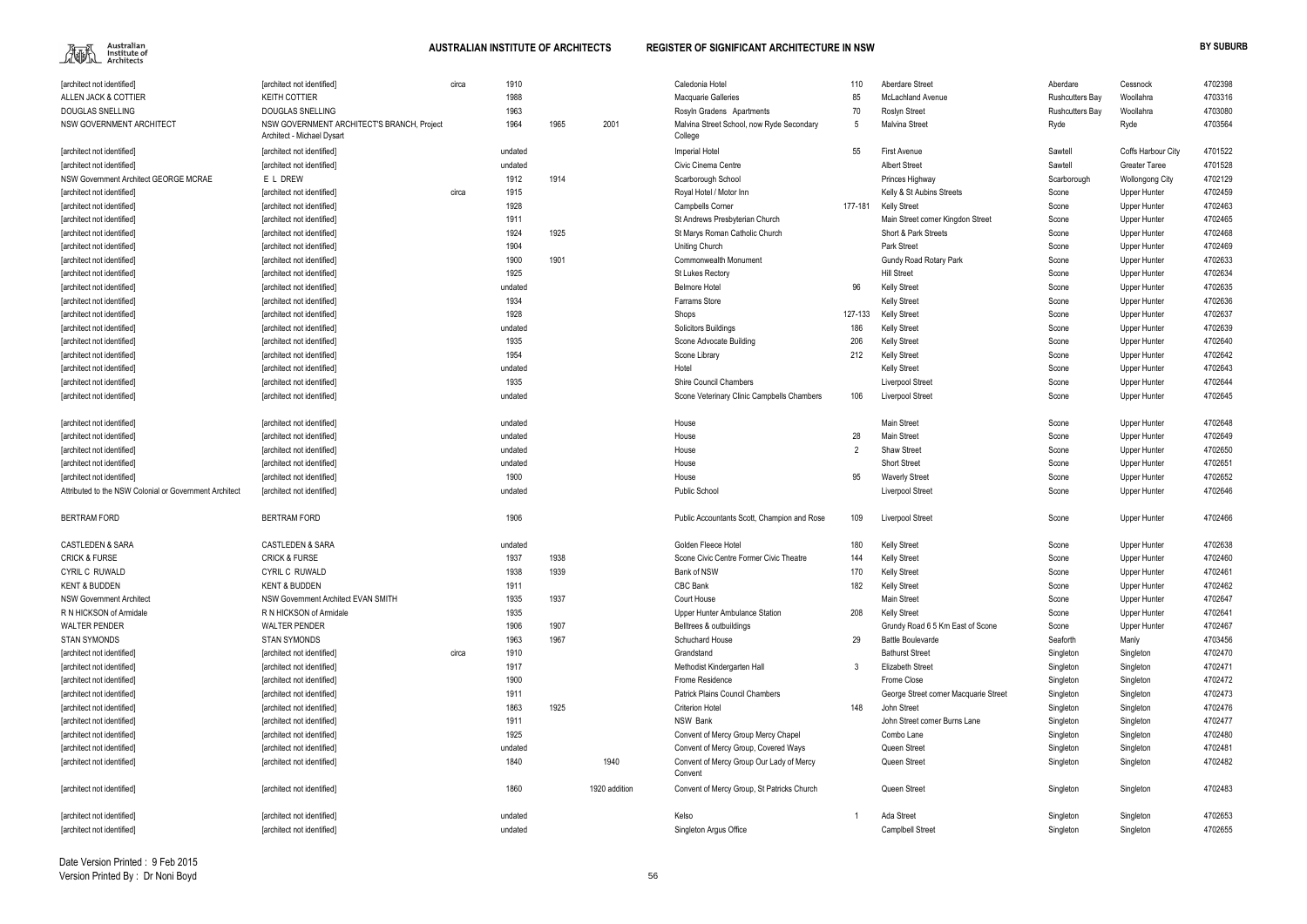Australian<br>Institute of<br>Architects 麻瓜

| [architect not identified]                    | [architect not identified]                    | circa | 1910         |      |      | Caledonia Hotel                                           | 110   | Aberdare Street                         | Aberdare          | Cessnock               | 4702398 |
|-----------------------------------------------|-----------------------------------------------|-------|--------------|------|------|-----------------------------------------------------------|-------|-----------------------------------------|-------------------|------------------------|---------|
| [architect not identified]                    | [architect not identified]                    |       | undated      |      |      | House                                                     | 79    | Castlereagh Street                      | Singleton         | Singleton              | 4702656 |
| [architect not identified]                    | [architect not identified]                    |       | undated      |      |      | House                                                     | 10    | Dangar Road                             | Singleton         | Singleton              | 4702657 |
| [architect not identified]                    | [architect not identified]                    |       | undated      |      |      | House                                                     | 26    | Dangar Road                             | Singleton         | Singleton              | 4702658 |
| [architect not identified]                    | [architect not identified]                    |       | undated      |      |      | House                                                     | 31    | Dangar Road                             | Singleton         | Singleton              | 4702659 |
| [architect not identified]                    | [architect not identified]                    |       | undated      |      |      | House                                                     |       | Dangar Road                             | Singleton         | Singleton              | 4702660 |
| [architect not identified]                    | [architect not identified]                    |       | undated      |      |      | House                                                     |       | <b>Bourke Street</b>                    | Singleton         | Singleton              | 4702661 |
| [architect not identified]                    | [architect not identified]                    |       | undated      |      |      | House                                                     | 33    | Dangar Road                             | Singleton         | Singleton              | 4702662 |
| [architect not identified]                    | [architect not identified]                    |       | 1856         | 1924 |      | Methodist Sunday School                                   |       | <b>Elizabeth Street</b>                 | Singleton         | Singleton              | 4702663 |
| [architect not identified]                    | [architect not identified]                    |       | undated      |      |      | Bundarra House                                            | 37    | <b>Elizabeth Street</b>                 | Singleton         | Singleton              | 4702664 |
| [architect not identified]                    | [architect not identified]                    |       | 1853         |      | 1912 | Caledonian Hotel                                          | 38-40 | George Street                           | Singleton         | Singleton              | 4702667 |
| [architect not identified]                    | [architect not identified]                    |       | undated      |      |      | House                                                     |       | Goulburn Street                         | Singleton         | Singleton              | 4702668 |
| [architect not identified]                    | [architect not identified]                    |       | 1862         |      |      | Dangar Mausoleum                                          |       | <b>High Street</b>                      | Singleton         | Singleton              | 4702669 |
| [architect not identified]                    | [architect not identified]                    |       | 1927         |      |      | <b>Central Hotel</b>                                      | 51    | John Street                             | Singleton         | Singleton              | 4702673 |
| [architect not identified]                    | [architect not identified]                    |       | 1908         |      |      | Cartron                                                   |       | Dunolly Road                            | Singleton         | Singleton              | 4702674 |
| [architect not identified]                    | [architect not identified]                    |       | undated      |      |      | Singleton Fire Station                                    |       | <b>Pitt Street</b>                      | Singleton         | Singleton              | 4702676 |
| [architect not identified]                    | [architect not identified]                    | circa | 1940         |      |      | House                                                     |       | <b>Pitt Street corner Sussex</b>        | Singleton         | Singleton              | 4702677 |
| [architect not identified]                    | [architect not identified]                    | circa | 1940         |      |      | House                                                     |       | <b>Pitt Street corner Sussex</b>        | Singleton         | Singleton              | 4702678 |
| [architect not identified]                    | [architect not identified]                    |       | undated      |      |      | House                                                     | 12    | <b>View Street</b>                      | Singleton         | Singleton              | 4702679 |
| [architect not identified]                    | [architect not identified]                    |       | undated      |      |      | House                                                     | 14    | <b>View Street</b>                      | Singleton         | Singleton              | 4702680 |
| [architect not identified]                    | [architect not identified]                    |       | undated      |      |      | House                                                     | 16    | <b>View Street</b>                      | Singleton         | Singleton              | 4702681 |
| [architect not identified]                    | [architect not identified]                    |       | undated      |      |      | House                                                     | 15    | <b>View Street</b>                      | Singleton         | Singleton              | 4702682 |
| [architect not identified]                    | [architect not identified]                    |       | 1914         |      |      | Denman Residence                                          |       | <b>William Street</b>                   | Singleton         | Singleton              | 4702683 |
| [architect not identified]                    | [architect not identified]                    |       | undated      |      |      | Wyoming                                                   |       | <b>William Street</b>                   | Singleton         | Singleton              | 4702684 |
| [architect not identified]                    | [architect not identified]                    |       | undated      |      |      | Wingadee                                                  |       | <b>William Street</b>                   | Singleton         | Singleton              | 4702685 |
| [architect not identified]                    | [architect not identified]                    | circa | 1940         |      |      | House                                                     | 12    | <b>William Street</b>                   | Singleton         | Singleton              | 4702686 |
| [architect not identified]                    | [architect not identified]                    |       | undated      |      |      | House                                                     | 13    | York Street                             | Singleton         | Singleton              | 4702687 |
| [architect not identified]                    | [architect not identified]                    | circa | 1930         |      |      | House                                                     |       | York Street                             | Singleton         | Singleton              | 4702688 |
| [architect not identified]                    | [architect not identified]                    |       | undated      |      |      | House                                                     |       | York Street                             | Singleton         | Singleton              | 4702689 |
| [architect not identified]                    | [architect not identified]                    |       | undated      |      |      | House                                                     | 31    | <b>York Street</b>                      | Singleton         | Singleton              | 4702690 |
| [architect not identified]                    | [architect not identified]                    |       | undated      |      |      | House                                                     | 33    | York Street                             | Singleton         | Singleton              | 4702691 |
| F D ANDERSON                                  | F D ANDERSON with Manager of Dairy Factory    |       | 1908         |      |      | Singleton Dairy Co-operative                              |       |                                         | Singleton         | Singleton              | 4702692 |
| F G CASTLEDEN                                 | F G CASTLEDEN                                 |       | 1912         |      |      | All Saints Anglican Church Lych Gate                      |       | <b>High Street</b>                      | Singleton         | Singleton              | 4702474 |
| F G CASTLEDEN                                 | F G CASTLEDEN                                 |       | 1911         |      |      | All Saints Anglican Church                                |       | <b>High Street</b>                      | Singleton         | Singleton              | 4702475 |
| FRANK W TURNER                                | <b>FRANK W TURNER</b>                         | circa | 1940         |      |      | <b>Rural Bank</b>                                         | 94    | John Street                             | Singleton         | Singleton              | 4702478 |
| <b>FREDERICK ANDERSON Attributed</b>          | <b>FREDERICK ANDERSON Attributed</b>          |       | undated      |      |      | House                                                     |       | <b>Bourke Street</b>                    | Singleton         | Singleton              | 4702654 |
| <b>KEITH HAMILTON &amp; SON</b>               | <b>KEITH HAMILTON</b>                         |       | 1947         | 1948 |      | Grainger and Faulkner Building                            |       | John Street                             | Singleton         | Singleton              | 4702672 |
| <b>NSW Government Architect</b>               | NSW Government Architect W L VERNON           |       | 1896         |      |      | Singleton Police Station                                  | 22    | <b>Hunter Street</b>                    | Singleton         | Singleton              | 4702670 |
| <b>NSW Government Architect</b>               | <b>NSW Government Architect COBDEN PARKES</b> |       | 1940         |      |      | Singleton High School                                     |       | <b>York Street</b>                      | Singleton         | Singleton              | 4702484 |
| POLLITT, MALCOLM & BERIE                      | POLLITT, MALCOLM & BERIE                      | circa | 1950         |      |      | Agricultural Hotel                                        |       | <b>Munro Street</b>                     | Singleton         | Singleton              | 4702675 |
| <b>SPAIN &amp; COSH</b>                       | <b>SPAIN &amp; COSH</b>                       |       | 1906         | 1907 |      | Singleton Hospital                                        |       | Dangar Road                             |                   |                        | 4702464 |
| <b>SPAIN &amp; COSH</b>                       | SPAIN & COSH                                  |       | 1910         |      |      | <b>Cyril Moxhams House</b>                                | 1910  |                                         | Singleton         | Singleton              | 4702486 |
|                                               | <b>SPAIN &amp; COSH</b>                       |       |              | 1913 |      |                                                           | 167   | Hambledon Hill Road Wylie s Flat (3 km) | Singleton         | Singleton              |         |
| <b>SPAIN &amp; COSH</b><br><b>THOMAS SILK</b> | <b>THOMAS SILK</b>                            |       | 1908<br>1910 |      |      | <b>DEM</b> Doctors Residence (Demolished)                 |       | <b>John Street</b>                      | Singleton         | Singleton              | 4702671 |
|                                               |                                               |       |              |      |      | Convent of Mercy Group College                            |       | Queen Street                            | Singleton         | Singleton              | 4702479 |
| <b>THOMAS SILK Attributed</b>                 | <b>THOMAS SILK Attributed</b>                 | circa | 1910         |      |      | Warromean                                                 |       | Scotts Flat (7km)                       | Singleton         | Singleton              | 4702485 |
| [architect not identified]                    | [architect not identified]                    |       | 1904         |      |      | Uniting Church (former St Andrews Presbyterian<br>Church) |       | Corner of Church and Hunter Streets     | Singleton         | Singleton              | 4703527 |
| [architect not identified]                    | [architect not identified]                    | circa | 1910         |      |      | Three Sisters Group                                       |       | Faulkiner Crescent (off)                | Singleton Heights | Singleton              | 4702666 |
| [architect not identified]                    | [architect not identified]                    |       | undated      |      |      | St Matthews Anglican Church                               |       | <b>Bent Street</b>                      | South Grafton     | <b>Clarence Valley</b> | 4701164 |
| [architect not identified]                    | [architect not identified]                    |       | 1935         |      |      | St Patricks Church                                        |       | <b>Skinner Street</b>                   | South Grafton     | <b>Clarence Valley</b> | 4701167 |
| [architect not identified]                    | [architect not identified]                    |       | 1909         |      |      | <b>Walkers Marina Hotel</b>                               |       | <b>Skinner Street</b>                   | South Grafton     | <b>Clarence Valley</b> | 4701168 |
| [architect not identified]                    | [architect not identified]                    |       | undated      |      |      | Northern Hotel                                            |       | <b>Spring Street</b>                    | South Grafton     | <b>Clarence Valley</b> | 4701169 |
| [architect not identified]                    | [architect not identified]                    |       | undated      |      |      | Residence                                                 | 28    | <b>Bent Street</b>                      | South Grafton     | <b>Clarence Valley</b> | 4701351 |
| [architect not identified]                    | [architect not identified]                    |       | undated      |      |      | Riverside Motor Cycles (Store)                            |       | <b>Skinner Street</b>                   | South Grafton     | <b>Clarence Valley</b> | 4701367 |
| [architect not identified]                    | [architect not identified]                    |       | 1909         |      |      | E Hennings Store                                          |       | <b>Skinner Street</b>                   | South Grafton     | <b>Clarence Valley</b> | 4701368 |
| [architect not identified]                    | [architect not identified]                    |       | 1932         |      |      | Store                                                     |       | <b>Skinner Street</b>                   | South Grafton     | <b>Clarence Valley</b> | 4701369 |

|    | Aberdare          | Cessnock               | 4702398 |
|----|-------------------|------------------------|---------|
|    | Singleton         | Singleton              | 4702656 |
|    | Singleton         | Singleton              | 4702657 |
|    | Singleton         | Singleton              | 4702658 |
|    | Singleton         | Singleton              | 4702659 |
|    | Singleton         | Singleton              | 4702660 |
|    | Singleton         | Singleton              | 4702661 |
|    | Singleton         | Singleton              | 4702662 |
|    | Singleton         | Singleton              | 4702663 |
|    | Singleton         | Singleton              | 4702664 |
|    | Singleton         | Singleton              | 4702667 |
|    | Singleton         | Singleton              | 4702668 |
|    | Singleton         | Singleton              | 4702669 |
|    | Singleton         | Singleton              | 4702673 |
|    | Singleton         | Singleton              | 4702674 |
|    | Singleton         | Singleton              | 4702676 |
|    | Singleton         | Singleton              | 4702677 |
|    | Singleton         | Singleton              | 4702678 |
|    | Singleton         | Singleton              | 4702679 |
|    | Singleton         | Singleton              | 4702680 |
|    | Singleton         | Singleton              | 4702681 |
|    | Singleton         | Singleton              | 4702682 |
|    | Singleton         | Singleton              | 4702683 |
|    | Singleton         | Singleton              | 4702684 |
|    | Singleton         | Singleton              | 4702685 |
|    | Singleton         | Singleton              | 4702686 |
|    | Singleton         | Singleton              | 4702687 |
|    | Singleton         | Singleton              | 4702688 |
|    | Singleton         | Singleton              | 4702689 |
|    | Singleton         | Singleton              | 4702690 |
|    | Singleton         | Singleton              | 4702691 |
|    | Singleton         | Singleton              | 4702692 |
|    | Singleton         | Singleton              | 4702474 |
|    | Singleton         | Singleton              | 4702475 |
|    | Singleton         | Singleton              | 4702478 |
|    | Singleton         | Singleton              | 4702654 |
|    | Singleton         | Singleton              | 4702672 |
|    | Singleton         | Singleton              | 4702670 |
|    | Singleton         | Singleton              | 4702484 |
|    | Singleton         | Singleton              | 4702675 |
|    | Singleton         | Singleton              | 4702464 |
| n) | Singleton         | Singleton              | 4702486 |
|    | Singleton         | Singleton              | 4702671 |
|    | Singleton         | Singleton              | 4702479 |
|    | Singleton         | Singleton              | 4702485 |
|    | Singleton         | Singleton              | 4703527 |
|    | Singleton Heights | Singleton              | 4702666 |
|    | South Grafton     | <b>Clarence Valley</b> | 4701164 |
|    | South Grafton     | <b>Clarence Valley</b> | 4701167 |
|    | South Grafton     | <b>Clarence Valley</b> | 4701168 |
|    | South Grafton     | Clarence Valley        | 4701169 |
|    | South Grafton     | Clarence Valley        | 4701351 |
|    | South Grafton     | Clarence Valley        | 4701367 |
|    | South Grafton     | <b>Clarence Valley</b> | 4701368 |
|    | South Grafton     | Clarence Valley        | 4701369 |
|    |                   |                        |         |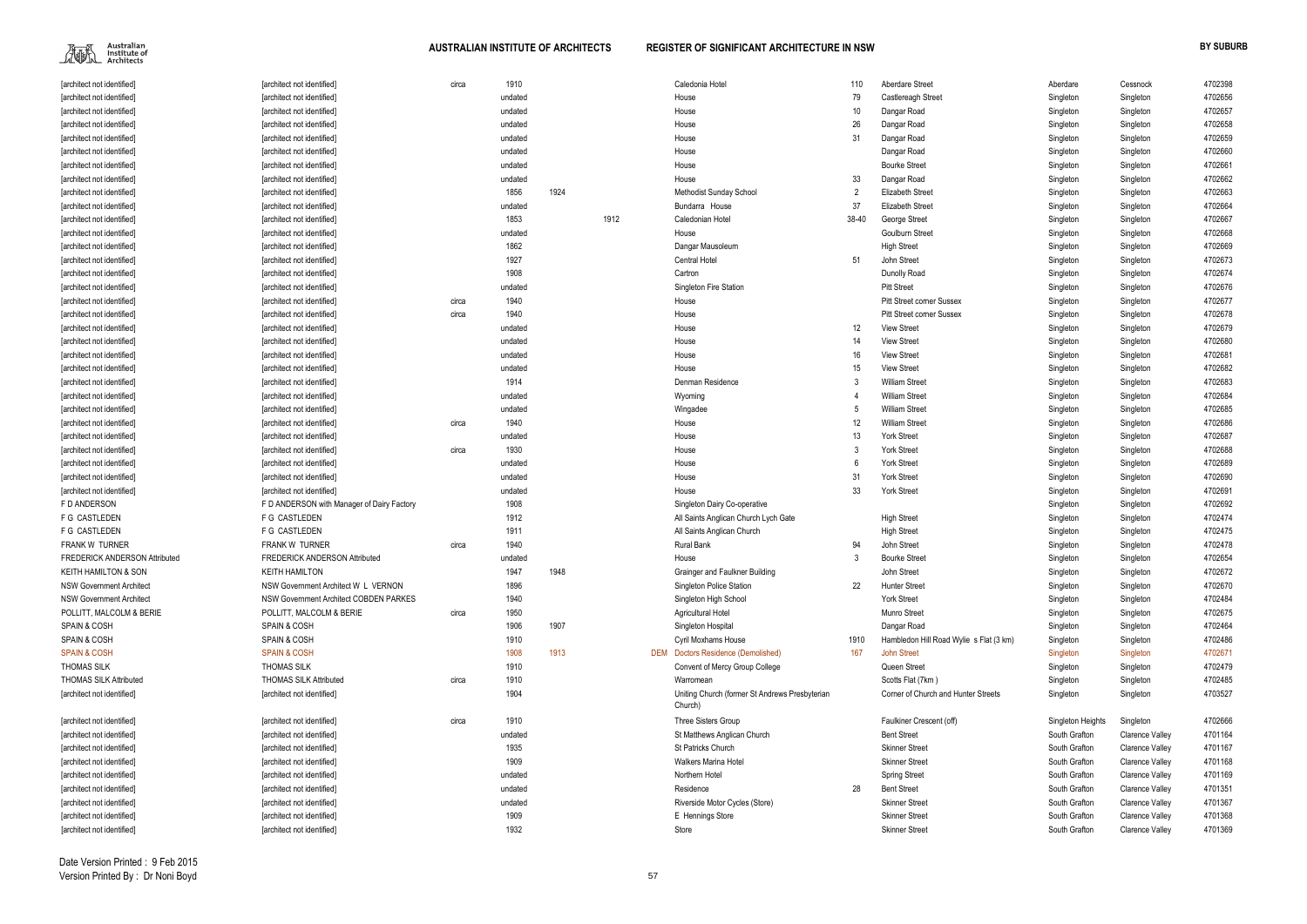

| 110         | Aberdare Street                                                   | Aberdare      | Cessnock               | 4702398 |
|-------------|-------------------------------------------------------------------|---------------|------------------------|---------|
|             | <b>Skinner Street</b>                                             | South Grafton | <b>Clarence Valley</b> | 4701370 |
|             | <b>Skinner Street</b>                                             | South Grafton | Clarence Valley        | 4701371 |
|             | <b>Skinner Street</b>                                             | South Grafton | <b>Clarence Valley</b> | 4701372 |
| 64          | <b>Spring Street</b>                                              | South Grafton | <b>Clarence Valley</b> | 4701373 |
|             | <b>Skinner Street</b>                                             | South Grafton | <b>Clarence Valley</b> | 4701166 |
|             | <b>Skinner Street</b>                                             | South Grafton | <b>Clarence Valley</b> | 4701165 |
| 5           | Edgecombe Road, & 27 & 29 Wembury Road                            | St Ives       | Ku-Ring-Gai            | 4702882 |
|             |                                                                   |               |                        |         |
| 1,2,3,4 & 6 | Staddon Close 22 & 24 Wembury Road                                | St Ives       | Ku-Ring-Gai            | 4701748 |
| 39          | <b>Richmond Road</b>                                              | St Ives       | Ku-Ring-Gai            | 4702353 |
| 400         | Monavale Road, 17,19, 21, 23, 25, 27 & 29<br><b>Richmond Road</b> | St Ives       | Ku-Ring-Gai            | 4703144 |
|             | <b>Garrick Street</b>                                             | St Ives       | Ku-Ring-Gai            | 4702352 |
|             | Mona Vale Road                                                    | St Ives       | Ku-Ring-Gai            | 4702988 |
|             |                                                                   |               |                        |         |
| 96          | Albyn Road                                                        | Strathfield   | Strathfield            | 4702066 |
|             | Corner of Albert Road & Stewart Place                             | Strathfield   | Strathfield            | 4702209 |
| 65-69       | Albert Road                                                       | Strathfield   | Strathfield            | 4702210 |
| 14          | Albyn Road                                                        | Strathfield   | Strathfield            | 4702211 |
|             | <b>Beresford Road</b>                                             | Strathfield   | Strathfield            | 4702212 |
| 67-69       | The Boulevarde                                                    | Strathfield   | Strathfield            | 4702213 |
| 135         | The Boulevarde                                                    | Strathfield   | Strathfield            | 4702214 |
| 23          | Homebush Road                                                     | Strathfield   | Strathfield            | 4702220 |
| 25          | Homebush Road                                                     | Strathfield   | Strathfield            | 4702221 |
| 14          | Kingsland Avenue                                                  | Strathfield   | Strathfield            | 4702224 |
| 18          | Kingsland Avenue                                                  | Strathfield   | Strathfield            | 4702225 |
|             | Liverpool Road                                                    | Strathfield   | Strathfield            | 4702226 |
| 12          | Landilo Avenue                                                    | Strathfield   | Strathfield            | 4702229 |
| 54          | Landilo Avednue                                                   | Strathfield   | Strathfield            | 4702230 |
| 11          | Merley Road                                                       | Strathfield   | Strathfield            | 4702231 |
| 12          | Newton Road                                                       | Strathfield   | Strathfield            | 4702232 |
| 48          | Woodside West                                                     | Strathfield   | Strathfield            | 4702233 |
| 127         | Homebush Road                                                     | Strathfield   | Strathfield            | 4700857 |
| 14          | Carrington Avenue                                                 | Strathfield   | Strathfield            | 4702069 |
| $13 - 15$   | Kingsland Avenue                                                  | Strathfield   | Strathfield            | 4702223 |
| 72-74       | Homebush Road                                                     | Strathfield   | Strathfield            | 4703532 |
| 434         | Liverpool Road                                                    | Strathfield   | Strathfield            | 4702228 |
| 60          | <b>Beresford Road</b>                                             | Strathfield   | Strathfield            | 4703129 |
| 32-34       | Albyn Road                                                        | Strathfield   | Strathfield            | 4700855 |
| 179         | <b>Albert Road</b>                                                | Strathfield   | Strathfield            | 4702067 |
|             | <b>Edgar Street</b>                                               | Strathfield   | Strathfield            | 4702217 |
| 72          | Homebush Road                                                     | Strathfield   | Strathfield            | 4702216 |
| 10          | Firth Street (Avenue) [unable to locate]                          | Strathfield   | Strathfield            | 4702218 |
| 250         | Liverpool Road                                                    | Strathfield   | Strathfield            | 4702227 |
| 154         | The Boulevarde                                                    | Strathfield   | Strathfield            | 4702215 |
| 90-98       | The Boulevarde                                                    | Strathfield   | Strathfield            | 4702068 |

| [architect not identified]                | [architect not identified]                                                         | circa | 1910    |      |                 | Caledonia Hotel                                                                                               | 110       | Aberdare Street                                                   | Aberdare      | Cessnock               | 4702398 |
|-------------------------------------------|------------------------------------------------------------------------------------|-------|---------|------|-----------------|---------------------------------------------------------------------------------------------------------------|-----------|-------------------------------------------------------------------|---------------|------------------------|---------|
| [architect not identified]                | [architect not identified]                                                         |       | undated |      |                 | CBC Bank                                                                                                      |           | <b>Skinner Street</b>                                             | South Grafton | <b>Clarence Valley</b> | 4701370 |
| [architect not identified]                | <b>farchitect not identified]</b>                                                  |       | undated |      |                 | ANZ Bank                                                                                                      |           | <b>Skinner Street</b>                                             | South Grafton | <b>Clarence Valley</b> | 4701371 |
| [architect not identified]                | [architect not identified]                                                         |       | undated |      |                 | Shops and Craft Centre Hall                                                                                   |           | <b>Skinner Street</b>                                             | South Grafton | <b>Clarence Valley</b> | 4701372 |
| [architect not identified]                | [architect not identified]                                                         |       | 1927    |      |                 | Former South Grafton Council Chambers                                                                         | 64        | <b>Spring Street</b>                                              | South Grafton | <b>Clarence Valley</b> | 4701373 |
| Attributed to the NSW Colonial architect  | [architect not identified]                                                         |       | undated |      |                 | South Grafton Post Office                                                                                     |           | <b>Skinner Street</b>                                             | South Grafton | <b>Clarence Valley</b> | 4701166 |
| PEDDLE THORP & WALKER                     | PEDDLE THORP & WALKER                                                              |       | undated | 1933 |                 | Bank of NSW                                                                                                   |           | <b>Skinner Street</b>                                             | South Grafton | <b>Clarence Valley</b> | 4701165 |
| ALLEN JACK & COTTIER                      | <b>RUSSELL JACK</b>                                                                |       | 1966    |      |                 | Pettit & Sevitt Project Houses Staddon Close<br>Display Village - The Farm House, The Property<br>& Homestead | 5         | Edgecombe Road, & 27 & 29 Wembury Road                            | St Ives       | Ku-Ring-Gai            | 4702882 |
| ANCHER MORTLOCK MURRAY & WOOLLEY          | <b>KEN WOOLLEY</b>                                                                 |       | 1966    |      |                 | Pettit & Sevitt Project Houses Staddon Close<br>Display Village                                               |           | 1,2,3,4 & 6 Staddon Close 22 & 24 Wembury Road                    | St Ives       | Ku-Ring-Gai            | 4701748 |
| ANCHER MORTLOCK MURRAY & WOOLLEY          | <b>SYDNEY ANCHER</b>                                                               |       | 1963    |      |                 | Dr & Mrs Douglas Stewart House                                                                                | 39        | <b>Richmond Road</b>                                              | St Ives       | Ku-Ring-Gai            | 4702353 |
| ANCHER MORTLOCK MURRAY & WOOLLEY          | <b>KEN WOOLLEY</b>                                                                 |       | undated |      |                 | Pettit & Sevitt Project Houses Richmond Road<br>Display Village                                               | 400       | Monavale Road, 17,19, 21, 23, 25, 27 & 29<br><b>Richmond Road</b> | St Ives       | Ku-Ring-Gai            | 4703144 |
| <b>COLLARD, CLARKE &amp; JACKSON</b>      | <b>JACKSON</b>                                                                     |       | 1962    |      |                 | Kindergarten                                                                                                  |           | <b>Garrick Street</b>                                             | St Ives       | Ku-Ring-Gai            | 4702352 |
| <b>ROBERTSON &amp; HINDMARSH</b>          | <b>ROBERTSON &amp; HINDMARSH</b>                                                   |       | 1962    |      |                 | Uniting Church Hall former Presbyterian Church                                                                |           | Mona Vale Road                                                    | St Ives       | Ku-Ring-Gai            | 4702988 |
| [architect not identified]                | [architect not identified]                                                         |       | undated |      |                 | House                                                                                                         | 96        | Albyn Road                                                        | Strathfield   | Strathfield            | 4702066 |
| [architect not identified]                | [architect not identified]                                                         |       | 1900    |      |                 | Homebush Congregational School Uniting<br>Church of Aust (Korean Parish)                                      |           | Corner of Albert Road & Stewart Place                             | Strathfield   | Strathfield            | 4702209 |
| [architect not identified]                | [architect not identified]                                                         |       | undated |      |                 | Starhfield Education Centre (Elan Curriculum<br><b>Communication Centre)</b>                                  | 65-69     | Albert Road                                                       | Strathfield   | Strathfield            | 4702210 |
| [architect not identified]                | [architect not identified]                                                         | circa | 1915    |      |                 | House                                                                                                         | 14        | Albyn Road                                                        | Strathfield   | Strathfield            | 4702211 |
| [architect not identified]                | [architect not identified]                                                         |       | undated |      |                 | W H Farmer Flour Mill                                                                                         |           | <b>Beresford Road</b>                                             | Strathfield   | Strathfield            | 4702212 |
| [architect not identified]                | [architect not identified]                                                         |       | undated |      |                 | House                                                                                                         | 67-69     | The Boulevarde                                                    | Strathfield   | Strathfield            | 4702213 |
| [architect not identified]                | [architect not identified]                                                         |       | undated |      |                 | House                                                                                                         | 135       | The Boulevarde                                                    | Strathfield   | Strathfield            | 4702214 |
| [architect not identified]                | [architect not identified]                                                         |       | undated |      |                 | Crescent                                                                                                      | 23        | Homebush Road                                                     | Strathfield   | Strathfield            | 4702220 |
| [architect not identified]                | [architect not identified]                                                         |       | undated |      |                 | Carminya                                                                                                      | 25        | Homebush Road                                                     | Strathfield   | Strathfield            | 4702221 |
| [architect not identified]                | [architect not identified]                                                         |       | undated |      |                 | House                                                                                                         | 14        | Kingsland Avenue                                                  | Strathfield   | Strathfield            | 4702224 |
| [architect not identified]                | [architect not identified]                                                         |       | undated |      |                 | House                                                                                                         | 18        | Kingsland Avenue                                                  | Strathfield   | Strathfield            | 4702225 |
| [architect not identified]                | [architect not identified]                                                         |       | 1926    |      |                 | E Vickery Memorial Chapel United Theological<br>College                                                       |           | Liverpool Road                                                    | Strathfield   | Strathfield            | 4702226 |
| [architect not identified]                | [architect not identified]                                                         |       | undated |      |                 | House                                                                                                         | 12        | Landilo Avenue                                                    | Strathfield   | Strathfield            | 4702229 |
| [architect not identified]                | [architect not identified]                                                         |       | undated |      |                 | Adelaide Walker Childrens Home                                                                                | 54        | Landilo Avednue                                                   | Strathfield   | Strathfield            | 4702230 |
| [architect not identified]                | [architect not identified]                                                         |       | undated |      |                 | House                                                                                                         | 11        | Merley Road                                                       | Strathfield   | Strathfield            | 4702231 |
| [architect not identified]                | [architect not identified]                                                         |       | undated |      |                 | House                                                                                                         | 12        | Newton Road                                                       | Strathfield   | Strathfield            | 4702232 |
| [architect not identified]                | [architect not identified]                                                         |       | undated |      |                 | World Evangelical Crusade                                                                                     | 48        | Woodside West                                                     | Strathfield   | Strathfield            | 4702233 |
| A L BUCHANAN                              | A L BUCHANAN                                                                       |       | 1923    |      |                 | Brookby Lodge (Arnott)                                                                                        | 127       | Homebush Road                                                     | Strathfield   | Strathfield            | 4700857 |
| ALFRED G NEWMAN                           | ALFRED G NEWMAN                                                                    |       | 1907    | 1908 |                 | Uniting Church (forrmer Methodist Church)                                                                     | 14        | Carrington Avenue                                                 | Strathfield   | Strathfield            | 4702069 |
| ALFRED G NEWMAN                           | ALFRED G NEWMAN                                                                    | circa | 1908    |      |                 | Ingleburn (Newman Residence)                                                                                  | $13 - 15$ | Kingsland Avenue                                                  | Strathfield   | Strathfield            | 4702223 |
| Attributed to GEORGE SYDNEY JONES         | Attributed to GEORGE SYDNEY JONES                                                  | Circa | 1908    |      |                 | Residence                                                                                                     | 72-74     | Homebush Road                                                     | Strathfield   | Strathfield            | 4703532 |
| <b>BROWN &amp; MOWBRAY</b>                | <b>BROWN &amp; MOWBRAY</b>                                                         |       | 1926    | 1927 |                 | Leigh Hall United Theological College                                                                         | 434       | Liverpool Road                                                    | Strathfield   | Strathfield            | 4702228 |
| <b>EMIL FRETZE</b>                        | <b>EMIL FRETZE</b>                                                                 |       | 1957    |      |                 | Karl Bezjak House                                                                                             | 60        | Beresford Road                                                    | Strathfield   | Strathfield            | 4703129 |
| <b>GEORGE SYDNEY JONES</b>                | <b>GEORGE SYDNEY JONES</b>                                                         |       | 1895    |      |                 | Darenth                                                                                                       | 32-34     | Albyn Road                                                        | Strathfield   | Strathfield            | 4700855 |
| <b>HENNESSY &amp; HENNESSY</b>            | <b>JACK HENNESSY</b>                                                               |       | 1923-25 | 1925 |                 | Mount St Marys College Chapel (Memorial<br>Chapel to Brother Barron)                                          | 179       | Albert Road                                                       | Strathfield   | Strathfield            | 4702067 |
| <b>HENNESSY &amp; HENNESSY</b>            | <b>HENNESSY &amp; HENNESSY</b>                                                     |       | 1927    |      |                 | Middle, School, Saint Patricks College                                                                        |           | <b>Edgar Street</b>                                               | Strathfield   | Strathfield            | 4702217 |
| HENNESSY & HENNESSY & JOHN BARLOW         | HENNESSY & HENNESSY (Old Church) & JOHN<br>BARLOW (New Church) 1922                |       | 1904    |      | New church 1922 | St Marthas Catholic Church and School                                                                         | 72        | Homebush Road                                                     | Strathfield   | Strathfield            | 4702216 |
| <b>NEAVE &amp; BERRY Attributed</b>       | <b>NEAVE &amp; BERRY Attributed</b>                                                |       | undated |      |                 | The Cottage                                                                                                   | 10        | Firth Street (Avenue) [unable to locate]                          | Strathfield   | Strathfield            | 4702218 |
| <b>NSW Government Architect</b>           | NSW Government Architect GORRIE McLEISH BLAIR                                      |       | 1923    |      |                 | Strathfield Primary School                                                                                    | 250       | Liverpool Road                                                    | Strathfield   | Strathfield            | 4702227 |
| Possibly Gilling, Neave & Berry or Brogan | Attributed to either Gilling or Neave & Berry by AIA.<br>Other sources list Brogan |       | undated |      |                 | House                                                                                                         | 154       | The Boulevarde                                                    | Strathfield   | Strathfield            | 4702215 |
| SHERRIN & HENNESSY                        | SHERRIN & HENNESSY                                                                 |       | 1892    | 1905 |                 | Santa Sabina College Group                                                                                    | 90-98     | The Boulevarde                                                    | Strathfield   | Strathfield            | 4702068 |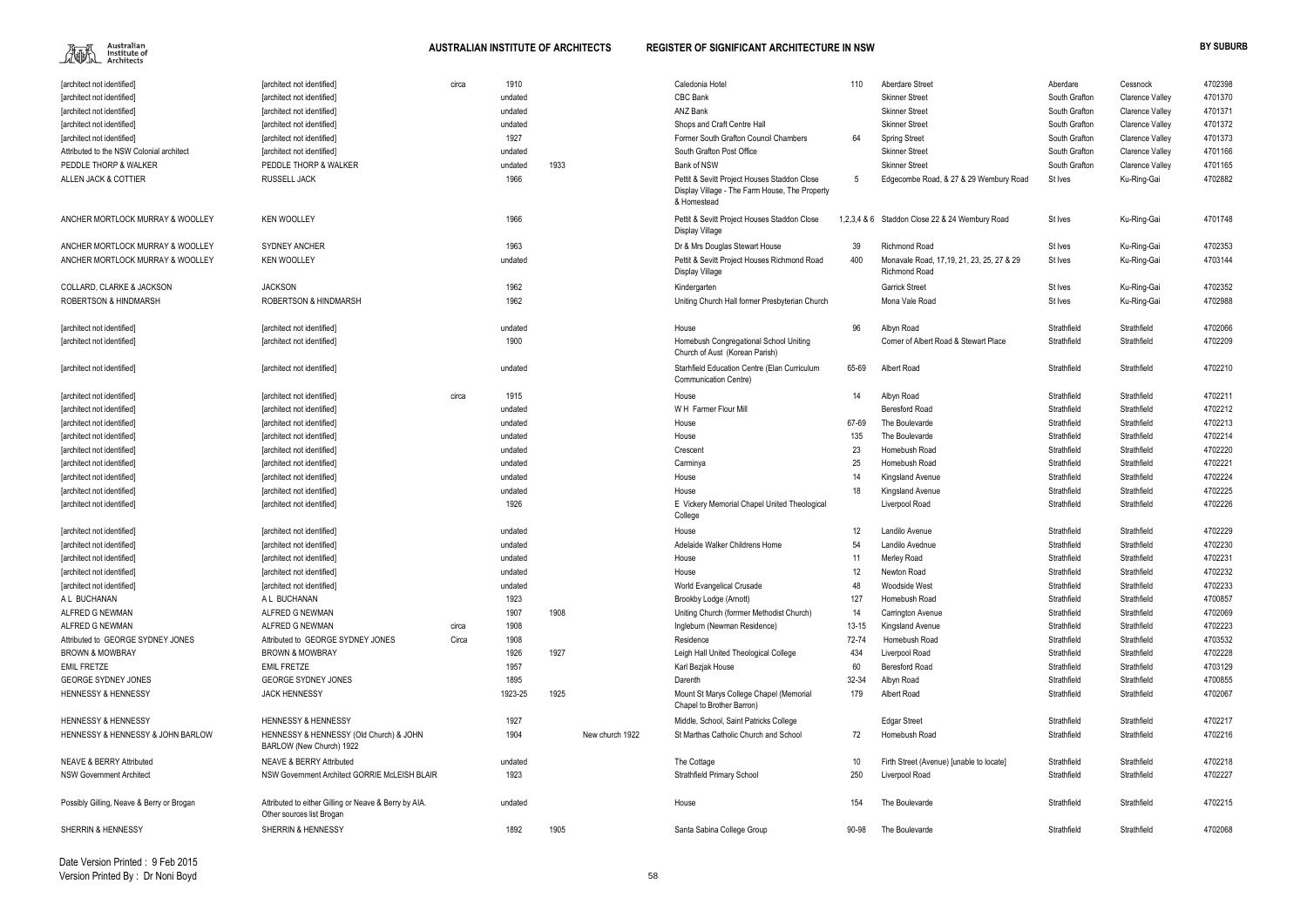

| [architect not identified]                                                | [architect not identified]                                                                                                   | circa  | 1910       |         |                            | Caledonia Hotel                                                                            | 110            | <b>Aberdare Street</b>                                       | Aberdare             | Cessnock      | 4702398 |
|---------------------------------------------------------------------------|------------------------------------------------------------------------------------------------------------------------------|--------|------------|---------|----------------------------|--------------------------------------------------------------------------------------------|----------------|--------------------------------------------------------------|----------------------|---------------|---------|
| <b>SULMAN &amp; POWER</b>                                                 | <b>JOHN SULMAN</b>                                                                                                           |        | 1892       |         |                            | St Annes Church of England                                                                 | 36-42          | Homebush Road                                                | Strathfield          | Strathfield   | 4702222 |
| T P SAMPSON                                                               | T P SAMPSON                                                                                                                  |        | 1912       |         |                            | House                                                                                      | 16             | Llandilo Avenue                                              | Strathfield          | Strathfield   | 4702071 |
| [architect not identified]                                                | [architect not identified]                                                                                                   |        | 1958       | 1964    |                            | Sharpies Golf House Sign                                                                   | 216-228A       | <b>Elizabeth Street</b>                                      | <b>Surry Hills</b>   | Sydney        | 4703424 |
| JOHN HELLYER                                                              | <b>JOHN HELLYER</b>                                                                                                          |        | 1942       |         |                            | Holywood Hotel                                                                             | $\overline{2}$ | Foster Street                                                | Surry Hills          | Sydney        | 4702979 |
|                                                                           | [architect not identified]                                                                                                   |        | undated    |         |                            | <b>Brewongue Flats</b>                                                                     | 342-344        | <b>Bourke Street</b>                                         |                      |               | 4702887 |
| architect not identified                                                  |                                                                                                                              |        |            |         |                            |                                                                                            |                |                                                              | Surry Hills          | Sydney        | 4702888 |
| [architect not identified]                                                | [architect not identified]                                                                                                   |        | undated    |         |                            | The Lawson                                                                                 | 397-405        | <b>Bourke Street</b>                                         | Surry Hills          | Sydney        |         |
| [architect not identified]                                                | [architect not identified]                                                                                                   |        | undated    |         |                            | <b>Commercial Building</b>                                                                 | 302            | <b>Bourke Street</b>                                         | Surry Hills          | Sydney        | 4702889 |
| [architect not identified]                                                | [architect not identified]                                                                                                   |        | undated    |         |                            | Terraces                                                                                   | 304-312A       | <b>Bourke Street</b>                                         | Surry Hills          | Sydney        | 4702890 |
| [architect not identified]                                                | [architect not identified]                                                                                                   |        | undated    |         |                            | Gertrude Abbott Nursing Home                                                               | 180            | <b>Albion Street</b>                                         | Surry Hills          | Sydney        | 4702895 |
| <b>EMIL SODERSTEN</b>                                                     | <b>EMIL SODERSTEN</b>                                                                                                        |        | 1939       |         |                            | Elizabeth House                                                                            | 230            | Elizabeth Street corner Foster Street                        | Surry Hills          | Sydney        | 4700859 |
| H P OSER                                                                  | H P OSER                                                                                                                     |        | 1960       | 1961    |                            | Former Tooheys Offices (Former State Rail<br>Offices) (Tokiwa Holdings - School & Offices) | 72-84          | <b>Mary Street</b>                                           | Surry Hills          | Sydney        | 4702893 |
| <b>JOHN JAMES</b>                                                         | <b>JOHN JAMES</b>                                                                                                            |        | 1968       |         |                            | Readers Digest Building                                                                    | 26-36          | Waterloo Street corner Cooper & Adelaide Streets Surry Hills |                      | Sydney        | 4702885 |
| LIPSON & KAAD                                                             | <b>LIPSON &amp; KAAD</b>                                                                                                     |        | 1958       |         |                            | John Northcote Place [Housing Commission<br>Flats]                                         | 38             | <b>Belvoir Street</b>                                        | Surry Hills          | Sydney        | 4702886 |
| McCONNEL SMITH & JOHNSON                                                  | McCONNEL SMITH & JOHNSON                                                                                                     |        | 1967       |         |                            | <b>Sydney Building Information Centre</b>                                                  | 525-531        | <b>Elizabeth Street</b>                                      | <b>Surry Hills</b>   | Sydney        | 4702892 |
| NSW Government Architect Cobden Parkes                                    | Government Architect Cobden Parkes, Project Architect E<br><b>H REMBERT</b>                                                  |        | 1944       | 1946    | 1 ward block<br>remains    | St Margarets Hospital [chapel separate entry]                                              | 435            | <b>Bourke Street</b>                                         | <b>Surry Hills</b>   | Sydney        | 4702891 |
| NSW Government Architect E H FARMER                                       | Government Architect E H Farmer, Project Architect<br><b>KEN WOOLEY</b>                                                      |        | undated    |         | Now a Gallery              | St Margarets Hospital Chapel                                                               | 427            | <b>Bourke Street</b>                                         | Surry Hills          | Sydney        | 4702897 |
| STEPHENSON, MELDRUM & TURNER                                              | STEPHENSON, MELDRUM & TURNER                                                                                                 |        | 1936       | 1938    |                            | University of Sydney, Sydney Dental Hospital                                               | $2 - 28$       | <b>Chalmers Street</b>                                       | Surry Hills          | Sydney        | 4700858 |
| [architect not identified]                                                | [architect not identified]                                                                                                   | circa  | 1906       |         |                            | Rotherwood                                                                                 |                | Illawarra Highway                                            | <b>Sutton Forest</b> | Wingecarribee | 4702131 |
| [architect not identified]                                                | [architect not identified]                                                                                                   | circa  | 1936-37    |         |                            | Royal Hotel                                                                                |                | Illawarra Highway                                            | <b>Sutton Forest</b> | Wingecarribee | 4702132 |
| <b>KENNETH McCONNELL</b>                                                  | <b>KENNETH McCONNELL</b>                                                                                                     |        | 1925       |         |                            | <b>Mount Broughton</b>                                                                     |                | Kater Road                                                   | <b>Sutton Forest</b> | Wingecarribee | 4702130 |
| <b>LESLIE WILKINSON</b>                                                   | <b>LESLIE WILKINSON</b>                                                                                                      |        | 1937       |         |                            | Rosedale                                                                                   |                | Illawarra Highway                                            | <b>Sutton Forest</b> | Wingecarribee | 4702053 |
| STEPHENSON & TURNER                                                       | <b>STEPHENSON &amp; TURNER</b>                                                                                               | circa  | 1948       |         |                            | Comfort Hill Group                                                                         |                | Hume Highway                                                 | <b>Sutton Forest</b> | Wingecarribee | 4702052 |
| Department of Railways FOWELL MANSFIELD JARVIS &<br><b>McCLURCAN</b>      | Department of Railways FOWELL MANSFIELD JARVIS<br>& McCLURCAN                                                                |        | 1973       |         |                            | Martin Place Railway Station                                                               | -3             | Martin Place                                                 | Sydney CBD           | Sydney        | 4703426 |
| <b>EMIL SODERSTEN Marion Hall Best Interiors</b>                          | <b>EMIL SODERSTEN Marion Hall Best Interiors</b>                                                                             |        | 1939       | 1940    |                            | Number 7                                                                                   |                | <b>Elizabeth Street</b>                                      | Sydney CBD           | Sydney        | 4703261 |
| FJMT in association with CLIVE LUCAS STAPLETON &<br><b>PARTNERS</b>       | RICHARD FRANCIS-JONES, ELIZABETH CARPENTER<br>(FJMT) + SEAN JOHNSON (CLSP)                                                   |        | Late 1990s | 2004/05 |                            | The Mint (HHT)                                                                             |                | Macquarie Street                                             | Sydney CBD           | Sydney        | 4703539 |
| MARIO ARNOBALDI in consultation with David M Ashton                       | MARIO ARNOBALDI in consultation with David M<br>Ashton                                                                       |        | 1976       |         |                            | Arnobaldi Building                                                                         |                | 263-273 Clarence Street                                      | Sydney CBD           | Sydney        | 4703425 |
| NSW Government Architects Office in conjunction with<br>Alexander & Lloyd | Government Architect E H Farmer Project Architects<br>PETER WEBBER & RODNEY CONNORS in conjunction<br>with Alexander & Lloyd |        | 1970       |         |                            | Goodsell Building                                                                          | $8-12$         | <b>Chifley Square</b>                                        | Sydney CBD           | Sydney        | 4703430 |
| RENZO PIANO BUILDING WORKSHOP in association with<br>LEND LEASE DESIGN    | RENZO PIANO + others from RPBW, ROSS<br>BONTHORNE + other from Lidesign                                                      |        | 1990s      | by 2004 |                            | Aurora Place                                                                               |                | Macquarie Street                                             | Sydney CBD           | Sydney        | 4703538 |
| <b>RUDDER LITTLEMORE &amp; RUDDER</b>                                     | <b>RUDDER LITTLEMORE &amp; RUDDER</b>                                                                                        |        | 1953       |         |                            | Selbourne & Wentworth Chambers                                                             | 174-180        | <b>Phillip Street</b>                                        | Sydney CBD           | Sydney        | 4703427 |
| <b>SPAIN COSH &amp; STEWART</b>                                           | SPAIN COSH & STEWART                                                                                                         |        | undated    |         |                            | Former Liverpool & Globe Assurance Building                                                | 62             | <b>Pitt Street</b>                                           | Sydney CBD           | Sydney        | 4703428 |
|                                                                           |                                                                                                                              |        |            |         |                            |                                                                                            |                |                                                              |                      |               |         |
| SYDNEY HARBOUR TRUST                                                      | Sydney Harbour Trust - W E Adams (Engineer in Chief)                                                                         | Circa  | 1908       |         | Café conversion c.<br>1970 | Portobello Café, former harbour warden's<br>post/office                                    |                | Circular Quay East                                           | Sydney CBD           | Sydney        | 4703486 |
| [architect not identified]                                                | [architect not identified]                                                                                                   | Circa  | 1910       |         |                            | Warehouse                                                                                  | 352-358        | <b>Kent Street</b>                                           | Sydney CBD           | Sydney        | 4700632 |
| [architect not identified]                                                |                                                                                                                              | Circa  | 1910       |         |                            | National Cash Register House                                                               | 14-16          | <b>York Street</b>                                           | Sydney CBD           | Sydney        | 4700674 |
| [architect not identified]                                                | [architect not identified]                                                                                                   | Circa  | 1905       |         |                            | Warehouse                                                                                  | 127            | York Street                                                  | Sydney CBD           | Sydney        | 4700682 |
| [architect not identified]                                                | [architect not identified]                                                                                                   |        | 1910       |         |                            | The Burton (Formerly Union Bank)                                                           |                | Burton Street & Oxford Street                                | Sydney CBD           | Sydney        | 4700759 |
| [architect not identified]                                                | [architect not identified]                                                                                                   |        | undated    |         |                            | <b>ANZ Bank Building</b>                                                                   | 275-281        | George Street                                                | Sydney CBD           | Sydney        | 4702927 |
| [architect not identified]                                                | [architect not identified]                                                                                                   | decade | 1920       |         |                            | Manning Building                                                                           |                | Campbell Pitt & Hay Streets                                  | Sydney CBD           | Sydney        | 4703157 |
| [architect not identified]                                                | [architect not identified]                                                                                                   | circa  | 1910       |         |                            | Warehouse                                                                                  | 20             | Ash Street                                                   | Sydney CBD           | Sydney        | 4703160 |
|                                                                           |                                                                                                                              |        |            |         |                            |                                                                                            |                |                                                              |                      |               |         |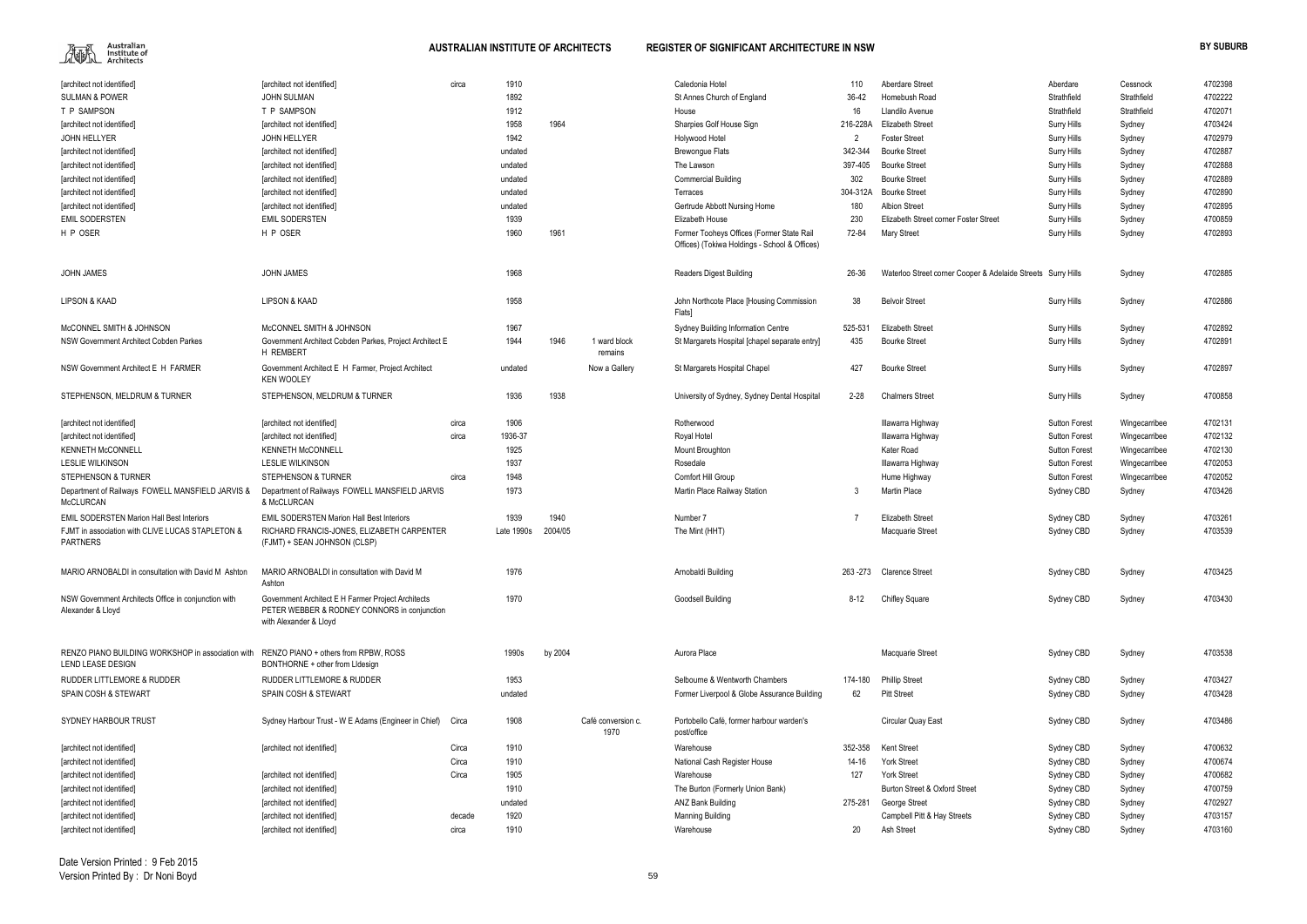$\begin{picture}(120,110) \put(0,0){\line(1,0){15}} \put(15,0){\line(1,0){15}} \put(15,0){\line(1,0){15}} \put(15,0){\line(1,0){15}} \put(15,0){\line(1,0){15}} \put(15,0){\line(1,0){15}} \put(15,0){\line(1,0){15}} \put(15,0){\line(1,0){15}} \put(15,0){\line(1,0){15}} \put(15,0){\line(1,0){15}} \put(15,0){\line(1,0){15}} \put(15,0){\line$ 

| 110            | Aberdare Street                       | Aberdare          | Cessnock | 4702398 |
|----------------|---------------------------------------|-------------------|----------|---------|
|                | Bligh Street & Hunter Street          | Sydney CBD        | Sydney   | 4703161 |
| 4              | <b>Bridge Street</b>                  | Sydney CBD        | Sydney   | 4703162 |
| 44             | Bridge Street & Young Street          | Sydney CBD        | Sydney   | 4703163 |
| 0-24           | Broadway & Kensington Street          | Sydney CBD        | Sydney   | 4703164 |
| $\overline{2}$ | Broadway & Regent Street              | Sydney CBD        | Sydney   | 4703165 |
| 8-50           | <b>Carrington Street</b>              | Sydney CBD        | Sydney   | 4703167 |
| 64             | Castlereagh Street                    | Sydney CBD        | Sydney   | 4703168 |
| 201            | Castlereagh Street                    | Sydney CBD        | Sydney   | 4703169 |
| 213            | Castlereagh Street                    | Sydney CBD        | Sydney   | 4703170 |
| 219            | Castlereagh Street                    | Sydney CBD        | Sydney   | 4703171 |
| $8-272$        | Castlereagh Street                    | Sydney CBD        | Sydney   | 4703172 |
| 126            | <b>Chalmers Street</b>                | Sydney CBD        | Sydney   | 4703173 |
| $5-43$         | <b>Clarence Street</b>                | Sydney CBD        | Sydney   | 4703174 |
| 236            | <b>Clarence &amp; Druitt Streets</b>  | Sydney CBD        | Sydney   | 4703175 |
| $8 - 58$       | <b>Druitt Street</b>                  | Sydney CBD        | Sydney   | 4703179 |
|                | Elizabeth Street corner Park Street   | Sydney CBD        | Sydney   | 4703182 |
| $2 - 148$      | <b>Elizabeth Street</b>               | Sydney CBD        | Sydney   | 4703183 |
| $0 - 162$      | Elizabeth & Goulburn Streets          | Sydney CBD        | Sydney   | 4703184 |
| $3 - 187$      | Elizabeth & Castlereagh Streets       | Sydney CBD        | Sydney   | 4703185 |
| 285            | Elizabeth Street                      | Sydney CBD        | Sydney   | 4703186 |
| 2-54           | <b>Erskine Street</b>                 | Sydney CBD        | Sydney   | 4703187 |
| 4-246          | George & Bridge Streets               | Sydney CBD        | Sydney   | 4703195 |
| 4-288          | George & Hunter Streets               | Sydney CBD        | Sydney   | 4703196 |
| 436            | George, Market & Pitt Streets         | Sydney CBD        | Sydney   | 4703199 |
| 7-559          | George & Liverpool Streets            | Sydney CBD        | Sydney   | 4703200 |
| $1 - 613$      | George & Goulburn Streets             | Sydney CBD        | Sydney   | 4703201 |
| 3-635          | George Street                         | Sydney CBD        | Sydney   | 4703202 |
| 681            | George Street                         | Sydney CBD        | Sydney   | 4703204 |
| 814            | George Street                         | Sydney CBD        | Sydney   | 4703205 |
|                |                                       |                   |          |         |
| 195            | Gloucester & Cumberland Streets       | Sydney CBD        | Sydney   | 4703208 |
| $3 - 49$       | Goulburn & George Streets             | Sydney CBD        | Sydney   | 4703209 |
| $0 - 32$       | <b>Hunter &amp; Hamilton Streets</b>  | Sydney CBD        | Sydney   | 4703212 |
| 55             | <b>Hunter &amp; Elizabeth Streets</b> | <b>Sydney CBD</b> | Sydney   | 4703213 |
|                |                                       |                   |          |         |
| 8992           | Kensington Street                     | Sydney CBD        | Sydney   | 4703214 |
| 340            | Kent Street                           | Sydney CBD        | Sydney   | 4703215 |
| $2 - 344$      | Kent Street                           | Sydney CBD        | Sydney   | 4703216 |
| $0 - 362$      | Kent Street                           | Sydney CBD        | Sydney   | 4703217 |
| 4-372          | Kent Street                           | Sydney CBD        | Sydney   | 4703218 |
| $9 - 501$      | Kent Street                           | Sydney CBD        | Sydney   | 4703219 |
| 153            | King & Castlereagh Streets            | Sydney CBD        | Sydney   | 4703220 |
| 1              | Lee & Little Regent Streets           | Sydney CBD        | Sydney   | 4703221 |
| 39             | Liverpool & Sussex Streets            | Sydney CBD        | Sydney   | 4703222 |
|                | Macquarie & Bridge Streets            | Sydney CBD        | Sydney   | 4703225 |
| 0-22           | O'Connell Street                      | Sydney CBD        | Sydney   | 4703227 |
| 7              | Park Street                           | Sydney CBD        | Sydney   | 4703228 |
| 72             | <b>Pitt Street</b>                    | Sydney CBD        | Sydney   | 4703229 |
| 74             | <b>Pitt Street</b>                    | Sydney CBD        | Sydney   | 4703229 |
| 264            | <b>Pitt Street</b>                    | Sydney CBD        | Sydney   | 4703231 |
| 294            | <b>Pitt &amp; Bathurst Streets</b>    | Sydney CBD        | Sydney   | 4703233 |
| 345            | <b>Pitt Street</b>                    | Sydney CBD        | Sydney   | 4703234 |

| [architect not identified] | [architect not identified] | circa | 1910 |      |                                  | Caledonia Hotel                                                                         | 110     | Aberdare Street                         | Aberdare          | Cessnock | 4702398 |
|----------------------------|----------------------------|-------|------|------|----------------------------------|-----------------------------------------------------------------------------------------|---------|-----------------------------------------|-------------------|----------|---------|
| [architect not identified] | [architect not identified] |       | 1925 |      |                                  | <b>Richard Johnson Statue</b>                                                           |         | <b>Bligh Street &amp; Hunter Street</b> | Sydney CBD        | Sydney   | 4703161 |
| [architect not identified] | [architect not identified] | circa | 1910 |      |                                  | Cliveden                                                                                |         | <b>Bridge Street</b>                    | Sydney CBD        | Sydney   | 4703162 |
| [architect not identified] | [architect not identified] |       | 1938 |      |                                  | Office Block                                                                            | 44      | Bridge Street & Young Street            | Sydney CBD        | Sydney   | 4703163 |
| [architect not identified] | [architect not identified] | circa | 1930 |      |                                  | Country Clare Hotel                                                                     | 20-24   | Broadway & Kensington Street            | Sydney CBD        | Sydney   | 4703164 |
| [architect not identified] | [architect not identified] | circa | 1940 |      |                                  | <b>Westmister Hotel</b>                                                                 |         | Broadway & Regent Street                | Sydney CBD        | Sydney   | 4703165 |
| [architect not identified] | [architect not identified] | circa | 1930 |      |                                  | Australia House                                                                         | 38-50   | <b>Carrington Street</b>                | Sydney CBD        | Sydney   | 4703167 |
| [architect not identified] | [architect not identified] |       | 1920 | 1930 |                                  | <b>Ushers Hotel</b>                                                                     | 64      | Castlereagh Street                      | Sydney CBD        | Sydney   | 4703168 |
| [architect not identified] | [architect not identified] | circa | 1920 |      |                                  | Scientology House                                                                       | 201     | Castlereagh Street                      | Sydney CBD        | Sydney   | 4703169 |
| [architect not identified] | [architect not identified] |       | 1927 |      |                                  | <b>City Fire Station Extension</b>                                                      | 213     | Castlereagh Street                      | Sydney CBD        | Sydney   | 4703170 |
| [architect not identified] | [architect not identified] | circa | 1925 |      |                                  | City South Telphone Exchange                                                            | 219     | Castlereagh Street                      | Sydney CBD        | Sydney   | 4703171 |
| [architect not identified] | [architect not identified] | circa | 1915 |      |                                  | Former Williamson Croft                                                                 | 268-272 | Castlereagh Street                      | Sydney CBD        | Sydney   | 4703172 |
| [architect not identified] | [architect not identified] |       | 1920 | 1930 |                                  | Amalgamated Engineering Union                                                           | 126     | <b>Chalmers Street</b>                  | Sydney CBD        | Sydney   | 4703173 |
| [architect not identified] | [architect not identified] | circa | 1920 |      |                                  | Forum House                                                                             | 35-43   | <b>Clarence Street</b>                  | Sydney CBD        | Sydney   | 4703174 |
| [architect not identified] | [architect not identified] |       | 1900 | 1914 |                                  | <b>Fosters Hotel</b>                                                                    | 236     | <b>Clarence &amp; Druitt Streets</b>    | Sydney CBD        | Sydney   | 4703175 |
| [architect not identified] | [architect not identified] | circa | 1930 |      |                                  | Paisley House                                                                           | 48-58   | <b>Druitt Street</b>                    | Sydney CBD        | Sydney   | 4703179 |
| [architect not identified] | [architect not identified] | circa | 1910 |      |                                  | Tram shelter (now a bus shelter)                                                        |         | Elizabeth Street corner Park Street     | Sydney CBD        | Sydney   | 4703182 |
| [architect not identified] | [architect not identified] | circa | 1910 |      |                                  | <b>Hercules Motors</b>                                                                  | 142-148 | <b>Elizabeth Street</b>                 | Sydney CBD        | Sydney   | 4703183 |
| [architect not identified] | [architect not identified] |       | 1900 | 1914 |                                  | Crown Hotel                                                                             | 160-162 | Elizabeth & Goulburn Streets            | Sydney CBD        | Sydney   | 4703184 |
| [architect not identified] | [architect not identified] |       | 1923 |      |                                  | Mirvac Trust (MU) Building                                                              | 183-187 | Elizabeth & Castlereagh Streets         | Sydney CBD        | Sydney   | 4703185 |
| [architect not identified] | [architect not identified] | circa | 1900 |      |                                  | <b>Manning Chambers</b>                                                                 | 285     | <b>Elizabeth Street</b>                 | Sydney CBD        | Sydney   | 4703186 |
| [architect not identified] | [architect not identified] | circa | 1900 |      |                                  | <b>Commercial Building</b>                                                              | 52-54   | <b>Erskine Street</b>                   | Sydney CBD        | Sydney   | 4703187 |
| [architect not identified] | [architect not identified] |       | 1910 |      |                                  | Metropolitan Hotel Former                                                               | 244-246 | George & Bridge Streets                 | Sydney CBD        | Sydney   | 4703195 |
| [architect not identified] | [architect not identified] |       | 1964 |      |                                  | N Z Insurance Building                                                                  | 284-288 | George & Hunter Streets                 | Sydney CBD        | Sydney   | 4703196 |
| [architect not identified] | [architect not identified] | circa | 1920 |      |                                  | Myers Former Grace Bros Former Farmers<br><b>Department Stores</b>                      | 436     | George, Market & Pitt Streets           | Sydney CBD        | Sydney   | 4703199 |
| [architect not identified] | [architect not identified] |       | 1900 | 1914 |                                  | Sir John Young Hotel                                                                    | 557-559 | George & Liverpool Streets              | Sydney CBD        | Sydney   | 4703200 |
| [architect not identified] | [architect not identified] |       | 1900 | 1914 |                                  | <b>Bourke Hotel</b>                                                                     | 611-613 | George & Goulburn Streets               | Sydney CBD        | Sydney   | 4703201 |
| [architect not identified] | [architect not identified] | circa | 1920 |      |                                  | Haymarket Post Office Former                                                            | 633-635 | George Street                           | Sydney CBD        | Sydney   | 4703202 |
| [architect not identified] | [architect not identified] |       | 1904 |      |                                  | Bank of China (Commonwealth)                                                            | 681     | George Street                           | Sydney CBD        | Sydney   | 4703204 |
| [architect not identified] | [architect not identified] |       | 1900 |      |                                  | Wake Up! Backpackers Former SRA Building<br>(originally Marcus Clarke Department Store) | 814     | George Street                           | Sydney CBD        | Sydney   | 4703205 |
| [architect not identified] | [architect not identified] | circa | 1920 |      |                                  | Lawson House                                                                            | 195     | Gloucester & Cumberland Streets         | Sydney CBD        | Sydney   | 4703208 |
| [architect not identified] | [architect not identified] | circa | 1920 |      |                                  | Goulburn Hotel                                                                          | 43-49   | Goulburn & George Streets               | Sydney CBD        | Sydney   | 4703209 |
| [architect not identified] | [architect not identified] |       | 1920 | 1930 |                                  | <b>Grand Hotel</b>                                                                      | 30-32   | <b>Hunter &amp; Hamilton Streets</b>    | Sydney CBD        | Sydney   | 4703212 |
| [architect not identified] | [architect not identified] |       | 1964 |      | Façade & interiors<br>demolished | P & O Building                                                                          | 55      | Hunter & Elizabeth Streets              | <b>Sydney CBD</b> | Sydney   | 4703213 |
| [architect not identified] | [architect not identified] |       | 1940 | - S  |                                  | Warehouse                                                                               | 38992   | Kensington Street                       | Sydney CBD        | Sydney   | 4703214 |
| [architect not identified] | [architect not identified] |       | 1900 | C    |                                  | <b>Commercial Building</b>                                                              | 340     | <b>Kent Street</b>                      | Sydney CBD        | Sydney   | 4703215 |
| [architect not identified] | [architect not identified] |       | 1910 | C    |                                  | <b>Commercial Building</b>                                                              | 342-344 | <b>Kent Street</b>                      | Sydney CBD        | Sydney   | 4703216 |
| [architect not identified] | [architect not identified] |       | 1910 | C    |                                  | <b>Commercial Building</b>                                                              | 360-362 | <b>Kent Street</b>                      | Sydney CBD        | Sydney   | 4703217 |
| [architect not identified] | [architect not identified] |       | 1910 | C    |                                  | Kelco House                                                                             | 364-372 | <b>Kent Street</b>                      | Sydney CBD        | Sydney   | 4703218 |
| [architect not identified] | [architect not identified] |       | 1935 | C    |                                  | <b>Sydney County Council Building</b>                                                   | 499-501 | <b>Kent Street</b>                      | Sydney CBD        | Sydney   | 4703219 |
| [architect not identified] | [architect not identified] |       | 1920 | s    |                                  | Former Surrey Hotel                                                                     | 153     | King & Castlereagh Streets              | Sydney CBD        | Sydney   | 4703220 |
| [architect not identified] | [architect not identified] |       | 1910 | C    |                                  | <b>Commercial Building</b>                                                              |         | Lee & Little Regent Streets             | Sydney CBD        | Sydney   | 4703221 |
| [architect not identified] | [architect not identified] |       | 1900 | C    |                                  | <b>Commerce Building</b>                                                                | 39      | Liverpool & Sussex Streets              | Sydney CBD        | Sydney   | 4703222 |
| [architect not identified] | [architect not identified] |       | 1922 |      |                                  | Edward VII Equestrian Statue                                                            |         | Macquarie & Bridge Streets              | Sydney CBD        | Sydney   | 4703225 |
| [architect not identified] | [architect not identified] | circa | 1960 |      |                                  | Kindersley House                                                                        | 20-22   | O'Connell Street                        | Sydney CBD        | Sydney   | 4703227 |
| [architect not identified] | [architect not identified] | circa | 1920 |      |                                  | <b>Coronation Hotel</b>                                                                 |         | Park Street                             | Sydney CBD        | Sydney   | 4703228 |
| [architect not identified] | [architect not identified] | circa | 1928 |      |                                  | Office Building                                                                         | 72      | <b>Pitt Street</b>                      | Sydney CBD        | Sydney   | 4703229 |
| [architect not identified] | [architect not identified] | circa | 1920 |      |                                  | Colonial Mutual Fire Insurance                                                          | 74      | <b>Pitt Street</b>                      | Sydney CBD        | Sydney   | 4703229 |
| [architect not identified] | [architect not identified] | circa | 1920 |      |                                  | Pilgrim House                                                                           | 264     | <b>Pitt Street</b>                      | Sydney CBD        | Sydney   | 4703231 |
| [architect not identified] | [architect not identified] | circa | 1930 |      |                                  | Edinburgh Castle Hotel                                                                  | 294     | <b>Pitt &amp; Bathurst Streets</b>      | Sydney CBD        | Sydney   | 4703233 |
| [architect not identified] | [architect not identified] |       | 1900 |      |                                  | Lismore Hotel                                                                           | 345     | <b>Pitt Street</b>                      | Sydney CBD        | Sydney   | 4703234 |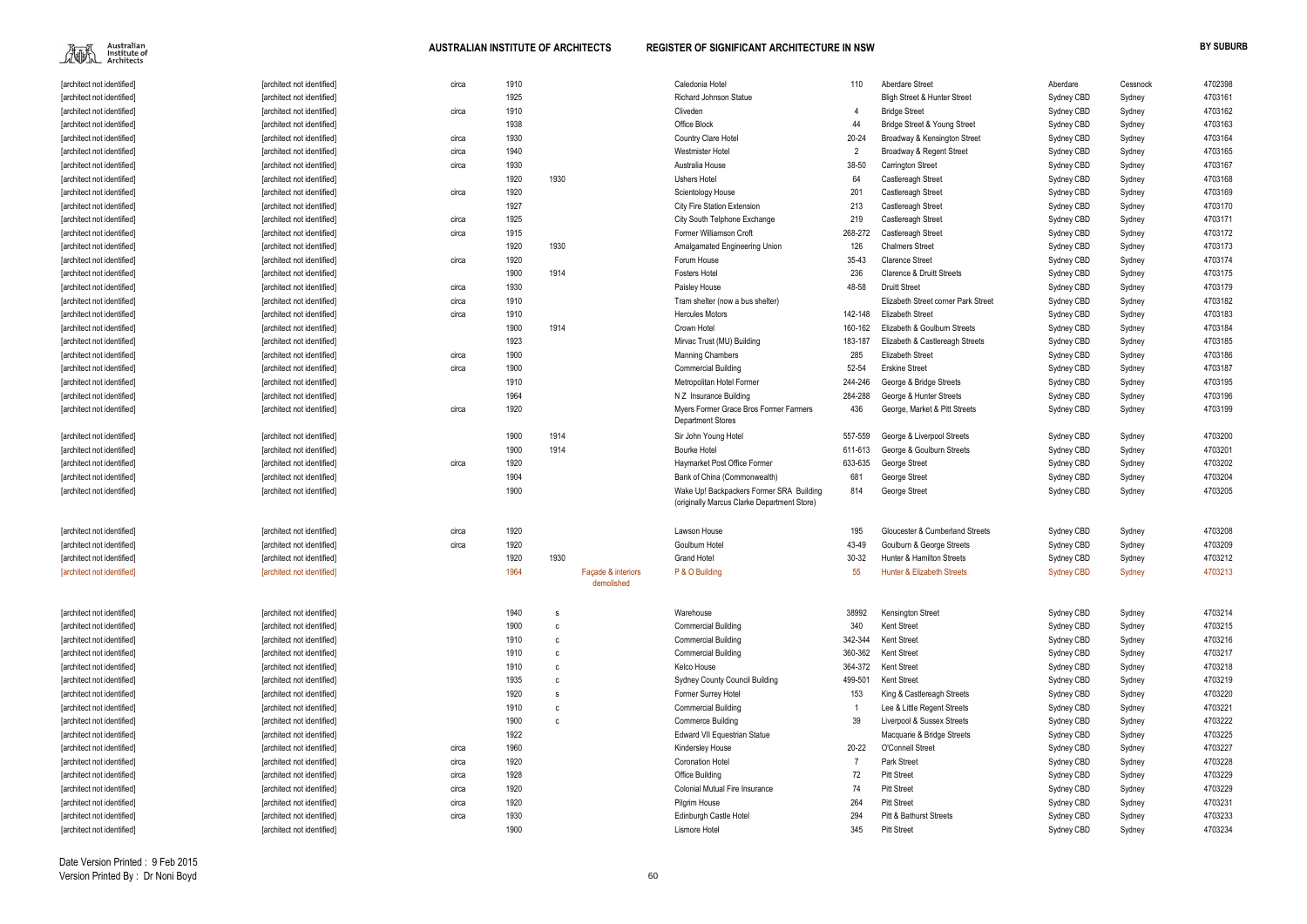

| [architect not identified]                                  | [architect not identified]                                             | circa | 1910       |      |                             | Caledonia Hotel                                                    | 110       | Aberdare Street                               | Aberdare                        | Cessnock | 4702398 |
|-------------------------------------------------------------|------------------------------------------------------------------------|-------|------------|------|-----------------------------|--------------------------------------------------------------------|-----------|-----------------------------------------------|---------------------------------|----------|---------|
| [architect not identified]                                  | [architect not identified]                                             |       | 1910       |      |                             | Office Building                                                    | 364       | <b>Pitt Street</b>                            | Sydney CBD                      | Sydney   | 4703235 |
| [architect not identified]                                  | [architect not identified]                                             | circa | 1920       |      |                             | Fayworth House                                                     | 381       | <b>Pitt Street</b>                            | Sydney CBD                      | Sydney   | 4703236 |
| [architect not identified]                                  | [architect not identified]                                             |       | 1908       |      | Altered 1930s               | <b>CB Hotel</b>                                                    | 403-427   | Pitt Street & 71-81 Goulburn Street           | Sydney CBD                      | Sydney   | 4703237 |
| [architect not identified]                                  | [architect not identified]                                             | circa | 1920       |      |                             | West End Hotel                                                     | 412       | <b>Pitt Street</b>                            | Sydney CBD                      | Sydney   | 4703238 |
| [architect not identified]                                  | [architect not identified]                                             |       | 1902       |      |                             | Chamberlain Hotel                                                  | 428       | Pitt & Campbell Streets                       | Sydney CBD                      | Sydney   | 4703239 |
| [architect not identified]                                  | [architect not identified]                                             |       | 1914       | 1915 |                             | <b>Station House</b>                                               |           | Rawson Place                                  | Sydney CBD                      | Sydney   | 4703241 |
| [architect not identified]                                  | [architect not identified]                                             |       | 1913       |      |                             | Sydney Central YHA Former Daking House                             | 11        | Rawson Place                                  | Sydney CBD                      | Sydney   | 4703242 |
|                                                             |                                                                        |       |            |      |                             |                                                                    |           |                                               |                                 |          |         |
| [architect not identified]                                  | [architect not identified]                                             |       | 1900       | 1914 |                             | Royal George Hotel                                                 | 115-117   | Sussex & King Streets                         | Sydney CBD                      | Sydney   | 4703245 |
| [architect not identified]                                  | [architect not identified]                                             |       | 1900       | 1914 |                             | Robert Burns Hotel                                                 | 289       | <b>Sussex &amp; Bathurst Streets</b>          | Sydney CBD                      | Sydney   | 4703246 |
| <b>Tarchitect not identified]</b>                           | [architect not identified]                                             |       | 1900       | 1914 |                             | <b>Markets Hotel</b>                                               |           | Ultimo Road & Quay Street                     | Sydney CBD                      | Sydney   | 4703247 |
| [architect not identified]                                  | [architect not identified]                                             | circa | 1910       |      |                             | Jackson House                                                      | 80-84     | Wentworth Avenue                              | Sydney CBD                      | Sydney   | 4703249 |
| [architect not identified]                                  | [architect not identified]                                             | circa | 1908       |      |                             | Taylor Family Warehouse (former)                                   | 141       | <b>York Street</b>                            | Sydney CBD                      | Sydney   | 4703252 |
| [architect not identified]                                  | [architect not identified]                                             | circa | 1902       |      |                             | <b>Commercial Building</b>                                         | 143-145   | <b>York Street</b>                            | Sydney CBD                      | Sydney   | 4703253 |
| A L & G McCREDIE & ANDERSON                                 | A L & G McCREDIE & ANDERSON                                            |       | 1898       | 1901 |                             | Burns Philp and Co Building (Former)                               | $5 - 11$  | <b>Bridge Street</b>                          | Sydney CBD                      | Sydney   | 4700595 |
| A L McCREDIE & ANDERSON                                     | A L McCREDIE & ANDERSON                                                |       | 1906       | 1914 |                             | Robert Reid and Co                                                 | 69-75     | <b>King Street</b>                            | Sydney CBD                      | Sydney   | 4700636 |
| ADAM, WRIGHT & APPERLEY                                     | ADAM, WRIGHT & APPERLEY                                                |       | 1939       |      | altered                     | Inter Ocean House (Former Feltex House)                            | 261       | George Street                                 | Sydney CBD                      | Sydney   | 4702877 |
| AG & L MCcREDIE                                             | Rebuilt by the Sydney Harbour Trust to the same design                 |       | 1892, 1904 |      |                             | Oswald Bond                                                        | 14        | Argyle Place                                  | Sydney CBD                      | Sydney   | 4703159 |
|                                                             | following a fire                                                       |       |            |      |                             |                                                                    |           |                                               |                                 |          |         |
| ALBERT BOND / alterations by SPAIN & COSH                   | ALBERT BOND alterations by SPAIN & COSH                                |       | 1904       |      | 1933                        | <b>DEM</b> Former Anthony Horderns Palace Emporium<br>(Demolished) |           | <b>George Street</b>                          | <b>Sydney CBD</b>               | Sydney   | 4700625 |
| <b>B J WATERHOUSE &amp; LAKE</b>                            | <b>B J WATERHOUSE &amp; LAKE</b>                                       |       | 1925       |      |                             | <b>DEM</b> YWCA Building (Demolished)                              | 189       | <b>Liverpool Street</b>                       | <b>Sydney CBD</b>               | Sydney   | 4700639 |
| B O ROURKE with FOWELL McCONNEL & MANSFIELD                 | B O ROURKE with FOWELL McCONNEL &<br><b>MANSFIELD</b>                  |       | 1940       |      | Altered                     | Macnade House (Former Orient Line Building)                        | $2 - 6$   | <b>Spring Street</b>                          | Sydney CBD                      | Sydney   | 4700670 |
| <b>BALLANTYNE &amp; HARE</b>                                | <b>BALLANTYNE &amp; HARE</b>                                           |       | 1929       |      |                             | <b>DEM</b> Regent Theatre (Demolished)                             | 487-503   | <b>George Street</b>                          | <b>Sydney CBD</b>               | Sydney   | 4700621 |
| <b>BATES SMART &amp; McCUTCHEON</b>                         | BATES SMART & McCUTCHEON                                               |       | 1936       | 1938 |                             | Minter Ellison Building Former ML& CA Building                     | 38-46     | <b>Martin Place</b>                           | Sydney CBD                      | Sydney   | 4700651 |
|                                                             |                                                                        |       |            |      |                             |                                                                    |           |                                               |                                 |          |         |
| BATES SMART & McCUTCHEON with STAFFORD MOOR<br>& FARRINGTON | BATES SMART & McCUTCHEON with STAFFORD<br><b>MOOR &amp; FARRINGTON</b> |       | 1956       | 1958 |                             | IC I House (Demolished)                                            | 61-69     | <b>Macquarie Street</b>                       | <b>Sydney CBD</b>               | Sydney   | 4702941 |
| <b>BATES SMART McCUTCHEON</b>                               | BATES SMART McCUTCHEON                                                 |       | 1937       | 1938 |                             | M L C Building                                                     | 44        | Martin Place Corner Castlereagh Streets       | Sydney CBD                      | Sydney   | 4702925 |
| <b>BREWSTER &amp; MANDERSON</b>                             | <b>BREWSTER &amp; MANDERSON</b>                                        |       | 1937       | 1938 |                             | Office Block Former Bank of NSW, Former                            |           | Young Street corner Bridge Street             | Sydney CBD                      | Sydney   | 4700681 |
|                                                             |                                                                        |       |            |      |                             | Booth House                                                        |           |                                               |                                 |          |         |
| <b>BUDDEN &amp; MACKELLAR</b>                               | <b>BUDDEN &amp; MACKELLAR</b>                                          |       | 1928       |      |                             | David Jones Department Store                                       | 113-133   | Elizabeth, Market Streets                     | Sydney CBD                      | Sydney   | 4700613 |
| <b>BUDDEN &amp; MACKEY</b>                                  | <b>BUDDEN &amp; MACKEY</b>                                             |       | 1936       |      |                             | Sydney Water Building (Former Metropolitan                         | 333-341   | <b>Pitt Street</b>                            | Sydney CBD                      | Sydney   | 4700664 |
|                                                             |                                                                        |       |            |      |                             | Sewerage & Drainage Board Building)                                |           |                                               |                                 |          |         |
| <b>BUNNING &amp; MADDEN</b>                                 | <b>BUNNING &amp; MADDEN</b>                                            |       | 1948       | 1955 |                             | DEM ANZAC House (Demolished)                                       | 26        |                                               |                                 |          | 4700611 |
| <b>BUNNING &amp; MADDEN</b>                                 | <b>BUNNING &amp; MADDEN</b>                                            |       | 1959       | 1961 |                             | Liner House                                                        | $13 - 15$ | <b>College Street</b><br><b>Bridge Street</b> | <b>Sydney CBD</b><br>Sydney CBD | Sydney   | 4702944 |
| <b>BYERA HADLEY</b>                                         | <b>BYERA HADLEY</b>                                                    |       | 1908       |      |                             |                                                                    | 144-150   | <b>Clarence Street</b>                        |                                 | Sydney   | 4700608 |
|                                                             |                                                                        |       |            |      |                             | Smith Copeland Warehouse                                           |           |                                               | Sydney CBD                      | Sydney   |         |
| C BRUCE DELLIT                                              | C BRUCE DELLIT                                                         |       | 1929       | 1934 |                             | The ANZAC War Memorial                                             | 60-66     | Hyde Park                                     | Sydney CBD                      | Sydney   | 4700630 |
| C BRUCE DELLIT                                              | C BRUCE DELLIT                                                         |       | 1931       |      |                             | Kyle House                                                         | 27-31     | Macquarie Place                               | Sydney CBD                      | Sydney   | 4700641 |
| C BRUCE DELLIT                                              | C BRUCE DELLIT                                                         |       | 1938       | 1940 |                             | AFT House Former Delfin House (Bank of NSW                         | 16-18     | O'Connell Street                              | Sydney CBD                      | Sydney   | 4700655 |
| C H BOHRINGER                                               | C H BOHRINGER                                                          |       | 1938       |      | Demolished 1979             | <b>DEM</b> Century Cinema Demolished                               | 586-588   | <b>George Street</b>                          | <b>Sydney CBD</b>               | Sydney   | 4700623 |
| C H MACKELLAR & PARTRIDGE                                   | C H MACKELLAR & PARTRIDGE                                              |       | 1935       |      |                             | DEM David Jones Department Store (Demolished)                      | 345-355   | <b>George Street</b>                          | <b>Sydney CBD</b>               | Sydney   | 4700618 |
|                                                             |                                                                        |       |            |      |                             |                                                                    |           |                                               |                                 |          |         |
| C H MACKELLAR & PARTRIDGE                                   | C H MACKELLAR & PARTRIDGE                                              |       | 1938       |      |                             | David Jones Mens Department Store                                  | 49        | <b>Market Street</b>                          | Sydney CBD                      | Sydney   | 4700649 |
| C W CHAMBERS                                                | C W CHAMBERS                                                           |       | 1925       | 1926 |                             | Sirius House                                                       | 23-25     | Macquarie Place                               | Sydney CBD                      | Sydney   | 4700640 |
| <b>CHARLES SLATYER</b>                                      | <b>CHARLES SLATYER</b>                                                 |       | 1907       |      |                             | Former YWCA Building                                               | 323-327   | <b>Pitt Street</b>                            | Sydney CBD                      | Sydney   | 4700663 |
| CHARLES SMEDLEY with additions by SPAIN & COSH              | CHARLES SMEDLEY with additions by SPAIN & COSH                         |       | 1888       |      | 1912 1916 Altered post 2000 | Trades Hall (Former)                                               | $4 - 10$  | Goulburn & Dixon Streets                      | Sydney CBD                      | Sydney   | 4702070 |
|                                                             |                                                                        |       |            |      |                             |                                                                    |           |                                               |                                 |          |         |
| CITY ARCHITECT (Sydney City Council)                        | <b>City Architect</b>                                                  | circa | 1900       |      |                             | <b>Former Mens Lavatory</b>                                        |           | Carrington & Wynyard Streets                  | Sydney CBD                      | Sydney   | 4703166 |
| CITY ARCHITECT (Sydney City Council)                        | <b>City Architect</b>                                                  |       | 1908       |      |                             | <b>Former Mens Lavatory</b>                                        |           | Macquarie Place                               | Sydney CBD                      | Sydney   | 4703224 |
|                                                             |                                                                        |       |            |      |                             |                                                                    |           |                                               |                                 |          |         |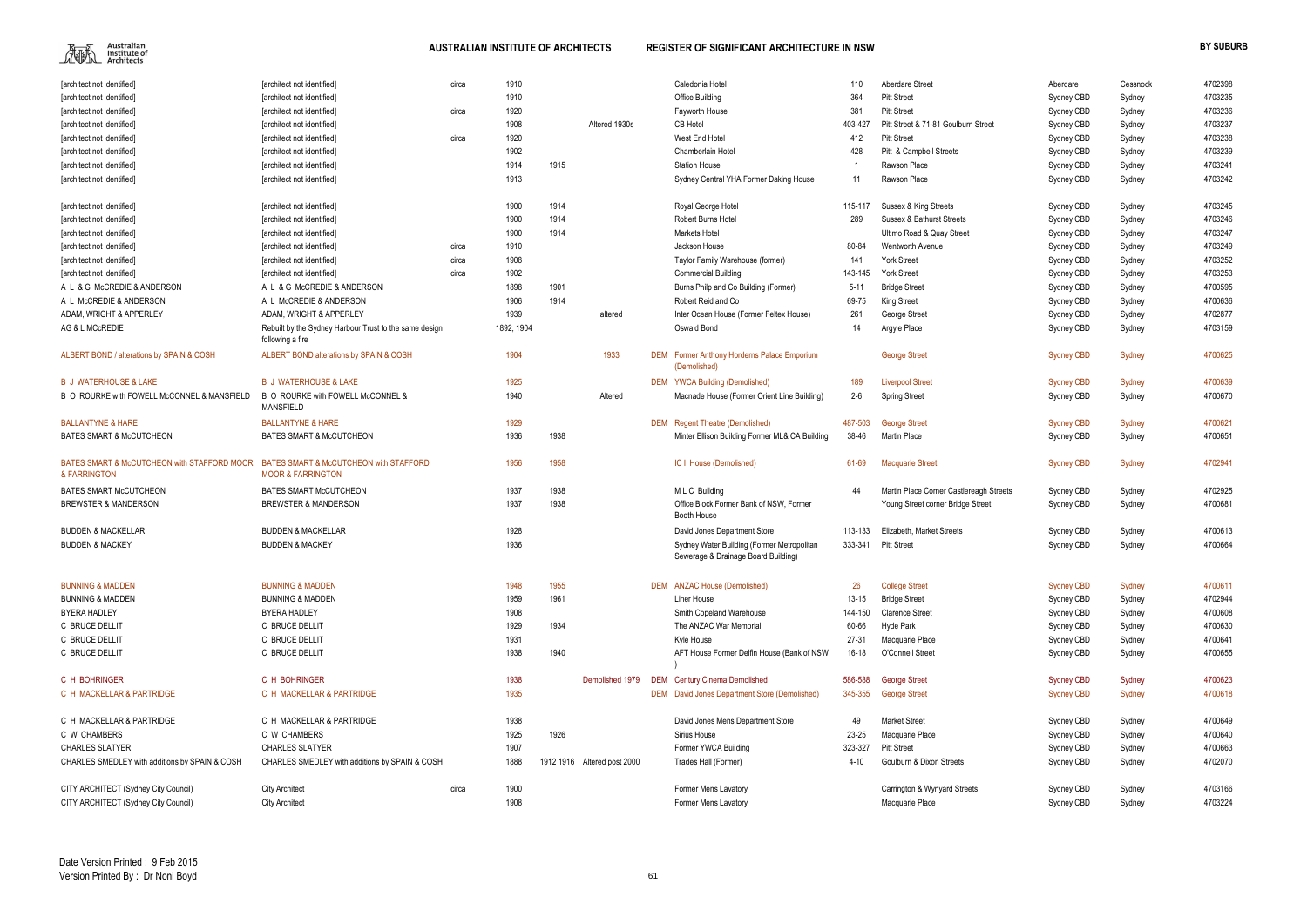

| 1910<br>[architect not identified]<br>[architect not identified]<br>Caledonia Hotel<br>110<br>Aberdare Street<br>Aberdare<br>circa<br>Cessnock<br>1935<br>CITY ENGINEERING & BUILDING SURVEYORS<br>Queen Victoria Building (Electricity Showroom<br>George Street<br>Sydney CBD<br>Sydney<br><b>DEPARTMENT</b><br><b>DEPARTMENT</b><br>and Offices) Former Queen Victoria Markets<br><b>CLAUDE WILLIAM CHAMBERS</b><br>1925<br>4700601<br><b>CLAUDE WILLIAM CHAMBERS</b><br>Circa<br>New South Wales Masonic Club (Former)<br>169-171<br>Castlereagh Street<br>Sydney CBD<br>Sydney<br>4700602<br>COMMONWEALTH DEPARTMENT OF WORKS<br>COMMONWEALTH DEPARTMENT OF WORKS<br>1925<br>219<br>Circa<br>City South Telephone Exchange<br>Castlereagh Street<br>Sydney CBD<br>Sydney<br>4702919<br>COMMONWEALTH DEPARTMENT OF WORKS<br>COMMONWEALTH DEPARTMENT OF WORKS<br>1956<br>1988<br>Commonwealth Bank<br>46-48<br><b>Market Street</b><br>Sydney CBD<br>Sydney<br>1964<br>4702937<br>COMMONWEALTH DEPARTMENT OF WORKS<br>COMMONWEALTH DEPARTMENT OF WORKS<br>1962<br>Reserve Bank of Australia<br>65<br>Martin Place<br>Sydney CBD<br>Sydney<br><b>COPEMAN, LEMONT &amp; KEESING</b><br><b>COPEMAN, LEMONT &amp; KEESING</b><br>1936<br><b>Criterion Hotel</b><br>19-21<br>Park Street<br>4700657<br>Sydney CBD<br>Sydney<br>1940<br><b>COPEMAN, LEMONT &amp; KEESING</b><br>Main Entrance to Tooth & Co Limited<br>Broadway<br>Sydney CBD<br>Sydney<br>DAVID W KING<br>1935<br>1937<br><b>APA Building</b><br>53<br><b>Martin Place</b><br>DAVID W KING<br>Sydney CBD<br>Sydney<br>1990<br><b>DENTON CORKER MARSHALL</b><br>1995<br>Governor Phillip Tower & Governor Macquarie<br>Farrer Place<br>Sydney CBD<br>Sydney<br>Tower<br>Circa<br>1899<br>E JEFFRESON JACKSON<br>James Street<br>Sydney CBD<br>St Thomas Rectory<br>Sydney<br><b>EATON &amp; BATES</b><br>1912<br>First stage of Bond Stores for Messers Upward<br>66-84<br>George Street North<br>Sydney CBD<br>first stage<br>Sydney<br>& Co [now Metcalfe Stores]<br>1934<br>1936<br><b>EMIL SODERSTEN</b><br><b>EMIL SODERSTEN</b><br>Capita (Former City Mutual Life Building)<br>60-66<br>Hunter Street<br>Sydney CBD<br>Sydney<br>1936<br>1940<br>EMIL SODERSTEN with T W HODGSON & SONS<br>EMIL SODERSTEN with T W HODGSON & SONS<br>80-82<br><b>Pitt Street</b><br>Sydney CBD<br>Queensland Insurance Building Former Bryant<br>Sydney<br>House<br>1930<br><b>ERIC HEATH</b><br>DEM Formerly Plaza Theatre & Former Maxys<br>600<br>Altered<br>George Street<br>Sydney CBD<br>Sydney<br>Restaurant<br><b>ESPLIN &amp; MOULD</b><br>DONALD ESPLIN / STUART MILL MOULD<br>1922<br>1923<br>Upgraded<br>The Astor<br>123-125<br>Sydney CBD<br>Macquarie Street<br>Sydney<br>4703190<br>For TOOTH & CO<br>For TOOTH & CO<br>1922<br>137<br>Fortune of War Hotel<br>Sydney CBD<br>George Street<br>Sydney<br>4700646<br><b>FOWELL &amp; McCONNEL</b><br>1928<br>1930<br>135-137<br><b>FOWELL &amp; McCONNEL</b><br>AMA Building (Former BMA House)<br>Macquarie Street<br>Sydney CBD<br>Sydney<br><b>FRANK W TURNER</b><br><b>FRANK W TURNER</b><br>1935<br>1936<br>48-50<br>Martin Place, & Elizabeth Street<br>4700653<br><b>Rural Bank Building</b><br>Sydney CBD<br>Sydney<br>1928<br><b>GILBERT HUGHES AND MOLONY</b><br>GILBERT HUGHES AND MOLONY<br>Circa<br>30<br>4700599<br>Lisgar House<br><b>Carrington Street</b><br>Sydney CBD<br>Sydney<br>1939<br><b>GUY CRICK &amp; BRUCE FURSE</b><br><b>GUY CRICK &amp; BRUCE FURSE</b><br>DEM Rapallo Cinema Former (Former Victory)<br>527<br><b>Sydney CBD</b><br>4700622<br><b>George Street</b><br>Sydney<br>Demolished<br>1938<br>H E BUDDEN & MACKEY<br>H E BUDDEN & MACKEY<br>Macquarie Street, 10 Phillip Streets<br>Transport House Part of the Intercontinental<br>99<br>Sydney CBD<br>Sydney<br>Hotel<br>H E BUDDEN & MACKEY<br>1934<br>1936<br>19<br>Railways House / Transport House (Former)<br><b>York Street</b><br>Sydney CBD<br>Sydney<br>H P OSER<br>1958<br><b>William Bland Centre</b><br>229<br>H P OSER<br><b>Macquarie Street</b><br>Sydney CBD<br>Sydney<br>1959<br>H RUSKIN ROWE & ELMES<br>1971<br>51-57<br><b>Pitt Street</b><br>Burns Philip Trustee Building former Standard<br>Sydney CBD<br>Sydney<br>Insurance Building<br>1926<br>1927<br>424-430<br>Sydney CBD<br><b>HALLIGAN &amp; WILTON</b><br><b>HALLIGAN &amp; WILTON</b><br>The Block (Dymocks Building)<br>George Street<br>Sydney<br>1984<br><b>HARRY SEIDLER</b><br>1989<br><b>HARRY SEIDLER &amp; ASSOCIATES</b><br>Capita Centre (Former)<br>Castlereagh Street<br>Sydney CBD<br>Sydney<br><b>HARRY SEIDLER</b><br>1961<br>DEM Lend Lease House (Demolished)<br>47-53<br><b>Macquarie Street</b><br><b>Sydney CBD</b><br>Sydney<br><b>HARRY SEIDLER</b><br>1961<br>1968<br>Australia Square, Plaza Building and Tower<br>264-278<br>Sydney CBD<br>George & Bond Streets<br>Sydney<br><b>HARRY SEIDLER</b><br>1978<br>1971<br><b>MLC Centre</b><br>4703040<br><b>HARRY SEIDLER &amp; ASSOCIATES</b><br>Martin Place, Castlereagh & King Streets<br>Sydney CBD<br>Sydney<br><b>HARRY SEIDLER &amp; ASSOCIATES</b><br>HARRY SEIDLER in association with MICHAEL<br>1982<br>1987<br>Grosvenor Place<br>4702507<br>225<br>George Street<br>Sydney CBD<br>Sydney<br>DYSART (Documentation)<br>4700627<br><b>HENNESSY &amp; HENNESSY</b><br>1914<br><b>HENNESSY &amp; HENNESSY</b><br>St Patricks Hall and School<br>133-135<br><b>Harrington Street</b><br>Sydney CBD<br>Sydney<br>1936<br>4700635<br><b>HENNESSY &amp; HENNESSY</b><br><b>HENNESSY &amp; HENNESSY</b><br>Charles House former A C A Building<br>58-68<br>King Street<br>Sydney CBD<br>Sydney<br>1910<br><b>Harrington Street</b><br>4703210<br><b>HENNESSY &amp; HENNESSY</b><br>circa<br>St Patricks Presbytery<br>145<br>Sydney CBD<br>Sydney<br>4703156<br><b>HENRY ELI WHITE</b><br><b>HENRY ELI WHITE</b><br>1915<br>Capitol Theatre<br>Sydney CBD<br>Campbell & Hay Streets<br>Sydney<br>4701726<br>HENRY ELI WHITE & JOHN EBERSON<br>1929<br><b>State Theatre</b><br>HENRY ELI WHITE & JOHN EBERSON<br>49<br><b>Market Street</b><br>Sydney CBD<br>Sydney<br>1910<br>1912<br>4703197<br><b>INSKIP &amp; ROSENTHAL</b><br><b>INSKIP &amp; ROSENTHAL</b><br>King George Chambers<br>375-377<br>George Street<br>Sydney CBD<br>Sydney<br>1929<br>4700612<br>J A KETHEL<br>J A KETHEL<br>Government Insurance Office Former Sun<br>60-70<br><b>Elizabeth Street</b><br>Sydney CBD<br>Sydney<br>Newspaper Building<br>J A KETHEL<br>1900<br>73<br>Stevens Buildings [model flats for workers]<br><b>Windmill Street</b><br>Sydney CBD<br>Sydney<br>JAMES NANGLE / SPAIN & COSH<br>1900<br>1928<br>JAMES NANGLE / SPAIN & COSH<br>Sydney Institute of Technology, Former Marcus<br>827-837<br>Sydney CBD<br>George Street<br>Sydney<br><b>Clarke Department Store</b><br>JOERN UTZON / HALL TODD & LITTLEMORE<br>JOERN UTZON / HALL TODD & LITTLEMORE<br>1973<br>1957<br>Sydney Opera House<br>Sydney CBD<br><b>Bennelong Point</b><br>Sydney |                                       |  |  |  |  |  |         |
|---------------------------------------------------------------------------------------------------------------------------------------------------------------------------------------------------------------------------------------------------------------------------------------------------------------------------------------------------------------------------------------------------------------------------------------------------------------------------------------------------------------------------------------------------------------------------------------------------------------------------------------------------------------------------------------------------------------------------------------------------------------------------------------------------------------------------------------------------------------------------------------------------------------------------------------------------------------------------------------------------------------------------------------------------------------------------------------------------------------------------------------------------------------------------------------------------------------------------------------------------------------------------------------------------------------------------------------------------------------------------------------------------------------------------------------------------------------------------------------------------------------------------------------------------------------------------------------------------------------------------------------------------------------------------------------------------------------------------------------------------------------------------------------------------------------------------------------------------------------------------------------------------------------------------------------------------------------------------------------------------------------------------------------------------------------------------------------------------------------------------------------------------------------------------------------------------------------------------------------------------------------------------------------------------------------------------------------------------------------------------------------------------------------------------------------------------------------------------------------------------------------------------------------------------------------------------------------------------------------------------------------------------------------------------------------------------------------------------------------------------------------------------------------------------------------------------------------------------------------------------------------------------------------------------------------------------------------------------------------------------------------------------------------------------------------------------------------------------------------------------------------------------------------------------------------------------------------------------------------------------------------------------------------------------------------------------------------------------------------------------------------------------------------------------------------------------------------------------------------------------------------------------------------------------------------------------------------------------------------------------------------------------------------------------------------------------------------------------------------------------------------------------------------------------------------------------------------------------------------------------------------------------------------------------------------------------------------------------------------------------------------------------------------------------------------------------------------------------------------------------------------------------------------------------------------------------------------------------------------------------------------------------------------------------------------------------------------------------------------------------------------------------------------------------------------------------------------------------------------------------------------------------------------------------------------------------------------------------------------------------------------------------------------------------------------------------------------------------------------------------------------------------------------------------------------------------------------------------------------------------------------------------------------------------------------------------------------------------------------------------------------------------------------------------------------------------------------------------------------------------------------------------------------------------------------------------------------------------------------------------------------------------------------------------------------------------------------------------------------------------------------------------------------------------------------------------------------------------------------------------------------------------------------------------------------------------------------------------------------------------------------------------------------------------------------------------------------------------------------------------------------------------------------------------------------------------------------------------------------------------------------------------------------------------------------------------------------------------------------------------------------------------------------------------------------------------------------------------------------------------------------------------------------------------------------------------------------------------------------------------------------------------------------------------------------------------------------------------------------------------------------------------------------------------------------------------------------------------------------------------------------------------------------------------------------------------------------------------------------------------------------------------------------------------------------------------------------------------------------------------------------------------------------------------------------------------------------------------------------------------------------------------------------------------------------------------------------------------------------------------------------------------|---------------------------------------|--|--|--|--|--|---------|
|                                                                                                                                                                                                                                                                                                                                                                                                                                                                                                                                                                                                                                                                                                                                                                                                                                                                                                                                                                                                                                                                                                                                                                                                                                                                                                                                                                                                                                                                                                                                                                                                                                                                                                                                                                                                                                                                                                                                                                                                                                                                                                                                                                                                                                                                                                                                                                                                                                                                                                                                                                                                                                                                                                                                                                                                                                                                                                                                                                                                                                                                                                                                                                                                                                                                                                                                                                                                                                                                                                                                                                                                                                                                                                                                                                                                                                                                                                                                                                                                                                                                                                                                                                                                                                                                                                                                                                                                                                                                                                                                                                                                                                                                                                                                                                                                                                                                                                                                                                                                                                                                                                                                                                                                                                                                                                                                                                                                                                                                                                                                                                                                                                                                                                                                                                                                                                                                                                                                                                                                                                                                                                                                                                                                                                                                                                                                                                                                                                                                                                                                                                                                                                                                                                                                                                                                                                                                                                                                                                                                                           |                                       |  |  |  |  |  | 4702398 |
|                                                                                                                                                                                                                                                                                                                                                                                                                                                                                                                                                                                                                                                                                                                                                                                                                                                                                                                                                                                                                                                                                                                                                                                                                                                                                                                                                                                                                                                                                                                                                                                                                                                                                                                                                                                                                                                                                                                                                                                                                                                                                                                                                                                                                                                                                                                                                                                                                                                                                                                                                                                                                                                                                                                                                                                                                                                                                                                                                                                                                                                                                                                                                                                                                                                                                                                                                                                                                                                                                                                                                                                                                                                                                                                                                                                                                                                                                                                                                                                                                                                                                                                                                                                                                                                                                                                                                                                                                                                                                                                                                                                                                                                                                                                                                                                                                                                                                                                                                                                                                                                                                                                                                                                                                                                                                                                                                                                                                                                                                                                                                                                                                                                                                                                                                                                                                                                                                                                                                                                                                                                                                                                                                                                                                                                                                                                                                                                                                                                                                                                                                                                                                                                                                                                                                                                                                                                                                                                                                                                                                           | CITY ENGINEERING & BUILDING SURVEYORS |  |  |  |  |  | 4700620 |
|                                                                                                                                                                                                                                                                                                                                                                                                                                                                                                                                                                                                                                                                                                                                                                                                                                                                                                                                                                                                                                                                                                                                                                                                                                                                                                                                                                                                                                                                                                                                                                                                                                                                                                                                                                                                                                                                                                                                                                                                                                                                                                                                                                                                                                                                                                                                                                                                                                                                                                                                                                                                                                                                                                                                                                                                                                                                                                                                                                                                                                                                                                                                                                                                                                                                                                                                                                                                                                                                                                                                                                                                                                                                                                                                                                                                                                                                                                                                                                                                                                                                                                                                                                                                                                                                                                                                                                                                                                                                                                                                                                                                                                                                                                                                                                                                                                                                                                                                                                                                                                                                                                                                                                                                                                                                                                                                                                                                                                                                                                                                                                                                                                                                                                                                                                                                                                                                                                                                                                                                                                                                                                                                                                                                                                                                                                                                                                                                                                                                                                                                                                                                                                                                                                                                                                                                                                                                                                                                                                                                                           |                                       |  |  |  |  |  |         |
|                                                                                                                                                                                                                                                                                                                                                                                                                                                                                                                                                                                                                                                                                                                                                                                                                                                                                                                                                                                                                                                                                                                                                                                                                                                                                                                                                                                                                                                                                                                                                                                                                                                                                                                                                                                                                                                                                                                                                                                                                                                                                                                                                                                                                                                                                                                                                                                                                                                                                                                                                                                                                                                                                                                                                                                                                                                                                                                                                                                                                                                                                                                                                                                                                                                                                                                                                                                                                                                                                                                                                                                                                                                                                                                                                                                                                                                                                                                                                                                                                                                                                                                                                                                                                                                                                                                                                                                                                                                                                                                                                                                                                                                                                                                                                                                                                                                                                                                                                                                                                                                                                                                                                                                                                                                                                                                                                                                                                                                                                                                                                                                                                                                                                                                                                                                                                                                                                                                                                                                                                                                                                                                                                                                                                                                                                                                                                                                                                                                                                                                                                                                                                                                                                                                                                                                                                                                                                                                                                                                                                           |                                       |  |  |  |  |  |         |
|                                                                                                                                                                                                                                                                                                                                                                                                                                                                                                                                                                                                                                                                                                                                                                                                                                                                                                                                                                                                                                                                                                                                                                                                                                                                                                                                                                                                                                                                                                                                                                                                                                                                                                                                                                                                                                                                                                                                                                                                                                                                                                                                                                                                                                                                                                                                                                                                                                                                                                                                                                                                                                                                                                                                                                                                                                                                                                                                                                                                                                                                                                                                                                                                                                                                                                                                                                                                                                                                                                                                                                                                                                                                                                                                                                                                                                                                                                                                                                                                                                                                                                                                                                                                                                                                                                                                                                                                                                                                                                                                                                                                                                                                                                                                                                                                                                                                                                                                                                                                                                                                                                                                                                                                                                                                                                                                                                                                                                                                                                                                                                                                                                                                                                                                                                                                                                                                                                                                                                                                                                                                                                                                                                                                                                                                                                                                                                                                                                                                                                                                                                                                                                                                                                                                                                                                                                                                                                                                                                                                                           |                                       |  |  |  |  |  |         |
|                                                                                                                                                                                                                                                                                                                                                                                                                                                                                                                                                                                                                                                                                                                                                                                                                                                                                                                                                                                                                                                                                                                                                                                                                                                                                                                                                                                                                                                                                                                                                                                                                                                                                                                                                                                                                                                                                                                                                                                                                                                                                                                                                                                                                                                                                                                                                                                                                                                                                                                                                                                                                                                                                                                                                                                                                                                                                                                                                                                                                                                                                                                                                                                                                                                                                                                                                                                                                                                                                                                                                                                                                                                                                                                                                                                                                                                                                                                                                                                                                                                                                                                                                                                                                                                                                                                                                                                                                                                                                                                                                                                                                                                                                                                                                                                                                                                                                                                                                                                                                                                                                                                                                                                                                                                                                                                                                                                                                                                                                                                                                                                                                                                                                                                                                                                                                                                                                                                                                                                                                                                                                                                                                                                                                                                                                                                                                                                                                                                                                                                                                                                                                                                                                                                                                                                                                                                                                                                                                                                                                           |                                       |  |  |  |  |  |         |
|                                                                                                                                                                                                                                                                                                                                                                                                                                                                                                                                                                                                                                                                                                                                                                                                                                                                                                                                                                                                                                                                                                                                                                                                                                                                                                                                                                                                                                                                                                                                                                                                                                                                                                                                                                                                                                                                                                                                                                                                                                                                                                                                                                                                                                                                                                                                                                                                                                                                                                                                                                                                                                                                                                                                                                                                                                                                                                                                                                                                                                                                                                                                                                                                                                                                                                                                                                                                                                                                                                                                                                                                                                                                                                                                                                                                                                                                                                                                                                                                                                                                                                                                                                                                                                                                                                                                                                                                                                                                                                                                                                                                                                                                                                                                                                                                                                                                                                                                                                                                                                                                                                                                                                                                                                                                                                                                                                                                                                                                                                                                                                                                                                                                                                                                                                                                                                                                                                                                                                                                                                                                                                                                                                                                                                                                                                                                                                                                                                                                                                                                                                                                                                                                                                                                                                                                                                                                                                                                                                                                                           |                                       |  |  |  |  |  |         |
|                                                                                                                                                                                                                                                                                                                                                                                                                                                                                                                                                                                                                                                                                                                                                                                                                                                                                                                                                                                                                                                                                                                                                                                                                                                                                                                                                                                                                                                                                                                                                                                                                                                                                                                                                                                                                                                                                                                                                                                                                                                                                                                                                                                                                                                                                                                                                                                                                                                                                                                                                                                                                                                                                                                                                                                                                                                                                                                                                                                                                                                                                                                                                                                                                                                                                                                                                                                                                                                                                                                                                                                                                                                                                                                                                                                                                                                                                                                                                                                                                                                                                                                                                                                                                                                                                                                                                                                                                                                                                                                                                                                                                                                                                                                                                                                                                                                                                                                                                                                                                                                                                                                                                                                                                                                                                                                                                                                                                                                                                                                                                                                                                                                                                                                                                                                                                                                                                                                                                                                                                                                                                                                                                                                                                                                                                                                                                                                                                                                                                                                                                                                                                                                                                                                                                                                                                                                                                                                                                                                                                           |                                       |  |  |  |  |  |         |
|                                                                                                                                                                                                                                                                                                                                                                                                                                                                                                                                                                                                                                                                                                                                                                                                                                                                                                                                                                                                                                                                                                                                                                                                                                                                                                                                                                                                                                                                                                                                                                                                                                                                                                                                                                                                                                                                                                                                                                                                                                                                                                                                                                                                                                                                                                                                                                                                                                                                                                                                                                                                                                                                                                                                                                                                                                                                                                                                                                                                                                                                                                                                                                                                                                                                                                                                                                                                                                                                                                                                                                                                                                                                                                                                                                                                                                                                                                                                                                                                                                                                                                                                                                                                                                                                                                                                                                                                                                                                                                                                                                                                                                                                                                                                                                                                                                                                                                                                                                                                                                                                                                                                                                                                                                                                                                                                                                                                                                                                                                                                                                                                                                                                                                                                                                                                                                                                                                                                                                                                                                                                                                                                                                                                                                                                                                                                                                                                                                                                                                                                                                                                                                                                                                                                                                                                                                                                                                                                                                                                                           |                                       |  |  |  |  |  |         |
|                                                                                                                                                                                                                                                                                                                                                                                                                                                                                                                                                                                                                                                                                                                                                                                                                                                                                                                                                                                                                                                                                                                                                                                                                                                                                                                                                                                                                                                                                                                                                                                                                                                                                                                                                                                                                                                                                                                                                                                                                                                                                                                                                                                                                                                                                                                                                                                                                                                                                                                                                                                                                                                                                                                                                                                                                                                                                                                                                                                                                                                                                                                                                                                                                                                                                                                                                                                                                                                                                                                                                                                                                                                                                                                                                                                                                                                                                                                                                                                                                                                                                                                                                                                                                                                                                                                                                                                                                                                                                                                                                                                                                                                                                                                                                                                                                                                                                                                                                                                                                                                                                                                                                                                                                                                                                                                                                                                                                                                                                                                                                                                                                                                                                                                                                                                                                                                                                                                                                                                                                                                                                                                                                                                                                                                                                                                                                                                                                                                                                                                                                                                                                                                                                                                                                                                                                                                                                                                                                                                                                           | <b>COPEMAN, LEMONT &amp; KEESING</b>  |  |  |  |  |  | 4702981 |
|                                                                                                                                                                                                                                                                                                                                                                                                                                                                                                                                                                                                                                                                                                                                                                                                                                                                                                                                                                                                                                                                                                                                                                                                                                                                                                                                                                                                                                                                                                                                                                                                                                                                                                                                                                                                                                                                                                                                                                                                                                                                                                                                                                                                                                                                                                                                                                                                                                                                                                                                                                                                                                                                                                                                                                                                                                                                                                                                                                                                                                                                                                                                                                                                                                                                                                                                                                                                                                                                                                                                                                                                                                                                                                                                                                                                                                                                                                                                                                                                                                                                                                                                                                                                                                                                                                                                                                                                                                                                                                                                                                                                                                                                                                                                                                                                                                                                                                                                                                                                                                                                                                                                                                                                                                                                                                                                                                                                                                                                                                                                                                                                                                                                                                                                                                                                                                                                                                                                                                                                                                                                                                                                                                                                                                                                                                                                                                                                                                                                                                                                                                                                                                                                                                                                                                                                                                                                                                                                                                                                                           |                                       |  |  |  |  |  | 4700654 |
|                                                                                                                                                                                                                                                                                                                                                                                                                                                                                                                                                                                                                                                                                                                                                                                                                                                                                                                                                                                                                                                                                                                                                                                                                                                                                                                                                                                                                                                                                                                                                                                                                                                                                                                                                                                                                                                                                                                                                                                                                                                                                                                                                                                                                                                                                                                                                                                                                                                                                                                                                                                                                                                                                                                                                                                                                                                                                                                                                                                                                                                                                                                                                                                                                                                                                                                                                                                                                                                                                                                                                                                                                                                                                                                                                                                                                                                                                                                                                                                                                                                                                                                                                                                                                                                                                                                                                                                                                                                                                                                                                                                                                                                                                                                                                                                                                                                                                                                                                                                                                                                                                                                                                                                                                                                                                                                                                                                                                                                                                                                                                                                                                                                                                                                                                                                                                                                                                                                                                                                                                                                                                                                                                                                                                                                                                                                                                                                                                                                                                                                                                                                                                                                                                                                                                                                                                                                                                                                                                                                                                           | DENTON CORKER MARSHALL PTY LTD        |  |  |  |  |  | 4703128 |
|                                                                                                                                                                                                                                                                                                                                                                                                                                                                                                                                                                                                                                                                                                                                                                                                                                                                                                                                                                                                                                                                                                                                                                                                                                                                                                                                                                                                                                                                                                                                                                                                                                                                                                                                                                                                                                                                                                                                                                                                                                                                                                                                                                                                                                                                                                                                                                                                                                                                                                                                                                                                                                                                                                                                                                                                                                                                                                                                                                                                                                                                                                                                                                                                                                                                                                                                                                                                                                                                                                                                                                                                                                                                                                                                                                                                                                                                                                                                                                                                                                                                                                                                                                                                                                                                                                                                                                                                                                                                                                                                                                                                                                                                                                                                                                                                                                                                                                                                                                                                                                                                                                                                                                                                                                                                                                                                                                                                                                                                                                                                                                                                                                                                                                                                                                                                                                                                                                                                                                                                                                                                                                                                                                                                                                                                                                                                                                                                                                                                                                                                                                                                                                                                                                                                                                                                                                                                                                                                                                                                                           | E JEFFRESON JACKSON                   |  |  |  |  |  | 4700813 |
|                                                                                                                                                                                                                                                                                                                                                                                                                                                                                                                                                                                                                                                                                                                                                                                                                                                                                                                                                                                                                                                                                                                                                                                                                                                                                                                                                                                                                                                                                                                                                                                                                                                                                                                                                                                                                                                                                                                                                                                                                                                                                                                                                                                                                                                                                                                                                                                                                                                                                                                                                                                                                                                                                                                                                                                                                                                                                                                                                                                                                                                                                                                                                                                                                                                                                                                                                                                                                                                                                                                                                                                                                                                                                                                                                                                                                                                                                                                                                                                                                                                                                                                                                                                                                                                                                                                                                                                                                                                                                                                                                                                                                                                                                                                                                                                                                                                                                                                                                                                                                                                                                                                                                                                                                                                                                                                                                                                                                                                                                                                                                                                                                                                                                                                                                                                                                                                                                                                                                                                                                                                                                                                                                                                                                                                                                                                                                                                                                                                                                                                                                                                                                                                                                                                                                                                                                                                                                                                                                                                                                           | <b>EATON &amp; BATES</b>              |  |  |  |  |  | 4703189 |
|                                                                                                                                                                                                                                                                                                                                                                                                                                                                                                                                                                                                                                                                                                                                                                                                                                                                                                                                                                                                                                                                                                                                                                                                                                                                                                                                                                                                                                                                                                                                                                                                                                                                                                                                                                                                                                                                                                                                                                                                                                                                                                                                                                                                                                                                                                                                                                                                                                                                                                                                                                                                                                                                                                                                                                                                                                                                                                                                                                                                                                                                                                                                                                                                                                                                                                                                                                                                                                                                                                                                                                                                                                                                                                                                                                                                                                                                                                                                                                                                                                                                                                                                                                                                                                                                                                                                                                                                                                                                                                                                                                                                                                                                                                                                                                                                                                                                                                                                                                                                                                                                                                                                                                                                                                                                                                                                                                                                                                                                                                                                                                                                                                                                                                                                                                                                                                                                                                                                                                                                                                                                                                                                                                                                                                                                                                                                                                                                                                                                                                                                                                                                                                                                                                                                                                                                                                                                                                                                                                                                                           |                                       |  |  |  |  |  |         |
|                                                                                                                                                                                                                                                                                                                                                                                                                                                                                                                                                                                                                                                                                                                                                                                                                                                                                                                                                                                                                                                                                                                                                                                                                                                                                                                                                                                                                                                                                                                                                                                                                                                                                                                                                                                                                                                                                                                                                                                                                                                                                                                                                                                                                                                                                                                                                                                                                                                                                                                                                                                                                                                                                                                                                                                                                                                                                                                                                                                                                                                                                                                                                                                                                                                                                                                                                                                                                                                                                                                                                                                                                                                                                                                                                                                                                                                                                                                                                                                                                                                                                                                                                                                                                                                                                                                                                                                                                                                                                                                                                                                                                                                                                                                                                                                                                                                                                                                                                                                                                                                                                                                                                                                                                                                                                                                                                                                                                                                                                                                                                                                                                                                                                                                                                                                                                                                                                                                                                                                                                                                                                                                                                                                                                                                                                                                                                                                                                                                                                                                                                                                                                                                                                                                                                                                                                                                                                                                                                                                                                           |                                       |  |  |  |  |  | 4700629 |
|                                                                                                                                                                                                                                                                                                                                                                                                                                                                                                                                                                                                                                                                                                                                                                                                                                                                                                                                                                                                                                                                                                                                                                                                                                                                                                                                                                                                                                                                                                                                                                                                                                                                                                                                                                                                                                                                                                                                                                                                                                                                                                                                                                                                                                                                                                                                                                                                                                                                                                                                                                                                                                                                                                                                                                                                                                                                                                                                                                                                                                                                                                                                                                                                                                                                                                                                                                                                                                                                                                                                                                                                                                                                                                                                                                                                                                                                                                                                                                                                                                                                                                                                                                                                                                                                                                                                                                                                                                                                                                                                                                                                                                                                                                                                                                                                                                                                                                                                                                                                                                                                                                                                                                                                                                                                                                                                                                                                                                                                                                                                                                                                                                                                                                                                                                                                                                                                                                                                                                                                                                                                                                                                                                                                                                                                                                                                                                                                                                                                                                                                                                                                                                                                                                                                                                                                                                                                                                                                                                                                                           |                                       |  |  |  |  |  | 4700661 |
|                                                                                                                                                                                                                                                                                                                                                                                                                                                                                                                                                                                                                                                                                                                                                                                                                                                                                                                                                                                                                                                                                                                                                                                                                                                                                                                                                                                                                                                                                                                                                                                                                                                                                                                                                                                                                                                                                                                                                                                                                                                                                                                                                                                                                                                                                                                                                                                                                                                                                                                                                                                                                                                                                                                                                                                                                                                                                                                                                                                                                                                                                                                                                                                                                                                                                                                                                                                                                                                                                                                                                                                                                                                                                                                                                                                                                                                                                                                                                                                                                                                                                                                                                                                                                                                                                                                                                                                                                                                                                                                                                                                                                                                                                                                                                                                                                                                                                                                                                                                                                                                                                                                                                                                                                                                                                                                                                                                                                                                                                                                                                                                                                                                                                                                                                                                                                                                                                                                                                                                                                                                                                                                                                                                                                                                                                                                                                                                                                                                                                                                                                                                                                                                                                                                                                                                                                                                                                                                                                                                                                           | <b>ERIC HEATH</b>                     |  |  |  |  |  | 4700624 |
|                                                                                                                                                                                                                                                                                                                                                                                                                                                                                                                                                                                                                                                                                                                                                                                                                                                                                                                                                                                                                                                                                                                                                                                                                                                                                                                                                                                                                                                                                                                                                                                                                                                                                                                                                                                                                                                                                                                                                                                                                                                                                                                                                                                                                                                                                                                                                                                                                                                                                                                                                                                                                                                                                                                                                                                                                                                                                                                                                                                                                                                                                                                                                                                                                                                                                                                                                                                                                                                                                                                                                                                                                                                                                                                                                                                                                                                                                                                                                                                                                                                                                                                                                                                                                                                                                                                                                                                                                                                                                                                                                                                                                                                                                                                                                                                                                                                                                                                                                                                                                                                                                                                                                                                                                                                                                                                                                                                                                                                                                                                                                                                                                                                                                                                                                                                                                                                                                                                                                                                                                                                                                                                                                                                                                                                                                                                                                                                                                                                                                                                                                                                                                                                                                                                                                                                                                                                                                                                                                                                                                           |                                       |  |  |  |  |  | 4700645 |
|                                                                                                                                                                                                                                                                                                                                                                                                                                                                                                                                                                                                                                                                                                                                                                                                                                                                                                                                                                                                                                                                                                                                                                                                                                                                                                                                                                                                                                                                                                                                                                                                                                                                                                                                                                                                                                                                                                                                                                                                                                                                                                                                                                                                                                                                                                                                                                                                                                                                                                                                                                                                                                                                                                                                                                                                                                                                                                                                                                                                                                                                                                                                                                                                                                                                                                                                                                                                                                                                                                                                                                                                                                                                                                                                                                                                                                                                                                                                                                                                                                                                                                                                                                                                                                                                                                                                                                                                                                                                                                                                                                                                                                                                                                                                                                                                                                                                                                                                                                                                                                                                                                                                                                                                                                                                                                                                                                                                                                                                                                                                                                                                                                                                                                                                                                                                                                                                                                                                                                                                                                                                                                                                                                                                                                                                                                                                                                                                                                                                                                                                                                                                                                                                                                                                                                                                                                                                                                                                                                                                                           |                                       |  |  |  |  |  |         |
|                                                                                                                                                                                                                                                                                                                                                                                                                                                                                                                                                                                                                                                                                                                                                                                                                                                                                                                                                                                                                                                                                                                                                                                                                                                                                                                                                                                                                                                                                                                                                                                                                                                                                                                                                                                                                                                                                                                                                                                                                                                                                                                                                                                                                                                                                                                                                                                                                                                                                                                                                                                                                                                                                                                                                                                                                                                                                                                                                                                                                                                                                                                                                                                                                                                                                                                                                                                                                                                                                                                                                                                                                                                                                                                                                                                                                                                                                                                                                                                                                                                                                                                                                                                                                                                                                                                                                                                                                                                                                                                                                                                                                                                                                                                                                                                                                                                                                                                                                                                                                                                                                                                                                                                                                                                                                                                                                                                                                                                                                                                                                                                                                                                                                                                                                                                                                                                                                                                                                                                                                                                                                                                                                                                                                                                                                                                                                                                                                                                                                                                                                                                                                                                                                                                                                                                                                                                                                                                                                                                                                           |                                       |  |  |  |  |  |         |
|                                                                                                                                                                                                                                                                                                                                                                                                                                                                                                                                                                                                                                                                                                                                                                                                                                                                                                                                                                                                                                                                                                                                                                                                                                                                                                                                                                                                                                                                                                                                                                                                                                                                                                                                                                                                                                                                                                                                                                                                                                                                                                                                                                                                                                                                                                                                                                                                                                                                                                                                                                                                                                                                                                                                                                                                                                                                                                                                                                                                                                                                                                                                                                                                                                                                                                                                                                                                                                                                                                                                                                                                                                                                                                                                                                                                                                                                                                                                                                                                                                                                                                                                                                                                                                                                                                                                                                                                                                                                                                                                                                                                                                                                                                                                                                                                                                                                                                                                                                                                                                                                                                                                                                                                                                                                                                                                                                                                                                                                                                                                                                                                                                                                                                                                                                                                                                                                                                                                                                                                                                                                                                                                                                                                                                                                                                                                                                                                                                                                                                                                                                                                                                                                                                                                                                                                                                                                                                                                                                                                                           |                                       |  |  |  |  |  |         |
|                                                                                                                                                                                                                                                                                                                                                                                                                                                                                                                                                                                                                                                                                                                                                                                                                                                                                                                                                                                                                                                                                                                                                                                                                                                                                                                                                                                                                                                                                                                                                                                                                                                                                                                                                                                                                                                                                                                                                                                                                                                                                                                                                                                                                                                                                                                                                                                                                                                                                                                                                                                                                                                                                                                                                                                                                                                                                                                                                                                                                                                                                                                                                                                                                                                                                                                                                                                                                                                                                                                                                                                                                                                                                                                                                                                                                                                                                                                                                                                                                                                                                                                                                                                                                                                                                                                                                                                                                                                                                                                                                                                                                                                                                                                                                                                                                                                                                                                                                                                                                                                                                                                                                                                                                                                                                                                                                                                                                                                                                                                                                                                                                                                                                                                                                                                                                                                                                                                                                                                                                                                                                                                                                                                                                                                                                                                                                                                                                                                                                                                                                                                                                                                                                                                                                                                                                                                                                                                                                                                                                           |                                       |  |  |  |  |  |         |
|                                                                                                                                                                                                                                                                                                                                                                                                                                                                                                                                                                                                                                                                                                                                                                                                                                                                                                                                                                                                                                                                                                                                                                                                                                                                                                                                                                                                                                                                                                                                                                                                                                                                                                                                                                                                                                                                                                                                                                                                                                                                                                                                                                                                                                                                                                                                                                                                                                                                                                                                                                                                                                                                                                                                                                                                                                                                                                                                                                                                                                                                                                                                                                                                                                                                                                                                                                                                                                                                                                                                                                                                                                                                                                                                                                                                                                                                                                                                                                                                                                                                                                                                                                                                                                                                                                                                                                                                                                                                                                                                                                                                                                                                                                                                                                                                                                                                                                                                                                                                                                                                                                                                                                                                                                                                                                                                                                                                                                                                                                                                                                                                                                                                                                                                                                                                                                                                                                                                                                                                                                                                                                                                                                                                                                                                                                                                                                                                                                                                                                                                                                                                                                                                                                                                                                                                                                                                                                                                                                                                                           |                                       |  |  |  |  |  |         |
|                                                                                                                                                                                                                                                                                                                                                                                                                                                                                                                                                                                                                                                                                                                                                                                                                                                                                                                                                                                                                                                                                                                                                                                                                                                                                                                                                                                                                                                                                                                                                                                                                                                                                                                                                                                                                                                                                                                                                                                                                                                                                                                                                                                                                                                                                                                                                                                                                                                                                                                                                                                                                                                                                                                                                                                                                                                                                                                                                                                                                                                                                                                                                                                                                                                                                                                                                                                                                                                                                                                                                                                                                                                                                                                                                                                                                                                                                                                                                                                                                                                                                                                                                                                                                                                                                                                                                                                                                                                                                                                                                                                                                                                                                                                                                                                                                                                                                                                                                                                                                                                                                                                                                                                                                                                                                                                                                                                                                                                                                                                                                                                                                                                                                                                                                                                                                                                                                                                                                                                                                                                                                                                                                                                                                                                                                                                                                                                                                                                                                                                                                                                                                                                                                                                                                                                                                                                                                                                                                                                                                           |                                       |  |  |  |  |  |         |
|                                                                                                                                                                                                                                                                                                                                                                                                                                                                                                                                                                                                                                                                                                                                                                                                                                                                                                                                                                                                                                                                                                                                                                                                                                                                                                                                                                                                                                                                                                                                                                                                                                                                                                                                                                                                                                                                                                                                                                                                                                                                                                                                                                                                                                                                                                                                                                                                                                                                                                                                                                                                                                                                                                                                                                                                                                                                                                                                                                                                                                                                                                                                                                                                                                                                                                                                                                                                                                                                                                                                                                                                                                                                                                                                                                                                                                                                                                                                                                                                                                                                                                                                                                                                                                                                                                                                                                                                                                                                                                                                                                                                                                                                                                                                                                                                                                                                                                                                                                                                                                                                                                                                                                                                                                                                                                                                                                                                                                                                                                                                                                                                                                                                                                                                                                                                                                                                                                                                                                                                                                                                                                                                                                                                                                                                                                                                                                                                                                                                                                                                                                                                                                                                                                                                                                                                                                                                                                                                                                                                                           |                                       |  |  |  |  |  | 4700644 |
|                                                                                                                                                                                                                                                                                                                                                                                                                                                                                                                                                                                                                                                                                                                                                                                                                                                                                                                                                                                                                                                                                                                                                                                                                                                                                                                                                                                                                                                                                                                                                                                                                                                                                                                                                                                                                                                                                                                                                                                                                                                                                                                                                                                                                                                                                                                                                                                                                                                                                                                                                                                                                                                                                                                                                                                                                                                                                                                                                                                                                                                                                                                                                                                                                                                                                                                                                                                                                                                                                                                                                                                                                                                                                                                                                                                                                                                                                                                                                                                                                                                                                                                                                                                                                                                                                                                                                                                                                                                                                                                                                                                                                                                                                                                                                                                                                                                                                                                                                                                                                                                                                                                                                                                                                                                                                                                                                                                                                                                                                                                                                                                                                                                                                                                                                                                                                                                                                                                                                                                                                                                                                                                                                                                                                                                                                                                                                                                                                                                                                                                                                                                                                                                                                                                                                                                                                                                                                                                                                                                                                           | H E BUDDEN & MACKEY                   |  |  |  |  |  | 4700675 |
|                                                                                                                                                                                                                                                                                                                                                                                                                                                                                                                                                                                                                                                                                                                                                                                                                                                                                                                                                                                                                                                                                                                                                                                                                                                                                                                                                                                                                                                                                                                                                                                                                                                                                                                                                                                                                                                                                                                                                                                                                                                                                                                                                                                                                                                                                                                                                                                                                                                                                                                                                                                                                                                                                                                                                                                                                                                                                                                                                                                                                                                                                                                                                                                                                                                                                                                                                                                                                                                                                                                                                                                                                                                                                                                                                                                                                                                                                                                                                                                                                                                                                                                                                                                                                                                                                                                                                                                                                                                                                                                                                                                                                                                                                                                                                                                                                                                                                                                                                                                                                                                                                                                                                                                                                                                                                                                                                                                                                                                                                                                                                                                                                                                                                                                                                                                                                                                                                                                                                                                                                                                                                                                                                                                                                                                                                                                                                                                                                                                                                                                                                                                                                                                                                                                                                                                                                                                                                                                                                                                                                           |                                       |  |  |  |  |  | 4702943 |
|                                                                                                                                                                                                                                                                                                                                                                                                                                                                                                                                                                                                                                                                                                                                                                                                                                                                                                                                                                                                                                                                                                                                                                                                                                                                                                                                                                                                                                                                                                                                                                                                                                                                                                                                                                                                                                                                                                                                                                                                                                                                                                                                                                                                                                                                                                                                                                                                                                                                                                                                                                                                                                                                                                                                                                                                                                                                                                                                                                                                                                                                                                                                                                                                                                                                                                                                                                                                                                                                                                                                                                                                                                                                                                                                                                                                                                                                                                                                                                                                                                                                                                                                                                                                                                                                                                                                                                                                                                                                                                                                                                                                                                                                                                                                                                                                                                                                                                                                                                                                                                                                                                                                                                                                                                                                                                                                                                                                                                                                                                                                                                                                                                                                                                                                                                                                                                                                                                                                                                                                                                                                                                                                                                                                                                                                                                                                                                                                                                                                                                                                                                                                                                                                                                                                                                                                                                                                                                                                                                                                                           | H RUSKIN ROWE & ELMES                 |  |  |  |  |  | 4702931 |
|                                                                                                                                                                                                                                                                                                                                                                                                                                                                                                                                                                                                                                                                                                                                                                                                                                                                                                                                                                                                                                                                                                                                                                                                                                                                                                                                                                                                                                                                                                                                                                                                                                                                                                                                                                                                                                                                                                                                                                                                                                                                                                                                                                                                                                                                                                                                                                                                                                                                                                                                                                                                                                                                                                                                                                                                                                                                                                                                                                                                                                                                                                                                                                                                                                                                                                                                                                                                                                                                                                                                                                                                                                                                                                                                                                                                                                                                                                                                                                                                                                                                                                                                                                                                                                                                                                                                                                                                                                                                                                                                                                                                                                                                                                                                                                                                                                                                                                                                                                                                                                                                                                                                                                                                                                                                                                                                                                                                                                                                                                                                                                                                                                                                                                                                                                                                                                                                                                                                                                                                                                                                                                                                                                                                                                                                                                                                                                                                                                                                                                                                                                                                                                                                                                                                                                                                                                                                                                                                                                                                                           |                                       |  |  |  |  |  |         |
|                                                                                                                                                                                                                                                                                                                                                                                                                                                                                                                                                                                                                                                                                                                                                                                                                                                                                                                                                                                                                                                                                                                                                                                                                                                                                                                                                                                                                                                                                                                                                                                                                                                                                                                                                                                                                                                                                                                                                                                                                                                                                                                                                                                                                                                                                                                                                                                                                                                                                                                                                                                                                                                                                                                                                                                                                                                                                                                                                                                                                                                                                                                                                                                                                                                                                                                                                                                                                                                                                                                                                                                                                                                                                                                                                                                                                                                                                                                                                                                                                                                                                                                                                                                                                                                                                                                                                                                                                                                                                                                                                                                                                                                                                                                                                                                                                                                                                                                                                                                                                                                                                                                                                                                                                                                                                                                                                                                                                                                                                                                                                                                                                                                                                                                                                                                                                                                                                                                                                                                                                                                                                                                                                                                                                                                                                                                                                                                                                                                                                                                                                                                                                                                                                                                                                                                                                                                                                                                                                                                                                           |                                       |  |  |  |  |  | 4703198 |
|                                                                                                                                                                                                                                                                                                                                                                                                                                                                                                                                                                                                                                                                                                                                                                                                                                                                                                                                                                                                                                                                                                                                                                                                                                                                                                                                                                                                                                                                                                                                                                                                                                                                                                                                                                                                                                                                                                                                                                                                                                                                                                                                                                                                                                                                                                                                                                                                                                                                                                                                                                                                                                                                                                                                                                                                                                                                                                                                                                                                                                                                                                                                                                                                                                                                                                                                                                                                                                                                                                                                                                                                                                                                                                                                                                                                                                                                                                                                                                                                                                                                                                                                                                                                                                                                                                                                                                                                                                                                                                                                                                                                                                                                                                                                                                                                                                                                                                                                                                                                                                                                                                                                                                                                                                                                                                                                                                                                                                                                                                                                                                                                                                                                                                                                                                                                                                                                                                                                                                                                                                                                                                                                                                                                                                                                                                                                                                                                                                                                                                                                                                                                                                                                                                                                                                                                                                                                                                                                                                                                                           |                                       |  |  |  |  |  | 4702363 |
|                                                                                                                                                                                                                                                                                                                                                                                                                                                                                                                                                                                                                                                                                                                                                                                                                                                                                                                                                                                                                                                                                                                                                                                                                                                                                                                                                                                                                                                                                                                                                                                                                                                                                                                                                                                                                                                                                                                                                                                                                                                                                                                                                                                                                                                                                                                                                                                                                                                                                                                                                                                                                                                                                                                                                                                                                                                                                                                                                                                                                                                                                                                                                                                                                                                                                                                                                                                                                                                                                                                                                                                                                                                                                                                                                                                                                                                                                                                                                                                                                                                                                                                                                                                                                                                                                                                                                                                                                                                                                                                                                                                                                                                                                                                                                                                                                                                                                                                                                                                                                                                                                                                                                                                                                                                                                                                                                                                                                                                                                                                                                                                                                                                                                                                                                                                                                                                                                                                                                                                                                                                                                                                                                                                                                                                                                                                                                                                                                                                                                                                                                                                                                                                                                                                                                                                                                                                                                                                                                                                                                           | <b>HARRY SEIDLER &amp; ASSOCIATES</b> |  |  |  |  |  | 4702923 |
|                                                                                                                                                                                                                                                                                                                                                                                                                                                                                                                                                                                                                                                                                                                                                                                                                                                                                                                                                                                                                                                                                                                                                                                                                                                                                                                                                                                                                                                                                                                                                                                                                                                                                                                                                                                                                                                                                                                                                                                                                                                                                                                                                                                                                                                                                                                                                                                                                                                                                                                                                                                                                                                                                                                                                                                                                                                                                                                                                                                                                                                                                                                                                                                                                                                                                                                                                                                                                                                                                                                                                                                                                                                                                                                                                                                                                                                                                                                                                                                                                                                                                                                                                                                                                                                                                                                                                                                                                                                                                                                                                                                                                                                                                                                                                                                                                                                                                                                                                                                                                                                                                                                                                                                                                                                                                                                                                                                                                                                                                                                                                                                                                                                                                                                                                                                                                                                                                                                                                                                                                                                                                                                                                                                                                                                                                                                                                                                                                                                                                                                                                                                                                                                                                                                                                                                                                                                                                                                                                                                                                           | <b>HARRY SEIDLER &amp; ASSOCIATES</b> |  |  |  |  |  | 4702942 |
|                                                                                                                                                                                                                                                                                                                                                                                                                                                                                                                                                                                                                                                                                                                                                                                                                                                                                                                                                                                                                                                                                                                                                                                                                                                                                                                                                                                                                                                                                                                                                                                                                                                                                                                                                                                                                                                                                                                                                                                                                                                                                                                                                                                                                                                                                                                                                                                                                                                                                                                                                                                                                                                                                                                                                                                                                                                                                                                                                                                                                                                                                                                                                                                                                                                                                                                                                                                                                                                                                                                                                                                                                                                                                                                                                                                                                                                                                                                                                                                                                                                                                                                                                                                                                                                                                                                                                                                                                                                                                                                                                                                                                                                                                                                                                                                                                                                                                                                                                                                                                                                                                                                                                                                                                                                                                                                                                                                                                                                                                                                                                                                                                                                                                                                                                                                                                                                                                                                                                                                                                                                                                                                                                                                                                                                                                                                                                                                                                                                                                                                                                                                                                                                                                                                                                                                                                                                                                                                                                                                                                           |                                       |  |  |  |  |  |         |
|                                                                                                                                                                                                                                                                                                                                                                                                                                                                                                                                                                                                                                                                                                                                                                                                                                                                                                                                                                                                                                                                                                                                                                                                                                                                                                                                                                                                                                                                                                                                                                                                                                                                                                                                                                                                                                                                                                                                                                                                                                                                                                                                                                                                                                                                                                                                                                                                                                                                                                                                                                                                                                                                                                                                                                                                                                                                                                                                                                                                                                                                                                                                                                                                                                                                                                                                                                                                                                                                                                                                                                                                                                                                                                                                                                                                                                                                                                                                                                                                                                                                                                                                                                                                                                                                                                                                                                                                                                                                                                                                                                                                                                                                                                                                                                                                                                                                                                                                                                                                                                                                                                                                                                                                                                                                                                                                                                                                                                                                                                                                                                                                                                                                                                                                                                                                                                                                                                                                                                                                                                                                                                                                                                                                                                                                                                                                                                                                                                                                                                                                                                                                                                                                                                                                                                                                                                                                                                                                                                                                                           |                                       |  |  |  |  |  |         |
|                                                                                                                                                                                                                                                                                                                                                                                                                                                                                                                                                                                                                                                                                                                                                                                                                                                                                                                                                                                                                                                                                                                                                                                                                                                                                                                                                                                                                                                                                                                                                                                                                                                                                                                                                                                                                                                                                                                                                                                                                                                                                                                                                                                                                                                                                                                                                                                                                                                                                                                                                                                                                                                                                                                                                                                                                                                                                                                                                                                                                                                                                                                                                                                                                                                                                                                                                                                                                                                                                                                                                                                                                                                                                                                                                                                                                                                                                                                                                                                                                                                                                                                                                                                                                                                                                                                                                                                                                                                                                                                                                                                                                                                                                                                                                                                                                                                                                                                                                                                                                                                                                                                                                                                                                                                                                                                                                                                                                                                                                                                                                                                                                                                                                                                                                                                                                                                                                                                                                                                                                                                                                                                                                                                                                                                                                                                                                                                                                                                                                                                                                                                                                                                                                                                                                                                                                                                                                                                                                                                                                           |                                       |  |  |  |  |  |         |
|                                                                                                                                                                                                                                                                                                                                                                                                                                                                                                                                                                                                                                                                                                                                                                                                                                                                                                                                                                                                                                                                                                                                                                                                                                                                                                                                                                                                                                                                                                                                                                                                                                                                                                                                                                                                                                                                                                                                                                                                                                                                                                                                                                                                                                                                                                                                                                                                                                                                                                                                                                                                                                                                                                                                                                                                                                                                                                                                                                                                                                                                                                                                                                                                                                                                                                                                                                                                                                                                                                                                                                                                                                                                                                                                                                                                                                                                                                                                                                                                                                                                                                                                                                                                                                                                                                                                                                                                                                                                                                                                                                                                                                                                                                                                                                                                                                                                                                                                                                                                                                                                                                                                                                                                                                                                                                                                                                                                                                                                                                                                                                                                                                                                                                                                                                                                                                                                                                                                                                                                                                                                                                                                                                                                                                                                                                                                                                                                                                                                                                                                                                                                                                                                                                                                                                                                                                                                                                                                                                                                                           |                                       |  |  |  |  |  |         |
|                                                                                                                                                                                                                                                                                                                                                                                                                                                                                                                                                                                                                                                                                                                                                                                                                                                                                                                                                                                                                                                                                                                                                                                                                                                                                                                                                                                                                                                                                                                                                                                                                                                                                                                                                                                                                                                                                                                                                                                                                                                                                                                                                                                                                                                                                                                                                                                                                                                                                                                                                                                                                                                                                                                                                                                                                                                                                                                                                                                                                                                                                                                                                                                                                                                                                                                                                                                                                                                                                                                                                                                                                                                                                                                                                                                                                                                                                                                                                                                                                                                                                                                                                                                                                                                                                                                                                                                                                                                                                                                                                                                                                                                                                                                                                                                                                                                                                                                                                                                                                                                                                                                                                                                                                                                                                                                                                                                                                                                                                                                                                                                                                                                                                                                                                                                                                                                                                                                                                                                                                                                                                                                                                                                                                                                                                                                                                                                                                                                                                                                                                                                                                                                                                                                                                                                                                                                                                                                                                                                                                           |                                       |  |  |  |  |  |         |
|                                                                                                                                                                                                                                                                                                                                                                                                                                                                                                                                                                                                                                                                                                                                                                                                                                                                                                                                                                                                                                                                                                                                                                                                                                                                                                                                                                                                                                                                                                                                                                                                                                                                                                                                                                                                                                                                                                                                                                                                                                                                                                                                                                                                                                                                                                                                                                                                                                                                                                                                                                                                                                                                                                                                                                                                                                                                                                                                                                                                                                                                                                                                                                                                                                                                                                                                                                                                                                                                                                                                                                                                                                                                                                                                                                                                                                                                                                                                                                                                                                                                                                                                                                                                                                                                                                                                                                                                                                                                                                                                                                                                                                                                                                                                                                                                                                                                                                                                                                                                                                                                                                                                                                                                                                                                                                                                                                                                                                                                                                                                                                                                                                                                                                                                                                                                                                                                                                                                                                                                                                                                                                                                                                                                                                                                                                                                                                                                                                                                                                                                                                                                                                                                                                                                                                                                                                                                                                                                                                                                                           |                                       |  |  |  |  |  |         |
|                                                                                                                                                                                                                                                                                                                                                                                                                                                                                                                                                                                                                                                                                                                                                                                                                                                                                                                                                                                                                                                                                                                                                                                                                                                                                                                                                                                                                                                                                                                                                                                                                                                                                                                                                                                                                                                                                                                                                                                                                                                                                                                                                                                                                                                                                                                                                                                                                                                                                                                                                                                                                                                                                                                                                                                                                                                                                                                                                                                                                                                                                                                                                                                                                                                                                                                                                                                                                                                                                                                                                                                                                                                                                                                                                                                                                                                                                                                                                                                                                                                                                                                                                                                                                                                                                                                                                                                                                                                                                                                                                                                                                                                                                                                                                                                                                                                                                                                                                                                                                                                                                                                                                                                                                                                                                                                                                                                                                                                                                                                                                                                                                                                                                                                                                                                                                                                                                                                                                                                                                                                                                                                                                                                                                                                                                                                                                                                                                                                                                                                                                                                                                                                                                                                                                                                                                                                                                                                                                                                                                           |                                       |  |  |  |  |  |         |
|                                                                                                                                                                                                                                                                                                                                                                                                                                                                                                                                                                                                                                                                                                                                                                                                                                                                                                                                                                                                                                                                                                                                                                                                                                                                                                                                                                                                                                                                                                                                                                                                                                                                                                                                                                                                                                                                                                                                                                                                                                                                                                                                                                                                                                                                                                                                                                                                                                                                                                                                                                                                                                                                                                                                                                                                                                                                                                                                                                                                                                                                                                                                                                                                                                                                                                                                                                                                                                                                                                                                                                                                                                                                                                                                                                                                                                                                                                                                                                                                                                                                                                                                                                                                                                                                                                                                                                                                                                                                                                                                                                                                                                                                                                                                                                                                                                                                                                                                                                                                                                                                                                                                                                                                                                                                                                                                                                                                                                                                                                                                                                                                                                                                                                                                                                                                                                                                                                                                                                                                                                                                                                                                                                                                                                                                                                                                                                                                                                                                                                                                                                                                                                                                                                                                                                                                                                                                                                                                                                                                                           |                                       |  |  |  |  |  |         |
|                                                                                                                                                                                                                                                                                                                                                                                                                                                                                                                                                                                                                                                                                                                                                                                                                                                                                                                                                                                                                                                                                                                                                                                                                                                                                                                                                                                                                                                                                                                                                                                                                                                                                                                                                                                                                                                                                                                                                                                                                                                                                                                                                                                                                                                                                                                                                                                                                                                                                                                                                                                                                                                                                                                                                                                                                                                                                                                                                                                                                                                                                                                                                                                                                                                                                                                                                                                                                                                                                                                                                                                                                                                                                                                                                                                                                                                                                                                                                                                                                                                                                                                                                                                                                                                                                                                                                                                                                                                                                                                                                                                                                                                                                                                                                                                                                                                                                                                                                                                                                                                                                                                                                                                                                                                                                                                                                                                                                                                                                                                                                                                                                                                                                                                                                                                                                                                                                                                                                                                                                                                                                                                                                                                                                                                                                                                                                                                                                                                                                                                                                                                                                                                                                                                                                                                                                                                                                                                                                                                                                           |                                       |  |  |  |  |  |         |
|                                                                                                                                                                                                                                                                                                                                                                                                                                                                                                                                                                                                                                                                                                                                                                                                                                                                                                                                                                                                                                                                                                                                                                                                                                                                                                                                                                                                                                                                                                                                                                                                                                                                                                                                                                                                                                                                                                                                                                                                                                                                                                                                                                                                                                                                                                                                                                                                                                                                                                                                                                                                                                                                                                                                                                                                                                                                                                                                                                                                                                                                                                                                                                                                                                                                                                                                                                                                                                                                                                                                                                                                                                                                                                                                                                                                                                                                                                                                                                                                                                                                                                                                                                                                                                                                                                                                                                                                                                                                                                                                                                                                                                                                                                                                                                                                                                                                                                                                                                                                                                                                                                                                                                                                                                                                                                                                                                                                                                                                                                                                                                                                                                                                                                                                                                                                                                                                                                                                                                                                                                                                                                                                                                                                                                                                                                                                                                                                                                                                                                                                                                                                                                                                                                                                                                                                                                                                                                                                                                                                                           |                                       |  |  |  |  |  |         |
|                                                                                                                                                                                                                                                                                                                                                                                                                                                                                                                                                                                                                                                                                                                                                                                                                                                                                                                                                                                                                                                                                                                                                                                                                                                                                                                                                                                                                                                                                                                                                                                                                                                                                                                                                                                                                                                                                                                                                                                                                                                                                                                                                                                                                                                                                                                                                                                                                                                                                                                                                                                                                                                                                                                                                                                                                                                                                                                                                                                                                                                                                                                                                                                                                                                                                                                                                                                                                                                                                                                                                                                                                                                                                                                                                                                                                                                                                                                                                                                                                                                                                                                                                                                                                                                                                                                                                                                                                                                                                                                                                                                                                                                                                                                                                                                                                                                                                                                                                                                                                                                                                                                                                                                                                                                                                                                                                                                                                                                                                                                                                                                                                                                                                                                                                                                                                                                                                                                                                                                                                                                                                                                                                                                                                                                                                                                                                                                                                                                                                                                                                                                                                                                                                                                                                                                                                                                                                                                                                                                                                           |                                       |  |  |  |  |  |         |
|                                                                                                                                                                                                                                                                                                                                                                                                                                                                                                                                                                                                                                                                                                                                                                                                                                                                                                                                                                                                                                                                                                                                                                                                                                                                                                                                                                                                                                                                                                                                                                                                                                                                                                                                                                                                                                                                                                                                                                                                                                                                                                                                                                                                                                                                                                                                                                                                                                                                                                                                                                                                                                                                                                                                                                                                                                                                                                                                                                                                                                                                                                                                                                                                                                                                                                                                                                                                                                                                                                                                                                                                                                                                                                                                                                                                                                                                                                                                                                                                                                                                                                                                                                                                                                                                                                                                                                                                                                                                                                                                                                                                                                                                                                                                                                                                                                                                                                                                                                                                                                                                                                                                                                                                                                                                                                                                                                                                                                                                                                                                                                                                                                                                                                                                                                                                                                                                                                                                                                                                                                                                                                                                                                                                                                                                                                                                                                                                                                                                                                                                                                                                                                                                                                                                                                                                                                                                                                                                                                                                                           | J A KETHEL                            |  |  |  |  |  | 4703250 |
|                                                                                                                                                                                                                                                                                                                                                                                                                                                                                                                                                                                                                                                                                                                                                                                                                                                                                                                                                                                                                                                                                                                                                                                                                                                                                                                                                                                                                                                                                                                                                                                                                                                                                                                                                                                                                                                                                                                                                                                                                                                                                                                                                                                                                                                                                                                                                                                                                                                                                                                                                                                                                                                                                                                                                                                                                                                                                                                                                                                                                                                                                                                                                                                                                                                                                                                                                                                                                                                                                                                                                                                                                                                                                                                                                                                                                                                                                                                                                                                                                                                                                                                                                                                                                                                                                                                                                                                                                                                                                                                                                                                                                                                                                                                                                                                                                                                                                                                                                                                                                                                                                                                                                                                                                                                                                                                                                                                                                                                                                                                                                                                                                                                                                                                                                                                                                                                                                                                                                                                                                                                                                                                                                                                                                                                                                                                                                                                                                                                                                                                                                                                                                                                                                                                                                                                                                                                                                                                                                                                                                           |                                       |  |  |  |  |  | 4703206 |
|                                                                                                                                                                                                                                                                                                                                                                                                                                                                                                                                                                                                                                                                                                                                                                                                                                                                                                                                                                                                                                                                                                                                                                                                                                                                                                                                                                                                                                                                                                                                                                                                                                                                                                                                                                                                                                                                                                                                                                                                                                                                                                                                                                                                                                                                                                                                                                                                                                                                                                                                                                                                                                                                                                                                                                                                                                                                                                                                                                                                                                                                                                                                                                                                                                                                                                                                                                                                                                                                                                                                                                                                                                                                                                                                                                                                                                                                                                                                                                                                                                                                                                                                                                                                                                                                                                                                                                                                                                                                                                                                                                                                                                                                                                                                                                                                                                                                                                                                                                                                                                                                                                                                                                                                                                                                                                                                                                                                                                                                                                                                                                                                                                                                                                                                                                                                                                                                                                                                                                                                                                                                                                                                                                                                                                                                                                                                                                                                                                                                                                                                                                                                                                                                                                                                                                                                                                                                                                                                                                                                                           |                                       |  |  |  |  |  | 4702929 |

| 110              | Aberdare Street                                | Aberdare                 | Cessnock | 4702398 |
|------------------|------------------------------------------------|--------------------------|----------|---------|
|                  | George Street                                  | Sydney CBD               | Sydney   | 4700620 |
|                  |                                                |                          |          |         |
| 169-171          | Castlereagh Street                             | Sydney CBD               | Sydney   | 4700601 |
| 219              | Castlereagh Street                             | Sydney CBD               | Sydney   | 4700602 |
| 46-48            | <b>Market Street</b>                           | Sydney CBD               | Sydney   | 4702919 |
| 65               | <b>Martin Place</b>                            | Sydney CBD               | Sydney   | 4702937 |
| 19-21            | Park Street                                    | Sydney CBD               | Sydney   | 4700657 |
|                  | Broadway                                       | Sydney CBD               | Sydney   | 4702981 |
| 53               | Martin Place                                   | Sydney CBD               | Sydney   | 4700654 |
| 1                | Farrer Place                                   | Sydney CBD               | Sydney   | 4703128 |
|                  |                                                |                          |          |         |
|                  | James Street                                   | Sydney CBD               | Sydney   | 4700813 |
| 66-84            | George Street North                            | Sydney CBD               | Sydney   | 4703189 |
| 60-66            | <b>Hunter Street</b>                           | Sydney CBD               | Sydney   | 4700629 |
| 80-82            | <b>Pitt Street</b>                             | Sydney CBD               | Sydney   | 4700661 |
| 600              | George Street                                  | Sydney CBD               | Sydney   | 4700624 |
| 123-125          | Macquarie Street                               | Sydney CBD               | Sydney   | 4700645 |
| 137              | George Street                                  | Sydney CBD               | Sydney   | 4703190 |
| 135-137          | Macquarie Street                               | Sydney CBD               | Sydney   | 4700646 |
| 48-50            | Martin Place, & Elizabeth Street               | Sydney CBD               | Sydney   | 4700653 |
| 30               | <b>Carrington Street</b>                       | Sydney CBD               | Sydney   | 4700599 |
| 527              | <b>George Street</b>                           | <b>Sydney CBD</b>        | Sydney   | 4700622 |
| 99               | Macquarie Street, 10 Phillip Streets           | Sydney CBD               | Sydney   | 4700644 |
| 19               | York Street                                    | Sydney CBD               | Sydney   | 4700675 |
| 229              | Macquarie Street                               | Sydney CBD               | Sydney   | 4702943 |
| 51-57            | <b>Pitt Street</b>                             | Sydney CBD               | Sydney   | 4702931 |
| 424-430          | George Street                                  | Sydney CBD               | Sydney   | 4703198 |
| 9                | Castlereagh Street                             | Sydney CBD               | Sydney   | 4702363 |
| 47-53            | <b>Macquarie Street</b>                        | <b>Sydney CBD</b>        | Sydney   | 4702923 |
| 264-278          | George & Bond Streets                          | Sydney CBD               | Sydney   | 4702942 |
|                  | Martin Place, Castlereagh & King Streets       | Sydney CBD               | Sydney   | 4703040 |
| 225              | George Street                                  | Sydney CBD               | Sydney   | 4702507 |
|                  |                                                |                          |          | 4700627 |
| 133-135<br>58-68 | Harrington Street                              | Sydney CBD<br>Sydney CBD | Sydney   | 4700635 |
| 145              | King Street                                    |                          | Sydney   |         |
|                  | Harrington Street                              | Sydney CBD               | Sydney   | 4703210 |
| 49               | Campbell & Hay Streets<br><b>Market Street</b> | Sydney CBD               | Sydney   | 4703156 |
| 375-377          |                                                | Sydney CBD               | Sydney   | 4701726 |
|                  | George Street                                  | Sydney CBD               | Sydney   | 4703197 |
| 60-70            | Elizabeth Street                               | Sydney CBD               | Sydney   | 4700612 |
| 73               | <b>Windmill Street</b>                         | Sydney CBD               | Sydney   | 4703250 |
| 827-837          | George Street                                  | Sydney CBD               | Sydney   | 4703206 |
|                  | <b>Bennelong Point</b>                         | Sydney CBD               | Sydney   | 4702929 |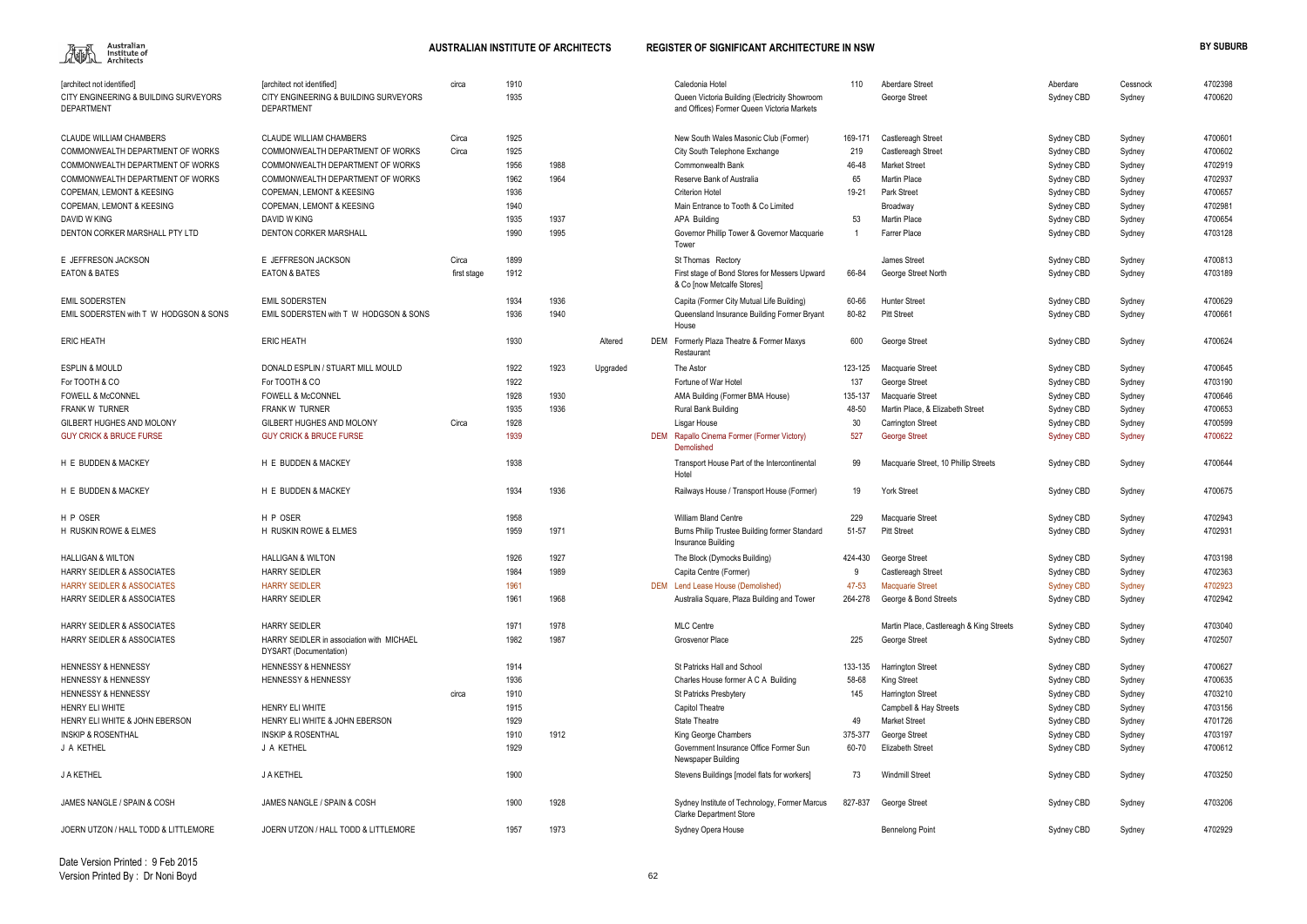

| <b>Tarchitect not identified1</b>                                                     | [architect not identified]                                                            | circa | 1910       |      |                                 | Caledonia Hotel                                                       | 110       | Aberdare Street                          | Aberdare   | Cessnock | 4702398 |
|---------------------------------------------------------------------------------------|---------------------------------------------------------------------------------------|-------|------------|------|---------------------------------|-----------------------------------------------------------------------|-----------|------------------------------------------|------------|----------|---------|
| <b>JOHN ANDREWS</b>                                                                   | <b>JOHN ANDREWS</b>                                                                   |       | 1976       |      | Altered                         | Former American Express Tower Former King<br>George Tower             | 378-394   | George Street, corner King Street        | Sydney CBD | Sydney   | 4702934 |
| JOHN BURCHAM CLAMP                                                                    | JOHN BURCHAM CLAMP                                                                    |       | 1909       | 1911 |                                 | Wyoming                                                               | 175-181   | <b>Macquarie Street</b>                  | Sydney CBD | Sydney   | 4700647 |
| <b>JOHN BURCHAM CLAMP</b>                                                             | JOHN BURCHAM CLAMP                                                                    |       | $1905$ [+] |      | behind earlier<br>church        | Christ Church St Lawrence complex including<br>Rectory & School/Hall  | 507       | <b>Pitt Street</b>                       | Sydney CBD | Sydney   | 4700665 |
| JOHN KIRKPATRICK / E H HENDERSON CDW                                                  | JOHN KIRKPATRICK / E H HENDERSON CDW                                                  |       | 1912       | 1933 |                                 | Commonwealth Bank                                                     | 108       | Pitt Street & Martin Place               | Sydney CBD | Sydney   | 4700650 |
| JOHN P TATE & YOUNG                                                                   | JOHN P TATE & YOUNG                                                                   |       | 1921       | 1923 |                                 | Manchester Unity Building (Manchester Unity<br>Oddfellows)            | 185       | <b>Elizabeth Street</b>                  | Sydney CBD | Sydney   | 4700614 |
| <b>JOHN REID</b>                                                                      | <b>JOHN REID</b>                                                                      |       | 1912       |      |                                 | Bank of New South Wales (Former The Banking<br>House)                 | 226-230   | <b>Pitt Street</b>                       | Sydney CBD | Sydney   | 4700662 |
| <b>JOHN REID</b>                                                                      | <b>JOHN REID</b>                                                                      |       | 1905       |      |                                 | Warehouse (John Bardsley)                                             | 223       | Liverpool Street                         | Sydney CBD | Sydney   | 4700758 |
| JOHN REID & SON WITH FINLAY MUNRO                                                     | JOHN REID & SON WITH FINLAY MUNRO                                                     |       | 1934       | 1935 |                                 | St Stephens Uniting former Presbyterian Church                        |           | Macquarie Street                         | Sydney CBD | Sydney   | 4700648 |
| <b>JOSELAND &amp; GILLING</b>                                                         | <b>JOSELAND &amp; GILLING</b>                                                         |       | 1965       | 1966 |                                 | ANZ Bank and Offices                                                  | 68        | <b>Pitt Street</b>                       | Sydney CBD | Sydney   | 4702928 |
| <b>JOSELAND &amp; VERNON</b>                                                          | <b>JOSELAND &amp; VERNON</b>                                                          |       | 1913       |      |                                 | Warehouse Formerly Sargoods Warehouse                                 | 83-87     | <b>York Street</b>                       | Sydney CBD | Sydney   | 4700680 |
| <b>KENT &amp; MASSIE</b>                                                              | <b>KENT &amp; MASSIE</b>                                                              |       | 1920       | 1925 |                                 | National Australia Bank Former CBC Head<br>Office                     | 340 - 346 | George Street                            | Sydney CBD | Sydney   | 4700617 |
| <b>KENT &amp; MASSIE</b>                                                              | <b>KENT &amp; MASSIE</b>                                                              |       | 1930       |      |                                 | The University Club                                                   | 58        | <b>Phillip Street</b>                    | Sydney CBD | Sydney   | 4700658 |
| LAWRENCE NIELD & PETER TONKIN                                                         | LAWRENCE NIELD & PETER TONKIN                                                         |       | undated    |      |                                 | Overseas Passenger Terminal                                           |           | <b>Circular Quay West</b>                | Sydney CBD | Sydney   | 4702916 |
| M FRANCOIS SICARD                                                                     | M FRANCOIS SICARD Supervised B J<br>WATERHOUSE                                        |       | 1932       |      |                                 | Archibald Fountain                                                    |           | Hyde Park                                | Sydney CBD | Sydney   | 4700631 |
| <b>MANSON &amp; PICKERING</b>                                                         | <b>MANSON &amp; PICKERING</b>                                                         |       | 1922       | 1928 |                                 | Wales House Former Herald Building                                    | 64-66     | Pitt & O'Connell Streets                 | Sydney CBD | Sydney   | 4700660 |
| McCONNEL SMITH & JOHNSON                                                              | McCONNEL SMITH & JOHNSON                                                              |       | 1969       |      |                                 | University of Sydney, Law School                                      | 173       | Phillip Street corner King Street        | Sydney CBD | Sydney   | 4702926 |
| McCONNEL SMITH & JOHNSON                                                              | McCONNEL SMITH & JOHNSON                                                              |       | 1965       |      |                                 | Sydney Water Building Former Water Board<br><b>Building Extension</b> | 115-119   | <b>Bathurst Street</b>                   | Sydney CBD | Sydney   | 4702938 |
| McCONNEL SMITH & JOHNSON                                                              | McCONNEL SMITH & JOHNSON                                                              |       | 1958       | 1960 |                                 | Rutzou House Former Western Assurance<br>Building                     | 107       | <b>Pitt Street</b>                       | Sydney CBD | Sydney   | 4702939 |
| McCONNEL SMITH & JOHNSON                                                              | McCONNEL SMITH & JOHNSON                                                              |       | 1967       | 1977 |                                 | Commonwealth / State Law Courts                                       |           | Queens Square                            | Sydney CBD | Sydney   | 4703042 |
| McCREDIE & ANDERSON / ROSS & ROWE additions<br>DPWS conversion to courts              | McCREDIE & ANDERSON / ROSS & ROWE additions /<br>DPWS conversion to courts            |       | 1908       |      | 1928, 1991                      | Downing Centre Central Court Former Mark Foy<br>s Building            | 143-147   | <b>Liverpool Street</b>                  | Sydney CBD | Sydney   | 4700638 |
| <b>MORROW &amp; GORDON</b>                                                            | <b>MORROW &amp; GORDON</b>                                                            |       | 1930       |      |                                 | Grace Building (Former)                                               | 77-79     | York, King                               | Sydney CBD | Sydney   | 4700678 |
| NORMAN SEABROOK & ALAN FILDES                                                         | NORMAN SEABROOK & ALAN FILDES                                                         |       | 1936       | 1937 |                                 | Co-operative Insurance House Former Royal<br><b>Exchange Building</b> | 75-77     | <b>Pitt Street</b>                       | Sydney CBD | Sydney   | 4700659 |
| <b>NSW Government Architect</b>                                                       | NSW Government Architect W L VERNON                                                   |       | 1904       | 1908 | 1920 clocktower                 | Central Railway Station Terminal and Viaduct                          |           | Railway Square                           | Sydney CBD | Sydney   | 4700667 |
| <b>NSW Government Architect</b>                                                       | NSW Government Architect Walter Liberty Vernon                                        |       | 1908       |      |                                 | New York Hotel                                                        | 155       | George Street                            | Sydney CBD | Sydney   | 4703191 |
| <b>NSW Government Architect</b>                                                       | NSW Government Architect Walter Liberty Vernon                                        |       | 1912       |      |                                 | <b>Brooklyn Hotel</b>                                                 | 229       | George Street                            | Sydney CBD | Sydney   | 4703192 |
| <b>NSW Government Architect</b>                                                       | NSW Government Architect Walter Liberty Vernon                                        |       | 1914       |      |                                 | <b>Commercial Building</b>                                            | 231       | George Street                            | Sydney CBD | Sydney   | 4703193 |
| <b>NSW Government Architect</b>                                                       | NSW Government Architect Walter Liberty Vernon                                        |       | 1912       |      |                                 | Former Johnsons Overalls Building                                     | 233-235   | George Street                            | Sydney CBD | Sydney   | 4703194 |
| <b>NSW Government Architect</b>                                                       | NSW Government Architect GORRIE McLEISH BLAIR                                         |       | 1926       |      |                                 | Offices Former Sydney Hospital Dispensery                             | 36        | <b>Regent Street</b>                     | Sydney CBD | Sydney   | 4703243 |
| NSW Government Architect COBDEN PARKES                                                | <b>NSW Government Architect COBDEN PARKES</b>                                         | circa | 1940       |      |                                 | Sydney Institute of Technology                                        | 622-632   | <b>Harris Street</b>                     | Sydney CBD | Sydney   | 4703211 |
| NSW Government Architect George McRae                                                 | NSW Government Architect George McRae, Edward<br>Drew design architect                |       | 1912       | 1912 |                                 | Model Factory (Former)                                                | 120       | <b>Gloucester Street</b>                 | Sydney CBD | Sydney   | 4703207 |
| NSW Government Architect GEORGE MCRAE. Addition of<br>Agriculture by JOHN REID & SONS | NSW Government Architects Branch Project architect not<br>confirmed/ JOHN REID & SONS |       | 1912       | 1929 |                                 | <b>Education Department Building</b>                                  | 35-39     | <b>Bridge Street &amp; Loftus Street</b> | Sydney CBD | Sydney   | 4700597 |
| NSW Government Architect W L VERNON                                                   | NSW Government Architect W L VERNON                                                   |       | 1907       |      |                                 | The Australian Museum (South Galleries)                               | 6         | <b>College Street</b>                    | Sydney CBD | Sydney   | 4700610 |
| NSW Government Architect W L VERNON                                                   | NSW Government Architect W L VERNON                                                   |       | 1896       |      | Converted into a<br>hotel 1990s | The Ritz-Carlton Hotel Former NSW Health<br>Department Building       | 93        | Macquarie Street                         | Sydney CBD | Sydney   | 4700643 |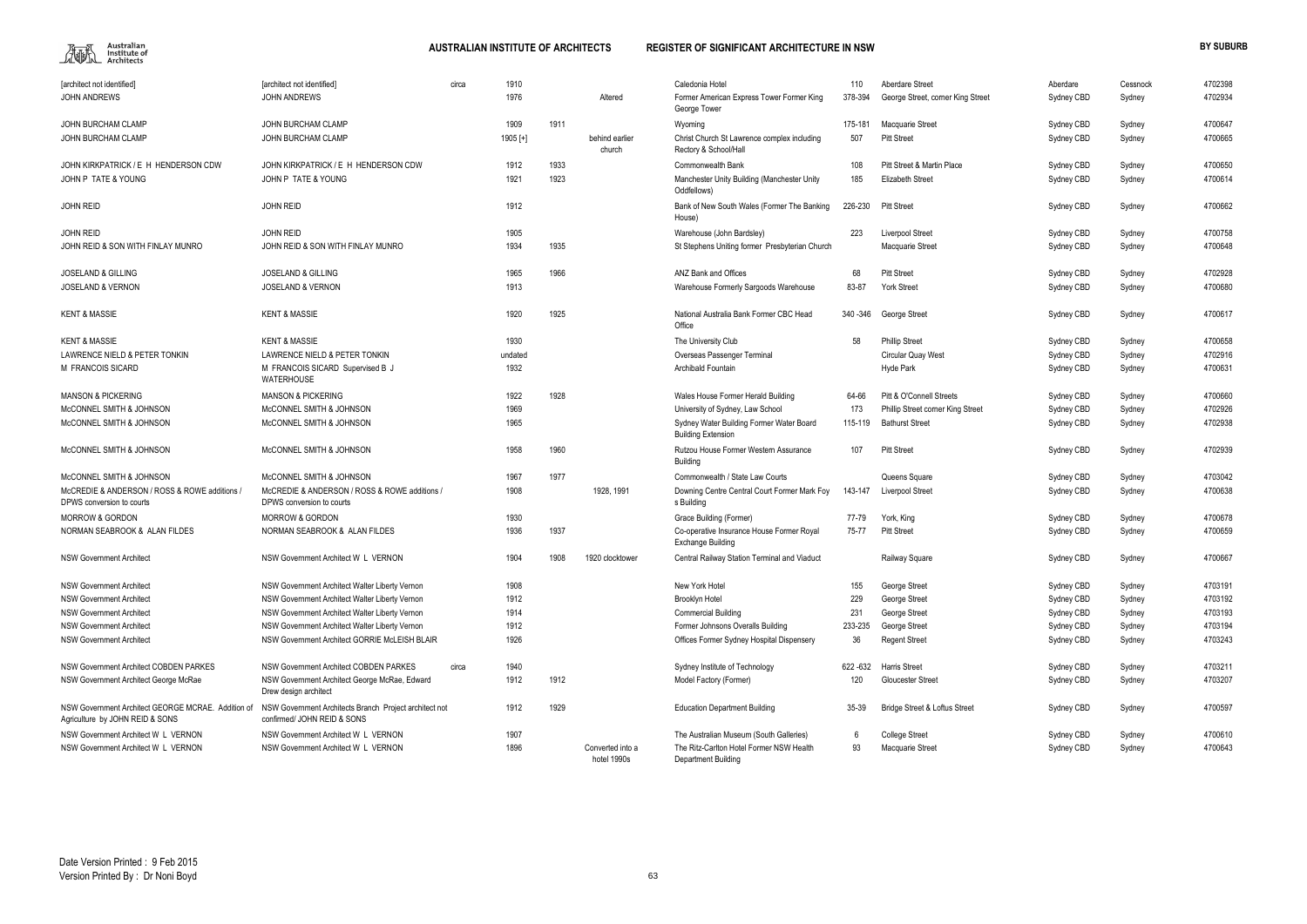| 雁 | Australian<br>Institute of<br>Architects |
|---|------------------------------------------|
|   |                                          |

| Aberdare Street | Aberdare   | Cessnock | 4702398 |
|-----------------|------------|----------|---------|
| Railway Square  | Sydney CBD | Sydney   | 4700668 |

| Sydney CBD        | Sydney | 4700669 |
|-------------------|--------|---------|
| Sydney CBD        | Sydney | 4700666 |
| <b>Sydney CBD</b> | Sydney | 4702930 |
| Sydney CBD        | Sydney | 4700604 |

| [architect not identified]<br>NSW Government Architect W L VERNON                                             | [architect not identified]<br>NSW Government Architect W L VERNON                                                                                                                                                                                                                                | circa | 1910<br>1904 | 1908               | Top floors added c.<br>1910, Serviced<br>Apartment<br>conversion (from<br>1998) | Caledonia Hotel<br>Medina Executive Apartments Former Parcels<br>Post Office           | 110       | Aberdare Street<br>Railway Square | Aberdare<br>Sydney CBD | Cessnock<br>Sydney | 4702398<br>4700668 |
|---------------------------------------------------------------------------------------------------------------|--------------------------------------------------------------------------------------------------------------------------------------------------------------------------------------------------------------------------------------------------------------------------------------------------|-------|--------------|--------------------|---------------------------------------------------------------------------------|----------------------------------------------------------------------------------------|-----------|-----------------------------------|------------------------|--------------------|--------------------|
| NSW Government Architect W L VERNON, J BARNET, E W L VERNON, E FARMER, I THOMPSON<br>FARMER. I THOMPSON       |                                                                                                                                                                                                                                                                                                  |       | 1910         | 1929, 1938<br>1988 |                                                                                 | State Library of New South Wales                                                       |           | Shakespeare Place                 | Sydney CBD             | Sydney             | 4700669            |
| NSW Government Architects Office                                                                              | NSW Government Architects W L VERNON Later<br>additions by E H FARMER                                                                                                                                                                                                                            |       | 1913         |                    | 1963                                                                            | <b>Registrar Generals Department</b>                                                   |           | Prince Albert Road                | Sydney CBD             | Sydney             | 4700666            |
| <b>NSW Government Architects Office</b>                                                                       | Government Architect E H Farmer, Project Architect KEN<br><b>WOOLEY</b>                                                                                                                                                                                                                          |       | 1967         |                    |                                                                                 | DEM State Office Block (Demolished)                                                    | 74-80     | <b>Phillip Street</b>             | <b>Sydney CBD</b>      | Sydney             | 4702930            |
| NSW Government Architects Office, 6 stages Johnson Pilton<br>Walter (Asian Galleries) PTW (Kaldor Collection) | H HUNT (temporary gallery, W L VERNON (four stages),<br>NSW GAB two stages - Edward Farmer then I<br>THOMPSON followed by L KELLY, Project Architect in<br>both cases ANDREW ANDERSONS. Asian Galleries by<br>Richard Johnson. Internal alterations for Kaldor<br>Collection by Andrew Andersons |       | 1896         | 1906               | Four stages initially<br>then extensive<br>alterations post<br>1968             | Art Gallery of NSW                                                                     |           | Art Gallery Road, The Domain      | Sydney CBD             | Sydney             | 4700604            |
| <b>NSWGR</b>                                                                                                  | Dr JJ BRADFIELD                                                                                                                                                                                                                                                                                  |       | 1926         |                    |                                                                                 | St James Underground Station                                                           | 108       | <b>Elizabeth Street</b>           | Sydney CBD             | Sydney             | 4703180            |
| <b>NSWGR</b>                                                                                                  | Dr JJ BRADFIELD                                                                                                                                                                                                                                                                                  |       | 1926         |                    |                                                                                 | Museum Underground Station                                                             | -3        | Elizabeth & Castlereagh Streets   | Sydney CBD             | Sydney             | 4703181            |
| PEDDLE THORP & WALKER                                                                                         | PEDDLE THORP & WALKER                                                                                                                                                                                                                                                                            |       | 1964         | 1965               |                                                                                 | DEM Sun Alliance House (Demolished)                                                    | $22 - 30$ | <b>Bridge Street</b>              | <b>Sydney CBD</b>      | Sydney             | 4702932            |
| PEDDLE THORP & WALKER                                                                                         | PEDDLE THORP & WALKER                                                                                                                                                                                                                                                                            |       | 1962         |                    |                                                                                 | <b>AMP Building</b>                                                                    |           | Alfred, Young & Phillip Streets   | Sydney CBD             | Sydney             | 4703158            |
| PEDDLE THORP & WALKER                                                                                         | <b>FRANK THORP</b>                                                                                                                                                                                                                                                                               |       | 1928         | 1931               |                                                                                 | Science House                                                                          | 157       | <b>Gloucester Street</b>          | Sydney CBD             | Sydney             | 4700626            |
| PERCY ALLAN / C DACEY Engineer in Chief                                                                       | PERCY ALLAN / C DACEY Engineer in Chief                                                                                                                                                                                                                                                          |       | 1899         | 1902               |                                                                                 | <b>Pyrmont Bridge</b>                                                                  |           | Darling Harbour                   | Sydney CBD             | Sydney             | 4703178            |
| PHILP COX, RICHARDSON TAYLOR & PARTNERS                                                                       | PHILP COX & PHILIP TAYLOR                                                                                                                                                                                                                                                                        |       | 1985         | 1989               |                                                                                 | The Sydney Exhibition Centre                                                           |           | Darling Drive, Darling Harbour    | Sydney CBD             | Sydney             | 4700327            |
| <b>POWER &amp; ADAM attributed</b>                                                                            | POWER & ADAM attributed but building was 1896 so<br>possibly Sulman and Power                                                                                                                                                                                                                    | Circa | 1900 [1896?] |                    |                                                                                 | <b>DEM</b> Arthur Yates Building [demolished]                                          | 184       | <b>Sussex Street</b>              | <b>Sydney CBD</b>      | Sydney             | 4700671            |
| PREVOST & ANCHER                                                                                              | <b>PREVOST &amp; ANCHER</b>                                                                                                                                                                                                                                                                      | circa | 1940         |                    |                                                                                 | Civic Hotel                                                                            | 384A-388  | <b>Pitt Street</b>                | Sydney CBD             | Sydney             | 4702936            |
| <b>ROBERTSON &amp; MARKS</b>                                                                                  | <b>ROBERTSON &amp; MARKS</b>                                                                                                                                                                                                                                                                     |       | 1906         |                    |                                                                                 | W Horace Friend Warehouse                                                              | 197-199   | <b>Clarence Street</b>            | Sydney CBD             | Sydney             | 4700606            |
| <b>ROBERTSON &amp; MARKS</b>                                                                                  | <b>ROBERTSON &amp; MARKS</b>                                                                                                                                                                                                                                                                     |       | 1906         |                    |                                                                                 | <b>Oswald Sealy Building</b>                                                           | 253-255A  | <b>Clarence Street</b>            | Sydney CBD             | Sydney             | 4700609            |
| <b>ROBERTSON &amp; MARKS</b>                                                                                  | <b>ROBERTSON &amp; MARKS</b>                                                                                                                                                                                                                                                                     |       | 1927         | 1932               |                                                                                 | WESTPAC Former Bank NSW, Head Office                                                   | 341       | George Street                     | Sydney CBD             | Sydney             | 4700616            |
|                                                                                                               |                                                                                                                                                                                                                                                                                                  |       |              |                    |                                                                                 |                                                                                        |           |                                   |                        |                    |                    |
| <b>ROBERTSON &amp; MARKS</b>                                                                                  | <b>ROBERTSON &amp; MARKS</b>                                                                                                                                                                                                                                                                     |       | 1917         |                    |                                                                                 | Perpetual Trustee Co                                                                   | 33-39     | <b>Hunter Street</b>              | Sydney CBD             | Sydney             | 4700628            |
| <b>ROBERTSON &amp; MARKS</b>                                                                                  | <b>ROBERTSON &amp; MARKS</b>                                                                                                                                                                                                                                                                     | Circa | 1901         |                    |                                                                                 | Angus and Coote Warehouse (Former Edwards<br>Dunlop Warehouse)                         |           | 414-418 Kent Street               | Sydney CBD             | Sydney             | 4700633            |
| <b>ROBERTSON &amp; MARKS</b>                                                                                  | <b>ROBERTSON &amp; MARKS</b>                                                                                                                                                                                                                                                                     |       | 1901         |                    |                                                                                 | Arthur G Wilson, Sanderson & Alfred Lawrence.<br>former Dunlop Stores (Carla Zampatti) | 435-441   | <b>Kent Street</b>                | Sydney CBD             | Sydney             | 4700634            |
| ROBERTSON & MARKS / C H MACKELLAR                                                                             | ROBERTSON & MARKS / C H MACKELLAR                                                                                                                                                                                                                                                                |       | 1912         | 1929               | Hotel conversion<br>2012                                                        | Gowing Brothers Building                                                               | 488-490   | George Street                     | Sydney CBD             | Sydney             | 4700619            |
| ROBERTSON & MARKS / SAMUEL LIPSON                                                                             | ROBERTSON & MARKS / SAMUEL LIPSON                                                                                                                                                                                                                                                                |       | 1912         | 1916               | Altered 1934                                                                    | Trust Building Former Daily Telegraph Building                                         |           | 155-159 King Street               | Sydney CBD             | Sydney             | 4700637            |
| ROBERTSON & MARKS with JOHN REID & SON                                                                        | ROBERTSON & MARKS with JOHN REID & SON                                                                                                                                                                                                                                                           |       | 1930         | 1935               |                                                                                 | Asbestos House                                                                         | 65-69     | York Street                       | Sydney CBD             | Sydney             | 4700677            |
| ROBERTSON, MARKS & McCREDIE with D T MORROW<br>& GORDON                                                       | ROBERTSON, MARKS & McCREDIE with D T<br><b>MORROW &amp; GORDON</b>                                                                                                                                                                                                                               |       | 1937         | 1939               |                                                                                 | AWA Building, Former                                                                   | 45-47     | <b>York Street</b>                | Sydney CBD             | Sydney             | 4700676            |
| <b>ROSS &amp; ROWE</b>                                                                                        | <b>ROSS &amp; ROWE</b>                                                                                                                                                                                                                                                                           |       | 1926         |                    |                                                                                 | Royal Automobile Club of Australia                                                     | 89-91     | <b>Macquarie Street</b>           | Sydney CBD             | Sydney             | 4700642            |
| <b>ROSS &amp; ROWE</b>                                                                                        | <b>ROSS &amp; ROWE</b>                                                                                                                                                                                                                                                                           |       | 1902         |                    |                                                                                 | Shelbourne Hotel                                                                       | 200       | <b>Sussex Street</b>              | Sydney CBD             | Sydney             | 4700672            |
| <b>ROSS &amp; ROWE</b>                                                                                        |                                                                                                                                                                                                                                                                                                  | circa | 1910         |                    |                                                                                 | <b>Beanbah Chambers</b>                                                                | 235       | Macquarie Street                  | Sydney CBD             | Sydney             | 4703226            |
| ROSS & ROWE / ACS                                                                                             | ROSS & ROWE / ACS                                                                                                                                                                                                                                                                                |       | 1928         | 1983               |                                                                                 | Commonwealth Bank (Former State Savings<br>Bank)                                       | 48-50     | Martin Place                      | Sydney CBD             | Sydney             | 4700652            |
| ROY BRINK TERRY W PETERSEN                                                                                    | ROY BRINK TERRY W PETERSEN                                                                                                                                                                                                                                                                       |       | 1963         |                    |                                                                                 | Former Dalgety House                                                                   | 38-42     | <b>Bridge Street</b>              | Sydney CBD             | Sydney             | 4702922            |
| <b>RUDDER &amp; GROUT</b>                                                                                     | <b>RUDDER &amp; GROUT</b>                                                                                                                                                                                                                                                                        |       | 1940         |                    |                                                                                 | Century Hotel                                                                          |           | George & Liverpool Street         | Sydney CBD             | Sydney             | 4702972            |

| 108      | Elizabeth Street                | Sydney CBD        | Sydney | 4703180 |
|----------|---------------------------------|-------------------|--------|---------|
| 3        | Elizabeth & Castlereagh Streets | Sydney CBD        | Sydney | 4703181 |
| 22-30    | <b>Bridge Street</b>            | <b>Sydney CBD</b> | Sydney | 4702932 |
|          | Alfred, Young & Phillip Streets | Sydney CBD        | Sydney | 4703158 |
| 157      | Gloucester Street               | Sydney CBD        | Sydney | 4700626 |
|          | Darling Harbour                 | Sydney CBD        | Sydney | 4703178 |
|          | Darling Drive, Darling Harbour  | Sydney CBD        | Sydney | 4700327 |
| 184      | <b>Sussex Street</b>            | <b>Sydney CBD</b> | Sydney | 4700671 |
| 84A-388  | <b>Pitt Street</b>              | Sydney CBD        | Sydney | 4702936 |
| 197-199  | <b>Clarence Street</b>          | Sydney CBD        | Sydney | 4700606 |
| 253-255A | <b>Clarence Street</b>          | Sydney CBD        | Sydney | 4700609 |
| 341      | George Street                   | Sydney CBD        | Sydney | 4700616 |
| 33-39    | <b>Hunter Street</b>            | Sydney CBD        | Sydney | 4700628 |
| 414-418  | Kent Street                     | Sydney CBD        | Sydney | 4700633 |
| 435-441  | <b>Kent Street</b>              | Sydney CBD        | Sydney | 4700634 |
| 488-490  | George Street                   | Sydney CBD        | Sydney | 4700619 |
| 155-159  | <b>King Street</b>              | Sydney CBD        | Sydney | 4700637 |
| 65-69    | York Street                     | Sydney CBD        | Sydney | 4700677 |
| 45-47    | York Street                     | Sydney CBD        | Sydney | 4700676 |
| 89-91    | Macquarie Street                | Sydney CBD        | Sydney | 4700642 |
| 200      | <b>Sussex Street</b>            | Sydney CBD        | Sydney | 4700672 |
| 235      | Macquarie Street                | Sydney CBD        | Sydney | 4703226 |
| 48-50    | Martin Place                    | Sydney CBD        | Sydney | 4700652 |
| 38-42    | <b>Bridge Street</b>            | Sydney CBD        | Sydney | 4702922 |
|          | George & Liverpool Street       | Sydney CBD        | Sydney | 4702972 |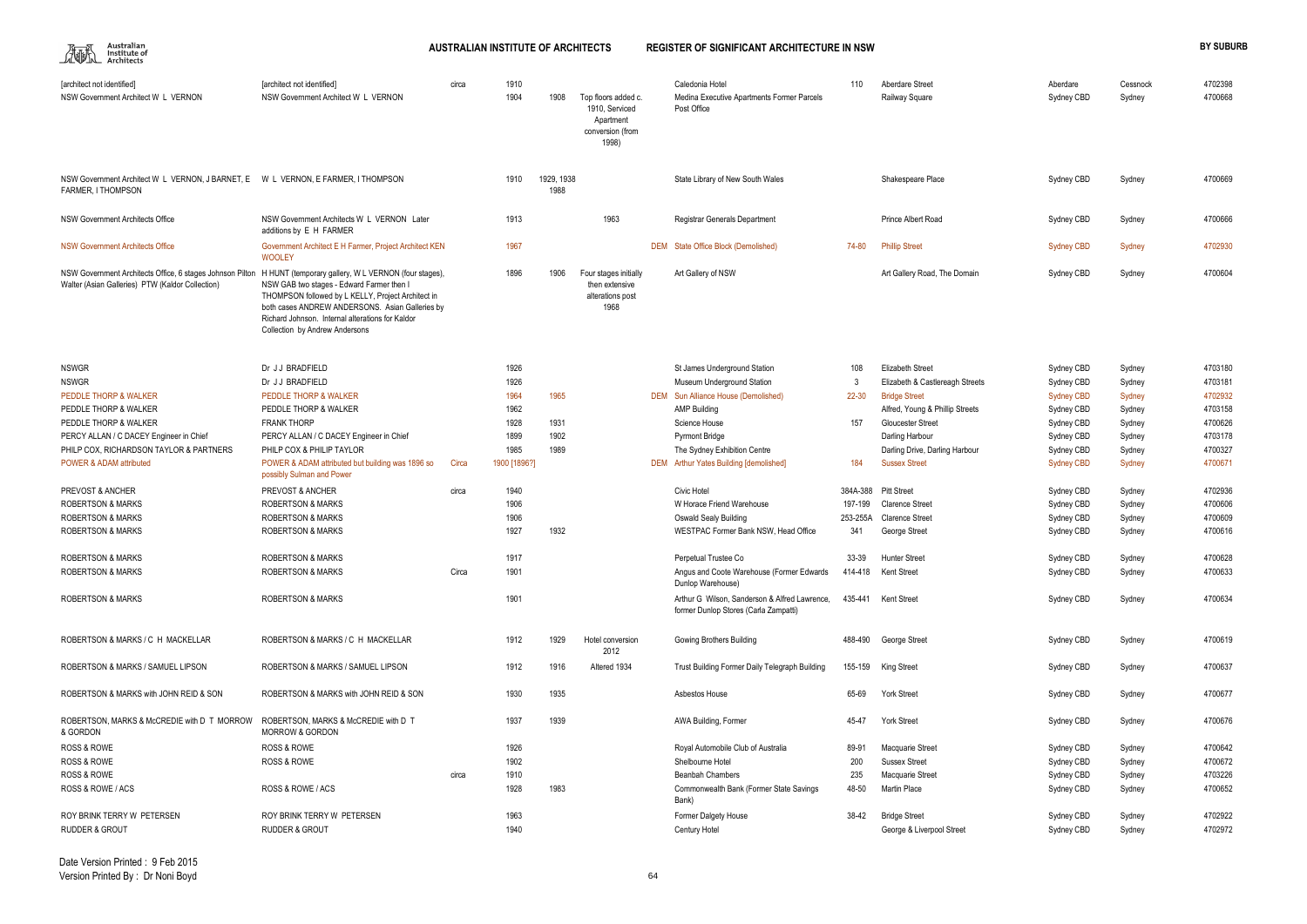

| [architect not identified]<br><b>RUDDER &amp; GROUT</b>                                        | [architect not identified]<br><b>RUDDER &amp; GROUT</b>           | 1910<br>circa<br>1940 |            |                               | Caledonia Hotel<br>Former Westminster Hotel now Sutherlands                    | 110       | Aberdare Street<br>Broadway & Harris Street | Aberdare<br>Sydney CBD | Cessnock<br>Sydney       | 4702398<br>4702976 |
|------------------------------------------------------------------------------------------------|-------------------------------------------------------------------|-----------------------|------------|-------------------------------|--------------------------------------------------------------------------------|-----------|---------------------------------------------|------------------------|--------------------------|--------------------|
| RUDDER LITTLEMORE & RUDDER                                                                     | <b>FELIX TAVERNER OF RUDDER LITTLEMORE &amp;</b><br><b>RUDDER</b> | 1955                  | 1957       |                               | Former TAA Building (Former Qantas House)                                      | 68-96     | <b>Hunter Street</b>                        | Sydney CBD             | Sydney                   | 4702940            |
| S H BUCHANAN & COWPER                                                                          | S H BUCHANAN & COWPER                                             | 1935                  |            |                               | <b>Manufacturers House</b>                                                     | 12        | <b>O'Connell Street</b>                     | Sydney CBD             | Sydney                   | 4700656            |
| SABEMO PTY LTD                                                                                 | SABEMO PTY LTD                                                    | 1965                  |            |                               | Export House (Former Flotta Lauro Building)                                    | 18-20     | <b>Pitt Street</b>                          | Sydney CBD             | Sydney                   | 4702924            |
| SAMUEL LIPSON & ROBERTSON MARKS & MCCREDIE in SAMUEL LIPSON & ROBERTSON MARKS &<br>association | MCcREDIE in association                                           | 1937                  | 1939       |                               | Red Cross House (Former Hoffnung House)                                        | 153-159   | <b>Clarence Street</b>                      | Sydney CBD             | Sydney                   | 4700605            |
| SHERRIN & HENNESSY, alterations by ROSS & ROWE                                                 | SHERRIN & HENNESSY, alterations by ROSS & ROWE                    | 1901                  |            | 1934                          | Forbes Tavern (Forbes Hotel)                                                   | 30        | York & King Streets                         | Sydney CBD             | Sydney                   | 4703251            |
| SKIDMORE OWINGS & MERRILL with LAURIE & HEATH                                                  | SKIDMORE OWINGS & MERRILL with LAURIE &<br><b>HEATH</b>           | 1966                  |            |                               | Sheraton-Wentworth Hotel                                                       | 61        | <b>Phillip Street</b>                       | Sydney CBD             | Sydney                   | 4702917            |
| <b>SPAIN &amp; COSH</b>                                                                        | <b>SPAIN &amp; COSH</b>                                           | 1926                  |            |                               | Scottish House                                                                 | 17-19     | Bridge Street corner Hamilton Street        | Sydney CBD             | Sydney                   | 4700596            |
| <b>SPAIN &amp; COSH</b>                                                                        | <b>SPAIN &amp; COSH</b>                                           | 1938                  |            |                               | Menzies Hotel, Former Holiday Inn Originally<br>Shell House                    | $2 - 12$  | <b>Carrington Street</b>                    | Sydney CBD             | Sydney                   | 4700598            |
| <b>SPAIN &amp; COSH</b>                                                                        | <b>SPAIN &amp; COSH</b>                                           | 1909                  |            |                               | Office Building former Warehouse                                               | 120-122   | <b>Clarence Street</b>                      | Sydney CBD             | Sydney                   | 4700607            |
| <b>SPAIN &amp; COSH</b>                                                                        |                                                                   | 1920<br>circa         |            |                               | Mercantile Hotel                                                               | $25 - 27$ | George Street North                         | Sydney CBD             | Sydney                   | 4703188            |
| <b>SPAIN &amp; COSH</b>                                                                        | <b>SPAIN &amp; COSH</b>                                           | 1924-25               |            | 1940-41 additional<br>storeys | Lincoln House (for Bennett & Wood)                                             | 280-282   | Pitt Street & 106-8 Bathurst Street         | Sydney CBD             | Sydney                   | 4703232            |
| <b>SPAIN &amp; COSH</b>                                                                        | <b>SPAIN &amp; COSH</b>                                           | 1908                  |            |                               | Stoddart Building Former Parke Davis Former<br><b>Frank F Bundock Premises</b> | 125       | <b>York Street</b>                          | Sydney CBD             | Sydney                   | 4700679            |
| SPAIN, COSH & MINNETT                                                                          | SPAIN, COSH & MINNETT                                             | 1911                  | 1912       |                               | <b>Culwulla Chambers</b>                                                       | 65-71     | Castlereagh Street                          | Sydney CBD             | Sydney                   | 4700600            |
| STAFFORD MOOR & FARRINGTON                                                                     | STAFFORD MOOR & FARRINGTON                                        | 1963                  |            |                               | Former Guardian Assurance Building (now<br>Dymocks)                            | 34        | <b>Hunter Street</b>                        | Sydney CBD             | Sydney                   | 4702918            |
| <b>STEPHENSON &amp; TURNER</b>                                                                 | <b>STEPHENSON &amp; TURNER</b>                                    | 1962                  | 1964       |                               | IBM Building (Former)                                                          | 168-170   | <b>Kent Street</b>                          | Sydney CBD             | Sydney                   | 4702915            |
| <b>STEPHENSON &amp; TURNER</b>                                                                 | <b>STEPHENSON &amp; TURNER</b>                                    | 1948                  |            |                               | N Z Insurance Building                                                         | 280       | George Street                               | Sydney CBD             | Sydney                   | 4702920            |
| <b>SYDNEY HARBOUR TRUST</b>                                                                    | SYDNEY HARBOUR TRUST                                              | 1900                  | 1914       |                               | <b>Big House Hotel</b>                                                         | 20        | <b>Sussex Street</b>                        | Sydney CBD             | Sydney                   | 4703244            |
| SYDNEY HARBOUR TRUST                                                                           | SYDNEY HARBOUR TRUST                                              | 1910<br>circa         |            |                               | Wharfs Nos 1-9                                                                 |           | Walsh Bay                                   | Sydney CBD             | Sydney                   | 4703248            |
| VERNON, ODLING & COURTNEY / PEDDLE THORP &<br><b>WALKER</b>                                    | VERNON, ODLING & COURTNEY / PEDDLE THORP &<br><b>WALKER</b>       | 1936                  | 1937       | 1989                          | Chatsworth House, Former                                                       | $1 - 7$   | <b>Bent Street</b>                          | Sydney CBD             | Sydney                   | 4700593            |
| <b>VIRGIL CIZZIO</b>                                                                           | <b>VIRGIL CIZZIO</b>                                              | 1940                  |            |                               | <b>Great Southern Hotel</b>                                                    | 723       | George Street                               | Sydney CBD             | Sydney                   | 4702974            |
| W H WITHERS & D H BAXTER / PEDDLE THORP &<br>WALKER                                            | W H WITHERS & D H BAXTER / PEDDLE THORP &<br>WALKER               | 1940                  | 1952, 1991 |                               | Museum of Contemporary Art Former Maritime<br>Services Building                | 136-140   | George Street                               | Sydney CBD             | Sydney                   | 4703033            |
| WALTER BURLEY GRIFFIN & BURCHAM CLAMP / C<br><b>BRICE DELLIT</b>                               | WALTER BURLEY GRIFFIN & BURCHAM CLAMP / C<br><b>BRICE DELLIT</b>  | 1914                  |            | 1935                          | DEM Paris Cinema and Shops (Demolished)                                        |           | <b>Wentworth Avenue</b>                     | <b>Sydney CBD</b>      | Sydney                   | 4700673            |
| <b>WILSON, NEAVE &amp; BERRY</b>                                                               | <b>WILSON, NEAVE &amp; BERRY</b>                                  | 1923                  |            |                               | <b>Beneficial House former Peapes</b>                                          | 285-287   | George Street                               | Sydney CBD             | Sydney                   | 4700615            |
|                                                                                                |                                                                   | 1900                  |            |                               | Haymarket Hotel                                                                | 653       | George & Sussex Streets                     | Sydney CBD             | Sydney                   | 4703203            |
| [architect not identified]                                                                     | [architect not identified]                                        | undated               |            |                               | <b>Police Station</b>                                                          |           |                                             | Tabulam                | Tenterfield              | 4701074            |
| [architect not identified]                                                                     | [architect not identified]                                        | undated               |            |                               | Regent Cinema                                                                  | 3-5       | <b>Brisbane Street</b>                      | Tamworth               | <b>Tamworth Regional</b> | 4700924            |
| [architect not identified]                                                                     | [architect not identified]                                        | undated               |            |                               | <b>Central Hotel</b>                                                           | 330-334   | Peel Street                                 | Tamworth               | <b>Tamworth Regional</b> | 4700925            |
| [architect not identified]                                                                     | [architect not identified]                                        | undated               |            |                               | Residence                                                                      |           | <b>Brisbane Street</b>                      | Tamworth               | <b>Tamworth Regional</b> | 4700926            |
| [architect not identified]                                                                     | [architect not identified]                                        | undated               |            |                               | Manufacturer s House                                                           |           | <b>Bourke Street</b>                        | Tamworth               | Tamworth Regional        | 4701075            |
| [architect not identified]                                                                     | [architect not identified]                                        | undated               |            |                               | DEM Salvation Army (Capitol Theatre) Demolished<br>1985                        |           | <b>Brisbane Street</b>                      | Tamworth               | <b>Tamworth Regional</b> | 4701076            |
| [architect not identified]                                                                     | [architect not identified]                                        | undated               |            |                               | Town Talk Hotel                                                                |           | <b>Marius Street</b>                        | Tamworth               | <b>Tamworth Regional</b> | 4701078            |
| [architect not identified]                                                                     | [architect not identified]                                        | 1908                  |            |                               | St Andrews Uniting Church                                                      | 152-154   | <b>Marius Street</b>                        | Tamworth               | <b>Tamworth Regional</b> | 4701079            |
| [architect not identified]                                                                     | [architect not identified]                                        | undated               |            |                               | Chandlers                                                                      |           | Peel Street                                 | Tamworth               | <b>Tamworth Regional</b> | 4701080            |
| [architect not identified]                                                                     | [architect not identified]                                        | undated               |            |                               | <b>Chattels and Slocumbes</b>                                                  |           | Peel Street                                 | Tamworth               | <b>Tamworth Regional</b> | 4701081            |
| [architect not identified]                                                                     | [architect not identified]                                        | undated               |            |                               | Bank of N S W                                                                  |           |                                             | Tamworth               | <b>Tamworth Regional</b> | 4701082            |
| [architect not identified]                                                                     | [architect not identified]                                        | undated               |            |                               | Commonwealth Bank Building                                                     | 404       | Peel Street                                 | Tamworth               | <b>Tamworth Regional</b> | 4701083            |
| <b>NSW Government Architect</b>                                                                | <b>NSW Government Architect</b>                                   | 1937                  | 1938       |                               | Tamworth Court House [Tamworth Court House<br>and Police Buildings]            |           |                                             | Tamworth               | <b>Tamworth Regional</b> | 4701084            |
| PEDDLE THORP & WALKER                                                                          | PEDDLE THORP & WALKER                                             | 1945                  |            |                               | Town Hall (Peel House)                                                         | 28-30     | <b>Fitzroy Street</b>                       | Tamworth               | Tamworth Regional        | 4701077            |
| [architect not identified]                                                                     | [architect not identified]                                        | undated               |            |                               | Grandstand                                                                     |           | Taree Park                                  | Taree                  | <b>Greater Taree</b>     | 4701227            |

| 110       | <b>Aberdare Street</b><br>Broadway & Harris Street | Aberdare<br>Sydney CBD | Cessnock<br>Sydney       | 4702398<br>4702976 |
|-----------|----------------------------------------------------|------------------------|--------------------------|--------------------|
| 68-96     | <b>Hunter Street</b>                               | Sydney CBD             | Sydney                   | 4702940            |
| 12        | O'Connell Street                                   | Sydney CBD             | Sydney                   | 4700656            |
| 18-20     | <b>Pitt Street</b>                                 | Sydney CBD             | Sydney                   | 4702924            |
|           |                                                    |                        |                          |                    |
| 153-159   | <b>Clarence Street</b>                             | Sydney CBD             | Sydney                   | 4700605            |
| 30        | York & King Streets                                | Sydney CBD             | Sydney                   | 4703251            |
| 61        | <b>Phillip Street</b>                              | Sydney CBD             | Sydney                   | 4702917            |
| 17-19     | Bridge Street corner Hamilton Street               | Sydney CBD             | Sydney                   | 4700596            |
| $2 - 12$  | Carrington Street                                  | Sydney CBD             | Sydney                   | 4700598            |
| 120-122   | <b>Clarence Street</b>                             | Sydney CBD             | Sydney                   | 4700607            |
| $25 - 27$ | George Street North                                | Sydney CBD             | Sydney                   | 4703188            |
| 280-282   | Pitt Street & 106-8 Bathurst Street                | Sydney CBD             | Sydney                   | 4703232            |
| 125       | York Street                                        | Sydney CBD             | Sydney                   | 4700679            |
| 65-71     | Castlereagh Street                                 | Sydney CBD             | Sydney                   | 4700600            |
| 34        | <b>Hunter Street</b>                               | Sydney CBD             | Sydney                   | 4702918            |
|           |                                                    |                        |                          |                    |
| 168-170   | Kent Street                                        | Sydney CBD             | Sydney                   | 4702915            |
| 280       | George Street                                      | Sydney CBD             | Sydney                   | 4702920            |
| 20        | <b>Sussex Street</b>                               | Sydney CBD             | Sydney                   | 4703244            |
|           | Walsh Bay                                          | Sydney CBD             | Sydney                   | 4703248            |
| $1 - 7$   | <b>Bent Street</b>                                 | Sydney CBD             | Sydney                   | 4700593            |
| 723       | George Street                                      | Sydney CBD             | Sydney                   | 4702974            |
| 136-140   | George Street                                      | Sydney CBD             | Sydney                   | 4703033            |
|           | <b>Wentworth Avenue</b>                            | <b>Sydney CBD</b>      | Sydney                   | 4700673            |
| 285-287   | George Street                                      | Sydney CBD             | Sydney                   | 4700615            |
| 653       | George & Sussex Streets                            | Sydney CBD             | Sydney                   | 4703203            |
|           |                                                    | Tabulam                | Tenterfield              | 4701074            |
| $3-5$     | <b>Brisbane Street</b>                             | Tamworth               | <b>Tamworth Regional</b> | 4700924            |
| 330-334   | Peel Street                                        | Tamworth               | Tamworth Regional        | 4700925            |
|           | <b>Brisbane Street</b>                             | Tamworth               | Tamworth Regional        | 4700926            |
|           | <b>Bourke Street</b>                               | Tamworth               | Tamworth Regional        | 4701075            |
|           | <b>Brisbane Street</b>                             | <b>Tamworth</b>        | <b>Tamworth Regional</b> | 4701076            |
|           | Marius Street                                      | Tamworth               | <b>Tamworth Regional</b> | 4701078            |
| 152-154   | <b>Marius Street</b>                               | Tamworth               | Tamworth Regional        | 4701079            |
|           | Peel Street                                        | Tamworth               | <b>Tamworth Regional</b> | 4701080            |
|           | Peel Street                                        | Tamworth               | Tamworth Regional        | 4701081            |
|           |                                                    | Tamworth               | Tamworth Regional        | 4701082            |
| 404       | Peel Street                                        | Tamworth               | Tamworth Regional        | 4701083            |
|           |                                                    | Tamworth               | Tamworth Regional        | 4701084            |
| 28-30     | <b>Fitzroy Street</b>                              | Tamworth               | Tamworth Regional        | 4701077            |
|           | <b>Taree Park</b>                                  | Taree                  | <b>Greater Taree</b>     | 4701227            |
|           |                                                    |                        |                          |                    |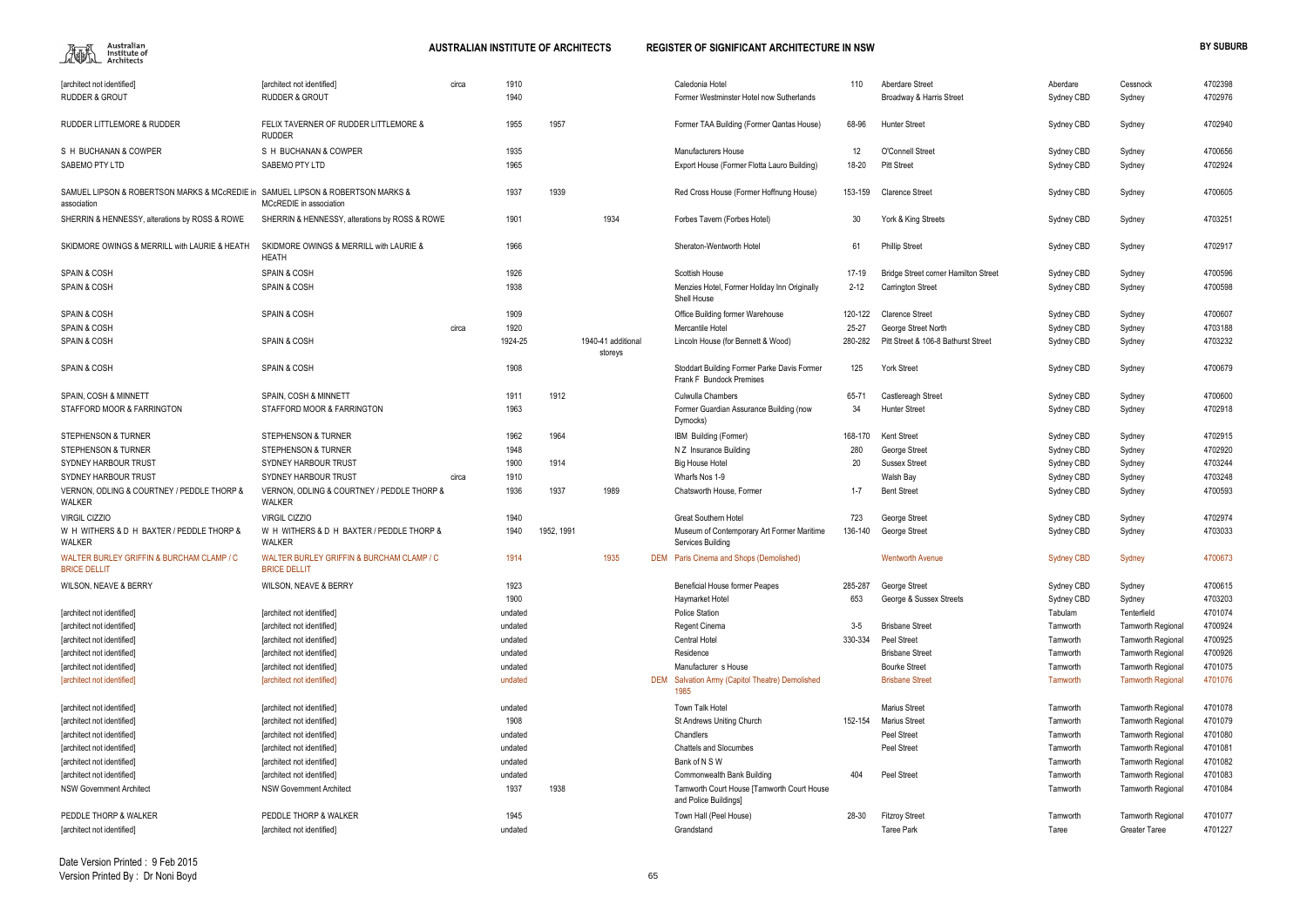

| [architect not identified]                 | [architect not identified]      | circa | 1910    |       | Caledonia Hotel                                                     | 110     | <b>Aberdare Street</b>              | Aberdare | Cessnock                      | 4702398 |
|--------------------------------------------|---------------------------------|-------|---------|-------|---------------------------------------------------------------------|---------|-------------------------------------|----------|-------------------------------|---------|
| [architect not identified]                 | [architect not identified]      |       | 1963    |       | St Johns Church                                                     |         | Victoria Street                     | Taree    | <b>Greater Taree</b>          | 4701229 |
| [architect not identified]                 | [architect not identified]      |       | undated |       | Residence                                                           | 8       | Alban Street                        | Taree    | <b>Greater Taree</b>          | 4701523 |
| [architect not identified]                 | [architect not identified]      |       | undated |       | Residence                                                           | 11      | Alban Street                        | Taree    | <b>Greater Taree</b>          | 4701524 |
| [architect not identified]                 | [architect not identified]      |       | undated |       | Residence                                                           | 310     | Alban Street                        | Taree    | <b>Greater Taree</b>          | 4701525 |
| [architect not identified]                 | [architect not identified]      |       | 1937    |       | Masonic Temple                                                      |         | <b>Albert Street</b>                | Taree    | <b>Greater Taree</b>          | 4701530 |
| [architect not identified]                 | [architect not identified]      |       | 1934    |       | <b>Temple Chambers</b>                                              |         | <b>High Street</b>                  | Taree    | <b>Greater Taree</b>          | 4701531 |
| [architect not identified]                 | [architect not identified]      |       | undated |       | Rural Bank                                                          |         | <b>High Street</b>                  | Taree    | <b>Greater Taree</b>          | 4701532 |
| [architect not identified]                 | [architect not identified]      |       | undated |       | Exchange Hotel                                                      | 154     | Victoria Street                     | Taree    | <b>Greater Taree</b>          | 4701533 |
| [architect not identified]                 | [architect not identified]      |       | 1927    |       | <b>Greater Taree City Council</b>                                   |         | <b>High Street</b>                  | Taree    | <b>Greater Taree</b>          | 4701535 |
| [architect not identified]                 | [architect not identified]      |       | undated |       | <b>Chapmans Buildings</b>                                           |         | <b>High Street</b>                  | Taree    | <b>Greater Taree</b>          | 4701536 |
| [architect not identified]                 | [architect not identified]      |       | 1907    |       | <b>Bee Hive Stores</b>                                              |         | Victoria Street                     | Taree    | <b>Greater Taree</b>          | 4701537 |
| [architect not identified]                 | [architect not identified]      |       | undated |       | <b>Fire Station</b>                                                 |         | <b>Pulteney Street</b>              | Taree    | <b>Greater Taree</b>          | 4701539 |
| [architect not identified]                 | [architect not identified]      |       | undated |       | Savoy Theatre                                                       |         | <b>Pulteney Street</b>              | Taree    | <b>Greater Taree</b>          | 4701540 |
| [architect not identified]                 | [architect not identified]      |       | undated |       | St Johns Rectory                                                    |         | <b>River Street</b>                 | Taree    | <b>Greater Taree</b>          | 4701541 |
| [architect not identified]                 | [architect not identified]      |       | undated |       | <b>National Bank</b>                                                |         | Victoria Street                     | Taree    | <b>Greater Taree</b>          | 4701542 |
| [architect not identified]                 | [architect not identified]      |       | undated |       | Residence                                                           | 11      | <b>Wynter Street</b>                | Taree    | <b>Greater Taree</b>          | 4701543 |
| Attributed to the NSW Government Architect | [architect not identified]      |       | undated |       | Taree High School                                                   |         | <b>Albert Street</b>                | Taree    | <b>Greater Taree</b>          | 4701526 |
| Attributed to the NSW Government Architect | [architect not identified]      |       | 1902    | 1920s | <b>Taree Public School</b>                                          |         | Corner Albert & Macquarie Streets   | Taree    | <b>Greater Taree</b>          | 4701529 |
| <b>JEATER RODD &amp; HAY</b>               | <b>JEATER RODD &amp; HAY</b>    |       | 1946    |       | <b>Manning District Ambulance [DEM]</b>                             |         | <b>Manning Street</b>               | Taree    | <b>Greater Taree</b>          | 4701226 |
| <b>NSW Government Architect</b>            | <b>NSW Government Architect</b> |       | undated |       | Taree Hospital                                                      |         | <b>High Street</b>                  | Taree    | <b>Greater Taree</b>          | 4701534 |
| NSW Government Architect E H FARMER        | MICHAEL DYSART                  |       | 1963    |       | <b>Taree Technical College</b>                                      |         |                                     | Taree    | <b>Greater Taree</b>          | 4703036 |
| PREVOST & ANCHER                           | <b>REGINALD PREVOST</b>         |       | 1938    |       | Hotel Fotheringham                                                  |         | <b>High Street</b>                  | Taree    | <b>Greater Taree</b>          | 4701538 |
| <b>WRIGHT &amp; APPERLY</b>                | <b>WRIGHT &amp; APPERLY</b>     |       | 1927    |       | <b>AMP Society Building</b>                                         |         | Victoria Street                     | Taree    | <b>Greater Taree</b>          | 4701228 |
| [architect not identified]                 | [architect not identified]      |       | 1929    |       | Pumping Station (Hunter District Water Board)                       |         | Anderson Drive corner Woodbury Road |          | Tarro (near Hexham) Newcastle | 4702487 |
| [architect not identified]                 | [architect not identified]      |       | undated |       | Catholic Church                                                     |         | Snowy Mountains Highway             | Tathra   | Bega Valley                   | 4702325 |
| [architect not identified]                 | [architect not identified]      |       | undated |       | Tathra Wharf & Building                                             |         | <b>Wharf Road</b>                   | Tathra   | Bega Valley                   | 4702326 |
| [architect not identified]                 | [architect not identified]      |       | undated |       | Ellawatta Residence                                                 |         | Camp Street                         | Temora   | Temora                        | 4701680 |
| [architect not identified]                 | [architect not identified]      |       | 1908    | 1927  | <b>Uniting Church</b>                                               |         | De Boos Street                      | Temora   | Temora                        | 4701682 |
| [architect not identified]                 | [architect not identified]      | circa | 1940    |       | Auswilds Group                                                      | 115-125 | <b>Hoskins Street</b>               | Temora   | Temora                        | 4701683 |
| [architect not identified]                 | [architect not identified]      | circa | 1940    |       | Auswilds Group - Administrative Offices and                         | 115-125 | <b>Hoskins Street</b>               | Temora   | Temora                        | 4701684 |
|                                            |                                 |       |         |       | Ritaville                                                           |         |                                     |          |                               |         |
| [architect not identified]                 | [architect not identified]      | circa | 1940    |       | Auswilds Group - Auswild House                                      | 115-125 | <b>Hoskins Street</b>               | Temora   | Temora                        | 4701685 |
| [architect not identified]                 | [architect not identified]      |       | undated |       | Narraport - Auswilds Group                                          | 115-125 | <b>Hoskins Street</b>               | Temora   | Temora                        | 4701686 |
| [architect not identified]                 | [architect not identified]      |       | undated |       | John Meagher and Co Ltd General Merchants                           | 175-177 | <b>Hoskins Street</b>               | Temora   | Temora                        | 4701687 |
| [architect not identified]                 | [architect not identified]      |       | 1933    |       | <b>Hotel Temora</b>                                                 |         | <b>Hoskins Street</b>               | Temora   | Temora                        | 4701688 |
| [architect not identified]                 | [architect not identified]      |       | undated |       | Railway Hotel                                                       | 134     | <b>Hoskins Street</b>               | Temora   | Temora                        | 4701692 |
| [architect not identified]                 | [architect not identified]      |       | 1906    |       | St Pauls Anglican Church                                            |         | Loftus & De Boos Streets            | Temora   | Temora                        | 4701693 |
| [architect not identified]                 | [architect not identified]      |       | 1921    |       | <b>Council Chambers</b>                                             |         | Loftus & De Boos Streets            | Temora   | Temora                        | 4701694 |
| [architect not identified]                 | [architect not identified]      |       | 1907    |       | Roman Catholic Church Group Church of Most<br>Sacred Heart of Jesus |         | <b>Loftus Street</b>                | Temora   | Temora                        | 4701695 |
| [architect not identified]                 | [architect not identified]      |       | 1913    |       | Roman Catholic Church Group Church Hall                             |         | Loftus Street                       | Temora   | Temora                        | 4701696 |
| [architect not identified]                 | [architect not identified]      |       | 1925    |       | Roman Catholic Church Group Presbytery                              | 111     | <b>Loftus Street</b>                | Temora   | Temora                        | 4701697 |
| [architect not identified]                 | [architect not identified]      |       | undated |       | House                                                               | 152     | <b>Vesper Street</b>                | Temora   | Temora                        | 4701698 |
| [architect not identified]                 | [architect not identified]      |       | undated |       | Terang and Mortlake Residences                                      |         | Victoria Street                     | Temora   | Temora                        | 4701699 |
| [architect not identified]                 | [architect not identified]      |       | undated |       | House                                                               |         | Asquith Street corner Anzac         | Temora   | Temora                        | 4701885 |
| [architect not identified]                 | [architect not identified]      |       | 1923    |       | Salvation Army Citadel                                              |         | Baker Street corner Victoria Street | Temora   | Temora                        | 4701886 |
|                                            |                                 |       | 1909    |       |                                                                     |         | <b>Baker Street</b>                 |          |                               | 4701887 |
| [architect not identified]                 | [architect not identified]      |       |         |       | <b>Baptist Church</b>                                               |         | De Boos Street                      | Temora   | Temora                        | 4701888 |
| [architect not identified]                 | [architect not identified]      |       | undated |       | Masonic Lodge                                                       | 147     |                                     | Temora   | Temora                        |         |
| [architect not identified]                 | [architect not identified]      |       | undated |       | <b>Temora Fire Station</b>                                          |         | De Boos Street                      | Temora   | Temora                        | 4701889 |
| [architect not identified]                 | [architect not identified]      |       | undated |       | St Andrews Church Hall                                              |         | De Boos Street                      | Temora   | Temora                        | 4701890 |
| [architect not identified]                 | [architect not identified]      |       | undated |       | <b>Police Station</b>                                               | 158     | De Boos Street                      | Temora   | Temora                        | 4701892 |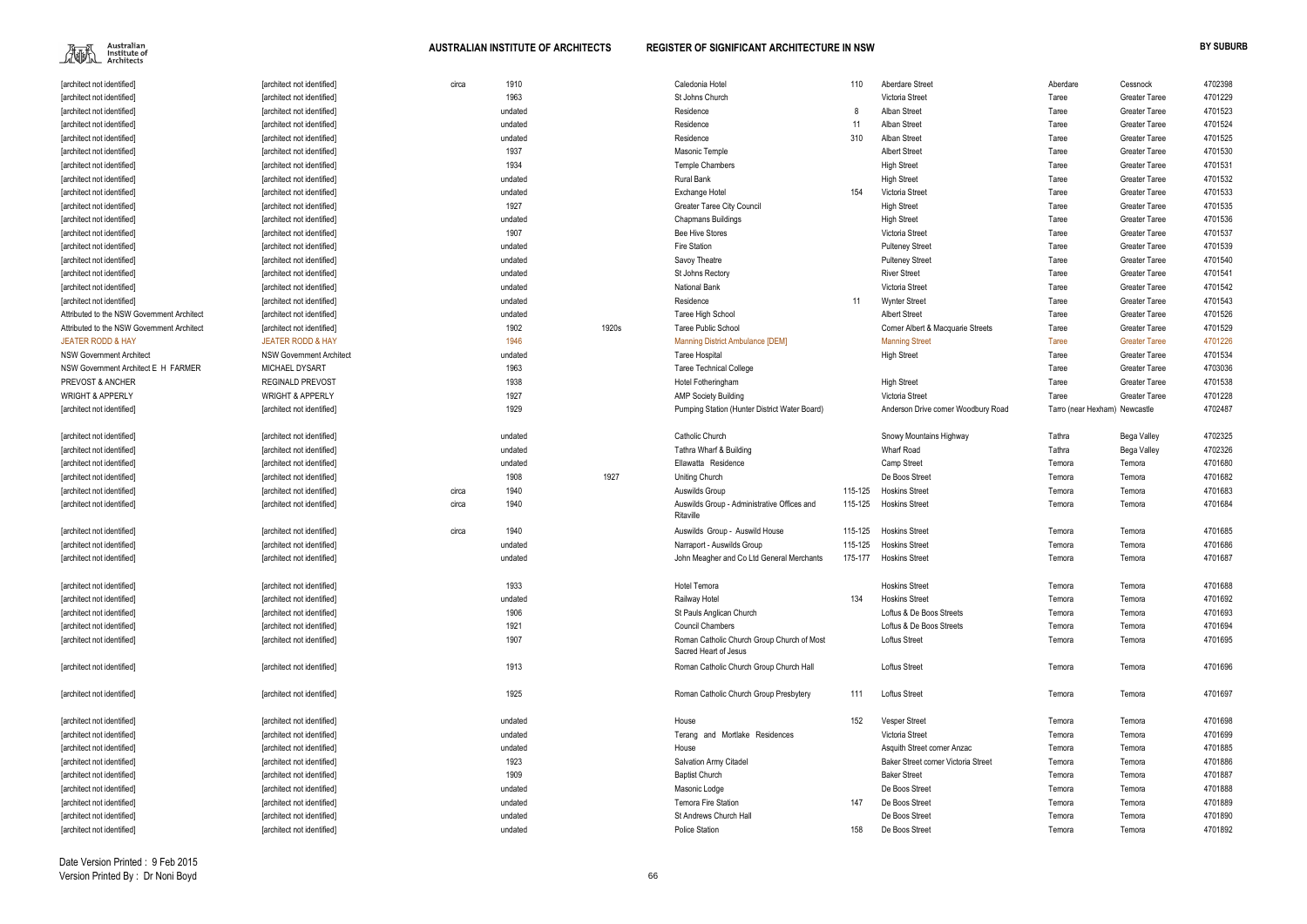

| [architect not identified]                                          | [architect not identified]                                                     | circa | 1910    |      |                                  | Caledonia Hotel                                 | 110     | Aberdare Street                   | Aberdare            | Cessnock     | 4702398 |
|---------------------------------------------------------------------|--------------------------------------------------------------------------------|-------|---------|------|----------------------------------|-------------------------------------------------|---------|-----------------------------------|---------------------|--------------|---------|
| [architect not identified]                                          | [architect not identified]                                                     |       | 1911    |      |                                  | Narraburra Shire Council Chambers               | 124     | De Boos Street                    | Temora              | Temora       | 4701893 |
| [architect not identified]                                          | [architect not identified]                                                     |       | 1934    |      |                                  | St Annes Roman Catholic School                  |         | De Boos Street                    | Temora              | Temora       | 4701894 |
| [architect not identified]                                          | [architect not identified]                                                     |       | 1908    | 1912 |                                  | Mee Ling Bros Store                             | 166-272 | <b>Hoskins Street</b>             | Temora              | Temora       | 4701896 |
| [architect not identified]                                          | [architect not identified]                                                     |       | undated |      |                                  | Westminster Hotel                               |         | <b>Hoskins Street</b>             | Temora              | Temora       | 4701897 |
| [architect not identified]                                          | [architect not identified]                                                     |       | 1881    |      | Altered post 1900                | Shamrock Hotel                                  | 276     | <b>Hoskins Street</b>             | Temora              | Temora       | 4701898 |
| [architect not identified]                                          | [architect not identified]                                                     |       | undated |      |                                  | <b>Meaghers Store</b>                           | 242-246 | <b>Hoskins Street</b>             | Temora              | Temora       | 4701899 |
| [architect not identified]                                          | [architect not identified]                                                     |       | undated |      |                                  | Shops                                           | 176-188 | <b>Hoskins Street</b>             | Temora              | Temora       | 4701900 |
| [architect not identified]                                          | [architect not identified]                                                     |       | 1912    |      |                                  | Federal Hotel                                   | 171-173 | <b>Hoskins Street</b>             | Temora              | Temora       | 4701901 |
| [architect not identified]                                          | [architect not identified]                                                     |       | undated |      |                                  | <b>Commercial Bank</b>                          | 161     | <b>Hoskins Street</b>             | Temora              | Temora       | 4701902 |
| architect not identified                                            | [architect not identified]                                                     |       | undated |      |                                  | <b>Rural Bank</b>                               | 159     | <b>Hoskins Street</b>             | Temora              | Temora       | 4701903 |
| [architect not identified]                                          | [architect not identified]                                                     |       | undated |      |                                  | <b>Suttons Used Cars</b>                        | 151-157 | <b>Hoskins Street</b>             | Temora              | Temora       | 4701904 |
| [architect not identified]                                          | [architect not identified]                                                     |       | undated |      |                                  | Hospital                                        |         | <b>Gloucester Street</b>          | Temora              | Temora       | 4701905 |
| [architect not identified]                                          | [architect not identified]                                                     |       | undated |      |                                  | House                                           | 175     | Kitchener Road                    | Temora              | Temora       | 4701906 |
| [architect not identified]                                          | [architect not identified]                                                     |       | 1924    |      |                                  | <b>Terminus Hotel</b>                           |         | Loftus Street                     | Temora              | Temora       | 4701907 |
| [architect not identified]                                          | [architect not identified]                                                     |       | undated |      |                                  | House                                           | 157     | Loftus Street                     | Temora              | Temora       | 4701908 |
| [architect not identified]                                          | [architect not identified]                                                     |       | undated |      |                                  | <b>Killarney Flats</b>                          | 89      | Parkes Street                     | Temora              | Temora       | 4701909 |
| [architect not identified]                                          | [architect not identified]                                                     | circa | 1930    |      |                                  | Booralga (House)                                | 179     | <b>Polaris Street</b>             | Temora              | Temora       | 4701910 |
| [architect not identified]                                          | [architect not identified]                                                     |       | undated |      |                                  | Pardeys Flour Mill                              |         | Polaris Street                    | Temora              | Temora       | 4701911 |
| [architect not identified]                                          | [architect not identified]                                                     |       | undated |      |                                  | House                                           | 23      | <b>Redmond Street</b>             | Temora              | Temora       | 4701912 |
| [architect not identified]                                          | [architect not identified]                                                     |       | 1909    |      |                                  | Church                                          |         | <b>Vesper Street</b>              | Temora              | Temora       | 4701913 |
| [architect not identified]                                          | [architect not identified]                                                     |       | 1925    |      |                                  | House John Jamieson                             |         | Victoria Street                   | Temora              | Temora       | 4701914 |
| [architect not identified]                                          | [architect not identified]                                                     |       | undated |      |                                  | Silos                                           |         | <b>Railway Street</b>             | Temora              | Temora       | 4701915 |
| [architect not identified]                                          | [architect not identified]                                                     |       | 1921    |      |                                  | St Stephens Church                              |         | Temora Coolamon Road              | Temora              | Temora       | 4701916 |
| A McDONALD of Temora                                                | A McDonald of Temora                                                           |       | 1930    | 1931 |                                  | St Andrews Presbyterian Church                  |         | Loftus & De Boos Street           | Temora              | Temora       | 4701681 |
| architect not identified                                            | architect not identified                                                       | circa | 1900    |      |                                  | House                                           |         | Victoria Street, corner of Vesper | Temora              | Temora       | 4703479 |
| Attributed to the NSW Colonial or Government Architect              | [architect not identified]                                                     |       | 1880    |      | Altered post 1900                | Temora School                                   |         | De Boos Street                    | Temora              | Temora       | 4701895 |
| Attributed to the NSW Government Architect Walter Liberty<br>Vernon | NSW Government Architects branch, design architect<br>architect not identified |       | 1904    |      |                                  | <b>Temora Post Office</b>                       | 167     | <b>Hoskins Street</b>             | Temora              | Temora       | 4701690 |
| Ernest R LAVER, later building by ANKETELL & K<br><b>HENDERSON</b>  | Ernest R LAVER.                                                                |       | 1908    |      | 1919 tender by the<br>Hendersons | CBC Bank                                        | 169     | <b>Hoskins Street</b>             | Temora              | Temora       | 4701689 |
| <b>INSKIP &amp; BUTLER (Melbourne)</b>                              | INSKIP & BUTLER (Melbourne)                                                    |       | 1902    | 1908 |                                  | ANZ Bank (former Union Bank)                    | 165     | <b>Hoskins Street</b>             | Temora              | Temora       | 4701691 |
| <b>NSW Colonial Architect</b>                                       | NSW Colonial Architect JAMES BARNET                                            |       | 1880    |      |                                  | Court House                                     | 154     | De Boos Street                    | Temora              | Temora       | 4701891 |
| <b>BRUCE RICKARD</b>                                                | <b>BRUCE RICKARD</b>                                                           |       | 1962    |      |                                  | Former Cobb & Co Drive-in Restaurant            | 888-896 | Princes Highway                   | Tempe               | Marrickville | 4703063 |
| [architect not identified]                                          | [architect not identified]                                                     |       | 1914    | 1915 |                                  | <b>Main Pavilion</b>                            |         | <b>Tenterfield Showground</b>     | Tenterfield         | Tenterfield  | 4700927 |
| [architect not identified]                                          | [architect not identified]                                                     |       | 1929    |      |                                  | <b>Uniting Church</b>                           |         | High Street & Logan Street        | Tenterfield         | Tenterfield  | 4701086 |
| [architect not identified]                                          | [architect not identified]                                                     |       | 1924    |      |                                  | Tenterfield and District Soldiers Memorial Hall |         | Molesworth Street                 | Tenterfield         | Tenterfield  | 4701088 |
|                                                                     |                                                                                |       |         |      |                                  |                                                 |         |                                   |                     |              |         |
| [architect not identified]                                          | [architect not identified]                                                     |       | undated |      |                                  | Residence                                       | 91      | New England Highway               | Tenterfield         | Tenterfield  | 4701090 |
| [architect not identified]                                          | [architect not identified]                                                     |       | 1913    | 1972 |                                  | St Josephs Convent                              |         | Francis, Douglas & Scott Sts      | Tenterfield         | Tenterfield  | 4701092 |
| [architect not identified]                                          | [architect not identified]                                                     |       | undated |      |                                  | <b>Commercial Hotel</b>                         | 288     | <b>Rouse Street</b>               | Tenterfield         | Tenterfield  | 4701094 |
| [architect not identified]                                          | [architect not identified]                                                     |       | undated |      |                                  | Commonwealth Bank                               |         |                                   | Tenterfield         | Tenterfield  | 4701095 |
| [architect not identified]                                          | [architect not identified]                                                     |       | undated |      |                                  | Capitol Theatre                                 |         |                                   | Tenterfield         | Tenterfield  | 4701097 |
| [architect not identified]                                          | [architect not identified]                                                     |       | undated |      |                                  | Bank of NSW                                     |         |                                   | Tenterfield         | Tenterfield  | 4701099 |
| [architect not identified]                                          | [architect not identified]                                                     |       | undated |      |                                  | Royal Hotel - Motel                             | 130     | <b>High Street</b>                | Tenterfield         | Tenterfield  | 4701085 |
| [architect not identified]                                          | [architect not identified]                                                     |       | 1913    |      |                                  | A D Donnelly Hall School of Arts                |         | Manners Street                    | Tenterfield         | Tenterfield  | 4701087 |
| [architect not identified]                                          | [architect not identified]                                                     |       | undated |      |                                  | Residence                                       | 89      | New England Highway               | Tenterfield         | Tenterfield  | 4701089 |
| [architect not identified]                                          | [architect not identified]                                                     |       | 1925    |      |                                  | Grandstand                                      |         | <b>Tenterfield Showground</b>     | Tenterfield         | Tenterfield  | 4701091 |
| [architect not identified]                                          | [architect not identified]                                                     |       | 1914    |      |                                  | Fosseys and Central Arcade                      |         |                                   | Tenterfield         | Tenterfield  | 4701093 |
| [architect not identified]                                          | [architect not identified]                                                     |       | undated |      |                                  | Doctors Surgery                                 |         |                                   | Tenterfield         | Tenterfield  | 4701096 |
| [architect not identified]                                          | [architect not identified]                                                     |       | 1914    |      |                                  | <b>National Buildings</b>                       |         |                                   | Tenterfield         | Tenterfield  | 4701098 |
| [architect not identified]                                          | [architect not identified]                                                     |       | 1903    |      |                                  | School of Arts Additions                        | 203     | <b>Rouse Street</b>               | Tenterfield         | Tenterfield  | 4701100 |
| <b>BRUCE RICKARD</b>                                                | <b>BRUCE RICKARD</b>                                                           |       | 1967    |      |                                  | Armstrong House                                 | 233     | Cooyong Road                      | <b>Terrey Hills</b> | Warringah    | 4703066 |
| <b>GLENN MURCUTT</b>                                                | <b>GLENN MURCUTT</b>                                                           |       | 1972    | 1973 |                                  | Laurie Short House                              | 307     | McCarrs Creek Road                | <b>Terrey Hills</b> | Warringah    | 4702959 |
|                                                                     |                                                                                |       |         |      |                                  |                                                 |         |                                   |                     |              |         |

| Aberdare            | Cessnock     | 4702398 |
|---------------------|--------------|---------|
| Temora              | Temora       | 4701893 |
| Temora              | Temora       | 4701894 |
| Temora              | Temora       | 4701896 |
| Temora              | Temora       | 4701897 |
| Temora              | Temora       | 4701898 |
| Temora              | Temora       | 4701899 |
| Temora              | Temora       | 4701900 |
| Temora              | Temora       | 4701901 |
| Temora              | Temora       | 4701902 |
| Temora              | Temora       | 4701903 |
| Temora              | Temora       | 4701904 |
| Temora              | Temora       | 4701905 |
| Temora              | Temora       | 4701906 |
| Temora              | Temora       | 4701907 |
| Temora              | Temora       | 4701908 |
| Temora              | Temora       | 4701909 |
| Temora              | Temora       | 4701910 |
| Temora              | Temora       | 4701911 |
| Temora              | Temora       | 4701912 |
| Temora              | Temora       | 4701913 |
| Temora              | Temora       | 4701914 |
| Temora              | Temora       | 4701915 |
| Temora              | Temora       | 4701916 |
| Temora              | Temora       | 4701681 |
| Temora              | Temora       | 4703479 |
| Temora              | Temora       | 4701895 |
|                     |              |         |
| Temora              | Temora       | 4701690 |
| Temora              | Temora       | 4701689 |
| Temora              | Temora       | 4701691 |
| Temora              | Temora       | 4701891 |
| Tempe               | Marrickville | 4703063 |
| Tenterfield         | Tenterfield  | 4700927 |
| Tenterfield         | Tenterfield  | 4701086 |
| Tenterfield         | Tenterfield  | 4701088 |
|                     |              |         |
| Tenterfield         | Tenterfield  | 4701090 |
| Tenterfield         | Tenterfield  | 4701092 |
| Tenterfield         | Tenterfield  | 4701094 |
| Tenterfield         | Tenterfield  | 4701095 |
| Tenterfield         | Tenterfield  | 4701097 |
| Tenterfield         | Tenterfield  | 4701099 |
| Tenterfield         | Tenterfield  | 4701085 |
| Tenterfield         | Tenterfield  | 4701087 |
| Tenterfield         | Tenterfield  | 4701089 |
| Tenterfield         | Tenterfield  | 4701091 |
| Tenterfield         | Tenterfield  | 4701093 |
| Tenterfield         | Tenterfield  | 4701096 |
| Tenterfield         | Tenterfield  | 4701098 |
| Tenterfield         | Tenterfield  | 4701100 |
| <b>Terrey Hills</b> | Warringah    | 4703066 |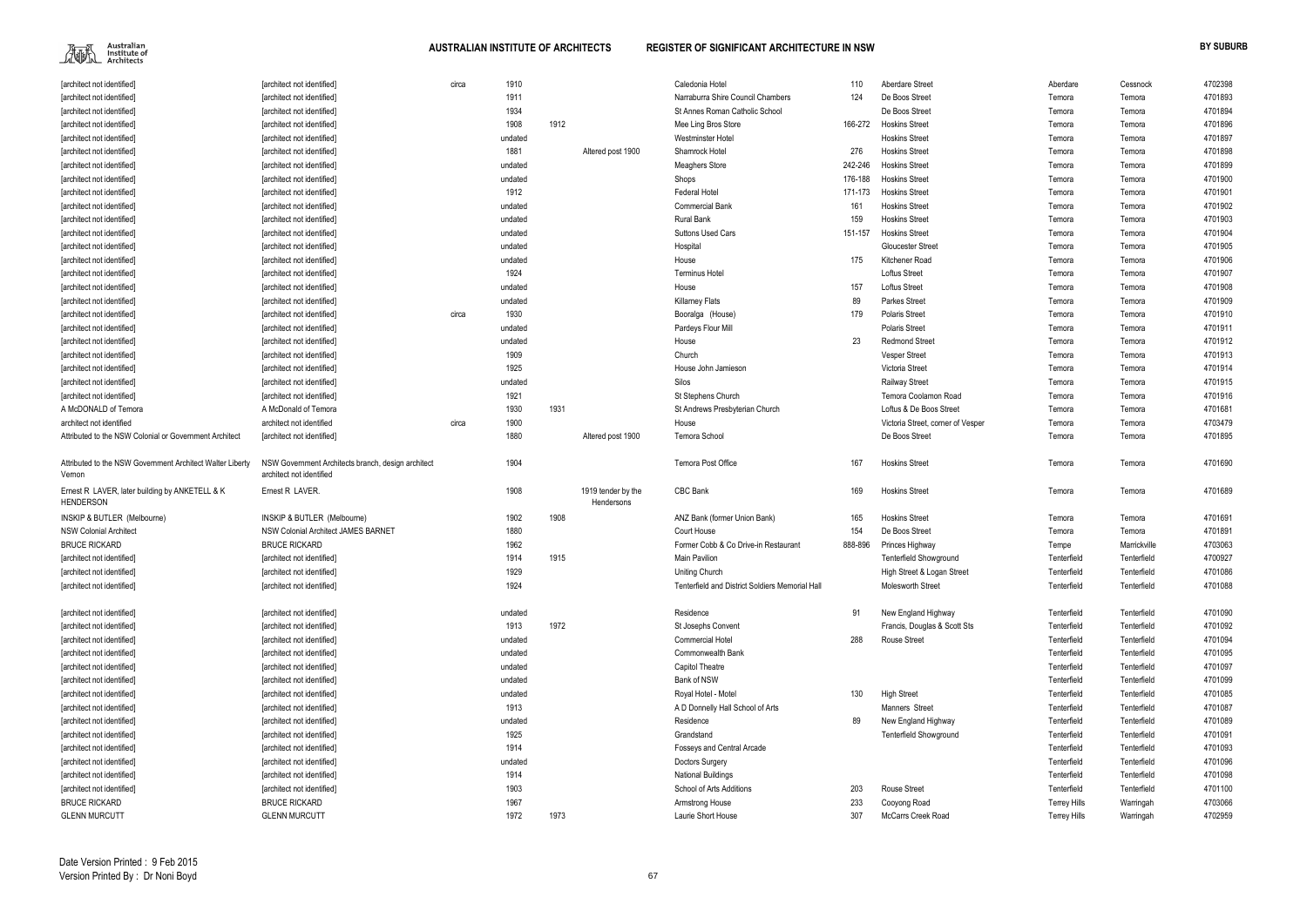

| [architect not identified]                                      | [architect not identified]                                                                                                             | circa  | 1910    |                    |                             | Caledonia Hotel                                                                                              | 110     | <b>Aberdare Street</b>                     | Aberdare            | Cessnock               | 4702398 |
|-----------------------------------------------------------------|----------------------------------------------------------------------------------------------------------------------------------------|--------|---------|--------------------|-----------------------------|--------------------------------------------------------------------------------------------------------------|---------|--------------------------------------------|---------------------|------------------------|---------|
| <b>GLENN MURCUTT</b>                                            | <b>GLENN MURCUTT</b>                                                                                                                   |        | 1980    | 1983               | Altered substantially       | Zacharys Restaurant                                                                                          |         |                                            | <b>Terrey Hills</b> | Warringah              | 4703260 |
|                                                                 |                                                                                                                                        |        |         |                    |                             |                                                                                                              |         |                                            |                     |                        |         |
| [architect not identified]                                      | [architect not identified]                                                                                                             |        | undated |                    |                             | Residence                                                                                                    |         |                                            | The Pocket          | <b>Byron Shire</b>     | 4701514 |
| [architect not identified]                                      | [architect not identified]                                                                                                             |        | undated |                    |                             | Residence                                                                                                    |         |                                            | The Pocket          | <b>Byron Shire</b>     | 4701515 |
| [architect not identified]                                      | [architect not identified]                                                                                                             |        | undated |                    |                             | Amaroo Court                                                                                                 |         | Urana Street                               | The Rock            | Lockhart               | 4701700 |
| [architect not identified]                                      | [architect not identified]                                                                                                             |        | undated |                    |                             | Bank of NSW                                                                                                  |         | Urana Street                               | The Rock            | Lockhart               | 4701701 |
| [architect not identified]                                      | [architect not identified]                                                                                                             |        | undated |                    |                             | House                                                                                                        |         | Urana Street                               | The Rock            | Lockhart               | 4701702 |
| [architect not identified]                                      | [architect not identified]                                                                                                             |        | 1919    |                    |                             | St Peters Church                                                                                             |         | Urana Street                               | The Rock            | Lockhart               | 4701917 |
| [architect not identified]                                      | [architect not identified]                                                                                                             |        | undated |                    |                             | <b>St Peters Rectory</b>                                                                                     |         |                                            | The Rock            | Lockhart               | 4701918 |
| [architect not identified]                                      | [architect not identified]                                                                                                             |        | 1931    |                    |                             | Catholic Church                                                                                              |         | Chana Street                               | The Rock            | Lockhart               | 4701920 |
| [architect not identified]                                      | [architect not identified]                                                                                                             |        | undated |                    |                             | <b>WWI Memorial</b>                                                                                          |         | Urana Street                               | The Rock            | Lockhart               | 4701921 |
| [architect not identified]                                      | [architect not identified]                                                                                                             |        | undated |                    |                             | <b>Wheat Silos</b>                                                                                           |         | Railway Line                               | The Rock            | Lockhart               | 4701922 |
| ALFRED G NEWMAN                                                 | ALFRED G NEWMAN                                                                                                                        |        | 1913    |                    |                             | Uniting Church (forrmer Methodist Church)                                                                    |         |                                            | The Rock            | Lockhart               | 4701919 |
| ANCHER MORTLOCK & WOOLLEY                                       | <b>KEN WOOLLEY</b>                                                                                                                     |        | 1986    | 1990               |                             | Park Hyatt Hotel                                                                                             |         | <b>Hickson Road</b>                        | The Rocks           | Sydney                 | 4703448 |
| [architect not identified]                                      | [architect not identified]                                                                                                             |        | 1914    | 1914               |                             | Cleland Bond Store, part of the Argyle Stores                                                                | 33      | <b>Playfair Street</b>                     | The Rocks           | Sydney                 | 4703240 |
|                                                                 |                                                                                                                                        |        |         |                    |                             | complex                                                                                                      |         |                                            |                     |                        |         |
| NSW Government Architect W L VERNON                             | NSW Government Architect W L VERNON                                                                                                    |        | 1902    | 1910               | 1988 + subsequent           | Geological & Mining Museum (Former) now the<br>Mining Museum. Former Power Station<br>(Hickson Road section) | 36-64   | George Street North                        | The Rocks           | Sydney                 | 4700847 |
| NSW Government Architect W L VERNON                             | NSW Government Architect W L VERNON                                                                                                    |        | 1905    |                    |                             | The Rocks Visitors Centre (Former City<br>Coroners Court)                                                    | 102-104 | George Street North                        | The Rocks           | Sydney                 | 4700848 |
| NSW HOUSING COMMISSION - ARCHITECTS                             | In house design by the NSW Housing Commission,<br>project architect TAO GOPHERS                                                        |        | 1978    | 1980               |                             | Sirius Apartments                                                                                            | 14-36   | <b>Cumberland Street</b>                   | The Rocks           | Sydney                 | 4703569 |
| RESCH'S BREWERY, Architect not identified                       | RESCH'S BREWERY, Architect not identified                                                                                              |        | 1915    |                    |                             | Australian Hotel                                                                                             | 100-102 | <b>Cumberland &amp; Gloucester Streets</b> | The Rocks           | Sydney                 | 4703177 |
| TOOTH & Co ARCHITECTURAL DEPARTMENT                             | TOOTH & Co ARCHITECTURAL DEPARTMENT<br>Alterations by JOHN HELLYER 1939                                                                |        | 1921    |                    | Altered 1939, 1994,<br>2012 | Glenmore Hotel                                                                                               | 96      | <b>Cumberland Street</b>                   | The Rocks           | Sydney                 | 4703176 |
| [architect not identified]                                      | [architect not identified]                                                                                                             |        | 1963    |                    |                             | Uniting Church                                                                                               |         | Lawrence Hargrave Drine                    | Thirroul            | <b>Wollongong City</b> | 4700417 |
| [architect not identified]                                      | [architect not identified]                                                                                                             |        | undated |                    |                             | House                                                                                                        | 34      | <b>Church Street</b>                       | Thirroul            | <b>Wollongong City</b> | 4702139 |
| NSW Government Architect GEORGE MCRAE / GORRIE<br>McLEISH BLAIR | NSW Government Architect GEORGE MCRAE /<br><b>GORRIE McLEISH BLAIR</b>                                                                 |        | 1915    | 1927               |                             | <b>Thirroul Public School</b>                                                                                |         | <b>Church Street</b>                       | Thirroul            | <b>Wollongong City</b> | 4702134 |
| [architect not identified]                                      | [architect not identified]                                                                                                             |        | undated |                    |                             | Gore Hill Ski Club                                                                                           |         |                                            | Thredbo             | <b>Snowy River</b>     | 4701998 |
| [architect not identified]                                      | [architect not identified]                                                                                                             | circa  | 1963    |                    |                             | High Noon Ski Club                                                                                           |         |                                            | Thredbo             | <b>Snowy River</b>     | 4701999 |
| [architect not identified]                                      | [architect not identified]                                                                                                             | circa  | 1970    |                    |                             | Schlupfwinkel Lodge                                                                                          |         |                                            | Thredbo             | <b>Snowy River</b>     | 4702000 |
| [architect not identified]                                      | [architect not identified]                                                                                                             | circa  | 1962    |                    |                             | Litetelinna Lodge                                                                                            |         |                                            | Thredbo             | <b>Snowy River</b>     | 4702001 |
| [architect not identified]                                      | [architect not identified]                                                                                                             | circa  | 1978    |                    |                             | Sastrugi Ski Lodge                                                                                           |         |                                            | Thredbo             | Snowy River            | 4702004 |
| [architect not identified]                                      | [architect not identified]                                                                                                             | circa  | 1980    |                    |                             | Twyham Lodge                                                                                                 |         |                                            | Thredbo             | <b>Snowy River</b>     | 4702005 |
| [architect not identified]                                      | [architect not identified]                                                                                                             | circa  | 1975    |                    |                             | Sydney University Sports Union Lodge                                                                         |         |                                            | Thredbo             | <b>Snowy River</b>     | 4702006 |
| [architect not identified]                                      | [architect not identified]                                                                                                             | circa  | 1967    |                    |                             | Seguoia Lodge                                                                                                |         |                                            | Thredbo             | <b>Snowy River</b>     | 4702008 |
| <b>HARRY SEIDLER &amp; ASSOCIATES</b>                           | <b>HARRY SEIDLER</b>                                                                                                                   |        | 1962    | 1963               |                             | Former Lend Lease Ski Lodge                                                                                  |         |                                            | Thredbo             | <b>Snowy River</b>     | 4702007 |
| PETER MULLER                                                    | PETER MULLER                                                                                                                           |        | 1959    |                    |                             | Wombiana (Formerly Manohara Ski Lodge)                                                                       | Lot 24  |                                            | Thredbo             | <b>Snowy River</b>     | 4702003 |
|                                                                 |                                                                                                                                        |        |         |                    |                             |                                                                                                              |         |                                            |                     |                        |         |
| PETER MULLER                                                    | PETER MULLER                                                                                                                           |        | 1960    |                    |                             | McGrath Ski Lodge                                                                                            |         | Thredbo Village                            | Thredbo             | <b>Snowy River</b>     | 4702500 |
| PETER MULLER                                                    | PETER MULLER                                                                                                                           |        | 1959    |                    |                             | Richardson Ski Lodge                                                                                         |         | Thredbo Village                            | Thredbo             | <b>Snowy River</b>     | 4703046 |
| W E LUCAS                                                       | W E LUCAS                                                                                                                              |        | 1960    |                    |                             | Moonbah Ski Club                                                                                             |         |                                            | Thredbo             | <b>Snowy River</b>     | 4702002 |
| NSW Government Architect, HE Budden & Mackay                    | COBDEN PARKES, H E REMBERT from the GAB<br>Science & School of Trades in collaboration with HE<br>Budden & Mackay Later buildings also |        | 1934    | 1940 1941-<br>1955 |                             | Hunter Institute of Technology (former<br>Newcastle Technical College)                                       |         | <b>Maitland Road</b>                       | Tighes Hill         | Newcastle              | 4703039 |
| [architect not identified]                                      | [architect not identified]                                                                                                             |        | undated |                    |                             | Corner Shop                                                                                                  |         | Princes Highway                            | Tilba Tilba         | Eurobodalla            | 4702282 |
| [architect not identified]                                      | [architect not identified]                                                                                                             |        | undated |                    |                             | Hall                                                                                                         |         | <b>Ruby Street</b>                         | Tingha              | Guyra                  | 4701101 |
| [architect not identified]                                      | [architect not identified]                                                                                                             | decade | 1920    |                    |                             | Hotel Tingha                                                                                                 |         | <b>Zircon Street</b>                       | Tingha              | Guyra                  | 4701102 |
| [architect not identified]                                      | [architect not identified]                                                                                                             |        | undated |                    |                             | Silos                                                                                                        |         | Railway Line                               | Tootool             | Lockhart               | 4701923 |
| [architect not identified]                                      | [architect not identified]                                                                                                             |        | undated |                    |                             | Residence                                                                                                    |         |                                            | Tumbulgum           | Tweed                  | 4701544 |
| [architect not identified]                                      | [architect not identified]                                                                                                             |        | undated |                    |                             | Glenvilla Residence                                                                                          |         | Pacific Highway                            | Tumbulgum           | Tweed                  | 4701545 |
| [architect not identified]                                      | [architect not identified]                                                                                                             |        | 1908    |                    |                             | St Marks Roman Catholic Presbytery                                                                           |         | <b>Carey Street</b>                        | Tumut               | Tumut                  | 4701703 |
|                                                                 |                                                                                                                                        |        |         |                    |                             |                                                                                                              |         |                                            |                     |                        |         |

| 110     | Aberdare Street                            | Aberdare            | Cessnock               | 4702398 |
|---------|--------------------------------------------|---------------------|------------------------|---------|
|         |                                            | <b>Terrey Hills</b> | Warringah              | 4703260 |
|         |                                            |                     |                        |         |
|         |                                            | The Pocket          | <b>Byron Shire</b>     | 4701514 |
|         |                                            | The Pocket          | <b>Byron Shire</b>     | 4701515 |
|         | <b>Urana Street</b>                        | The Rock            | Lockhart               | 4701700 |
|         | Urana Street                               | The Rock            | Lockhart               | 4701701 |
|         | Urana Street                               | The Rock            | Lockhart               | 4701702 |
|         | <b>Urana Street</b>                        | The Rock            | Lockhart               | 4701917 |
|         |                                            | The Rock            | Lockhart               | 4701918 |
|         | Chana Street                               | The Rock            | Lockhart               | 4701920 |
|         | <b>Urana Street</b>                        | The Rock            | Lockhart               | 4701921 |
|         | Railway Line                               | The Rock            | Lockhart               | 4701922 |
|         |                                            | The Rock            | Lockhart               | 4701919 |
| 7       | Hickson Road                               | The Rocks           | Sydney                 | 4703448 |
| 33      | Playfair Street                            | The Rocks           | Sydney                 | 4703240 |
| 36-64   | George Street North                        | The Rocks           | Sydney                 | 4700847 |
|         |                                            |                     |                        |         |
| 102-104 | George Street North                        | The Rocks           | Sydney                 | 4700848 |
|         |                                            |                     |                        |         |
| 14-36   | <b>Cumberland Street</b>                   | The Rocks           | Sydney                 | 4703569 |
| 100-102 | <b>Cumberland &amp; Gloucester Streets</b> | The Rocks           | Sydney                 | 4703177 |
| 96      | <b>Cumberland Street</b>                   | The Rocks           | Sydney                 | 4703176 |
|         | Lawrence Hargrave Drine                    | Thirroul            | Wollongong City        | 4700417 |
| 34      | <b>Church Street</b>                       | Thirroul            | <b>Wollongong City</b> | 4702139 |
|         | <b>Church Street</b>                       | Thirroul            | <b>Wollongong City</b> | 4702134 |
|         |                                            | Thredbo             | Snowy River            | 4701998 |
|         |                                            | Thredbo             | Snowy River            | 4701999 |
|         |                                            | Thredbo             | Snowy River            | 4702000 |
|         |                                            | Thredbo             | Snowy River            | 4702001 |
|         |                                            | Thredbo             | <b>Snowy River</b>     | 4702004 |
|         |                                            | Thredbo             | Snowy River            | 4702005 |
|         |                                            | Thredbo             | Snowy River            | 4702006 |
|         |                                            | Thredbo             | Snowy River            | 4702008 |
|         |                                            | Thredbo             | Snowy River            | 4702007 |
| Lot 24  |                                            | Thredbo             | Snowy River            | 4702003 |
|         | Thredbo Village                            | Thredbo             | Snowy River            | 4702500 |
|         | Thredbo Village                            | Thredbo             | Snowy River            | 4703046 |
|         |                                            | Thredbo             | Snowy River            | 4702002 |
|         | <b>Maitland Road</b>                       | <b>Tighes Hill</b>  | Newcastle              | 4703039 |
|         |                                            |                     |                        |         |
|         | Princes Highway                            | Tilba Tilba         | Eurobodalla            | 4702282 |
|         | <b>Ruby Street</b>                         | Tingha              | Guyra                  | 4701101 |
|         | Zircon Street                              | Tingha              | Guyra                  | 4701102 |
|         | Railway Line                               | Tootool             | Lockhart               | 4701923 |
|         |                                            | Tumbulgum           | Tweed                  | 4701544 |
|         | Pacific Highway                            | Tumbulgum           | Tweed                  | 4701545 |
|         |                                            |                     |                        |         |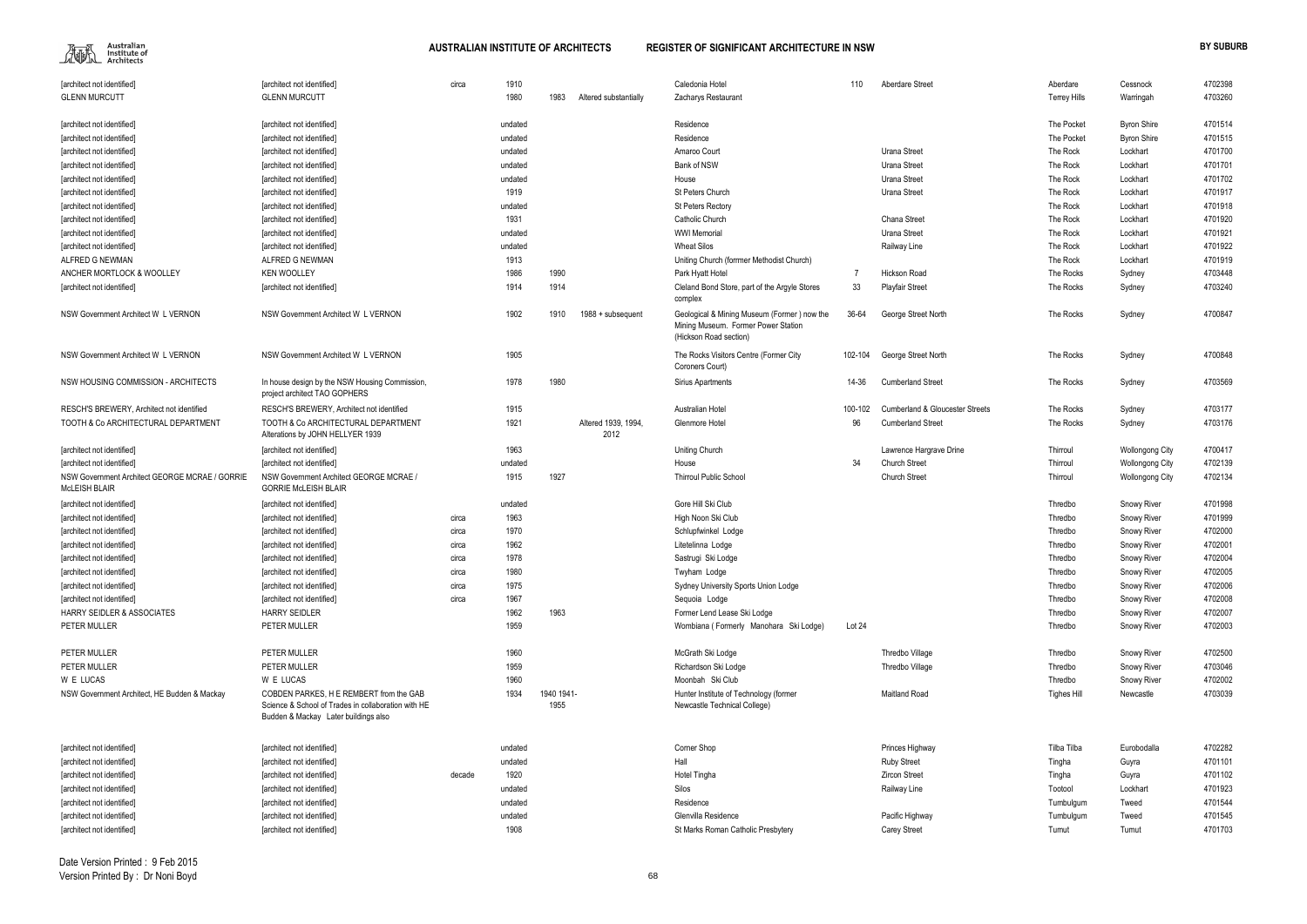

| 110   | Aberdare Street          | Aberdare            | Cessnock    | 4702398 |
|-------|--------------------------|---------------------|-------------|---------|
|       | Elm Drive                | Tumut               | Tumut       | 4701704 |
|       | <b>Capper Street</b>     | Tumut               | Tumut       | 4701924 |
|       | <b>Capper Street</b>     | Tumut               | Tumut       | 4701925 |
|       | Capper Street            | Tumut               | Tumut       | 4701926 |
| 34    | <b>Fitzroy Street</b>    | Tumut               | Tumut       | 4701927 |
| 109   | <b>Fitzroy Street</b>    | Tumut               | Tumut       | 4701928 |
| 99    | Lanbie Street            | Tumut               | Tumut       | 4701929 |
|       | Simpson Street           | Tumut               | Tumut       | 4701931 |
| 57    | Wynyard Street           | Tumut               | Tumut       | 4701932 |
| 80    | Wynyard Street           | Tumut               | Tumut       | 4701933 |
|       | Wynyard Street           | Tumut               | Tumut       | 4701934 |
|       | Simpson Street           | Tumut               | Tumut       | 4701930 |
| 28    | <b>Trentino Avenue</b>   | Turramurra          | Ku-Ring-Gai | 4703091 |
| 111   | Penetcost Avenue         | Turramurra          | Ku-Ring-Gai | 4703434 |
|       | Berrilee Lane            | Turramurra          | Ku-Ring-Gai | 4703146 |
|       | Currugal Road            | Turramurra          | Ku-Ring-Gai | 4703254 |
| 7     | McRae Place              | Turramurra          | Ku-Ring-Gai | 4703459 |
| 69-71 | <b>Clissold Road</b>     | Turramurra          | Ku-Ring-Gai | 4700883 |
| 3     | Womerah Street           | Turramurra          | Ku-Ring-Gai | 4702948 |
| 17    | <b>Boomerang Street</b>  | Turramurra          | Ku-Ring-Gai | 4700869 |
|       | <b>Francis Street</b>    | <b>Tweed Heads</b>  | Tweed       | 4701230 |
|       |                          | <b>Tweed Heads</b>  | Tweed       | 4701546 |
| 23    | <b>Adelaide Street</b>   | <b>Tweed Heads</b>  | Tweed       | 4701547 |
| 25    | <b>Beryl Street</b>      | <b>Tweed Heads</b>  | Tweed       | 4701549 |
|       | <b>Boyd Street</b>       | <b>Tweed Heads</b>  | Tweed       | 4701550 |
|       | <b>Boyd Street</b>       | <b>Tweed Heads</b>  | Tweed       | 4701551 |
| 37    | <b>Enid Street</b>       | <b>Tweed Heads</b>  | Tweed       | 4701552 |
|       | <b>Pearl Street</b>      | <b>Tweed Heads</b>  | Tweed       | 4701553 |
|       | <b>Stuart Street</b>     | <b>Tweed Heads</b>  | Tweed       | 4701554 |
|       | <b>Stuart Street</b>     | <b>Tweed Heads</b>  | Tweed       | 4701555 |
|       | Wharf Road               | <b>Tweed Heads</b>  | Tweed       | 4701556 |
| 29-31 | Wharf Road               | <b>Tweed Heads</b>  | Tweed       | 4701557 |
|       |                          | <b>Tweed Heads</b>  | Tweed       | 4701548 |
|       |                          | <b>Tweed Valley</b> | Tweed       | 4701558 |
|       |                          | <b>Tweed Valley</b> | Tweed       | 4701559 |
|       |                          | Uki                 | Tweed       | 4701231 |
| 1473  | Kyogle Road              | Uki                 | Tweed       | 4701232 |
|       |                          | Uki                 | Tweed       | 4701233 |
|       |                          | Uki                 | Tweed       | 4701560 |
|       |                          | Uki                 | Tweed       | 4701561 |
|       |                          | Uki                 | Tweed       | 4701562 |
|       |                          | Uki                 | Tweed       | 4701563 |
|       |                          | Uki                 | Tweed       | 4701564 |
|       |                          | Uki                 | Tweed       | 4701565 |
|       | <b>Church Street</b>     | Ulladulla           | Shoalhaven  | 4702133 |
|       | Pacific Highway          | Ulmarra             | Ulmarra     | 4701234 |
| 2     | <b>Coldstream Street</b> | Ulmarra             | Ulmarra     | 4701235 |
|       |                          | Ulmarra             | Ulmarra     | 4701236 |
|       |                          | Ulmarra             | Ulmarra     | 4701237 |
|       |                          | Ulmarra             | Ulmarra     | 4701238 |
|       |                          | Ulmarra             | Ulmarra     | 4701566 |
|       |                          | Ulmarra             | Ulmarra     | 4701567 |
|       |                          | Ulmarra             | Ulmarra     | 4701568 |
|       |                          | Ulmarra             | Ulmarra     | 4701569 |

| [architect not identified]                 | [architect not identified] | circa | 1910    |      |      | Caledonia Hotel                                              | 110   | Aberdare Street          | Aberdare            | Cessnock    | 4702398 |
|--------------------------------------------|----------------------------|-------|---------|------|------|--------------------------------------------------------------|-------|--------------------------|---------------------|-------------|---------|
| [architect not identified]                 | [architect not identified] | circa | 1910    |      |      | Grandstands                                                  |       | Elm Drive                | Tumut               | Tumut       | 4701704 |
| [architect not identified]                 | [architect not identified] |       | 1923    |      |      | St Brigits School                                            |       | <b>Capper Street</b>     | Tumut               | Tumut       | 4701924 |
| [architect not identified]                 | [architect not identified] |       | undated |      |      | Convent                                                      |       | <b>Capper Street</b>     | Tumut               | Tumut       | 4701925 |
| [architect not identified]                 | [architect not identified] |       | undated |      |      | Belview (House)                                              |       | <b>Capper Street</b>     | Tumut               | Tumut       | 4701926 |
| [architect not identified]                 | [architect not identified] |       | undated |      |      | Buena Vista (House)                                          | 34    | <b>Fitzroy Street</b>    | Tumut               | Tumut       | 4701927 |
| [architect not identified]                 | [architect not identified] |       | undated |      |      | House                                                        | 109   | <b>Fitzroy Street</b>    | Tumut               | Tumut       | 4701928 |
| [architect not identified]                 | [architect not identified] |       | undated |      |      | House                                                        | 99    | Lanbie Street            | Tumut               | Tumut       | 4701929 |
| [architect not identified]                 |                            |       | undated |      |      | House                                                        |       | Simpson Street           | Tumut               | Tumut       | 4701931 |
|                                            | [architect not identified] |       |         |      |      |                                                              |       |                          |                     |             |         |
| [architect not identified]                 | [architect not identified] | circa | 1930    |      |      | <b>Commonwealth Bank</b>                                     | 57    | <b>Wynyard Street</b>    | Tumut               | Tumut       | 4701932 |
| [architect not identified]                 | [architect not identified] |       | undated |      |      | <b>Tumut Post Office</b>                                     | 80    | <b>Wynyard Street</b>    | Tumut               | Tumut       | 4701933 |
| [architect not identified]                 | [architect not identified] |       | undated |      |      | House                                                        |       | <b>Wynyard Street</b>    | Tumut               | Tumut       | 4701934 |
| Attributed to the NSW Government Architect | [architect not identified] |       | 1929    |      |      | <b>Primary School</b>                                        |       | Simpson Street           | Tumut               | Tumut       | 4701930 |
| ALLEN JACK & COTTIER                       | RUSSELL JACK               |       | 1959    |      |      | J Palmer House                                               | 28    | <b>Trentino Avenue</b>   | Turramurra          | Ku-Ring-Gai | 4703091 |
| <b>BASIL BEIRMAN</b>                       | <b>BASIL BEIRMAN</b>       |       | 1963    |      |      | Ken Rosewall House                                           | 111   | Penetcost Avenue         | Turramurra          | Ku-Ring-Gai | 4703434 |
| <b>BRUCE RICKARD</b>                       | <b>BRUCE RICKARD</b>       |       | 1970    |      |      | Mr & Mrs A F Allum House                                     |       | Berrilee Lane            | Turramurra          | Ku-Ring-Gai | 4703146 |
| <b>BRUCE RICKARD</b>                       | <b>BRUCE RICKARD</b>       |       | 1962    |      |      | Armit House                                                  |       | Currugal Road            | Turramurra          | Ku-Ring-Gai | 4703254 |
| EDWARDS MADIGAN TORZILLO & BRIGGS          | Colin MADIGAN              |       | 1967    | 1969 |      | Wilson House                                                 |       | McRae Place              | Turramurra          | Ku-Ring-Gai | 4703459 |
| <b>HARRY SEIDLER &amp; ASSOCIATES</b>      | <b>HARRY SEIDLER</b>       |       | 1947    | 1954 |      | Rose Seidler House. The Rose House & Marcus<br>Seidler House | 69-71 | Clissold Road            | Turramurra          | Ku-Ring-Gai | 4700883 |
| PETER MULLER                               | PETER MULLER               |       | 1962    |      |      | <b>Creaser Residence</b>                                     | 3     | <b>Womerah Street</b>    | Turramurra          | Ku-Ring-Gai | 4702948 |
| <b>SULMAN &amp; POWER</b>                  | <b>SULMAN &amp; POWER</b>  |       | 1896    |      |      | Inglehome                                                    | 17    | <b>Boomerang Street</b>  | Turramurra          | Ku-Ring-Gai | 4700869 |
| [architect not identified]                 | [architect not identified] |       | 1910    |      |      | St Josephs Convent Hall                                      |       | <b>Francis Street</b>    | <b>Tweed Heads</b>  | Tweed       | 4701230 |
| [architect not identified]                 | [architect not identified] |       | 1920    |      |      | St Josephs Convent Residence                                 |       |                          | <b>Tweed Heads</b>  | Tweed       | 4701546 |
| [architect not identified]                 | [architect not identified] |       | undated |      |      | Residence                                                    | 23    | <b>Adelaide Street</b>   | <b>Tweed Heads</b>  | Tweed       | 4701547 |
|                                            |                            |       | undated |      |      | Residence                                                    | 25    | <b>Beryl Street</b>      | <b>Tweed Heads</b>  | Tweed       | 4701549 |
| [architect not identified]                 | [architect not identified] |       |         |      |      |                                                              |       |                          |                     |             |         |
| [architect not identified]                 | [architect not identified] |       | undated |      |      | Residence                                                    |       | <b>Boyd Street</b>       | <b>Tweed Heads</b>  | Tweed       | 4701550 |
| [architect not identified]                 | [architect not identified] |       | undated |      |      | Residence                                                    |       | <b>Boyd Street</b>       | <b>Tweed Heads</b>  | Tweed       | 4701551 |
| [architect not identified]                 | [architect not identified] |       | undated |      |      | Residence                                                    | 37    | <b>Enid Street</b>       | <b>Tweed Heads</b>  | Tweed       | 4701552 |
| [architect not identified]                 | [architect not identified] |       | undated |      |      | Residence                                                    |       | <b>Pearl Street</b>      | <b>Tweed Heads</b>  | Tweed       | 4701553 |
| [architect not identified]                 | [architect not identified] |       | undated |      |      | Whitehall Lodge                                              |       | <b>Stuart Street</b>     | <b>Tweed Heads</b>  | Tweed       | 4701554 |
| [architect not identified]                 | [architect not identified] |       | undated |      |      | <b>CBC Bank and Shops</b>                                    |       | <b>Stuart Street</b>     | <b>Tweed Heads</b>  | Tweed       | 4701555 |
| [architect not identified]                 | [architect not identified] |       | undated |      |      | Police and Courthouse                                        |       | <b>Wharf Road</b>        | <b>Tweed Heads</b>  | Tweed       | 4701556 |
| [architect not identified]                 | [architect not identified] |       | undated |      |      | Myer Store                                                   | 29-31 | <b>Wharf Road</b>        | <b>Tweed Heads</b>  | Tweed       | 4701557 |
| Attributed to the NSW Government Architect | [architect not identified] |       | undated |      |      | <b>Public School</b>                                         |       |                          | <b>Tweed Heads</b>  | Tweed       | 4701548 |
| [architect not identified]                 | [architect not identified] |       | undated |      |      | Residence                                                    |       |                          | <b>Tweed Valley</b> | Tweed       | 4701558 |
| [architect not identified]                 | [architect not identified] |       | undated |      |      | Glenock Residence                                            |       |                          | <b>Tweed Valley</b> | Tweed       | 4701559 |
| [architect not identified]                 | [architect not identified] |       | 1911    |      |      | Catholic Church                                              |       |                          | Uki                 | Tweed       | 4701231 |
| [architect not identified]                 | [architect not identified] |       | 1921    |      |      | Church of England - Holy Trinity                             | 1473  | Kyogle Road              | Uki                 | Tweed       | 4701232 |
| [architect not identified]                 | [architect not identified] |       | 1914    |      |      | Mt Warning Hotel                                             |       |                          | Uki                 | Tweed       | 4701233 |
| [architect not identified]                 | [architect not identified] |       | 1910    |      |      | Residence                                                    |       |                          | Uki                 | Tweed       | 4701560 |
| [architect not identified]                 | [architect not identified] |       | 1904    |      | 1911 | School of Arts                                               |       |                          | Uki                 | Tweed       | 4701561 |
| [architect not identified]                 | [architect not identified] |       | undated |      |      | Norco Co-op Butter Building                                  |       |                          | Uki                 | Tweed       | 4701562 |
| [architect not identified]                 | [architect not identified] |       | undated |      |      | Uki Post Office and Store                                    |       |                          | Uki                 | Tweed       | 4701563 |
| [architect not identified]                 | [architect not identified] |       | undated |      |      | Hall                                                         |       |                          | Uki                 | Tweed       | 4701564 |
| [architect not identified]                 | [architect not identified] |       | 1911    |      |      | Presbytery                                                   |       |                          | Uki                 | Tweed       | 4701565 |
| [architect not identified]                 |                            |       | undated |      |      | Ulladulla Court House and Police Station                     |       | <b>Church Street</b>     | Ulladulla           | Shoalhaven  | 4702133 |
|                                            | [architect not identified] |       |         |      |      |                                                              |       |                          |                     |             | 4701234 |
| [architect not identified]                 | [architect not identified] |       | 1909    |      |      | Church                                                       |       | Pacific Highway          | Ulmarra             | Ulmarra     |         |
| [architect not identified]                 | [architect not identified] |       | undated |      |      | <b>Commercial Hotel</b>                                      | 2     | <b>Coldstream Street</b> | Ulmarra             | Ulmarra     | 4701235 |
| [architect not identified]                 | [architect not identified] |       | undated |      |      | Masonic Hall                                                 |       |                          | Ulmarra             | Ulmarra     | 4701236 |
| [architect not identified]                 | [architect not identified] |       | undated |      |      | Police Residence                                             |       |                          | Ulmarra             | Ulmarra     | 4701237 |
| [architect not identified]                 | [architect not identified] |       | undated |      |      | <b>Police Station</b>                                        |       |                          | Ulmarra             | Ulmarra     | 4701238 |
| [architect not identified]                 | [architect not identified] | circa | 1880    |      |      | Storefront                                                   |       |                          | Ulmarra             | Ulmarra     | 4701566 |
| [architect not identified]                 | [architect not identified] |       | undated |      |      | Church Hall                                                  |       |                          | Ulmarra             | Ulmarra     | 4701567 |
| [architect not identified]                 | [architect not identified] |       | undated |      |      | <b>Ulmarra Shire Council</b>                                 |       |                          | Ulmarra             | Ulmarra     | 4701568 |
| [architect not identified]                 | [architect not identified] |       | undated |      |      | Residence                                                    |       |                          | Ulmarra             | Ulmarra     | 4701569 |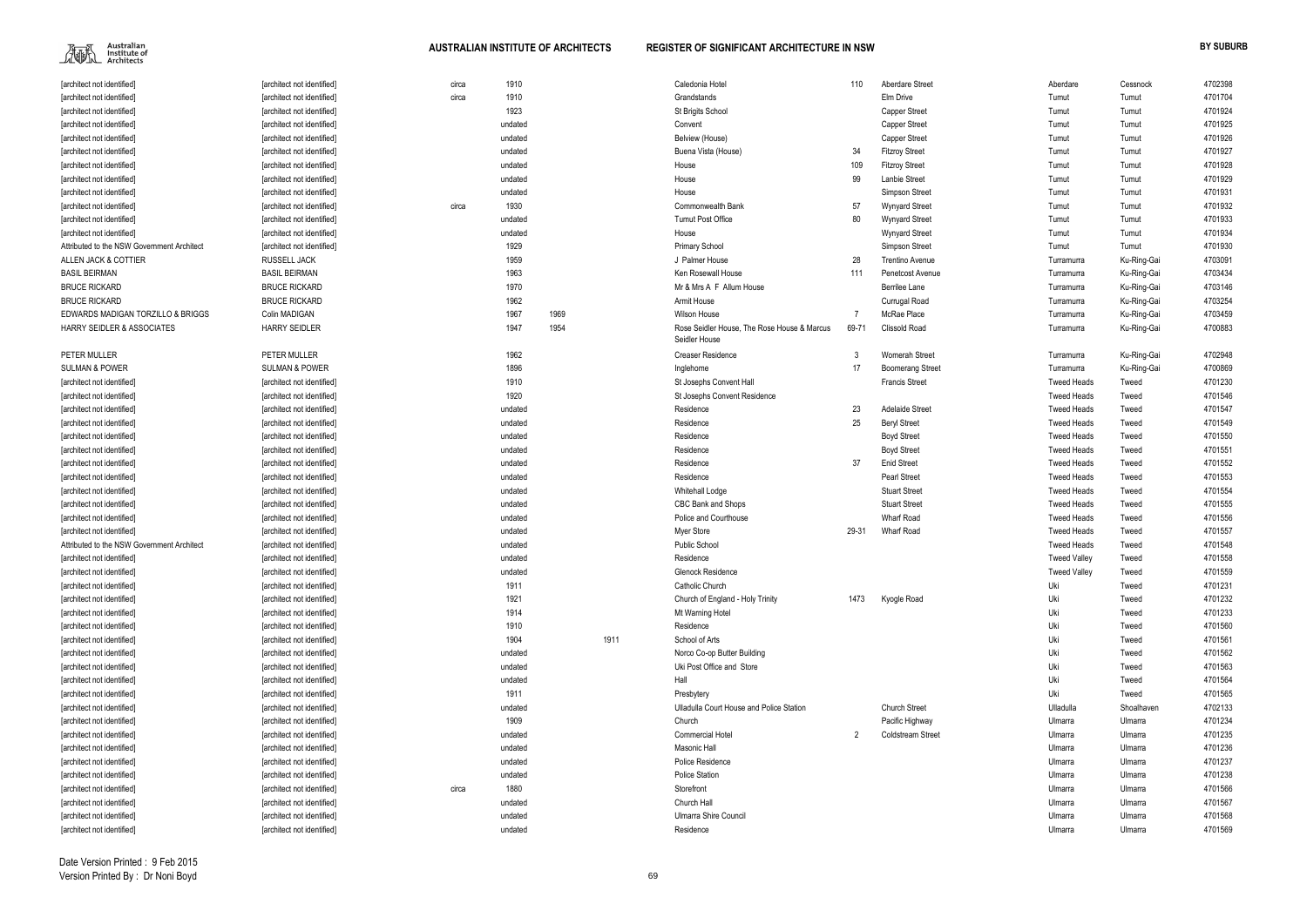

| [architect not identified]                                                  | [architect not identified]                                       | circa | 1910    |      |                 | Caledonia Hotel                                                                      | 110   | Aberdare Street                          | Aberdare    | Cessnock    | 4702398 |
|-----------------------------------------------------------------------------|------------------------------------------------------------------|-------|---------|------|-----------------|--------------------------------------------------------------------------------------|-------|------------------------------------------|-------------|-------------|---------|
| [architect not identified]                                                  | [architect not identified]                                       |       | undated |      |                 | Residence                                                                            |       | Pacific Highway                          | Ulmarra     | Ulmarra     | 4701570 |
| Attributed to the NSW Works Supervisor, Commonwealth<br>Department of Works | [architect not identified]                                       |       | undated |      |                 | Ulmarra Post Office                                                                  |       |                                          | Ulmarra     | Ulmarra     | 4701239 |
| BLIGH VOLLER NIELD Interior WOODS BAGOT                                     | <b>BLIGH VOLLER NIELD Interior WOODS BAGOT</b>                   |       | 2000    | 2003 |                 | University of Technology, City Campus Building<br>10 <sup>°</sup>                    |       | <b>Jones Street</b>                      | Ultimo      | Sydney      | 4703112 |
| <b>MORROW &amp; DE PUTRON</b>                                               | <b>MORROW &amp; DE PUTRON</b>                                    |       | 1915    |      |                 | <b>Bay House</b>                                                                     | 76-82 | <b>Bay Street</b>                        | Ultimo      | Sydney      | 4703429 |
| NSW Government Architect J W THOMSON                                        | LIONEL GLENDENNING                                               |       | 1983    | 1988 |                 | Power House Museum                                                                   | 560   | <b>Harris Street</b>                     | Ultimo      | Sydney      | 4701884 |
| H C KENT                                                                    | H C KENT                                                         |       | 1895    |      |                 | Farmers and Graziers Store Former now                                                | 400   | Wattle, corner Macarthur & Jones Streets | Ultimo      | Sydney      | 4700872 |
|                                                                             |                                                                  |       |         |      |                 | Apartments                                                                           |       |                                          |             |             |         |
| H E ROSS & ROWE                                                             | H E ROSS & ROWE                                                  | Circa | 1905    |      |                 | Elder Smith and Co Building                                                          | 50-54 | <b>Wattle Street</b>                     | Ultimo      | Sydney      | 4700871 |
| <b>JOHN BURCHAM CLAMP</b>                                                   | JOHN BURCHAM CLAMP                                               |       | 1909    |      |                 | Winchombe Carson Ltd Wool Store                                                      | 42    | Wattle & Fig Streets                     | Ultimo      | Sydney      | 4700870 |
| NSW Government Architect COBDEN PARKES / HARRY<br><b>REMBERT</b>            | NSW Government Architect COBDEN PARKES / HARRY<br><b>REMBERT</b> |       | 1938    | 1940 |                 | Hoskins Block (Automotive Engineering)<br><b>Sydney Technical College</b>            |       | Wattle & Thomas Streets                  | Ultimo      | Sydney      | 4700873 |
| NSW Government Architect E H FARMER                                         | <b>MICHAEL DYSART</b>                                            |       | 1966    | 1968 |                 | University of Technology former NSW Institute of<br><b>Technology Tower Building</b> |       | Broadway                                 | Ultimo      | Sydney      | 4702727 |
| [architect not identified]                                                  | [architect not identified]                                       |       | 1909    |      |                 | Thunderbolt Inn                                                                      |       | New England Highway                      | Uralla      | Uralla      | 4700928 |
| [architect not identified]                                                  | [architect not identified]                                       |       | 1927    |      |                 | Uralla Memorial Institute                                                            |       |                                          | Uralla      | Uralla      | 4701103 |
| [architect not identified]                                                  | [architect not identified]                                       |       | 1926    |      |                 | <b>Town Hall</b>                                                                     |       | <b>Salisbury Street</b>                  | Uralla      | Uralla      | 4701104 |
| [architect not identified]                                                  | [architect not identified]                                       |       | undated |      |                 | Silos                                                                                |       |                                          | Uraquinty   | Wagga Wagga | 4701936 |
| <b>PITT &amp; MORROW</b>                                                    | probably J D Morrow. Morrow altered the hotel in 1938            |       | 1924    |      | 1938            | <b>Uranguinty Hotel</b>                                                              |       | <b>Main Street</b>                       | Uraquinty   | Wagga Wagga | 4701935 |
|                                                                             |                                                                  |       |         |      |                 |                                                                                      |       |                                          |             |             |         |
| [architect not identified]                                                  | [architect not identified]                                       |       | undated |      |                 | National Bank                                                                        |       | <b>Urben Street</b>                      | Urbenville  | Tenterfield | 4701105 |
| [architect not identified]                                                  | [architect not identified]                                       |       | undated |      |                 | Police and Courthouse                                                                |       |                                          | Urbenville  | Tenterfield | 4701107 |
| [architect not identified]                                                  | [architect not identified]                                       |       | undated |      |                 | Crown Hotel                                                                          | 48    | <b>Urben Street</b>                      | Urbenville  | Tenterfield | 4701106 |
| [architect not identified]                                                  | [architect not identified]                                       |       |         |      |                 | House                                                                                | 25    | Gilliver Avenue                          | Vaucluse    | Woollahra   | 4700877 |
| <b>CLARKE GAZZARD &amp; YEOMANS</b>                                         | DONALD GAZZARD                                                   |       | 1964    | 1965 |                 | Wentworth Memorial Church                                                            |       | <b>Fitzwilliam Road</b>                  | Vaucluse    | Woollahra   | 4702729 |
| <b>CRICK &amp; FURZE</b>                                                    | <b>CRICK &amp; FURZE</b>                                         | Circa | 1935    |      |                 | House                                                                                | 11A   | Gilliver Ave 16 New South Head Rd        | Vaucluse    | Woollahra   | 4700876 |
| DOUGLAS SNELLING                                                            | DOUGLAS SNELLING                                                 |       | 1965    | 1966 |                 | Tahiti (Sir Theo Kelly House 2)                                                      | 22D   | Vaucluse Road                            | Vaucluse    | Woollahra   | 4703082 |
| <b>H A WILSHIRE &amp; DAY</b>                                               | H A WILSHIRE & DAY                                               |       | 1920    |      |                 | St Annes (hjouse)                                                                    | 14    | <b>Fisher Avenue</b>                     | Vaucluse    | Woollahra   | 4700875 |
| JOHN D MOORE                                                                | JOHN D MOORE                                                     |       | 1934    |      | Extant Nov 2009 | John D Moores own house                                                              | 14    | Gilliver Avenue corner Wentworth Road    | Vaucluse    | Woollahra   | 4702726 |
| <b>JOSELAND &amp; GILLING</b>                                               | F G GILLING                                                      |       | 1935    |      |                 | House                                                                                | 6     | <b>Graylind Place</b>                    | Vaucluse    | Woollahra   | 4700878 |
| <b>LESLIE WILKINSON</b>                                                     | <b>LESLIE WILKINSON</b>                                          |       | 1934    |      |                 | House (C Spooner)                                                                    |       | Boambillee Avenue                        | Vaucluse    | Woollahra   | 4700874 |
| <b>LESLIE WILKINSON</b>                                                     | <b>LESLIE WILKINSON</b>                                          |       | 1937    |      |                 | St Michaels Church (Additions)                                                       |       | St Michaels Place                        | Vaucluse    | Woollahra   | 4700879 |
| <b>LESLIE WILKINSON</b>                                                     | <b>LESLIE WILKINSON</b>                                          |       | 1922    |      | 1951            | Greenway (House)                                                                     | 24    | Wentworth Road                           | Vaucluse    | Woollahra   | 4700880 |
| [architect not identified]                                                  | [architect not identified]                                       |       | undated |      |                 | <b>WWI Memorial Arch</b>                                                             |       | <b>Baylis Street</b>                     | Wagga Wagga | Wagga Wagga | 4701707 |
| [architect not identified]                                                  | [architect not identified]                                       |       | undated |      |                 | Racecourse Group Grandstand                                                          |       | Becwith, Travers, Slocum                 | Wagga Wagga | Wagga Wagga | 4701708 |
| [architect not identified]                                                  | [architect not identified]                                       |       | undated |      |                 | Racecourse Group - Entrance                                                          |       | Becwith, Travers, Slocum                 | Wagga Wagga | Wagga Wagga | 4701709 |
| [architect not identified]                                                  | [architect not identified]                                       |       | undated |      |                 | Racecourse Group - Committee Rooms                                                   |       | Becwith, Travers, Slocum                 | Wagga Wagga | Wagga Wagga | 4701710 |
| [architect not identified]                                                  | [architect not identified]                                       |       | undated |      |                 | Racecourse Group - Dining Room                                                       |       | Becwith, Travers, Slocum                 | Wagga Wagga | Wagga Wagga | 4701711 |
| [architect not identified]                                                  | [architect not identified]                                       |       | undated |      |                 | House                                                                                | 48    | Coleman Avenue                           | Wagga Wagga | Wagga Wagga | 4701712 |
| [architect not identified]                                                  | [architect not identified]                                       |       | 1938    |      |                 | Mt Erin Group High School                                                            |       | <b>Edmondson Street</b>                  | Wagga Wagga | Wagga Wagga | 4701713 |
| [architect not identified]                                                  | [architect not identified]                                       |       | 1908    |      |                 | Mt Erin Group Convent                                                                |       | <b>Edmondson Street</b>                  | Wagga Wagga | Wagga Wagga | 4701714 |
| [architect not identified]                                                  | [architect not identified]                                       | circa | 1910    |      |                 | Mt Erin Group Chapel                                                                 |       | <b>Edmondson Street</b>                  | Wagga Wagga | Wagga Wagga | 4701715 |
| [architect not identified]                                                  | [architect not identified]                                       |       | undated |      |                 | <b>Headmasters Residence</b>                                                         |       | <b>Gurwood Street</b>                    | Wagga Wagga | Wagga Wagga | 4701717 |
| [architect not identified]                                                  | [architect not identified]                                       |       | undated |      |                 | House                                                                                | 38    | <b>Morrow Street</b>                     | Wagga Wagga | Wagga Wagga | 4701718 |
| [architect not identified]                                                  | [architect not identified]                                       | circa | 1910    |      |                 | Accountants Office (Former House)                                                    | 20    | <b>Simmons Street</b>                    | Wagga Wagga | Wagga Wagga | 4701720 |
| [architect not identified]                                                  | [architect not identified]                                       |       | 1909    |      |                 | Professional Offices (Former House)                                                  | 16    | The Esplanade                            | Wagga Wagga | Wagga Wagga | 4701722 |
| [architect not identified]                                                  | [architect not identified]                                       |       | 1913    | 1915 |                 | <b>Former Federal Brewery</b>                                                        | 24    | The Esplanade                            | Wagga Wagga | Wagga Wagga | 4701723 |
| [architect not identified]                                                  | [architect not identified]                                       |       | undated |      |                 | John Jamieson (House)                                                                |       | Victoria Street                          | Wagga Wagga | Wagga Wagga | 4701937 |
| [architect not identified]                                                  | [architect not identified]                                       |       | undated |      |                 | <b>Sheriffs Residence</b>                                                            |       |                                          | Wagga Wagga | Wagga Wagga | 4701939 |
| [architect not identified]                                                  | [architect not identified]                                       |       | undated |      |                 | Copacabana (House)                                                                   |       |                                          | Wagga Wagga | Wagga Wagga | 4701940 |
| [architect not identified]                                                  | [architect not identified]                                       | circa | 1940    |      |                 | House                                                                                | 15    | <b>Beauty Point Avenue</b>               | Wagga Wagga | Wagga Wagga | 4701941 |
| [architect not identified]                                                  | [architect not identified]                                       | circa | 1940    |      |                 | House                                                                                | 19    | <b>Beauty Point Avenue</b>               | Wagga Wagga | Wagga Wagga | 4701942 |
| [architect not identified]                                                  | [architect not identified]                                       |       | undated |      |                 | WW1 & WWII Memorial                                                                  |       | <b>Baylis Street</b>                     | Wagga Wagga | Wagga Wagga | 4701943 |
| [architect not identified]                                                  | [architect not identified]                                       |       | undated |      |                 | Tay Creggan                                                                          | 52    | <b>Coleman Street</b>                    | Wagga Wagga | Wagga Wagga | 4701945 |
|                                                                             |                                                                  |       |         |      |                 |                                                                                      |       |                                          |             |             |         |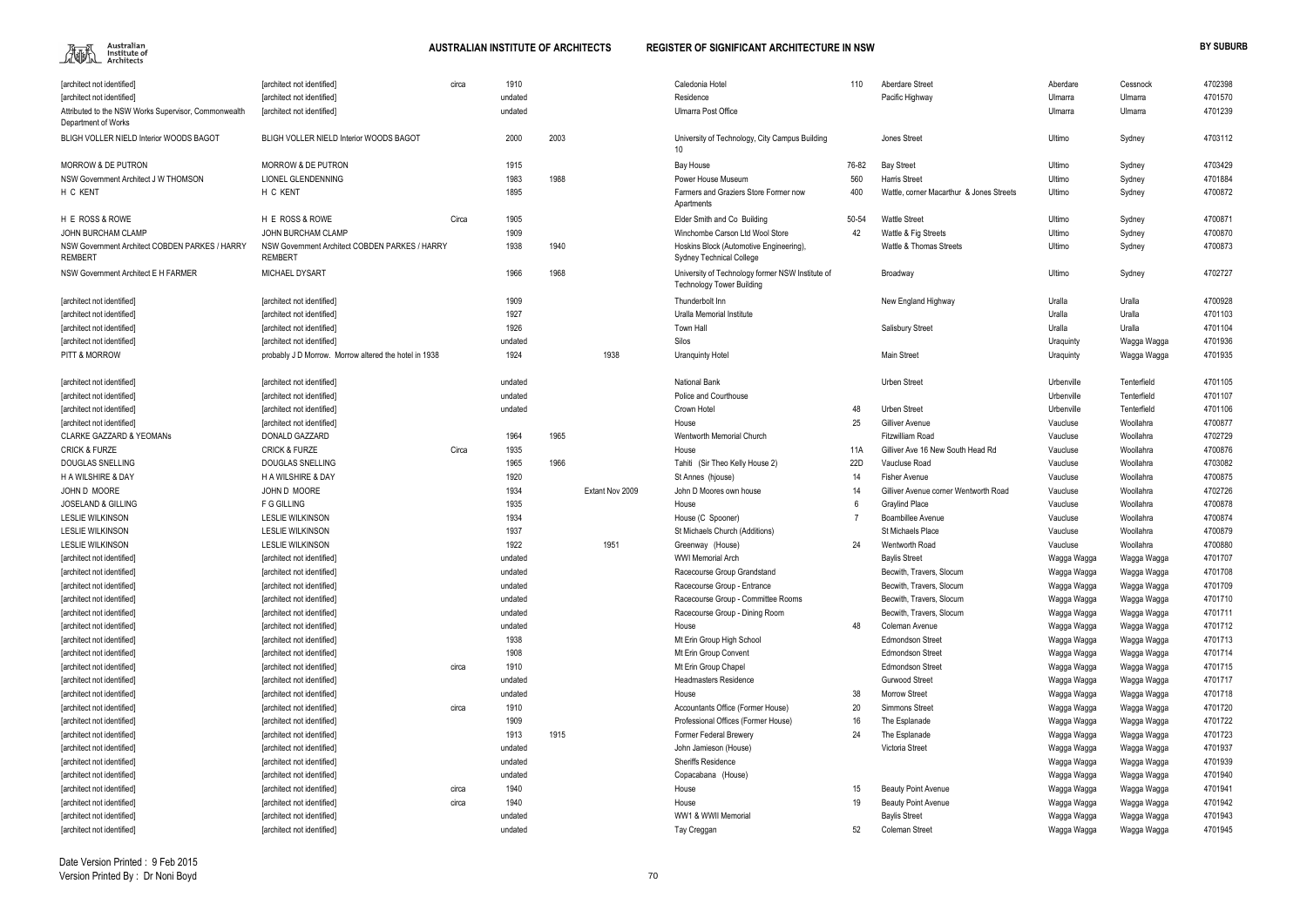$\begin{picture}(120,110) \put(0,0){\line(1,0){15}} \put(15,0){\line(1,0){15}} \put(15,0){\line(1,0){15}} \put(15,0){\line(1,0){15}} \put(15,0){\line(1,0){15}} \put(15,0){\line(1,0){15}} \put(15,0){\line(1,0){15}} \put(15,0){\line(1,0){15}} \put(15,0){\line(1,0){15}} \put(15,0){\line(1,0){15}} \put(15,0){\line(1,0){15}} \put(15,0){\line$ 

| Aberdare Street           | Aberdare    | Cessnock    | 4702398 |
|---------------------------|-------------|-------------|---------|
| Coleman Street            | Wagga Wagga | Wagga Wagga | 4701946 |
| Collins Street            | Wagga Wagga | Wagga Wagga | 4701947 |
| Collins Street            | Wagga Wagga | Wagga Wagga | 4701948 |
| Cross Street              | Wagga Wagga | Wagga Wagga | 4701949 |
| Cross Street              | Wagga Wagga | Wagga Wagga | 4701950 |
| Cross Street              | Wagga Wagga | Wagga Wagga | 4701951 |
| Church Street             | Wagga Wagga | Wagga Wagga | 4701952 |
| <b>Church Street</b>      | Wagga Wagga | Wagga Wagga | 4701953 |
| Docket Street             | Wagga Wagga | Wagga Wagga | 4701954 |
|                           | Wagga Wagga | Wagga Wagga | 4701955 |
| <b>Edward Street</b>      | Wagga Wagga | Wagga Wagga | 4701956 |
| <b>Fitzmaurice Street</b> | Wagga Wagga | Wagga Wagga | 4701957 |
| Fox Street                | Wagga Wagga | Wagga Wagga | 4701958 |
| Grandview Avenue          | Wagga Wagga | Wagga Wagga | 4701959 |
| Grandview Avenue          | Wagga Wagga | Wagga Wagga | 4701960 |
| Gurwood Street            | Wagga Wagga | Wagga Wagga | 4701961 |
| Gurwood Street            | Wagga Wagga | Wagga Wagga | 4701962 |
| Hammond Avenue            | Wagga Wagga | Wagga Wagga | 4701963 |
| Hardy Avenue              | Wagga Wagga | Wagga Wagga | 4701964 |
| Hardy Avenue              | Wagga Wagga | Wagga Wagga | 4701965 |
| Johnston Street           | Wagga Wagga | Wagga Wagga | 4701966 |
| Lake Albert Road          | Wagga Wagga | Wagga Wagga | 4701968 |
| Maclean Street            | Wagga Wagga | Wagga Wagga | 4701969 |
| Maclean Street            | Wagga Wagga | Wagga Wagga | 4701970 |
| Maclean Street            | Wagga Wagga | Wagga Wagga | 4701971 |
| Morgan Street             | Wagga Wagga | Wagga Wagga | 4701972 |
| Morgan Street             | Wagga Wagga | Wagga Wagga | 4701973 |
| Peter Street              | Wagga Wagga | Wagga Wagga | 4701974 |
| Peter Street              | Wagga Wagga | Wagga Wagga | 4701975 |
| Railway Street            | Wagga Wagga | Wagga Wagga | 4701976 |
| Railway Street            | Wagga Wagga | Wagga Wagga | 4701977 |
| Railway Street            | Wagga Wagga | Wagga Wagga | 4701978 |
| Railway Street            | Wagga Wagga | Wagga Wagga | 4701979 |
| Tarcutta Street           | Wagga Wagga | Wagga Wagga | 4701980 |
| Tarcutta Street           | Wagga Wagga | Wagga Wagga | 4701981 |
| Tarcutta Street           | Wagga Wagga | Wagga Wagga | 4701982 |
| Thompson Street           | Wagga Wagga | Wagga Wagga | 4701983 |
| Thompson Street           | Wagga Wagga | Wagga Wagga | 4701984 |
| <b>Trail Street</b>       | Wagga Wagga | Wagga Wagga | 4701985 |
| <b>Trail Street</b>       | Wagga Wagga | Wagga Wagga | 4701986 |
| Trail Street              | Wagga Wagga | Wagga Wagga | 4701987 |
| Trail Street              | Wagga Wagga | Wagga Wagga | 4701988 |
| Showground                | Wagga Wagga | Wagga Wagga | 4701989 |
| Baylis Street             | Wagga Wagga | Wagga Wagga | 4701706 |
| Fitzmaurice Street        | Wagga Wagga | Wagga Wagga | 4701716 |
| Coleman Street            | Wagga Wagga | Wagga Wagga | 4701944 |
| Peter Street              | Wagga Wagga | Wagga Wagga | 4701719 |
|                           | Wagga Wagga | Wagga Wagga | 4701938 |
| Johnston Street           | Wagga Wagga | Wagga Wagga | 4701967 |
| Tarcutta Street           | Wagga Wagga | Wagga Wagga | 4701721 |
|                           | Wagga Wagga | Wagga Wagga | 4701705 |
|                           |             |             |         |

| [architect not identified]                 | [architect not identified]                   | circa | 1910    |      |               | Caledonia Hotel                                                     | 110     | Aberdare Street           | Aberdare    | Cessnock    | 4702398 |
|--------------------------------------------|----------------------------------------------|-------|---------|------|---------------|---------------------------------------------------------------------|---------|---------------------------|-------------|-------------|---------|
| [architect not identified]                 | [architect not identified]                   |       | undated |      |               | Blowering                                                           | 108     | <b>Coleman Street</b>     | Wagga Wagga | Wagga Wagga | 4701946 |
| [architect not identified]                 | [architect not identified]                   | circa | 1900    |      |               | House                                                               | 30      | <b>Collins Street</b>     | Wagga Wagga | Wagga Wagga | 4701947 |
| [architect not identified]                 | [architect not identified]                   | circa | 1900    |      |               | House                                                               | 32      | <b>Collins Street</b>     | Wagga Wagga | Wagga Wagga | 4701948 |
| [architect not identified]                 | [architect not identified]                   |       | 1890    |      |               | St Andrews Presbyterian Church                                      |         | <b>Cross Street</b>       | Wagga Wagga | Wagga Wagga | 4701949 |
| [architect not identified]                 | [architect not identified]                   |       | 1915    |      |               | St Andrews Presbyterian Church Hall                                 |         | <b>Cross Street</b>       | Wagga Wagga | Wagga Wagga | 4701950 |
| [architect not identified]                 | [architect not identified]                   | circa | 1890    |      |               | St Andrews Presbyterian Manse                                       |         | <b>Cross Street</b>       | Wagga Wagga | Wagga Wagga | 4701951 |
| [architect not identified]                 | [architect not identified]                   | circa | 1910    |      |               | <b>Christian Brothers Monastery</b>                                 |         | <b>Church Street</b>      | Wagga Wagga | Wagga Wagga | 4701952 |
| [architect not identified]                 | [architect not identified]                   |       | 1934    |      |               | St Michaels Regional High School                                    |         | <b>Church Street</b>      | Wagga Wagga | Wagga Wagga | 4701953 |
| [architect not identified]                 | [architect not identified]                   |       | 1936    |      |               | Nurses Home                                                         |         | Docket Street             | Wagga Wagga | Wagga Wagga | 4701954 |
| [architect not identified]                 | [architect not identified]                   |       | 1961    |      |               | Hospital                                                            |         |                           | Wagga Wagga | Wagga Wagga | 4701955 |
| [architect not identified]                 | [architect not identified]                   |       | undated |      |               | Silos                                                               |         | <b>Edward Street</b>      | Wagga Wagga | Wagga Wagga | 4701956 |
| [architect not identified]                 | [architect not identified]                   | circa | 1930    |      |               | <b>Rural Bank</b>                                                   |         | <b>Fitzmaurice Street</b> | Wagga Wagga | Wagga Wagga | 4701957 |
| [architect not identified]                 | [architect not identified]                   |       | undated |      |               | House                                                               | 109     | <b>Fox Street</b>         | Wagga Wagga | Wagga Wagga | 4701958 |
| [architect not identified]                 | [architect not identified]                   |       | undated |      |               | House                                                               |         | <b>Grandview Avenue</b>   | Wagga Wagga | Wagga Wagga | 4701959 |
| [architect not identified]                 | [architect not identified]                   |       | undated |      |               | House                                                               |         | <b>Grandview Avenue</b>   | Wagga Wagga | Wagga Wagga | 4701960 |
| [architect not identified]                 | [architect not identified]                   |       | undated |      |               | House                                                               | 53      | Gurwood Street            | Wagga Wagga | Wagga Wagga | 4701961 |
| [architect not identified]                 | [architect not identified]                   |       | undated |      |               | <b>Gurwood Street School</b>                                        |         | Gurwood Street            | Wagga Wagga | Wagga Wagga | 4701962 |
| [architect not identified]                 | [architect not identified]                   |       | undated |      |               | Dairylands Factory                                                  | 18      | Hammond Avenue            | Wagga Wagga | Wagga Wagga | 4701963 |
| [architect not identified]                 | [architect not identified]                   |       | undated |      |               | Calvary Hospital The Little Company of Mercy                        |         | Hardy Avenue              | Wagga Wagga | Wagga Wagga | 4701964 |
|                                            |                                              |       |         |      |               | Hospital                                                            |         |                           |             |             |         |
| [architect not identified]                 | [architect not identified]                   |       | 1952    |      |               | Calvary Hospital Chapel of Convent of The<br>Maternal Heart of Mary |         | <b>Hardy Avenue</b>       | Wagga Wagga | Wagga Wagga | 4701965 |
| [architect not identified]                 | [architect not identified]                   |       | 1942    |      |               | St Josephs School                                                   |         | Johnston Street           | Wagga Wagga | Wagga Wagga | 4701966 |
| [architect not identified]                 | [architect not identified]                   |       | 1940    |      |               | House                                                               | 259     | Lake Albert Road          | Wagga Wagga | Wagga Wagga | 4701968 |
| [architect not identified]                 | [architect not identified]                   |       | undated |      |               | House                                                               | 23      | Maclean Street            | Wagga Wagga | Wagga Wagga | 4701969 |
| [architect not identified]                 | [architect not identified]                   |       | undated |      |               | House                                                               | 25      | <b>Maclean Street</b>     | Wagga Wagga | Wagga Wagga | 4701970 |
| [architect not identified]                 | [architect not identified]                   |       | undated |      |               | House                                                               | 62      | <b>Maclean Street</b>     | Wagga Wagga | Wagga Wagga | 4701971 |
| [architect not identified]                 | [architect not identified]                   | circa | 1940    |      |               | <b>City Baths</b>                                                   |         | Morgan Street             | Wagga Wagga | Wagga Wagga | 4701972 |
| [architect not identified]                 | [architect not identified]                   |       | undated |      |               | House                                                               | 113     | Morgan Street             | Wagga Wagga | Wagga Wagga | 4701973 |
| [architect not identified]                 | [architect not identified]                   |       | undated |      |               | House                                                               | 46      | Peter Street              | Wagga Wagga | Wagga Wagga | 4701974 |
| [architect not identified]                 | [architect not identified]                   |       | undated |      |               | Flats                                                               | 52      | Peter Street              | Wagga Wagga | Wagga Wagga | 4701975 |
| [architect not identified]                 | [architect not identified]                   | circa | 1940    |      |               | House                                                               | 26      | Railway Street            | Wagga Wagga | Wagga Wagga | 4701976 |
| [architect not identified]                 | [architect not identified]                   | circa | 1940    |      |               | House                                                               | 28      | <b>Railway Street</b>     | Wagga Wagga | Wagga Wagga | 4701977 |
| [architect not identified]                 | [architect not identified]                   |       | undated |      |               | House                                                               | 38      | <b>Railway Street</b>     | Wagga Wagga | Wagga Wagga | 4701978 |
| [architect not identified]                 | [architect not identified]                   |       | undated |      |               | House                                                               | 50      | <b>Railway Street</b>     | Wagga Wagga | Wagga Wagga | 4701979 |
| [architect not identified]                 | [architect not identified]                   |       | 1948    | 1949 |               | Uniting Church and Youth Centre                                     |         | <b>Tarcutta Street</b>    | Wagga Wagga | Wagga Wagga | 4701980 |
| [architect not identified]                 | [architect not identified]                   |       | 1927    |      |               | Police Building                                                     |         | <b>Tarcutta Street</b>    | Wagga Wagga | Wagga Wagga | 4701981 |
| [architect not identified]                 | [architect not identified]                   |       | undated |      |               | Henley                                                              | 225     | <b>Tarcutta Street</b>    | Wagga Wagga | Wagga Wagga | 4701982 |
| [architect not identified]                 | [architect not identified]                   |       | undated |      |               | Legacy Office                                                       | 64      | <b>Thompson Street</b>    | Wagga Wagga | Wagga Wagga | 4701983 |
| [architect not identified]                 | [architect not identified]                   |       | undated |      |               | House                                                               | 100     | <b>Thompson Street</b>    | Wagga Wagga | Wagga Wagga | 4701984 |
| [architect not identified]                 | [architect not identified]                   | circa | 1940    |      |               | House                                                               | 16      | <b>Trail Street</b>       | Wagga Wagga | Wagga Wagga | 4701985 |
| [architect not identified]                 | [architect not identified]                   | circa | 1940    |      |               | House                                                               | 18      | <b>Trail Street</b>       | Wagga Wagga | Wagga Wagga | 4701986 |
| [architect not identified]                 | [architect not identified]                   |       | 1930    |      |               | House                                                               | -38     | <b>Trail Street</b>       | Wagga Wagga | Wagga Wagga | 4701987 |
| [architect not identified]                 | [architect not identified]                   |       | undated |      |               | House                                                               |         | <b>Trail Street</b>       | Wagga Wagga | Wagga Wagga | 4701988 |
| [architect not identified]                 | [architect not identified]                   |       | undated |      |               | Grandstand at Showground                                            |         | Showground                | Wagga Wagga | Wagga Wagga | 4701989 |
| <b>CHARLES BOHRINGER</b>                   | <b>CHARLES BOHRINGER</b>                     |       | 1932    | 1933 | altered       | Hoyts Theatre (former Plaza Theatre)                                | 169-171 | <b>Baylis Street</b>      | Wagga Wagga | Wagga Wagga | 4701706 |
| <b>NSW Government Architect</b>            | NSW Government Architect W L VERNON          |       | 1902    |      |               | Wagga Wagga Court House                                             |         | <b>Fitzmaurice Street</b> | Wagga Wagga | Wagga Wagga | 4701716 |
| <b>NSW Government Architect</b>            | <b>NSW Government Architect GEORGE MCRAE</b> |       | 1916    | 1917 |               | <b>High School</b>                                                  |         | Coleman Street            | Wagga Wagga | Wagga Wagga | 4701944 |
| NSW Government Architect W L VERNON        | NSW Government Architect W L VERNON          | circa | 1910    |      |               | Education Centre (Former House)                                     | 102     | <b>Peter Street</b>       | Wagga Wagga | Wagga Wagga | 4701719 |
| NSW Government Architect W L VERNON        | NSW Government Architect W L VERNON          |       | 1903    | 1907 |               | Charles Sturt University Former Riverina CAE                        |         |                           | Wagga Wagga | Wagga Wagga | 4701938 |
|                                            |                                              |       |         |      |               |                                                                     |         |                           |             |             |         |
| PITT & MORROW, J D MORROW alterations      | PITT & MORROW, J D MORROW alterations        |       | 1928    | 1929 | extended 1937 | Ambulance Station                                                   | 54-58   | Johnston Street           | Wagga Wagga | Wagga Wagga | 4701967 |
| PLOTEL, BUNNETT & ALSOP                    | PLOTEL, BUNNETT & ALSOP                      |       | 1930    |      |               | <b>Riverine Club</b>                                                |         | <b>Tarcutta Street</b>    | Wagga Wagga | Wagga Wagga | 4701721 |
| W J MONKS OF WAGGA WAGGA (1900-02 PORTION) | W J Monks of Wagga Wagga                     |       | 1871    |      | 1900-02       | St Michaels RC Presbytery (The Bishops House)                       |         |                           | Wagga Wagga | Wagga Wagga | 4701705 |
|                                            |                                              |       |         |      |               |                                                                     |         |                           |             |             |         |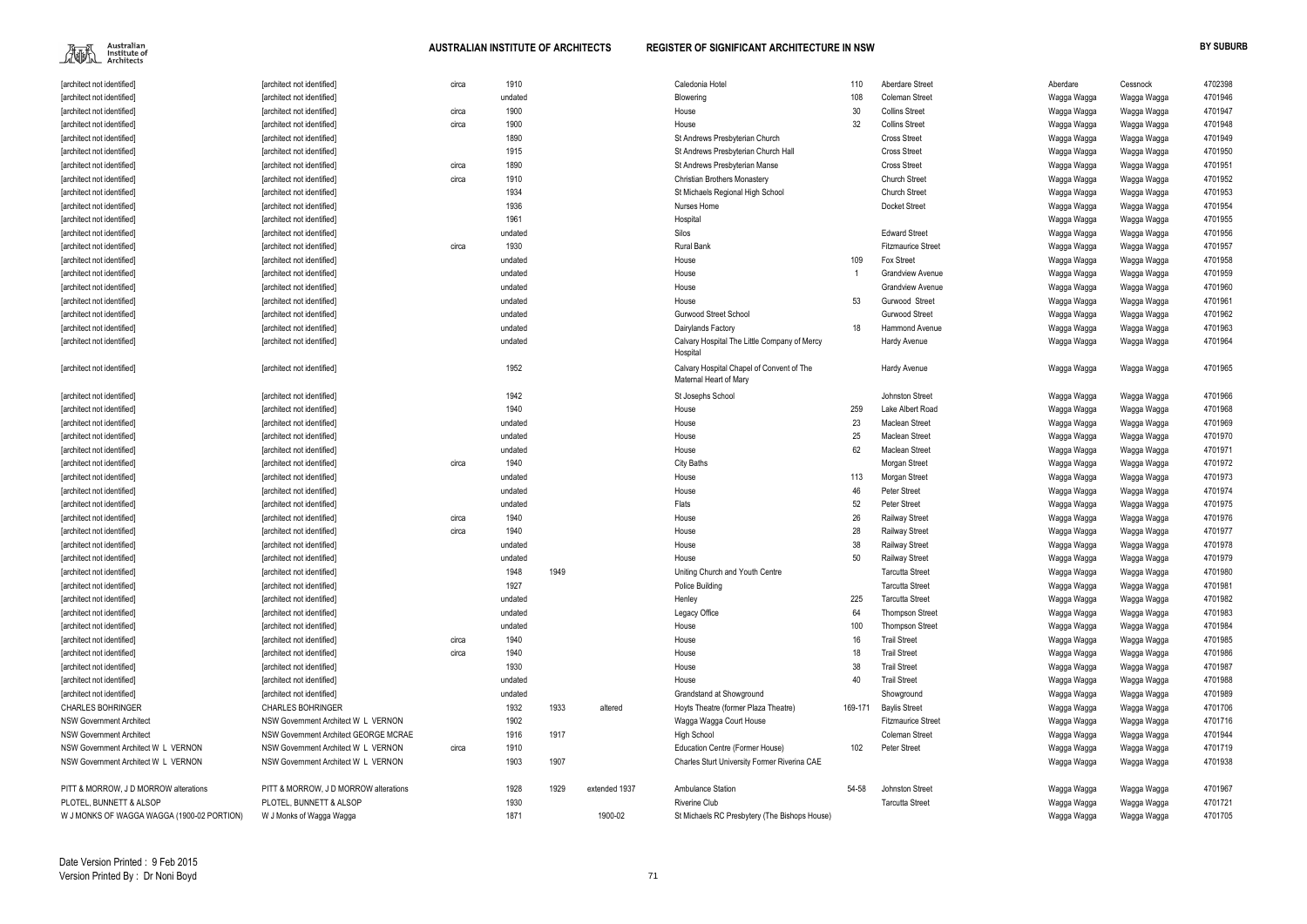| [architect not identified]                                                     | [architect not identified]                                         | circa | 1910               |      |                            | Caledonia Hotel                                          | 110             | Aberdare Street                                | Aberdare             | Cessnock                          | 4702398            |
|--------------------------------------------------------------------------------|--------------------------------------------------------------------|-------|--------------------|------|----------------------------|----------------------------------------------------------|-----------------|------------------------------------------------|----------------------|-----------------------------------|--------------------|
| HARRY SEIDLER & ASSOCIATES                                                     | <b>HARRY SEIDLER</b>                                               |       | 1971               |      |                            | <b>Gissing House</b>                                     | <b>9A</b>       | <b>Water Street</b>                            | Wahroonga            | Hornsby                           | 4703437            |
| ALLEN JACK & COTTIER                                                           | RUSSELL JACK                                                       |       | 1962               | 1963 |                            | K Jacobs House                                           | 36              | <b>Cleveland Street</b>                        | Wahroonga            | Ku-Ring-Gai                       | 4703085            |
| ALLEN JACK & COTTIER                                                           | RUSSELL JACK                                                       |       | 1961               |      |                            | A Tuckson House                                          | 108             | Lucinda Avenue                                 | Wahroonga            | Ku-Ring-Gai                       | 4703092            |
| ALLEN JACK & COTTIER                                                           | RUSSELL & PAMELA JACK                                              |       | 1956               |      |                            | Russell & Pamela Jack House                              | 62              | <b>Boundary Road</b>                           | Wahroonga            | Ku-Ring-Gai                       | 4703145            |
| ARTHUR BALDWINSON                                                              | ARTHUR BALDWINSON                                                  |       | 1957               | 1958 |                            | Geelum & Sheila Simpson Lee House                        | 23              | Roland Avenue                                  | Wahroonga            | Ku-Ring-Gai                       | 4703125            |
| C BRUCE DELLIT                                                                 | C BRUCE DELLIT                                                     | Circa | 1928               |      |                            | Aleuria                                                  | 38              | Fox Valley Road                                | Wahroonga            | Ku-Ring-Gai                       | 4700885            |
| <b>CYRIL C RUWALD</b>                                                          | <b>CYRIL C RUWALD</b>                                              | Circa | 1930               |      |                            | Currawong (E L Ware)                                     | 31              | <b>Water Street</b>                            | Wahroonga            | Ku-Ring-Gai                       | 4700887            |
| DOUGLAS G AGNEW                                                                | DOUGLAS G AGNEW                                                    |       | 1941               |      |                            | Mahratta                                                 | 1526            | Pacific Highway                                | Wahroonga            | Ku-Ring-Gai                       | 4700886            |
| E JEAFFRESON JACKSON                                                           | E JEAFFRESON JACKSON                                               |       | 1901               |      |                            | Hindfell                                                 | 11A             | Lucinda Avenue                                 | Wahroonga            | Ku-Ring-Gai                       | 4703468            |
| <b>HERBERT WARDELL</b>                                                         | <b>HERBERT WARDELL</b>                                             |       | 1897               |      |                            | Ewan House (Knox Grammar Prep School)                    |                 | <b>Billyard Avenue corner Cleveland Street</b> | Wahroonga            | Ku-Ring-Gai                       | 4700881            |
|                                                                                |                                                                    |       |                    |      |                            | Former Innisfail                                         |                 |                                                |                      |                                   |                    |
| PEDDLE THORP & WALKER                                                          | PEDDLE THORP & WALKER                                              |       | 1941               |      |                            | House                                                    | 50              | <b>Bundarra Avenue</b>                         | Wahroonga            | Ku-Ring-Gai                       | 4700882            |
| W HARDY WILSON                                                                 | W HARDY WILSON                                                     |       | 1915               | 1916 |                            | Purulia                                                  | 16              | Fox Valley Road                                | Wahroonga            | Ku-Ring-Gai                       | 4700884            |
| <b>WILSON AND NEAVE</b>                                                        | attributed to WILLIAM HARDY WILSON                                 |       | 1911               | 1912 |                            | Meryon                                                   |                 | <b>Burns Road</b>                              | Wahroonga            | Ku-Ring-Gai                       | 4703517            |
| [architect not identified]                                                     | [architect not identified]                                         |       | undated            |      |                            | <b>Hotel Apsley</b>                                      |                 | Armidale Road                                  | Walcha               | Walcha                            | 4701111            |
| [architect not identified]                                                     | [architect not identified]                                         |       | undated            |      |                            | Civic Cinema                                             |                 | Armidale Road                                  | Walcha               | Walcha                            | 4701110            |
| <b>BRUCE RICKARD</b>                                                           | <b>BRUCE RICKARD</b>                                               |       | 1964               |      |                            | Spring House                                             |                 | Cloverdale via Walcha                          | Walcha               | Walcha                            | 4700263            |
| <b>KENT &amp; BUDDEN</b>                                                       | <b>KENT &amp; BUDDEN</b>                                           |       | 1909               |      |                            | CBC Bank                                                 |                 | South Street                                   | Walcha               | Walcha                            | 4701109            |
| PEDDLE THORP & WALKER                                                          | PEDDLE THORP & WALKER                                              |       | 1935               |      |                            | Bank of NSW                                              |                 | <b>Fitzroy Street</b>                          | Walcha               | Walcha                            | 4701108            |
| [architect not identified]                                                     | [architect not identified]                                         | circa | 1890               |      |                            | Wallendbeen Hotel                                        |                 | <b>King Street</b>                             | Wallendbeen          | Cootamundra                       | 4701990            |
| [architect not identified]                                                     | [architect not identified]                                         |       | 1921               |      | 1954                       | World War I Memorial Hall                                |                 | <b>King Street</b>                             | Wallendbeen          | Cootamundra                       | 4701991            |
| [architect not identified]                                                     | [architect not identified]                                         |       | 1911               |      |                            | Church                                                   |                 | King Street                                    | Wallendbeen          | Cootamundra                       | 4701992            |
| [architect not identified]                                                     | [architect not identified]                                         |       | undated            |      |                            | World War I Memorial                                     |                 | <b>Hoskings Street</b>                         | Wallendbeen          | Cootamundra                       | 4701993            |
| [architect not identified]                                                     | [architect not identified]                                         |       | undated            |      |                            | Hotel                                                    |                 |                                                | Wardell              | Ballina                           | 4701240            |
| [architect not identified]                                                     | [architect not identified]                                         |       | undated            |      |                            | Rectory                                                  |                 |                                                | Wardell              | <b>Ballina</b>                    | 4701241            |
| [architect not identified]                                                     | [architect not identified]                                         |       | undated            |      | for sale Feb 2013          | National Bank (former)                                   |                 |                                                | Wardell              | Ballina                           | 4701571            |
|                                                                                |                                                                    |       | undated            |      |                            | Warialda (Yallaroi) Shire Chambers                       | Lot 2           | <b>Hope Street</b>                             | Warialda             |                                   | 4700929            |
| [architect not identified]                                                     | [architect not identified]                                         | Circa | 1900               |      |                            | <b>St Patricks Presbytery</b>                            |                 |                                                | Warialda             | Gwydir<br>Gwydir                  | 4700930            |
| [architect not identified]                                                     | [architect not identified]<br>[architect not identified]           |       | undated            |      |                            | CBC Bank                                                 |                 |                                                | Warialda             |                                   | 4701113            |
| [architect not identified]                                                     |                                                                    |       |                    |      |                            |                                                          |                 | <b>Hope Street</b>                             |                      | Gwydir                            |                    |
| [architect not identified]                                                     | [architect not identified]<br>[architect not identified]           |       | undated<br>undated |      |                            | Royal Hotel<br>Coote and Hains Store                     | Lot 1           | <b>Hope Street</b>                             | Warialda<br>Warialda | Gwydir                            | 4701115<br>4701117 |
| [architect not identified]                                                     |                                                                    |       | 1928               |      |                            |                                                          |                 | Hope Street                                    |                      | Gwydir                            |                    |
| [architect not identified]                                                     | [architect not identified]                                         |       | 1928               |      |                            | Warialda Soldiers Memorial Hall                          |                 | Hall & Hope Streets                            | Warialda             | Gwydir                            | 4701112            |
| [architect not identified]                                                     | [architect not identified]                                         |       |                    |      |                            | <b>Crithanys Buildings</b>                               | Lot 4           | <b>Hope Street</b>                             | Warialda             | Gwydir                            | 4701114            |
| [architect not identified]                                                     | [architect not identified]                                         |       | undated            |      |                            | St Patricks Church                                       |                 |                                                | Warialda             | Gwydir                            | 4701118            |
| Public Works Branch, Department of Home Affairs<br>(Commonwealth of Australia) | Attributed to the NSW Works Supervisor, George<br>Oakeshott        |       | 1913               |      | Alterations to 1880<br>PO? | Warialda Post Office                                     | 41              | <b>Hope Street</b>                             | Warialda             | Gwydir                            | 4701116            |
| <b>LEND LEASE HOMES</b>                                                        | <b>NINO SYDNEY</b>                                                 |       | 1964               |      |                            | DEM Safari House for Dr & Mrs N J Pantle<br>[demolished] | 119             | <b>Little Lake Crescent</b>                    | Warilla              | Shellharbour                      | 4703440            |
| <b>BRUCE RICKARD</b>                                                           | BRUCE RICKARD - initial house and the extensions for<br>the Evatts |       | 1959               | 1960 | Extended 1966              | Evatt House / Rickard House I                            | 51              | <b>Finlay Road</b>                             | Warrawee             | Ku-Ring-Gai                       | 4701527            |
| JOHN R BROGAN                                                                  | JOHN R BROGAN                                                      | Circa | 1934               |      |                            | Chantreys                                                | 32              | Heydon Avenue                                  | Warrawee             | Ku-Ring-Gai                       | 4700891            |
| <b>JOSELAND &amp; GILLING</b>                                                  | F GLYNN GILLING                                                    |       | 1935               |      |                            | Audley (for Mr & Mrs P L Gowing)                         | 37              | <b>Bangalla Street</b>                         | Warrawee             | Ku-Ring-Gai                       | 4700892            |
| <b>JOSELAND &amp; GILLING</b>                                                  | F GLYNN GILLING                                                    |       | 1939               |      |                            | Whit-Hame (for Mr and Mrs C H Smith)                     | 12              | <b>Bangalla Street</b>                         | Warrawee             | Ku-Ring-Gai                       | 4702947            |
| <b>LESLIE WILKINSON</b>                                                        | <b>LESLIE WILKINSON</b>                                            |       | 1937               |      |                            | Maiala                                                   |                 | Warrawee Avenue                                | Warrawee             | Ku-Ring-Gai                       | 4700890            |
| EDWARDS MADIGAN TORZILLO & BRIGGS                                              | <b>CHRIS KRINGAS</b>                                               |       | 1966               |      |                            | Warren Shire Library                                     |                 |                                                | Warren               | Warren                            | 4703045            |
| A G M Designers Attributted STEPHENSON & TURNER                                | A G M Designers Attributed STEPHENSON & TURNER Circa               |       | 1940               |      |                            | Former A G M Building                                    |                 | Lachlan Street corner South Dowling Street     | Waterloo             | Sydney                            | 4700888            |
|                                                                                |                                                                    |       |                    |      |                            |                                                          |                 |                                                |                      |                                   |                    |
| <b>STAFFORD MOOR &amp; FARRINGTON</b>                                          | <b>STAFFORD MOOR &amp; FARRINGTON</b>                              |       | 1946               |      |                            | <b>DEM</b> Wormald Bros Building (Demolished)            | 198-208         | <b>Young Street</b>                            | Waterloo             | Sydney                            | 4700889            |
| ALLEN JACK & COTTIER                                                           | PETER STRONACH                                                     |       | 1991               | 1994 |                            | Camp Cove House                                          |                 | Victoria Street                                | <b>Watsons Bay</b>   | Woollahra                         | 4703315            |
| <b>COLIN &amp; IRENE STILL</b>                                                 | <b>COLIN &amp; IRENE STILL</b>                                     |       | 1973               | 1975 |                            | Still House                                              | 8               | Victoria Street                                | <b>Watsons Bay</b>   | Woollahra                         | 4703306            |
|                                                                                | <b>SCOTT GREEN &amp; SCOTT</b>                                     |       | 1937               |      |                            | Watsons Bay Hotel                                        | 10 <sup>°</sup> | Marine Parade                                  | <b>Watsons Bay</b>   | Woollahra                         | 4703139            |
| [architect not identified]                                                     | [architect not identified]                                         |       | 1927               |      |                            | <b>DEM</b> Masonic Hall                                  |                 |                                                | Wauchope             | <b>Port Macquarie</b><br>Hastings | 4701572            |
| [architect not identified]                                                     | [architect not identified]                                         |       | undated            |      |                            | Residence                                                |                 | <b>Bruxner Avenue</b>                          | Wauchope             | Port Macquarie                    | 4701573            |

| 110   | <b>Aberdare Street</b>                     | Aberdare    | Cessnock                          | 4702398 |
|-------|--------------------------------------------|-------------|-----------------------------------|---------|
| 9Α    | <b>Water Street</b>                        | Wahroonga   | Hornsby                           | 4703437 |
| 36    | <b>Cleveland Street</b>                    | Wahroonga   | Ku-Ring-Gai                       | 4703085 |
| 108   | Lucinda Avenue                             | Wahroonga   | Ku-Ring-Gai                       | 4703092 |
| 62    | <b>Boundary Road</b>                       | Wahroonga   | Ku-Ring-Gai                       | 4703145 |
| 23    | Roland Avenue                              | Wahroonga   | Ku-Ring-Gai                       | 4703125 |
| 38    | Fox Valley Road                            | Wahroonga   | Ku-Ring-Gai                       | 4700885 |
| 31    | <b>Water Street</b>                        | Wahroonga   | Ku-Ring-Gai                       | 4700887 |
| 526   | Pacific Highway                            | Wahroonga   | Ku-Ring-Gai                       | 4700886 |
| 11A   | Lucinda Avenue                             | Wahroonga   | Ku-Ring-Gai                       | 4703468 |
|       | Billyard Avenue corner Cleveland Street    | Wahroonga   | Ku-Ring-Gai                       | 4700881 |
| 50    | Bundarra Avenue                            | Wahroonga   | Ku-Ring-Gai                       | 4700882 |
| 16    | Fox Valley Road                            | Wahroonga   | Ku-Ring-Gai                       | 4700884 |
| 7     | <b>Burns Road</b>                          | Wahroonga   | Ku-Ring-Gai                       | 4703517 |
|       | Armidale Road                              | Walcha      | Walcha                            | 4701111 |
|       | Armidale Road                              | Walcha      | Walcha                            | 4701110 |
|       | Cloverdale via Walcha                      | Walcha      | Walcha                            | 4700263 |
|       | South Street                               | Walcha      | Walcha                            | 4701109 |
|       | <b>Fitzroy Street</b>                      | Walcha      | Walcha                            | 4701108 |
|       | King Street                                | Wallendbeen | Cootamundra                       | 4701990 |
|       | <b>King Street</b>                         | Wallendbeen | Cootamundra                       | 4701991 |
|       | King Street                                | Wallendbeen | Cootamundra                       | 4701992 |
|       | <b>Hoskings Street</b>                     | Wallendbeen | Cootamundra                       | 4701993 |
|       |                                            | Wardell     | Ballina                           | 4701240 |
|       |                                            | Wardell     | <b>Ballina</b>                    | 4701241 |
|       |                                            | Wardell     | <b>Ballina</b>                    | 4701571 |
| .ot 2 | <b>Hope Street</b>                         | Warialda    | Gwydir                            | 4700929 |
|       |                                            | Warialda    | Gwydir                            | 4700930 |
|       | <b>Hope Street</b>                         | Warialda    | Gwydir                            | 4701113 |
| .ot 1 | Hope Street                                | Warialda    | Gwydir                            | 4701115 |
|       | <b>Hope Street</b>                         | Warialda    | Gwydir                            | 4701117 |
|       | Hall & Hope Streets                        | Warialda    | Gwydir                            | 4701112 |
| .ot 4 | Hope Street                                | Warialda    | Gwydir                            | 4701114 |
|       |                                            | Warialda    | Gwydir                            | 4701118 |
| 41    | Hope Street                                | Warialda    | Gwydir                            | 4701116 |
| 119   | <b>Little Lake Crescent</b>                | Warilla     | Shellharbour                      | 4703440 |
| 51    | <b>Finlay Road</b>                         | Warrawee    | Ku-Ring-Gai                       | 4701527 |
| 32    | Heydon Avenue                              | Warrawee    | Ku-Ring-Gai                       | 4700891 |
| 37    | <b>Bangalla Street</b>                     | Warrawee    | Ku-Ring-Gai                       | 4700892 |
| 12    | <b>Bangalla Street</b>                     | Warrawee    | Ku-Ring-Gai                       | 4702947 |
| 7     | Warrawee Avenue                            | Warrawee    | Ku-Ring-Gai                       | 4700890 |
|       |                                            | Warren      | Warren                            | 4703045 |
|       | Lachlan Street corner South Dowling Street | Waterloo    | Sydney                            | 4700888 |
| 8-208 | <b>Young Street</b>                        | Waterloo    | Sydney                            | 4700889 |
|       | Victoria Street                            | Watsons Bay | Woollahra                         | 4703315 |
| 8     | Victoria Street                            | Watsons Bay | Woollahra                         | 4703306 |
| 10    | Marine Parade                              | Watsons Bay | Woollahra                         | 4703139 |
|       |                                            | Wauchope    | Port Macquarie<br><b>Hastings</b> | 4701572 |
|       | <b>Bruxner Avenue</b>                      | Wauchope    | Port Macquarie<br>Hastings        | 4701573 |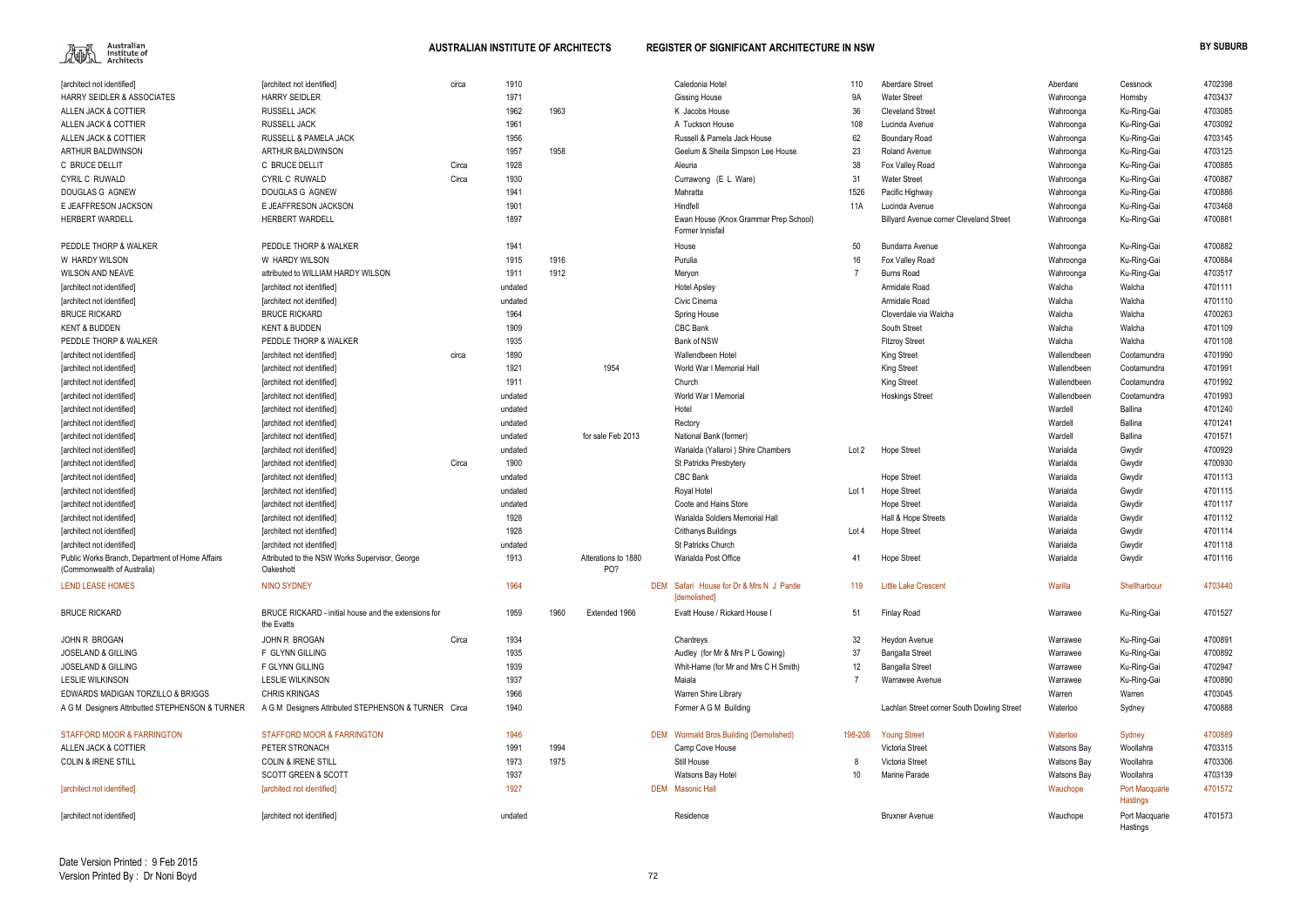$\begin{picture}(120,115) \put(0,0){\line(1,0){15}} \put(15,0){\line(1,0){15}} \put(15,0){\line(1,0){15}} \put(15,0){\line(1,0){15}} \put(15,0){\line(1,0){15}} \put(15,0){\line(1,0){15}} \put(15,0){\line(1,0){15}} \put(15,0){\line(1,0){15}} \put(15,0){\line(1,0){15}} \put(15,0){\line(1,0){15}} \put(15,0){\line(1,0){15}} \put(15,0){\line$ 

**AUSTRALIAN INSTITUTE OF ARCHITECTS REGISTER OF SIGNIFICANT ARCHITECTURE IN NSW BY SUBURB** 

| 10             | Aberdare Street        | Aberdare               | Cessnock              | 4702398 |
|----------------|------------------------|------------------------|-----------------------|---------|
| 3              | <b>Bruxner Avenue</b>  | Wauchope               | Port Macquarie        | 4701574 |
|                |                        |                        | Hastings              |         |
|                | Cameron Road           | Wauchope               | Port Macquarie        | 4701575 |
|                |                        |                        | Hastings              |         |
| $\overline{2}$ | Campbell Street        | Wauchope               | Port Macquarie        | 4701576 |
|                |                        |                        | Hastings              |         |
| 20             | <b>Guy Street</b>      | Wauchope               | Port Macquarie        | 4701577 |
|                |                        |                        | Hastings              |         |
|                | <b>High Street</b>     | Wauchope               | Port Macquarie        | 4701580 |
|                |                        |                        | Hastings              |         |
|                | <b>High Street</b>     | Wauchope               | Port Macquarie        | 4701581 |
|                |                        |                        | Hastings              |         |
|                | <b>High Street</b>     | Wauchope               | Port Macquarie        | 4701582 |
|                |                        |                        | Hastings              |         |
|                | King Street            | Wauchope               | Port Macquarie        | 4701583 |
|                |                        |                        | Hastings              |         |
| ١1             | <b>Hastings Street</b> | Wauchope               | Port Macquarie        | 4701578 |
|                |                        |                        | Hastings              |         |
|                | <b>Hastings Street</b> | Wauchope               | Port Macquarie        | 4701579 |
|                |                        |                        | Hastings              |         |
|                | <b>Blaxland Road</b>   | <b>Wentworth Falls</b> | <b>Blue Mountains</b> | 4702990 |
| 29             | <b>Greville Street</b> | West Chatswood         | Willoughby            | 4703044 |
|                | Sea Street             | West Kempsey           | Kempsey               | 4701172 |
|                | <b>Elbow Street</b>    | West Kempsey           | Kempsey               | 4701173 |
| 37             | <b>Belgrave Street</b> | West Kempsey           | Kempsey               | 4701174 |
|                | Sea Street             | West Kempsey           | Kempsey               | 4701175 |
|                | Kemp Street            | West Kempsey           | Kempsey               | 4701382 |
|                | <b>Tozer Street</b>    | West Kempsey           | Kempsey               | 4701384 |
|                | <b>Tozer Street</b>    | West Kempsey           | Kempsey               | 4701385 |
|                |                        |                        |                       |         |
|                | Sea Street             | West Kempsey           | Kempsey               | 4703484 |
|                | Sea Street             | West Kempsey           | Kempsey               | 4701383 |
|                |                        |                        |                       |         |
| -16            | <b>Hunter Street</b>   | <b>West Maitland</b>   | Maitland              | 4702564 |
|                | King Street            | <b>West Maitland</b>   | Maitland              | 4702565 |
|                | Mons Road              | Westmead               | Parramatta City       | 4703037 |
| 15A            | Whale Beach Road       | Whale Beach            | Pittwater             | 4700893 |
| 11             | Whale Beach Road       | Whale Beach            | Pittwater             | 4700894 |
|                |                        |                        |                       |         |
| 12             | Bynya Road             | Whale Beach            | Pittwater             | 4702949 |
| 36             | Bynya Road             | <b>Whale Beach</b>     | Pittwater             | 4702951 |
| 2              | <b>Small Street</b>    | Willoughby             |                       |         |
|                |                        |                        | Willoughby            | 4700895 |
|                | New England Highway    | <b>Willow Tree</b>     | Liverpool Plains      | 4701119 |
|                |                        |                        | <b>Greater Taree</b>  |         |
|                | Wingham Showgrounds    | Wingham                | <b>Greater Taree</b>  | 4701243 |
|                |                        | Wingham                |                       | 4701584 |
|                |                        | Wingham                | <b>Greater Taree</b>  | 4701585 |
|                |                        | Wingham                | <b>Greater Taree</b>  | 4701586 |
| )1             | <b>Isabella Street</b> | Wingham                | <b>Greater Taree</b>  | 4701587 |
|                |                        |                        |                       |         |
|                |                        | Wingham                | <b>Greater Taree</b>  | 4701590 |
|                | <b>Wynter Street</b>   | Wingham                | <b>Greater Taree</b>  | 4701591 |
|                | <b>Wynter Street</b>   | Wingham                | <b>Greater Taree</b>  | 4701592 |
|                |                        | Wingham                | <b>Greater Taree</b>  | 4701593 |
|                |                        | Wingham                | <b>Greater Taree</b>  | 4701594 |

| [architect not identified]                                                                 | [architect not identified]                  | circa | 1910    |                   | Caledonia Hotel                               | 110            | <b>Aberdare Street</b> | Aberdare             | Cessnock                | 4702398 |
|--------------------------------------------------------------------------------------------|---------------------------------------------|-------|---------|-------------------|-----------------------------------------------|----------------|------------------------|----------------------|-------------------------|---------|
| [architect not identified]                                                                 | [architect not identified]                  |       | undated |                   | Residence                                     | 3              | <b>Bruxner Avenue</b>  | Wauchope             | Port Macquarie          | 4701574 |
|                                                                                            |                                             |       |         |                   |                                               |                |                        |                      | Hastings                |         |
| [architect not identified]                                                                 | [architect not identified]                  |       | undated |                   | Star Hotel                                    |                | Cameron Road           | Wauchope             | Port Macquarie          | 4701575 |
|                                                                                            |                                             |       |         |                   |                                               |                |                        |                      | Hastings                |         |
| [architect not identified]                                                                 | [architect not identified]                  |       | undated |                   | Residence                                     | 12             | <b>Campbell Street</b> | Wauchope             | Port Macquarie          | 4701576 |
|                                                                                            |                                             |       |         |                   |                                               |                |                        |                      | Hastings                |         |
| [architect not identified]                                                                 | [architect not identified]                  |       | undated |                   | Residence                                     | 20             | <b>Guy Street</b>      | Wauchope             | Port Macquarie          | 4701577 |
|                                                                                            |                                             |       |         |                   |                                               |                |                        |                      | Hastings                |         |
| [architect not identified]                                                                 | [architect not identified]                  |       | 1927    |                   | World War I Monument                          |                | <b>High Street</b>     | Wauchope             | Port Macquarie          | 4701580 |
|                                                                                            |                                             |       |         |                   |                                               |                |                        |                      | Hastings                |         |
| [architect not identified]                                                                 | [architect not identified]                  |       | undated |                   | <b>Oxley County Council</b>                   |                | <b>High Street</b>     | Wauchope             | Port Macquarie          | 4701581 |
|                                                                                            |                                             |       |         |                   |                                               |                |                        |                      | Hastings                |         |
| [architect not identified]                                                                 | [architect not identified]                  |       | undated |                   | Hastings Hotel                                |                | <b>High Street</b>     | Wauchope             | Port Macquarie          | 4701582 |
|                                                                                            |                                             |       |         |                   |                                               |                |                        |                      | Hastings                |         |
| [architect not identified]                                                                 | [architect not identified]                  |       | 1907    |                   | Presbytery Convent School St Josephs Convent  |                | <b>King Street</b>     | Wauchope             | Port Macquarie          | 4701583 |
|                                                                                            |                                             |       |         |                   | <b>Building</b>                               |                |                        |                      | Hastings                |         |
| NSW Government Architecta WL Vernon and George McRae NSW Government Architect GEORGE MCRAE |                                             |       | 1901    | 1914              | Court House                                   | 41             | <b>Hastings Street</b> | Wauchope             | Port Macquarie          | 4701578 |
|                                                                                            |                                             |       |         |                   |                                               |                |                        |                      | Hastings                |         |
| NSW Government Architecta WL Vernon and George McRae NSW Government Architect GEORGE MCRAE |                                             |       | 1901    | 1914              | Police Residence (Former)                     |                | <b>Hastings Street</b> | Wauchope             | Port Macquarie          | 4701579 |
|                                                                                            |                                             |       |         |                   |                                               |                |                        |                      | Hastings                |         |
| H E REMBERT                                                                                | H E REMBERT                                 |       | 1935    |                   | Fairway (Former) H E Rembert House            |                | <b>Blaxland Road</b>   | Wentworth Falls      | <b>Blue Mountains</b>   | 4702990 |
| McCONNEL SMITH & JOHNSON                                                                   | PETER JOHNSON                               |       | 1963    |                   | Johnson House                                 | 29             | <b>Greville Street</b> | West Chatswood       | Willoughby              | 4703044 |
| [architect not identified]                                                                 | [architect not identified]                  |       | undated |                   | Showground                                    |                | Sea Street             | West Kempsey         | Kempsey                 | 4701172 |
| [architect not identified]                                                                 | [architect not identified]                  |       | undated |                   | Hotel                                         |                | <b>Elbow Street</b>    | West Kempsey         | Kempsey                 | 4701173 |
| [architect not identified]                                                                 | [architect not identified]                  |       | 1922    |                   | Railway Hotel                                 | 87             | <b>Belgrave Street</b> | West Kempsey         | Kempsey                 | 4701174 |
| [architect not identified]                                                                 | [architect not identified]                  |       | undated |                   | Police and Courthouse                         |                | Sea Street             | West Kempsey         | Kempsey                 | 4701175 |
| [architect not identified]                                                                 | [architect not identified]                  |       | 1922    |                   | Church of All Saints                          |                | Kemp Street            | West Kempsey         | Kempsey                 | 4701382 |
| [architect not identified]                                                                 | [architect not identified]                  |       | undated |                   | Hotel                                         |                | <b>Tozer Street</b>    | West Kempsey         | Kempsey                 | 4701384 |
| [architect not identified]                                                                 | [architect not identified]                  |       | undated |                   | Education Centre (Shire of Maclean Offices)   |                | <b>Tozer Street</b>    | West Kempsey         | Kempsey                 | 4701385 |
|                                                                                            |                                             |       |         |                   |                                               |                |                        |                      |                         |         |
| architect not identified                                                                   | architect not identified                    |       | undated |                   | <b>Kempsey Showground</b>                     |                | Sea Street             | West Kempsey         | Kempsey                 | 4703484 |
| <b>NSW Government Architect</b>                                                            | NSW Government Architect Rrichard McDONALD  |       | 1928    |                   | West Kempsey High School                      |                | Sea Street             | West Kempsey         | Kempsey                 | 4701383 |
|                                                                                            | <b>SEYMOUR WELLS</b>                        |       |         |                   |                                               |                |                        |                      |                         |         |
| [architect not identified]                                                                 | [architect not identified]                  |       | undated |                   | St Pauls Parish Hall                          | 14-16          | <b>Hunter Street</b>   | <b>West Maitland</b> | Maitland                | 4702564 |
| [architect not identified]                                                                 | [architect not identified]                  |       | undated |                   | Maitland Building Supply Pty Ltd              |                | <b>King Street</b>     | West Maitland        | Maitland                | 4702565 |
| NSW Government Architect E H FARMER                                                        | <b>LEIF KRISTENSEN</b>                      |       | 1968    |                   | Marsden Rehabilitation Hospita                |                | Mons Road              | Westmead             | Parramatta City         | 4703037 |
| ALEXANDER STEWART JOLLY                                                                    | ALEXANDER STEWART JOLLY                     |       | 1931    |                   | Careel House                                  | 105A           | Whale Beach Road       | Whale Beach          | Pittwater               | 4700893 |
| ALEXANDER STEWART JOLLY, later house by MAX                                                | ALEXANDER STEWART JOLLY, later house by MAX |       | 1929    | later house above | Loggan Rock                                   | 111            | Whale Beach Road       | Whale Beach          | Pittwater               | 4700894 |
| COLLARD                                                                                    | COLLARD                                     |       |         |                   |                                               |                |                        |                      |                         |         |
| PETER MULLER                                                                               | PETER MULLER                                |       | 1955    |                   | Muller House                                  | 42             | Bynya Road             | Whale Beach          | Pittwater               | 4702949 |
| PETER MULLER                                                                               | PETER MULLER                                |       | 1955    |                   | <b>Walcott House</b>                          | 36             | Bynya Road             | Whale Beach          | Pittwater               | 4702951 |
| WALTER BURLEY & MARION MAHONY GRIFFIN                                                      | WALTER BURLEY & MARION MAHONY GRIFFIN       |       | 1934    | Alterations post  | Walter Burley Griffin Incinerator (Willoughby | $\overline{2}$ | <b>Small Street</b>    | Willoughby           | Willoughby              | 4700895 |
|                                                                                            |                                             |       |         | 2000              | Incinerator)                                  |                |                        |                      |                         |         |
| [architect not identified]                                                                 | [architect not identified]                  |       | undated |                   | Willow Tree Inn                               |                | New England Highway    | <b>Willow Tree</b>   | <b>Liverpool Plains</b> | 4701119 |
| [architect not identified]                                                                 | [architect not identified]                  |       | undated |                   | Grandstand and Sheds                          |                | Wingham Showgrounds    | Wingham              | <b>Greater Taree</b>    | 4701243 |
|                                                                                            |                                             |       |         |                   |                                               |                |                        |                      | <b>Greater Taree</b>    | 4701584 |
| [architect not identified]                                                                 | [architect not identified]                  |       | 1945    |                   | Department of Labour and Industry             |                |                        | Wingham              |                         |         |
| [architect not identified]                                                                 | [architect not identified]                  |       | undated |                   | Residence                                     |                |                        | Wingham              | <b>Greater Taree</b>    | 4701585 |
| [architect not identified]                                                                 | [architect not identified]                  |       | undated |                   | Wingham Christian Centre                      |                |                        | Wingham              | <b>Greater Taree</b>    | 4701586 |
| [architect not identified]                                                                 | [architect not identified]                  |       | 1948    |                   | CWA Baby Health Centre and Rest Rooms         | 91             | Isabella Street        | Wingham              | <b>Greater Taree</b>    | 4701587 |
|                                                                                            |                                             |       |         |                   | School of Arts                                |                |                        |                      |                         |         |
| [architect not identified]                                                                 | [architect not identified]                  |       | undated |                   |                                               |                |                        | Wingham              | <b>Greater Taree</b>    | 4701590 |
| [architect not identified]                                                                 | [architect not identified]                  |       | undated |                   | Wingham Post Office                           |                | <b>Wynter Street</b>   | Wingham              | <b>Greater Taree</b>    | 4701591 |
| [architect not identified]                                                                 | [architect not identified]                  |       | undated |                   | Wngham Hotel                                  |                | <b>Wynter Street</b>   | Wingham              | <b>Greater Taree</b>    | 4701592 |
| [architect not identified]                                                                 | [architect not identified]                  |       | undated |                   | CBC Bank                                      |                |                        | Wingham              | <b>Greater Taree</b>    | 4701593 |
| [architect not identified]                                                                 | [architect not identified]                  |       | undated |                   | Bank of NSW                                   |                |                        | Wingham              | <b>Greater Taree</b>    | 4701594 |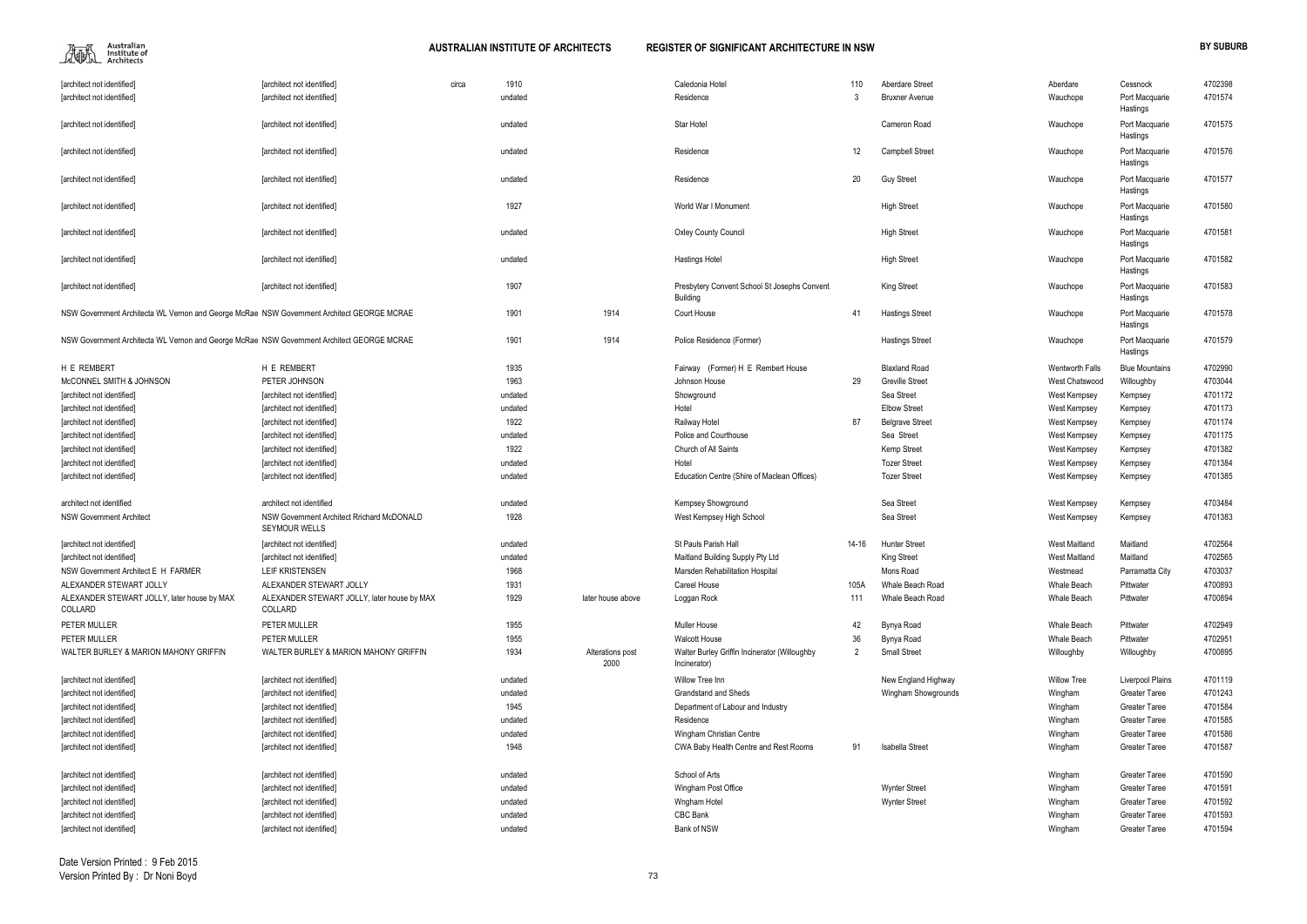

## **AUSTRALIAN INSTITUTE OF ARCHITECTS REGISTER OF SIGNIFICANT ARCHITECTURE IN NSW BY SUBURB**

| [architect not identified]       |
|----------------------------------|
| [architect not identified]       |
| [architect not identified]       |
| [architect not identified]       |
| [architect not identified]       |
| [architect not identified]       |
| [architect not identified]       |
| [architect not identified]       |
| James Thomas CHAMBERS            |
|                                  |
| NSW Government Architect         |
| NSW Government Architect         |
| NSW Government Architects Office |
| SAMUEL COOKE (Owner)             |
| [architect not identified]       |
| [architect not identified]       |
| [architect not identified]       |
| [architect not identified]       |
| [architect not identified]       |
| [architect not identified]       |
| [architect not identified]       |
| [architect not identified]       |
| [architect not identified]       |
| [architect not identified]       |
| [architect not identified]       |
| [architect not identified]       |
| [architect not identified]       |
| [architect not identified]       |
| [architect not identified]       |
| [architect not identified]       |
| [architect not identified]       |
| [architect not identified]       |
| [architect not identified]       |
| [architect not identified]       |
| [architect not identified]       |
| [architect not identified]       |
| [architect not identified]       |
| [architect not identified]       |
| [architect not identified]       |
| [architect not identified]       |
| [architect not identified]       |
|                                  |
| [architect not identified]       |
| [architect not identified]       |
| [architect not identified]       |
| [architect not identified]       |
| [architect not identified]       |
| [architect not identified]       |
| [architect not identified]       |
| [architect not identified]       |
|                                  |

| [architect not identified]       | [architect not identified]                                   | circa | 1910    |        |      | Caledonia Hotel                              | 110     | <b>Aberdare Street</b>      | Aberdare   | Cessnock                                         | 4702398 |
|----------------------------------|--------------------------------------------------------------|-------|---------|--------|------|----------------------------------------------|---------|-----------------------------|------------|--------------------------------------------------|---------|
| [architect not identified]       | [architect not identified]                                   |       | undated |        |      | Hotel                                        |         |                             | Wingham    | <b>Greater Taree</b>                             | 4701595 |
| [architect not identified]       | [architect not identified]                                   |       | undated |        |      | Wingham Showground Sheds                     |         | Wingham Showground          | Wingham    | <b>Greater Taree</b>                             | 4701596 |
| [architect not identified]       | [architect not identified]                                   |       | 1912    |        |      | <b>Butchers Shop</b>                         |         | <b>Bent Street</b>          | Wingham    | <b>Greater Taree</b>                             | 4701597 |
| [architect not identified]       | <b>farchitect not identified]</b>                            |       | undated |        |      | Residence                                    |         | <b>Bungay Road</b>          | Wingham    | <b>Greater Taree</b>                             | 4701598 |
| [architect not identified]       | [architect not identified]                                   |       | undated |        |      | Residence                                    |         | <b>Canget Street</b>        | Wingham    | <b>Greater Taree</b>                             | 4701599 |
| [architect not identified]       | [architect not identified]                                   |       | undated |        |      | Residence                                    | 22      | <b>Canget Street</b>        | Wingham    | <b>Greater Taree</b>                             | 4701600 |
| [architect not identified]       | [architect not identified]                                   |       | undated |        |      | Residence                                    |         | <b>William Street</b>       | Wingham    | <b>Greater Taree</b>                             | 4701602 |
| James Thomas CHAMBERS            | James Thomas CHAMBERS. Foundation stone laid by<br>Rosenthal |       | 1922    | 1924   |      | Wingham Memorial Town Hall                   |         | 52,16,20,43 Farquhar Street | Wingham    | <b>Greater Taree</b>                             | 4701601 |
| <b>NSW Government Architect</b>  | NSW Government Architect W L VERNON                          |       | 1909    |        |      | <b>Police Station</b>                        | 6       | <b>Farguhar Street</b>      | Wingham    | <b>Greater Taree</b>                             | 4701589 |
| NSW Government Architect         | NSW Government Architect EVAN SMITH                          |       | 1933    |        |      | Wingham Public School                        |         | <b>Wynter Street</b>        | Wingham    | <b>Greater Taree</b>                             | 4701588 |
| NSW Government Architects Office | NSW Government Architect COBDEN PARKES                       |       | 1938    |        |      | Former Court House                           |         | <b>Farguhar Street</b>      | Wingham    | <b>Greater Taree</b>                             | 4701242 |
| SAMUEL COOKE (Owner)             | SAMUEL COOKE (Owner)                                         | circa | 1922    |        |      | Laurel Hill                                  | 28-32   | Smith Lane                  | Wollongbar | Ballina                                          | 4701121 |
| [architect not identified]       | [architect not identified]                                   |       | 1906    |        | 1933 | St Francis Xaviers Church (at School)        |         | <b>Harbour Street</b>       | Wollongong | <b>Wollongong City</b>                           | 4702057 |
| [architect not identified]       | [architect not identified]                                   |       | 1939    |        |      | National Mutual Life Association (Former)    | 163     | Keira Street                | Wollongong | Wollongong City                                  | 4702059 |
| [architect not identified]       | [architect not identified]                                   |       | undated |        |      | Shops                                        | 67      | <b>Church Street</b>        | Wollongong | Wollongong City                                  | 4702140 |
| [architect not identified]       | [architect not identified]                                   |       | undated |        |      | Hall                                         | 101     | <b>Church Street</b>        | Wollongong | <b>Wollongong City</b>                           | 4702141 |
| [architect not identified]       | [architect not identified]                                   |       | undated |        |      | <b>Belmore Flats</b>                         | 82A     | <b>Cliff Road</b>           | Wollongong | <b>Wollongong City</b>                           | 4702142 |
| [architect not identified]       | <b>Tarchitect not identified]</b>                            |       | undated |        |      | Alamar                                       | 84      | <b>Cliff Road</b>           | Wollongong | <b>Wollongong City</b>                           | 4702143 |
| [architect not identified]       | <b>Tarchitect not identified]</b>                            |       | undated |        |      | Meadway                                      | $3 - 5$ | <b>Corrimal Street</b>      | Wollongong | <b>Wollongong City</b>                           | 4702147 |
| larchitect not identified]       | [architect not identified]                                   |       | undated |        |      | House                                        | 34      | <b>Corrimal Street</b>      | Wollongong | <b>Wollongong City</b>                           | 4702148 |
| [architect not identified]       | [architect not identified]                                   |       | undated |        |      | House                                        | 40      | <b>Corrimal Street</b>      | Wollongong | <b>Wollongong City</b>                           | 4702150 |
| [architect not identified]       |                                                              |       |         |        |      | Flats                                        | 70      | <b>Corrimal Street</b>      |            |                                                  | 4702151 |
|                                  | [architect not identified]                                   |       | undated |        |      | Flats                                        |         | <b>Corrimal Street</b>      | Wollongong | <b>Wollongong City</b>                           |         |
| [architect not identified]       | [architect not identified]                                   |       | undated |        |      |                                              | 90      |                             | Wollongong | <b>Wollongong City</b>                           | 4702152 |
| [architect not identified]       | [architect not identified]                                   |       | undated |        |      | Flats                                        | 145     | <b>Corrimal Street</b>      | Wollongong | <b>Wollongong City</b>                           | 4702153 |
| [architect not identified]       | [architect not identified]                                   |       | undated |        |      | The Gables                                   |         | <b>Corrimal Street</b>      | Wollongong | <b>Wollongong City</b>                           | 4702154 |
| [architect not identified]       | [architect not identified]                                   |       | 1916    | C 1940 |      | Oxford Hotel                                 |         | <b>Crown Street</b>         | Wollongong | <b>Wollongong City</b>                           | 4702155 |
| [architect not identified]       | [architect not identified]                                   |       | undated |        |      | Langs Corner                                 |         | <b>Crown Street</b>         | Wollongong | <b>Wollongong City</b>                           | 4702156 |
| [architect not identified]       | [architect not identified]                                   |       | 1937    |        |      | Kawarra Chambers                             | 124     | <b>Crown Street</b>         | Wollongong | <b>Wollongong City</b>                           | 4702157 |
| [architect not identified]       | [architect not identified]                                   |       | undated |        |      | Soul Pattinsons                              | 187     | <b>Crown Street</b>         | Wollongong | <b>Wollongong City</b>                           | 4702158 |
| [architect not identified]       | [architect not identified]                                   |       | undated |        |      | <b>Commonwealth Bank</b>                     | 243-251 | <b>Crown Street</b>         | Wollongong | <b>Wollongong City</b>                           | 4702159 |
| [architect not identified]       | [architect not identified]                                   |       | 1927    | 1936   |      | Crown Hotel                                  |         | <b>Crown Street</b>         | Wollongong | <b>Wollongong City</b>                           | 4702160 |
| [architect not identified]       | [architect not identified]                                   |       | 1930    | 1935   |      | Tattersalls Hotel (Former)                   | 329     | <b>Crown Street</b>         | Wollongong | <b>Wollongong City</b>                           | 4702161 |
| [architect not identified]       | farchitect not identified]                                   |       | undated |        |      | House                                        |         | <b>Edward Street</b>        | Wollongong | <b>Wollongong City</b>                           | 4702165 |
| [architect not identified]       | [architect not identified]                                   |       | undated |        |      | House                                        | 18      | <b>Edward Street</b>        | Wollongong | <b>Wollongong City</b>                           | 4702166 |
| [architect not identified]       | [architect not identified]                                   |       | undated |        |      | House                                        |         | George Street               | Wollongong | <b>Wollongong City</b>                           | 4702173 |
| [architect not identified]       | [architect not identified]                                   |       | 1949    |        |      | House                                        | 10A     | <b>Gipps Street</b>         | Wollongong | <b>Wollongong City</b>                           | 4702174 |
| [architect not identified]       | [architect not identified]                                   |       | undated |        |      | Flats                                        | 10C     | <b>Gipps Street</b>         | Wollongong | <b>Wollongong City</b>                           | 4702175 |
| [architect not identified]       | [architect not identified]                                   |       | undated |        |      | Flats                                        | 10E     | <b>Gipps Street</b>         | Wollongong | <b>Wollongong City</b>                           | 4702176 |
| [architect not identified]       | [architect not identified]                                   |       | undated |        |      | Lighthouse Christian Centre (former Factory) |         | Gladstone Avenue            | Wollongong | <b>Wollongong City</b>                           | 4702177 |
| [architect not identified]       | [architect not identified]                                   |       | undated |        |      | House                                        | 17      | <b>Harbour Street</b>       | Wollongong | Wollongong City                                  | 4702179 |
| [architect not identified]       | [architect not identified]                                   |       | 1927    |        |      | <b>St Marys Convent</b>                      |         | <b>Harbour Street</b>       | Wollongong | <b>Wollongong City</b>                           | 4702180 |
| [architect not identified]       | <b>Tarchitect not identified1</b>                            |       | undated |        |      | Trelley                                      | 17      | Kembla Street               | Wollongong | <b>Wollongong City</b>                           | 4702181 |
| [architect not identified]       | [architect not identified]                                   |       | undated |        |      | <b>Bowling Club</b>                          |         | Kembla Street               | Wollongong | <b>Wollongong City</b>                           | 4702184 |
| [architect not identified]       | [architect not identified]                                   |       | 1938    |        |      | Furniture Liquidators (former Krysley)       |         | Keira Street                | Wollongong | <b>Wollongong City</b>                           | 4702185 |
| [architect not identified]       | [architect not identified]                                   |       | undated |        |      | Shops                                        | 131-147 | Keira Street                | Wollongong | <b>Wollongong City</b>                           | 4702186 |
| [architect not identified]       | [architect not identified]                                   |       | undated |        |      | Shops                                        | 194-196 | Keira Street                | Wollongong | Wollongong City                                  | 4702187 |
| [architect not identified]       | [architect not identified]                                   |       | 1925    |        |      | St Michaels Church Hall                      |         | <b>Market Street</b>        | Wollongong | <b>Wollongong City</b>                           | 4702190 |
| [architect not identified]       | [architect not identified]                                   |       | undated |        |      | Marlborough Court                            |         | Market Square               | Wollongong | <b>Wollongong City</b>                           | 4702191 |
| [architect not identified]       | [architect not identified]                                   |       | undated |        |      | Flats                                        | 44      | Smith Street                | Wollongong | <b>Wollongong City</b>                           | 4702200 |
| [architect not identified]       | [architect not identified]                                   |       | undated |        |      | Kenelm                                       | 92      | Smith Street                | Wollongong | <b>Wollongong City</b>                           | 4702201 |
| [architect not identified]       | [architect not identified]                                   |       | undated |        |      | Pacific (House)                              |         | <b>View Street</b>          | Wollongong |                                                  | 4702203 |
| [architect not identified]       | [architect not identified]                                   |       | undated |        |      | Llewellyn                                    |         | Young Street                | Wollongong | <b>Wollongong City</b><br><b>Wollongong City</b> | 4702206 |
|                                  |                                                              |       | 1936    |        |      | Strone                                       | 26      | <b>Church Street</b>        |            |                                                  | 4702876 |
| [architect not identified]       | [architect not identified]                                   |       |         |        |      |                                              |         |                             | Wollongong | <b>Wollongong City</b>                           |         |
|                                  |                                                              |       |         |        |      |                                              |         |                             |            |                                                  |         |

| Aberdare              | 4702398<br>Cessnock               |
|-----------------------|-----------------------------------|
| Wingham               | Greater Taree<br>4701595          |
| Wingham               | Greater Taree<br>4701596          |
| Wingham               | <b>Greater Taree</b><br>4701597   |
| Wingham               | Greater Taree<br>4701598          |
| Wingham               | Greater Taree<br>4701599          |
| Wingham               | Greater Taree<br>4701600          |
| Wingham               | <b>Greater Taree</b><br>4701602   |
| Wingham               | Greater Taree<br>4701601          |
| Wingham               | 4701589<br><b>Greater Taree</b>   |
| Wingham               | <b>Greater Taree</b><br>4701588   |
| Wingham               | 4701242<br><b>Greater Taree</b>   |
| Wollongbar<br>Ballina | 4701121                           |
| Wollongong            | 4702057<br><b>Wollongong City</b> |
| Wollongong            | 4702059<br><b>Wollongong City</b> |
| Wollongong            | <b>Wollongong City</b><br>4702140 |
| Wollongong            | <b>Wollongong City</b><br>4702141 |
| Wollongong            | 4702142<br><b>Wollongong City</b> |
| Wollongong            | 4702143<br><b>Wollongong City</b> |
| Wollongong            | 4702147<br><b>Wollongong City</b> |
| Wollongong            | 4702148<br><b>Wollongong City</b> |
| Wollongong            | 4702150<br><b>Wollongong City</b> |
| Wollongong            | 4702151<br><b>Wollongong City</b> |
| Wollongong            | 4702152<br><b>Wollongong City</b> |
| Wollongong            | 4702153<br><b>Wollongong City</b> |
| Wollongong            | 4702154<br><b>Wollongong City</b> |
| Wollongong            | 4702155<br><b>Wollongong City</b> |
| Wollongong            | 4702156<br><b>Wollongong City</b> |
| Wollongong            | 4702157<br><b>Wollongong City</b> |
| Wollongong            | 4702158<br><b>Wollongong City</b> |
| Wollongong            | 4702159<br><b>Wollongong City</b> |
| Wollongong            | 4702160<br><b>Wollongong City</b> |
| Wollongong            | 4702161<br><b>Wollongong City</b> |
| Wollongong            | 4702165<br><b>Wollongong City</b> |
| Wollongong            | 4702166<br><b>Wollongong City</b> |
| Wollongong            | <b>Wollongong City</b><br>4702173 |
| Wollongong            | <b>Wollongong City</b><br>4702174 |
| Wollongong            | 4702175<br><b>Wollongong City</b> |
| Wollongong            | <b>Wollongong City</b><br>4702176 |
| Wollongong            | <b>Wollongong City</b><br>4702177 |
| Wollongong            | 4702179<br>Wollongong City        |
| Wollongong            | <b>Wollongong City</b><br>4702180 |
| Wollongong            | <b>Wollongong City</b><br>4702181 |
| Wollongong            | <b>Wollongong City</b><br>4702184 |
| Wollongong            | <b>Wollongong City</b><br>4702185 |
| Wollongong            | Wollongong City<br>4702186        |
| Wollongong            | Wollongong City<br>4702187        |
| Wollongong            | <b>Wollongong City</b><br>4702190 |
| Wollongong            | <b>Wollongong City</b><br>4702191 |
| Wollongong            | <b>Wollongong City</b><br>4702200 |
| Wollongong            | <b>Wollongong City</b><br>4702201 |
|                       |                                   |
| Wollongong            | <b>Wollongong City</b><br>4702203 |
| Wollongong            | <b>Wollongong City</b><br>4702206 |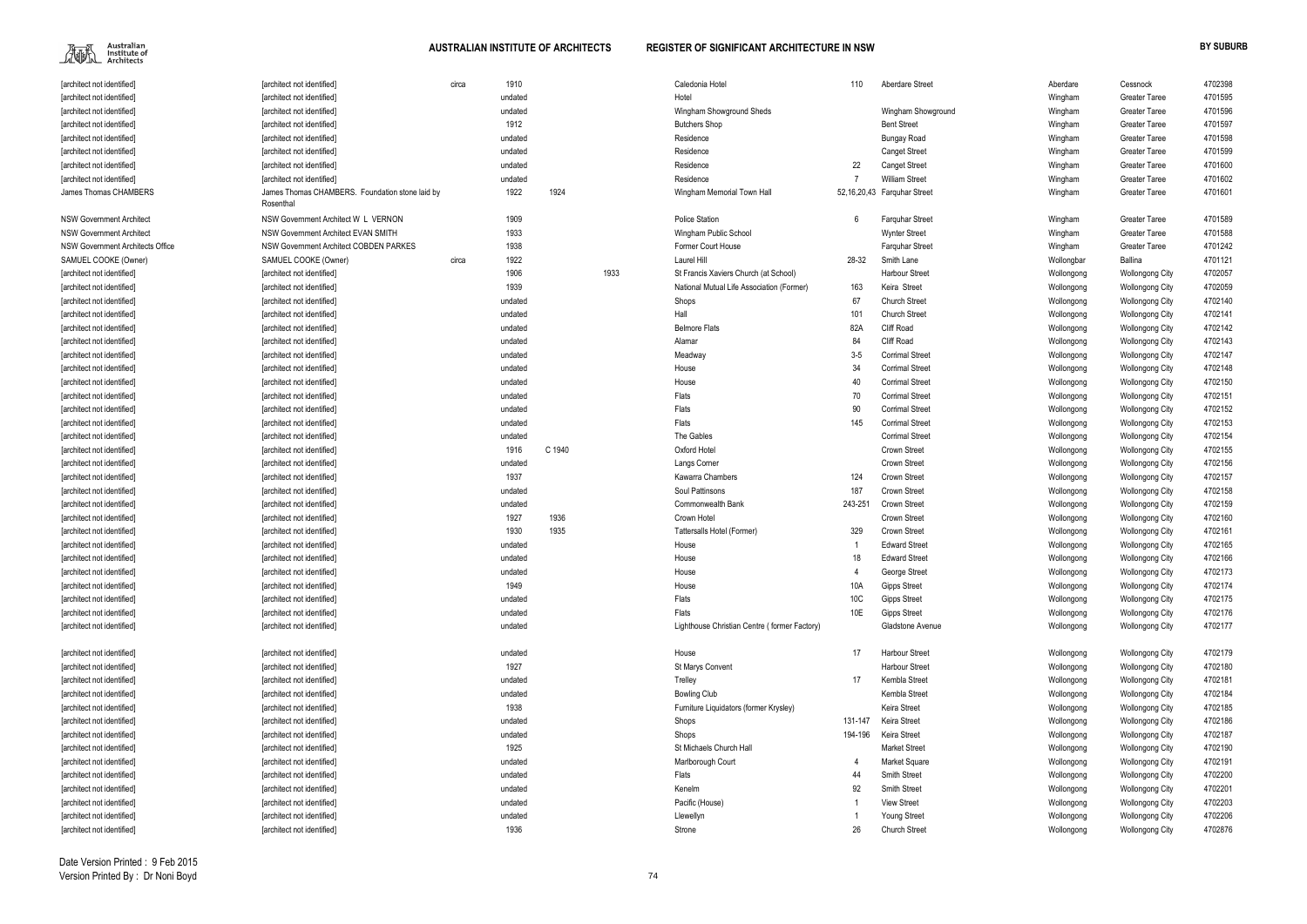

# **AUSTRALIAN INSTITUTE OF ARCHITECTS REGISTER OF SIGNIFICANT ARCHITECTURE IN NSW BY SUBURB**

| [architect not identified]                                                                                       | [architect not identified]                                    | circa | 1910         |      |                  | Caledonia Hotel                                                                     | 110         | Aberdare Street                                       | Aberdare                       | Cessnock               | 4702398            |
|------------------------------------------------------------------------------------------------------------------|---------------------------------------------------------------|-------|--------------|------|------------------|-------------------------------------------------------------------------------------|-------------|-------------------------------------------------------|--------------------------------|------------------------|--------------------|
| ADAM, WRIGHT & APPERLEY                                                                                          | ADAM, WRIGHT & APPERLEY                                       |       | 1937         | 1938 |                  | St Andrews Presbyterian Church                                                      |             | Kembla Street                                         | Wollongong                     | <b>Wollongong City</b> | 4702061            |
| COMMONWEALTH DEPARTMENT OF WORKS                                                                                 | COMMONWEALTH DEPARTMENT OF WORKS.<br>Lighthouse Division      |       | 1936         | 1937 |                  | Wollongong Lighthouse                                                               |             | Flagstaff Point (Flagstaff Hill)                      | Wollongong                     | <b>Wollongong City</b> | 4702056            |
| <b>COPEMAN, LEMONT &amp; KEESING</b>                                                                             | <b>COPEMAN, LEMONT &amp; KEESING</b>                          |       | 1938         |      |                  | Hotel Illawarra                                                                     |             | Keira Street corner Market Street                     | Wollongong                     | <b>Wollongong City</b> | 4702058            |
| <b>ESPLIN &amp; MOULD</b>                                                                                        | <b>THOMAS D ESPLIN</b>                                        |       | 1937         |      |                  | Former First Church of Christ Scientist                                             |             | Kembla Street                                         | Wollongong                     | <b>Wollongong City</b> | 4702183            |
| JAMES HUGHES (HUGH) BRITTEN                                                                                      | JAMES HUGHES (HUGH) BRITTEN                                   |       | 1935         |      |                  | Hightrees                                                                           | 33          | Mangerton Road                                        | Wollongong                     | <b>Wollongong City</b> | 4702188            |
| <b>NSW Government Architect</b>                                                                                  | NSW Government Architect COBDEN PARKES                        |       | 1937         | 1951 |                  |                                                                                     |             | Loftus & Darling Streets                              | Wollongong                     | <b>Wollongong City</b> | 4702055            |
|                                                                                                                  |                                                               |       |              |      |                  | Wollongong Hospital Elouera Nurses Home                                             |             |                                                       |                                |                        |                    |
| <b>NSW Government Architect</b>                                                                                  | <b>NSW Government Architect COBDEN PARKES</b>                 |       | 1946         | 1951 |                  | DEM Wollongong Hospital Hickman House<br>(demolished)                               |             | Crown Street corner New Dapto Road                    | Wollongong                     | <b>Wollongong City</b> | 4702054            |
| NSW Government Architect E H FARMER & JOSELAND & NSW Government Architect & JOSELAND & GILLING<br><b>GILLING</b> |                                                               |       | 1965         |      |                  | Former Woollongong Teacher s College                                                |             |                                                       | Wollongong                     | <b>Wollongong City</b> | 4703101            |
| NSW Government Architect R M S WELLS                                                                             | NSW Government Architect RICHARD WELLS                        |       | 1927         |      |                  | Illawarra Institute of Technolgy former Technical<br>College                        |             | Gladstone Avenue corner Rowland Avenue                | Wollongong                     | <b>Wollongong City</b> | 4702178            |
| PEDDLE THORP & WALKER                                                                                            | PEDDLE THORP & WALKER                                         |       | 1945         | 1946 |                  | Former Crystal Clothing Industries Pty Ltd                                          | 29          | <b>Ellen Street</b>                                   | Wollongong                     | <b>Wollongong City</b> | 4702170            |
| REGINALD J MAGOFFIN                                                                                              | <b>REGINALD J MAGOFFIN</b>                                    | circa | 1950         |      |                  | Regent Cinema (Regent Theatre)                                                      | 197         | Keira Street                                          | Wollongong                     | <b>Wollongong City</b> | 4702060            |
| REGINALD J MAGOFFIN                                                                                              | <b>REGINALD J MAGOFFIN</b>                                    |       | 1954         | 1956 |                  | Wollongong Town Hall & Former Council<br>Chambers NOW Art Gallery                   |             | Kembla Street & Crown Street                          | Wollongong                     | <b>Wollongong City</b> | 4703123            |
| ROYAL BRANDSTATER, Designer                                                                                      | ROYAL BRANDSTATER, Designer                                   |       | 1941         |      |                  | Seventh Day Adventist Church                                                        |             | Victoria Street                                       | Wollongong                     | <b>Wollongong City</b> | 4702202            |
| <b>SAMUEL LIPSON</b>                                                                                             | <b>SAMUEL LIPSON</b>                                          |       | 1936         | 1938 |                  | Elderslie                                                                           | 28          | <b>Church Street</b>                                  | Wollongong                     | <b>Wollongong City</b> | 4702138            |
| SIDNEY GOW, designer & builder, Attributed                                                                       | SIDNEY GOW, designer & builder, Attributed                    |       | 1917         |      |                  | Regentville (House)                                                                 | 56          | <b>Atchison Street</b>                                | Wollongong                     | <b>Wollongong City</b> | 4702135            |
| <b>Tarchitect not identified1</b>                                                                                | [architect not identified]                                    |       | undated      |      |                  | Residence                                                                           |             | Bega Road                                             | Wolumla                        | Bega Valley            | 4702327            |
| <b>NSW Government Architect</b>                                                                                  | <b>NSW Government Architect</b>                               |       | undated      |      |                  | Public School and Residence                                                         |             | Bega Road                                             | Wolumla                        | Bega Valley            | 4702328            |
| [architect not identified]                                                                                       | [architect not identified]                                    |       | undated      |      |                  | <b>Riverview House Residence</b>                                                    | 30          | Woodburn-Coraki Road                                  | Woodburn                       | <b>Richmond Valley</b> | 4701244            |
| [architect not identified]                                                                                       | [architect not identified]                                    |       | undated      |      |                  | Woodburn Post Office                                                                | 85          | <b>River Street</b>                                   | Woodburn                       | <b>Richmond Valley</b> | 4701603            |
| [architect not identified]                                                                                       | [architect not identified]                                    |       | undated      |      |                  | House                                                                               | 327         | <b>Edgecliff Road</b>                                 | Woollahra                      | Woollahra              | 4702945            |
| CYRIL C RUWALD                                                                                                   | <b>CYRIL C RUWALD</b>                                         |       | 1938         |      |                  | Woollahra Hotel                                                                     | 116         | Queen Street                                          | Woollahra                      | Woollahra              | 4702966            |
| <b>ESPIE DODS</b>                                                                                                | <b>ESPIE DODS</b>                                             |       | 1983         |      |                  | Ashton House                                                                        | 10          | <b>Wallis Street</b>                                  | Woollahra                      | Woollahra              | 4703312            |
| <b>GILBERT HUGHES</b>                                                                                            | <b>GILBERT HUGHES</b>                                         |       | 1925         |      |                  | <b>Great Tree House</b>                                                             |             | <b>Trelawney Street</b>                               | Woollahra                      | Woollahra              | 4700897            |
| <b>GLENN MURCUTT</b>                                                                                             | <b>GLENN MURCUTT</b>                                          |       | 1983         | 1986 |                  | <b>Stuart Littlemore House</b>                                                      |             | Kilnster Lane                                         | Woollahra                      | Woollahra              | 4703026            |
| <b>GLENN MURCUTT</b>                                                                                             | <b>GLENN MURCUTT</b>                                          |       | 1978         |      |                  | Reynolds House                                                                      | 58          | John Street                                           | Woollahra                      | Woollahra              | 4703309            |
| <b>HARRY SEIDLER &amp; ASSOCIATES</b>                                                                            | <b>HARRY SEIDLER</b>                                          |       | 1966         |      |                  | <b>Arlington Apartments</b>                                                         | 351         | <b>Edgecliff Road</b>                                 | Woollahra                      | Woollahra              | 4702720            |
| JOHN BEDE BARLOW                                                                                                 | JOHN BEDE BARLOW                                              |       | 1893         |      |                  | St Kevins House                                                                     | 117         | Queen Street                                          | Woollahra                      | Woollahra              | 4701126            |
| JOHN D MOORE Attributed                                                                                          | JOHN D MOORE Attributed                                       | Circa | 1940         |      |                  | House                                                                               | 42          | <b>Wollaroy Road</b>                                  | Woollahra                      | Woollahra              | 4700898            |
| <b>JOSELAND &amp; GILLING</b>                                                                                    | F G GILLING                                                   | Circa | 1935         |      |                  | Lenana Flats                                                                        |             | <b>Rosemont Avenue</b>                                | Woollahra                      | Woollahra              | 4700896            |
| <b>LIPSON &amp; KAAD</b>                                                                                         | <b>LIPSON &amp; KAAD</b>                                      |       | 1949         | 1951 |                  | Sydney Chevra Kadisha                                                               |             | Ocean Street corner Wallis Street                     | Woollahra                      | Woollahra              | 4703046            |
| McCONNEL SMITH & JOHNSON                                                                                         | TOM HEATH                                                     |       | 1969         |      |                  | Tom Heath House                                                                     |             | <b>Milton Avenue</b>                                  | Woollahra                      | Woollahra              | 4702723            |
| O DEOMEDE                                                                                                        | O DEOMEDE                                                     |       | 1963         |      |                  |                                                                                     | 16          |                                                       |                                | Woollahra              | 4702713            |
| <b>RUDDER &amp; GROUT</b>                                                                                        |                                                               | circa |              |      |                  | Duplex                                                                              | 382         | <b>Edgecliff Road</b>                                 | Woollahra                      |                        |                    |
|                                                                                                                  | <b>RUDDER &amp; GROUT</b>                                     |       | 1939         |      |                  | Nelson Hotel                                                                        | 232         | <b>Oxford Street</b>                                  | Woollahra                      | Woollahra              | 4702969            |
| <b>SAMUEL LIPSON</b>                                                                                             | <b>SAMUEL LIPSON</b>                                          |       | undated      |      |                  | Liberal Synagogue "Temple Emanuel                                                   |             | Ocean Street                                          | Woollahra                      | Woollahra              | 4702964            |
| ALLEN JACK & COTTIER                                                                                             | ALLEN JACK & COTTIER                                          |       | 1979         |      |                  | <b>Forbes Street Housing</b>                                                        | 92-100      | <b>Forbes Street</b>                                  | Woolloomooloo                  | Sydney                 | 4703088            |
| <b>BREWSTER &amp; MANDERSON</b>                                                                                  | <b>BREWSTER &amp; MANDERSON</b>                               |       | 1937         |      |                  | Bryson House formerly Boyded P/L                                                    | 150-166     | <b>Forbes Streets</b>                                 | Woolloomooloo                  | Sydney                 | 4700899            |
| <b>BREWSTER &amp; MANDERSON</b><br><b>LIPSON &amp; KAAD</b>                                                      | <b>BREWSTER &amp; MANDERSON</b><br>SAMUEL LIPSON & PETER KAAD |       | 1938<br>1938 |      | Conversion 2012- | <b>Bryson Industries Building</b><br>City Ford (Former Hastings Deering Car Service | 12<br>75-85 | <b>Palmer Street</b><br>Crown, Riley, Kennedy Streets | Woolloomooloo<br>Woolloomooloo | Sydney                 | 4700900<br>4700901 |
|                                                                                                                  |                                                               |       |              |      | 13               | Station)                                                                            |             |                                                       |                                | Sydney                 |                    |
| SYDNEY HARBOUR TRUST                                                                                             | HENRY D WALSH, SYDNEY HARBOUR TRUST                           |       | 1910         | 1925 | adaptive reuse   | Woolloomooloo Finger Wharf                                                          |             | Cowper Wharf Road                                     | Woolloomooloo Bay Sydney       |                        | 4702878            |
| A Stewart Jolly Architect                                                                                        | Alexander Stuart Jolly                                        |       | 1917         | 1918 |                  | Domov                                                                               | 14          | The Point Road                                        | Woolwich                       | Hunters Hill           | 4703521            |
| [architect not identified]                                                                                       | [architect not identified]                                    |       | undated      |      |                  | Woonona Industrial Society Co-op Ltd                                                | 20-22       | <b>Ball Street</b>                                    | Woonona                        | <b>Wollongong City</b> | 4702207            |
|                                                                                                                  |                                                               |       |              |      |                  |                                                                                     |             |                                                       |                                |                        |                    |
| [architect not identified]                                                                                       | [architect not identified]                                    | circa | 1935         |      |                  | Kindergarten & Reception Space former School<br>of Arts                             |             | Princes Highway                                       | Woonona                        | <b>Wollongong City</b> | 4702208            |
| [architect not identified]                                                                                       | [architect not identified]                                    |       | 1924         |      |                  | Court House (Former)                                                                |             | Alison Road                                           | Wyong                          | Wyong                  | 4702693            |
|                                                                                                                  |                                                               |       |              |      |                  |                                                                                     |             |                                                       |                                |                        |                    |

Date Version Printed : 9 Feb 2015Version Printed By : Dr Noni Boyd